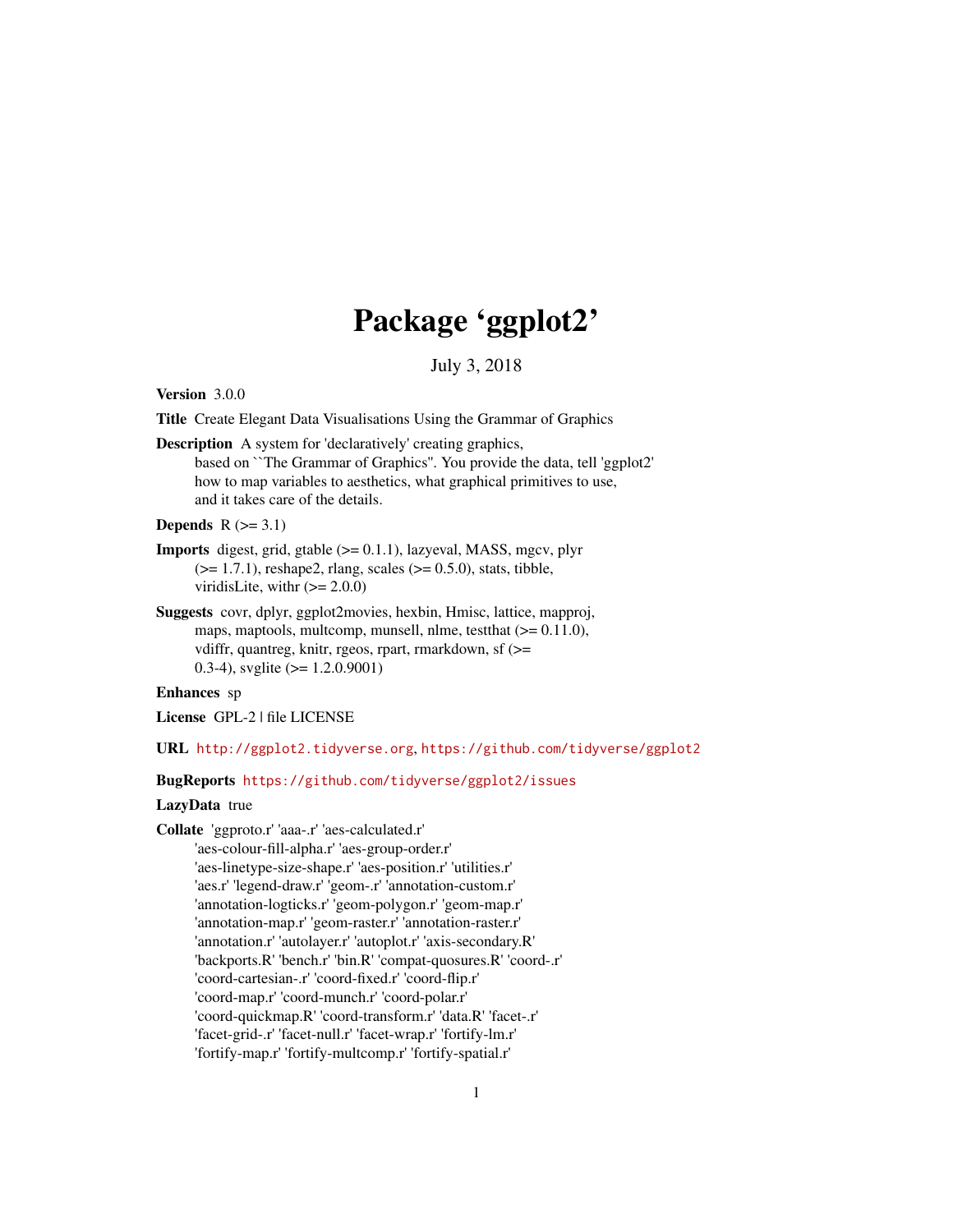'fortify.r' 'stat-.r' 'geom-abline.r' 'geom-rect.r' 'geom-bar.r' 'geom-bin2d.r' 'geom-blank.r' 'geom-boxplot.r' 'geom-col.r' 'geom-path.r' 'geom-contour.r' 'geom-count.r' 'geom-crossbar.r' 'geom-segment.r' 'geom-curve.r' 'geom-defaults.r' 'geom-ribbon.r' 'geom-density.r' 'geom-density2d.r' 'geom-dotplot.r' 'geom-errorbar.r' 'geom-errorbarh.r' 'geom-freqpoly.r' 'geom-hex.r' 'geom-histogram.r' 'geom-hline.r' 'geom-jitter.r' 'geom-label.R' 'geom-linerange.r' 'geom-point.r' 'geom-pointrange.r' 'geom-quantile.r' 'geom-rug.r' 'geom-smooth.r' 'geom-spoke.r' 'geom-text.r' 'geom-tile.r' 'geom-violin.r' 'geom-vline.r' 'ggplot2.r' 'grob-absolute.r' 'grob-dotstack.r' 'grob-null.r' 'grouping.r' 'guide-colorbar.r' 'guide-legend.r' 'guides-.r' 'guides-axis.r' 'guides-grid.r' 'hexbin.R' 'labeller.r' 'labels.r' 'layer.r' 'layout.R' 'limits.r' 'margins.R' 'plot-build.r' 'plot-construction.r' 'plot-last.r' 'plot.r' 'position-.r' 'position-collide.r' 'position-dodge.r' 'position-dodge2.r' 'position-identity.r' 'position-jitter.r' 'position-jitterdodge.R' 'position-nudge.R' 'position-stack.r' 'quick-plot.r' 'range.r' 'save.r' 'scale-.r' 'scale-alpha.r' 'scale-brewer.r' 'scale-colour.r' 'scale-continuous.r' 'scale-date.r' 'scale-discrete-.r' 'scale-gradient.r' 'scale-grey.r' 'scale-hue.r' 'scale-identity.r' 'scale-linetype.r' 'scale-manual.r' 'scale-shape.r' 'scale-size.r' 'scale-type.R' 'scale-viridis.r' 'scales-.r' 'sf.R' 'stat-bin.r' 'stat-bin2d.r' 'stat-bindot.r' 'stat-binhex.r' 'stat-boxplot.r' 'stat-contour.r' 'stat-count.r' 'stat-density-2d.r' 'stat-density.r' 'stat-ecdf.r' 'stat-ellipse.R' 'stat-function.r' 'stat-identity.r' 'stat-qq-line.R' 'stat-qq.r' 'stat-quantile.r' 'stat-smooth-methods.r' 'stat-smooth.r' 'stat-sum.r' 'stat-summary-2d.r' 'stat-summary-bin.R' 'stat-summary-hex.r' 'stat-summary.r' 'stat-unique.r' 'stat-ydensity.r' 'summarise-plot.R' 'summary.r' 'theme-elements.r' 'theme.r' 'theme-defaults.r' 'theme-current.R' 'translate-qplot-ggplot.r' 'translate-qplot-lattice.r' 'utilities-break.r' 'utilities-grid.r' 'utilities-help.r' 'utilities-matrix.r' 'utilities-resolution.r' 'utilities-table.r' 'utilities-tidy-eval.R' 'zxx.r' 'zzz.r'

#### VignetteBuilder knitr

# RoxygenNote 6.0.1.9000

Encoding UTF-8

#### NeedsCompilation no

Author Hadley Wickham [aut, cre], Winston Chang [aut], Lionel Henry [aut],

2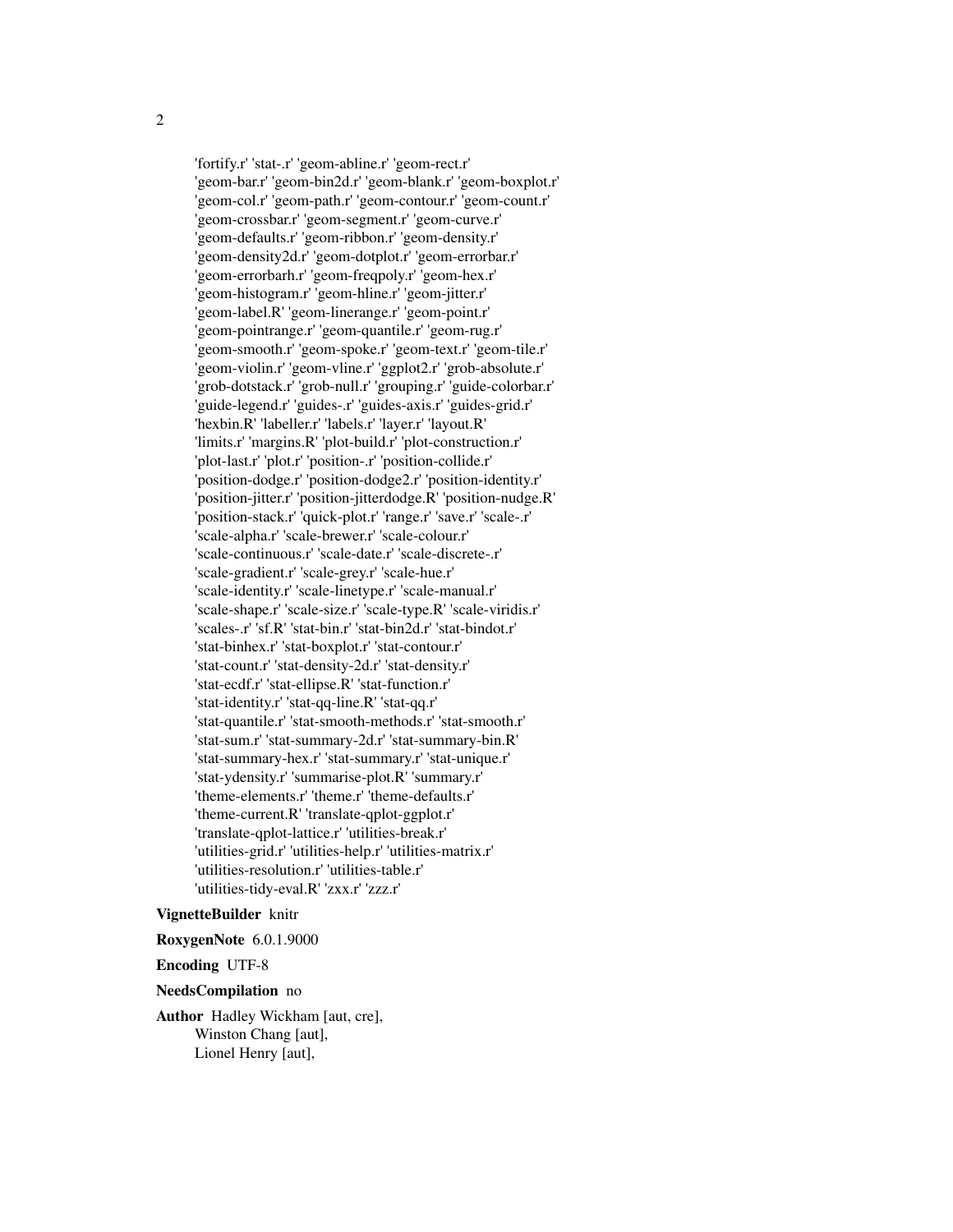R topics documented:

Thomas Lin Pedersen [aut], Kohske Takahashi [aut], Claus Wilke [aut], Kara Woo [aut], RStudio [cph]

Maintainer Hadley Wickham <hadley@rstudio.com>

Repository CRAN

Date/Publication 2018-07-03 17:20:03 UTC

# R topics documented:

| 5<br>$+.99$                                                                                                          |
|----------------------------------------------------------------------------------------------------------------------|
| $\overline{7}$                                                                                                       |
| 8                                                                                                                    |
| 10                                                                                                                   |
| 11                                                                                                                   |
| 12                                                                                                                   |
| 14                                                                                                                   |
| 15                                                                                                                   |
| 16<br>$annotation\_custom \dots \dots \dots \dots \dots \dots \dots \dots \dots \dots \dots \dots \dots \dots \dots$ |
| 17                                                                                                                   |
| 19                                                                                                                   |
| 19                                                                                                                   |
| 20                                                                                                                   |
| 21                                                                                                                   |
| 21                                                                                                                   |
| 23                                                                                                                   |
| 24                                                                                                                   |
| 25                                                                                                                   |
| 26                                                                                                                   |
| 28                                                                                                                   |
| 30                                                                                                                   |
| 32                                                                                                                   |
| 33                                                                                                                   |
| 34                                                                                                                   |
| 34                                                                                                                   |
| 35                                                                                                                   |
| 36                                                                                                                   |
| 38                                                                                                                   |
| 40                                                                                                                   |
| fortify<br>40                                                                                                        |
| 41                                                                                                                   |
| 43                                                                                                                   |
| 46                                                                                                                   |
| 48                                                                                                                   |
| 49                                                                                                                   |
| 52                                                                                                                   |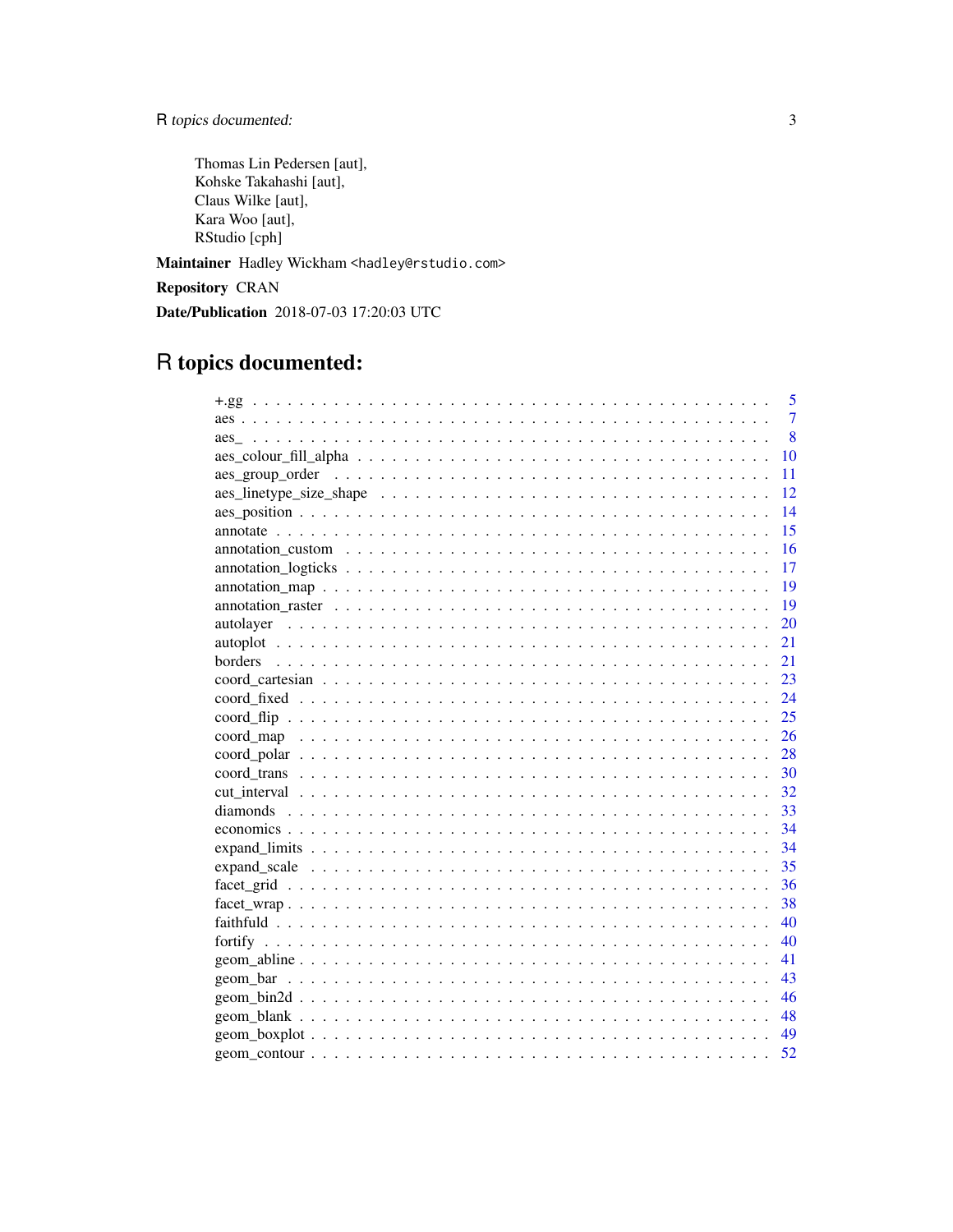| 54 |
|----|
| 57 |
| 59 |
| 62 |
| 64 |
| 67 |
| 69 |
| 72 |
| 74 |
| 76 |
| 80 |
| 82 |
| 85 |
| 88 |
| 90 |
| 92 |
|    |
|    |
| 99 |
|    |
|    |
|    |
|    |
|    |
|    |
|    |
|    |
|    |
|    |
|    |
|    |
|    |
|    |
|    |
|    |
|    |
|    |
|    |
|    |
|    |
|    |
|    |
|    |
|    |
|    |
|    |
|    |
|    |
|    |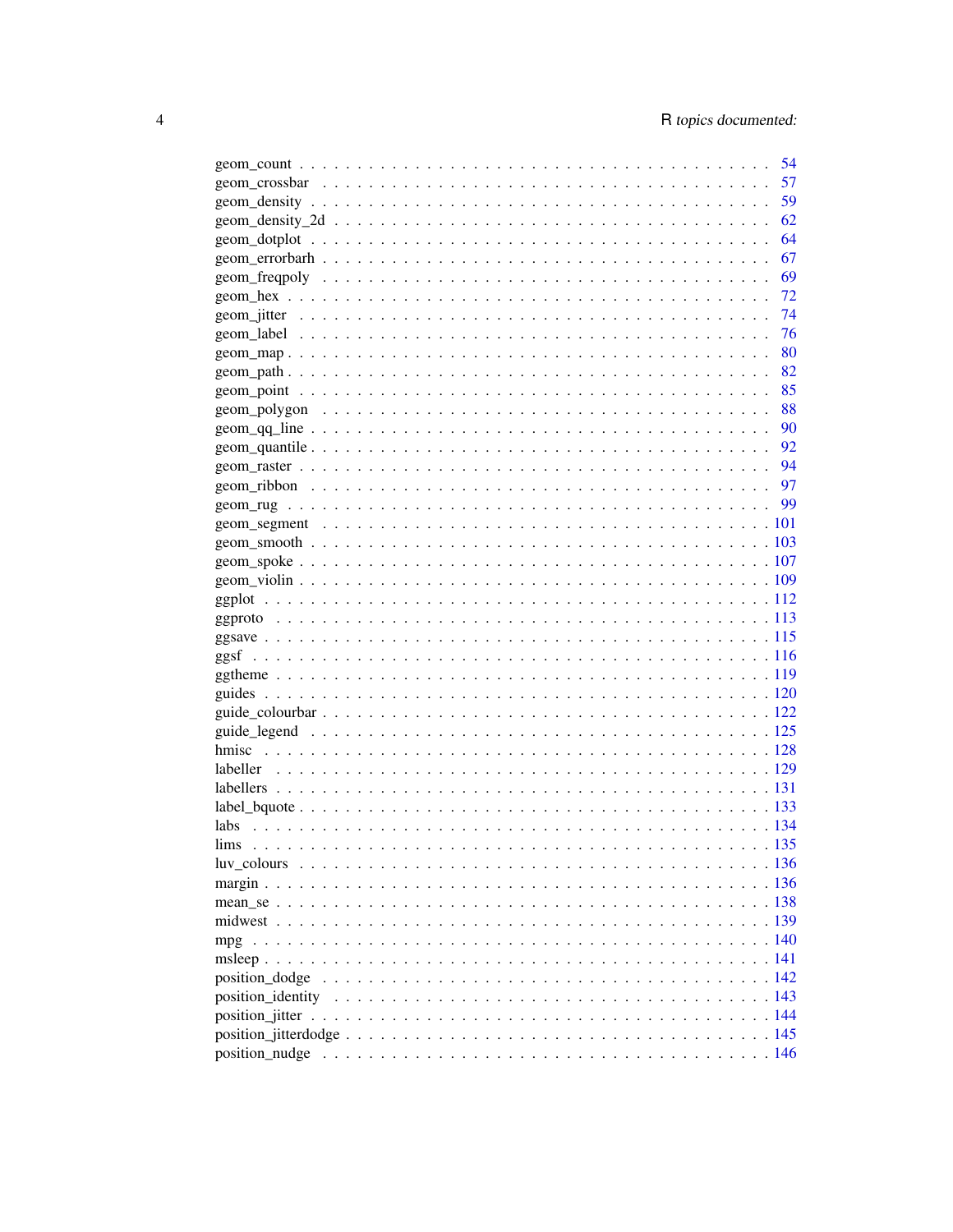<span id="page-4-0"></span>

|  | 210 |
|--|-----|

+.gg *Add components to a plot*

# Description

+ is the key to constructing sophisticated ggplot2 graphics. It allows you to start simple, then get more and more complex, checking your work at each step.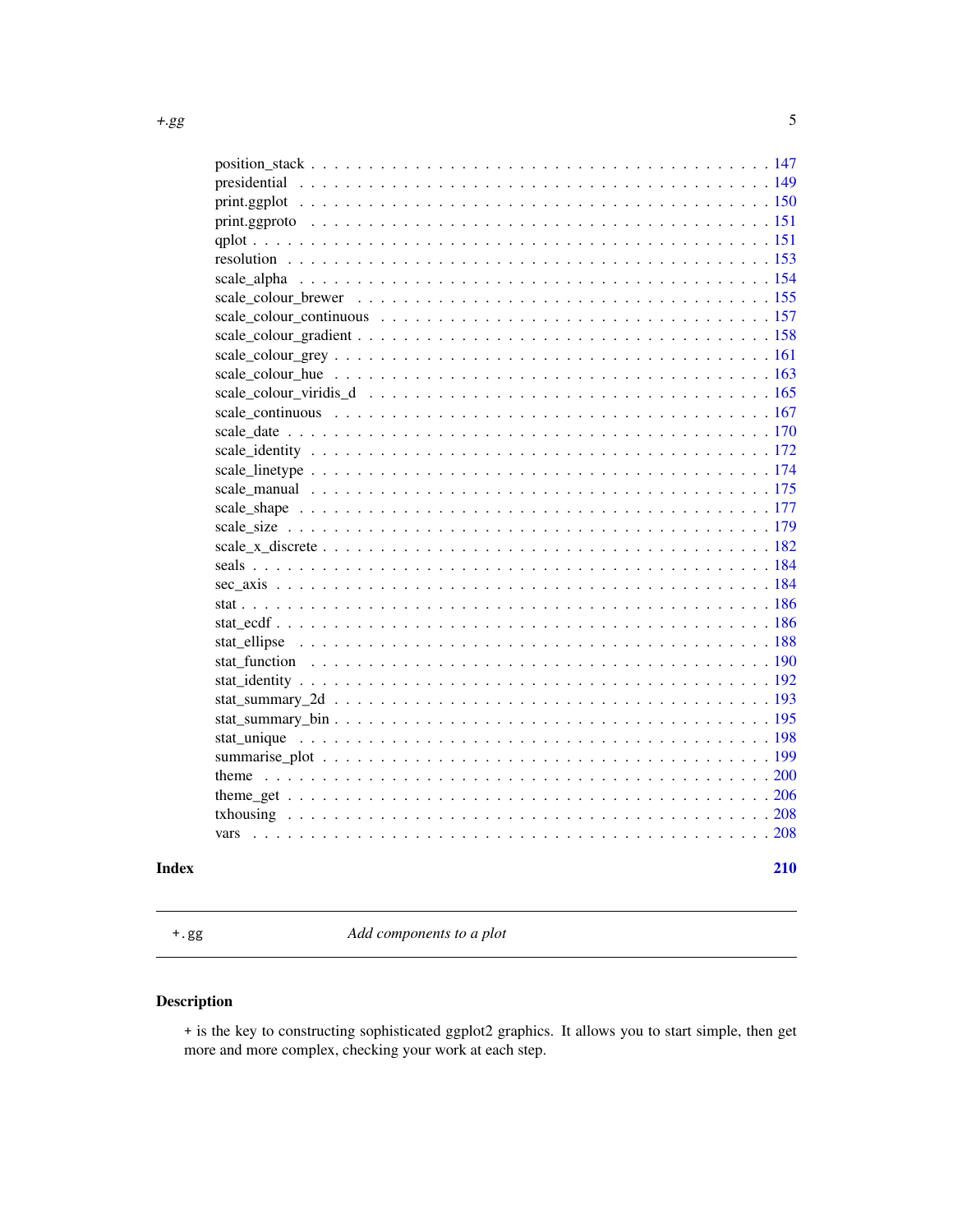# Usage

```
## S3 method for class 'gg'
e1 + e2
e1 %+% e2
```
# Arguments

| e1 | An object of class ggplot() or a theme(). |
|----|-------------------------------------------|
| e2 | A plot component, as described below.     |

# What can you add?

You can add any of the following types of objects:

- An aes () object replaces the default aesthetics.
- A layer created by a geom\_ or stat\_ function adds a new layer.
- A scale overrides the existing scale.
- A [theme\(\)](#page-199-1) modifies the current theme.
- A coord overrides the current coordinate system.
- A facet specification overrides the current faceting.

To replace the current default data frame, you must use %+%, due to S3 method precedence issues.

You can also supply a list, in which case each element of the list will be added in turn.

# See Also

[theme\(\)](#page-199-1)

```
base <- ggplot(mpg, aes(displ, hwy)) + geom_point()
base + geom_smooth()
# To override the data, you must use %+%
base %+% subset(mpg, fl == "p")
```

```
# Alternatively, you can add multiple components with a list.
# This can be useful to return from a function.
base + list(subset(mpg, fl == "p"), geom_smooth())
```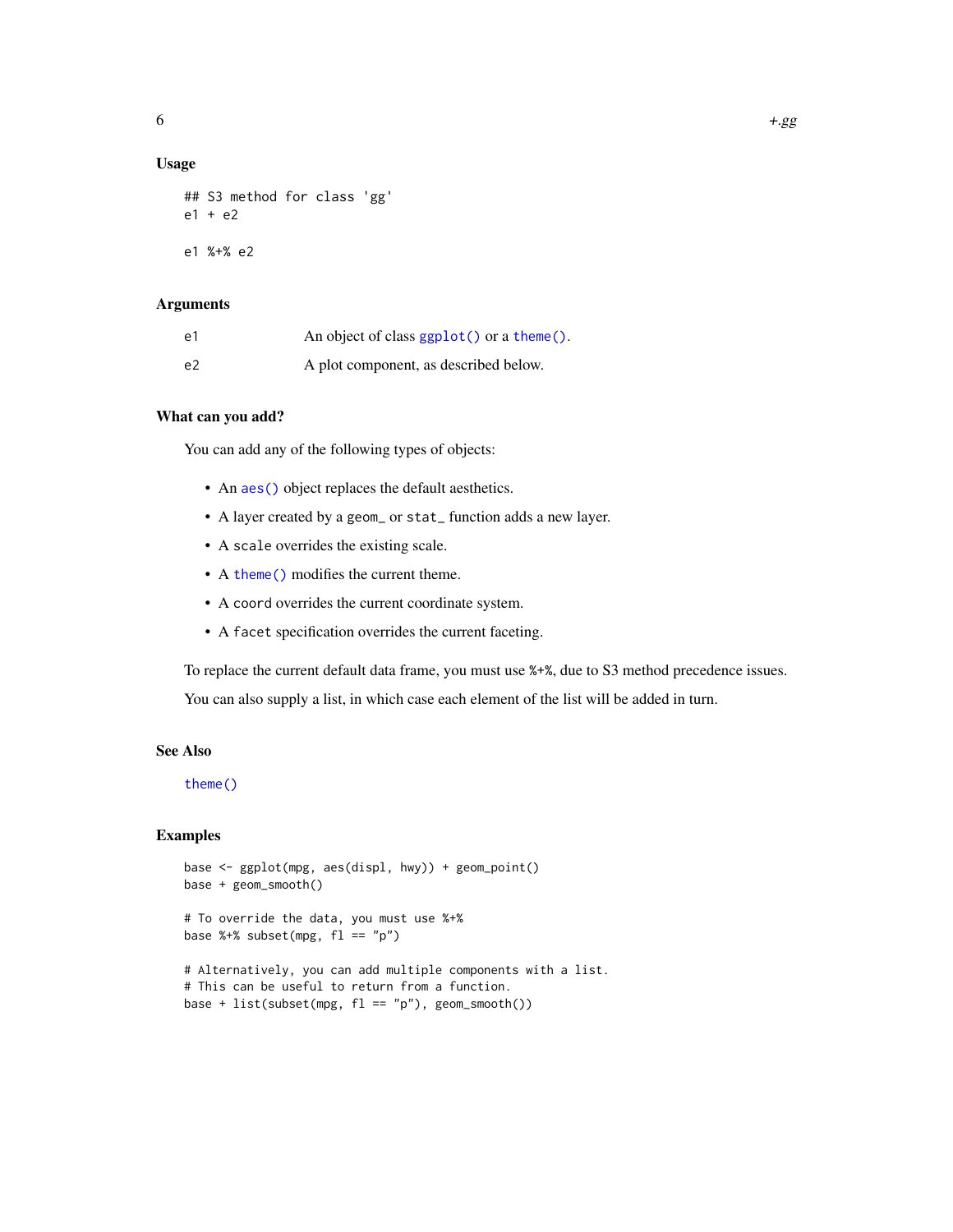#### Description

Aesthetic mappings describe how variables in the data are mapped to visual properties (aesthetics) of geoms. Aesthetic mappings can be set in [ggplot2\(\)](#page-0-0) and in individual layers.

#### Usage

 $\text{aes}(x, y, \ldots)$ 

# Arguments

x, y, ... List of name value pairs giving aesthetics to map to variables. The names for x and y aesthetics are typically omitted because they are so common; all other aesthetics must be named.

# Details

This function also standardises aesthetic names by performing partial matching, converting color to colour, and translating old style R names to ggplot names (eg. pch to shape, cex to size).

#### Value

A list with class uneval. Components of the list are either quosures or constants.

# Quasiquotation

aes() is a [quoting function.](#page-0-0) This means that its inputs are quoted to be evaluated in the context of the data. This makes it easy to work with variables from the data frame because you can name those directly. The flip side is that you have to use [quasiquotation](#page-0-0) to program with aes(). See a tidy evaluation tutorial such as the [dplyr programming vignette](http://dplyr.tidyverse.org/articles/programming.html) to learn more about these techniques.

# See Also

[vars\(\)](#page-207-1) for another quoting function designed for faceting specifications.

# Examples

```
\text{aes}(x = mpg, y = wt)aes(mpg, wt)
# You can also map aesthetics to functions of variables
\text{aes}(x = mpg \land 2, y = wt / cyl)# Or to constants
\text{aes}(x = 1, \text{ colour} = "smooth")
```
<span id="page-6-1"></span><span id="page-6-0"></span> $\alpha$ es 7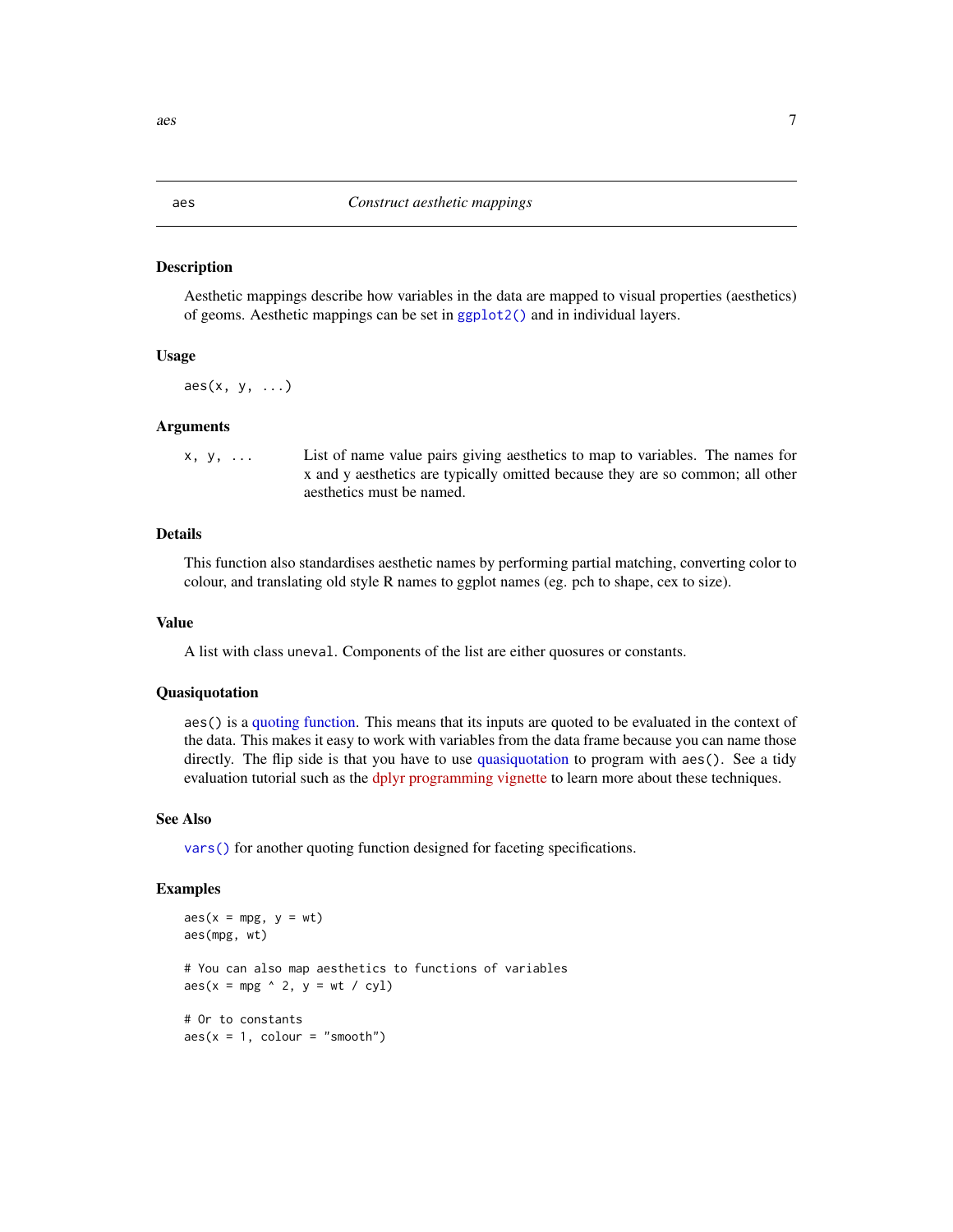```
# Aesthetic names are automatically standardised
\text{aes}(\text{col} = x)\text{aes}(fg = x)aes(color = x)
\text{aes}(\text{colour} = x)# aes() is passed to either ggplot() or specific layer. Aesthetics supplied
# to ggplot() are used as defaults for every layer.
ggplot(mpg, aes(displ, hwy)) + geom_point()
ggplot(mpg) + geom_point(aes(displ, hwy))
# Tidy evaluation ----------------------------------------------------
# aes() automatically quotes all its arguments, so you need to use tidy
# evaluation to create wrappers around ggplot2 pipelines. The
# simplest case occurs when your wrapper takes dots:
scatter_by <- function(data, ...) {
 ggplot(data) + geom_point(aes(...))
}
scatter_by(mtcars, disp, drat)
# If your wrapper has a more specific interface with named arguments,
# you need "enquote and unquote":
scatter_by <- function(data, x, y) {
 x \leq - enquo(x)y \leftarrow enquo(y)ggplot(data) + geom_point(aes(!!x, !!y))
}
scatter_by(mtcars, disp, drat)
# Note that users of your wrapper can use their own functions in the
# quoted expressions and all will resolve as it should!
cut3 \leq function(x) cut_number(x, 3)scatter_by(mtcars, cut3(disp), drat)
```
<span id="page-7-1"></span>aes\_ *Define aesthetic mappings programatically*

#### Description

Aesthetic mappings describe how variables in the data are mapped to visual properties (aesthetics) of geoms. [aes\(\)](#page-6-1) uses non-standard evaluation to capture the variable names. aes\_ and aes\_string require you to explicitly quote the inputs either with "" for aes\_string(), or with quote or  $\sim$  for aes\_(). (aes\_q is an alias to aes\_). This makes aes\_ and aes\_string easy to program with.

#### Usage

 $\text{aes}_{-}(x, y, \ldots)$  $\text{aes\_string}(x, y, \ldots)$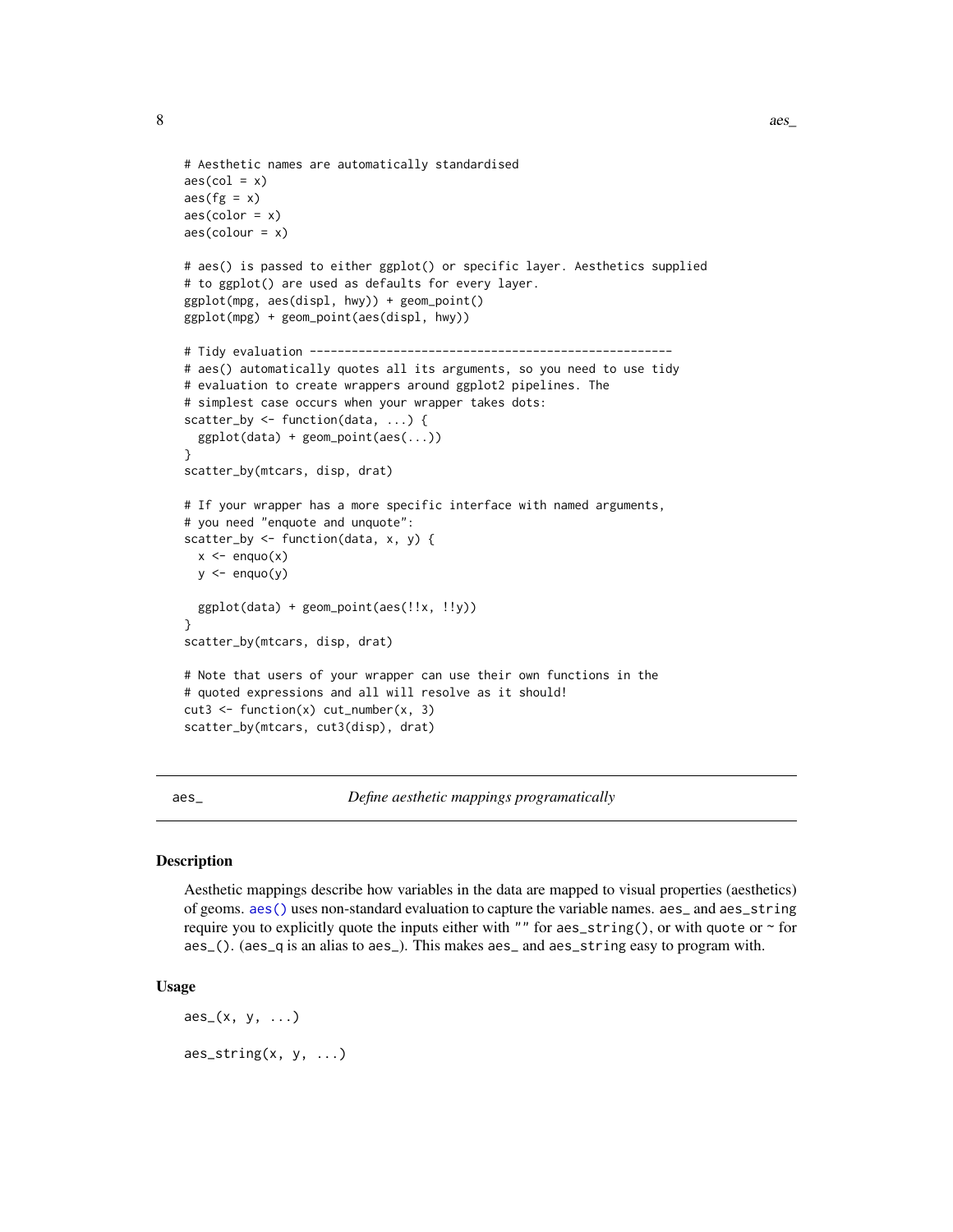# Arguments

x, y, ... List of name value pairs. Elements must be either quoted calls, strings, onesided formulas or constants.

# Details

aes\_string and aes\_ are particularly useful when writing functions that create plots because you can use strings or quoted names/calls to define the aesthetic mappings, rather than having to use [substitute\(\)](#page-0-0) to generate a call to aes().

I recommend using aes\_(), because creating the equivalents of aes(colour = "my colour") or  $aes\{x = 'X$1'\}$  with  $aes\_string()$  is quite clunky.

# Life cycle

All these functions are soft-deprecated. Please use tidy evaluation idioms instead (see the quasiquotation section in [aes\(\)](#page-6-1) documentation).

#### See Also

[aes\(\)](#page-6-1)

```
# Three ways of generating the same aesthetics
aes(mpg, wt, col = cyl)\text{aes}_{(quotency)}, quote(wt), col = quote(cyl))
\text{aes}_{-}(\text{mpg}, \text{~cut}, \text{~col} = \text{~cyl})aes_string("mpg", "wt", col = "cyl")
# You can't easily mimic these calls with aes_string
aes(`$100`, colour = "smooth")
aes_(~ `$100`, colour = "smooth")
# Ok, you can, but it requires a _lot_ of quotes
aes_string("`$100`", colour = '"smooth"')
# Convert strings to names with as.name
var <- "cyl"
\text{aes}(\text{col} = x)\text{aes\_}(col = as.name(var))
```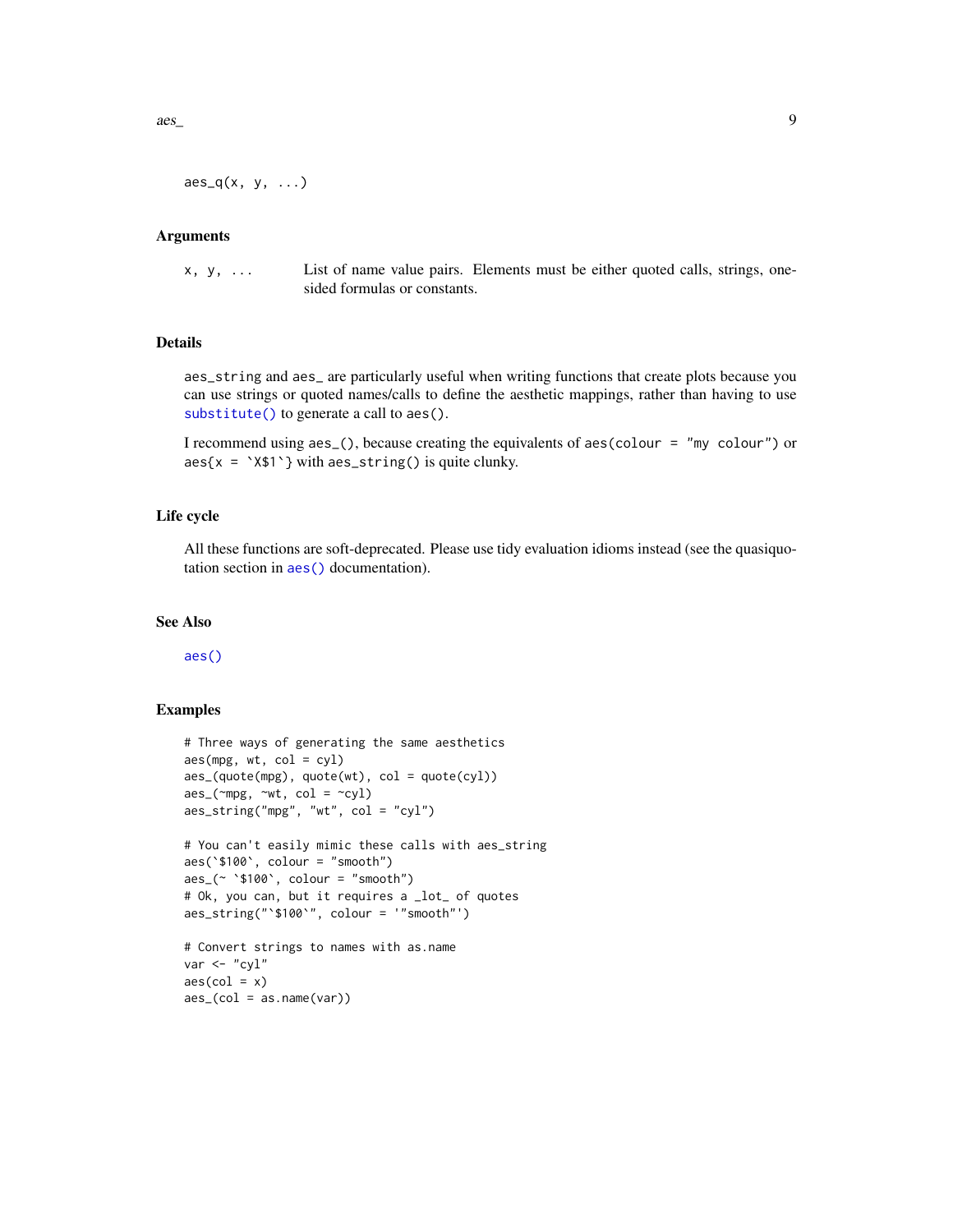<span id="page-9-0"></span>aes\_colour\_fill\_alpha *Colour related aesthetics: colour, fill and alpha*

#### Description

This page demonstrates the usage of a sub-group of aesthetics: colour, fill and alpha.

```
# Bar chart example
c <- ggplot(mtcars, aes(factor(cyl)))
# Default plotting
c + geom_bar()
# To change the interior colouring use fill aesthetic
c + geom\_bar(fill = "red")# Compare with the colour aesthetic which changes just the bar outline
c + geom\_bar(colour = "red")# Combining both, you can see the changes more clearly
c + geom\_bar(fill = "white", colour = "red")# The aesthetic fill also takes different colouring scales
# setting fill equal to a factor variable uses a discrete colour scale
k \le ggplot(mtcars, aes(factor(cyl), fill = factor(vs)))
k + geom_bar()
# Fill aesthetic can also be used with a continuous variable
m <- ggplot(faithfuld, aes(waiting, eruptions))
m + geom_raster()
m + geometry = density))
# Some geoms don't use both aesthetics (i.e. geom_point or geom_line)
b \leq ggplot(economics, aes(x = date, y = unemploy))
b + geom_line()
b + geom_line(colour = "green")
b + geom_point()
b + geom\_point(colour = "red")# For large datasets with overplotting the alpha
# aesthetic will make the points more transparent
df <- data.frame(x = rnorm(5000), y = rnorm(5000))
h \leq ggplot(df, \text{aes}(x,y))
h + geom_point()
h + geom\_point(alpha = 0.5)h + geom_point(alpha = 1/10)
# Alpha can also be used to add shading
j \le -b + geom\_line()j
```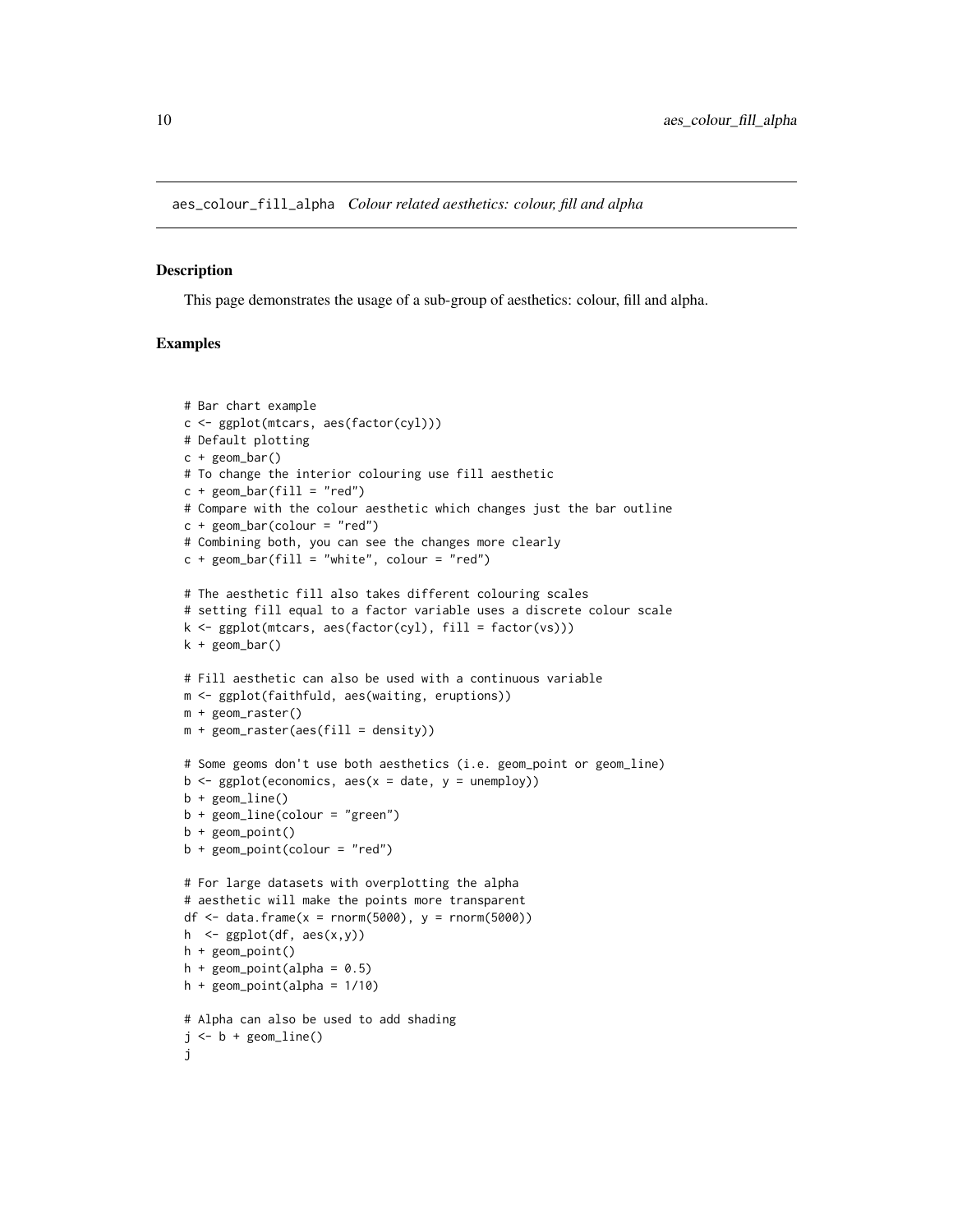```
yrng <- range(economics$unemploy)
j \leq j + \text{geom\_rect}(\text{aes}(\text{NULL}, \text{NULL}, \text{xmin} = \text{start}, \text{xmax} = \text{end}, \text{fill} = \text{party}),ymin = yrng[1], ymax = yrng[2], data = presidential)
j
j + scale_fill_manual(values = alpha(c("blue", "red"), .3))
```
aes\_group\_order *Aesthetics: grouping*

#### Description

Aesthetics: grouping

```
# By default, the group is set to the interaction of all discrete variables in the
# plot. This often partitions the data correctly, but when it does not, or when
# no discrete variable is used in the plot, you will need to explicitly define the
# grouping structure, by mapping group to a variable that has a different value
# for each group.
# For most applications you can simply specify the grouping with
# various aesthetics (colour, shape, fill, linetype) or with facets.
p <- ggplot(mtcars, aes(wt, mpg))
# A basic scatter plot
p + geom\_point(size = 4)# The colour aesthetic
p + geom\_point(aes(colour = factor(cyl)), size = 4)# Or you can use shape to distinguish the data
p + geom\_point(aes(shape = factor(cyl)), size = 4)# Using fill
a <- ggplot(mtcars, aes(factor(cyl)))
a + geom\_bar()a + geom\_bar(aes(fill = factor(cyl)))a + geom\_bar(aes(fill = factor(vs)))# Using linetypes
rescale01 <- function(x) (x - min(x)) / diff(range(x))
ec_scaled <- data.frame(
  date = economics$date,
  plyr::colwise(rescale01)(economics[, -(1:2)]))
ecm <- reshape2::melt(ec_scaled, id.vars = "date")
f <- ggplot(ecm, aes(date, value))
f + geom_line(aes(linetype = variable))
```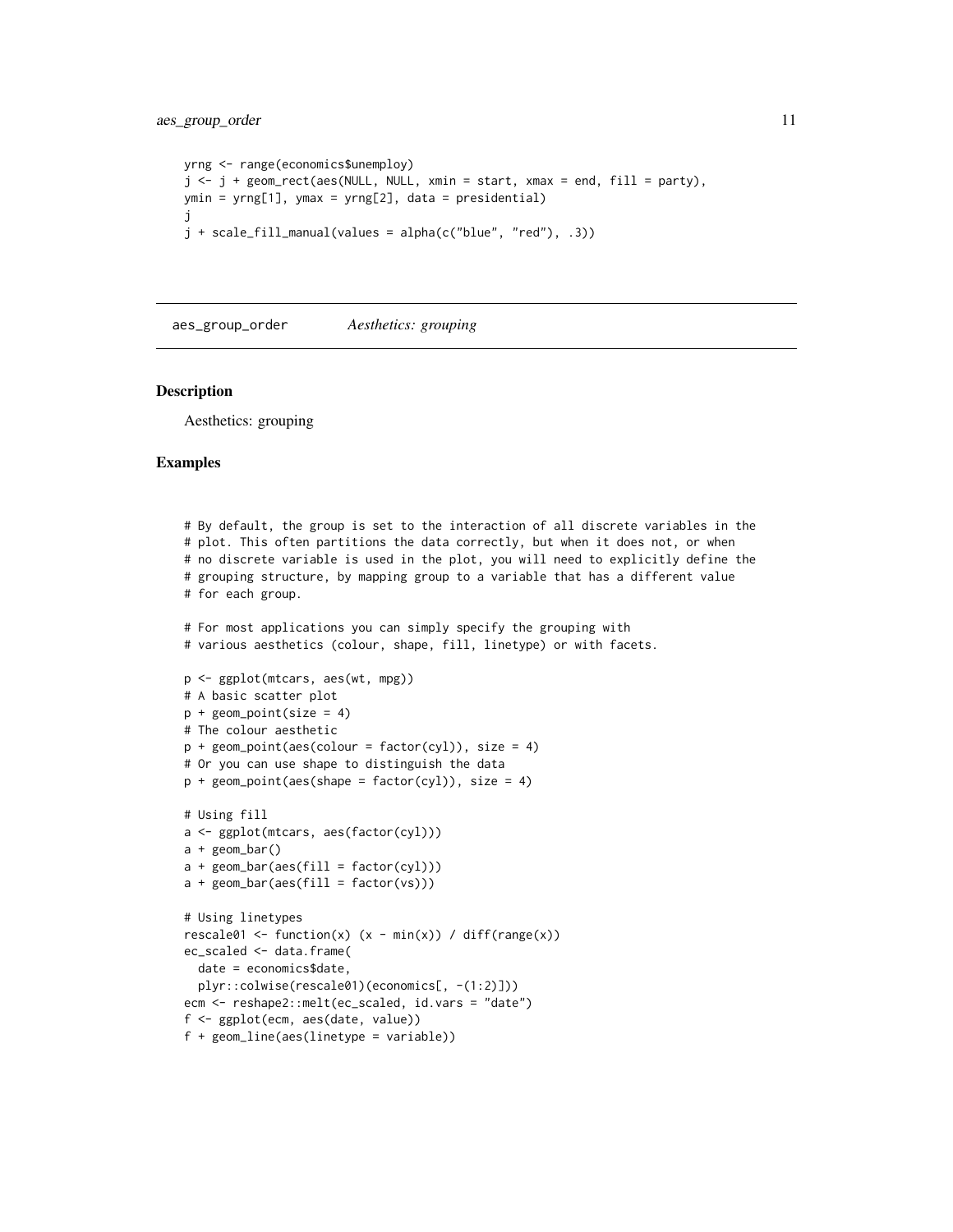```
# Using facets
k <- ggplot(diamonds, aes(carat, stat(density))) + geom_histogram(binwidth = 0.2)
k + facet_grid(. \sim cut)
# There are three common cases where the default is not enough, and we
# will consider each one below. In the following examples, we will use a simple
# longitudinal dataset, Oxboys, from the nlme package. It records the heights
# (height) and centered ages (age) of 26 boys (Subject), measured on nine
# occasions (Occasion).
# Multiple groups with one aesthetic
h <- ggplot(nlme::Oxboys, aes(age, height))
# A single line tries to connect all the observations
h + geom_line()
# The group aesthetic maps a different line for each subject
h + geom_line(aes(group = Subject))
# Different groups on different layers
h \le - h + \text{geom\_line}(aes(\text{group} = \text{Subject}))# Using the group aesthetic with both geom_line() and geom_smooth()
# groups the data the same way for both layers
h + geom\_smooth(aes(group = Subject), method = "lm", se = FALSE)# Changing the group aesthetic for the smoother layer
# fits a single line of best fit across all boys
h + geom\_smooth(aes(group = 1), size = 2, method = "lm", se = FALSE)# Overriding the default grouping
# The plot has a discrete scale but you want to draw lines that connect across
# groups. This is the strategy used in interaction plots, profile plots, and parallel
# coordinate plots, among others. For example, we draw boxplots of height at
# each measurement occasion
boysbox <- ggplot(nlme::Oxboys, aes(Occasion, height))
boysbox + geom_boxplot()
# There is no need to specify the group aesthetic here; the default grouping
# works because occasion is a discrete variable. To overlay individual trajectories
# we again need to override the default grouping for that layer with aes(group = Subject)
boysbox <- boysbox + geom_boxplot()
```

```
boysbox + geom_line(aes(group = Subject), colour = "blue")
```
aes\_linetype\_size\_shape

*Differentiation related aesthetics: linetype, size, shape*

# Description

This page demonstrates the usage of a sub-group of aesthetics; linetype, size and shape.

<span id="page-11-0"></span>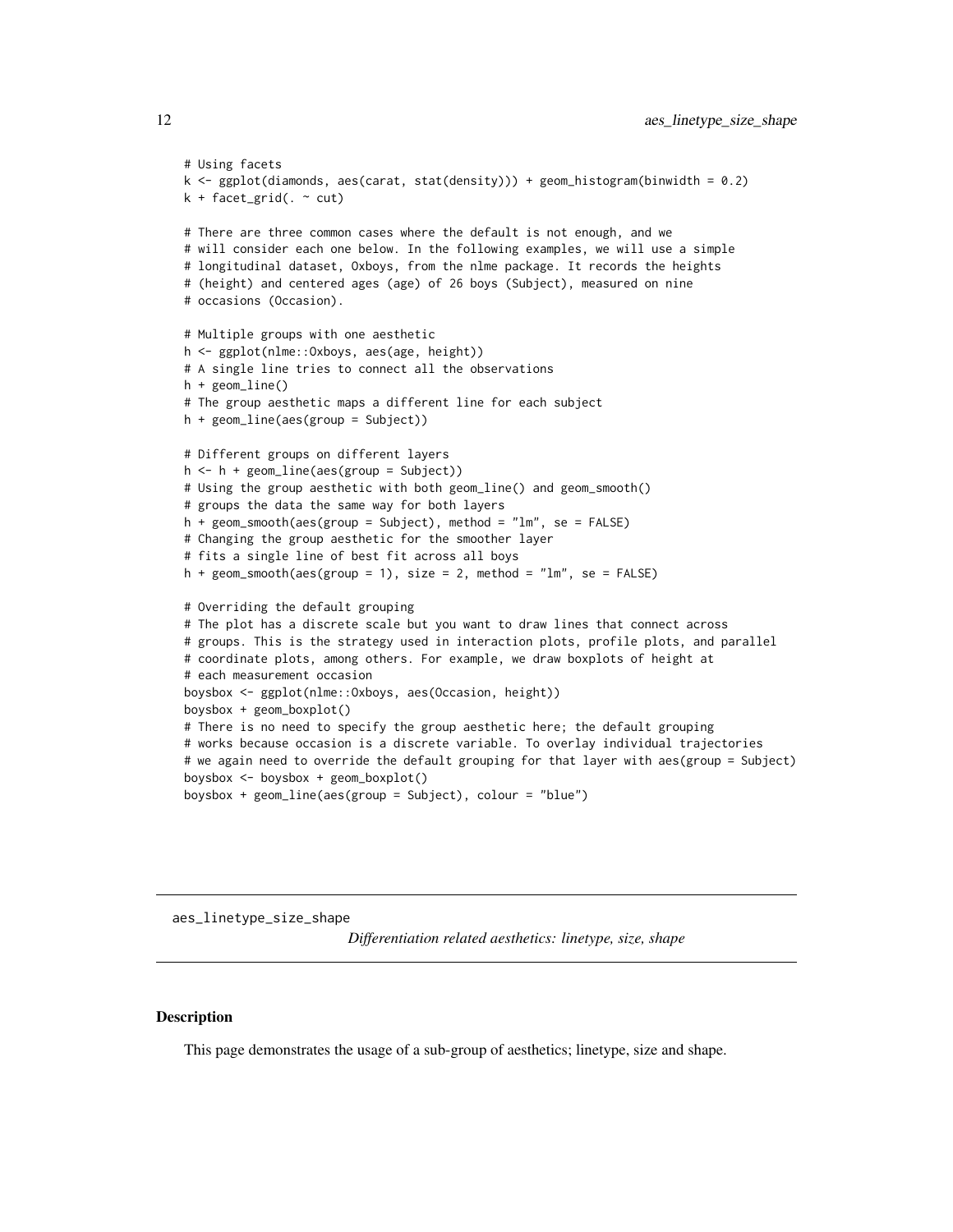```
# Line types should be specified with either an integer, a name, or with a string of
# an even number (up to eight) of hexadecimal digits which give the lengths in
# consecutive positions in the string.
# \theta = blank, 1 = solid, 2 = dashed, 3 = dotted, 4 = dotdash, 5 = longdash, 6 = twodash
# Data
df <- data.frame(x = 1:10, y = 1:10)
f \leftarrow \text{ggplot}(df, \text{aes}(x, y))f + geom_line(linetype = 2)
f + geom_line(linetype = "dotdash")
# An example with hex strings, the string "33" specifies three units on followed
# by three off and "3313" specifies three units on followed by three off followed
# by one on and finally three off.
f + geom\_line(linetype = "3313")# Mapping line type from a variable
ggplot(economics_long, aes(date, value01)) +
  geom_line(aes(linetype = variable))
# Size examples
# Should be specified with a numerical value (in millimetres),
# or from a variable source
p <- ggplot(mtcars, aes(wt, mpg))
p + geom\_point(size = 4)p + geom_point(aes(size = qsec))
p + geom\_point(size = 2.5) +geom_hline(yintercept = 25, size = 3.5)
# Shape examples
# Shape takes four types of values: an integer in [0, 25],
# a single character-- which uses that character as the plotting symbol,
# a . to draw the smallest rectangle that is visible (i.e., about one pixel)
# an NA to draw nothing
p + geom_point()
p + geom\_point(shape = 5)p + geom\_point(shape = "k", size = 3)p + geom\_point(shape = "."p + geom_point(shape = NA)
# Shape can also be mapped from a variable
p + geom_point(aes(shape = factor(cyl)))
# A look at all 25 symbols
df2 <- data.frame(x = 1:5, y = 1:25, z = 1:25)
s \leftarrow \text{ggplot}(df2, \text{aes}(x, y))s + geom\_point(aes(shape = z), size = 4) +scale_shape_identity()
# While all symbols have a foreground colour, symbols 19-25 also take a
# background colour (fill)
```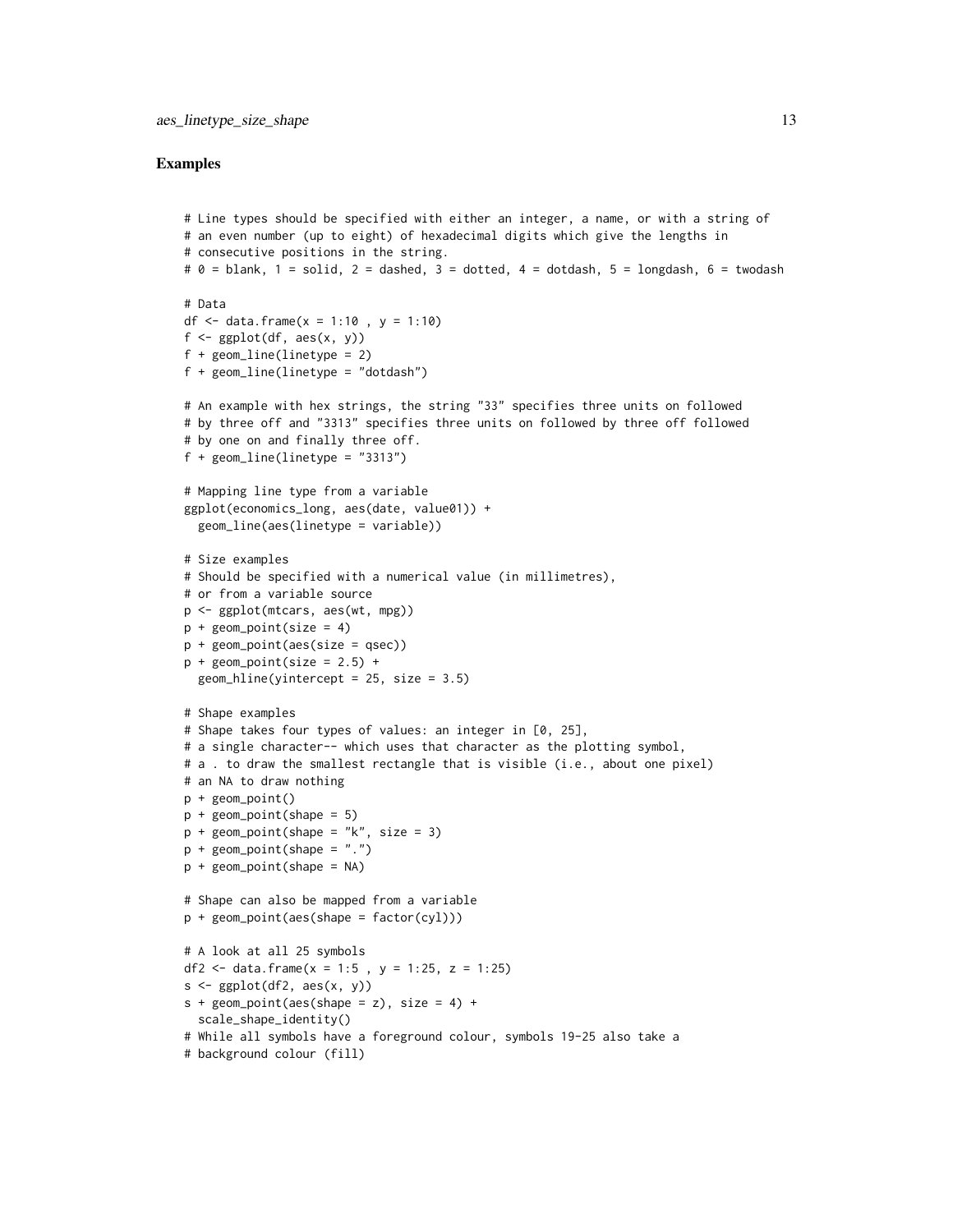```
s + geom\_point(aes(shape = z), size = 4, colour = "Red") +scale_shape_identity()
s + geom\_point(aes(shape = z), size = 4, colour = "Red", fill = "Black") +scale_shape_identity()
```
aes\_position *Position related aesthetics: x, y, xmin, xmax, ymin, ymax, xend, yend*

# **Description**

This page demonstrates the usage of a sub-group of aesthetics; x, y, xmin, xmax, ymin, ymax, xend, and yend.

```
# Generate data: means and standard errors of means for prices
# for each type of cut
dmod \leq lm(price \sim cut, data = diamonds)
cuts <- data.frame(cut = unique(diamonds$cut), predict(dmod, data.frame(cut =
unique(diamonds$cut)), se = TRUE)[c("fit", "se.fit")])
se \leq ggplot(cuts, aes(x = cut, y = fit, ymin = fit - se.fit,
ymax = fit + se.fit, colour = cut)se + geom_pointrange()
# Using annotate
p <- ggplot(mtcars, aes(wt, mpg)) + geom_point()
p + annotate("rect", xmin = 2, xmax = 3.5, ymin = 2, ymax = 25,
 fill = "dark grey", alpha = .5)
# Geom_segment examples
p + geom\_segment(aes(x = 2, y = 15, xend = 2, yend = 25),arrow = arrow(length = unit(0.5, "cm")))p + geom\_segment(aes(x = 2, y = 15, xend = 3, yend = 15),arrow = arrow(length = unit(0.5, "cm")))p + geom_segment(aes(x = 5, y = 30, xend = 3.5, yend = 25),
  arrow = arrow(length = unit(0.5, "cm")))# You can also use geom_segment to recreate plot(type = "h") :
counts \leq as.data.frame(table(x = rpois(100, 5)))
counts$x <- as.numeric(as.character(counts$x))
with(counts, plot(x, Freq, type = "h", lwd = 10))
ggplot(counts, aes(x, Freq)) +
  geom_segment(aes(yend = 0, xend = x), size = 10)
```
<span id="page-13-0"></span>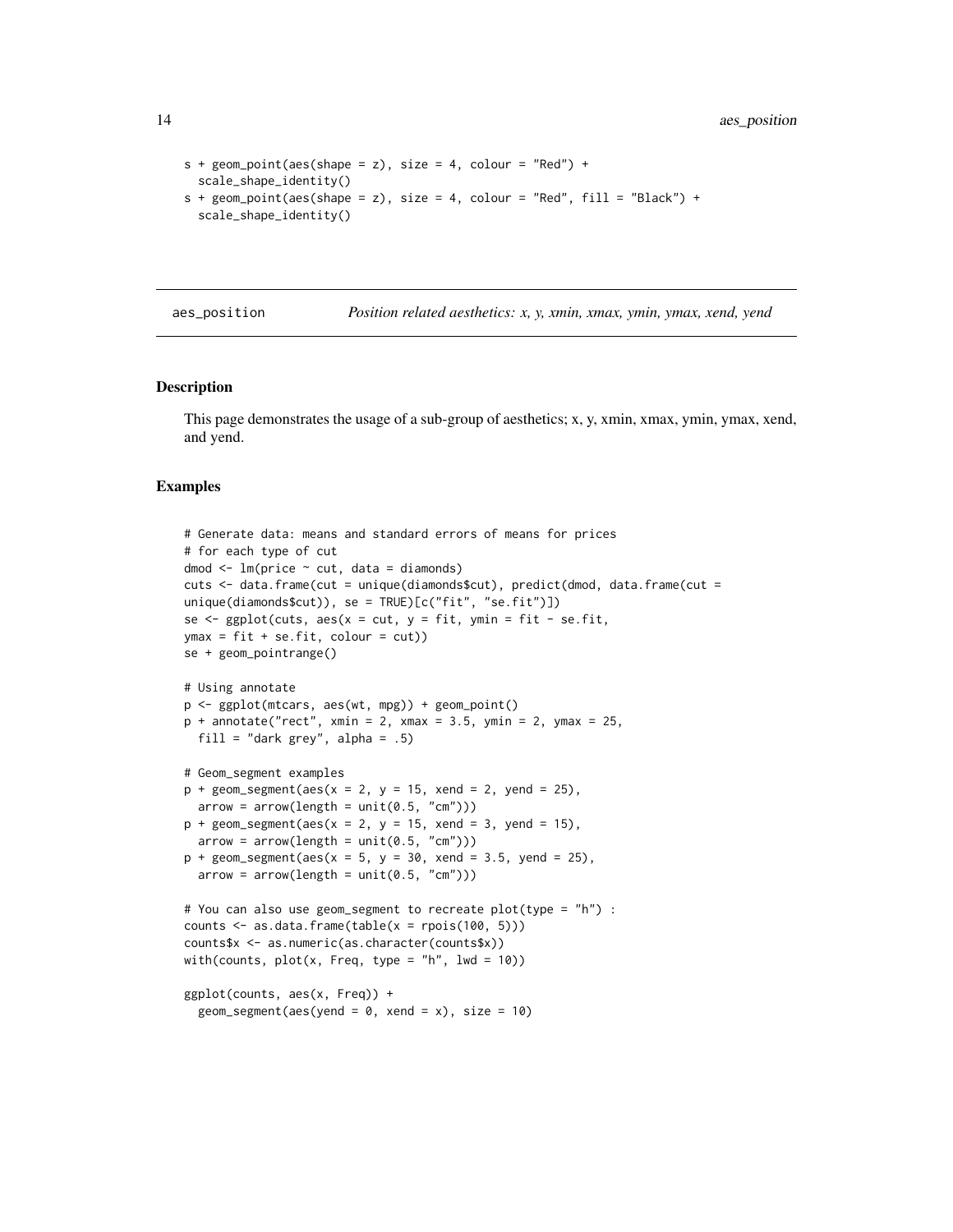<span id="page-14-0"></span>

# Description

This function adds geoms to a plot, but unlike typical a geom function, the properties of the geoms are not mapped from variables of a data frame, but are instead passed in as vectors. This is useful for adding small annotations (such as text labels) or if you have your data in vectors, and for some reason don't want to put them in a data frame.

# Usage

```
\text{annotate}(\text{geom}, x = \text{NULL}, y = \text{NULL}, x\text{min} = \text{NULL}, x\text{max} = \text{NULL},ymin = NULL, ymax = NULL, xend = NULL, yend = NULL, ...na.rm = FALSE)
```
#### Arguments

| geom     | name of geom to use for annotation                                                                                                                                                                      |
|----------|---------------------------------------------------------------------------------------------------------------------------------------------------------------------------------------------------------|
|          | x, y, xmin, ymin, xmax, ymax, xend, yend<br>positioning aesthetics - you must specify at least one of these.                                                                                            |
| $\ddots$ | Other arguments passed on to layer(). These are often aesthetics, used to set<br>an aesthetic to a fixed value, like color = "red" or size = 3. They may also<br>be parameters to the paired geom/stat. |
| na.rm    | If FALSE, the default, missing values are removed with a warning. If TRUE,<br>missing values are silently removed.                                                                                      |

#### Details

Note that all position aesthetics are scaled (i.e. they will expand the limits of the plot so they are visible), but all other aesthetics are set. This means that layers created with this function will never affect the legend.

```
p \leq - ggplot(mtcars, \text{aes}(x = wt, y = mpg)) + geom_point()
p + annotate("text", x = 4, y = 25, label = "Some text")
p + annotate("text", x = 2:5, y = 25, label = "Some text")
p + annotate("rect", xmin = 3, xmax = 4.2, ymin = 12, ymax = 21,
  alpha = .2)
p + annotate("segment", x = 2.5, xend = 4, y = 15, yend = 25,
  colour = "blue")
p + annotate("pointrange", x = 3.5, y = 20, ymin = 12, ymax = 28,
  colour = "red", size = 1.5)
p + annotate("text", x = 2:3, y = 20:21, label = c("my label", "label 2"))
p + annotate("text", x = 4, y = 25, label = "italic(R) ^ 2 == 0.75",
```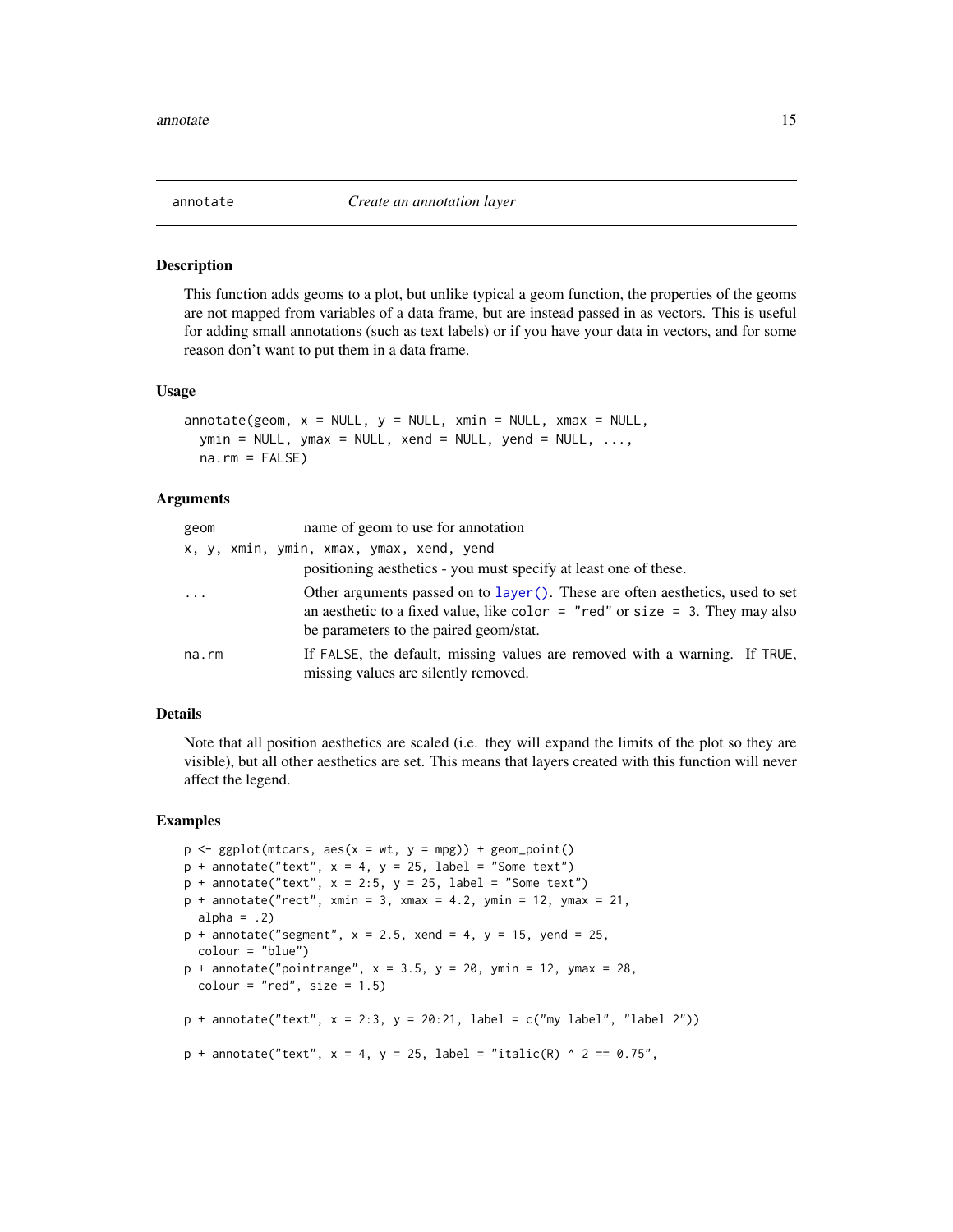```
parse = TRUE)
p + annotate("text", x = 4, y = 25,
  label = "paste(italic(R) ^ 2, \" = .75\")", parse = TRUE)
```
annotation\_custom *Annotation: Custom grob*

# Description

This is a special geom intended for use as static annotations that are the same in every panel. These annotations will not affect scales (i.e. the x and y axes will not grow to cover the range of the grob, and the grob will not be modified by any ggplot settings or mappings).

# Usage

```
\text{annotation\_custom(grob, xmin = -Inf, xmax = Inf, ymin = -Inf},ymax = Inf)
```
# Arguments

| grob       | grob to display                                                       |
|------------|-----------------------------------------------------------------------|
| xmin, xmax | x location (in data coordinates) giving horizontal location of raster |
| ymin, ymax | y location (in data coordinates) giving vertical location of raster   |

# Details

Most useful for adding tables, inset plots, and other grid-based decorations.

#### Note

annotation\_custom expects the grob to fill the entire viewport defined by xmin, xmax, ymin, ymax. Grobs with a different (absolute) size will be center-justified in that region. Inf values can be used to fill the full plot panel (see examples).

```
# Dummy plot
df \le- data.frame(x = 1:10, y = 1:10)
base <- ggplot(df, aes(x, y)) +
  geom_blank() +
  theme_bw()
# Full panel annotation
base + annotation_custom(
  grob = grid::roundrectGrob(),
  xmin = -Inf, xmax = Inf, ymin = -Inf, ymax = Inf)
```
<span id="page-15-0"></span>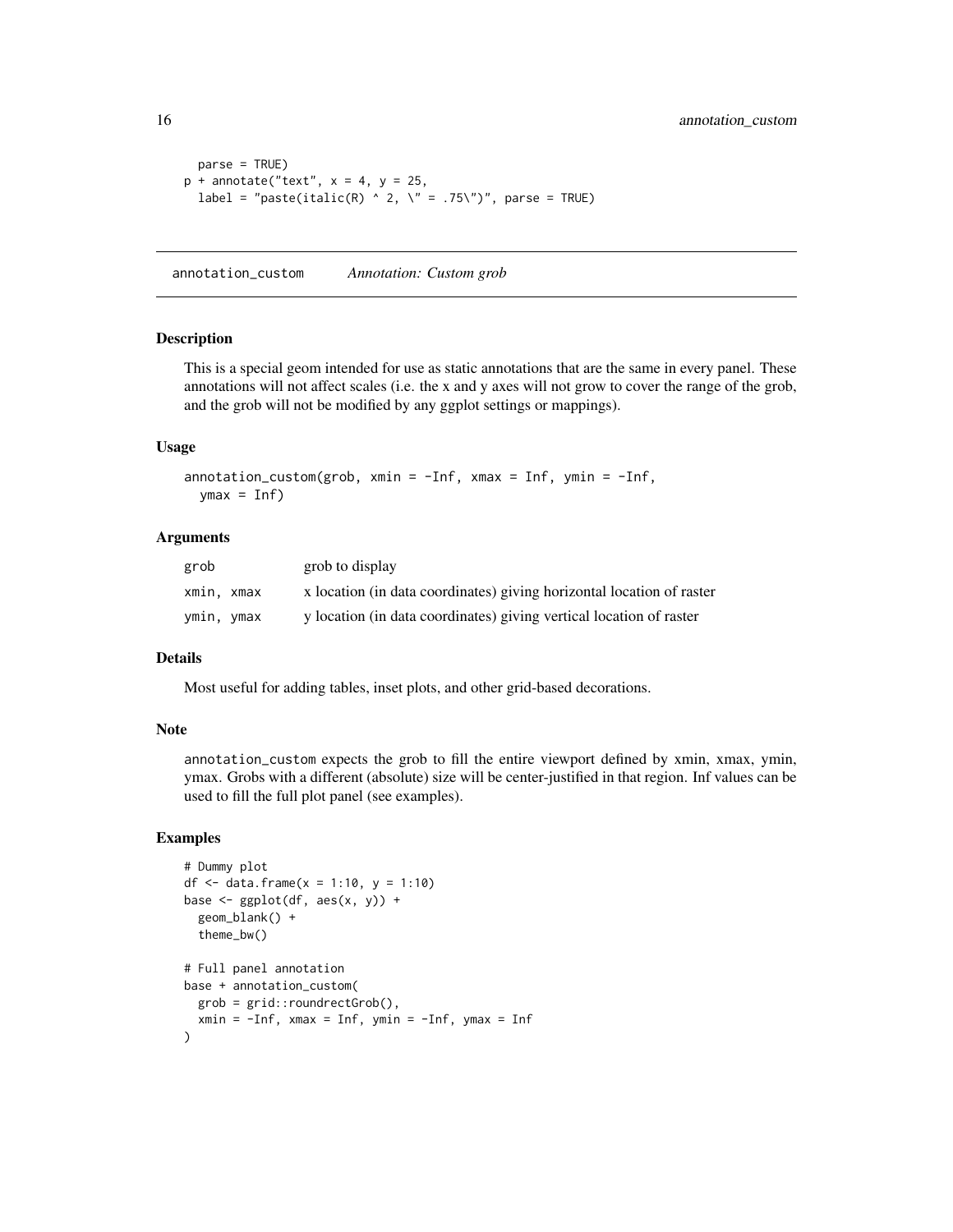# <span id="page-16-0"></span>annotation\_logticks 17

```
# Inset plot
df2 \leftarrow data.frame(x = 1, y = 1)
g <- ggplotGrob(ggplot(df2, aes(x, y)) +
 geom_point() +
  theme(plot.background = element_rect(colour = "black")))
base +
  annotation_custom(grob = g, xmin = 1, xmax = 10, ymin = 8, ymax = 10)
```
annotation\_logticks *Annotation: log tick marks*

# Description

This annotation adds log tick marks with diminishing spacing. These tick marks probably make sense only for base 10.

# Usage

```
annotation_logticks(base = 10, sides = "bl", scaled = TRUE,
  short = unit(0.1, "cm"), mid = unit(0.2, "cm"), long = unit(0.3, "cm"),
 colour = "black", size = 0.5, linetype = 1, alpha = 1, color = NULL,
  ...)
```
# Arguments

| base     | the base of the log (default 10)                                                                                                                                                                               |
|----------|----------------------------------------------------------------------------------------------------------------------------------------------------------------------------------------------------------------|
| sides    | a string that controls which sides of the plot the log ticks appear on. It can be set<br>to a string containing any of "trbl", for top, right, bottom, and left.                                               |
| scaled   | is the data already log-scaled? This should be TRUE (default) when the data is<br>already transformed with log10() or when using scale_y_log10. It should be<br>FALSE when using coord_trans( $y = "log10"$ ). |
| short    | a grid::unit() object specifying the length of the short tick marks                                                                                                                                            |
| mid      | a grid::unit() object specifying the length of the middle tick marks. In base<br>10, these are the "5" ticks.                                                                                                  |
| long     | a grid: : unit() object specifying the length of the long tick marks. In base 10,<br>these are the " $1$ " (or " $10$ ") ticks.                                                                                |
| colour   | Colour of the tick marks.                                                                                                                                                                                      |
| size     | Thickness of tick marks, in mm.                                                                                                                                                                                |
| linetype | Linetype of tick marks (solid, dashed, etc.)                                                                                                                                                                   |
| alpha    | The transparency of the tick marks.                                                                                                                                                                            |
| color    | An alias for colour.                                                                                                                                                                                           |
| $\cdots$ | Other parameters passed on to the layer                                                                                                                                                                        |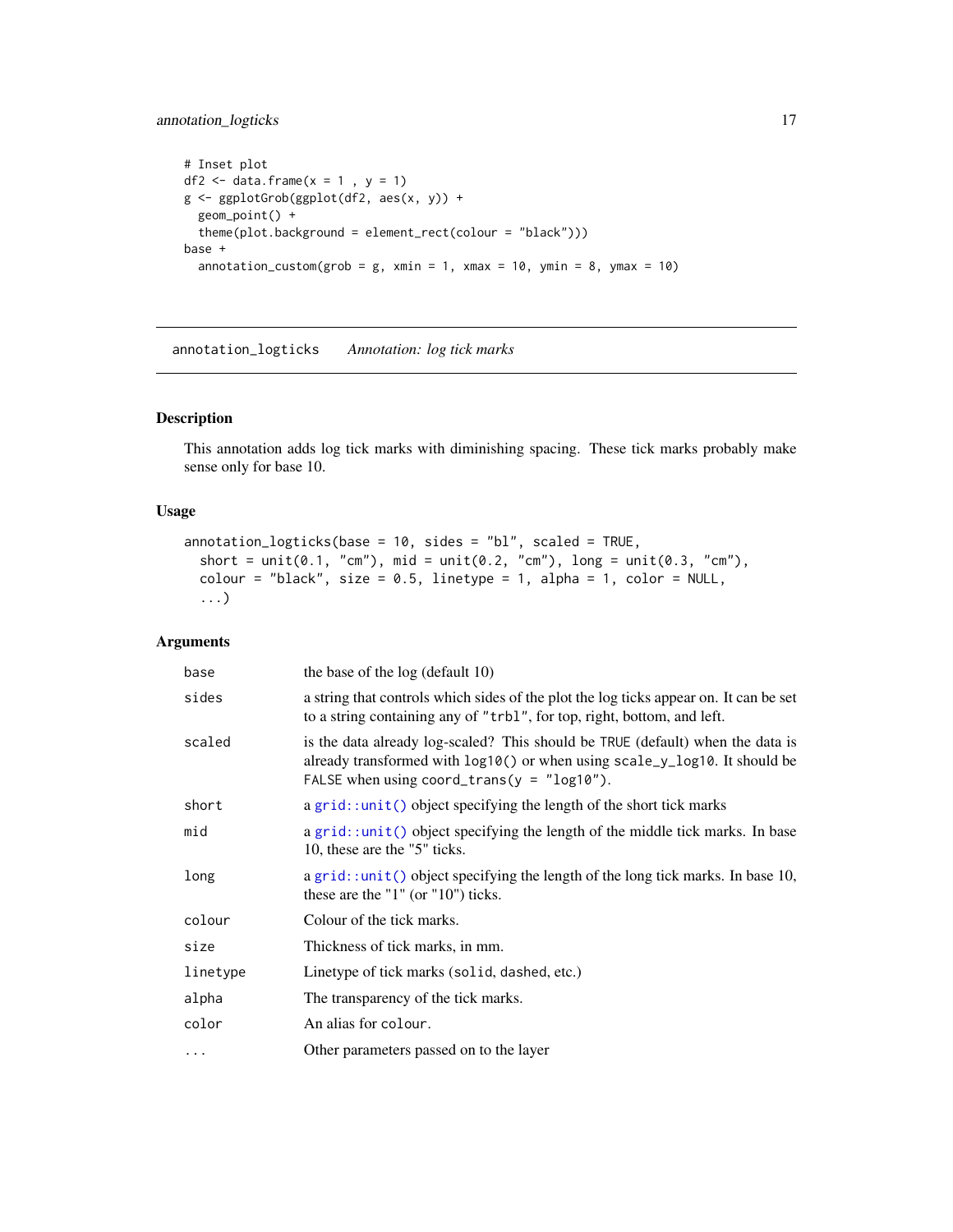#### See Also

[scale\\_y\\_continuous\(\)](#page-166-1), [scale\\_y\\_log10\(\)](#page-166-1) for log scale transformations.

```
coord_trans() for log coordinate transformations.
```

```
# Make a log-log plot (without log ticks)
a <- ggplot(msleep, aes(bodywt, brainwt)) +
geom_point(na.rm = TRUE) +
scale_x_log10(
  breaks = scales::trans_breaks("log10", function(x) 10^x),
  labels = scales::trans_format("log10", scales::math_format(10^.x))
) +
 scale_y_log10(
  breaks = scales::trans_breaks("log10", function(x) 10^x),
  labels = scales::trans_format("log10", scales::math_format(10^.x))
) +theme_bw()
a + annotation_logticks() # Default: log ticks on bottom and left
a + annotation_logticks(sides = "lr") # Log ticks for y, on left and right
a + annotation_logticks(sides = "trbl") # All four sides
# Hide the minor grid lines because they don't align with the ticks
a + annotation_logticks(sides = "trbl") + theme(panel.grid.minor = element_blank())
# Another way to get the same results as 'a' above: log-transform the data before
# plotting it. Also hide the minor grid lines.
b <- ggplot(msleep, aes(log10(bodywt), log10(brainwt))) +
geom_point(na.rm = TRUE) +
scale_x_continuous(name = "body", labels = scales::math_format(10^.x)) +
scale_y_continuous(name = "brain", labels = scales::math_format(10^.x)) +
theme_bw() + theme(panel.grid.minor = element_blank())
b + annotation_logticks()
# Using a coordinate transform requires scaled = FALSE
t <- ggplot(msleep, aes(bodywt, brainwt)) +
 geom_point() +
 coord_trans(x = "log10", y = "log10") +
  theme_bw()
t + annotation_logticks(scaled = FALSE)
# Change the length of the ticks
a + annotation_logticks(
 short = unit(.5, "mm"),
 mid = unit(3, "mm"),
 long = unit(4, "mm"))
```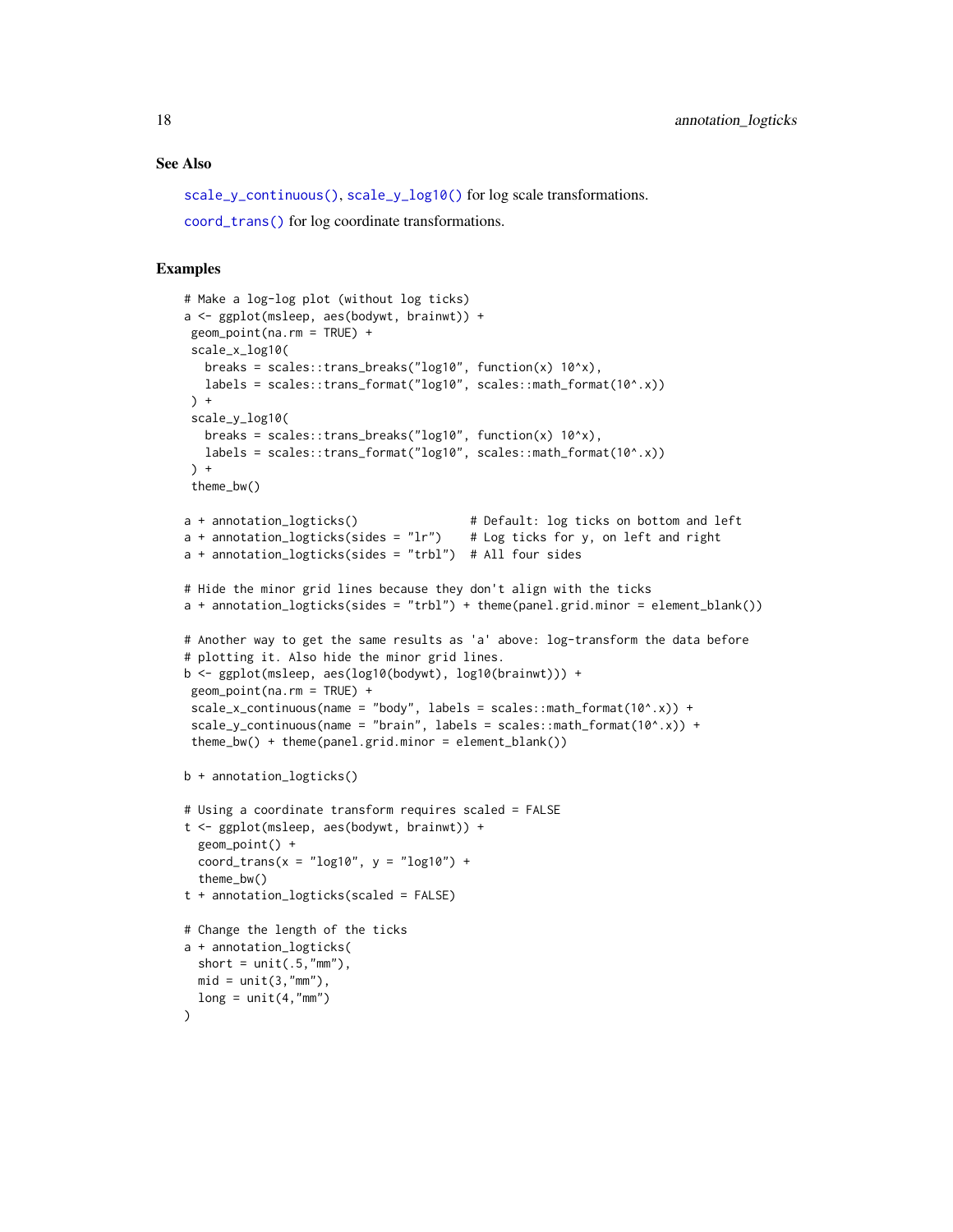<span id="page-18-0"></span>annotation\_map *Annotation: a maps*

#### Description

Display a fixed map on a plot.

#### Usage

```
annotation_map(map, ...)
```
# Arguments

| map      | data frame representing a map. Most map objects can be converted into the right |
|----------|---------------------------------------------------------------------------------|
|          | format by using $fortify()$                                                     |
| $\cdots$ | other arguments used to modify aesthetics                                       |

# Examples

```
if (require("maps")) {
usamap <- map_data("state")
seal.sub \le subset(seals, long > -130 & lat \le 45 & lat > 40)
ggplot(seal.sub, aes(x = long, y = lat)) +annotation_map(usamap, fill = "NA", colour = "grey50") +
  geom_segment(aes(xend = long + delta_long, yend = lat + delta_lat))
seal2 <- transform(seal.sub,
  latr = cut(lat, 2),
  longr = cut(long, 2))
ggplot(seal2, aes(x = long, y = lat)) +annotation_map(usamap, fill = "NA", colour = "grey50") +
  geom_segment(aes(xend = long + delta_long, yend = lat + delta_lat)) +
  facet_grid(latr \sim longr, scales = "free", space = "free")
}
```
annotation\_raster *Annotation: high-performance rectangular tiling*

# Description

This is a special version of [geom\\_raster\(\)](#page-93-1) optimised for static annotations that are the same in every panel. These annotations will not affect scales (i.e. the x and y axes will not grow to cover the range of the raster, and the raster must already have its own colours). This is useful for adding bitmap images.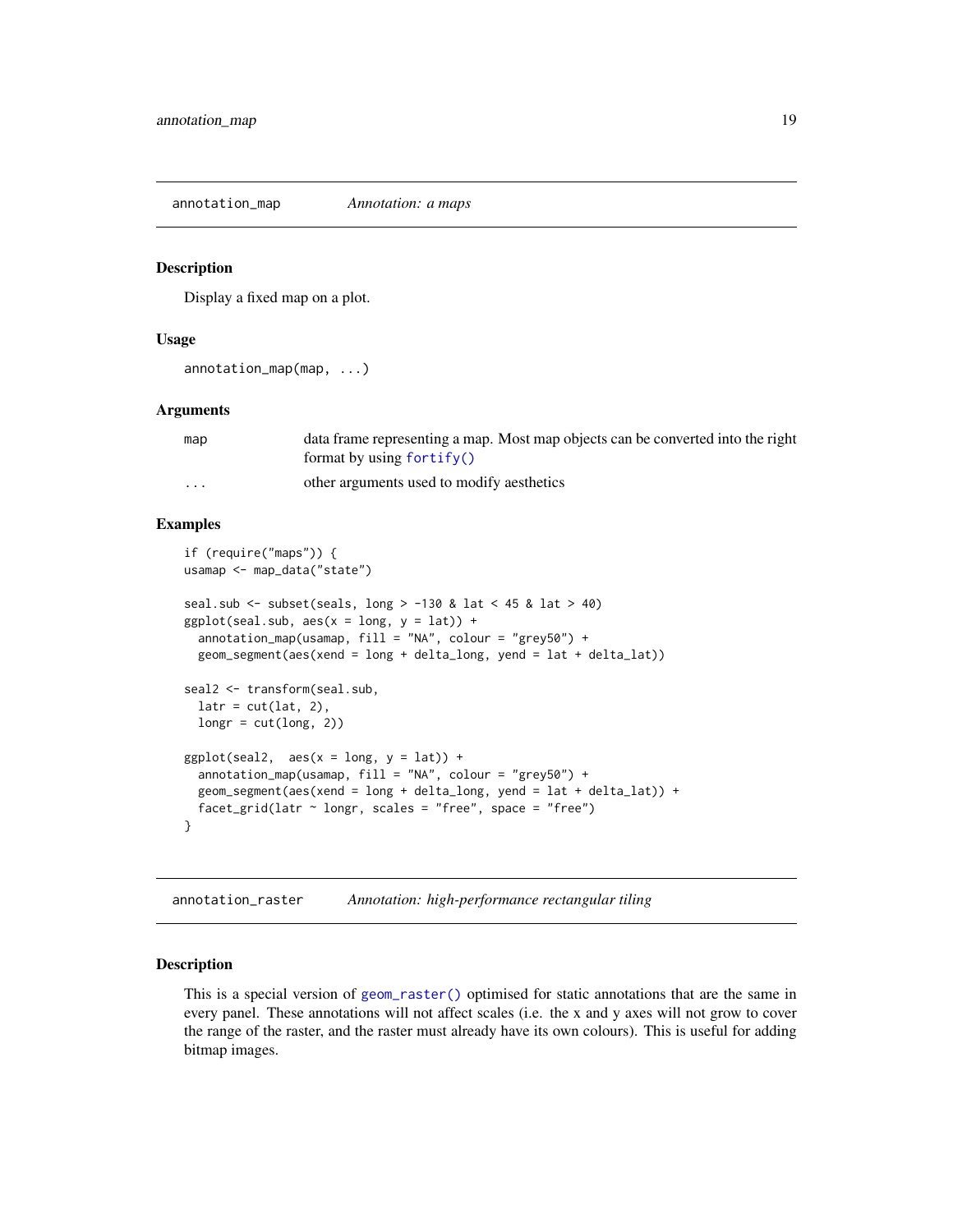#### <span id="page-19-0"></span>Usage

annotation\_raster(raster, xmin, xmax, ymin, ymax, interpolate = FALSE)

#### Arguments

| raster      | raster object to display                                                |
|-------------|-------------------------------------------------------------------------|
| xmin. xmax  | x location (in data coordinates) giving horizontal location of raster   |
| ymin, ymax  | y location (in data coordinates) giving vertical location of raster     |
| interpolate | If TRUE interpolate linearly, if FALSE (the default) don't interpolate. |

# Examples

```
# Generate data
rainbow <- matrix(hcl(seq(0, 360, length.out = 50 \times 50), 80, 70), nrow = 50)
ggplot(mtcars, aes(mpg, wt)) +
 geom_point() +
 annotation_raster(rainbow, 15, 20, 3, 4)
# To fill up whole plot
ggplot(mtcars, aes(mpg, wt)) +
 annotation_raster(rainbow, -Inf, Inf, -Inf, Inf) +
 geom_point()
rainbow2 <- matrix(hcl(seq(0, 360, length.out = 10), 80, 70), nrow = 1)
ggplot(mtcars, aes(mpg, wt)) +
 annotation_raster(rainbow2, -Inf, Inf, -Inf, Inf) +
 geom_point()
rainbow2 <- matrix(hcl(seq(0, 360, length.out = 10), 80, 70), nrow = 1)
ggplot(mtcars, aes(mpg, wt)) +
 annotation_raster(rainbow2, -Inf, Inf, -Inf, Inf, interpolate = TRUE) +
 geom_point()
```
<span id="page-19-1"></span>autolayer *Create a ggplot layer appropriate to a particular data type*

# Description

autolayer uses ggplot2 to draw a particular layer for an object of a particular class in a single command. This defines the S3 generic that other classes and packages can extend.

# Usage

autolayer(object, ...)

#### Arguments

| object   | an object, whose class will determine the behaviour of autolayer |
|----------|------------------------------------------------------------------|
| $\cdots$ | other arguments passed to specific methods                       |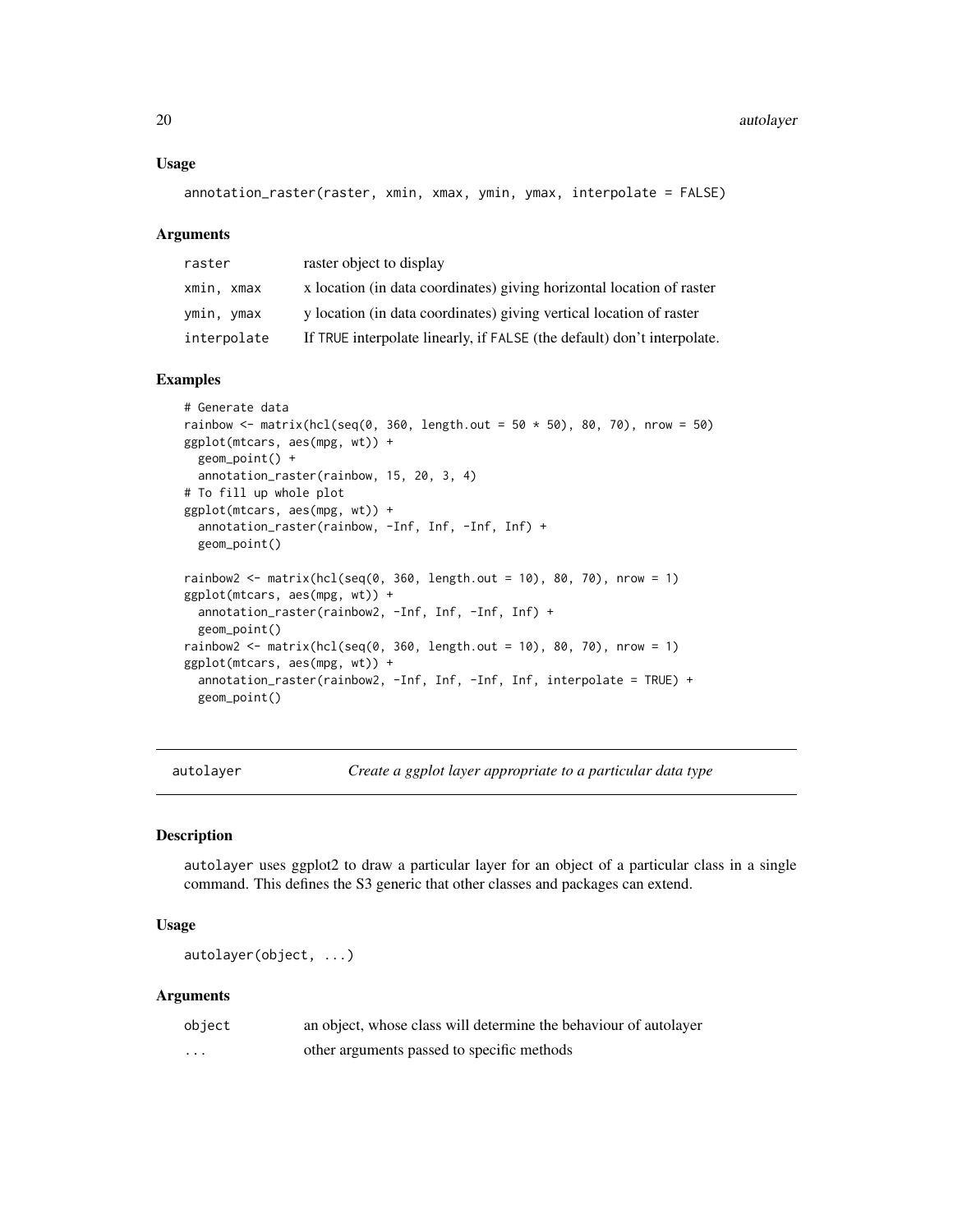#### <span id="page-20-0"></span>autoplot 21

# Value

a ggplot layer

# See Also

[autoplot\(\)](#page-20-1), [ggplot\(\)](#page-111-1) and [fortify\(\)](#page-39-1)

<span id="page-20-1"></span>autoplot *Create a complete ggplot appropriate to a particular data type*

# Description

autoplot uses ggplot2 to draw a particular plot for an object of a particular class in a single command. This defines the S3 generic that other classes and packages can extend.

# Usage

autoplot(object, ...)

#### Arguments

| object                  | an object, whose class will determine the behaviour of autoplot |
|-------------------------|-----------------------------------------------------------------|
| $\cdot$ $\cdot$ $\cdot$ | other arguments passed to specific methods                      |

# Value

a ggplot object

# See Also

[autolayer\(\)](#page-19-1), [ggplot\(\)](#page-111-1) and [fortify\(\)](#page-39-1)

<span id="page-20-2"></span>borders *Create a layer of map borders*

# Description

This is a quick and dirty way to get map data (from the maps package) on to your plot. This is a good place to start if you need some crude reference lines, but you'll typically want something more sophisticated for communication graphics.

# Usage

```
borders(database = "world", regions = ".", fill = NA, colour = "grey50",
 xlim = NULL, ylim = NULL, ...
```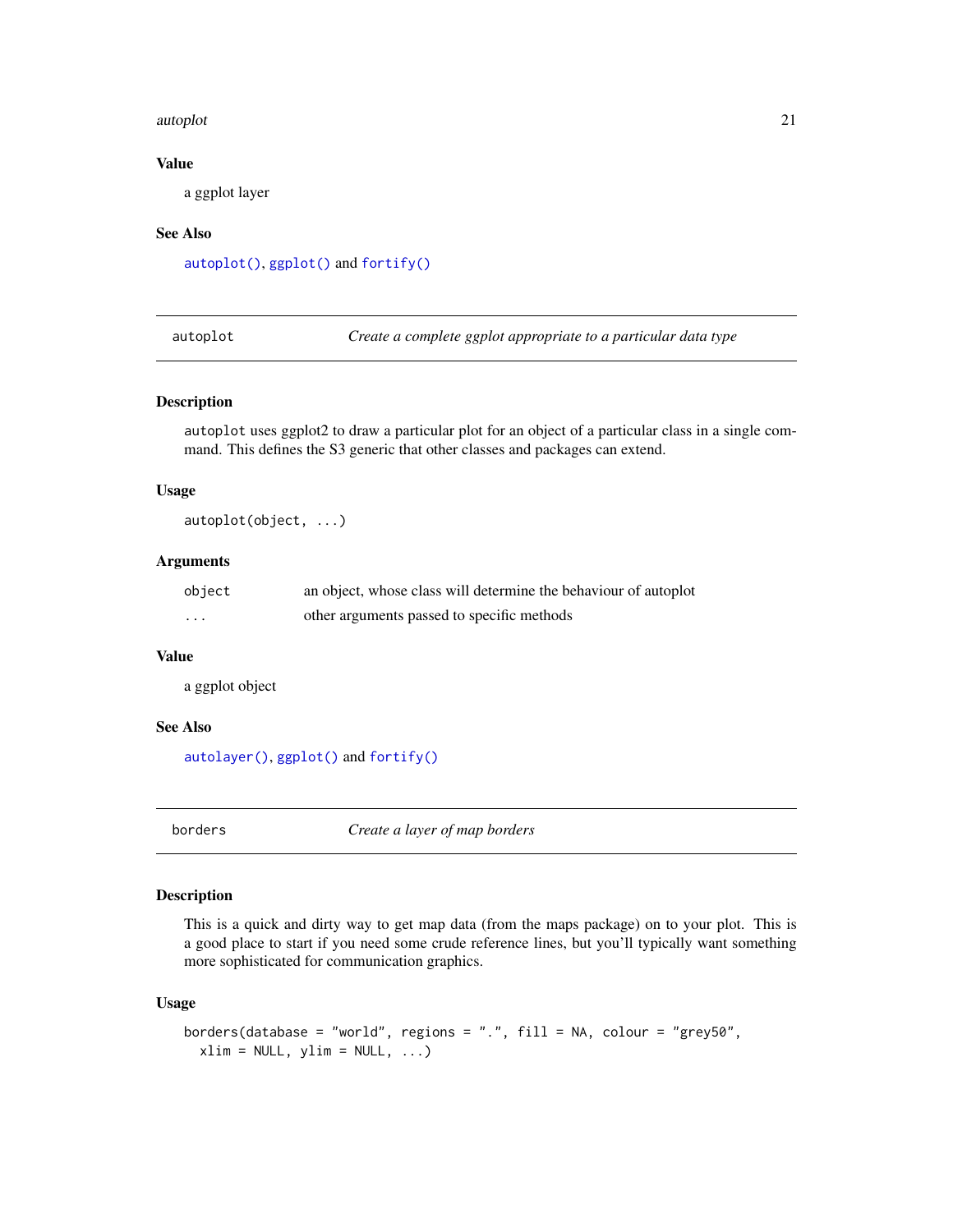22 borders and the contract of the contract of the contract of the contract of the contract of the contract of the contract of the contract of the contract of the contract of the contract of the contract of the contract of

# Arguments

| database   | map data, see maps::map() for details                                                                                                                                                                                                                                                                                                                                                              |
|------------|----------------------------------------------------------------------------------------------------------------------------------------------------------------------------------------------------------------------------------------------------------------------------------------------------------------------------------------------------------------------------------------------------|
| regions    | map region                                                                                                                                                                                                                                                                                                                                                                                         |
| fill       | fill colour                                                                                                                                                                                                                                                                                                                                                                                        |
| colour     | border colour                                                                                                                                                                                                                                                                                                                                                                                      |
| xlim, ylim | latitudinal and logitudinal range for extracting map polygons, see maps: : map()<br>for details.                                                                                                                                                                                                                                                                                                   |
|            | Arguments passed on to geom_polygon                                                                                                                                                                                                                                                                                                                                                                |
|            | <b>mapping</b> Set of aesthetic mappings created by aes() or aes <sub>(a)</sub> . If specified<br>and inherit.aes = $TRUE$ (the default), it is combined with the default<br>mapping at the top level of the plot. You must supply mapping if there is<br>no plot mapping.                                                                                                                         |
|            | data The data to be displayed in this layer. There are three options:<br>If NULL, the default, the data is inherited from the plot data as specified in<br>the call to $ggplot()$ .                                                                                                                                                                                                                |
|            | A data. frame, or other object, will override the plot data. All objects will<br>be fortified to produce a data frame. See fortify() for which variables<br>will be created.                                                                                                                                                                                                                       |
|            | A function will be called with a single argument, the plot data. The return<br>value must be a data. frame., and will be used as the layer data.                                                                                                                                                                                                                                                   |
|            | stat The statistical transformation to use on the data for this layer, as a string.                                                                                                                                                                                                                                                                                                                |
|            | position Position adjustment, either as a string, or the result of a call to a posi-<br>tion adjustment function.                                                                                                                                                                                                                                                                                  |
|            | show.legend logical. Should this layer be included in the legends? NA, the<br>default, includes if any aesthetics are mapped. FALSE never includes, and<br>TRUE always includes. It can also be a named logical vector to finely select<br>the aesthetics to display.                                                                                                                              |
|            | inherit.aes If FALSE, overrides the default aesthetics, rather than combining<br>with them. This is most useful for helper functions that define both data<br>and aesthetics and shouldn't inherit behaviour from the default plot specifi-<br>cation, e.g. borders().<br>na.rm If FALSE, the default, missing values are removed with a warning. If<br>TRUE, missing values are silently removed. |
|            |                                                                                                                                                                                                                                                                                                                                                                                                    |

```
if (require("maps")) {
ia <- map_data("county", "iowa")
mid\_range \leftarrow function(x) mean(range(x))
seats <- plyr::ddply(ia, "subregion", plyr::colwise(mid_range, c("lat", "long")))
ggplot(ia, aes(long, lat)) +
 geom_polygon(aes(group = group), fill = NA, colour = "grey60") +
 geom_text(aes(label = subregion), data = seats, size = 2, angle = 45)
```

```
data(us.cities)
```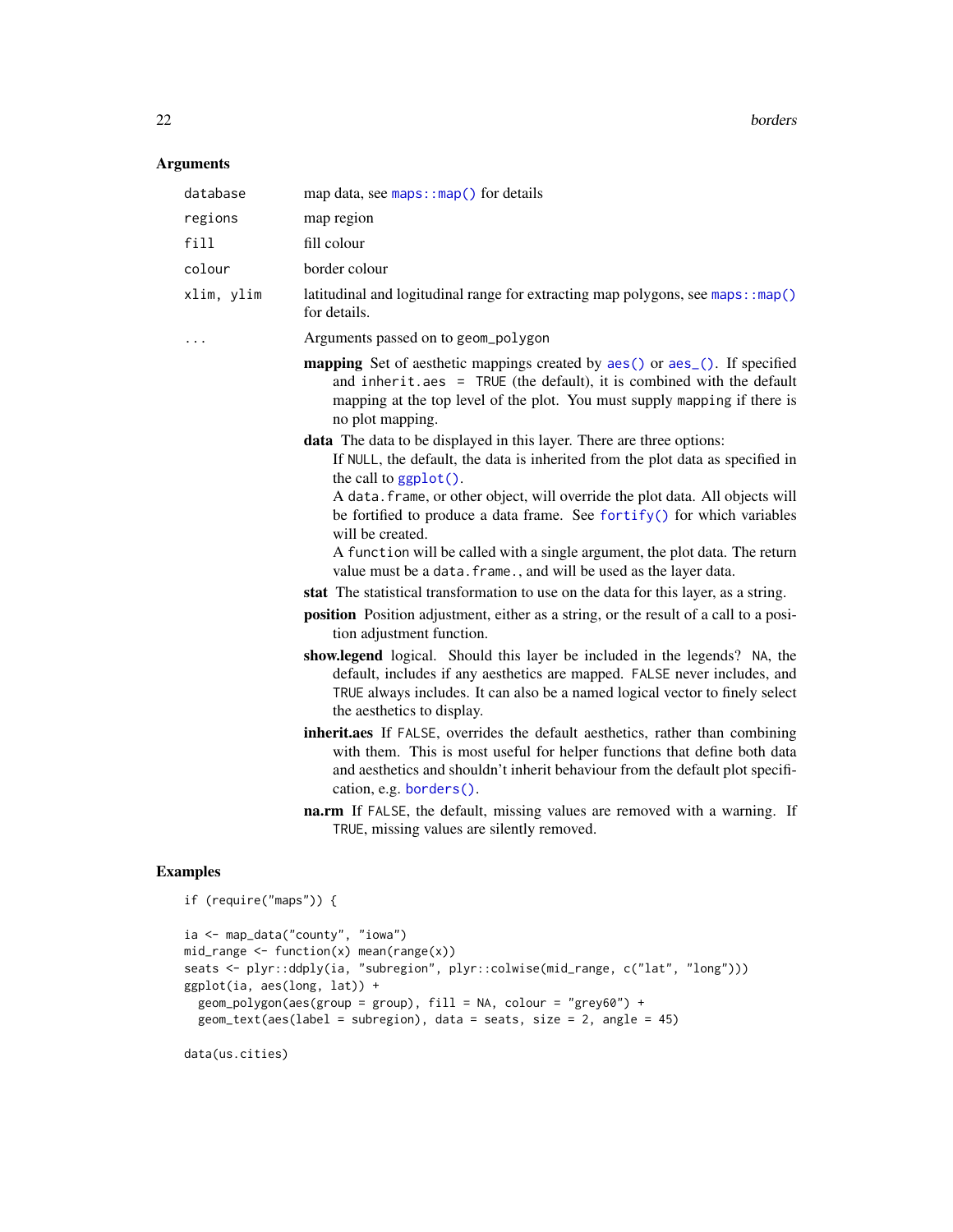# <span id="page-22-0"></span>coord\_cartesian 23

```
capitals <- subset(us.cities, capital == 2)
ggplot(capitals, aes(long, lat)) +
 borders("state") +
 geom_point(aes(size = pop)) +
  scale_size_area() +
  coord_quickmap()
# Same map, with some world context
ggplot(capitals, aes(long, lat)) +
  borders("world", xlim = c(-130, -60), ylim = c(20, 50)) +
  geom_point(aes(size = pop)) +
  scale_size_area() +
  coord_quickmap()
}
```
<span id="page-22-1"></span>coord\_cartesian *Cartesian coordinates*

# Description

The Cartesian coordinate system is the most familiar, and common, type of coordinate system. Setting limits on the coordinate system will zoom the plot (like you're looking at it with a magnifying glass), and will not change the underlying data like setting limits on a scale will.

# Usage

```
coord_cartesian(xlim = NULL, ylim = NULL, expand = TRUE,
  default = FALSE, clip = "on")
```
# Arguments

| xlim, ylim | Limits for the x and y axes.                                                                                                                                                                                                                                                                                                                                                                                                                                                                                                                                                           |
|------------|----------------------------------------------------------------------------------------------------------------------------------------------------------------------------------------------------------------------------------------------------------------------------------------------------------------------------------------------------------------------------------------------------------------------------------------------------------------------------------------------------------------------------------------------------------------------------------------|
| expand     | If TRUE, the default, adds a small expansion factor to the limits to ensure that<br>data and axes don't overlap. If FALSE, limits are taken exactly from the data or<br>xlim/ylim.                                                                                                                                                                                                                                                                                                                                                                                                     |
| default    | Is this the default coordinate system? If FALSE (the default), then replacing this<br>coordinate system with another one creates a message alerting the user that the<br>coordinate system is being replaced. If TRUE, that warning is suppressed.                                                                                                                                                                                                                                                                                                                                     |
| clip       | Should drawing be clipped to the extent of the plot panel? A setting of "on" (the<br>default) means yes, and a setting of "off" means no. In most cases, the default<br>of "on" should not be changed, as setting $\text{clip} = \text{"off"}$ can cause unexpected<br>results. It allows drawing of data points anywhere on the plot, including in<br>the plot margins. If limits are set via x l im and y l im and some data points fall<br>outside those limits, then those data points may show up in places such as the<br>axes, the legend, the plot title, or the plot margins. |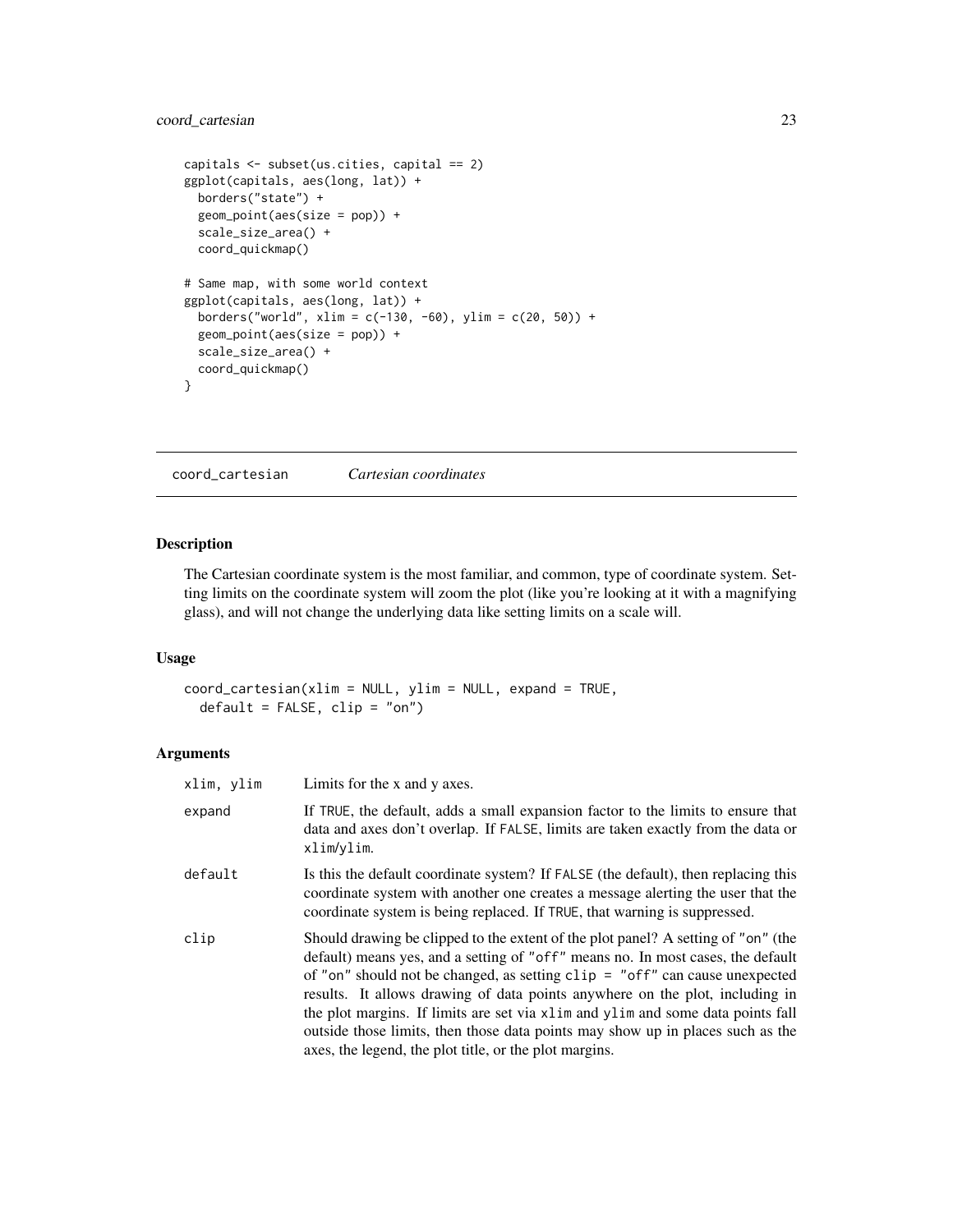#### Examples

```
# There are two ways of zooming the plot display: with scales or
# with coordinate systems. They work in two rather different ways.
p <- ggplot(mtcars, aes(disp, wt)) +
 geom_point() +
 geom_smooth()
p
# Setting the limits on a scale converts all values outside the range to NA.
p + scale_x_{continuous(limits = c(325, 500))# Setting the limits on the coordinate system performs a visual zoom.
# The data is unchanged, and we just view a small portion of the original
# plot. Note how smooth continues past the points visible on this plot.
p + coord_cartesian(xlim = c(325, 500))# By default, the same expansion factor is applied as when setting scale
# limits. You can set the limits precisely by setting expand = FALSE
p + \text{coord\_cartesian}(\text{xlim} = c(325, 500), \text{expand} = \text{FALSE})# Simiarly, we can use expand = FALSE to turn off expansion with the
# default limits
p + coord_cartesian(expand = FALSE)
# You can see the same thing with this 2d histogram
d <- ggplot(diamonds, aes(carat, price)) +
 stat_bin2d(bins = 25, colour = "white")
d
# When zooming the scale, the we get 25 new bins that are the same
# size on the plot, but represent smaller regions of the data space
d + scale_x_{continuous(limits = c(0, 1))# When zooming the coordinate system, we see a subset of original 50 bins,
# displayed bigger
d + coord_{cartesian(xlim = c(0, 1))}
```
coord\_fixed *Cartesian coordinates with fixed "aspect ratio"*

#### **Description**

A fixed scale coordinate system forces a specified ratio between the physical representation of data units on the axes. The ratio represents the number of units on the y-axis equivalent to one unit on the x-axis. The default, ratio = 1, ensures that one unit on the x-axis is the same length as one unit on the y-axis. Ratios higher than one make units on the y axis longer than units on the x-axis, and vice versa. This is similar to MASS: : eqscplot(), but it works for all types of graphics.

<span id="page-23-0"></span>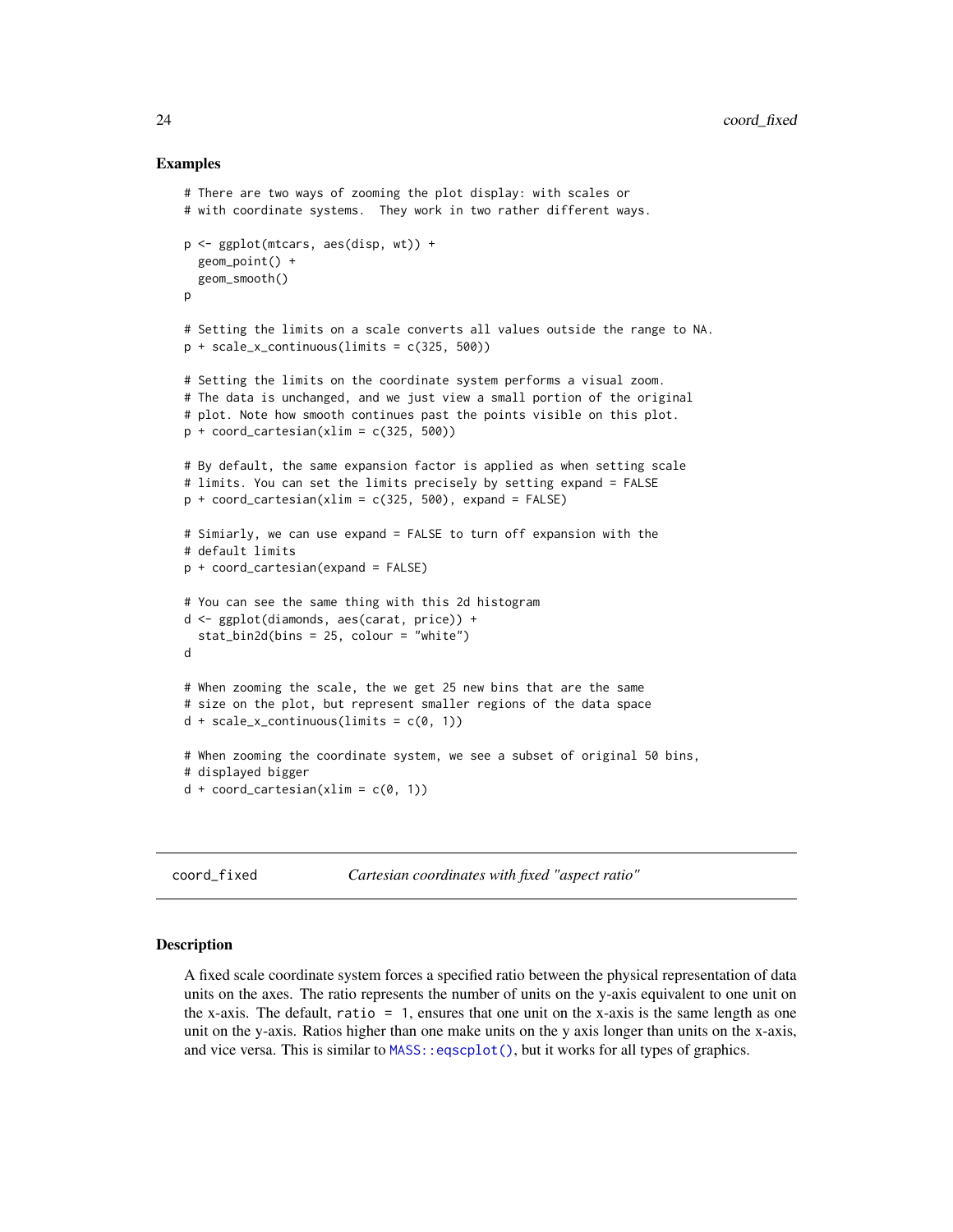# <span id="page-24-0"></span>coord\_flip 25

### Usage

```
coord_fixed(ratio = 1, xlim = NULL, ylim = NULL, expand = TRUE,
  clip = "on")
```
# Arguments

| ratio  | aspect ratio, expressed as $y / x$                                                                                                                                                                                                                                                                                                                                                                                                                                                                                                                                                     |
|--------|----------------------------------------------------------------------------------------------------------------------------------------------------------------------------------------------------------------------------------------------------------------------------------------------------------------------------------------------------------------------------------------------------------------------------------------------------------------------------------------------------------------------------------------------------------------------------------------|
| xlim   | Limits for the x and y axes.                                                                                                                                                                                                                                                                                                                                                                                                                                                                                                                                                           |
| vlim   | Limits for the x and y axes.                                                                                                                                                                                                                                                                                                                                                                                                                                                                                                                                                           |
| expand | If TRUE, the default, adds a small expansion factor to the limits to ensure that<br>data and axes don't overlap. If FALSE, limits are taken exactly from the data or<br>xlim/ylim.                                                                                                                                                                                                                                                                                                                                                                                                     |
| clip   | Should drawing be clipped to the extent of the plot panel? A setting of "on" (the<br>default) means yes, and a setting of "off" means no. In most cases, the default<br>of "on" should not be changed, as setting $\text{clip} = \text{"off"}$ can cause unexpected<br>results. It allows drawing of data points anywhere on the plot, including in<br>the plot margins. If limits are set via x l im and y l im and some data points fall<br>outside those limits, then those data points may show up in places such as the<br>axes, the legend, the plot title, or the plot margins. |

#### Examples

```
# ensures that the ranges of axes are equal to the specified ratio by
# adjusting the plot aspect ratio
p <- ggplot(mtcars, aes(mpg, wt)) + geom_point()
p + coord_fixed(ratio = 1)
p + coord_fixed(ratio = 5)
p + coord_fixed(ratio = 1/5)p + coord_fixed(xlim = c(15, 30))
```
# Resize the plot to see that the specified aspect ratio is maintained

coord\_flip *Cartesian coordinates with x and y flipped*

# Description

Flip cartesian coordinates so that horizontal becomes vertical, and vertical, horizontal. This is primarily useful for converting geoms and statistics which display y conditional on x, to x conditional on y.

# Usage

```
coord_flip(xlim = NULL, ylim = NULL, expand = TRUE, clip = "on")
```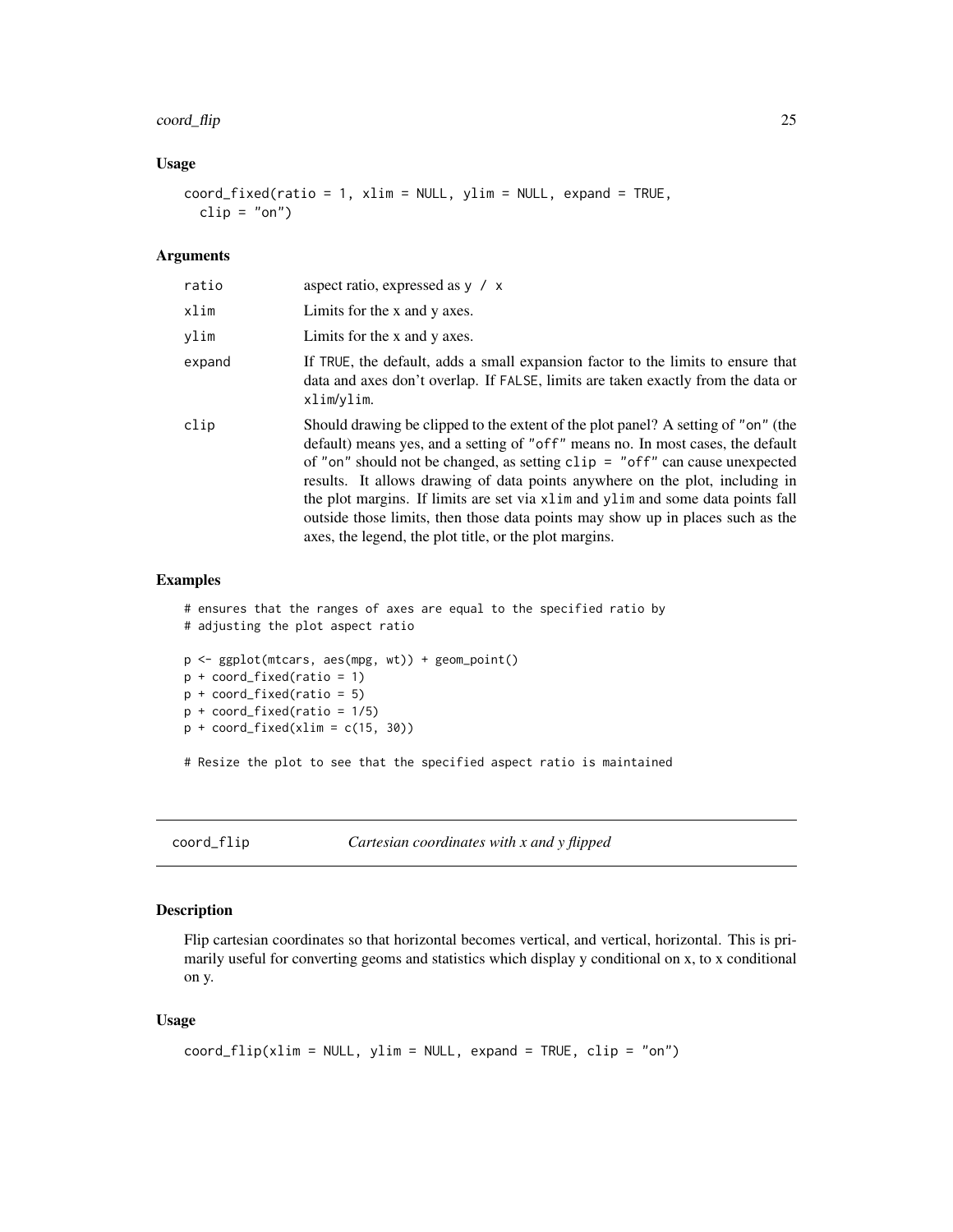#### <span id="page-25-0"></span>Arguments

| xlim   | Limits for the x and y axes.                                                                                                                                                                                                                                                                                                                                                                                                                                                                                                                                                       |
|--------|------------------------------------------------------------------------------------------------------------------------------------------------------------------------------------------------------------------------------------------------------------------------------------------------------------------------------------------------------------------------------------------------------------------------------------------------------------------------------------------------------------------------------------------------------------------------------------|
| vlim   | Limits for the x and y axes.                                                                                                                                                                                                                                                                                                                                                                                                                                                                                                                                                       |
| expand | If TRUE, the default, adds a small expansion factor to the limits to ensure that<br>data and axes don't overlap. If FALSE, limits are taken exactly from the data or<br>xlim/ylim.                                                                                                                                                                                                                                                                                                                                                                                                 |
| clip   | Should drawing be clipped to the extent of the plot panel? A setting of "on" (the<br>default) means yes, and a setting of "off" means no. In most cases, the default<br>of "on" should not be changed, as setting $\text{clip} = \text{"off"}$ can cause unexpected<br>results. It allows drawing of data points anywhere on the plot, including in<br>the plot margins. If limits are set via xlim and ylim and some data points fall<br>outside those limits, then those data points may show up in places such as the<br>axes, the legend, the plot title, or the plot margins. |

# Examples

```
# Very useful for creating boxplots, and other interval
# geoms in the horizontal instead of vertical position.
ggplot(diamonds, aes(cut, price)) +
  geom_boxplot() +
  coord_flip()
h <- ggplot(diamonds, aes(carat)) +
  geom_histogram()
h
h + coord_flip()
h + coord_flip() + scale_x_reverse()
# You can also use it to flip line and area plots:
df <- data.frame(x = 1:5, y = (1:5) ^ 2)
ggplot(df, aes(x, y)) +geom_area()
last_plot() + coord_flip()
```
coord\_map *Map projections*

# Description

coord\_map projects a portion of the earth, which is approximately spherical, onto a flat 2D plane using any projection defined by the mapproj package. Map projections do not, in general, preserve straight lines, so this requires considerable computation. coord\_quickmap is a quick approximation that does preserve straight lines. It works best for smaller areas closer to the equator.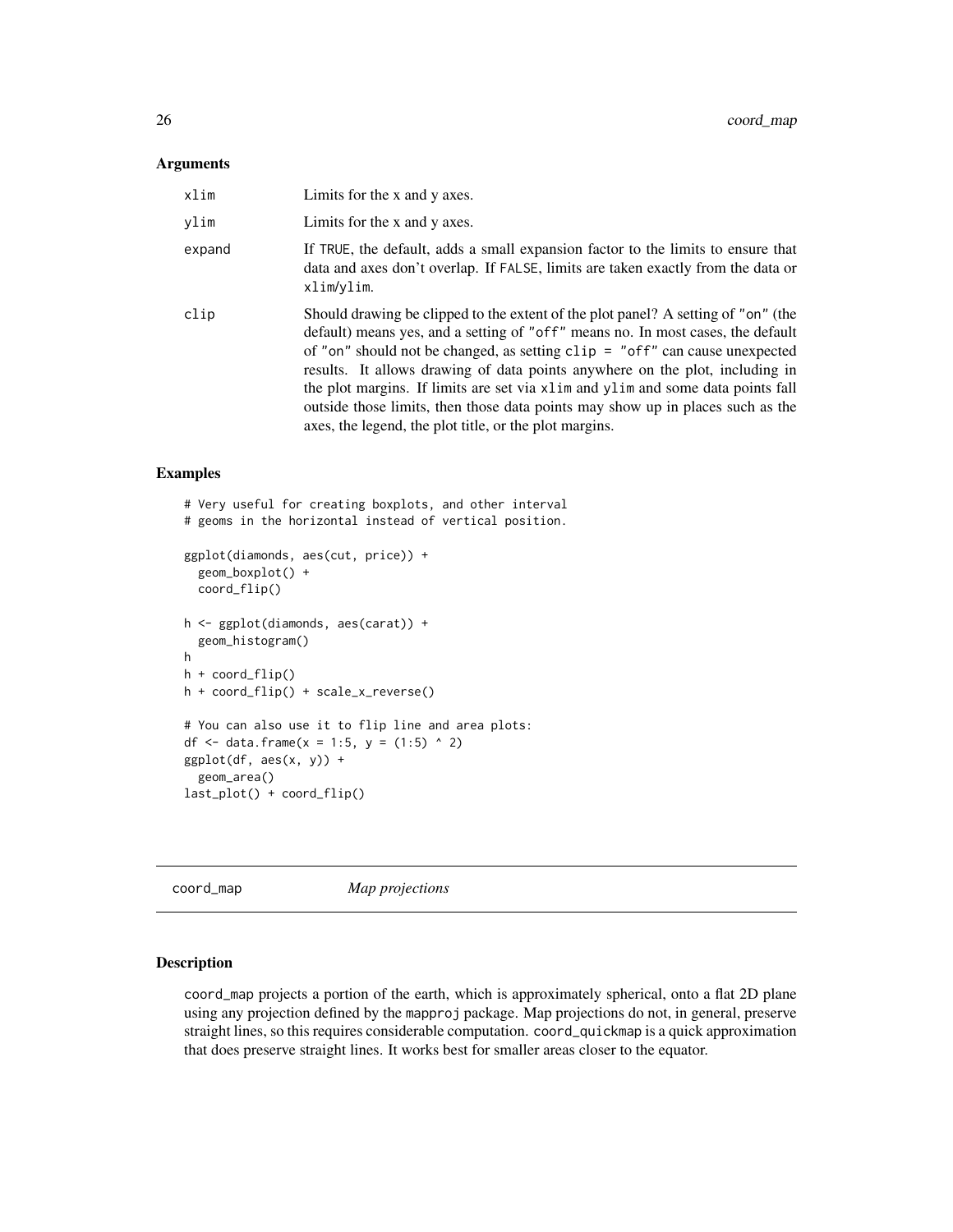# coord\_map 27

# Usage

```
coord_map(projection = "mercator", ..., parameters = NULL,
 orientation = NULL, xlim = NULL, ylim = NULL, clip = "on")
```

```
coord_quickmap(xlim = NULL, ylim = NULL, expand = TRUE, clip = "on")
```
# Arguments

| projection   | projection to use, see mapproj:: $mapproject()$ for list                                                                                                                                                                      |
|--------------|-------------------------------------------------------------------------------------------------------------------------------------------------------------------------------------------------------------------------------|
| , parameters |                                                                                                                                                                                                                               |
|              | Other arguments passed on to mapproj::mapproject(). Use $\dots$ for named<br>parameters to the projection, and parameters for unnamed parameters.  is<br>ignored if the parameters argument is present.                       |
| orientation  | projection orientation, which defaults to $c(90, 0, \text{mean}(\text{range}(x)))$ . This<br>is not optimal for many projections, so you will have to supply your own. See<br>$mapproj:$ : mapproject() for more information. |
| xlim, ylim   | Manually specific x/y limits (in degrees of longitude/latitude)                                                                                                                                                               |
| clip         | Should drawing be clipped to the extent of the plot panel? A setting of "on"<br>(the default) means yes, and a setting of "off" means no. For details, please see<br>coord_cartesian().                                       |
| expand       | If TRUE, the default, adds a small expansion factor to the limits to ensure that<br>data and axes don't overlap. If FALSE, limits are taken exactly from the data or<br>xlim/ylim.                                            |

# Details

In general, map projections must account for the fact that the actual length (in km) of one degree of longitude varies between the equator and the pole. Near the equator, the ratio between the lengths of one degree of latitude and one degree of longitude is approximately 1. Near the pole, it tends towards infinity because the length of one degree of longitude tends towards 0. For regions that span only a few degrees and are not too close to the poles, setting the aspect ratio of the plot to the appropriate lat/lon ratio approximates the usual mercator projection. This is what coord\_quickmap does, and is much faster (particularly for complex plots like [geom\\_tile\(\)](#page-93-2)) at the expense of correctness.

```
if (require("maps")) {
nz <- map_data("nz")
# Prepare a map of NZ
nzmap \leq ggplot(nz, aes(x = long, y = lat, group = group)) +
  geom_polygon(fill = "white", colour = "black")
# Plot it in cartesian coordinates
nzmap
# With correct mercator projection
nzmap + coord_map()
# With the aspect ratio approximation
nzmap + coord_quickmap()
```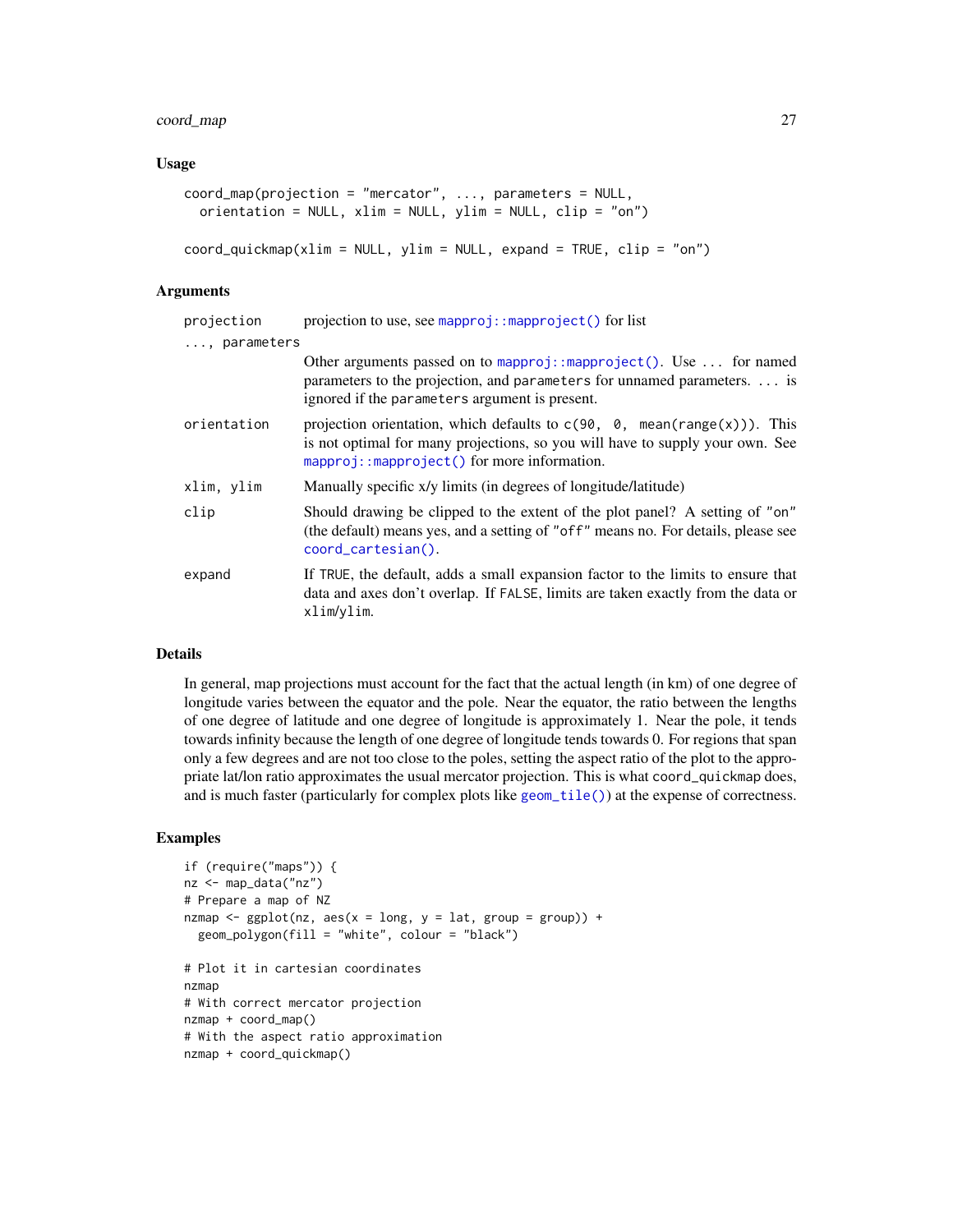```
# Other projections
nzmap + coord_map("cylindrical")
nzmap + coord_map("azequalarea", orientation = c(-36.92, 174.6, 0))
nzmap + coord_map("lambert", parameters = c(-37, -44))
states <- map_data("state")
usamap <- ggplot(states, aes(long, lat, group = group)) +
  geom_polygon(fill = "white", colour = "black")
# Use cartesian coordinates
usamap
# With mercator projection
usamap + coord_map()
usamap + coord_quickmap()
# See ?mapproject for coordinate systems and their parameters
usamap + coord_map("gilbert")
usamap + coord_map("lagrange")
# For most projections, you'll need to set the orientation yourself
# as the automatic selection done by mapproject is not available to
# ggplot
usamap + coord_map("orthographic")
usamap + coord_map("stereographic")
usamap + coord_map("conic", lat0 = 30)
usamap + coord_map("bonne", lat0 = 50)# World map, using geom_path instead of geom_polygon
world <- map_data("world")
worldmap <- gplot(word, aes(x = long, y = lat, group = group)) +geom_path() +
  scale_y_continuous(breaks = (-2:2) * 30) +
  scale_x_continuous(breaks = (-4:4) * 45)
# Orthographic projection with default orientation (looking down at North pole)
worldmap + coord_map("ortho")
# Looking up up at South Pole
worldmap + coord_map("ortho", orientation = c(-90, 0, 0))
# Centered on New York (currently has issues with closing polygons)
worldmap + coord_map("ortho", orientation = c(41, -74, 0))
}
```
coord\_polar *Polar coordinates*

# Description

The polar coordinate system is most commonly used for pie charts, which are a stacked bar chart in polar coordinates.

<span id="page-27-0"></span>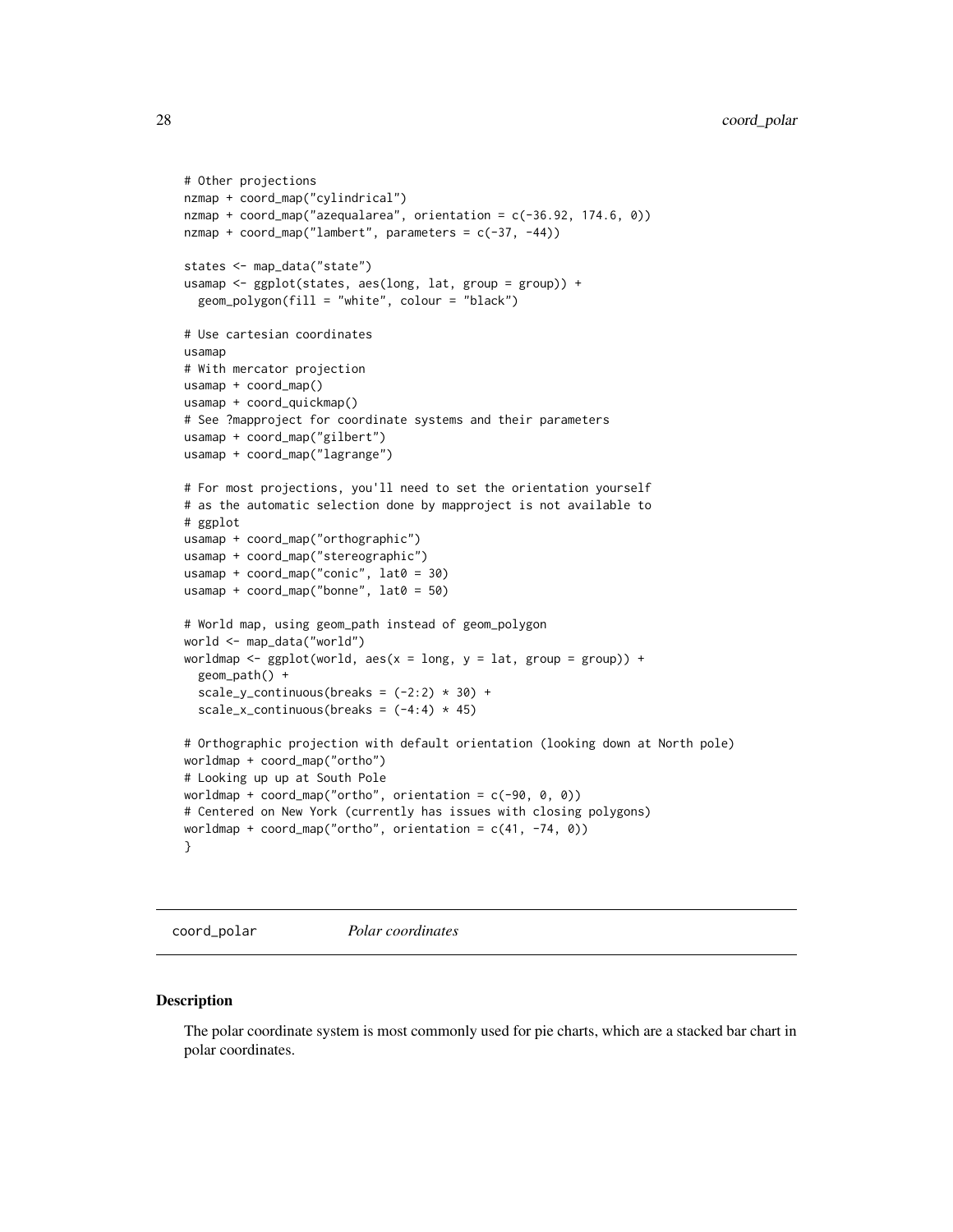# coord\_polar 29

# Usage

```
coord_polar(theta = "x", start = 0, direction = 1, clip = "on")
```
# **Arguments**

| theta     | variable to map angle to $(x \text{ or } y)$                                                                                                                                            |
|-----------|-----------------------------------------------------------------------------------------------------------------------------------------------------------------------------------------|
| start     | offset of starting point from 12 o'clock in radians                                                                                                                                     |
| direction | 1, clockwise; -1, anticlockwise                                                                                                                                                         |
| clip      | Should drawing be clipped to the extent of the plot panel? A setting of "on"<br>(the default) means yes, and a setting of "off" means no. For details, please see<br>coord_cartesian(). |

```
# NOTE: Use these plots with caution - polar coordinates has
# major perceptual problems. The main point of these examples is
# to demonstrate how these common plots can be described in the
# grammar. Use with EXTREME caution.
#' # A pie chart = stacked bar chart + polar coordinates
pie <- ggplot(mtcars, aes(x = factor(1), fill = factor(cyl))) +
geom_bar(width = 1)
pie + coord_polar(theta = "y")
# A coxcomb plot = bar chart + polar coordinates
\csc \leq ggplot(mtcars, \csc x = \csc(x))) +
  geom_bar(width = 1, colour = "black")
cxc + coord_polar()
# A new type of plot?
cx + c coord_polar(theta = "y")
# The bullseye chart
pie + coord_polar()
# Hadley's favourite pie chart
df <- data.frame(
  variable = c("does not resemble", "resembles"),
  value = c(20, 80))
ggplot(df, aes(x = "", y = value, fill = variable)) +geom\_col(width = 1) +scale_fill_manual(values = c("red", "yellow")) +
  coord_polar("y", start = pi / 3) +
  labs(title = "Pac man")
# Windrose + doughnut plot
if (require("ggplot2movies")) {
movies$rrating <- cut_interval(movies$rating, length = 1)
movies$budgetq <- cut_number(movies$budget, 4)
```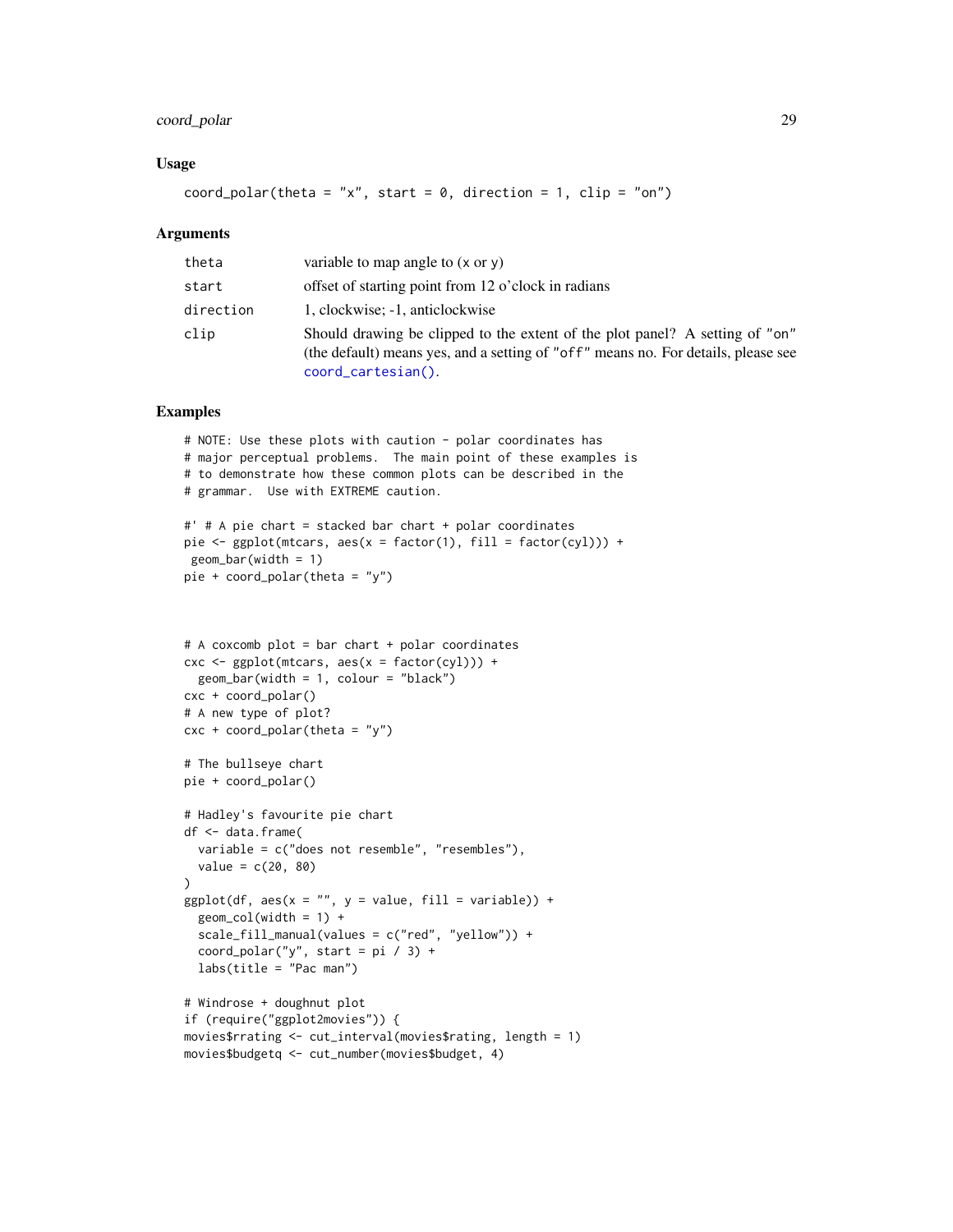```
doh \leq ggplot(movies, aes(x = rrating, fill = budgetq))
# Wind rose
doh + geom_bar(width = 1) + coord_polar()
# Race track plot
doh + geom_bar(width = 0.9, position = "fill") + coord_polar(theta = "y")
}
```
<span id="page-29-1"></span>coord\_trans *Transformed Cartesian coordinate system*

# Description

coord\_trans is different to scale transformations in that it occurs after statistical transformation and will affect the visual appearance of geoms - there is no guarantee that straight lines will continue to be straight.

# Usage

```
coord\_trans(x = "identity", y = "identity", Iimx = NULL, limy = NULL,clip = "on", xtrans, ytrans)
```
# Arguments

| clip       | Should drawing be clipped to the extent of the plot panel? A setting of "on"<br>(the default) means yes, and a setting of "off" means no. For details, please see<br>coord_cartesian(). |
|------------|-----------------------------------------------------------------------------------------------------------------------------------------------------------------------------------------|
| limx, limy | limits for x and y axes. (Named so for backward compatibility)                                                                                                                          |
| x, y       | transformers for x and y axes                                                                                                                                                           |

xtrans, ytrans Deprecated; use x and y instead.

#### Details

Transformations only work with continuous values: see [scales::trans\\_new\(\)](#page-0-0) for list of transformations, and instructions on how to create your own.

# Examples

# See ?geom\_boxplot for other examples

```
# Three ways of doing transformation in ggplot:
# * by transforming the data
ggplot(diamonds, aes(log10(carat), log10(price))) +
  geom_point()
```
# \* by transforming the scales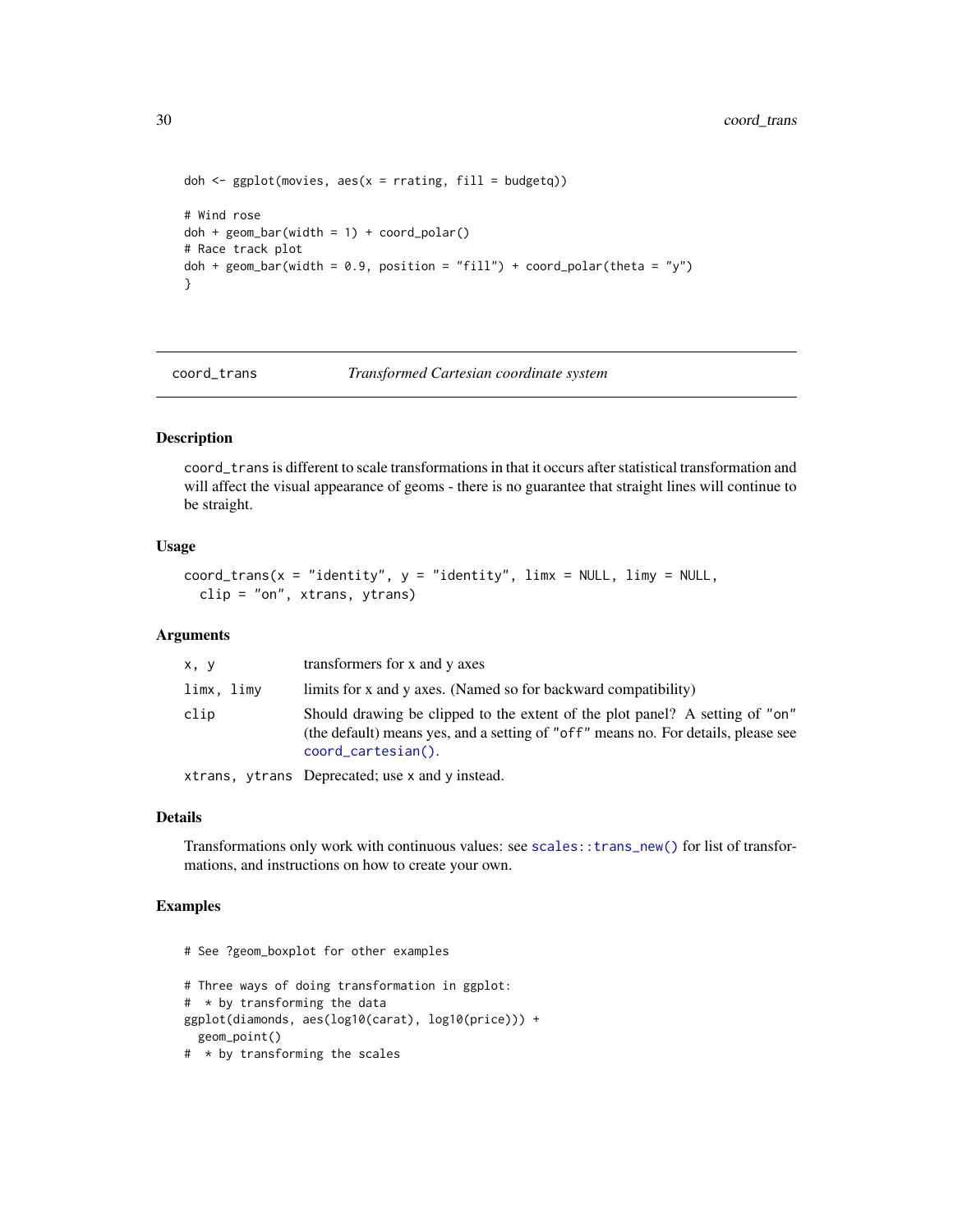# coord\_trans 31

```
ggplot(diamonds, aes(carat, price)) +
 geom_point() +
 scale_x_log10() +
 scale_y_log10()
# * by transforming the coordinate system:
ggplot(diamonds, aes(carat, price)) +
 geom_point() +
 coord_trans(x = "log10", y = "log10")
# The difference between transforming the scales and
# transforming the coordinate system is that scale
# transformation occurs BEFORE statistics, and coordinate
# transformation afterwards. Coordinate transformation also
# changes the shape of geoms:
d <- subset(diamonds, carat > 0.5)
ggplot(d, aes(carat, price)) +
 geom_point() +
 geom_smooth(method = "lm") +
 scale_x_log10() +
 scale_y_log10()
ggplot(d, aes(carat, price)) +
 geom_point() +
 geom_smooth(method = "lm") +
 coord_trans(x = "log10", y = "log10")
# Here I used a subset of diamonds so that the smoothed line didn't
# drop below zero, which obviously causes problems on the log-transformed
# scale
# With a combination of scale and coordinate transformation, it's
# possible to do back-transformations:
ggplot(diamonds, aes(carat, price)) +
 geom_point() +
 geom_smooth(method = "lm") +
 scale_x_log10() +
 scale_y_log10() +
 coord_transform(x = scales::exp_transform(10), y = scales::exp_transform(10))# cf.
ggplot(diamonds, aes(carat, price)) +
 geom_point() +
 geom_smooth(method = "lm")
# Also works with discrete scales
df \leq data.frame(a = abs(rnorm(26)), letters)
plot <- ggplot(df,aes(a,letters)) + geom_point()
plot + coord_{trans}(x = "log10")plot + coord_trans(x = "sqrt")
```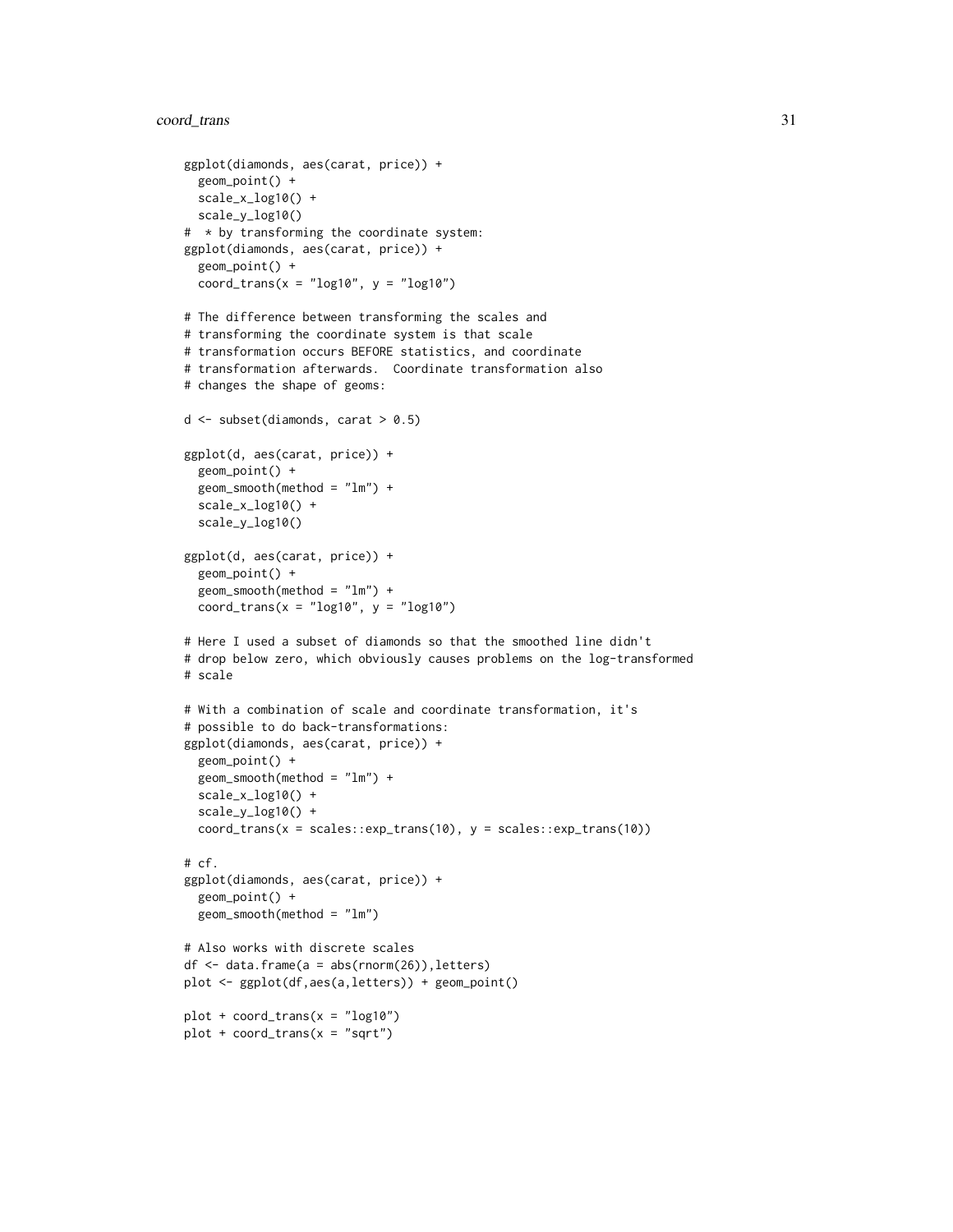# Description

cut\_interval makes n groups with equal range, cut\_number makes n groups with (approximately) equal numbers of observations; cut\_width makes groups of width width.

# Usage

```
cut\_interval(x, n = NULL, length = NULL, ...)cut_number(x, n = NULL, ...)cut_width(x, width, center = NULL, boundary = NULL, closed = c("right",
  "left"))
```
# Arguments

| x                | numeric vector                                                                                                                                                                                                                                                                                                                                                                                                         |
|------------------|------------------------------------------------------------------------------------------------------------------------------------------------------------------------------------------------------------------------------------------------------------------------------------------------------------------------------------------------------------------------------------------------------------------------|
| n                | number of intervals to create, OR                                                                                                                                                                                                                                                                                                                                                                                      |
| length           | length of each interval                                                                                                                                                                                                                                                                                                                                                                                                |
| $\ddots$         | Arguments passed on to base:: cut.default                                                                                                                                                                                                                                                                                                                                                                              |
|                  | <b>breaks</b> either a numeric vector of two or more unique cut points or a single<br>number (greater than or equal to 2) giving the number of intervals into<br>which x is to be cut.                                                                                                                                                                                                                                 |
|                  | labels labels for the levels of the resulting category. By default, labels are con-<br>structed using " $(a, b]$ " interval notation. If labels = FALSE, simple inte-<br>ger codes are returned instead of a factor.                                                                                                                                                                                                   |
|                  | right logical, indicating if the intervals should be closed on the right (and open<br>on the left) or vice versa.                                                                                                                                                                                                                                                                                                      |
|                  | dig.lab integer which is used when labels are not given. It determines the num-<br>ber of digits used in formatting the break numbers.                                                                                                                                                                                                                                                                                 |
|                  | ordered_result logical: should the result be an ordered factor?                                                                                                                                                                                                                                                                                                                                                        |
| width            | The bin width.                                                                                                                                                                                                                                                                                                                                                                                                         |
| center, boundary |                                                                                                                                                                                                                                                                                                                                                                                                                        |
|                  | Specify either the position of edge or the center of a bin. Since all bins are<br>aligned, specifying the position of a single bin (which doesn't need to be in the<br>range of the data) affects the location of all bins. If not specified, uses the "tile"<br>layers algorithm", and sets the boundary to half of the binwidth.<br>To center on integers, width = 1 and center = $\theta$ . boundary = $\theta$ .5. |
| closed           | One of "right" or "left" indicating whether right or left edges of bins are<br>included in the bin.                                                                                                                                                                                                                                                                                                                    |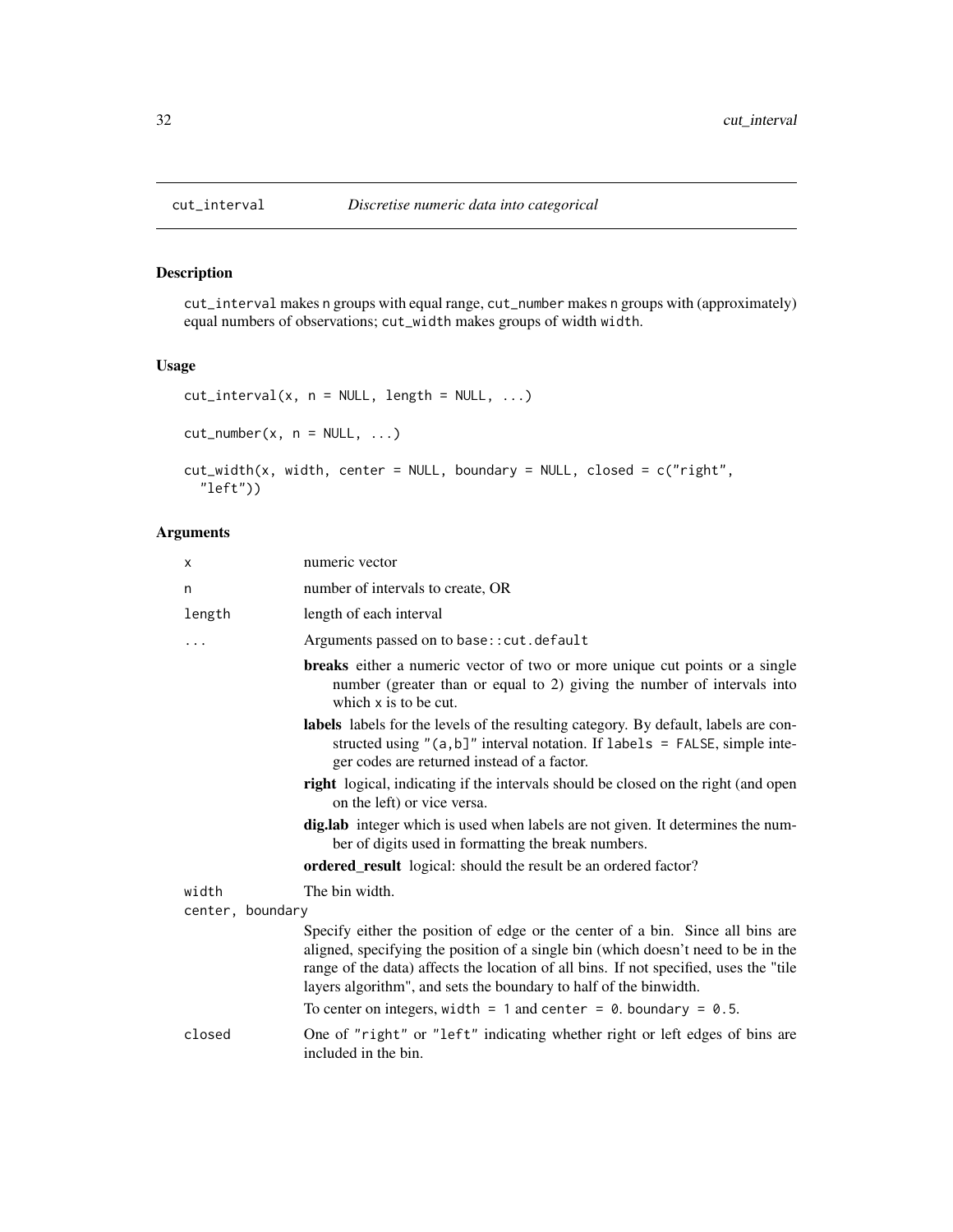#### <span id="page-32-0"></span>diamonds 33

# Author(s)

Randall Prium contributed most of the implementation of cut\_width.

#### Examples

```
table(cut_interval(1:100, 10))
table(cut_interval(1:100, 11))
table(cut_number(runif(1000), 10))
table(cut_width(runif(1000), 0.1))
table(cut\_width(runif(1000), 0.1, boundary = 0))table(cut\_width(runif(1000), 0.1, center = 0))
```
diamonds *Prices of 50,000 round cut diamonds*

# Description

A dataset containing the prices and other attributes of almost 54,000 diamonds. The variables are as follows:

#### Usage

diamonds

#### Format

A data frame with 53940 rows and 10 variables:

```
price price in US dollars (\$326-\$18,823)
```
carat weight of the diamond (0.2–5.01)

cut quality of the cut (Fair, Good, Very Good, Premium, Ideal)

color diamond colour, from J (worst) to D (best)

- clarity a measurement of how clear the diamond is (I1 (worst), SI2, SI1, VS2, VS1, VVS2, VVS1, IF (best))
- $x$  length in mm  $(0-10.74)$
- $y$  width in mm  $(0-58.9)$
- $\mathbf{z}$  depth in mm  $(0-31.8)$

depth total depth percentage =  $z /$  mean(x, y) =  $2 * z / (x + y) (43-79)$ 

table width of top of diamond relative to widest point (43–95)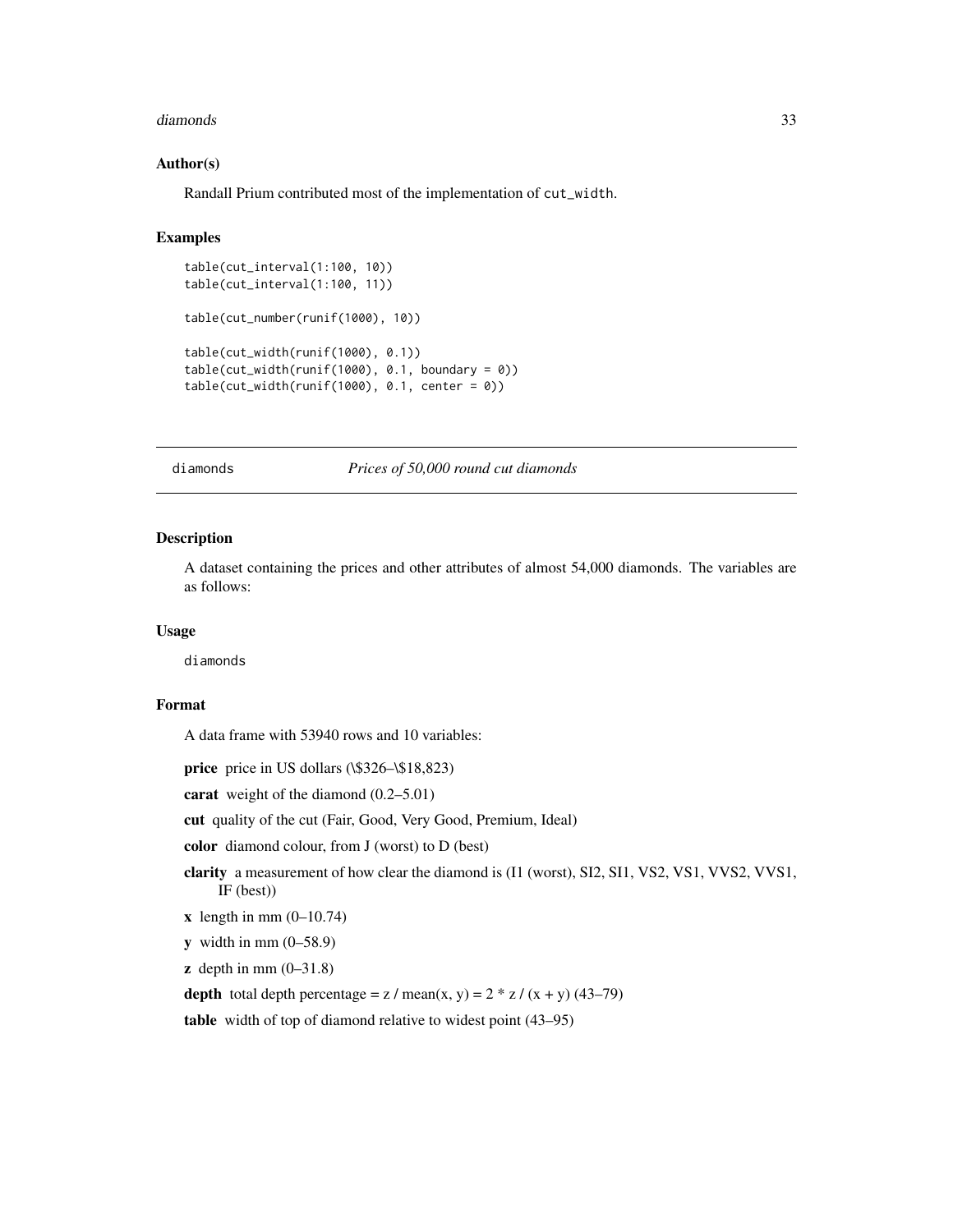<span id="page-33-0"></span>

#### Description

This dataset was produced from US economic time series data available from [http://research.](http://research.stlouisfed.org/fred2) [stlouisfed.org/fred2](http://research.stlouisfed.org/fred2). economics is in "wide" format, economics\_long is in "long" format.

#### Usage

economics

economics\_long

#### Format

A data frame with 478 rows and 6 variables

date Month of data collection

- psavert personal savings rate, <http://research.stlouisfed.org/fred2/series/PSAVERT/>
- pce personal consumption expenditures, in billions of dollars, [http://research.stlouisfed.](http://research.stlouisfed.org/fred2/series/PCE) [org/fred2/series/PCE](http://research.stlouisfed.org/fred2/series/PCE)
- unemploy number of unemployed in thousands, [http://research.stlouisfed.org/fred2/seri](http://research.stlouisfed.org/fred2/series/UNEMPLOY)es/ [UNEMPLOY](http://research.stlouisfed.org/fred2/series/UNEMPLOY)
- uempmed median duration of unemployment, in weeks, [http://research.stlouisfed.org/](http://research.stlouisfed.org/fred2/series/UEMPMED) [fred2/series/UEMPMED](http://research.stlouisfed.org/fred2/series/UEMPMED)
- pop total population, in thousands, <http://research.stlouisfed.org/fred2/series/POP>

expand\_limits *Expand the plot limits, using data*

# Description

Sometimes you may want to ensure limits include a single value, for all panels or all plots. This function is a thin wrapper around [geom\\_blank\(\)](#page-47-1) that makes it easy to add such values.

# Usage

```
expand_limits(...)
```
#### Arguments

... named list of aesthetics specifying the value (or values) that should be included in each scale.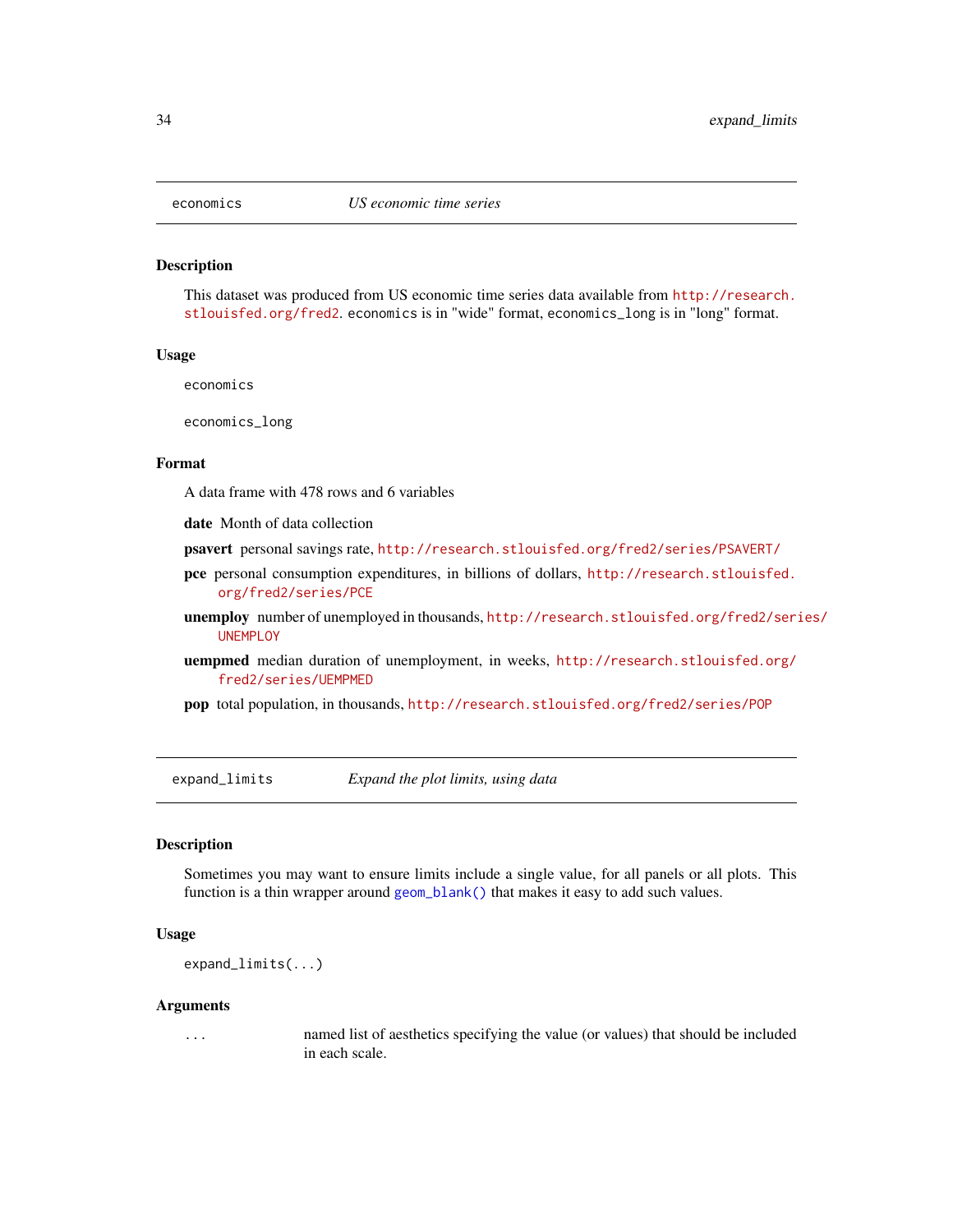# <span id="page-34-0"></span>expand\_scale 35

# Examples

```
p <- ggplot(mtcars, aes(mpg, wt)) + geom_point()
p + expand\_limits(x = 0)p + expand\_limits(y = c(1, 9))p + expand\_limits(x = 0, y = 0)ggplot(mtcars, aes(mpg, wt)) +
  geom_point(aes(colour = cyl)) +
  expand_limits(colour = seq(2, 10, by = 2))
ggplot(mtcars, aes(mpg, wt)) +
  geom_point(aes(colour = factor(cyl))) +
  expand_limits(colour = factor(seq(2, 10, by = 2)))
```
expand\_scale *Generate expansion vector for scales.*

# Description

This is a convenience function for generating scale expansion vectors for the expand argument of scale\_ $\star$ \_continuous and scale\_ $\star$ \_discrete. The expansions vectors are used to add some space between the data and the axes.

# Usage

expand\_scale(mult =  $0$ , add =  $0$ )

#### Arguments

| mult | vector of multiplicative range expansion factors. If length 1, both the lower and<br>upper limits of the scale are expanded outwards by mult. If length 2, the lower<br>limit is expanded by $mult[1]$ and the upper limit by $mult[2]$ . |
|------|-------------------------------------------------------------------------------------------------------------------------------------------------------------------------------------------------------------------------------------------|
| add  | vector of additive range expansion constants. If length 1, both the lower and<br>upper limits of the scale are expanded outwards by add units. If length 2, the<br>lower limit is expanded by $add[1]$ and the upper limit by $add[2]$ .  |

# Examples

```
# No space below the bars but 10% above them
ggplot(mtcars) +
 geom\_bar(aes(x = factor(cyl))) +scale_y_{continuous(expand = expand\_scale(mult = c(0, .1)))# Add 2 units of space on the left and right of the data
ggplot(subset(diamonds, carat > 2), aes(cut, clarity)) +
 geom_jitter() +
 scale_x_discrete(expand = expand_scale(add = 2))
```
# Reproduce the default range expansion used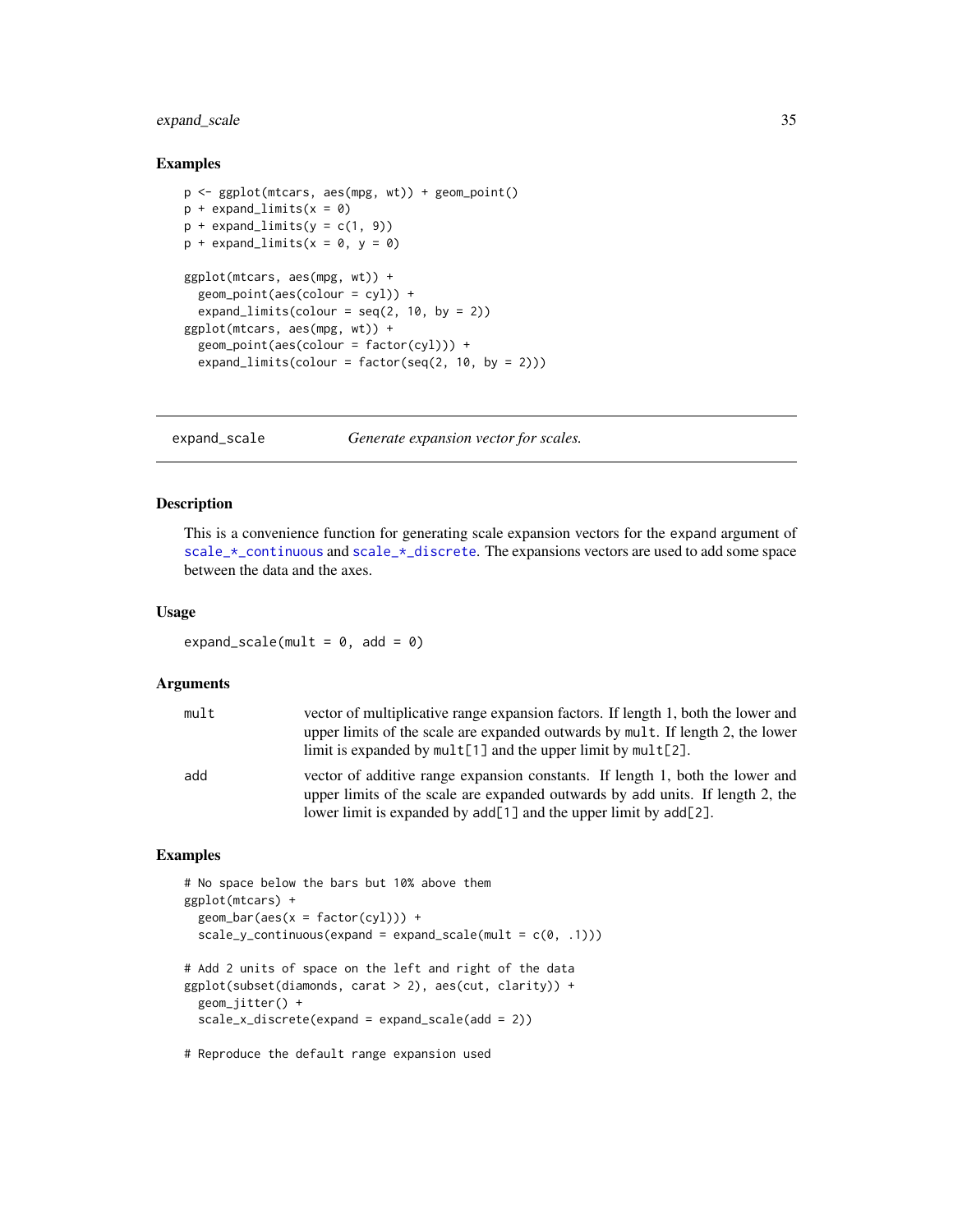```
# when the 'expand' argument is not specified
ggplot(subset(diamonds, carat > 2), aes(cut, price)) +
  geom_jitter() +
  scale_x_discrete(expand = expand_scale(add = .6)) +scale_y_continuous(expand = expand_scale(mult = .05))
```
# facet\_grid *Lay out panels in a grid*

# Description

facet\_grid forms a matrix of panels defined by row and column faceting variables. It is most useful when you have two discrete variables, and all combinations of the variables exist in the data.

# Usage

```
facet_grid(rows = NULL, cols = NULL, scales = "fixed", space = "fixed",
  shrink = TRUE, labeller = "label_value", as.table = TRUE,
  switch = NULL, drop = TRUE, margins = FALSE, facets = NULL)
```
# Arguments

| rows, cols | A set of variables or expressions quoted by vars() and defining faceting groups<br>on the rows or columns dimension. The variables can be named (the names are<br>passed to labeller).                                                                                                                                                                                                                                                                                                  |
|------------|-----------------------------------------------------------------------------------------------------------------------------------------------------------------------------------------------------------------------------------------------------------------------------------------------------------------------------------------------------------------------------------------------------------------------------------------------------------------------------------------|
|            | For compatibility with the classic interface, rows can also be a formula with the<br>rows (of the tabular display) on the LHS and the columns (of the tabular display)<br>on the RHS; the dot in the formula is used to indicate there should be no faceting<br>on this dimension (either row or column).                                                                                                                                                                               |
| scales     | Are scales shared across all facets (the default, "fixed"), or do they vary across<br>rows ("free_x"), columns ("free_y"), or both rows and columns ("free")?                                                                                                                                                                                                                                                                                                                           |
| space      | If "fixed", the default, all panels have the same size. If "free_y" their height<br>will be proportional to the length of the y scale; if "free_x" their width will be<br>proportional to the length of the x scale; or if "free" both height and width will<br>vary. This setting has no effect unless the appropriate scales also vary.                                                                                                                                               |
| shrink     | If TRUE, will shrink scales to fit output of statistics, not raw data. If FALSE, will<br>be range of raw data before statistical summary.                                                                                                                                                                                                                                                                                                                                               |
| labeller   | A function that takes one data frame of labels and returns a list or data frame of<br>character vectors. Each input column corresponds to one factor. Thus there will<br>be more than one with formulae of the type $\sim$ cyl + am. Each output column gets<br>displayed as one separate line in the strip label. This function should inherit from<br>the "labeller" S3 class for compatibility with labeller(). See label_value()<br>for more details and pointers to other options. |
| as.table   | If TRUE, the default, the facets are laid out like a table with highest values at the<br>bottom-right. If FALSE, the facets are laid out like a plot with the highest value<br>at the top-right.                                                                                                                                                                                                                                                                                        |

<span id="page-35-0"></span>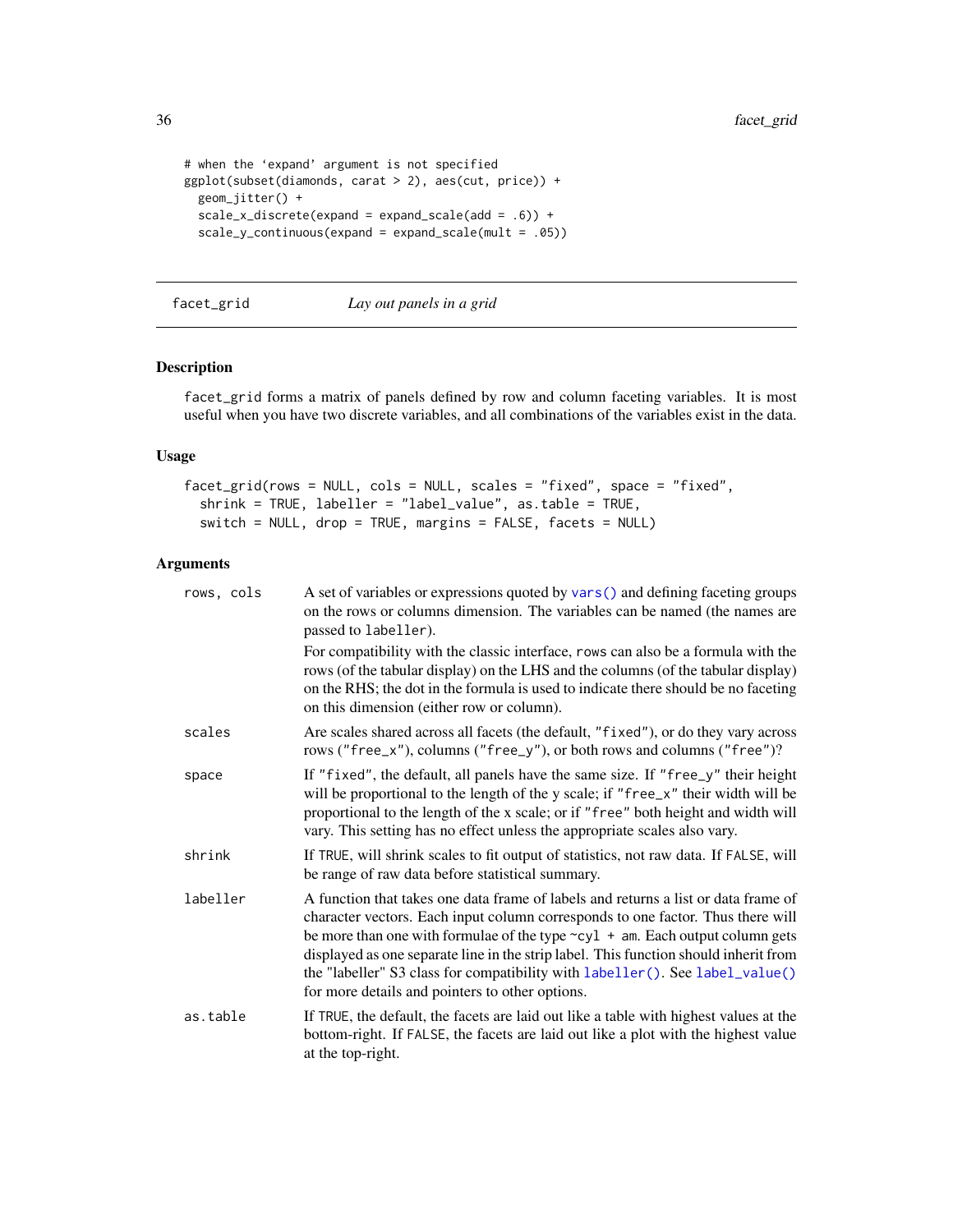#### facet\_grid 37

| switch  | By default, the labels are displayed on the top and right of the plot. If "x", the<br>top labels will be displayed to the bottom. If "y", the right-hand side labels will<br>be displayed to the left. Can also be set to "both".                                                                                                                                                                        |
|---------|----------------------------------------------------------------------------------------------------------------------------------------------------------------------------------------------------------------------------------------------------------------------------------------------------------------------------------------------------------------------------------------------------------|
| drop    | If TRUE, the default, all factor levels not used in the data will automatically be<br>dropped. If FALSE, all factor levels will be shown, regardless of whether or not<br>they appear in the data.                                                                                                                                                                                                       |
| margins | Either a logical value or a character vector. Margins are additional facets which<br>contain all the data for each of the possible values of the faceting variables.<br>If FALSE, no additional facets are included (the default). If TRUE, margins are<br>included for all faceting variables. If specified as a character vector, it is the<br>names of variables for which margins are to be created. |
| facets  | This argument is soft-deprecated, please us rows and cols instead.                                                                                                                                                                                                                                                                                                                                       |

```
p <- ggplot(mpg, aes(displ, cty)) + geom_point()
# Use vars() to supply variables from the dataset:
p + facet_grid(rows = vars(drv))
p + facet\_grid(cols = vars(cyl))p + facet_grid(vars(drv), vars(cyl))
# The historical formula interface is also available:
p + facet_grid(. \sim cyl)
p + facet_grid(drv \sim.)
p + facet_grid(drv ~ cyl)
# To change plot order of facet grid,
# change the order of variable levels with factor()
# If you combine a facetted dataset with a dataset that lacks those
# faceting variables, the data will be repeated across the missing
# combinations:
df \leq -\text{data-frame(displ = mean(mpg$display), cty = mean(mpg$cty))p +
 facet\_grid(cols = vars(cyl)) +geom\_point(data = df, colour = "red", size = 2)# Free scales -------------------------------------------------------
# You can also choose whether the scales should be constant
# across all panels (the default), or whether they should be allowed
# to vary
mt <- ggplot(mtcars, aes(mpg, wt, colour = factor(cyl))) +geom_point()
mt + facet\_grid( . ~ cyl, scales = "free")# If scales and space are free, then the mapping between position
# and values in the data will be the same across all panels. This
```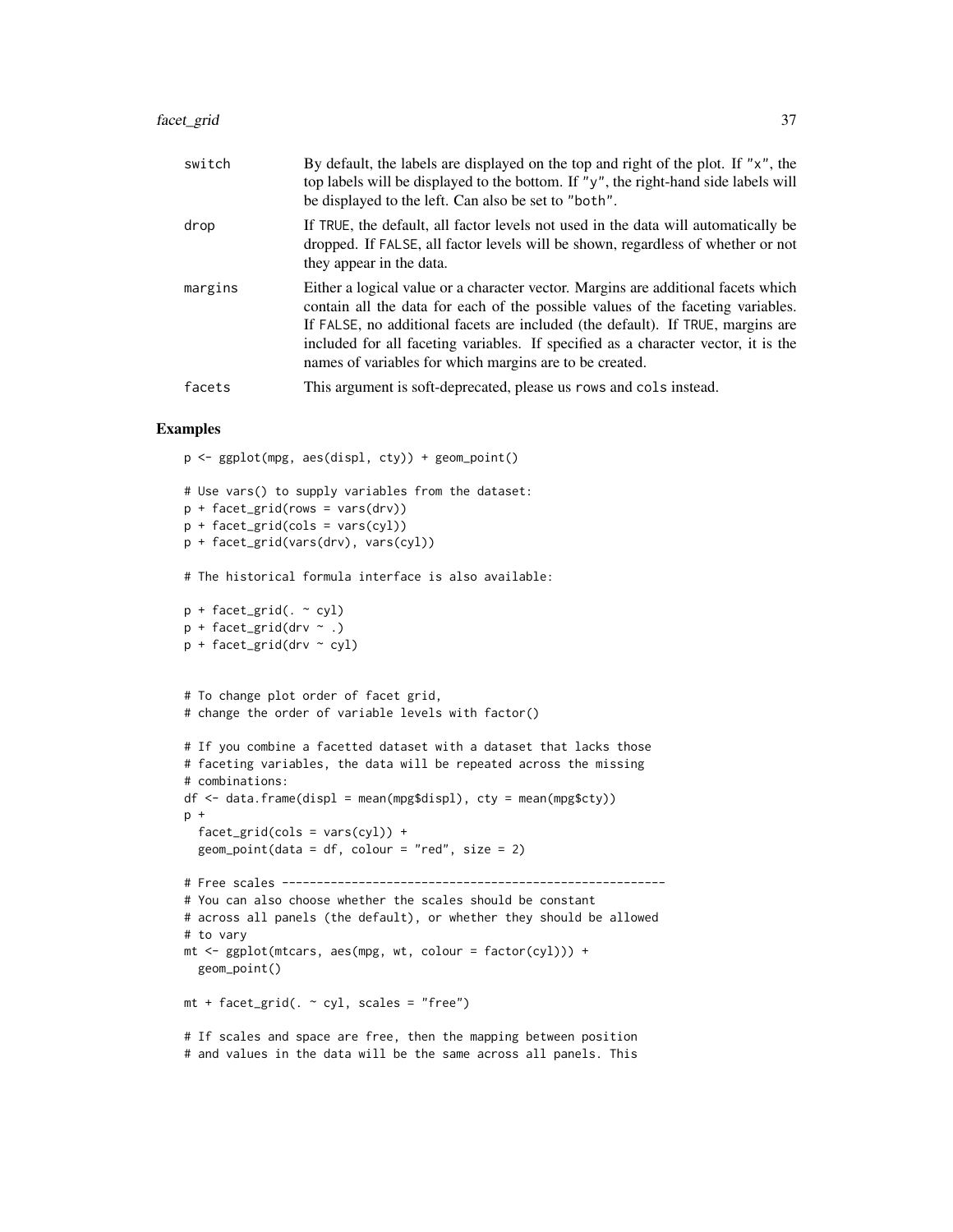```
# is particularly useful for categorical axes
ggplot(mpg, aes(drv, model)) +
  geom_point() +
  facet_grid(manufacturer \sim ., scales = "free", space = "free") +
  theme(strip.text.y = element_text(angle = 0))
# Margins ----------------------------------------------------------
# Margins can be specified by logically (all yes or all no) or by specific
# variables as (character) variable names
mg \leq-ggplot(mtcars, aes(x = mpg, y = wt)) + geom\_point()mg + facet_grid(vs + am \sim gear, margins = TRUE)
mg + facet_grid(vs + am \sim gear, margins = "am")
# when margins are made over "vs", since the facets for "am" vary
# within the values of "vs", the marginal facet for "vs" is also
# a margin over "am".
mg + facet\_grid(vs + am ~ ċgear, margins = "vs")
```
facet\_wrap *Wrap a 1d ribbon of panels into 2d*

#### Description

facet\_wrap wraps a 1d sequence of panels into 2d. This is generally a better use of screen space than [facet\\_grid\(\)](#page-35-0) because most displays are roughly rectangular.

#### Usage

```
facet_wrap(facets, nrow = NULL, ncol = NULL, scales = "fixed",
  shrink = TRUE, labeller = "label_value", as.table = TRUE,
  switch = NULL, drop = TRUE, dir = rh'', strip.position = 'top')
```

| facets     | A set of variables or expressions quoted by vars () and defining faceting groups<br>on the rows or columns dimension. The variables can be named (the names are<br>passed to labeller). |
|------------|-----------------------------------------------------------------------------------------------------------------------------------------------------------------------------------------|
|            | For compatibility with the classic interface, can also be a formula or character<br>vector. Use either a one sided formula, '~a                                                         |
|            | • b, or a character vector, $c("a", "b")'.$                                                                                                                                             |
| nrow, ncol | Number of rows and columns.                                                                                                                                                             |
| scales     | Should scales be fixed ("fixed", the default), free ("free"), or free in one<br>dimension ("free_x", "free_y")?                                                                         |
| shrink     | If TRUE, will shrink scales to fit output of statistics, not raw data. If FALSE, will<br>be range of raw data before statistical summary.                                               |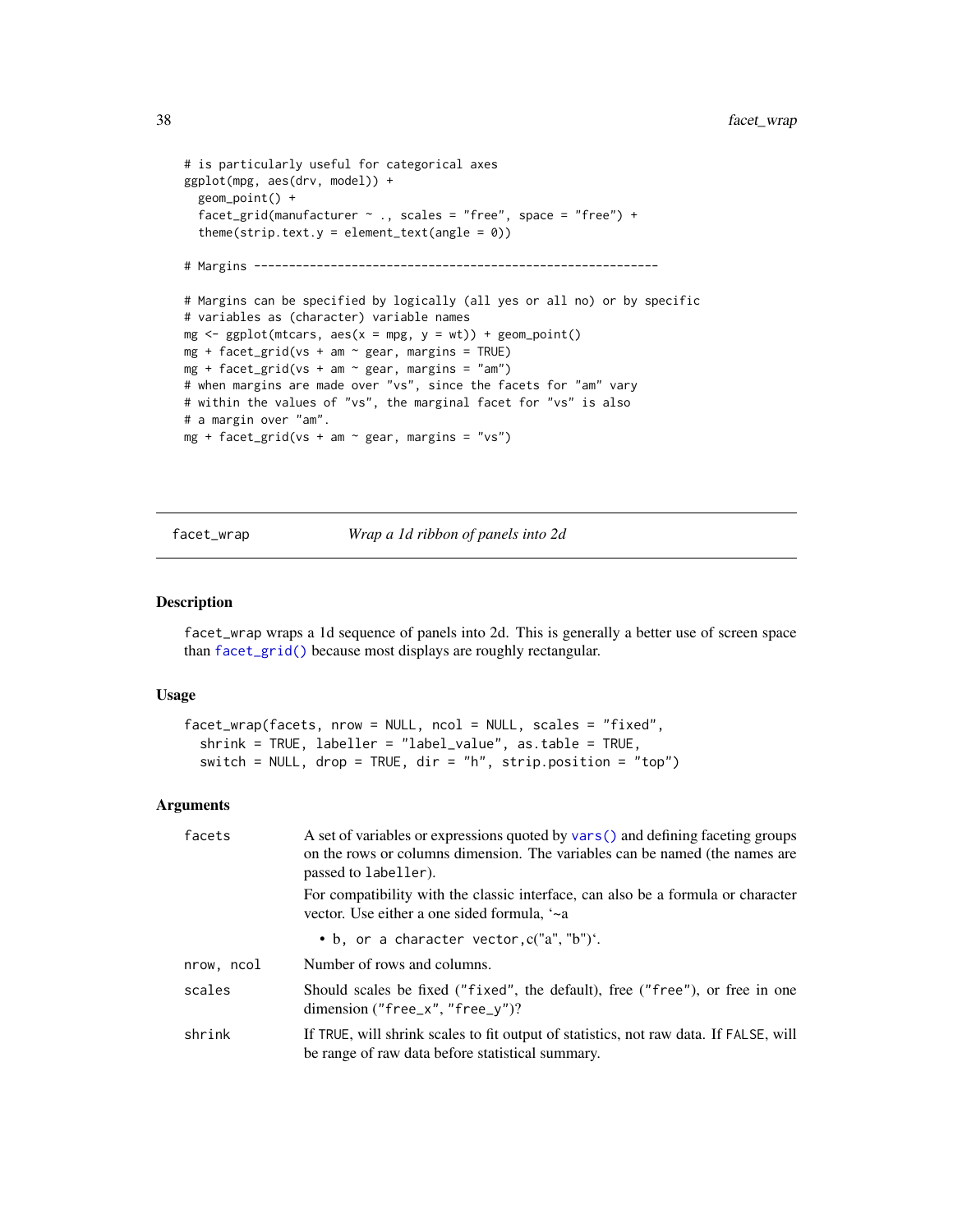| labeller | A function that takes one data frame of labels and returns a list or data frame of<br>character vectors. Each input column corresponds to one factor. Thus there will<br>be more than one with formulae of the type $\sim$ cyl + am. Each output column gets<br>displayed as one separate line in the strip label. This function should inherit from<br>the "labeller" S3 class for compatibility with labeller(). See label_value()<br>for more details and pointers to other options. |       |
|----------|-----------------------------------------------------------------------------------------------------------------------------------------------------------------------------------------------------------------------------------------------------------------------------------------------------------------------------------------------------------------------------------------------------------------------------------------------------------------------------------------|-------|
| as.table | If TRUE, the default, the facets are laid out like a table with highest values at the<br>bottom-right. If FALSE, the facets are laid out like a plot with the highest value<br>at the top-right.                                                                                                                                                                                                                                                                                        |       |
| switch   | By default, the labels are displayed on the top and right of the plot. If " $x$ ", the<br>top labels will be displayed to the bottom. If "y", the right-hand side labels will<br>be displayed to the left. Can also be set to "both".                                                                                                                                                                                                                                                   |       |
| drop     | If TRUE, the default, all factor levels not used in the data will automatically be<br>dropped. If FALSE, all factor levels will be shown, regardless of whether or not<br>they appear in the data.                                                                                                                                                                                                                                                                                      |       |
| dir      | Direction: either "h" for horizontal, the default, or " $v$ ", for vertical.                                                                                                                                                                                                                                                                                                                                                                                                            |       |
|          | strip.position By default, the labels are displayed on the top of the plot. Using strip.position<br>it is possible to place the labels on either of the four sides by setting $strip.position = c("top",$                                                                                                                                                                                                                                                                               | "bott |

```
p <- ggplot(mpg, aes(displ, hwy)) + geom_point()
# Use vars() to supply faceting variables:
p + facet_wrap(vars(class))
# The historical interface with formulas is also available:
p + facet_wrap(~class)
# Control the number of rows and columns with nrow and ncol
p + facet_wrap(vars(class), nrow = 4)
# You can facet by multiple variables
ggplot(mpg, aes(displ, hwy)) +
  geom_point() +
  facet_wrap(vars(cyl, drv))
# Use the `labeller` option to control how labels are printed:
ggplot(mpg, aes(displ, hwy)) +
  geom_point() +
  facet_wrap(c("cyl", "drv"), labeller = "label_both")
# To change the order in which the panels appear, change the levels
# of the underlying factor.
mpg$class2 <- reorder(mpg$class, mpg$displ)
ggplot(mpg, aes(displ, hwy)) +
 geom_point() +
  facet_wrap(~class2)
```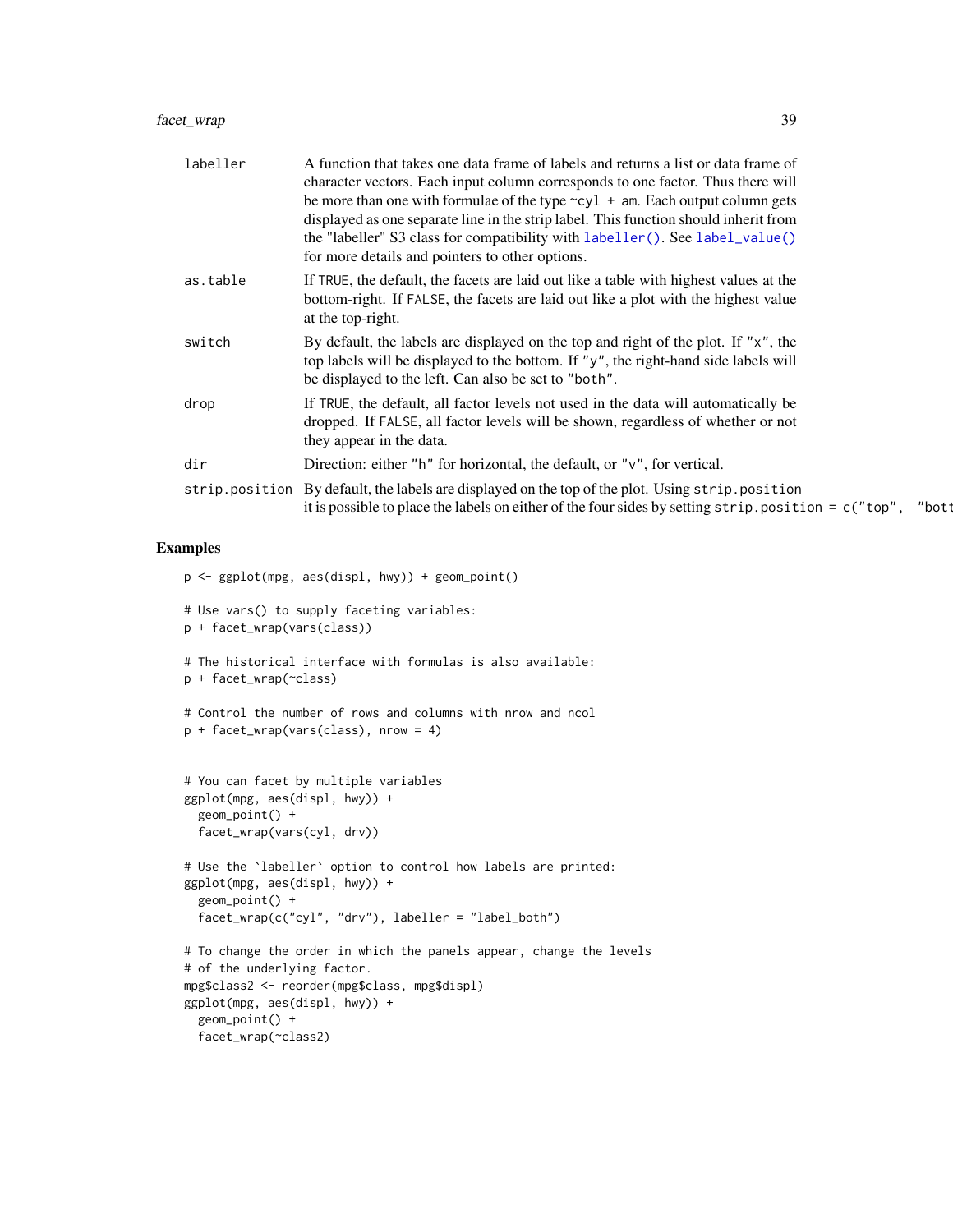```
# By default, the same scales are used for all panels. You can allow
# scales to vary across the panels with the `scales` argument.
# Free scales make it easier to see patterns within each panel, but
# harder to compare across panels.
ggplot(mpg, aes(displ, hwy)) +
 geom_point() +
 facet_wrap(~class, scales = "free")
# To repeat the same data in every panel, simply construct a data frame
# that does not contain the faceting variable.
ggplot(mpg, aes(displ, hwy)) +
 geom_point(data = transform(mpg, class = NULL), colour = "grey85") +
 geom_point() +
 facet_wrap(~class)
# Use `strip.position` to display the facet labels at the side of your
# choice. Setting it to `bottom` makes it act as a subtitle for the axis.
# This is typically used with free scales and a theme without boxes around
# strip labels.
ggplot(economics_long, aes(date, value)) +
 geom_line() +
 facet_wrap(~variable, scales = "free_y", nrow = 2, strip.position = "bottom") +
 theme(strip.background = element_blank(), strip.placement = "outside")
```
faithfuld *2d density estimate of Old Faithful data*

#### Description

A 2d density estimate of the waiting and eruptions variables data [faithful.](#page-0-0)

### Usage

faithfuld

## Format

A data frame with 5,625 observations and 3 variables.

<span id="page-39-0"></span>fortify *Fortify a model with data.*

#### Description

Rather than using this function, I now recommend using the broom package, which implements a much wider range of methods. fortify may be deprecated in the future.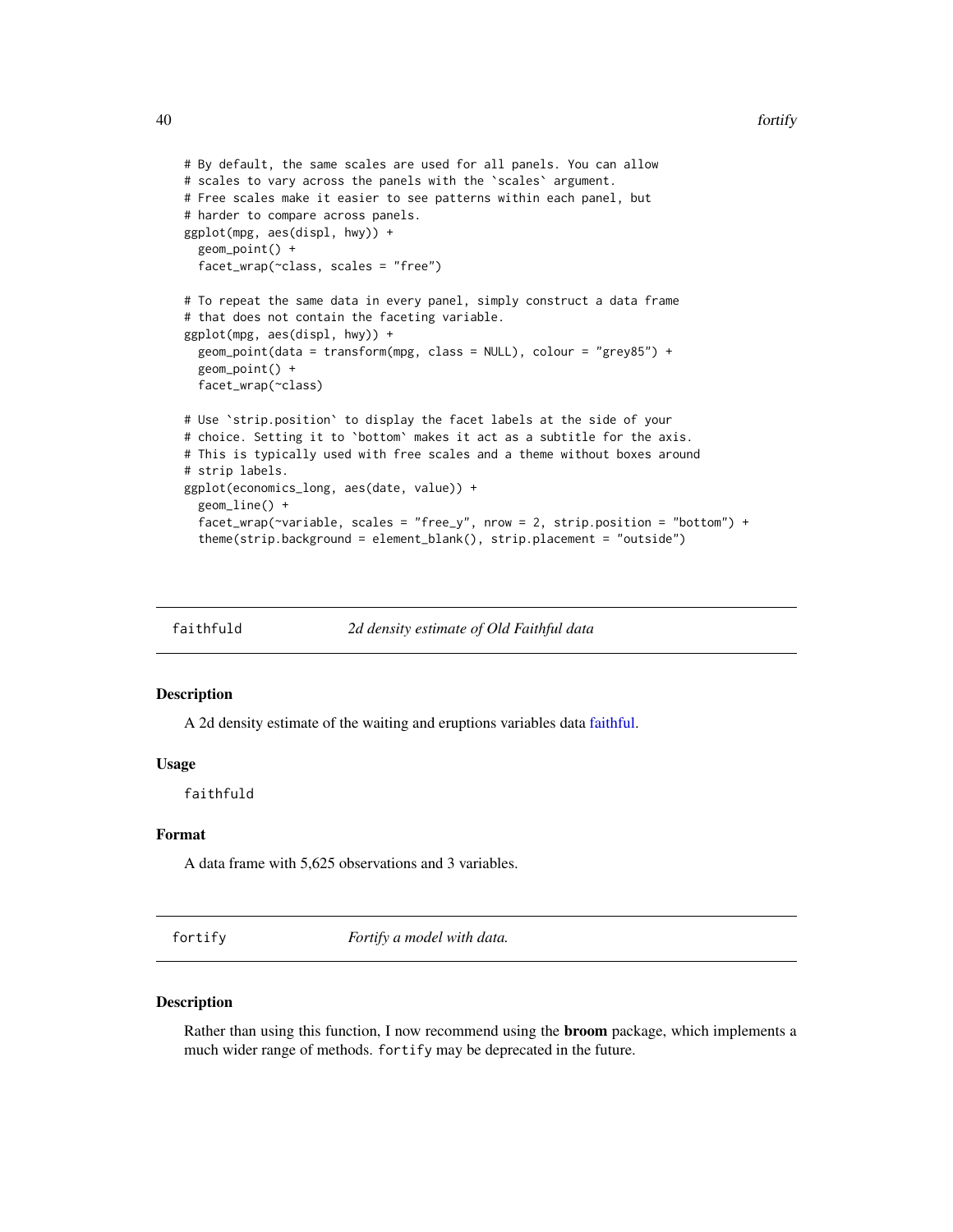# geom\_abline 41

## Usage

fortify(model, data, ...)

#### Arguments

| model                   | model or other R object to convert to data frame |
|-------------------------|--------------------------------------------------|
| data                    | original dataset, if needed                      |
| $\cdot$ $\cdot$ $\cdot$ | other arguments passed to methods                |

# See Also

[fortify.lm\(\)](#page-0-0)

geom\_abline *Reference lines: horizontal, vertical, and diagonal*

# Description

These geoms add reference lines (sometimes called rules) to a plot, either horizontal, vertical, or diagonal (specified by slope and intercept). These are useful for annotating plots.

#### Usage

```
geom_abline(mapping = NULL, data = NULL, ..., slope, intercept,
 na.rm = FALSE, show.legend = NA)
geom_hline(mapping = NULL, data = NULL, ..., yintercept, na.rm = FALSE,
  show.legend = NA)
geom_vline(mapping = NULL, data = NULL, ..., xintercept, na.rm = FALSE,
  show.legend = NA)
```

| mapping | Set of aesthetic mappings created by $aes()$ or $aes_()$ . If specified and inherit. $aes = TRUE$<br>(the default), it is combined with the default mapping at the top level of the plot.<br>You must supply mapping if there is no plot mapping. |
|---------|---------------------------------------------------------------------------------------------------------------------------------------------------------------------------------------------------------------------------------------------------|
| data    | The data to be displayed in this layer. There are three options:                                                                                                                                                                                  |
|         | If NULL, the default, the data is inherited from the plot data as specified in the<br>call to $ggplot()$ .                                                                                                                                        |
|         | A data frame, or other object, will override the plot data. All objects will be                                                                                                                                                                   |
|         | fortified to produce a data frame. See for $\text{tr}(y)$ for which variables will be<br>created.                                                                                                                                                 |
|         | A function will be called with a single argument, the plot data. The return<br>value must be a data. frame., and will be used as the layer data.                                                                                                  |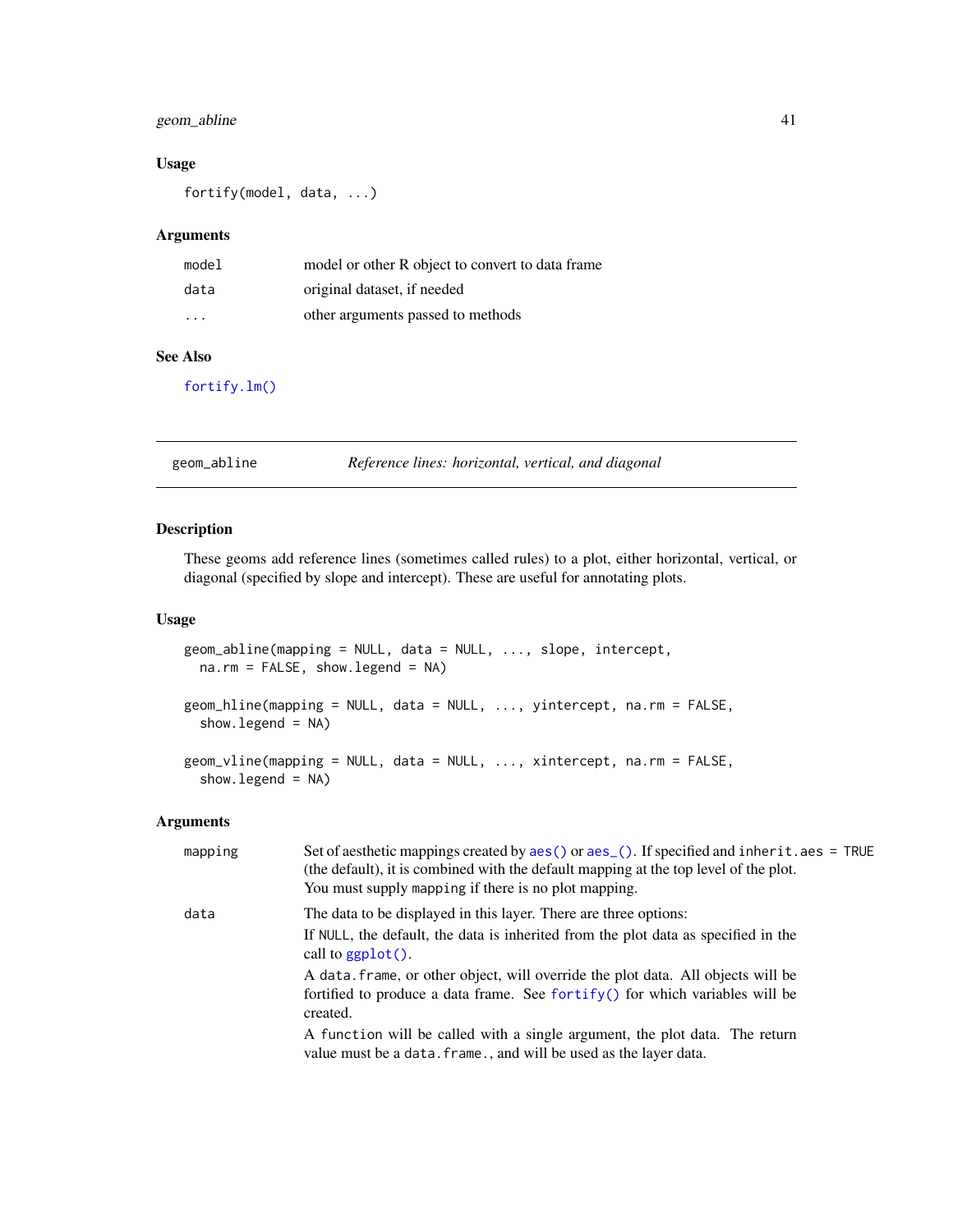| $\cdots$    | Other arguments passed on to layer (). These are often aesthetics, used to set<br>an aesthetic to a fixed value, like color $=$ "red" or size $=$ 3. They may also<br>be parameters to the paired geom/stat.                                           |
|-------------|--------------------------------------------------------------------------------------------------------------------------------------------------------------------------------------------------------------------------------------------------------|
| na.rm       | If FALSE, the default, missing values are removed with a warning. If TRUE,<br>missing values are silently removed.                                                                                                                                     |
| show.legend | logical. Should this layer be included in the legends? NA, the default, includes if<br>any aesthetics are mapped. FALSE never includes, and TRUE always includes. It<br>can also be a named logical vector to finely select the aesthetics to display. |
|             | xintercept, yintercept, slope, intercept<br>Parameters that control the position of the line. If these are set, data, mapping<br>and show. Legend are overridden.                                                                                      |

### **Details**

These geoms act slightly differently from other geoms. You can supply the parameters in two ways: either as arguments to the layer function, or via aesthetics. If you use arguments, e.g. geom\_abline(intercept =  $\theta$ , slope = 1), then behind the scenes the geom makes a new data frame containing just the data you've supplied. That means that the lines will be the same in all facets; if you want them to vary across facets, construct the data frame yourself and use aesthetics.

Unlike most other geoms, these geoms do not inherit aesthetics from the plot default, because they do not understand x and y aesthetics which are commonly set in the plot. They also do not affect the x and y scales.

#### Aesthetics

These geoms are drawn using with [geom\\_line\(\)](#page-81-0) so support the same aesthetics: alpha, colour, linetype and size. They also each have aesthetics that control the position of the line:

- geom\_vline: xintercept
- geom\_hline: yintercept
- geom\_abline: slope and intercept

#### See Also

See [geom\\_segment\(\)](#page-100-0) for a more general approach to adding straight line segments to a plot.

```
p <- ggplot(mtcars, aes(wt, mpg)) + geom_point()
# Fixed values
p + geom\_vline(xintercept = 5)p + geom\_vline(xintercept = 1:5)p + geom_hline(yintercept = 20)
p + geom_abline() # Can't see it - outside the range of the data
p + geom_abline(intercept = 20)
# Calculate slope and intercept of line of best fit
```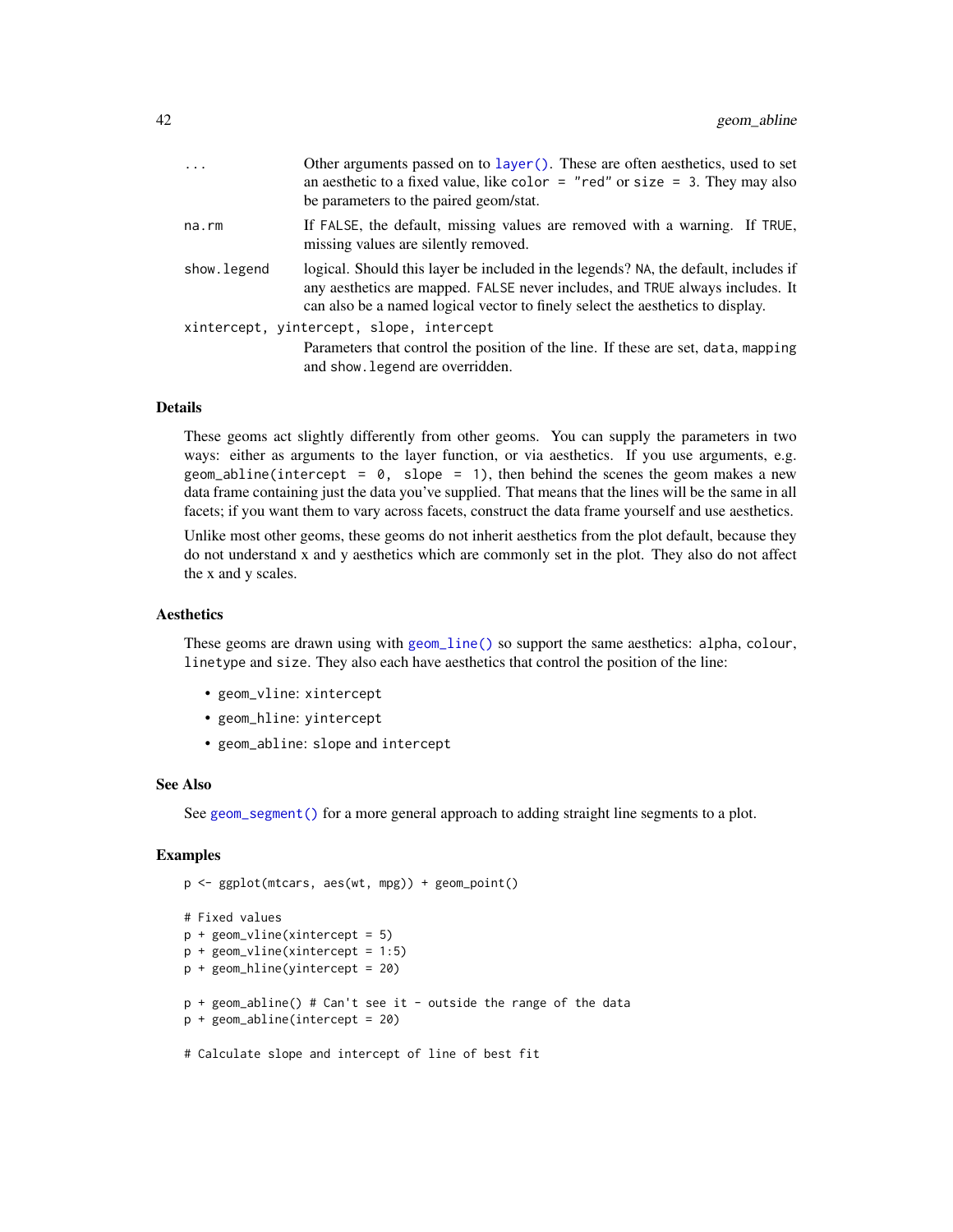#### geom\_bar 43

```
coef(lm(mpg \sim wt, data = mtcars))p + geom\_abline(intexcept = 37, slope = -5)# But this is easier to do with geom_smooth:
p + geom\_smooth(method = "lm", se = FALSE)# To show different lines in different facets, use aesthetics
p <- ggplot(mtcars, aes(mpg, wt)) +
 geom_point() +
 facet_wrap(~ cyl)
mean_wt <- data.frame(cyl = c(4, 6, 8), wt = c(2.28, 3.11, 4.00))
p + geom_hline(aes(yintercept = wt), mean_wt)
# You can also control other aesthetics
ggplot(mtcars, aes(mpg, wt, colour = wt)) +geom_point() +
 geom_hline(aes(yintercept = wt, colour = wt), mean_wt) +
 facet_wrap(~ cyl)
```
<span id="page-42-1"></span>

geom\_bar *Bar charts*

#### <span id="page-42-0"></span>Description

There are two types of bar charts: geom\_bar makes the height of the bar proportional to the number of cases in each group (or if the weight aesthetic is supplied, the sum of the weights). If you want the heights of the bars to represent values in the data, use [geom\\_col](#page-42-0) instead. geom\_bar uses stat\_count by default: it counts the number of cases at each x position. geom\_col uses stat\_identity: it leaves the data as is.

#### Usage

```
geom_bar(mapping = NULL, data = NULL, stat = "count",position = "stack", ..., width = NULL, binwidth = NULL, na.rm = FALSE,
  show.legend = NA, inherit.aes = TRUE)
geom\_col(mapping = NULL, data = NULL, position = "stack", ...,
 width = NULL, na.rm = FALSE, show.legend = NA, inherit.aes = TRUE)
stat_count(mapping = NULL, data = NULL, geom = "bar",
 position = "stack", ..., width = NULL, na.rm = FALSE,show.legend = NA, inherit.aes = TRUE)
```
#### Arguments

mapping Set of aesthetic mappings created by [aes\(\)](#page-6-0) or [aes\\_\(\)](#page-7-0). If specified and inherit.aes = TRUE (the default), it is combined with the default mapping at the top level of the plot. You must supply mapping if there is no plot mapping.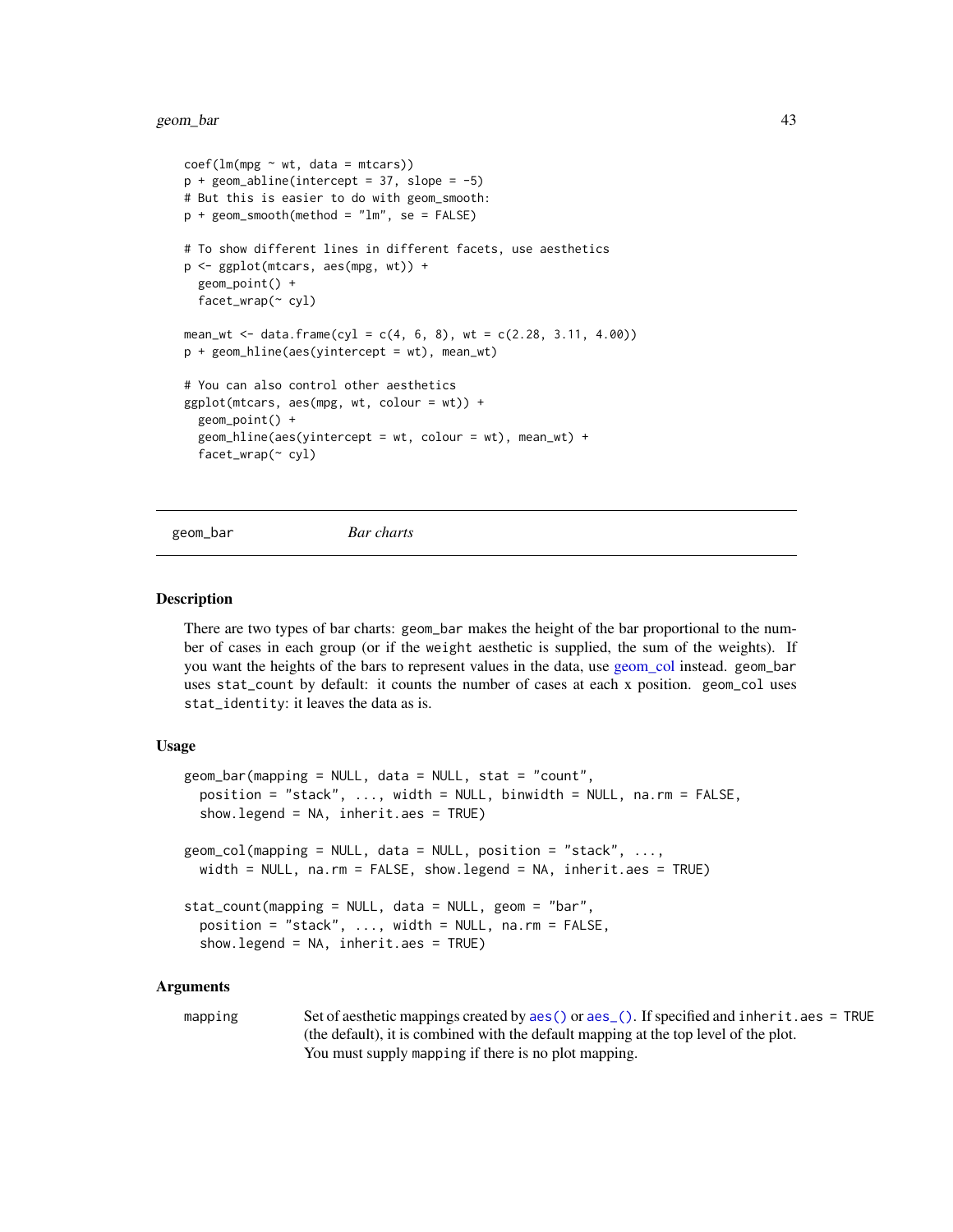| data         | The data to be displayed in this layer. There are three options:                                                                                                                                                                                       |
|--------------|--------------------------------------------------------------------------------------------------------------------------------------------------------------------------------------------------------------------------------------------------------|
|              | If NULL, the default, the data is inherited from the plot data as specified in the<br>call to ggplot().                                                                                                                                                |
|              | A data. frame, or other object, will override the plot data. All objects will be<br>fortified to produce a data frame. See fortify() for which variables will be<br>created.                                                                           |
|              | A function will be called with a single argument, the plot data. The return<br>value must be a data. frame., and will be used as the layer data.                                                                                                       |
| position     | Position adjustment, either as a string, or the result of a call to a position adjust-<br>ment function.                                                                                                                                               |
| .            | Other arguments passed on to layer (). These are often aesthetics, used to set<br>an aesthetic to a fixed value, like color = "red" or size = 3. They may also<br>be parameters to the paired geom/stat.                                               |
| width        | Bar width. By default, set to 90% of the resolution of the data.                                                                                                                                                                                       |
| binwidth     | geom_bar no longer has a binwidth argument - if you use it you'll get an warning<br>telling to you use geom_histogram() instead.                                                                                                                       |
| $na$ . $rm$  | If FALSE, the default, missing values are removed with a warning. If TRUE,<br>missing values are silently removed.                                                                                                                                     |
| show. legend | logical. Should this layer be included in the legends? NA, the default, includes if<br>any aesthetics are mapped. FALSE never includes, and TRUE always includes. It<br>can also be a named logical vector to finely select the aesthetics to display. |
| inherit.aes  | If FALSE, overrides the default aesthetics, rather than combining with them.<br>This is most useful for helper functions that define both data and aesthetics and<br>shouldn't inherit behaviour from the default plot specification, e.g. borders().  |
| geom, stat   | Override the default connection between geom_bar and stat_count.                                                                                                                                                                                       |

### Details

A bar chart uses height to represent a value, and so the base of the bar must always be shown to produce a valid visual comparison. Naomi Robbins has a nice [article on this topic.](http://www.b-eye-network.com/view/index.php?cid=2468) This is why it doesn't make sense to use a log-scaled y axis with a bar chart.

By default, multiple bars occupying the same x position will be stacked atop one another by [position\\_stack\(\)](#page-146-0). If you want them to be dodged side-to-side, use [position\\_dodge\(\)](#page-141-0) or [position\\_dodge2\(\)](#page-141-1). Finally, [position\\_fill\(\)](#page-146-1) shows relative proportions at each x by stacking the bars and then standardising each bar to have the same height.

### Aesthetics

geom\_bar understands the following aesthetics (required aesthetics are in bold):

- x
- y
- alpha
- colour
- fill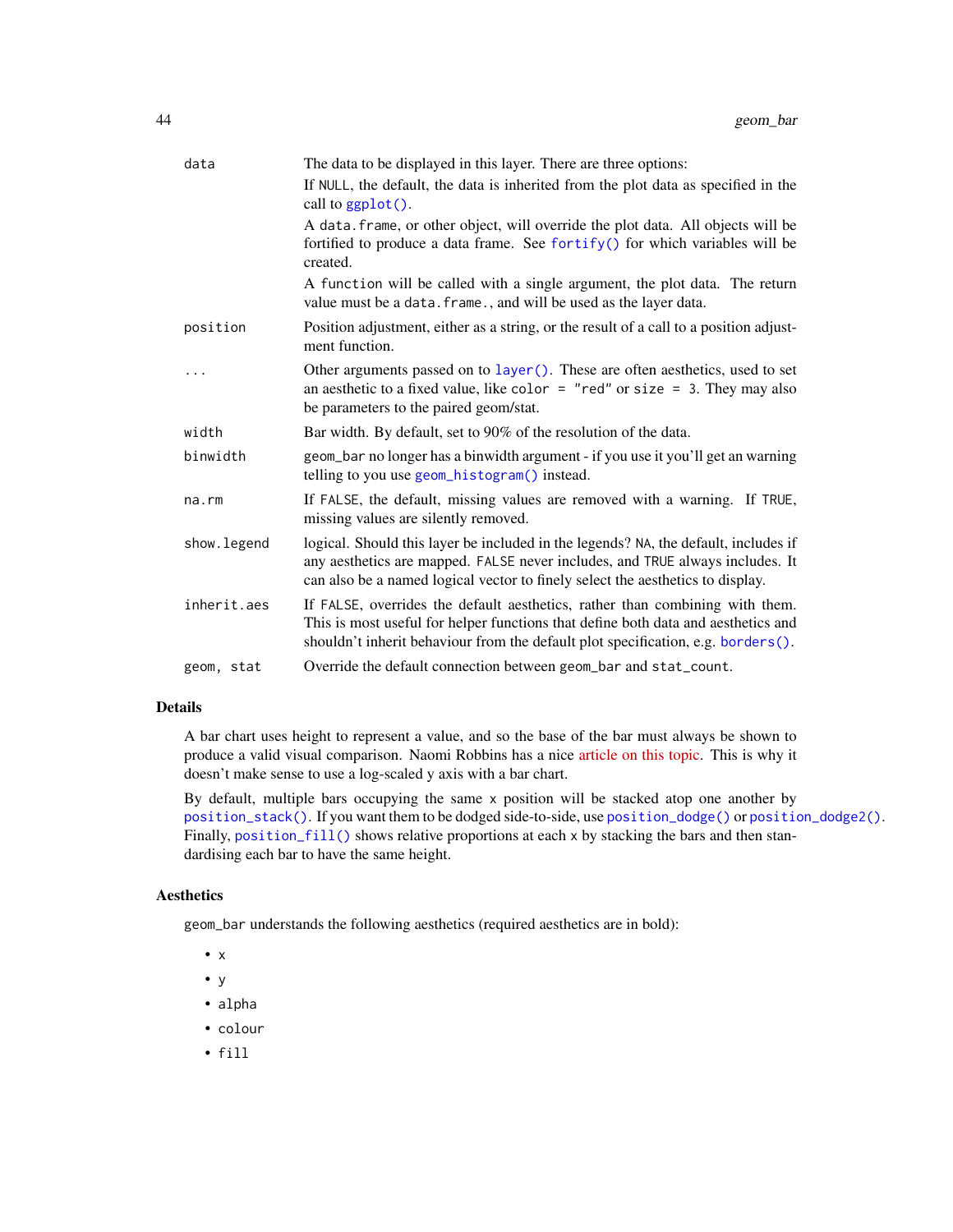#### geom\_bar 45

- group
- linetype
- size

Learn more about setting these aesthetics in vignette("ggplot2-specs")

#### Computed variables

count number of points in bin

prop groupwise proportion

### See Also

[geom\\_histogram\(\)](#page-68-0) for continuous data, [position\\_dodge\(\)](#page-141-0) and [position\\_dodge2\(\)](#page-141-1) for creating side-by-side barcharts.

[stat\\_bin\(\)](#page-68-0), which bins data in ranges and counts the cases in each range. It differs from stat\_count, which counts the number of cases at each x position (without binning into ranges). [stat\\_bin\(\)](#page-68-0) requires continuous x data, whereas stat\_count can be used for both discrete and continuous x data.

#### Examples

```
# geom_bar is designed to make it easy to create bar charts that show
# counts (or sums of weights)
g <- ggplot(mpg, aes(class))
# Number of cars in each class:
g + geom\_bar()# Total engine displacement of each class
g + geom\_bar(aes(weight = disp1))# Bar charts are automatically stacked when multiple bars are placed
# at the same location. The order of the fill is designed to match
# the legend
g + geom\_bar(aes(fill = dry))# If you need to flip the order (because you've flipped the plot)
# call position_stack() explicitly:
g +geom\_bar(aes(fill = dry), position = position\_stack(reverse = TRUE)) +coord_flip() +
 theme(legend.position = "top")
# To show (e.g.) means, you need geom_col()
df <- data.frame(trt = c("a", "b", "c"), outcome = c(2.3, 1.9, 3.2))
ggplot(df, aes(trt, outcome)) +
  geom_col()
# But geom_point() displays exactly the same information and doesn't
# require the y-axis to touch zero.
ggplot(df, aes(trt, outcome)) +
  geom_point()
```
# You can also use geom\_bar() with continuous data, in which case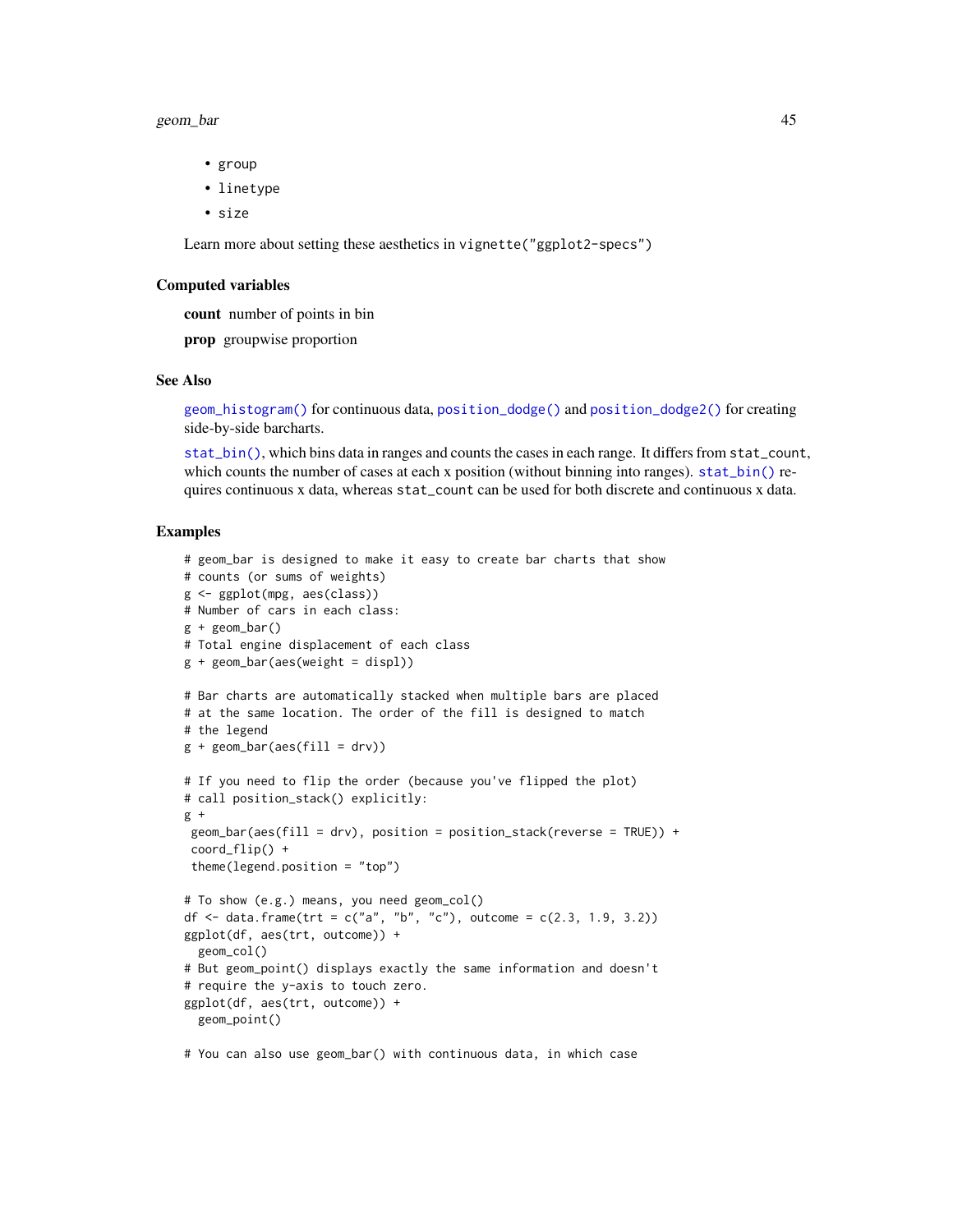```
# it will show counts at unique locations
df <- data.frame(x = rep(c(2.9, 3.1, 4.5), c(5, 10, 4)))
ggplot(df, aes(x)) + geom-bar()# cf. a histogram of the same data
ggplot(df, aes(x)) + geom\_histogram(binwidth = 0.5)
```
<span id="page-45-0"></span>geom\_bin2d *Heatmap of 2d bin counts*

### Description

Divides the plane into rectangles, counts the number of cases in each rectangle, and then (by default) maps the number of cases to the rectangle's fill. This is a useful alternative to [geom\\_point\(\)](#page-84-0) in the presence of overplotting.

### Usage

```
geom_bin2d(mapping = NULL, data = NULL, stat = "bin2d",
 position = "identity", ..., na.rm = FALSE, show.legend = NA,
  inherit.aes = TRUE)
stat_bin_2d(mapping = NULL, data = NULL, geom = "tile",
```

```
position = "identity", \ldots, bins = 30, binwidth = NULL, drop = TRUE,
na.rm = FALSE, show.legend = NA, inherit.aes = TRUE)
```

| mapping  | Set of aesthetic mappings created by aes() or aes_(). If specified and inherit.aes = TRUE<br>(the default), it is combined with the default mapping at the top level of the plot.<br>You must supply mapping if there is no plot mapping. |
|----------|-------------------------------------------------------------------------------------------------------------------------------------------------------------------------------------------------------------------------------------------|
| data     | The data to be displayed in this layer. There are three options:                                                                                                                                                                          |
|          | If NULL, the default, the data is inherited from the plot data as specified in the<br>call to $ggplot()$ .                                                                                                                                |
|          | A data. frame, or other object, will override the plot data. All objects will be<br>fortified to produce a data frame. See for $\text{trify}()$ for which variables will be<br>created.                                                   |
|          | A function will be called with a single argument, the plot data. The return<br>value must be a data. frame., and will be used as the layer data.                                                                                          |
| position | Position adjustment, either as a string, or the result of a call to a position adjust-<br>ment function.                                                                                                                                  |
| .        | Other arguments passed on to layer (). These are often aesthetics, used to set<br>an aesthetic to a fixed value, like color $=$ "red" or size $=$ 3. They may also<br>be parameters to the paired geom/stat.                              |
| na.rm    | If FALSE, the default, missing values are removed with a warning. If TRUE,<br>missing values are silently removed.                                                                                                                        |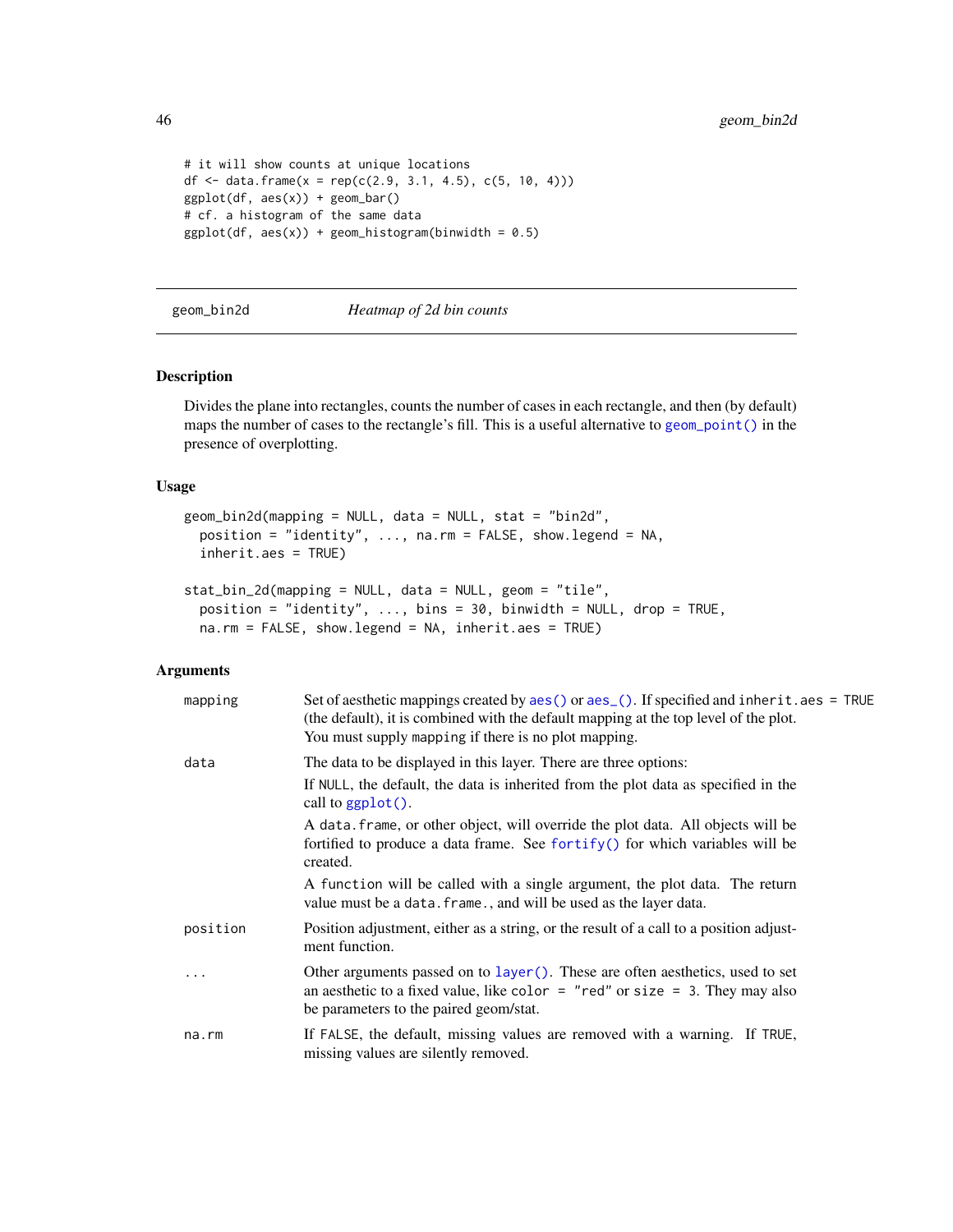| show.legend | logical. Should this layer be included in the legends? NA, the default, includes if<br>any aesthetics are mapped. FALSE never includes, and TRUE always includes. It<br>can also be a named logical vector to finely select the aesthetics to display.    |
|-------------|-----------------------------------------------------------------------------------------------------------------------------------------------------------------------------------------------------------------------------------------------------------|
| inherit.aes | If FALSE, overrides the default aesthetics, rather than combining with them.<br>This is most useful for helper functions that define both data and aesthetics and<br>shouldn't inherit behaviour from the default plot specification, e.g. borders $()$ . |
| geom, stat  | Use to override the default connection between geom_bin2d and stat_bin2d.                                                                                                                                                                                 |
| bins        | numeric vector giving number of bins in both vertical and horizontal directions.<br>Set to 30 by default.                                                                                                                                                 |
| binwidth    | Numeric vector giving bin width in both vertical and horizontal directions. Over-<br>rides bins if both set.                                                                                                                                              |
| drop        | if TRUE removes all cells with 0 counts.                                                                                                                                                                                                                  |

# Aesthetics

stat\_bin2d understands the following aesthetics (required aesthetics are in bold):

- x
- y
- fill
- group

Learn more about setting these aesthetics in vignette("ggplot2-specs")

### See Also

[stat\\_binhex\(\)](#page-71-0) for hexagonal binning

```
d \le ggplot(diamonds, aes(x, y)) + xlim(4, 10) + ylim(4, 10)
d + geom_bin2d()
# You can control the size of the bins by specifying the number of
# bins in each direction:
d + geom\_bin2d(bins = 10)d + geom\_bin2d(bins = 30)# Or by specifying the width of the bins
d + geom\_bin2d(binwidth = c(0.1, 0.1))
```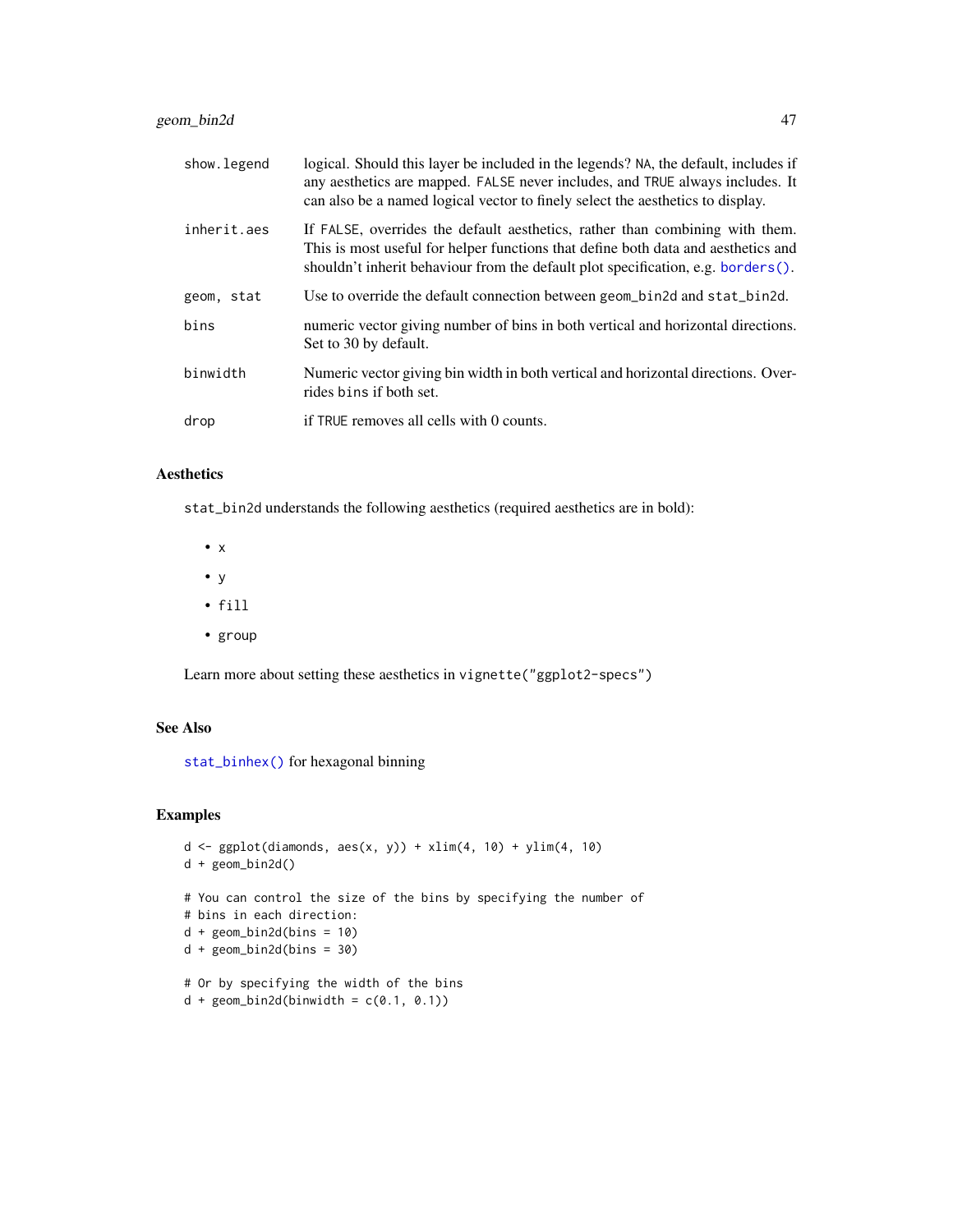# Description

The blank geom draws nothing, but can be a useful way of ensuring common scales between different plots. See [expand\\_limits\(\)](#page-33-0) for more details.

### Usage

```
geom_blank(mapping = NULL, data = NULL, stat = "identity",
 position = "identity", ..., show.legend = NA, inherit.aes = TRUE)
```
# Arguments

| mapping     | Set of aesthetic mappings created by $aes()$ or $aes_()$ . If specified and inherit. $aes = TRUE$<br>(the default), it is combined with the default mapping at the top level of the plot.<br>You must supply mapping if there is no plot mapping.      |
|-------------|--------------------------------------------------------------------------------------------------------------------------------------------------------------------------------------------------------------------------------------------------------|
| data        | The data to be displayed in this layer. There are three options:                                                                                                                                                                                       |
|             | If NULL, the default, the data is inherited from the plot data as specified in the<br>call to ggplot().                                                                                                                                                |
|             | A data. frame, or other object, will override the plot data. All objects will be<br>fortified to produce a data frame. See fortify() for which variables will be<br>created.                                                                           |
|             | A function will be called with a single argument, the plot data. The return<br>value must be a data. frame., and will be used as the layer data.                                                                                                       |
| stat        | The statistical transformation to use on the data for this layer, as a string.                                                                                                                                                                         |
| position    | Position adjustment, either as a string, or the result of a call to a position adjust-<br>ment function.                                                                                                                                               |
|             | Other arguments passed on to layer (). These are often aesthetics, used to set<br>an aesthetic to a fixed value, like color = "red" or size = 3. They may also<br>be parameters to the paired geom/stat.                                               |
| show.legend | logical. Should this layer be included in the legends? NA, the default, includes if<br>any aesthetics are mapped. FALSE never includes, and TRUE always includes. It<br>can also be a named logical vector to finely select the aesthetics to display. |
| inherit.aes | If FALSE, overrides the default aesthetics, rather than combining with them.<br>This is most useful for helper functions that define both data and aesthetics and<br>shouldn't inherit behaviour from the default plot specification, e.g. borders().  |

# Examples

ggplot(mtcars, aes(wt, mpg)) # Nothing to see here!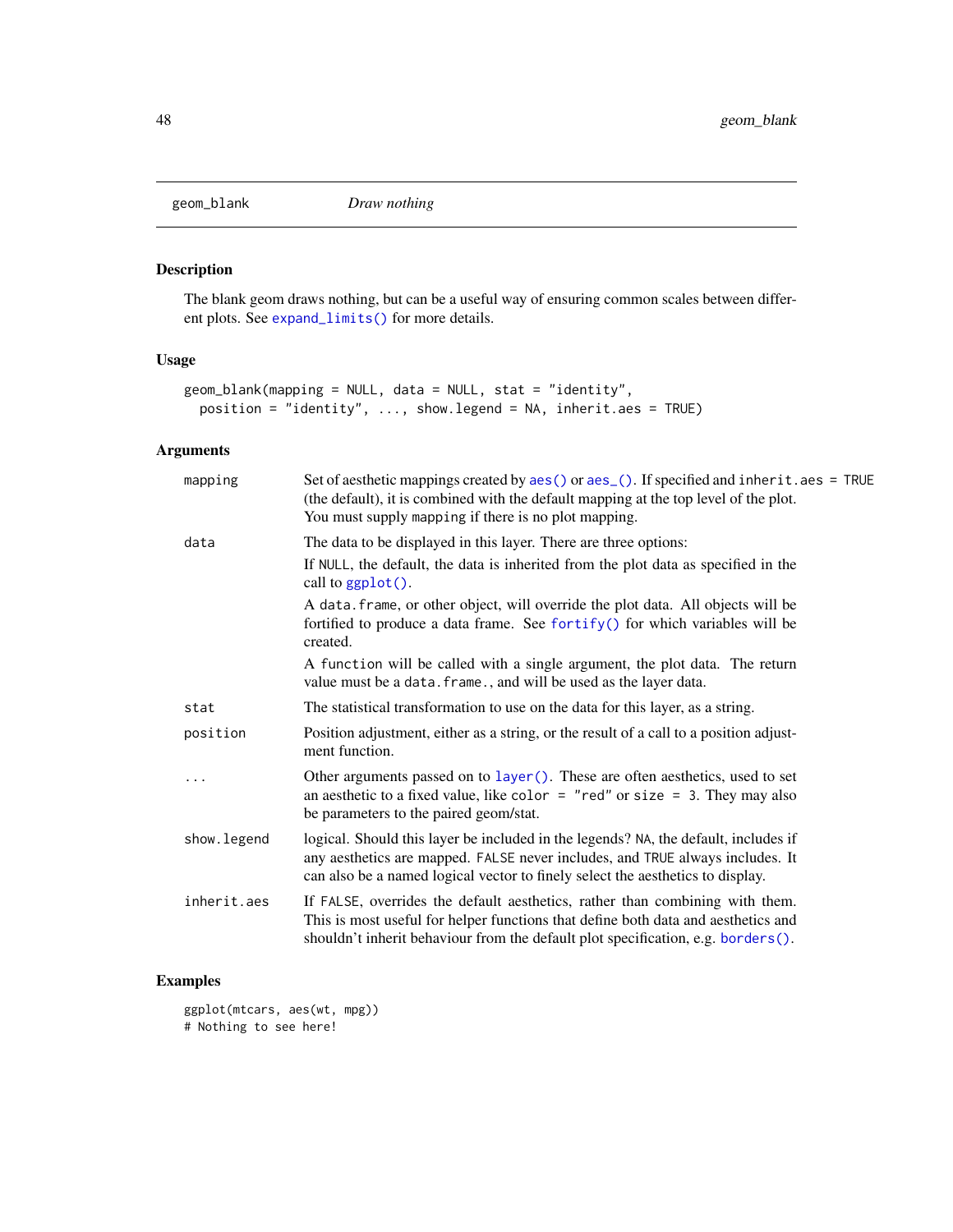# Description

The boxplot compactly displays the distribution of a continuous variable. It visualises five summary statistics (the median, two hinges and two whiskers), and all "outlying" points individually.

# Usage

```
geom_boxplot(mapping = NULL, data = NULL, stat = "boxplot",
 position = "dodge2", ..., outlier.colour = NULL, outlier.color = NULL,
 outlier.fill = NULL, outlier.shape = 19, outlier.size = 1.5,
  outlier.stroke = 0.5, outlier.alpha = NULL, notch = FALSE,
  notchwidth = 0.5, varwidth = FALSE, na.rm = FALSE, show.legend = NA,
  inherit.aes = TRUE)
stat_boxplot(mapping = NULL, data = NULL, geom = "boxplot",
 position = "dodge2", ..., coeff = 1.5, na.rm = FALSE, show. legend = NA,inherit.aes = TRUE)
```

| mapping  | Set of aesthetic mappings created by $aes()$ or $aes()$ . If specified and inherit. $aes = TRUE$<br>(the default), it is combined with the default mapping at the top level of the plot.<br>You must supply mapping if there is no plot mapping. |
|----------|--------------------------------------------------------------------------------------------------------------------------------------------------------------------------------------------------------------------------------------------------|
| data     | The data to be displayed in this layer. There are three options:                                                                                                                                                                                 |
|          | If NULL, the default, the data is inherited from the plot data as specified in the<br>call to $ggplot()$ .                                                                                                                                       |
|          | A data. frame, or other object, will override the plot data. All objects will be<br>fortified to produce a data frame. See fortify() for which variables will be<br>created.                                                                     |
|          | A function will be called with a single argument, the plot data. The return<br>value must be a data. frame., and will be used as the layer data.                                                                                                 |
| position | Position adjustment, either as a string, or the result of a call to a position adjust-<br>ment function.                                                                                                                                         |
| $\cdots$ | Other arguments passed on to layer (). These are often aesthetics, used to set<br>an aesthetic to a fixed value, like color = "red" or size = $3$ . They may also<br>be parameters to the paired geom/stat.                                      |
|          | outlier.colour, outlier.color, outlier.fill, outlier.shape, outlier.size, outlier.stroke, outlier.a<br>Default aesthetics for outliers. Set to NULL to inherit from the aesthetics used for<br>the box.                                          |
|          | In the unlikely event you specify both US and UK spellings of colour, the US<br>spelling will take precedence.                                                                                                                                   |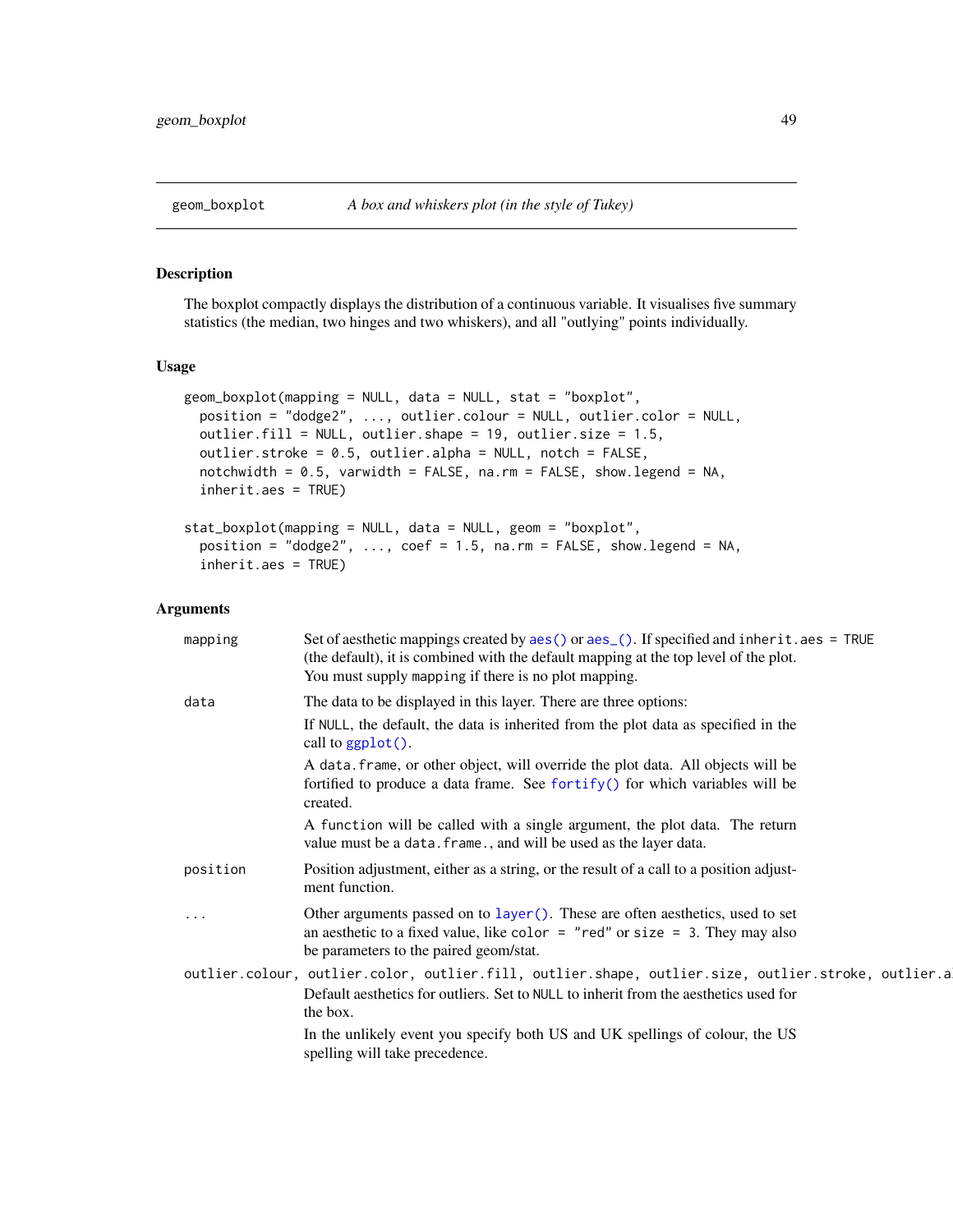|             | Sometimes it can be useful to hide the outliers, for example when overlaying<br>the raw data points on top of the boxplot. Hiding the outliers can be achieved<br>by setting outlier. shape = NA. Importantly, this does not remove the outliers,<br>it only hides them, so the range calculated for the y-axis will be the same with<br>outliers shown and outliers hidden. |
|-------------|------------------------------------------------------------------------------------------------------------------------------------------------------------------------------------------------------------------------------------------------------------------------------------------------------------------------------------------------------------------------------|
| notch       | If FALSE (default) make a standard box plot. If TRUE, make a notched box plot.<br>Notches are used to compare groups; if the notches of two boxes do not overlap,<br>this suggests that the medians are significantly different.                                                                                                                                             |
| notchwidth  | For a notched box plot, width of the notch relative to the body (default $0.5$ )                                                                                                                                                                                                                                                                                             |
| varwidth    | If FALSE (default) make a standard box plot. If TRUE, boxes are drawn with<br>widths proportional to the square-roots of the number of observations in the<br>groups (possibly weighted, using the weight aesthetic).                                                                                                                                                        |
| na.rm       | If FALSE, the default, missing values are removed with a warning. If TRUE,<br>missing values are silently removed.                                                                                                                                                                                                                                                           |
| show.legend | logical. Should this layer be included in the legends? NA, the default, includes if<br>any aesthetics are mapped. FALSE never includes, and TRUE always includes. It<br>can also be a named logical vector to finely select the aesthetics to display.                                                                                                                       |
| inherit.aes | If FALSE, overrides the default aesthetics, rather than combining with them.<br>This is most useful for helper functions that define both data and aesthetics and<br>shouldn't inherit behaviour from the default plot specification, e.g. borders().                                                                                                                        |
| geom, stat  | Use to override the default connection between geom_boxplot and stat_boxplot.                                                                                                                                                                                                                                                                                                |
| coef        | Length of the whiskers as multiple of IQR. Defaults to 1.5.                                                                                                                                                                                                                                                                                                                  |
|             |                                                                                                                                                                                                                                                                                                                                                                              |

#### Summary statistics

The lower and upper hinges correspond to the first and third quartiles (the 25th and 75th percentiles). This differs slightly from the method used by the boxplot function, and may be apparent with small samples. See boxplot. stats() for for more information on how hinge positions are calculated for boxplot.

The upper whisker extends from the hinge to the largest value no further than 1.5 \* IQR from the hinge (where IQR is the inter-quartile range, or distance between the first and third quartiles). The lower whisker extends from the hinge to the smallest value at most 1.5 \* IQR of the hinge. Data beyond the end of the whiskers are called "outlying" points and are plotted individually.

In a notched box plot, the notches extend 1.58  $\star$  IQR / sqrt(n). This gives a roughly 95% confidence interval for comparing medians. See McGill et al. (1978) for more details.

#### Aesthetics

geom\_boxplot understands the following aesthetics (required aesthetics are in bold):

- $\bullet$  x
- lower
- upper
- middle
- ymin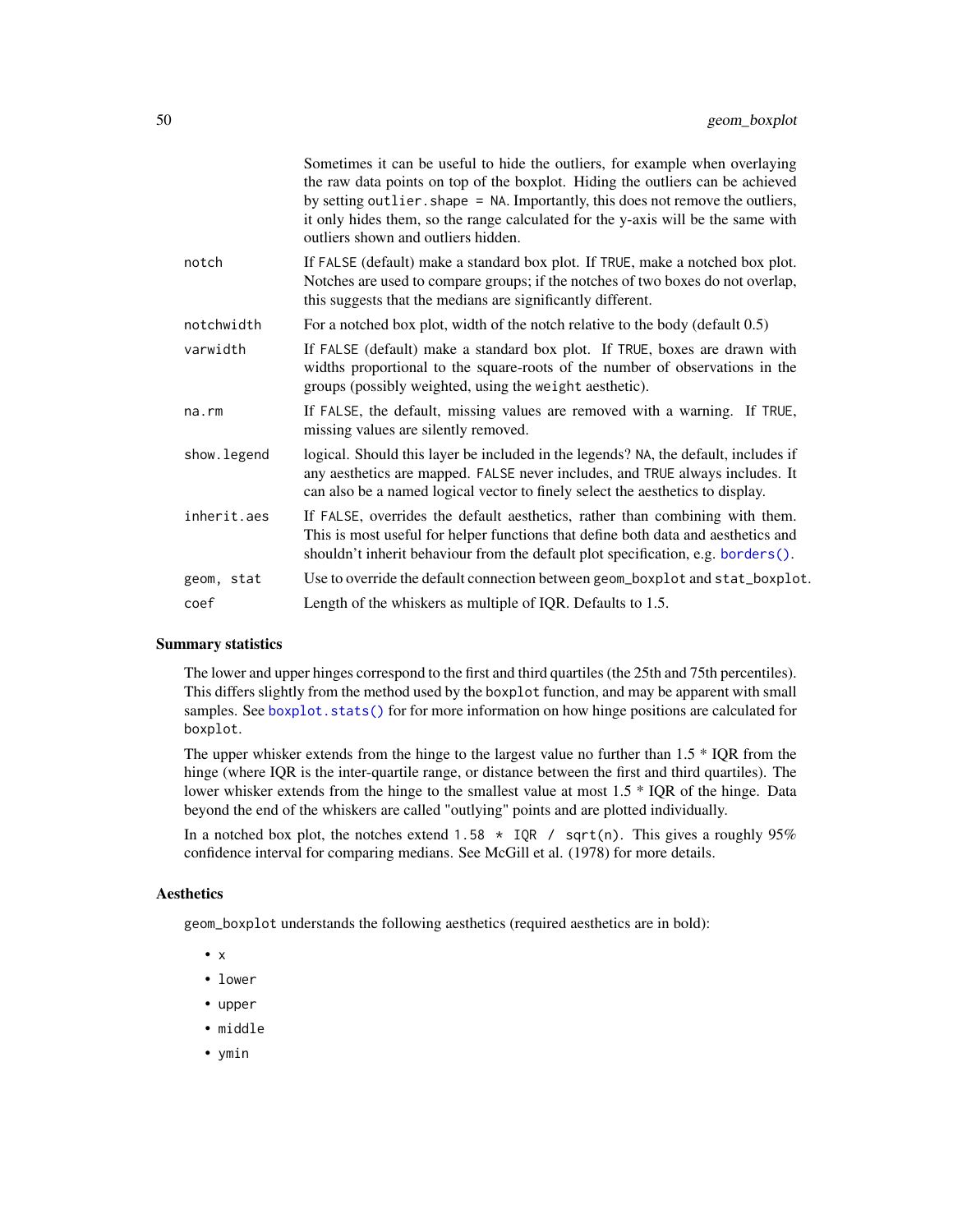# geom\_boxplot 51

- ymax
- alpha
- colour
- fill
- group
- linetype
- shape
- size
- weight

Learn more about setting these aesthetics in vignette("ggplot2-specs")

#### Computed variables

width width of boxplot

**ymin** lower whisker = smallest observation greater than or equal to lower hinge -  $1.5 * IQR$ 

lower lower hinge, 25% quantile

notchlower lower edge of notch = median -  $1.58 * IQR / sqrt(n)$ 

middle median, 50% quantile

notchupper upper edge of notch = median +  $1.58 * IQR / sqrt(n)$ 

upper upper hinge, 75% quantile

**ymax** upper whisker = largest observation less than or equal to upper hinge  $+ 1.5 * IQR$ 

#### References

McGill, R., Tukey, J. W. and Larsen, W. A. (1978) Variations of box plots. The American Statistician 32, 12-16.

### See Also

[geom\\_quantile\(\)](#page-91-0) for continuous x, [geom\\_violin\(\)](#page-108-0) for a richer display of the distribution, and [geom\\_jitter\(\)](#page-73-0) for a useful technique for small data.

```
p <- ggplot(mpg, aes(class, hwy))
p + geom_boxplot()
p + geom\_boxplot() + geom\_jitter(width = 0.2)p + geom_boxplot() + coord_flip()
p + geom_boxplot(notch = TRUE)
p + geom_boxplot(varwidth = TRUE)
p + geom\_boxplot(fill = "white", colour = "#3366FF")# By default, outlier points match the colour of the box. Use
# outlier.colour to override
p + geom_boxplot(outlier.colour = "red", outlier.shape = 1)
```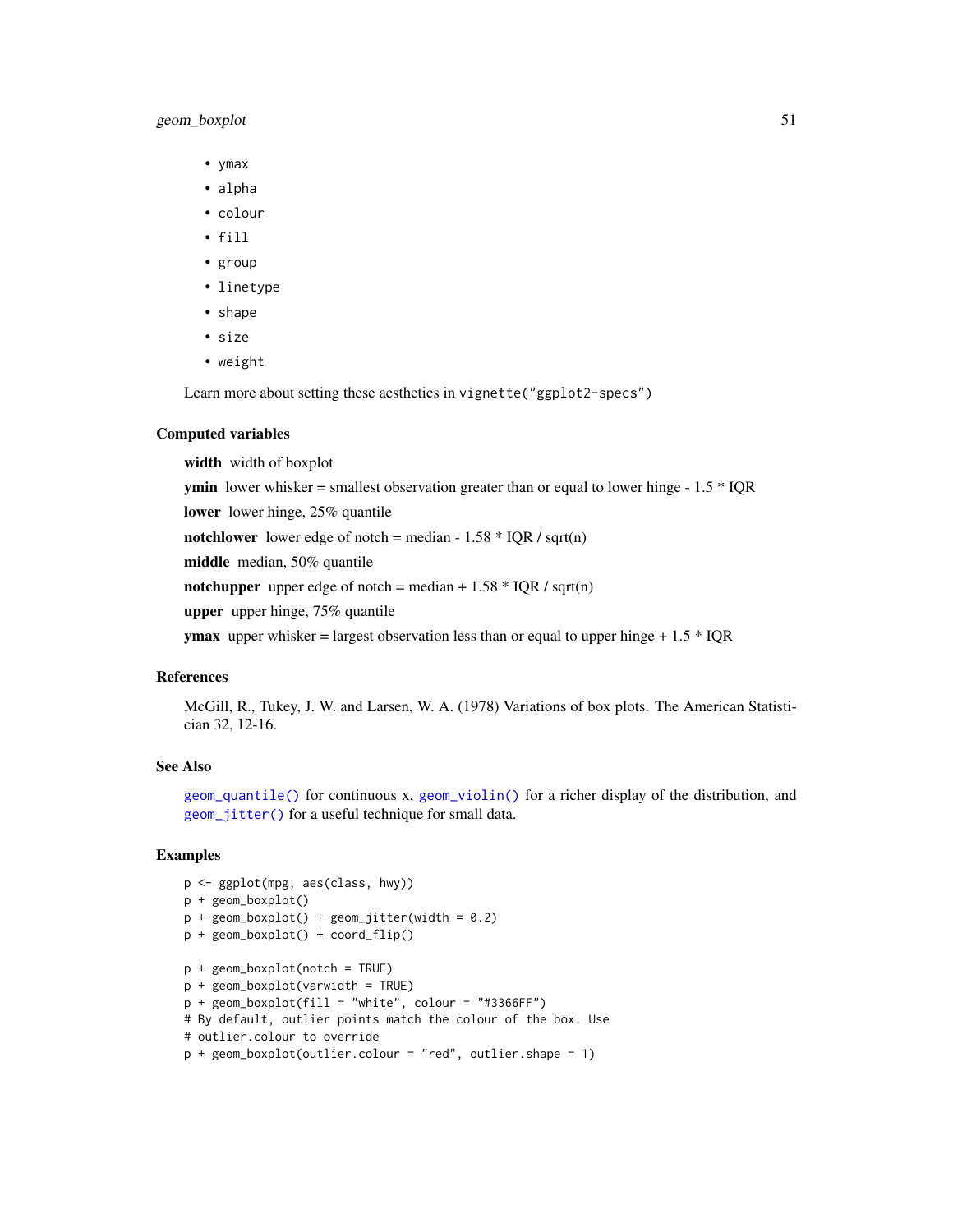```
# Boxplots are automatically dodged when any aesthetic is a factor
p + geom_boxplot(aes(colour = drv))
# You can also use boxplots with continuous x, as long as you supply
# a grouping variable. cut_width is particularly useful
ggplot(diamonds, aes(carat, price)) +
 geom_boxplot()
ggplot(diamonds, aes(carat, price)) +
 geom_boxplot(aes(group = cut_width(carat, 0.25)))
ggplot(diamonds, aes(carat, price)) +
 geom_boxplot(aes(group = cut_width(carat, 0.25)), outlier.alpha = 0.1)
# It's possible to draw a boxplot with your own computations if you
# use stat = "identity":
y <- rnorm(100)
df <- data.frame(
 x = 1,
 y0 = min(y),
 y25 = quantile(y, 0.25),
 y50 = median(y),
 y75 =quantile(y, 0.75),
 y100 = max(y))
ggplot(df, aes(x)) +geom_boxplot(
  aes(ymin = y0, \text{ lower} = y25, \text{ middle} = y50, \text{ upper} = y75, \text{ ymax} = y100),stat = "identity"
)
```
<span id="page-51-1"></span>geom\_contour *2d contours of a 3d surface*

### <span id="page-51-0"></span>Description

ggplot2 can not draw true 3d surfaces, but you can use geom\_contour and [geom\\_tile\(\)](#page-93-0) to visualise 3d surfaces in 2d. To be a valid surface, the data must contain only a single row for each unique combination of the variables mapped to the x and y aesthetics. Contouring tends to work best when x and y form a (roughly) evenly spaced grid. If your data is not evenly spaced, you may want to interpolate to a grid before visualising.

#### Usage

```
geom_contour(mapping = NULL, data = NULL, stat = "contour",
 position = "identity", ..., lineend = "butt", linejoin = "round",
  linemitre = 10, na.rm = FALSE, show.legend = NA, inherit.aes = TRUE)
```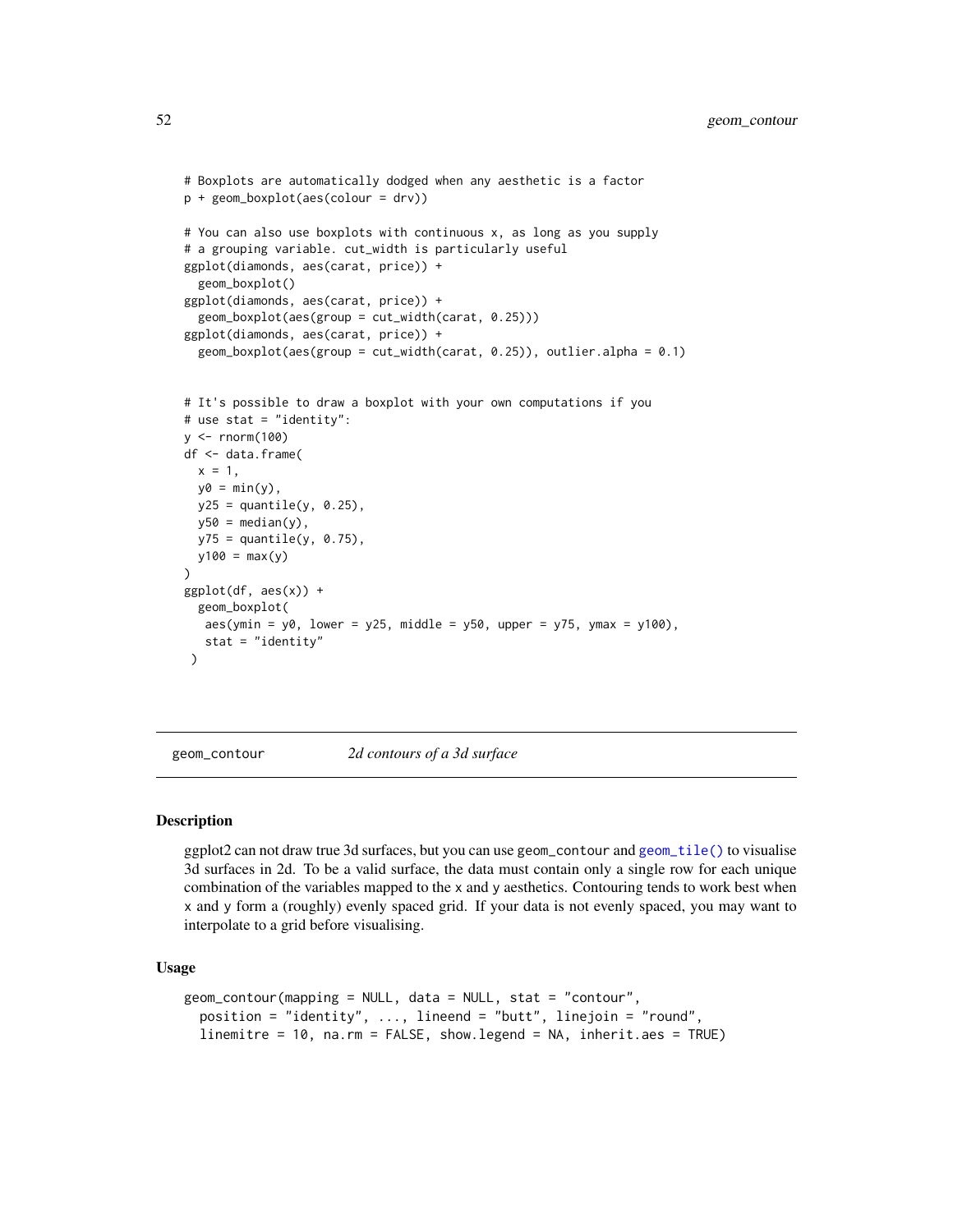```
stat_contour(mapping = NULL, data = NULL, geom = "contour",
 position = "identity", ..., na.rm = FALSE, show.legend = NA,
 inherit.aes = TRUE)
```
# Arguments

| mapping      | Set of aesthetic mappings created by $aes()$ or $aes()$ . If specified and inherit. $aes = TRUE$<br>(the default), it is combined with the default mapping at the top level of the plot.<br>You must supply mapping if there is no plot mapping.       |
|--------------|--------------------------------------------------------------------------------------------------------------------------------------------------------------------------------------------------------------------------------------------------------|
| data         | The data to be displayed in this layer. There are three options:                                                                                                                                                                                       |
|              | If NULL, the default, the data is inherited from the plot data as specified in the<br>call to ggplot().                                                                                                                                                |
|              | A data. frame, or other object, will override the plot data. All objects will be<br>fortified to produce a data frame. See fortify() for which variables will be<br>created.                                                                           |
|              | A function will be called with a single argument, the plot data. The return<br>value must be a data. frame., and will be used as the layer data.                                                                                                       |
| stat         | The statistical transformation to use on the data for this layer, as a string.                                                                                                                                                                         |
| position     | Position adjustment, either as a string, or the result of a call to a position adjust-<br>ment function.                                                                                                                                               |
|              | Other arguments passed on to layer (). These are often aesthetics, used to set<br>an aesthetic to a fixed value, like color = "red" or size = 3. They may also<br>be parameters to the paired geom/stat.                                               |
| lineend      | Line end style (round, butt, square).                                                                                                                                                                                                                  |
| linejoin     | Line join style (round, mitre, bevel).                                                                                                                                                                                                                 |
| linemitre    | Line mitre limit (number greater than 1).                                                                                                                                                                                                              |
| na.rm        | If FALSE, the default, missing values are removed with a warning. If TRUE,<br>missing values are silently removed.                                                                                                                                     |
| show. legend | logical. Should this layer be included in the legends? NA, the default, includes if<br>any aesthetics are mapped. FALSE never includes, and TRUE always includes. It<br>can also be a named logical vector to finely select the aesthetics to display. |
| inherit.aes  | If FALSE, overrides the default aesthetics, rather than combining with them.<br>This is most useful for helper functions that define both data and aesthetics and<br>shouldn't inherit behaviour from the default plot specification, e.g. borders().  |
| geom         | The geometric object to use display the data                                                                                                                                                                                                           |

# Aesthetics

geom\_contour understands the following aesthetics (required aesthetics are in bold):

- x
- y
- alpha
- colour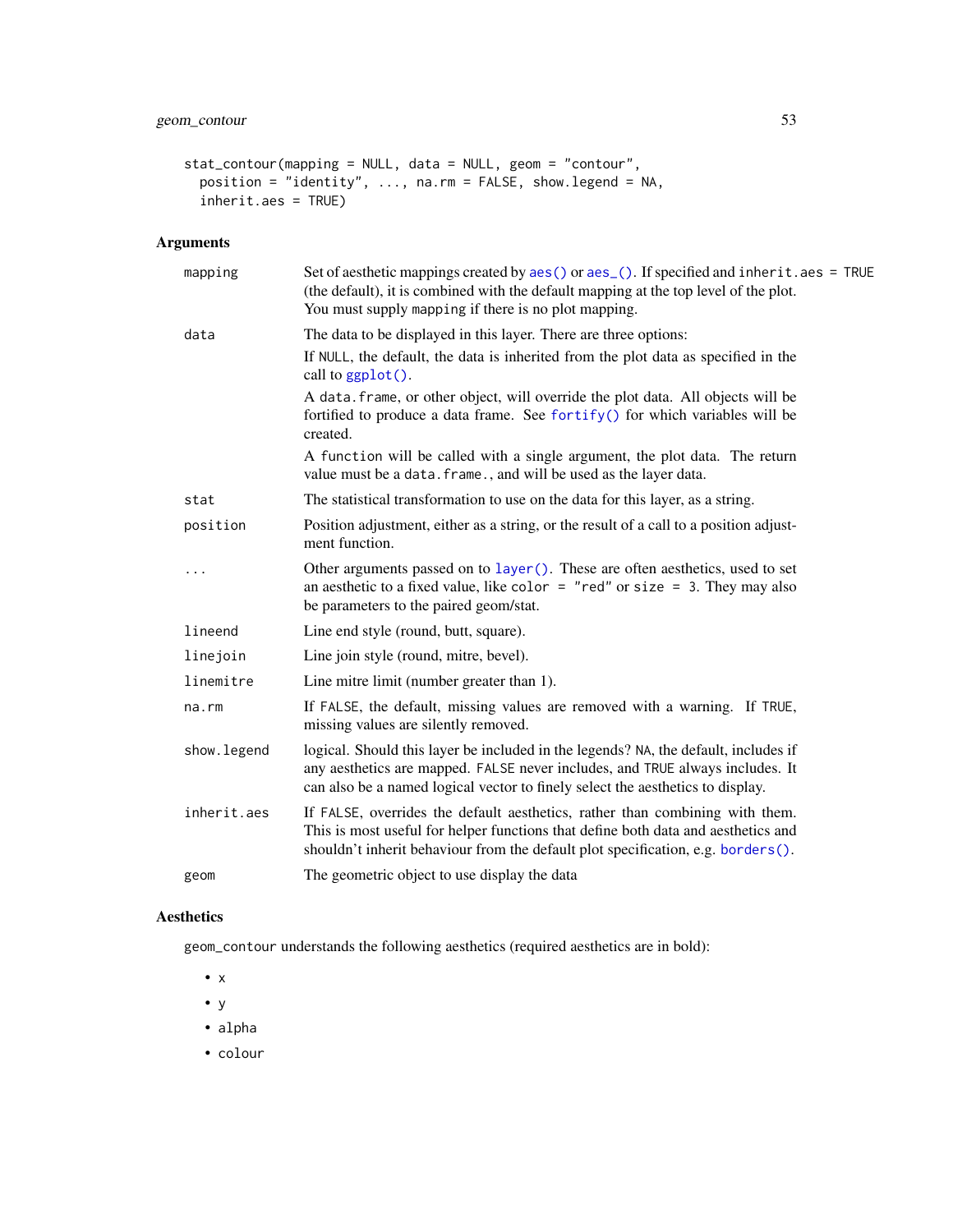- group
- linetype
- size
- weight

Learn more about setting these aesthetics in vignette("ggplot2-specs")

### Computed variables

level height of contour

### See Also

[geom\\_density\\_2d\(\)](#page-61-0): 2d density contours

geom\_contour(colour = "white")

### Examples

```
#' # Basic plot
v <- ggplot(faithfuld, aes(waiting, eruptions, z = density))
v + geom_contour()
# Or compute from raw data
ggplot(faithful, aes(waiting, eruptions)) +
  geom_density_2d()
# Setting bins creates evenly spaced contours in the range of the data
v + geom_{contour(bins = 2)}v + geom\_contour(bins = 10)# Setting binwidth does the same thing, parameterised by the distance
# between contours
v + geom_{\text{contour}}(binwidth = 0.01)v + geom\_contour(binwidth = 0.001)# Other parameters
v + geom_contour(aes(colour = stat(level)))
v + geom\_contour(colour = "red")v + geometry = v + geometry = v + \frac{1}{2} = v + \frac{1}{2} = v + \frac{1}{2} = v + \frac{1}{2} +
```
geom\_count *Count overlapping points*

#### Description

This is a variant geom\_point () that counts the number of observations at each location, then maps the count to point area. It useful when you have discrete data and overplotting.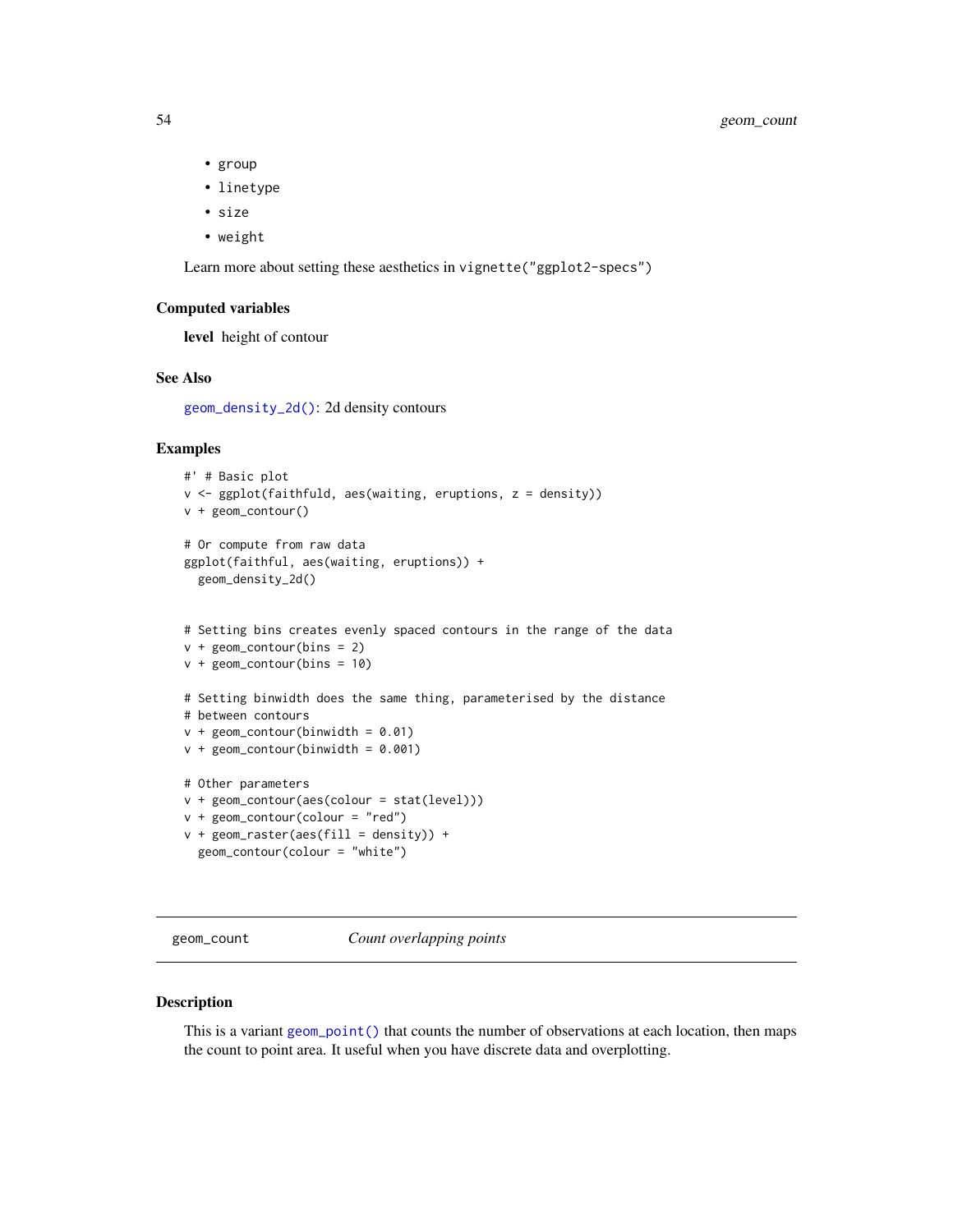# geom\_count 55

### Usage

```
geom_count(mapping = NULL, data = NULL, stat = "sum",
 position = "identity", ..., na.rm = FALSE, show.legend = NA,
 inherit.aes = TRUE)
stat_sum(mapping = NULL, data = NULL, geom = "point",
 position = "identity", ..., na.rm = FALSE, show.legend = NA,
  inherit.aes = TRUE)
```
# Arguments

| mapping      | Set of aesthetic mappings created by $aes()$ or $aes_()$ . If specified and inherit. $aes = TRUE$<br>(the default), it is combined with the default mapping at the top level of the plot.<br>You must supply mapping if there is no plot mapping.      |
|--------------|--------------------------------------------------------------------------------------------------------------------------------------------------------------------------------------------------------------------------------------------------------|
| data         | The data to be displayed in this layer. There are three options:                                                                                                                                                                                       |
|              | If NULL, the default, the data is inherited from the plot data as specified in the<br>call to $ggplot()$ .                                                                                                                                             |
|              | A data. frame, or other object, will override the plot data. All objects will be<br>fortified to produce a data frame. See fortify() for which variables will be<br>created.                                                                           |
|              | A function will be called with a single argument, the plot data. The return<br>value must be a data. frame., and will be used as the layer data.                                                                                                       |
| position     | Position adjustment, either as a string, or the result of a call to a position adjust-<br>ment function.                                                                                                                                               |
|              | Other arguments passed on to layer (). These are often aesthetics, used to set<br>an aesthetic to a fixed value, like color = "red" or size = 3. They may also<br>be parameters to the paired geom/stat.                                               |
| na.rm        | If FALSE, the default, missing values are removed with a warning. If TRUE,<br>missing values are silently removed.                                                                                                                                     |
| show. legend | logical. Should this layer be included in the legends? NA, the default, includes if<br>any aesthetics are mapped. FALSE never includes, and TRUE always includes. It<br>can also be a named logical vector to finely select the aesthetics to display. |
| inherit.aes  | If FALSE, overrides the default aesthetics, rather than combining with them.<br>This is most useful for helper functions that define both data and aesthetics and<br>shouldn't inherit behaviour from the default plot specification, e.g. borders().  |
| geom, stat   | Use to override the default connection between geom_count and stat_sum.                                                                                                                                                                                |

# Aesthetics

geom\_point understands the following aesthetics (required aesthetics are in bold):

- x
- y
- alpha
- colour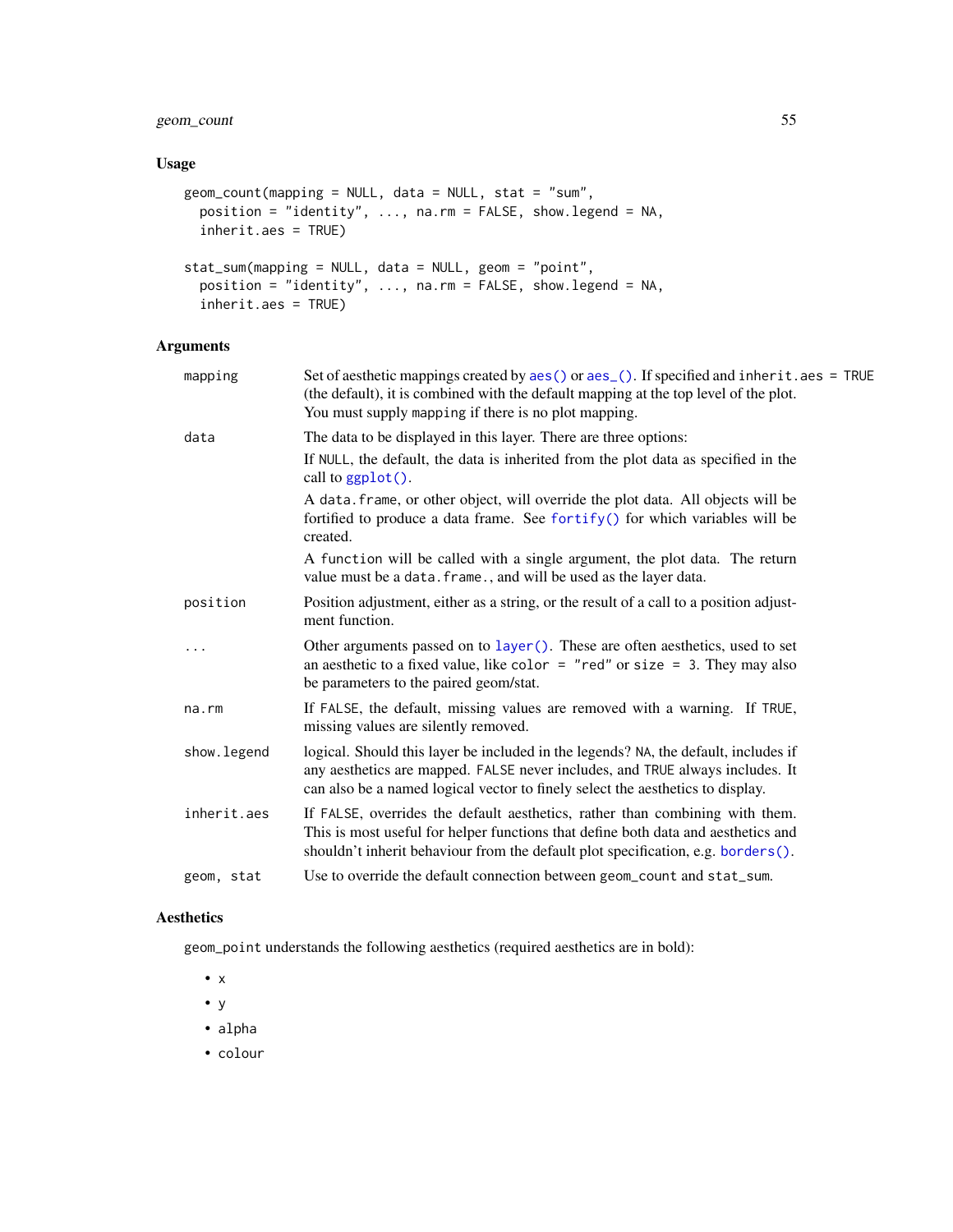- fill
- group
- shape
- size
- stroke

Learn more about setting these aesthetics in vignette("ggplot2-specs")

# Computed variables

n number of observations at position

prop percent of points in that panel at that position

### See Also

For continuous  $x$  and  $y$ , use geom bin2d().

```
ggplot(mpg, aes(cty, hwy)) +
 geom_point()
ggplot(mpg, aes(cty, hwy)) +
 geom_count()
# Best used in conjunction with scale_size_area which ensures that
# counts of zero would be given size 0. Doesn't make much different
# here because the smallest count is already close to 0.
ggplot(mpg, aes(cty, hwy)) +
geom_count() +
 scale_size_area()
# Display proportions instead of counts -------------------------------------
# By default, all categorical variables in the plot form the groups.
# Specifying geom_count without a group identifier leads to a plot which is
# not useful:
d \leq ggplot(diamonds, aes(x = cut, y = clarity))
d + geom\_count(aes(size = stat(prop)))# To correct this problem and achieve a more desirable plot, we need
# to specify which group the proportion is to be calculated over.
d + geom\_count(aes(size = stat(prop), group = 1)) +scale_size_area(max_size = 10)
# Or group by x/y variables to have rows/columns sum to 1.
d + geom\_count(aes(size = stat(prop), group = cut)) +scale_size_area(max_size = 10)
d + geom\_count(aes(size = stat(prop), group = clarity)) +scale_size_area(max_size = 10)
```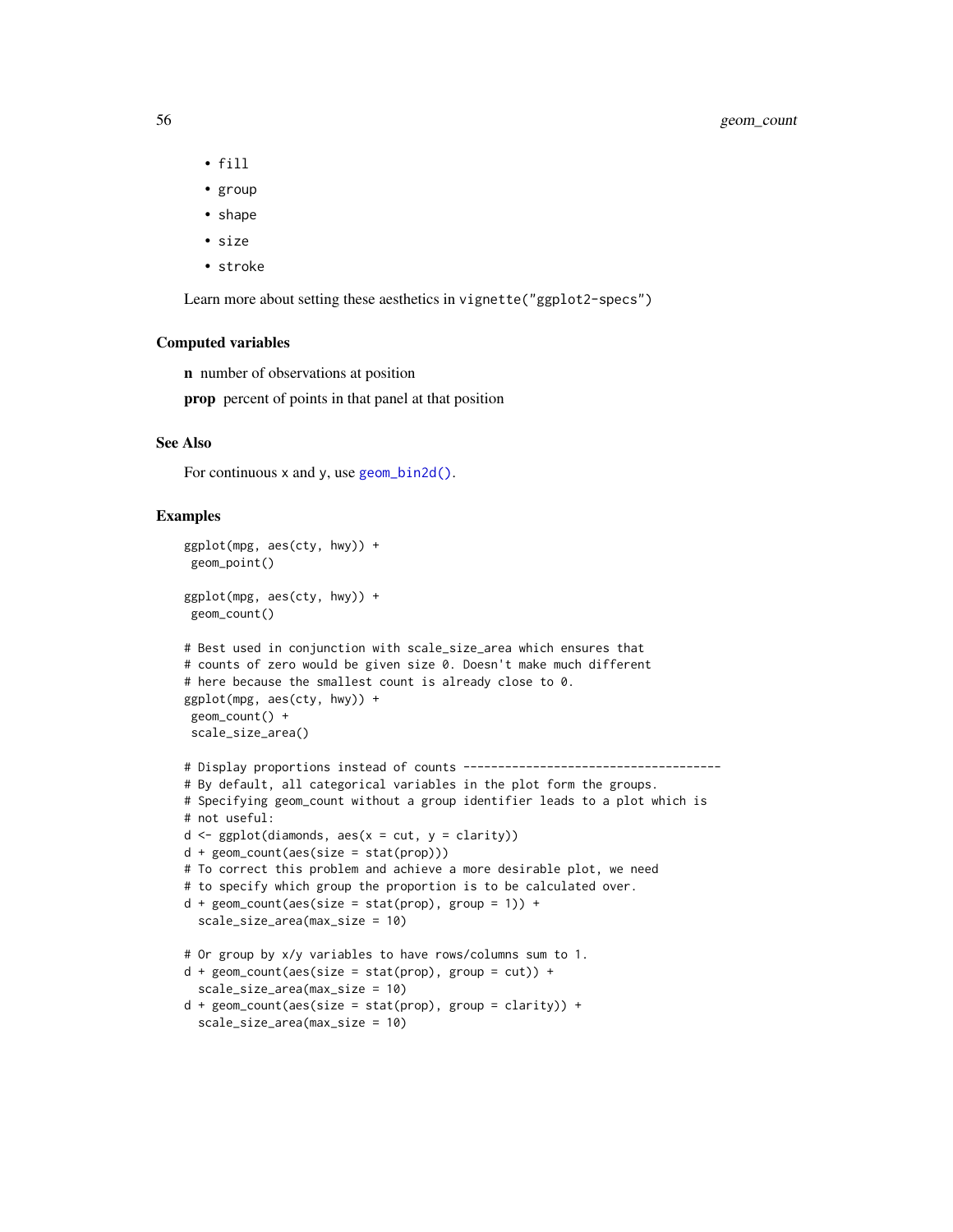#### <span id="page-56-0"></span>Description

Various ways of representing a vertical interval defined by x, ymin and ymax. Each case draws a single graphical object.

# Usage

```
geom_crossbar(mapping = NULL, data = NULL, stat = "identity",
 position = "identity", \dots, fatten = 2.5, na.rm = FALSE,
  show.legend = NA, inherit.aes = TRUE)
geom_errorbar(mapping = NULL, data = NULL, stat = "identity",
 position = "identity", ..., na.rm = FALSE, show.legend = NA,
  inherit.aes = TRUE)
geom_linerange(mapping = NULL, data = NULL, stat = "identity",
 position = "identity", ..., na.rm = FALSE, show.legend = NA,
  inherit.aes = TRUE)
geom_pointrange(mapping = NULL, data = NULL, stat = "identity",
 position = "identity", ..., fatten = 4, na.rm = FALSE,
  show.legend = NA, inherit.aes = TRUE)
```

| mapping  | Set of aesthetic mappings created by $aes()$ or $aes()$ . If specified and inherit. $aes = TRUE$<br>(the default), it is combined with the default mapping at the top level of the plot.<br>You must supply mapping if there is no plot mapping. |
|----------|--------------------------------------------------------------------------------------------------------------------------------------------------------------------------------------------------------------------------------------------------|
| data     | The data to be displayed in this layer. There are three options:<br>If NULL, the default, the data is inherited from the plot data as specified in the<br>call to $ggplot()$ .                                                                   |
|          | A data. frame, or other object, will override the plot data. All objects will be<br>fortified to produce a data frame. See for $\text{trify}()$ for which variables will be<br>created.                                                          |
|          | A function will be called with a single argument, the plot data. The return<br>value must be a data. frame., and will be used as the layer data.                                                                                                 |
| stat     | The statistical transformation to use on the data for this layer, as a string.                                                                                                                                                                   |
| position | Position adjustment, either as a string, or the result of a call to a position adjust-<br>ment function.                                                                                                                                         |
| .        | Other arguments passed on to layer(). These are often aesthetics, used to set<br>an aesthetic to a fixed value, like color $=$ "red" or size $=$ 3. They may also<br>be parameters to the paired geom/stat.                                      |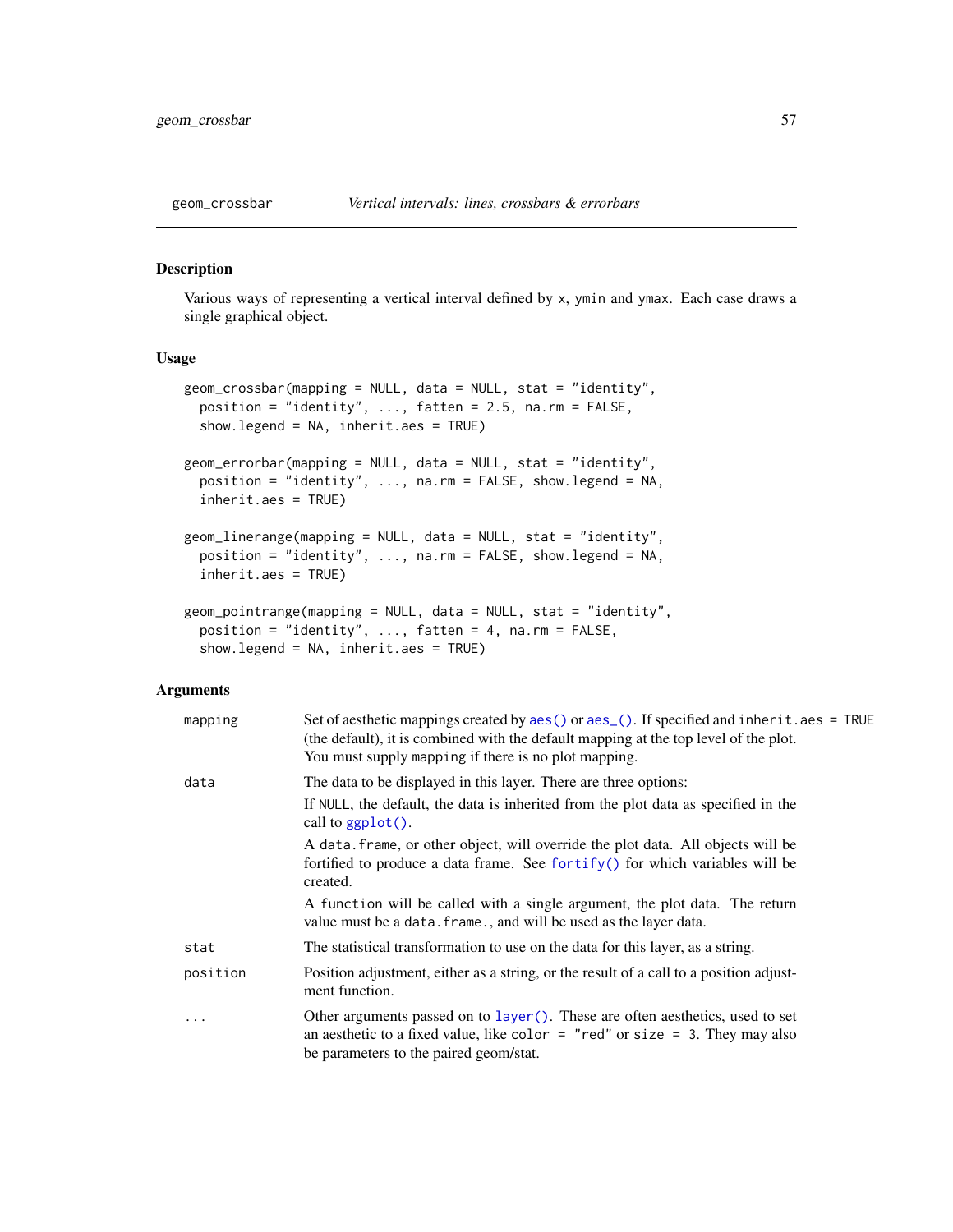| fatten      | A multiplicative factor used to increase the size of the middle bar in geom_crossbar()<br>and the middle point in geom_pointrange().                                                                                                                   |
|-------------|--------------------------------------------------------------------------------------------------------------------------------------------------------------------------------------------------------------------------------------------------------|
| na.rm       | If FALSE, the default, missing values are removed with a warning. If TRUE,<br>missing values are silently removed.                                                                                                                                     |
| show.legend | logical. Should this layer be included in the legends? NA, the default, includes if<br>any aesthetics are mapped. FALSE never includes, and TRUE always includes. It<br>can also be a named logical vector to finely select the aesthetics to display. |
| inherit.aes | If FALSE, overrides the default aesthetics, rather than combining with them.<br>This is most useful for helper functions that define both data and aesthetics and<br>shouldn't inherit behaviour from the default plot specification, e.g. borders().  |

# Aesthetics

geom\_linerange understands the following aesthetics (required aesthetics are in bold):

- x
- ymin
- ymax
- alpha
- colour
- group
- linetype
- size

Learn more about setting these aesthetics in vignette("ggplot2-specs")

#### See Also

[stat\\_summary\(\)](#page-194-0) for examples of these guys in use, [geom\\_smooth\(\)](#page-102-0) for continuous analog, [geom\\_errorbarh\(\)](#page-66-0) for a horizontal error bar.

```
#' # Create a simple example dataset
df <- data.frame(
  trt = factor(c(1, 1, 2, 2)),resp = c(1, 5, 3, 4),group = factor(c(1, 2, 1, 2)),upper = c(1.1, 5.3, 3.3, 4.2),
  lower = c(0.8, 4.6, 2.4, 3.6)\mathcal{L}p <- ggplot(df, aes(trt, resp, colour = group))
p + geom_linerange(aes(ymin = lower, ymax = upper))
p + geom_pointrange(aes(ymin = lower, ymax = upper))
p + geom\_crossbar(aes(ymin = lower, ymax = upper), width = 0.2)p + geom_errorbar(aes(ymin = lower, ymax = upper), width = 0.2)
```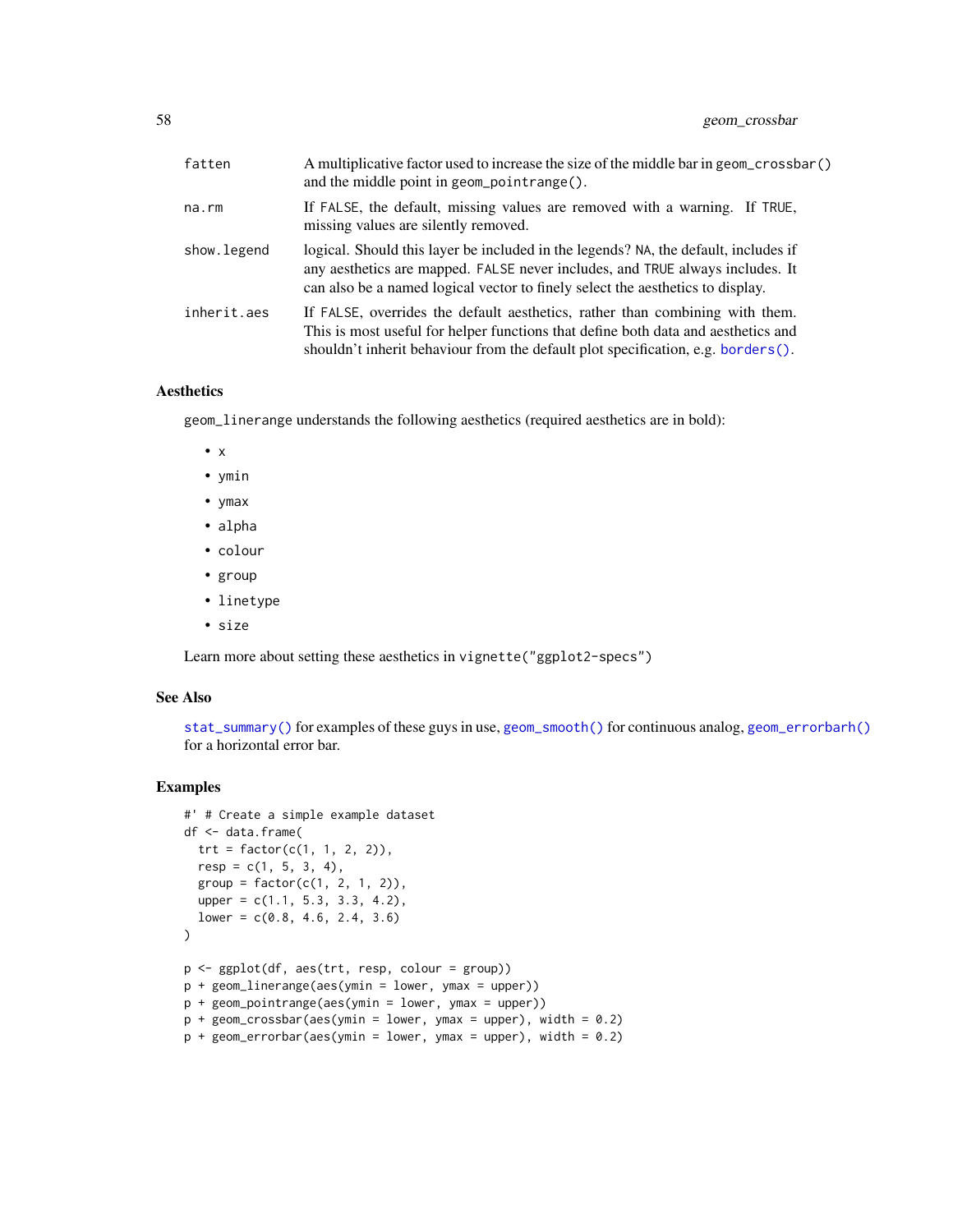geom\_density 59

```
# Draw lines connecting group means
p +geom_line(aes(group = group)) +
  geom_errorbar(aes(ymin = lower, ymax = upper), width = 0.2)
# If you want to dodge bars and errorbars, you need to manually
# specify the dodge width
p <- ggplot(df, aes(trt, resp, fill = group))
p +geom_col(position = "dodge") +
 geom_errorbar(aes(ymin = lower, ymax = upper), position = "dodge", width = 0.25)
# Because the bars and errorbars have different widths
# we need to specify how wide the objects we are dodging are
dodge <- position_dodge(width=0.9)
p +
  geom_col(position = dodge) +
  geom_errorbar(aes(ymin = lower, ymax = upper), position = dodge, width = 0.25)
# When using geom_errorbar() with position_dodge2(), extra padding will be
# needed between the error bars to keep them aligned with the bars.
p +geom_col(position = "dodge2") +
geom_errorbar(
  aes(ymin = lower, ymax = upper),
  position = position_dodge2(width = 0.5, padding = 0.5)
)
```
<span id="page-58-0"></span>geom\_density *Smoothed density estimates*

#### **Description**

Computes and draws kernel density estimate, which is a smoothed version of the histogram. This is a useful alternative to the histogram for continuous data that comes from an underlying smooth distribution.

### Usage

```
geom_density(mapping = NULL, data = NULL, stat = "density",
  position = "identity", \ldots, na.rm = FALSE, show.legend = NA,
  inherit.aes = TRUE)
stat_density(mapping = NULL, data = NULL, geom = "area",
  position = "stack", \ldots, bw = "nrd0", adjust = 1, kernel = "gaussian",
  n = 512, trim = FALSE, na.rm = FALSE, show.legend = NA,
  inherit.aes = TRUE)
```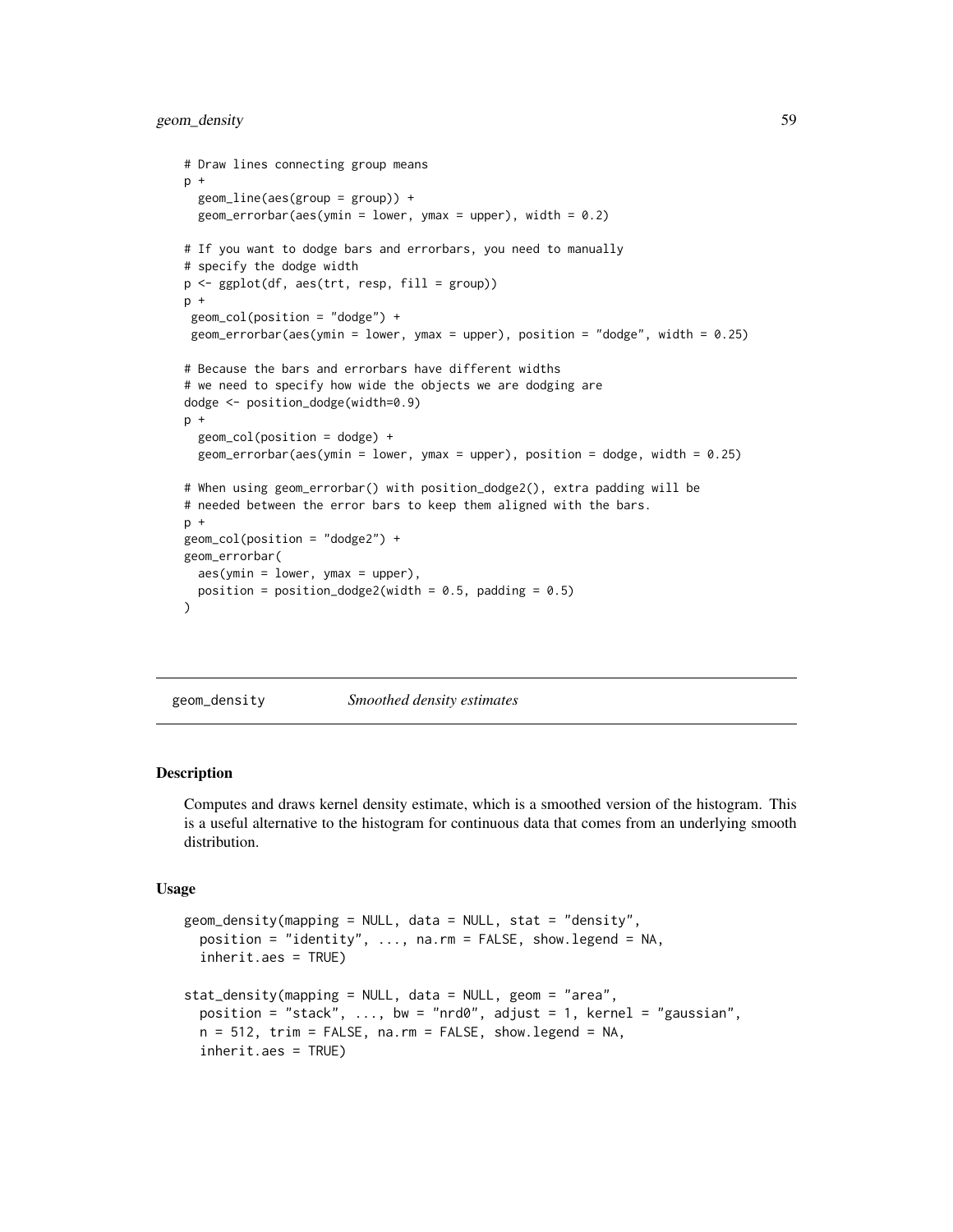# Arguments

| mapping     | Set of aesthetic mappings created by aes() or aes_(). If specified and inherit.aes = TRUE<br>(the default), it is combined with the default mapping at the top level of the plot.<br>You must supply mapping if there is no plot mapping.                                                                                                                       |
|-------------|-----------------------------------------------------------------------------------------------------------------------------------------------------------------------------------------------------------------------------------------------------------------------------------------------------------------------------------------------------------------|
| data        | The data to be displayed in this layer. There are three options:                                                                                                                                                                                                                                                                                                |
|             | If NULL, the default, the data is inherited from the plot data as specified in the<br>call to ggplot().                                                                                                                                                                                                                                                         |
|             | A data. frame, or other object, will override the plot data. All objects will be<br>fortified to produce a data frame. See fortify() for which variables will be<br>created.                                                                                                                                                                                    |
|             | A function will be called with a single argument, the plot data. The return<br>value must be a data. frame., and will be used as the layer data.                                                                                                                                                                                                                |
| position    | Position adjustment, either as a string, or the result of a call to a position adjust-<br>ment function.                                                                                                                                                                                                                                                        |
| .           | Other arguments passed on to layer (). These are often aesthetics, used to set<br>an aesthetic to a fixed value, like color = "red" or size = 3. They may also<br>be parameters to the paired geom/stat.                                                                                                                                                        |
| na.rm       | If FALSE, the default, missing values are removed with a warning. If TRUE,<br>missing values are silently removed.                                                                                                                                                                                                                                              |
| show.legend | logical. Should this layer be included in the legends? NA, the default, includes if<br>any aesthetics are mapped. FALSE never includes, and TRUE always includes. It<br>can also be a named logical vector to finely select the aesthetics to display.                                                                                                          |
| inherit.aes | If FALSE, overrides the default aesthetics, rather than combining with them.<br>This is most useful for helper functions that define both data and aesthetics and<br>shouldn't inherit behaviour from the default plot specification, e.g. borders().                                                                                                           |
| geom, stat  | Use to override the default connection between geom_density and stat_density.                                                                                                                                                                                                                                                                                   |
| bw          | The smoothing bandwidth to be used. If numeric, the standard deviation of<br>the smoothing kernel. If character, a rule to choose the bandwidth, as listed in<br>stats::bw.nrd().                                                                                                                                                                               |
| adjust      | A multiplicate bandwidth adjustment. This makes it possible to adjust the band-<br>width while still using the a bandwidth estimator. For example, adjust $= 1/2$<br>means use half of the default bandwidth.                                                                                                                                                   |
| kernel      | Kernel. See list of available kernels in density().                                                                                                                                                                                                                                                                                                             |
| n           | number of equally spaced points at which the density is to be estimated, should<br>be a power of two, see density () for details                                                                                                                                                                                                                                |
| trim        | This parameter only matters if you are displaying multiple densities in one plot.<br>If FALSE, the default, each density is computed on the full range of the data.<br>If TRUE, each density is computed over the range of that group: this typically<br>means the estimated x values will not line-up, and hence you won't be able to<br>stack density values. |

# Aesthetics

geom\_density understands the following aesthetics (required aesthetics are in bold):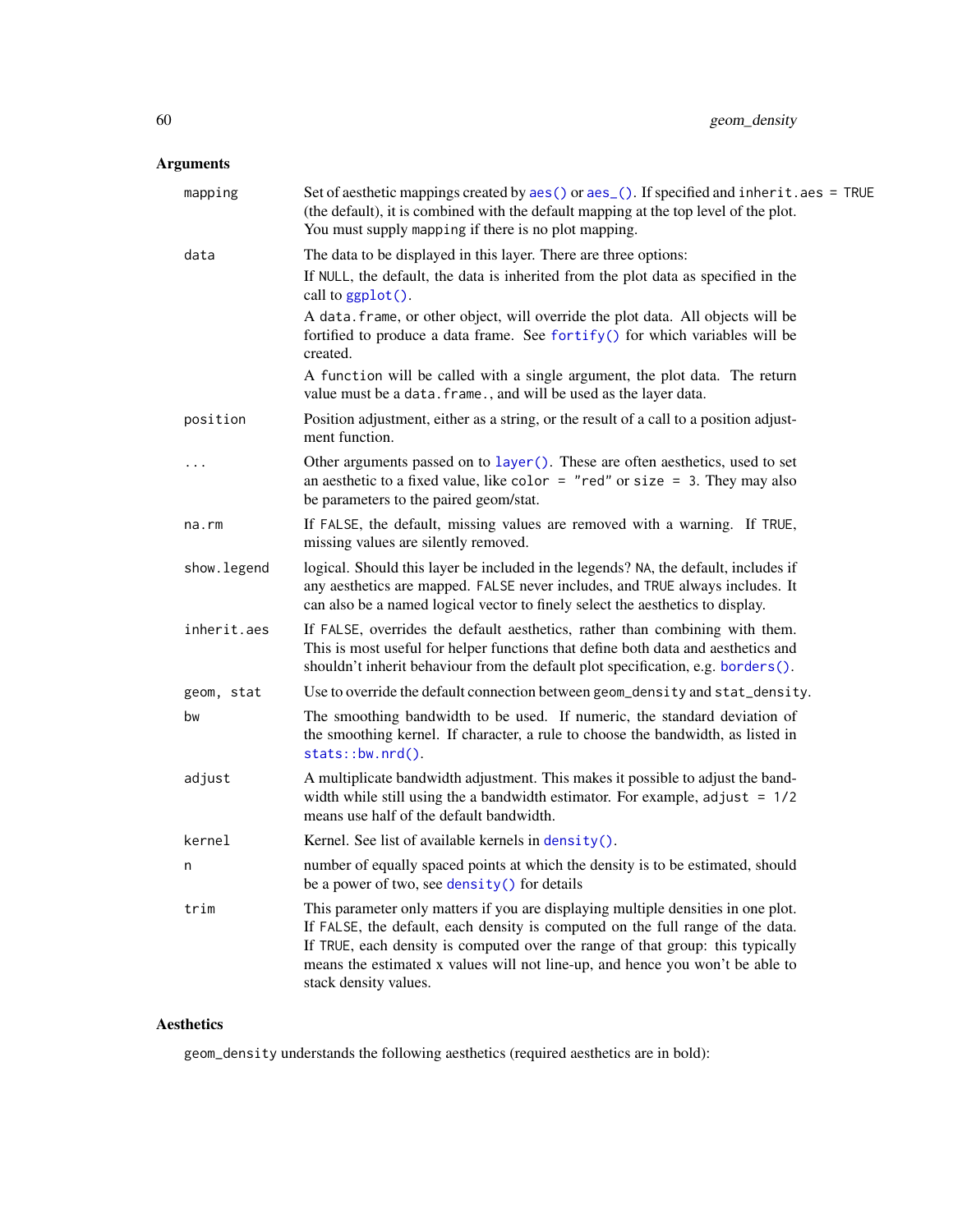# geom\_density 61

- x
- y
- alpha
- colour
- fill
- group
- linetype
- size
- weight

Learn more about setting these aesthetics in vignette("ggplot2-specs")

#### Computed variables

density density estimate

count density \* number of points - useful for stacked density plots

scaled density estimate, scaled to maximum of 1

### See Also

See [geom\\_histogram\(\)](#page-68-0), [geom\\_freqpoly\(\)](#page-68-1) for other methods of displaying continuous distribution. See [geom\\_violin\(\)](#page-108-0) for a compact density display.

```
ggplot(diamonds, aes(carat)) +
  geom_density()
ggplot(diamonds, aes(carat)) +
  geom\_density(adjust = 1/5)
ggplot(diamonds, aes(carat)) +
  geom\_density(adjust = 5)ggplot(diamonds, aes(depth, colour = cut)) +
  geom_density() +
  xlim(55, 70)
ggplot(diamonds, aes(depth, fill = cut, colour = cut)) +geom\_density(alpha = 0.1) +xlim(55, 70)
# Stacked density plots: if you want to create a stacked density plot, you
# probably want to 'count' (density * n) variable instead of the default
# density
# Loses marginal densities
ggplot(diamonds, aes(carat, fill = cut)) +geom_density(position = "stack")
```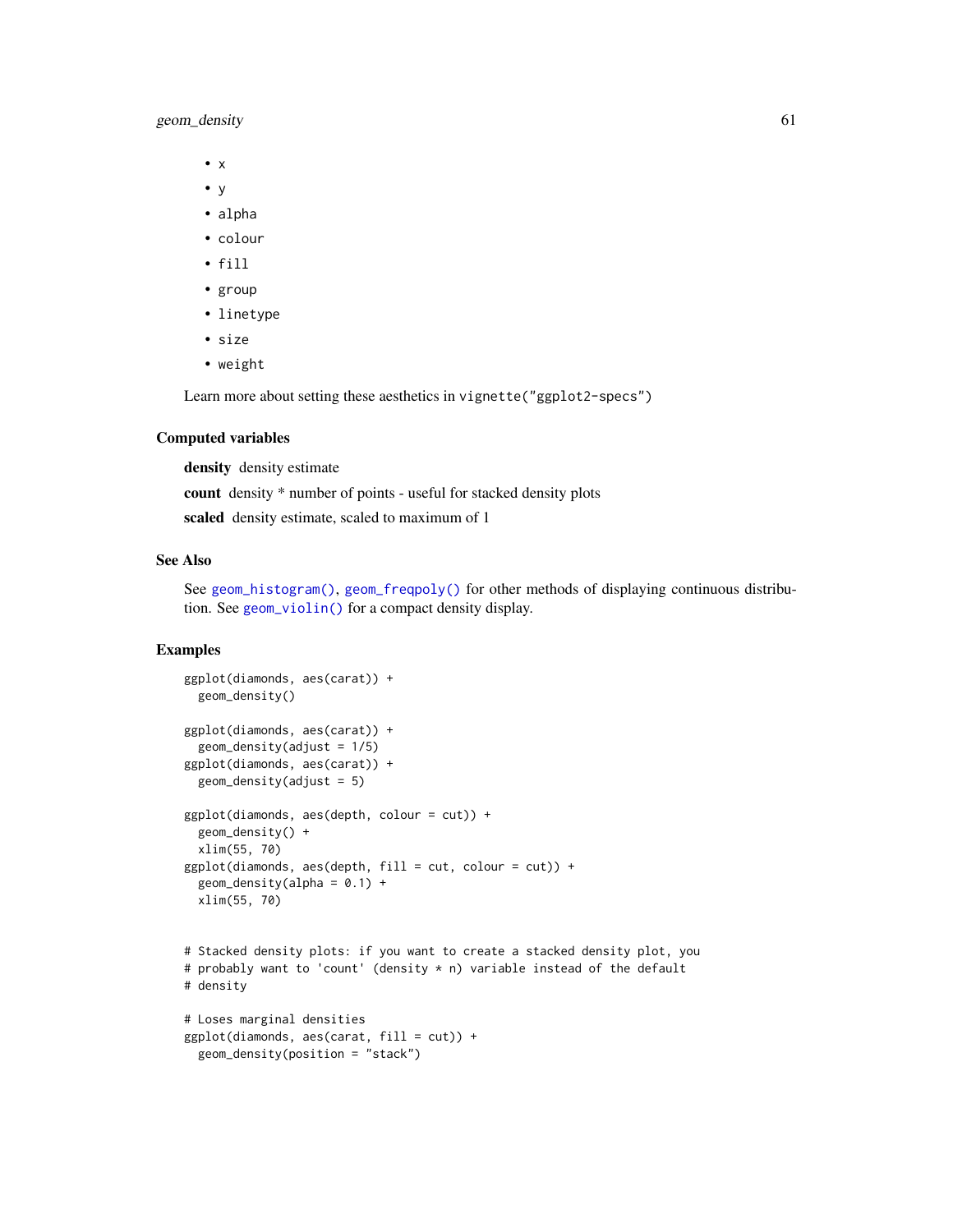```
# Preserves marginal densities
ggplot(diamonds, aes(carat, stat(count), fill = cut)) +
 geom_density(position = "stack")
# You can use position="fill" to produce a conditional density estimate
ggplot(diamonds, aes(carat, stat(count), fill = cut)) +
 geom_density(position = "fill")
```
<span id="page-61-0"></span>geom\_density\_2d *Contours of a 2d density estimate*

## Description

Perform a 2D kernel density estimation using MASS: : kde2d() and display the results with contours. This can be useful for dealing with overplotting. This is a 2d version of [geom\\_density\(\)](#page-58-0).

#### Usage

```
geom_density_2d(mapping = NULL, data = NULL, stat = "density2d",
 position = "identity", ..., lineend = "butt", linejoin = "round",
  linemitre = 10, na.rm = FALSE, show.legend = NA, inherit.aes = TRUE)
stat_density_2d(mapping = NULL, data = NULL, geom = "density_2d",
 position = "identity", \ldots, contour = TRUE, n = 100, h = NULL,
 na.rm = FALSE, show.legend = NA, inherit.aes = TRUE)
```

| mapping   | Set of aesthetic mappings created by $aes()$ or $aes()$ . If specified and inherit. $aes = TRUE$<br>(the default), it is combined with the default mapping at the top level of the plot.<br>You must supply mapping if there is no plot mapping. |
|-----------|--------------------------------------------------------------------------------------------------------------------------------------------------------------------------------------------------------------------------------------------------|
| data      | The data to be displayed in this layer. There are three options:<br>If NULL, the default, the data is inherited from the plot data as specified in the<br>call to $ggplot()$ .                                                                   |
|           | A data frame, or other object, will override the plot data. All objects will be<br>fortified to produce a data frame. See for $\text{trify}()$ for which variables will be<br>created.                                                           |
|           | A function will be called with a single argument, the plot data. The return<br>value must be a data. frame., and will be used as the layer data.                                                                                                 |
| position  | Position adjustment, either as a string, or the result of a call to a position adjust-<br>ment function.                                                                                                                                         |
| $\ddotsc$ | Other arguments passed on to layer (). These are often aesthetics, used to set<br>an aesthetic to a fixed value, like color = "red" or size = 3. They may also<br>be parameters to the paired geom/stat.                                         |
| lineend   | Line end style (round, butt, square).                                                                                                                                                                                                            |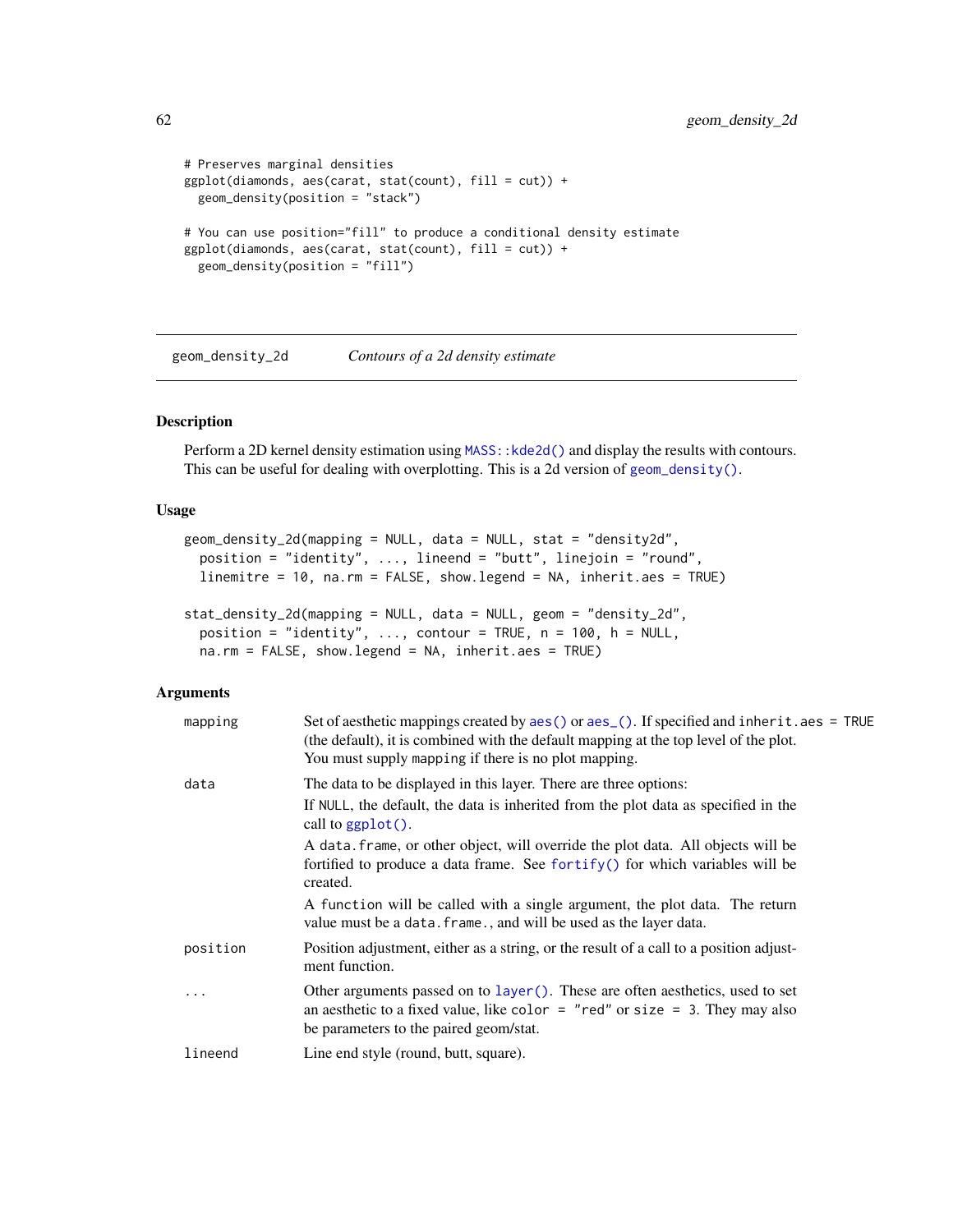| linejoin    | Line join style (round, mitre, bevel).                                                                                                                                                                                                                    |
|-------------|-----------------------------------------------------------------------------------------------------------------------------------------------------------------------------------------------------------------------------------------------------------|
| linemitre   | Line mitre limit (number greater than 1).                                                                                                                                                                                                                 |
| na.rm       | If FALSE, the default, missing values are removed with a warning. If TRUE,<br>missing values are silently removed.                                                                                                                                        |
| show.legend | logical. Should this layer be included in the legends? NA, the default, includes if<br>any aesthetics are mapped. FALSE never includes, and TRUE always includes. It<br>can also be a named logical vector to finely select the aesthetics to display.    |
| inherit.aes | If FALSE, overrides the default aesthetics, rather than combining with them.<br>This is most useful for helper functions that define both data and aesthetics and<br>shouldn't inherit behaviour from the default plot specification, e.g. borders $()$ . |
| geom, stat  | Use to override the default connection between geom_density_2d and stat_density_2d.                                                                                                                                                                       |
| contour     | If TRUE, contour the results of the 2d density estimation                                                                                                                                                                                                 |
| n           | number of grid points in each direction                                                                                                                                                                                                                   |
| h           | Bandwidth (vector of length two). If NULL, estimated using MASS: : bandwidth.nrd().                                                                                                                                                                       |

# Aesthetics

geom\_density\_2d understands the following aesthetics (required aesthetics are in bold):

- x
- y
- alpha
- colour
- group
- linetype
- size

Learn more about setting these aesthetics in vignette("ggplot2-specs")

# Computed variables

Same as [stat\\_contour\(\)](#page-51-0)

### See Also

[geom\\_contour\(\)](#page-51-1) for information about how contours are drawn; [geom\\_bin2d\(\)](#page-45-0) for another way of dealing with overplotting.

```
m \leq ggplot(faithful, aes(x = eruptions, y = waiting)) +
 geom_point() +
xlim(0.5, 6) +ylim(40, 110)
m + geom_density_2d()
```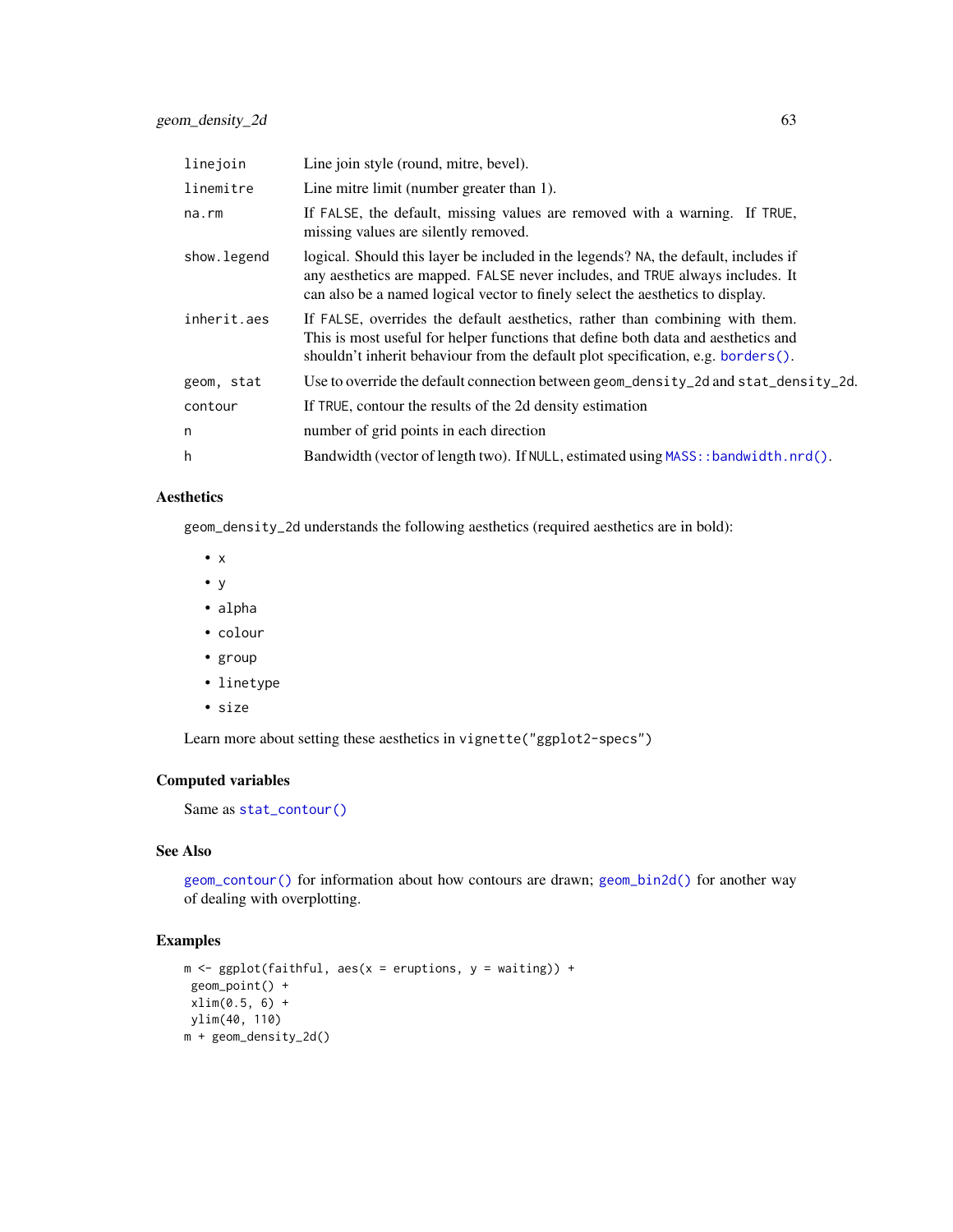```
m + stat\_density_2d(aes(fill = stat(level)), geom = "polygon")set.seed(4393)
dsmall <- diamonds[sample(nrow(diamonds), 1000), ]
d <- ggplot(dsmall, aes(x, y))
# If you map an aesthetic to a categorical variable, you will get a
# set of contours for each value of that variable
d + geom_density_2d(aes(colour = cut))
# If we turn contouring off, we can use use geoms like tiles:
d + stat_density_2d(geom = "raster", aes(fill = stat(density)), contour = FALSE)
# Or points:
d + stat_density_2d(geom = "point", aes(size = stat(density)), n = 20, contour = FALSE)
```
geom\_dotplot *Dot plot*

### Description

In a dot plot, the width of a dot corresponds to the bin width (or maximum width, depending on the binning algorithm), and dots are stacked, with each dot representing one observation.

#### Usage

```
geom_dotplot(mapping = NULL, data = NULL, position = "identity", \dots,
 binwidth = NULL, binaxis = "x", method = "dotdensity",
 binpositions = "bygroup", stackdir = "up", stackratio = 1,
 dotsize = 1, stackgroups = FALSE, origin = NULL, right = TRUE,
 width = 0.9, drop = FALSE, na.rm = FALSE, show.legend = NA,
  inherit.aes = TRUE)
```

| mapping  | Set of aesthetic mappings created by $\text{aes}()$ or $\text{aes}()$ . If specified and inherit . aes = TRUE<br>(the default), it is combined with the default mapping at the top level of the plot.<br>You must supply mapping if there is no plot mapping. |
|----------|---------------------------------------------------------------------------------------------------------------------------------------------------------------------------------------------------------------------------------------------------------------|
| data     | The data to be displayed in this layer. There are three options:                                                                                                                                                                                              |
|          | If NULL, the default, the data is inherited from the plot data as specified in the<br>call to $ggplot()$ .                                                                                                                                                    |
|          | A data frame, or other object, will override the plot data. All objects will be<br>fortified to produce a data frame. See for $\text{trify}()$ for which variables will be<br>created.                                                                        |
|          | A function will be called with a single argument, the plot data. The return<br>value must be a data. frame., and will be used as the layer data.                                                                                                              |
| position | Position adjustment, either as a string, or the result of a call to a position adjust-<br>ment function.                                                                                                                                                      |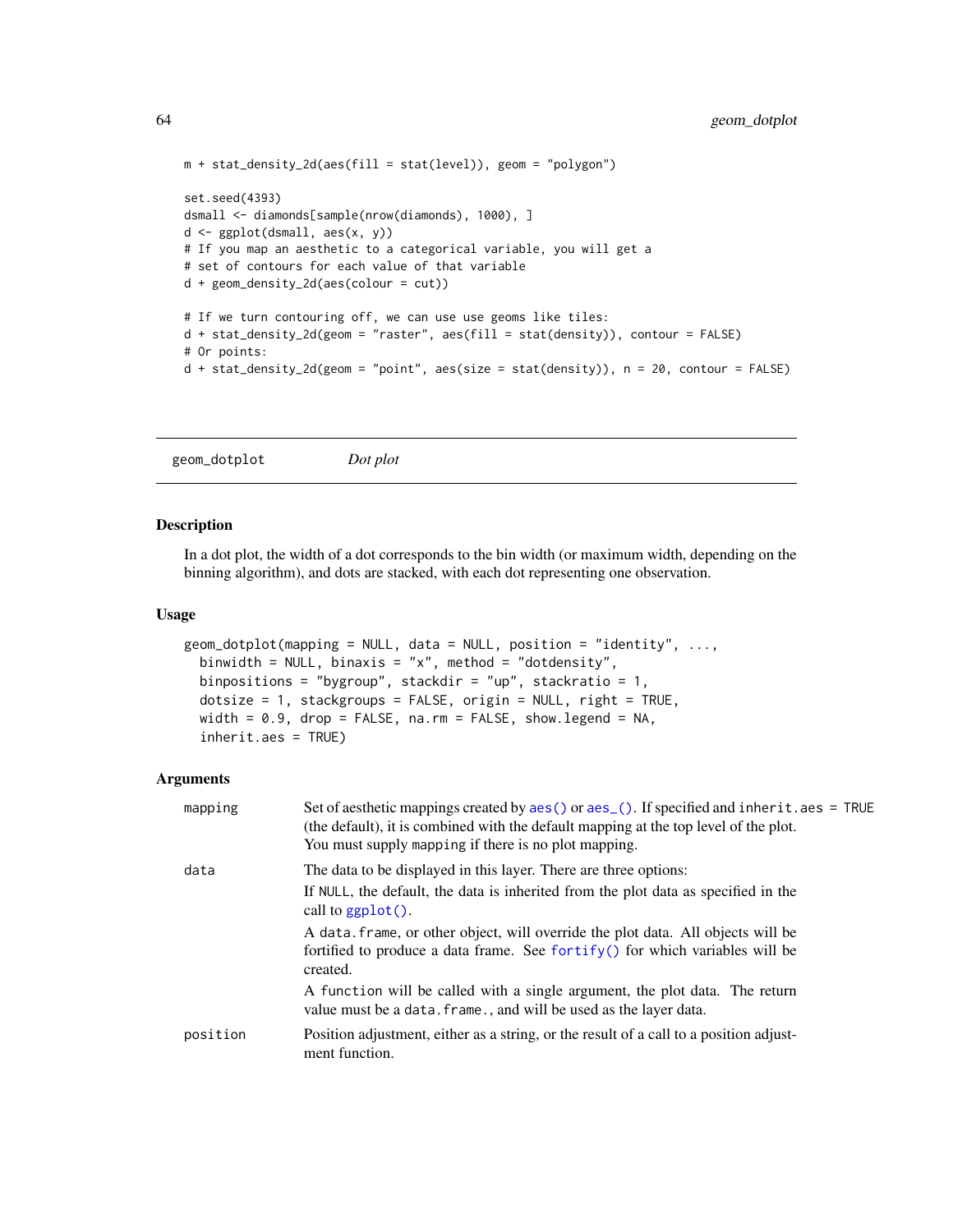| $\ddots$ .   | Other arguments passed on to layer (). These are often aesthetics, used to set<br>an aesthetic to a fixed value, like color = "red" or size = 3. They may also<br>be parameters to the paired geom/stat.                                                 |
|--------------|----------------------------------------------------------------------------------------------------------------------------------------------------------------------------------------------------------------------------------------------------------|
| binwidth     | When method is "dotdensity", this specifies maximum bin width. When method<br>is "histodot", this specifies bin width. Defaults to 1/30 of the range of the data                                                                                         |
| binaxis      | The axis to bin along, "x" (default) or "y"                                                                                                                                                                                                              |
| method       | "dotdensity" (default) for dot-density binning, or "histodot" for fixed bin widths<br>(like stat_bin)                                                                                                                                                    |
| binpositions | When method is "dotdensity", "bygroup" (default) determines positions of the<br>bins for each group separately. "all" determines positions of the bins with all the<br>data taken together; this is used for aligning dot stacks across multiple groups. |
| stackdir     | which direction to stack the dots. "up" (default), "down", "center", "centerw-<br>hole" (centered, but with dots aligned)                                                                                                                                |
| stackratio   | how close to stack the dots. Default is 1, where dots just just touch. Use smaller<br>values for closer, overlapping dots.                                                                                                                               |
| dotsize      | The diameter of the dots relative to binwidth, default 1.                                                                                                                                                                                                |
| stackgroups  | should dots be stacked across groups? This has the effect that position = "stack"<br>should have, but can't (because this geom has some odd properties).                                                                                                 |
| origin       | When method is "histodot", origin of first bin                                                                                                                                                                                                           |
| right        | When method is "histodot", should intervals be closed on the right $(a, b]$ , or not<br>[a, b)                                                                                                                                                           |
| width        | When binaxis is "y", the spacing of the dot stacks for dodging.                                                                                                                                                                                          |
| drop         | If TRUE, remove all bins with zero counts                                                                                                                                                                                                                |
| $na$ . $rm$  | If FALSE, the default, missing values are removed with a warning. If TRUE,<br>missing values are silently removed.                                                                                                                                       |
| show.legend  | logical. Should this layer be included in the legends? NA, the default, includes if<br>any aesthetics are mapped. FALSE never includes, and TRUE always includes. It<br>can also be a named logical vector to finely select the aesthetics to display.   |
| inherit.aes  | If FALSE, overrides the default aesthetics, rather than combining with them.<br>This is most useful for helper functions that define both data and aesthetics and<br>shouldn't inherit behaviour from the default plot specification, e.g. borders().    |

# Details

There are two basic approaches: *dot-density* and *histodot*. With dot-density binning, the bin positions are determined by the data and binwidth, which is the maximum width of each bin. See Wilkinson (1999) for details on the dot-density binning algorithm. With histodot binning, the bins have fixed positions and fixed widths, much like a histogram.

When binning along the x axis and stacking along the y axis, the numbers on y axis are not meaningful, due to technical limitations of ggplot2. You can hide the y axis, as in one of the examples, or manually scale it to match the number of dots.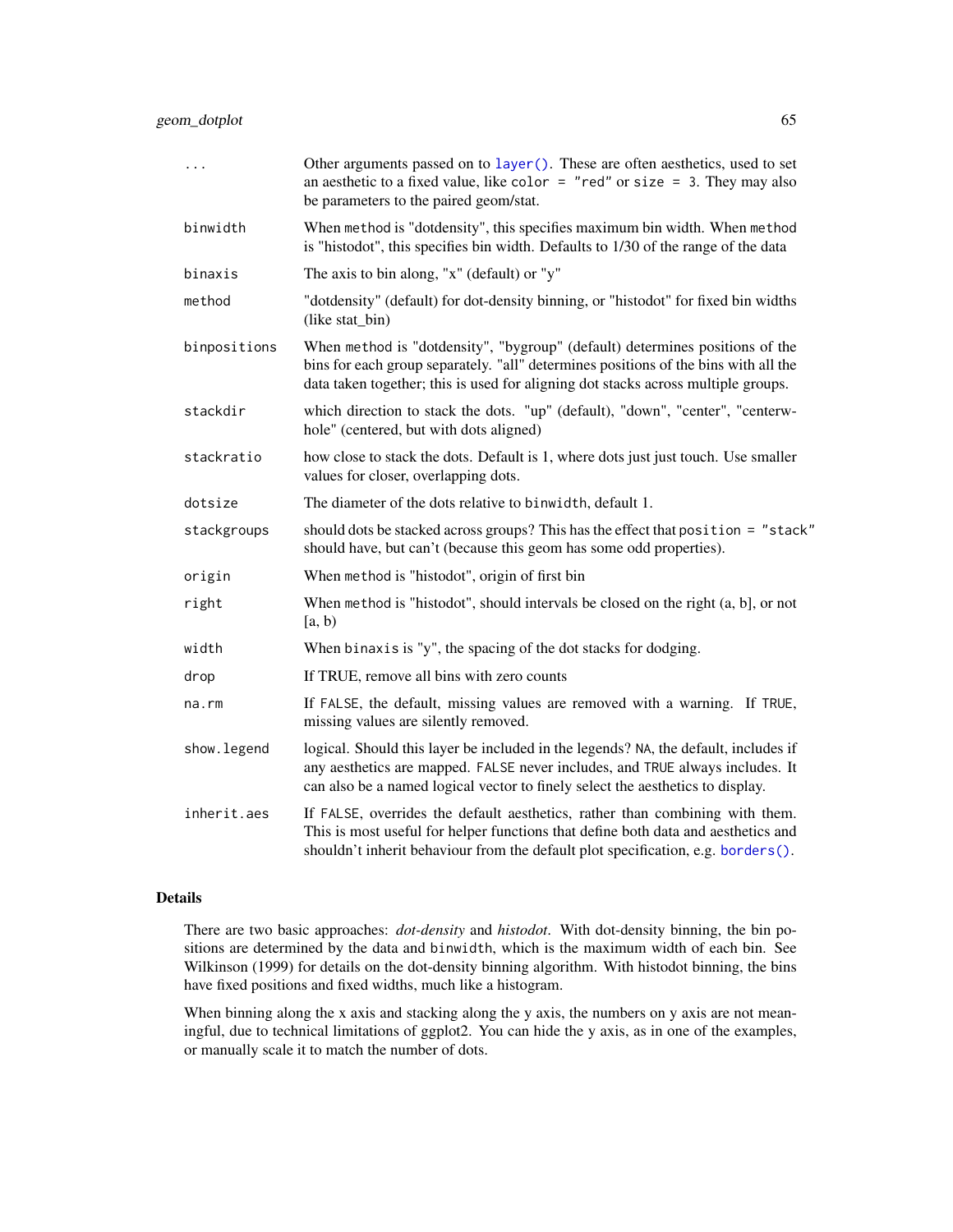### Aesthetics

geom\_dotplot understands the following aesthetics (required aesthetics are in bold):

- $\bullet$  x
- y
- alpha
- colour
- fill
- group

Learn more about setting these aesthetics in vignette("ggplot2-specs")

#### Computed variables

x center of each bin, if binaxis is "x" y center of each bin, if binaxis is "x" binwidth max width of each bin if method is "dotdensity"; width of each bin if method is "histodot" count number of points in bin ncount count, scaled to maximum of 1 density density of points in bin, scaled to integrate to 1, if method is "histodot" ndensity density, scaled to maximum of 1, if method is "histodot"

#### References

Wilkinson, L. (1999) Dot plots. The American Statistician, 53(3), 276-281.

```
ggplot(mtcars, aes(x = mpg)) + geom_dotplot()ggplot(mtcars, aes(x = mpg)) + geom_dotplot(binwidth = 1.5)# Use fixed-width bins
ggplot(mtcars, aes(x = mpg)) +geom_dotplot(method="histodot", binwidth = 1.5)
# Some other stacking methods
ggplot(mtcars, aes(x = mpg)) +geom\_dotplot(binwidth = 1.5, stackdir = "center")ggplot(mtcars, aes(x = mpg)) +geom_dotplot(binwidth = 1.5, stackdir = "centerwhole")
# y axis isn't really meaningful, so hide it
ggplot(mtcars, aes(x = mpg)) + geom_dotplot(binwidth = 1.5) +scale_y_continuous(NULL, breaks = NULL)
# Overlap dots vertically
ggplot(mtcars, aes(x = mpg)) + geom_dotplot(binwidth = 1.5, stackratio = .7)
```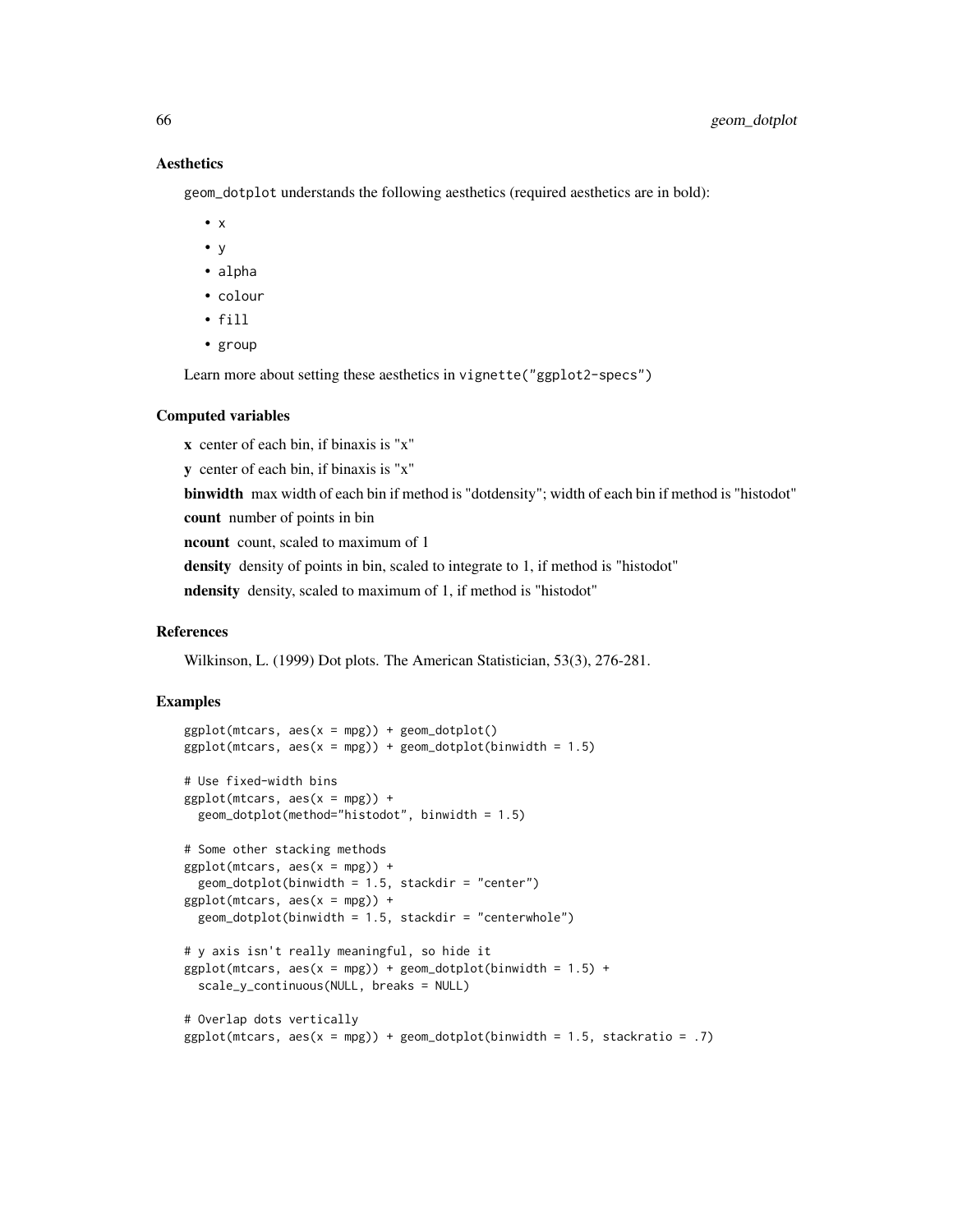### geom\_errorbarh 67

```
# Expand dot diameter
ggplot(mtcars, aes(x = mpg)) + geom_dotplot(binwidth = 1.5, dotsize = 1.25)# Examples with stacking along y axis instead of x
ggplot(mtcars, aes(x = 1, y = mpg)) +geom_dofplot(binaxis = "y", stackdir = "center")ggplot(mtcars, aes(x = factor(cyl), y = mpg)) +geom\_dot(binaxis = "y", stackdir = "center")ggplot(mtcars, aes(x = factor(cyl), y = mpg)) +geom\_dotplot(binaxis = "y", stackdir = "centerwhole")ggplot(mtcars, aes(x = factor(vs), fill = factor(cyl), y = mpg)) +geom_dotplot(binaxis = "y", stackdir = "center", position = "dodge")
# binpositions="all" ensures that the bins are aligned between groups
ggplot(mtcars, aes(x = factor(am), y = mpg)) +geom_dotplot(binaxis = "y", stackdir = "center", binpositions="all")
# Stacking multiple groups, with different fill
ggplot(mtcars, aes(x = mpg, fill = factor(cyl))) +geom_dotplot(stackgroups = TRUE, binwidth = 1, binpositions = "all")
ggplot(mtcars, aes(x = mpg, fill = factor(cyl))) +geom\_dotplot(statgroups = TRUE, binwidth = 1, method = "histodot")ggplot(mtcars, aes(x = 1, y = mpg, fill = factor(cyl))) +geom_dotplot(binaxis = "y", stackgroups = TRUE, binwidth = 1, method = "histodot")
```
<span id="page-66-0"></span>geom\_errorbarh *Horizontal error bars*

#### **Description**

A rotated version of [geom\\_errorbar\(\)](#page-56-0).

#### Usage

```
geom_errorbarh(mapping = NULL, data = NULL, stat = "identity",
 position = "identity", ..., na.rm = FALSE, show.legend = NA,
  inherit.aes = TRUE)
```

```
aes()aes_(). If specified and inherit.aes = TRUE
              (the default), it is combined with the default mapping at the top level of the plot.
              You must supply mapping if there is no plot mapping.
```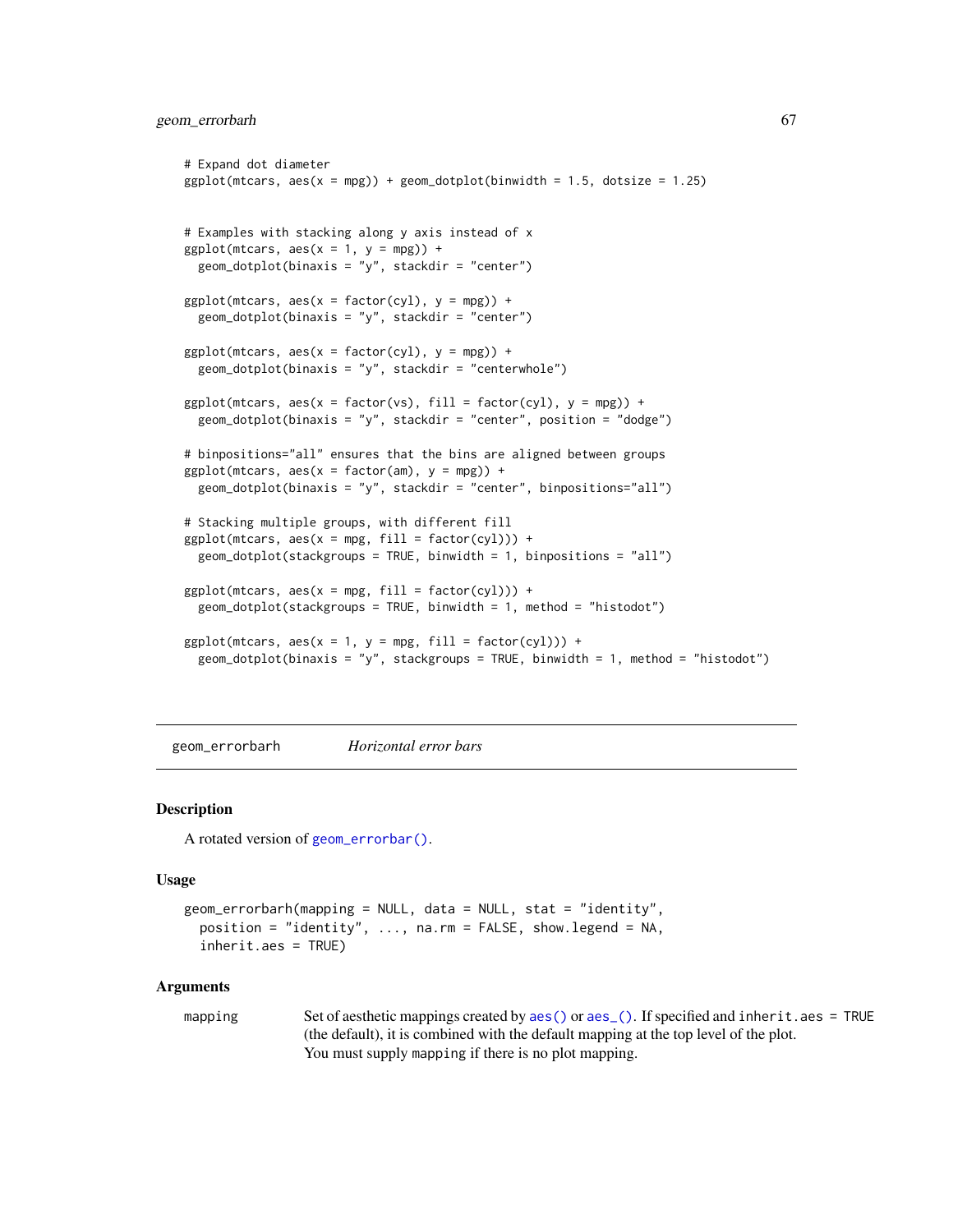| data        | The data to be displayed in this layer. There are three options:                                                                                                                                                                                       |
|-------------|--------------------------------------------------------------------------------------------------------------------------------------------------------------------------------------------------------------------------------------------------------|
|             | If NULL, the default, the data is inherited from the plot data as specified in the<br>call to $ggplot()$ .                                                                                                                                             |
|             | A data. frame, or other object, will override the plot data. All objects will be<br>fortified to produce a data frame. See fortify() for which variables will be<br>created.                                                                           |
|             | A function will be called with a single argument, the plot data. The return<br>value must be a data. frame., and will be used as the layer data.                                                                                                       |
| stat        | The statistical transformation to use on the data for this layer, as a string.                                                                                                                                                                         |
| position    | Position adjustment, either as a string, or the result of a call to a position adjust-<br>ment function.                                                                                                                                               |
|             | Other arguments passed on to layer (). These are often aesthetics, used to set<br>an aesthetic to a fixed value, like color = "red" or size = 3. They may also<br>be parameters to the paired geom/stat.                                               |
| na.rm       | If FALSE, the default, missing values are removed with a warning. If TRUE,<br>missing values are silently removed.                                                                                                                                     |
| show.legend | logical. Should this layer be included in the legends? NA, the default, includes if<br>any aesthetics are mapped. FALSE never includes, and TRUE always includes. It<br>can also be a named logical vector to finely select the aesthetics to display. |
| inherit.aes | If FALSE, overrides the default aesthetics, rather than combining with them.<br>This is most useful for helper functions that define both data and aesthetics and<br>shouldn't inherit behaviour from the default plot specification, e.g. borders().  |

# Aesthetics

geom\_errorbarh understands the following aesthetics (required aesthetics are in bold):

- xmin
- xmax
- y
- alpha
- colour
- group
- height
- linetype
- size

Learn more about setting these aesthetics in vignette("ggplot2-specs")

```
df <- data.frame(
 trt = factor(c(1, 1, 2, 2)),resp = c(1, 5, 3, 4),group = factor(c(1, 2, 1, 2)),
```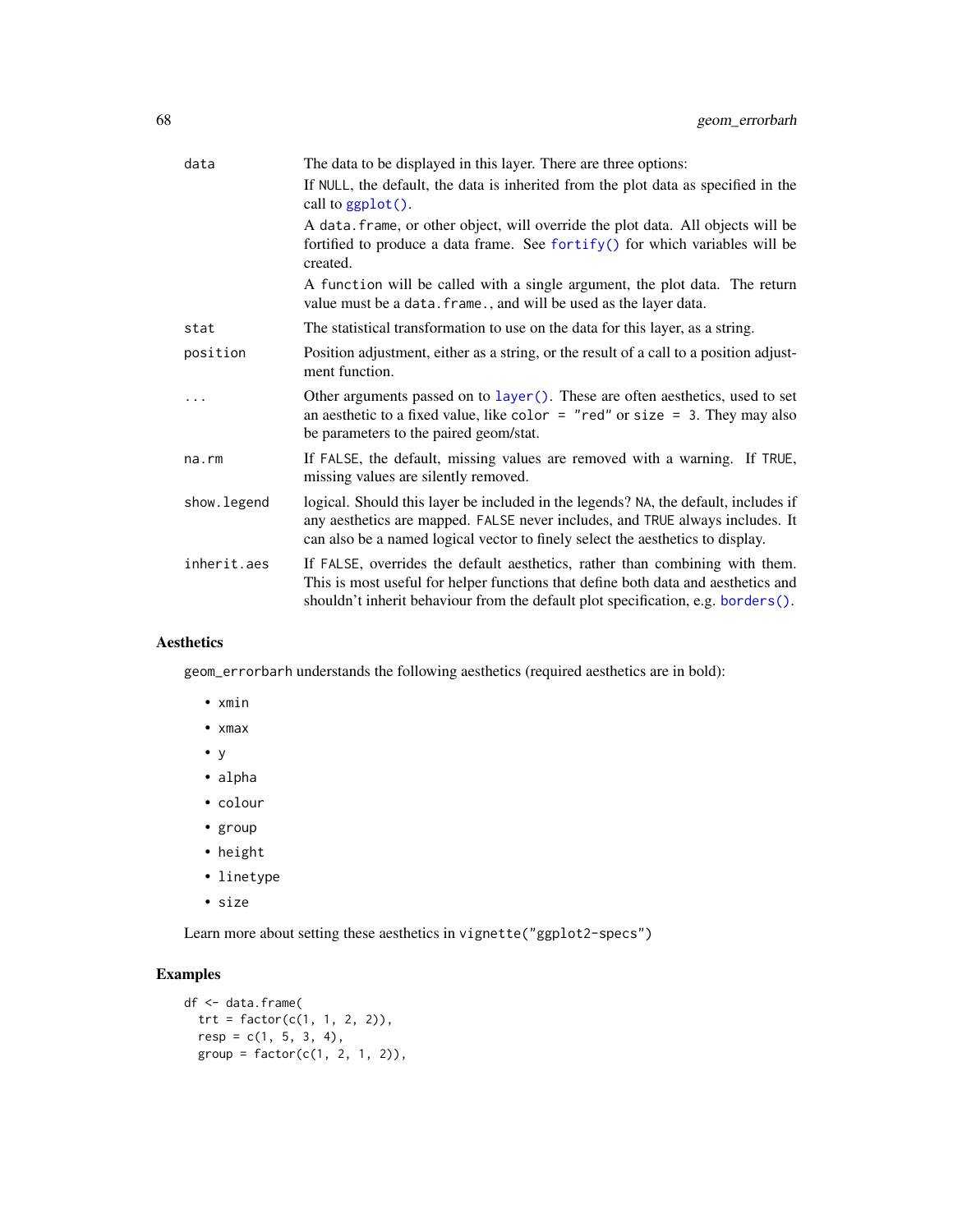# geom\_freqpoly 69

```
se = c(0.1, 0.3, 0.3, 0.2))
# Define the top and bottom of the errorbars
p <- ggplot(df, aes(resp, trt, colour = group))
p + geom_point() +
 geom_errorbarh(aes(xmax = resp + se, xmin = resp - se))
p + geom\_point() +geom_errorbarh(aes(xmax = resp + se, xmin = resp - se, height = .2))
```
<span id="page-68-1"></span>geom\_freqpoly *Histograms and frequency polygons*

#### <span id="page-68-0"></span>Description

Visualise the distribution of a single continuous variable by dividing the x axis into bins and counting the number of observations in each bin. Histograms (geom\_histogram) display the count with bars; frequency polygons (geom\_freqpoly) display the counts with lines. Frequency polygons are more suitable when you want to compare the distribution across the levels of a categorical variable.

#### Usage

```
geom_freqpoly(mapping = NULL, data = NULL, stat = "bin",
 position = "identity", \ldots, na.rm = FALSE, show.legend = NA,
  inherit.aes = TRUE)
geom_histogram(mapping = NULL, data = NULL, stat = "bin",
 position = "stack", ..., binwidth = NULL, bins = NULL, na.rm = FALSE,
  show.legend = NA, inherit.aes = TRUE)
stat_bin(mapping = NULL, data = NULL, geom = "bar", position = "stack",
  ..., binwidth = NULL, bins = NULL, center = NULL, boundary = NULL,
 breaks = NULL, closed = c("right", "left"), pad = FALSE,na.rm = FALSE, show.legend = NA, inherit.aes = TRUE)
```

| mapping | Set of aesthetic mappings created by $\text{aes}()$ or $\text{aes}()$ . If specified and inherit . aes = TRUE<br>(the default), it is combined with the default mapping at the top level of the plot.<br>You must supply mapping if there is no plot mapping. |
|---------|---------------------------------------------------------------------------------------------------------------------------------------------------------------------------------------------------------------------------------------------------------------|
| data    | The data to be displayed in this layer. There are three options:<br>If NULL, the default, the data is inherited from the plot data as specified in the<br>call to $\text{gplot}()$ .                                                                          |
|         | A data frame, or other object, will override the plot data. All objects will be<br>fortified to produce a data frame. See fortify() for which variables will be<br>created.                                                                                   |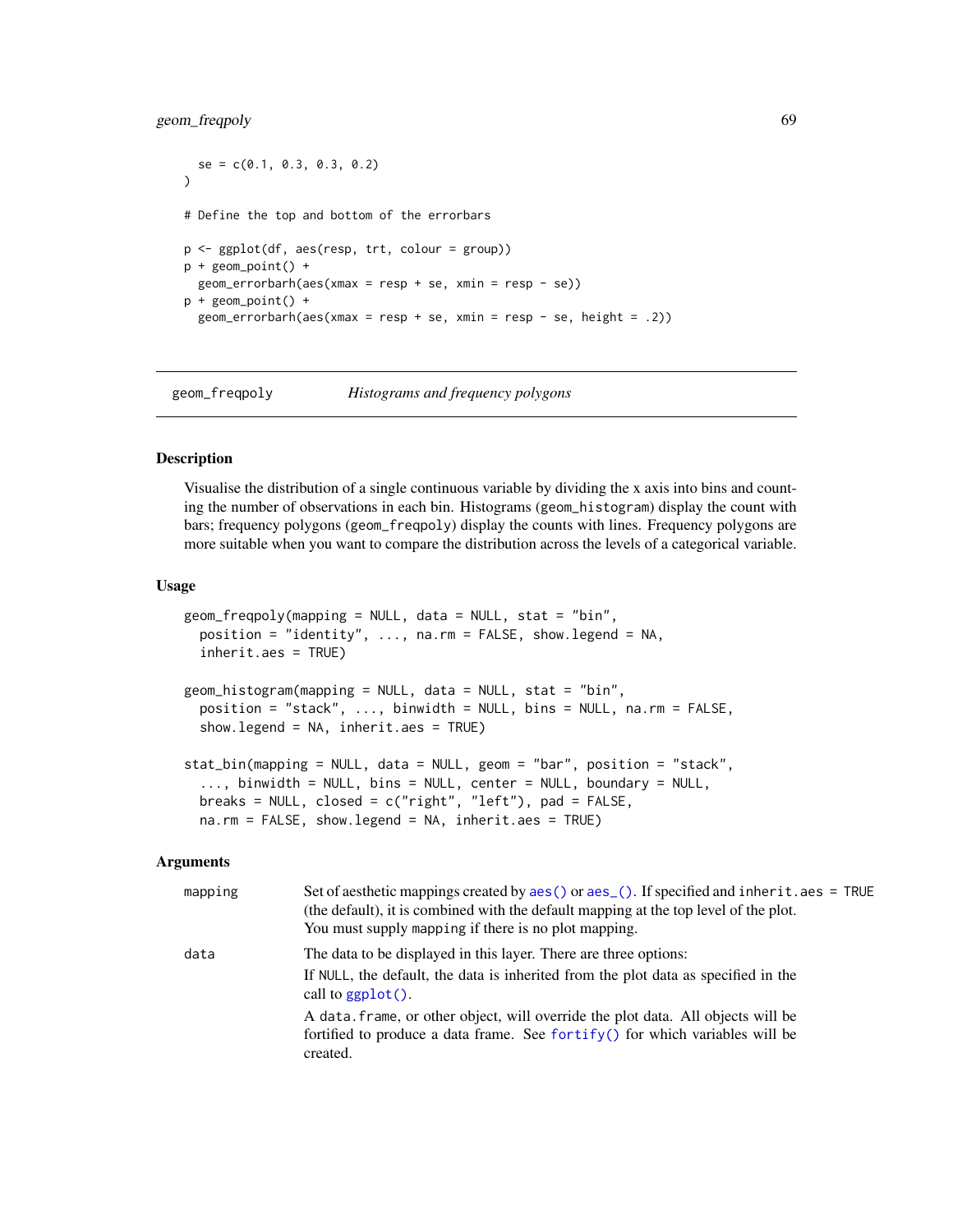|             | A function will be called with a single argument, the plot data. The return<br>value must be a data. frame., and will be used as the layer data.                                                                                                                                                                                                                                             |
|-------------|----------------------------------------------------------------------------------------------------------------------------------------------------------------------------------------------------------------------------------------------------------------------------------------------------------------------------------------------------------------------------------------------|
| position    | Position adjustment, either as a string, or the result of a call to a position adjust-<br>ment function.                                                                                                                                                                                                                                                                                     |
| .           | Other arguments passed on to layer (). These are often aesthetics, used to set<br>an aesthetic to a fixed value, like color = "red" or size = $3$ . They may also<br>be parameters to the paired geom/stat.                                                                                                                                                                                  |
| na.rm       | If FALSE, the default, missing values are removed with a warning. If TRUE,<br>missing values are silently removed.                                                                                                                                                                                                                                                                           |
| show.legend | logical. Should this layer be included in the legends? NA, the default, includes if<br>any aesthetics are mapped. FALSE never includes, and TRUE always includes. It<br>can also be a named logical vector to finely select the aesthetics to display.                                                                                                                                       |
| inherit.aes | If FALSE, overrides the default aesthetics, rather than combining with them.<br>This is most useful for helper functions that define both data and aesthetics and<br>shouldn't inherit behaviour from the default plot specification, e.g. borders().                                                                                                                                        |
| binwidth    | The width of the bins. Can be specified as a numeric value, or a function that<br>calculates width from x. The default is to use bins bins that cover the range of<br>the data. You should always override this value, exploring multiple widths to<br>find the best to illustrate the stories in your data.<br>The bin width of a date variable is the number of days in each time; the bin |
|             | width of a time variable is the number of seconds.                                                                                                                                                                                                                                                                                                                                           |
| bins        | Number of bins. Overridden by binwidth. Defaults to 30.                                                                                                                                                                                                                                                                                                                                      |
| geom, stat  | Use to override the default connection between geom_histogram/geom_freqpoly<br>and stat bin.                                                                                                                                                                                                                                                                                                 |
| center      | The center of one of the bins. Note that if center is above or below the range of<br>the data, things will be shifted by an appropriate number of widths. To center<br>on integers, for example, use width = $1$ and center = $0$ , even if $0$ is outside<br>the range of the data. At most one of center and boundary may be specified.                                                    |
| boundary    | A boundary between two bins. As with center, things are shifted when boundary<br>is outside the range of the data. For example, to center on integers, use width $= 1$<br>0.5, even if 0.5 is outside the range of the data. At most<br>and boundary $=$<br>one of center and boundary may be specified.                                                                                     |
| breaks      | Alternatively, you can supply a numeric vector giving the bin boundaries. Over-<br>rides binwidth, bins, center, and boundary.                                                                                                                                                                                                                                                               |
| closed      | One of "right" or "left" indicating whether right or left edges of bins are<br>included in the bin.                                                                                                                                                                                                                                                                                          |
| pad         | If TRUE, adds empty bins at either end of x. This ensures frequency polygons<br>touch 0. Defaults to FALSE.                                                                                                                                                                                                                                                                                  |

# Details

stat\_bin is suitable only for continuous x data. If your x data is discrete, you probably want to use [stat\\_count\(\)](#page-42-0).

By default, the underlying computation (stat\_bin) uses 30 bins; this is not a good default, but the idea is to get you experimenting with different bin widths. You may need to look at a few to uncover the full story behind your data.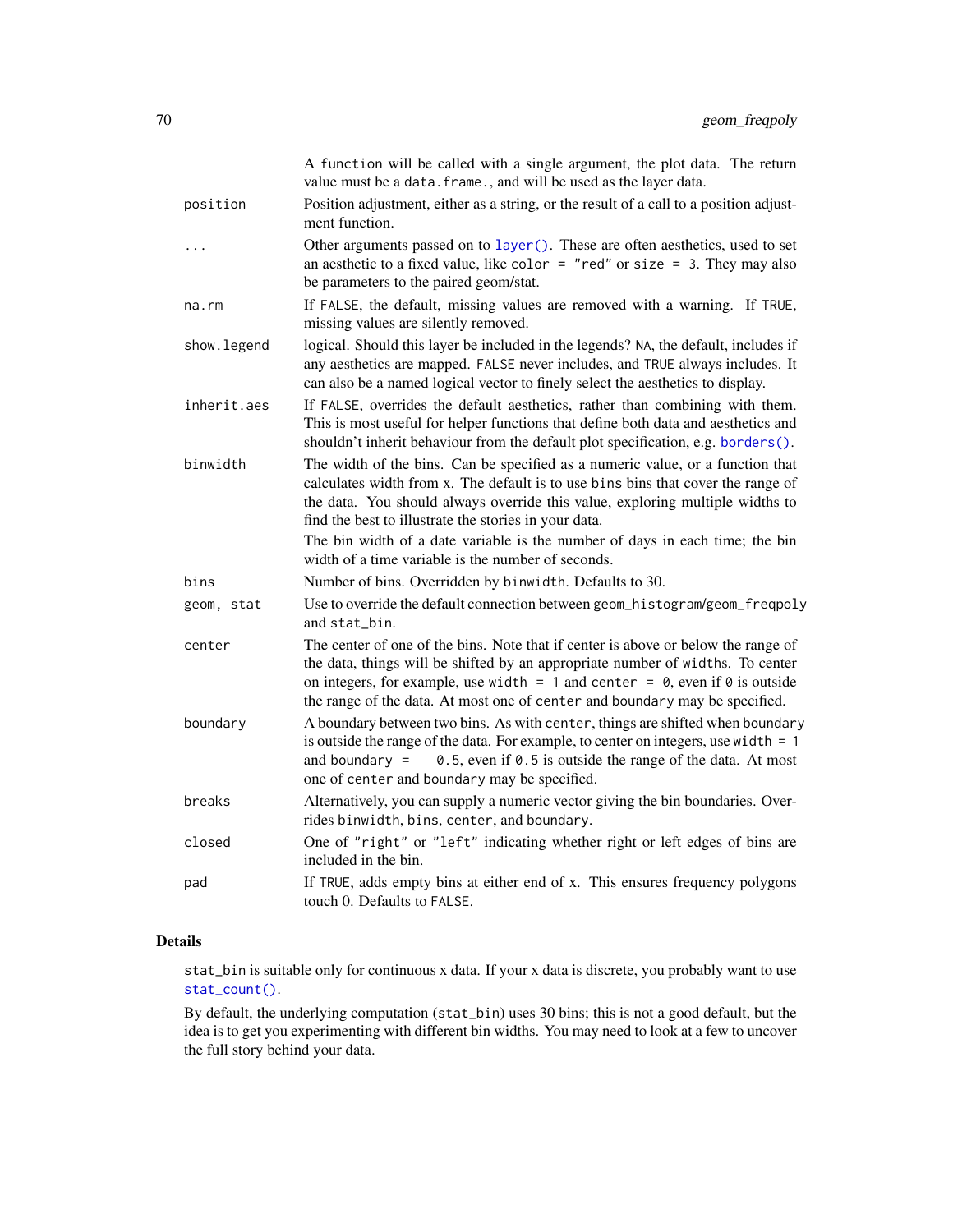# geom\_freqpoly 71

#### Aesthetics

geom\_histogram uses the same aesthetics as [geom\\_bar\(\)](#page-42-1); geom\_freqpoly uses the same aesthetics as [geom\\_line\(\)](#page-81-0).

### Computed variables

count number of points in bin density density of points in bin, scaled to integrate to 1 ncount count, scaled to maximum of 1 ndensity density, scaled to maximum of 1

# See Also

[stat\\_count\(\)](#page-42-0), which counts the number of cases at each x position, without binning. It is suitable for both discrete and continuous x data, whereas [stat\\_bin](#page-68-0) is suitable only for continuous x data.

### Examples

```
ggplot(diamonds, aes(carat)) +
  geom_histogram()
ggplot(diamonds, aes(carat)) +
  geom_histogram(binwidth = 0.01)
ggplot(diamonds, aes(carat)) +
  geom_histogram(bins = 200)
# Rather than stacking histograms, it's easier to compare frequency
# polygons
ggplot(diamonds, aes(price, fill = cut)) +
  geom_histogram(binwidth = 500)
ggplot(diamonds, aes(price, colour = cut)) +
  geom_freqpoly(binwidth = 500)
# To make it easier to compare distributions with very different counts,
# put density on the y axis instead of the default count
ggplot(diamonds, aes(price, stat(density), colour = cut)) +
  geom_freqpoly(binwidth = 500)
if (require("ggplot2movies")) {
# Often we don't want the height of the bar to represent the
# count of observations, but the sum of some other variable.
# For example, the following plot shows the number of movies
# in each rating.
m <- ggplot(movies, aes(rating))
m + geom\_histogram(binwidth = 0.1)# If, however, we want to see the number of votes cast in each
# category, we need to weight by the votes variable
m + geom\_histogram(aes(weight = votes), binwidth = 0.1) + ylab("votes")
```
# For transformed scales, binwidth applies to the transformed data.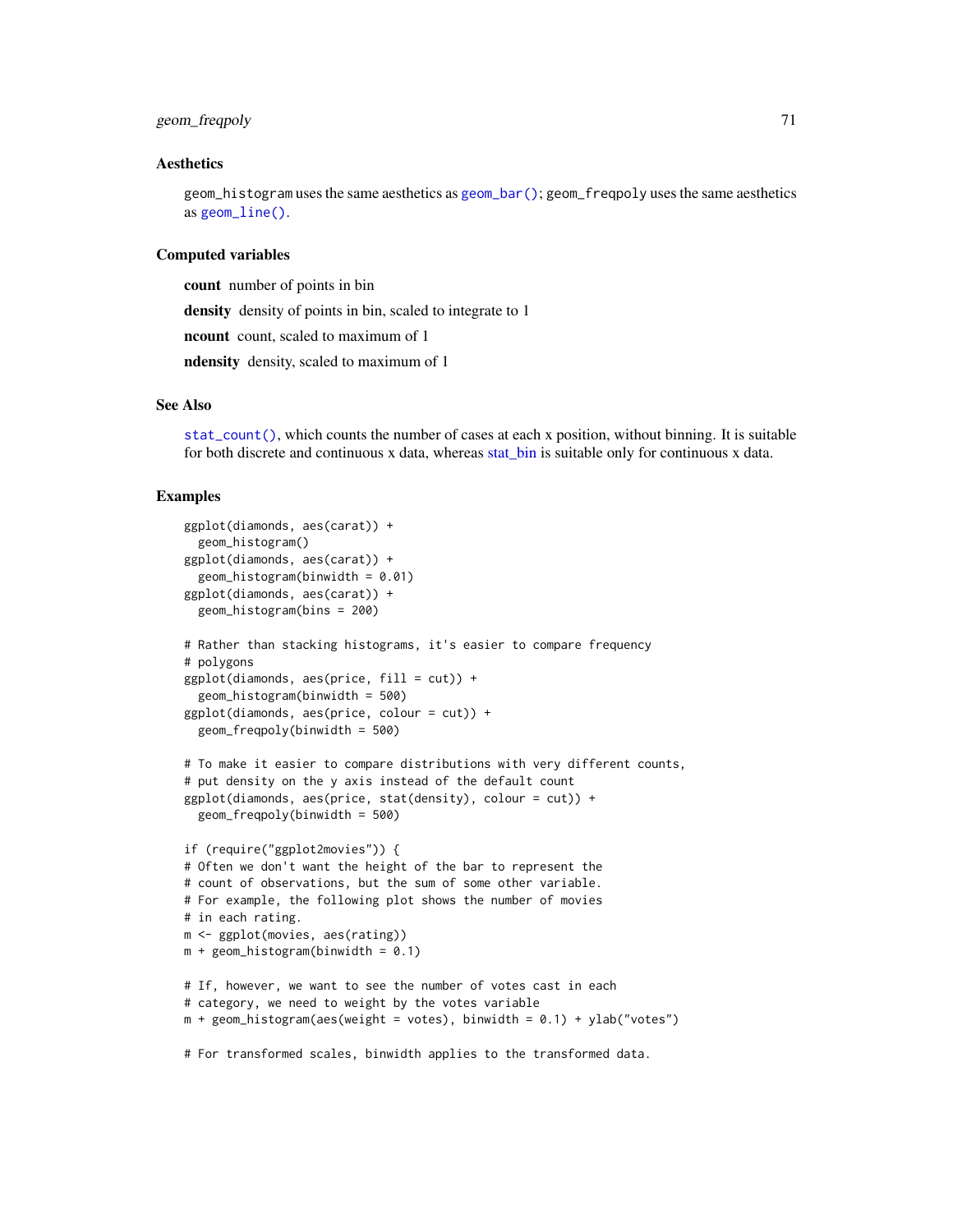```
# The bins have constant width on the transformed scale.
m + geom_histogram() + scale_x_log10()
m + geom\_histogram(binwidth = 0.05) + scale_x_log10()# For transformed coordinate systems, the binwidth applies to the
# raw data. The bins have constant width on the original scale.
# Using log scales does not work here, because the first
# bar is anchored at zero, and so when transformed becomes negative
# infinity. This is not a problem when transforming the scales, because
# no observations have 0 ratings.
m + geom\_histogram(boundary = 0) + coord\_trans(x = "log10")# Use boundary = 0, to make sure we don't take sqrt of negative values
m + geom\_histogram(boundary = 0) + coord\_trans(x = "sqrt")# You can also transform the y axis. Remember that the base of the bars
# has value 0, so log transformations are not appropriate
m \leftarrow ggplot(movies, aes(x = rating))
m + geom\_histogram(binwidth = 0.5) + scale_y_sqrt()}
# You can specify a function for calculating binwidth,
# particularly useful when faceting along variables with
# different ranges
mtlong <- reshape2::melt(mtcars)
ggplot(mtlong, aes(value)) + facet_wrap(~variable, scales = 'free_x') +
  geom_histogram(binwidth = function(x) 2 * IQR(x) / (length(x)^{(1/3)}))
```
geom\_hex *Hexagonal heatmap of 2d bin counts*

### <span id="page-71-0"></span>Description

Divides the plane into regular hexagons, counts the number of cases in each hexagon, and then (by default) maps the number of cases to the hexagon fill. Hexagon bins avoid the visual artefacts sometimes generated by the very regular alignment of [geom\\_bin2d\(\)](#page-45-0).

#### Usage

```
geom_hex(mapping = NULL, data = NULL, stat = "binhex",
 position = "identity", \ldots, na.rm = FALSE, show.legend = NA,
  inherit.aes = TRUE)
stat_bin_hex(mapping = NULL, data = NULL, geom = "hex",
  position = "identity", \ldots, bins = 30, binwidth = NULL, na.rm = FALSE,
  show.legend = NA, inherit.aes = TRUE)
```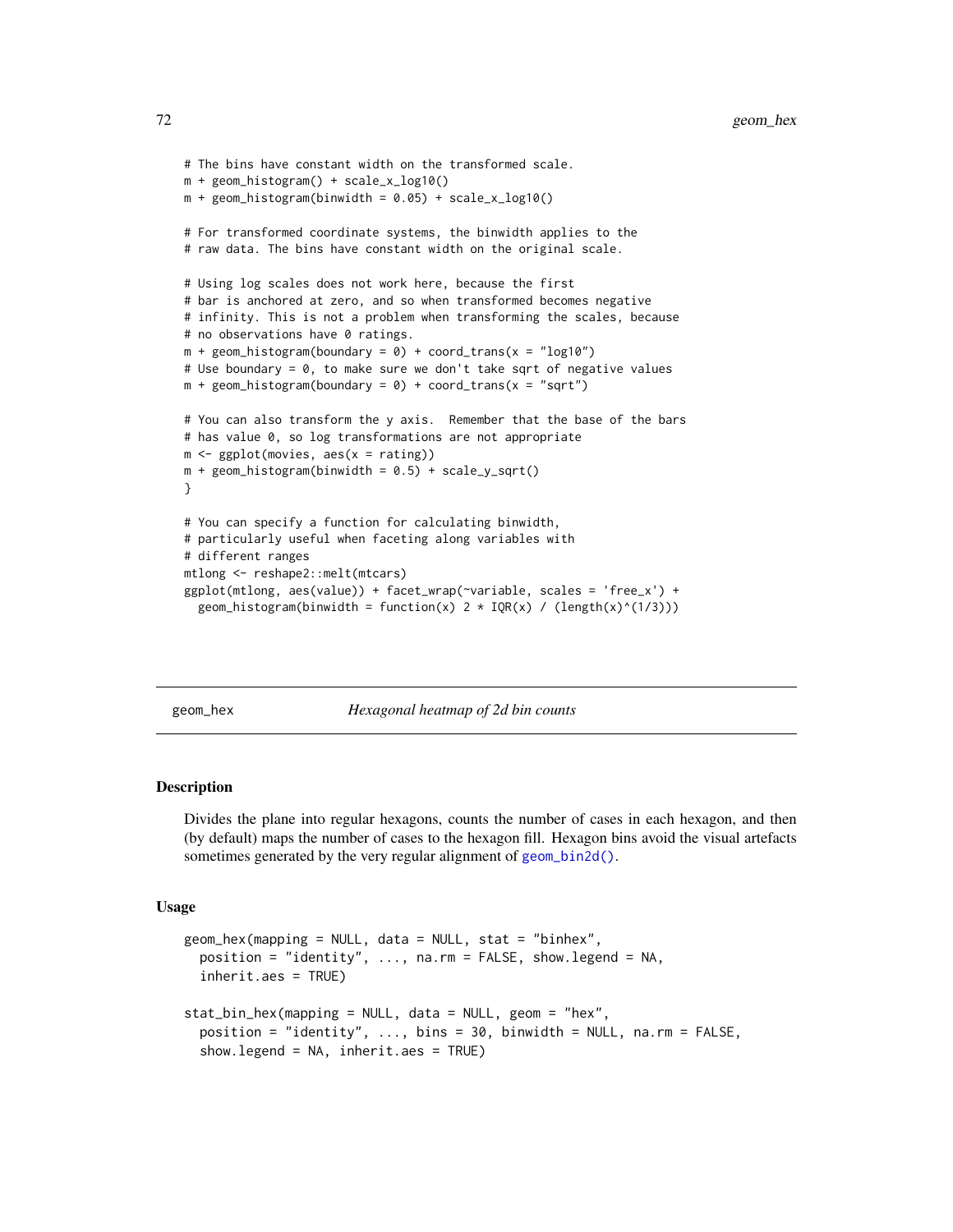# geom\_hex 73

# Arguments

| mapping     | Set of aesthetic mappings created by $\text{aes}()$ or $\text{aes}()$ . If specified and inherit. aes = TRUE<br>(the default), it is combined with the default mapping at the top level of the plot.<br>You must supply mapping if there is no plot mapping. |
|-------------|--------------------------------------------------------------------------------------------------------------------------------------------------------------------------------------------------------------------------------------------------------------|
| data        | The data to be displayed in this layer. There are three options:                                                                                                                                                                                             |
|             | If NULL, the default, the data is inherited from the plot data as specified in the<br>call to ggplot().                                                                                                                                                      |
|             | A data. frame, or other object, will override the plot data. All objects will be<br>fortified to produce a data frame. See fortify() for which variables will be<br>created.                                                                                 |
|             | A function will be called with a single argument, the plot data. The return<br>value must be a data. frame., and will be used as the layer data.                                                                                                             |
| position    | Position adjustment, either as a string, or the result of a call to a position adjust-<br>ment function.                                                                                                                                                     |
| .           | Other arguments passed on to layer (). These are often aesthetics, used to set<br>an aesthetic to a fixed value, like color = "red" or size = 3. They may also<br>be parameters to the paired geom/stat.                                                     |
| na.rm       | If FALSE, the default, missing values are removed with a warning. If TRUE,<br>missing values are silently removed.                                                                                                                                           |
| show.legend | logical. Should this layer be included in the legends? NA, the default, includes if<br>any aesthetics are mapped. FALSE never includes, and TRUE always includes. It<br>can also be a named logical vector to finely select the aesthetics to display.       |
| inherit.aes | If FALSE, overrides the default aesthetics, rather than combining with them.<br>This is most useful for helper functions that define both data and aesthetics and<br>shouldn't inherit behaviour from the default plot specification, e.g. borders().        |
| geom, stat  | Override the default connection between geom_hex and stat_binhex.                                                                                                                                                                                            |
| bins        | numeric vector giving number of bins in both vertical and horizontal directions.<br>Set to 30 by default.                                                                                                                                                    |
| binwidth    | Numeric vector giving bin width in both vertical and horizontal directions. Over-<br>rides bins if both set.                                                                                                                                                 |

## Aesthetics

geom\_hex understands the following aesthetics (required aesthetics are in bold):

- x
- y
- alpha
- colour
- fill
- group
- size

Learn more about setting these aesthetics in vignette("ggplot2-specs")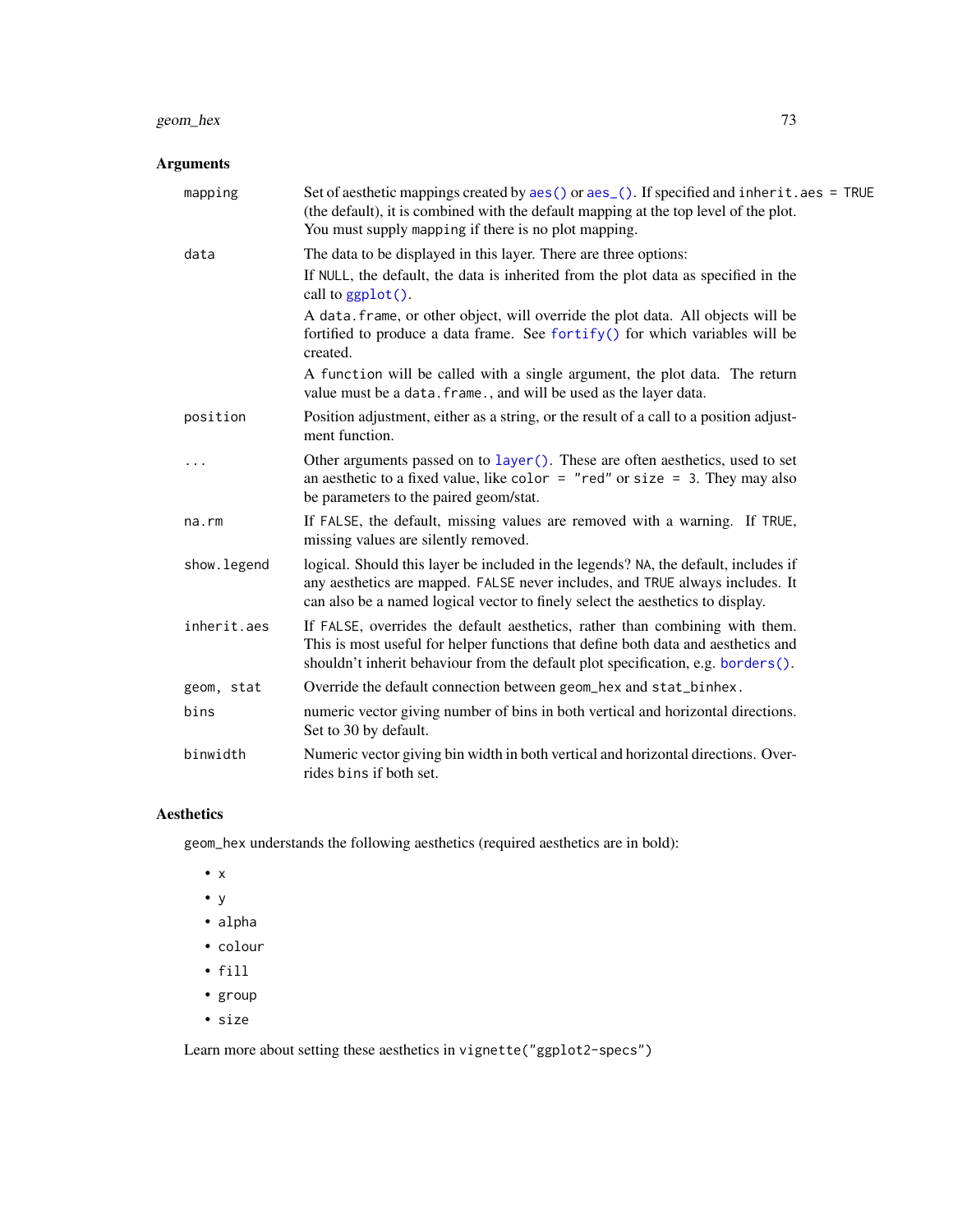## See Also

[stat\\_bin2d\(\)](#page-45-0) for rectangular binning

#### Examples

```
d <- ggplot(diamonds, aes(carat, price))
d + geom_hex()
# You can control the size of the bins by specifying the number of
# bins in each direction:
d + geom\_hex(bins = 10)d + geom\_hex(bins = 30)# Or by specifying the width of the bins
d + geom\_hex(binwidth = c(1, 1000))d + geom\_hex(binwidth = c(.1, 500))
```
<span id="page-73-0"></span>geom\_jitter *Jittered points*

#### Description

The jitter geom is a convenient shortcut for geom\_point(position = "jitter"). It adds a small amount of random variation to the location of each point, and is a useful way of handling overplotting caused by discreteness in smaller datasets.

#### Usage

```
geom_jitter(mapping = NULL, data = NULL, stat = "identity",
 position = "jitter", ..., width = NULL, height = NULL, na.rm = FALSE,
  show.legend = NA, inherit.aes = TRUE)
```

| mapping | Set of aesthetic mappings created by aes () or aes_(). If specified and inherit.aes = TRUE<br>(the default), it is combined with the default mapping at the top level of the plot.<br>You must supply mapping if there is no plot mapping. |
|---------|--------------------------------------------------------------------------------------------------------------------------------------------------------------------------------------------------------------------------------------------|
| data    | The data to be displayed in this layer. There are three options:                                                                                                                                                                           |
|         | If NULL, the default, the data is inherited from the plot data as specified in the<br>call to $ggplot()$ .                                                                                                                                 |
|         | A data frame, or other object, will override the plot data. All objects will be<br>fortified to produce a data frame. See for $\text{tr}(y)$ for which variables will be                                                                   |
|         | created.                                                                                                                                                                                                                                   |
|         | A function will be called with a single argument, the plot data. The return<br>value must be a data. frame., and will be used as the layer data.                                                                                           |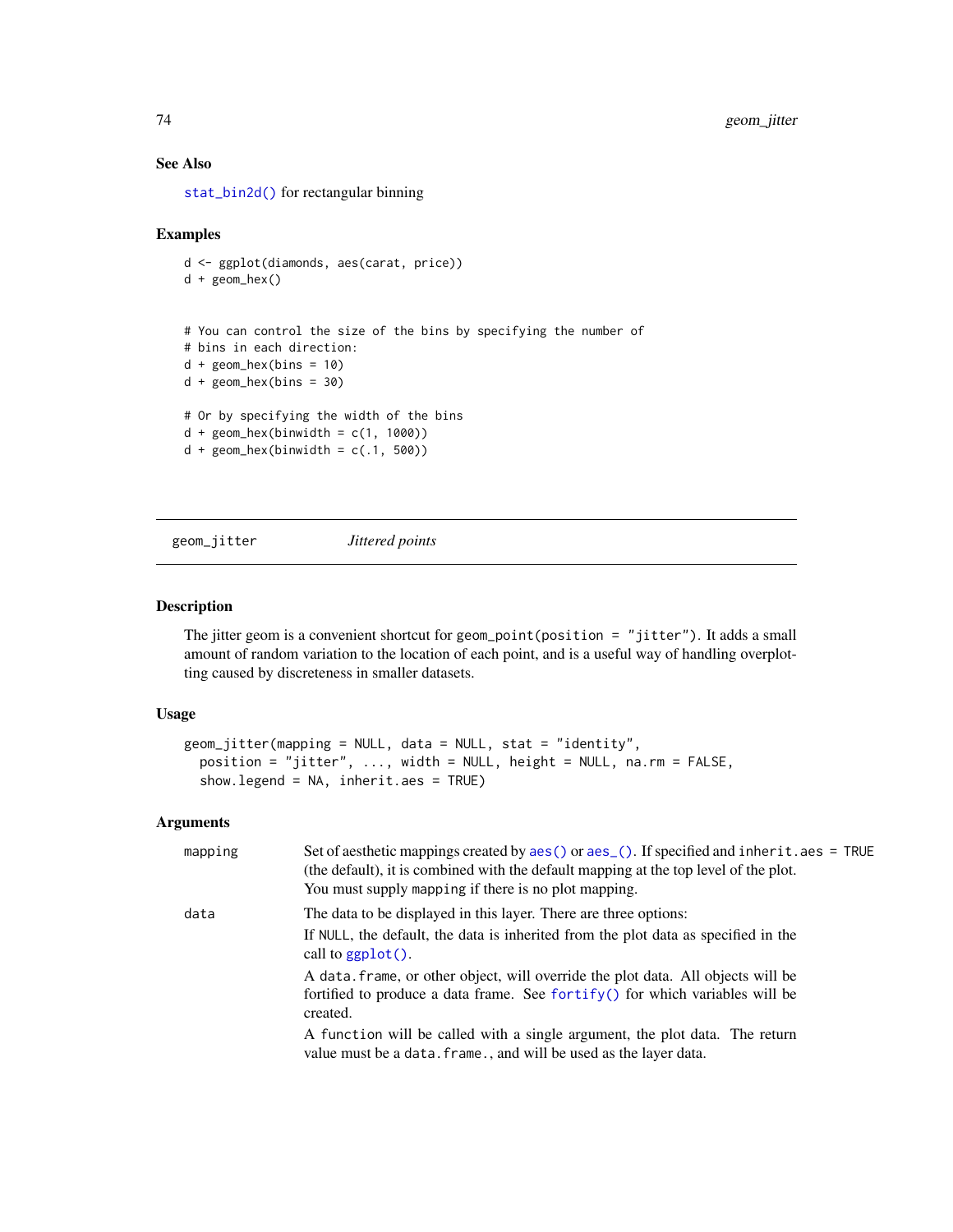| stat        | The statistical transformation to use on the data for this layer, as a string.                                                                                                                                                                                                                          |
|-------------|---------------------------------------------------------------------------------------------------------------------------------------------------------------------------------------------------------------------------------------------------------------------------------------------------------|
| position    | Position adjustment, either as a string, or the result of a call to a position adjust-<br>ment function.                                                                                                                                                                                                |
|             | Other arguments passed on to layer (). These are often aesthetics, used to set<br>an aesthetic to a fixed value, like color = "red" or size = 3. They may also<br>be parameters to the paired geom/stat.                                                                                                |
| width       | Amount of vertical and horizontal jitter. The jitter is added in both positive and<br>negative directions, so the total spread is twice the value specified here.                                                                                                                                       |
|             | If omitted, defaults to 40% of the resolution of the data: this means the jitter<br>values will occupy 80% of the implied bins. Categorical data is aligned on the<br>integers, so a width or height of 0.5 will spread the data so it's not possible to<br>see the distinction between the categories. |
| height      | Amount of vertical and horizontal jitter. The jitter is added in both positive and<br>negative directions, so the total spread is twice the value specified here.                                                                                                                                       |
|             | If omitted, defaults to 40% of the resolution of the data: this means the jitter<br>values will occupy 80% of the implied bins. Categorical data is aligned on the<br>integers, so a width or height of 0.5 will spread the data so it's not possible to<br>see the distinction between the categories. |
| na.rm       | If FALSE, the default, missing values are removed with a warning. If TRUE,<br>missing values are silently removed.                                                                                                                                                                                      |
| show.legend | logical. Should this layer be included in the legends? NA, the default, includes if<br>any aesthetics are mapped. FALSE never includes, and TRUE always includes. It<br>can also be a named logical vector to finely select the aesthetics to display.                                                  |
| inherit.aes | If FALSE, overrides the default aesthetics, rather than combining with them.<br>This is most useful for helper functions that define both data and aesthetics and<br>shouldn't inherit behaviour from the default plot specification, e.g. borders().                                                   |

geom\_point understands the following aesthetics (required aesthetics are in bold):

- x
- y
- alpha
- colour
- fill
- group
- shape
- size
- stroke

Learn more about setting these aesthetics in vignette("ggplot2-specs")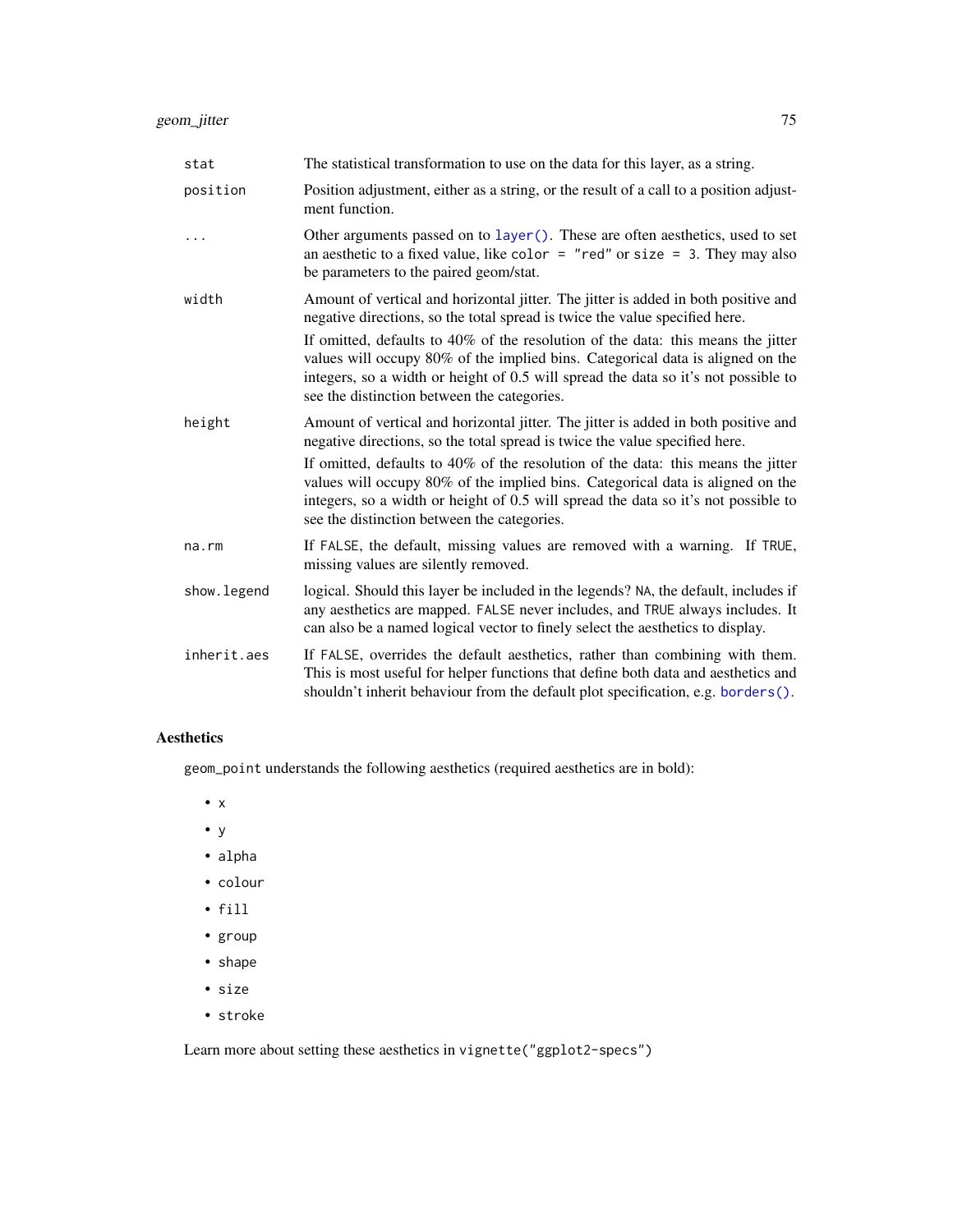#### See Also

[geom\\_point\(\)](#page-84-0) for regular, unjittered points, [geom\\_boxplot\(\)](#page-48-0) for another way of looking at the conditional distribution of a variable

# Examples

```
p <- ggplot(mpg, aes(cyl, hwy))
p + geom_point()
p + geom_jitter()
# Add aesthetic mappings
p + geom_jitter(aes(colour = class))
# Use smaller width/height to emphasise categories
ggplot(mpg, aes(cyl, hwy)) + geom_jitter()
ggplot(mpg, aes(cyl, hwy)) + geom_Jitter(width = 0.25)# Use larger width/height to completely smooth away discreteness
ggplot(mpg, aes(cty, hwy)) + geom_jitter()
ggplot(mpg, aes(cty, hwy)) + geom_Jitter(width = 0.5, height = 0.5)
```
geom\_label *Text*

### **Description**

geom\_text adds text directly to the plot. geom\_label draws a rectangle behind the text, making it easier to read.

### Usage

```
geom_label(mapping = NULL, data = NULL, stat = "identity",
 position = "identity", ..., parse = FALSE, nudge_x = 0, nudge_y = 0,
 label.padding = unit(0.25, "lines"), label.r = unit(0.15, "lines"),
  label.size = 0.25, na.rm = FALSE, show.legend = NA,
  inherit.aes = TRUE)
geom_text(mapping = NULL, data = NULL, stat = "identity",
 position = "identity", ..., parse = FALSE, nudge_x = 0, nudge_y = 0,
  check_overlap = FALSE, na.rm = FALSE, show. legend = NA,inherit.aes = TRUE)
```
#### Arguments

mapping Set of aesthetic mappings created by [aes\(\)](#page-6-0) or [aes\\_\(\)](#page-7-0). If specified and inherit.aes = TRUE (the default), it is combined with the default mapping at the top level of the plot. You must supply mapping if there is no plot mapping.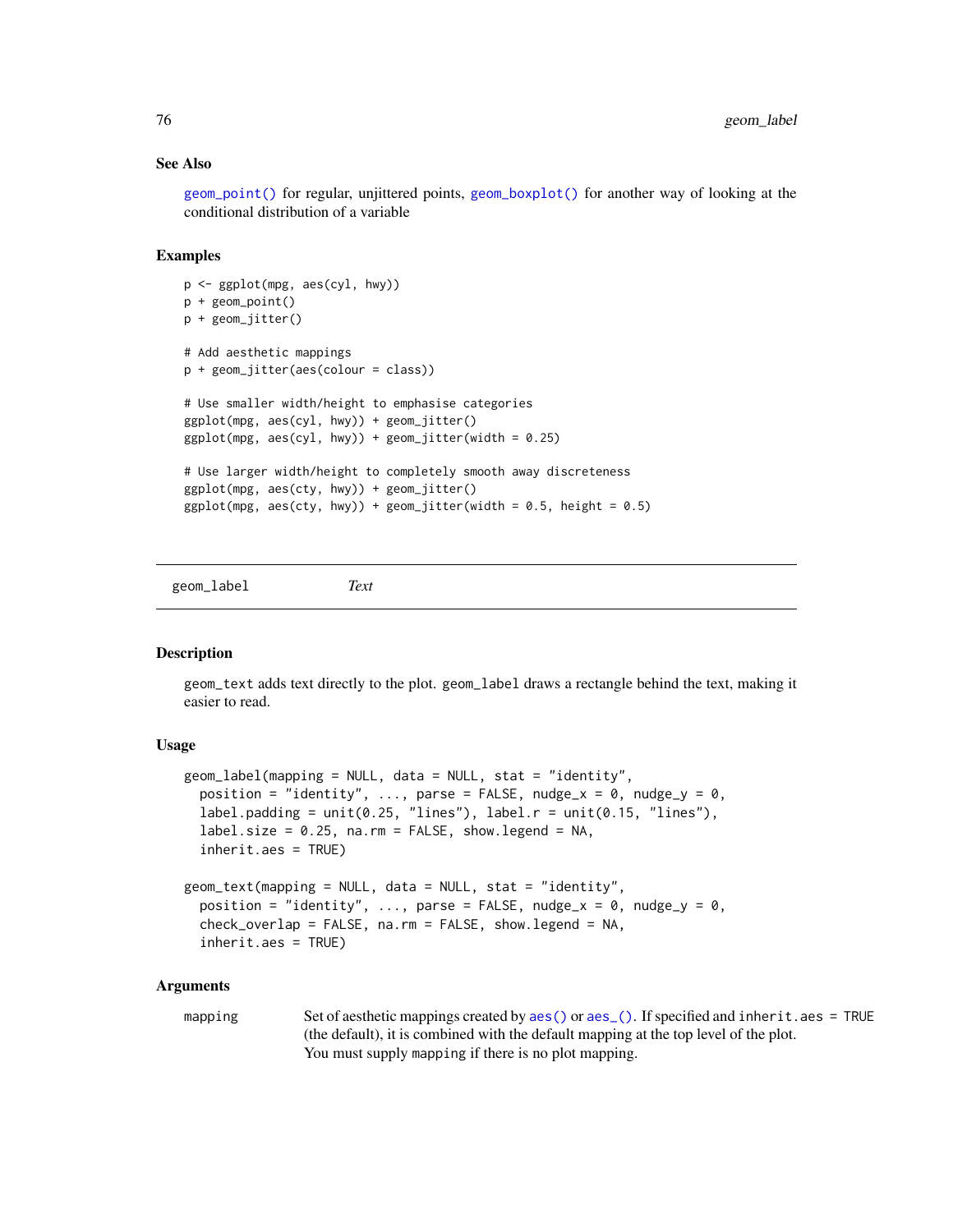| data             | The data to be displayed in this layer. There are three options:                                                                                                                                                                                       |
|------------------|--------------------------------------------------------------------------------------------------------------------------------------------------------------------------------------------------------------------------------------------------------|
|                  | If NULL, the default, the data is inherited from the plot data as specified in the<br>call to ggplot().                                                                                                                                                |
|                  | A data. frame, or other object, will override the plot data. All objects will be<br>fortified to produce a data frame. See fortify() for which variables will be<br>created.                                                                           |
|                  | A function will be called with a single argument, the plot data. The return<br>value must be a data. frame., and will be used as the layer data.                                                                                                       |
| stat             | The statistical transformation to use on the data for this layer, as a string.                                                                                                                                                                         |
| position         | Position adjustment, either as a string, or the result of a call to a position adjust-<br>ment function.                                                                                                                                               |
| .                | Other arguments passed on to layer (). These are often aesthetics, used to set<br>an aesthetic to a fixed value, like color = "red" or size = 3. They may also<br>be parameters to the paired geom/stat.                                               |
| parse            | If TRUE, the labels will be parsed into expressions and displayed as described in<br>?plotmath                                                                                                                                                         |
| nudge_x, nudge_y |                                                                                                                                                                                                                                                        |
|                  | Horizontal and vertical adjustment to nudge labels by. Useful for offsetting text<br>from points, particularly on discrete scales.                                                                                                                     |
| label.padding    | Amount of padding around label. Defaults to 0.25 lines.                                                                                                                                                                                                |
| label.r          | Radius of rounded corners. Defaults to 0.15 lines.                                                                                                                                                                                                     |
| label.size       | Size of label border, in mm.                                                                                                                                                                                                                           |
| $na$ . $rm$      | If FALSE, the default, missing values are removed with a warning. If TRUE,<br>missing values are silently removed.                                                                                                                                     |
| show.legend      | logical. Should this layer be included in the legends? NA, the default, includes if<br>any aesthetics are mapped. FALSE never includes, and TRUE always includes. It<br>can also be a named logical vector to finely select the aesthetics to display. |
| inherit.aes      | If FALSE, overrides the default aesthetics, rather than combining with them.<br>This is most useful for helper functions that define both data and aesthetics and<br>shouldn't inherit behaviour from the default plot specification, e.g. borders().  |
| check_overlap    | If TRUE, text that overlaps previous text in the same layer will not be plotted.                                                                                                                                                                       |

#### Details

Note that the "width" and "height" of a text element are 0, so stacking and dodging text will not work by default, and axis limits are not automatically expanded to include all text. Obviously, labels do have height and width, but they are physical units, not data units. The amount of space they occupy on the plot is not constant in data units: when you resize a plot, labels stay the same size, but the size of the axes changes.

geom\_text and geom\_label both add a label for each row in the data, even if coordinates x, y are set to single values in the call to geom\_label or geom\_text. To add labels at specified points use  $\mathsf{annotate}()$  with annotate(geom = "text", ...) or annotate(geom = "label", ...)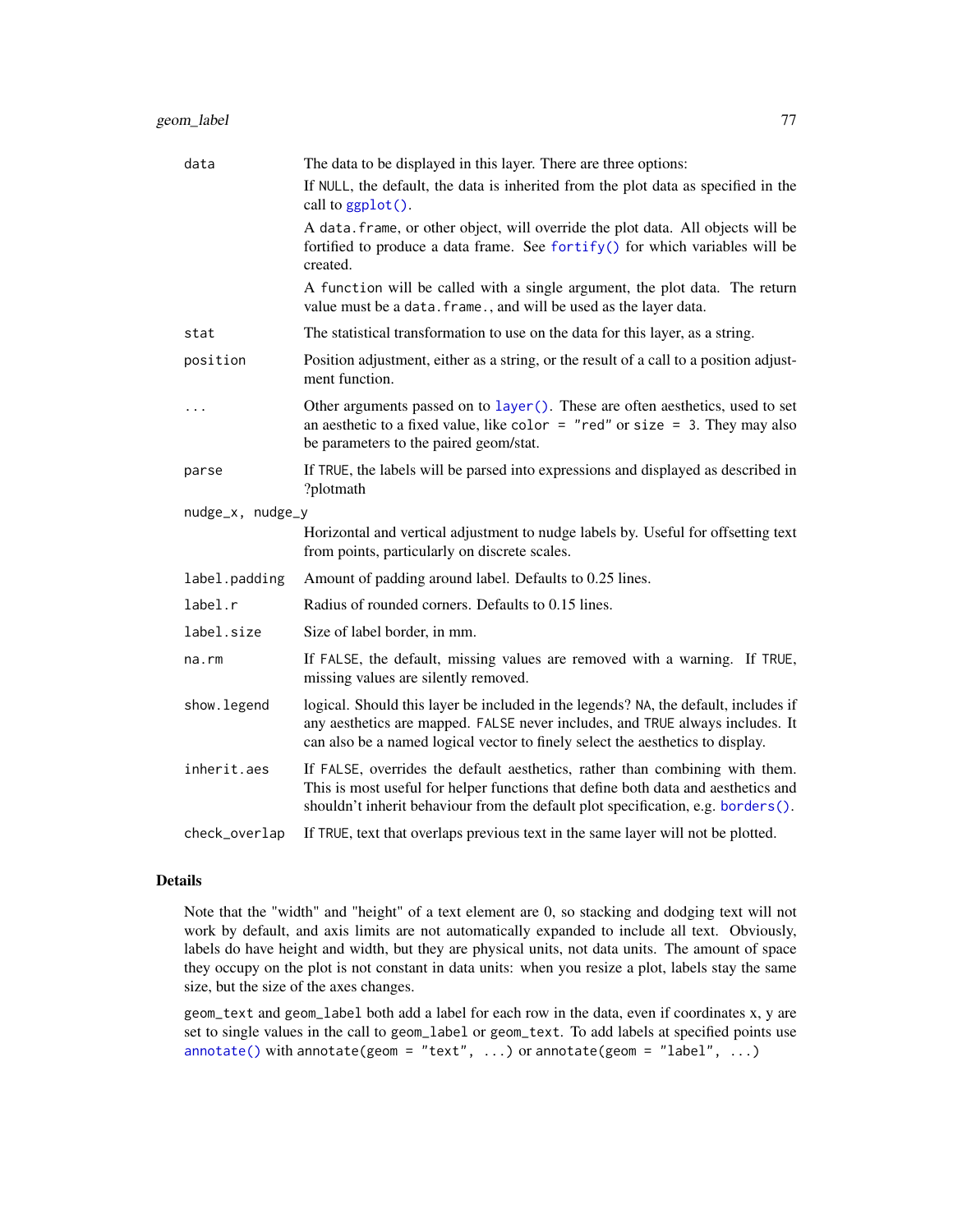geom\_text understands the following aesthetics (required aesthetics are in bold):

- $\bullet$  x
- y
- label
- alpha
- angle
- colour
- family
- fontface
- group
- hjust
- lineheight
- size
- vjust

Learn more about setting these aesthetics in vignette("ggplot2-specs")

## geom\_label

Currently geom\_label does not support the rot parameter and is considerably slower than geom\_text. The fill aesthetic controls the background colour of the label.

#### Alignment

You can modify text alignment with the vjust and hjust aesthetics. These can either be a number between 0 (right/bottom) and 1 (top/left) or a character ("left", "middle", "right", "bottom", "center", "top"). There are two special alignments: "inward" and "outward". Inward always aligns text towards the center, and outward aligns it away from the center

```
p <- ggplot(mtcars, aes(wt, mpg, label = rownames(mtcars)))
p + geom_text()
# Avoid overlaps
p + geom_text(check_overlap = TRUE)
# Labels with background
p + geom_label()
# Change size of the label
p + geometry = 10)
# Set aesthetics to fixed value
p + geom\_point() + geom\_text(hjust = 0, nudge_x = 0.05)p + geom\_point() + geom\_text(vjust = 0, nudge_y = 0.5)p + geom\_point() + geom\_text(name = 45)
```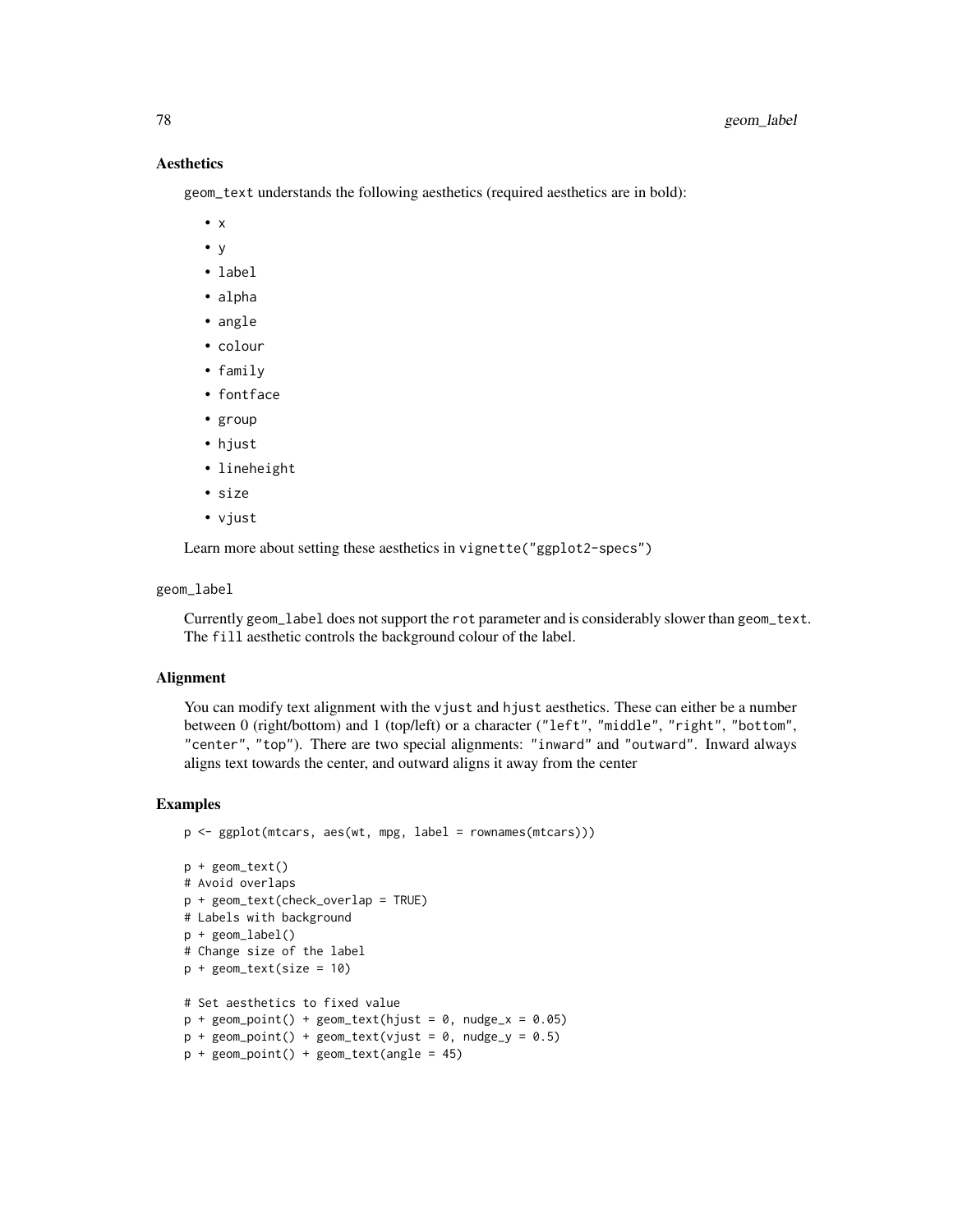```
## Not run:
# Doesn't work on all systems
p + geom_text(family = "Times New Roman")
## End(Not run)
# Add aesthetic mappings
p + geom\_text(aes(colour = factor(cyl)))p + geom\_text(aes(colour = factor(cyl))) +scale_colour_discrete(l = 40)
p + geom_label(aes(fill = factor(cyl)), colour = "white", fontface = "bold")
p + geom\_text(aes(size = wt))# Scale height of text, rather than sqrt(height)
p + geom\_text(aes(size = wt)) + scale\_radius(range = c(3,6))# You can display expressions by setting parse = TRUE. The
# details of the display are described in ?plotmath, but note that
# geom_text uses strings, not expressions.
p + geom\_text(aes(label = paste(wt, "^(", cyl, "))^", sep = "")),
  parse = TRUE)
# Add a text annotation
p +
  geom_text() +
  annotate("text", label = "plot mpg vs. wt", x = 2, y = 15, size = 8, colour = "red")
# Aligning labels and bars --------------------------------------------------
df <- data.frame(
 x = factor(c(1, 1, 2, 2)),y = c(1, 3, 2, 1),grp = c("a", "b", "a", "b"))
# ggplot2 doesn't know you want to give the labels the same virtual width
# as the bars:
ggplot(data = df, aes(x, y, group = grp)) +geom\_col(aes(fill = grp), position = "dodge") +geom\_text(aes(label = y), position = "dodge")# So tell it:
ggplot(data = df, aes(x, y, group = grp)) +geom_col(aes(fill = grp), position = "dodge") +
  geom\_text(aes(label = y), position = position\_dodge(0.9))# Use you can't nudge and dodge text, so instead adjust the y postion
ggplot(data = df, aes(x, y, group = grp)) +geom\_col(aes(fill = grp), position = "dodge") +geom_text(
    aes(label = y, y = y + 0.05),
   position = position\_dodge(0.9),
   vjust = 0)
```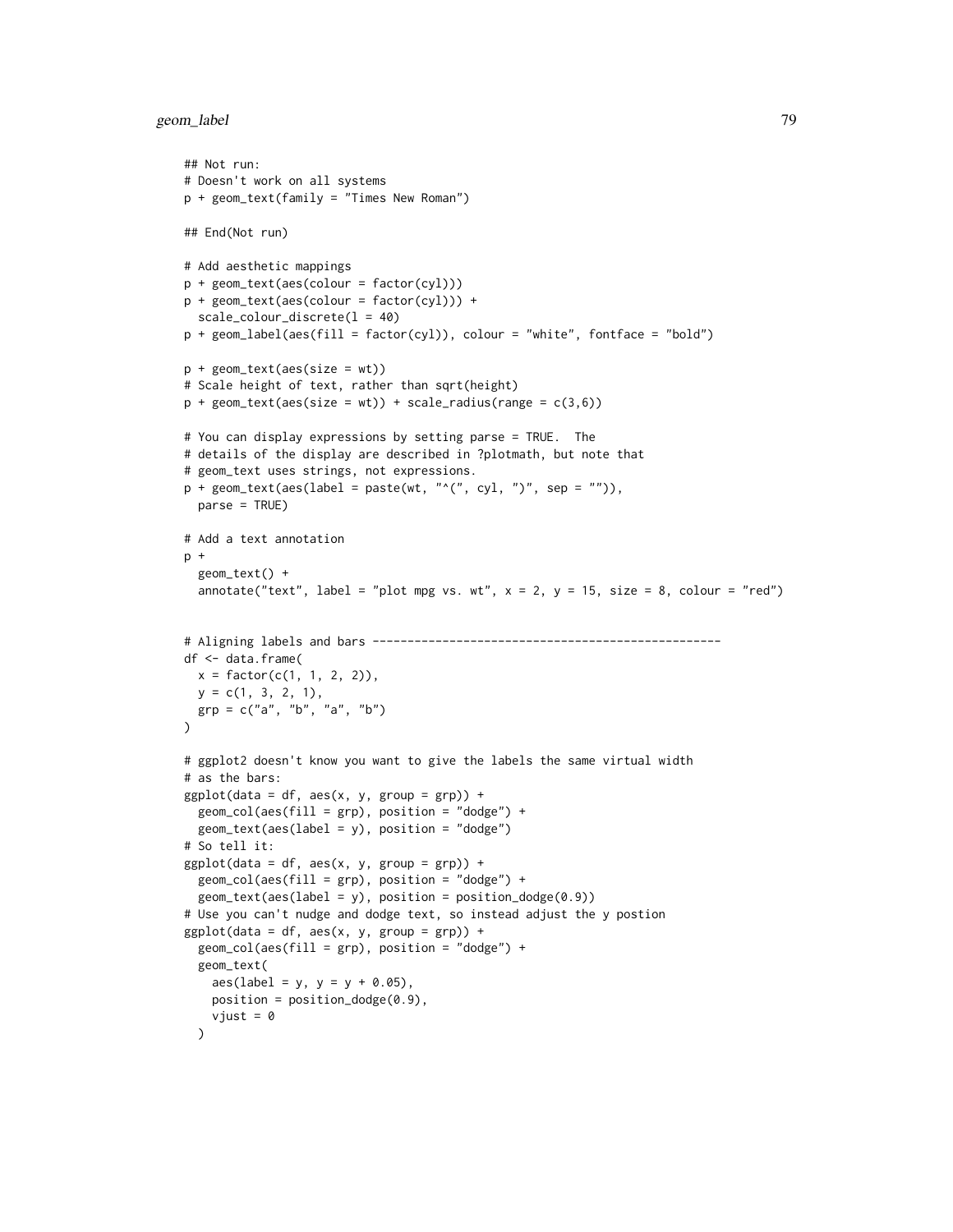```
# To place text in the middle of each bar in a stacked barplot, you
# need to set the vjust parameter of position_stack()
ggplot(data = df, aes(x, y, group = grp)) +geom\_col(aes(fill = grp)) +geom\_text(aes(label = y), position = position\_stack(vjust = 0.5))# Justification -------------------------------------------------------------
df <- data.frame(
 x = c(1, 1, 2, 2, 1.5),
  y = c(1, 2, 1, 2, 1.5),
  text = c("bottom-left", "bottom-right", "top-left", "top-right", "center")
\lambdaggplot(df, aes(x, y)) +geom_text(aes(label = text))
ggplot(df, aes(x, y)) +
  geom_text(aes(label = text), vjust = "inward", hjust = "inward")
```
geom\_map *Polygons from a reference map*

### Description

This is pure annotation, so does not affect position scales.

#### Usage

geom\_map(mapping = NULL, data = NULL, stat = "identity", ..., map, na.rm = FALSE, show.legend = NA, inherit.aes = TRUE)

| mapping | Set of aesthetic mappings created by $\text{aes}()$ or $\text{aes}()$ . If specified and inherit . aes = TRUE<br>(the default), it is combined with the default mapping at the top level of the plot.<br>You must supply mapping if there is no plot mapping. |
|---------|---------------------------------------------------------------------------------------------------------------------------------------------------------------------------------------------------------------------------------------------------------------|
| data    | The data to be displayed in this layer. There are three options:                                                                                                                                                                                              |
|         | If NULL, the default, the data is inherited from the plot data as specified in the<br>call to ggplot().                                                                                                                                                       |
|         | A data frame, or other object, will override the plot data. All objects will be<br>fortified to produce a data frame. See fortify() for which variables will be<br>created.                                                                                   |
|         | A function will be called with a single argument, the plot data. The return<br>value must be a data. frame., and will be used as the layer data.                                                                                                              |
| stat    | The statistical transformation to use on the data for this layer, as a string.                                                                                                                                                                                |
| $\cdot$ | Other arguments passed on to layer (). These are often aesthetics, used to set<br>an aesthetic to a fixed value, like color = "red" or size = 3. They may also<br>be parameters to the paired geom/stat.                                                      |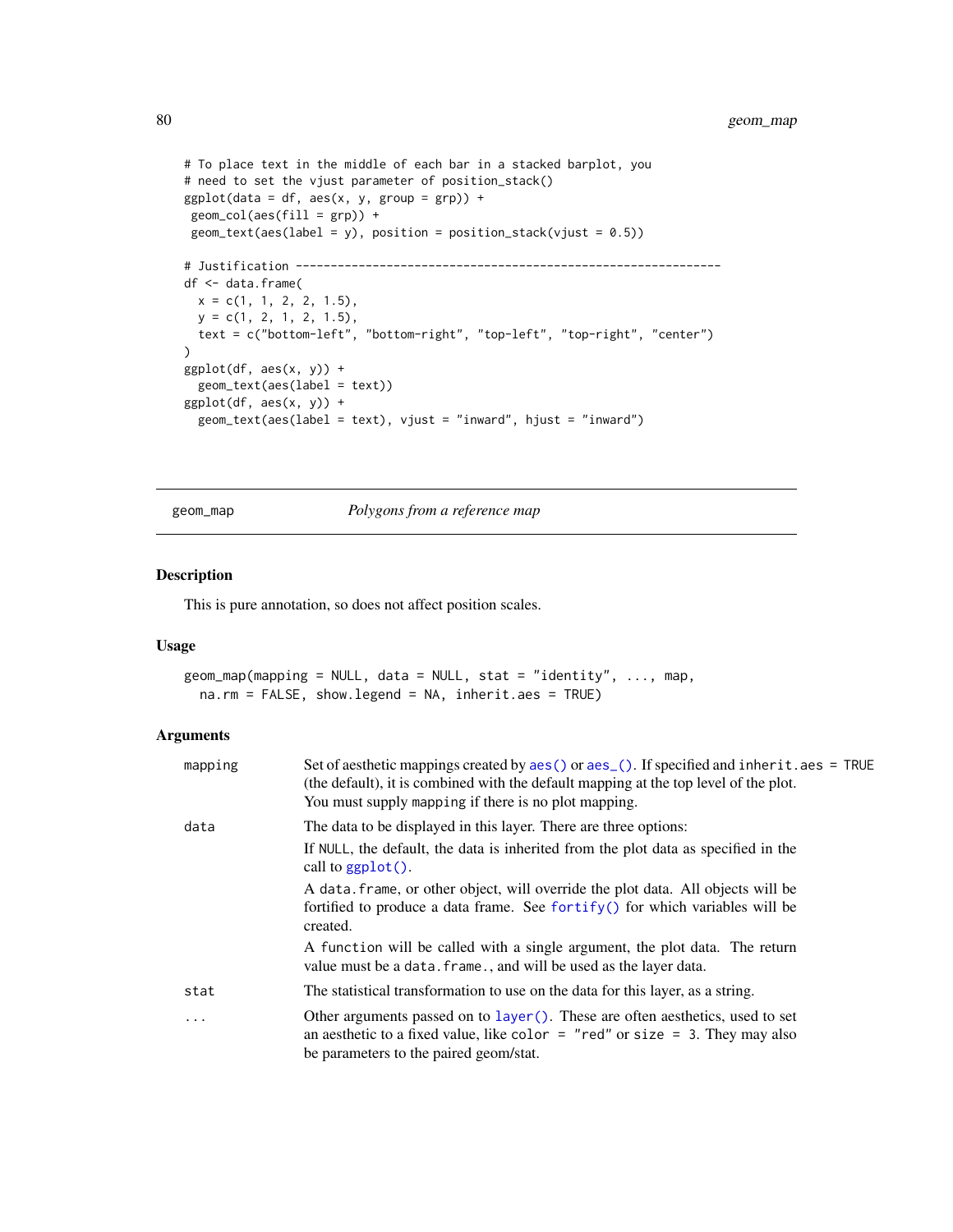| map         | Data frame that contains the map coordinates. This will typically be created<br>using fortify() on a spatial object. It must contain columns x or long, y or<br>lat, and region or id.                                                                 |
|-------------|--------------------------------------------------------------------------------------------------------------------------------------------------------------------------------------------------------------------------------------------------------|
| na.rm       | If FALSE, the default, missing values are removed with a warning. If TRUE,<br>missing values are silently removed.                                                                                                                                     |
| show.legend | logical. Should this layer be included in the legends? NA, the default, includes if<br>any aesthetics are mapped. FALSE never includes, and TRUE always includes. It<br>can also be a named logical vector to finely select the aesthetics to display. |
| inherit.aes | If FALSE, overrides the default aesthetics, rather than combining with them.<br>This is most useful for helper functions that define both data and aesthetics and<br>shouldn't inherit behaviour from the default plot specification, e.g. borders().  |

geom\_map understands the following aesthetics (required aesthetics are in bold):

- map\_id
- alpha
- colour
- fill
- group
- linetype
- size

Learn more about setting these aesthetics in vignette("ggplot2-specs")

```
# When using geom_polygon, you will typically need two data frames:
# one contains the coordinates of each polygon (positions), and the
# other the values associated with each polygon (values). An id
# variable links the two together
ids <- factor(c("1.1", "2.1", "1.2", "2.2", "1.3", "2.3"))
values <- data.frame(
  id = ids,
  value = c(3, 3.1, 3.1, 3.2, 3.15, 3.5)
\lambdapositions <- data.frame(
  id = rep(ids, each = 4),x = c(2, 1, 1.1, 2.2, 1, 0, 0.3, 1.1, 2.2, 1.1, 1.2, 2.5, 1.1, 0.3,0.5, 1.2, 2.5, 1.2, 1.3, 2.7, 1.2, 0.5, 0.6, 1.3),
  y = c(-0.5, 0, 1, 0.5, 0, 0.5, 1.5, 1, 0.5, 1, 2.1, 1.7, 1, 1.5,
  2.2, 2.1, 1.7, 2.1, 3.2, 2.8, 2.1, 2.2, 3.3, 3.2)
\mathcal{L}ggplot(values) +
```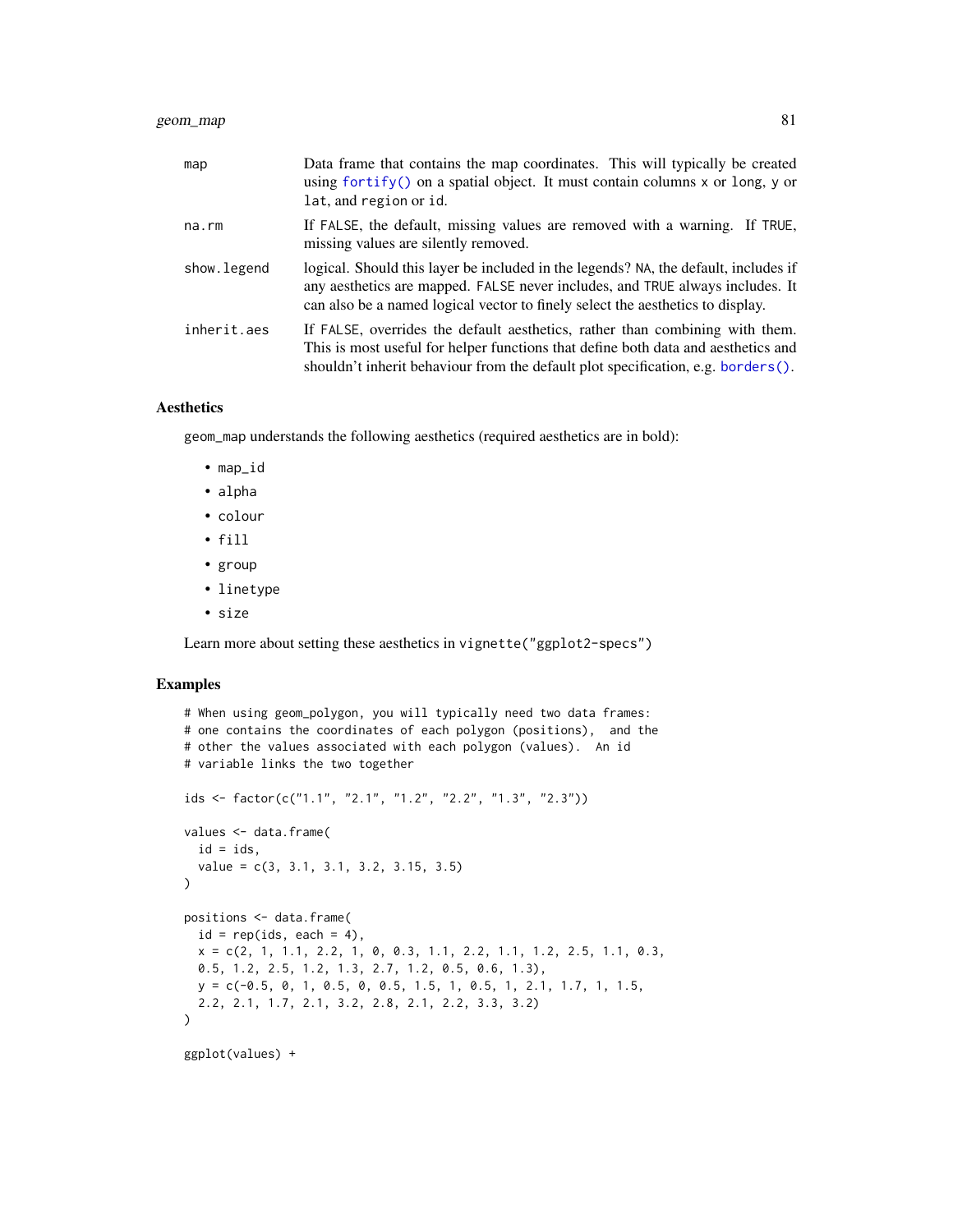```
geom_map(aes(map_id = id), map = positions) +expand_limits(positions)
ggplot(values, aes(fill = value)) +
 geom_map(aes(map_id = id), map = positions) +expand_limits(positions)
ggplot(values, aes(fill = value)) +
 geom_map(aes(map_id = id), map = positions) +
 expand_limits(positions) + ylim(0, 3)
# Better example
crimes <- data.frame(state = tolower(rownames(USArrests)), USArrests)
crimesm <- reshape2::melt(crimes, id = 1)
if (require(maps)) {
 states_map <- map_data("state")
 ggplot(crimes, aes(map_id = state)) +
    geom_map(aes(fill = Murder), map = states_map) +
    expand_limits(x = states_map$long, y = states_map$lat)
 last_plot() + coord_map()
 ggplot(crimesm, aes(map_id = state)) +
   geom_map(aes(fill = value), map = states_map) +expand_limits(x =states_map$long, y =states_map$lat) +
   facet_wrap( ~ variable)
}
```

```
geom_path Connect observations
```
### <span id="page-81-1"></span>Description

geom\_path() connects the observations in the order in which they appear in the data. geom\_line() connects them in order of the variable on the x axis. geom\_step() creates a stairstep plot, highlighting exactly when changes occur. The group aesthetic determines which cases are connected together.

#### Usage

```
geom_path(mapping = NULL, data = NULL, stat = "identity",
 position = "identity", ..., lineend = "butt", linejoin = "round",
  linemitre = 10, arrow = NULL, na.rm = FALSE, show.legend = NA,
  inherit.aes = TRUE)
geom_line(mapping = NULL, data = NULL, stat = "identity",
 position = "identity", na.rm = FALSE, show.legend = NA,
  inherit.aes = TRUE, ...geom_step(mapping = NULL, data = NULL, stat = "identity",
 position = "identity", direction = "hv", na.rm = FALSE,
  show.legend = NA, inherit.aes = TRUE, ...)
```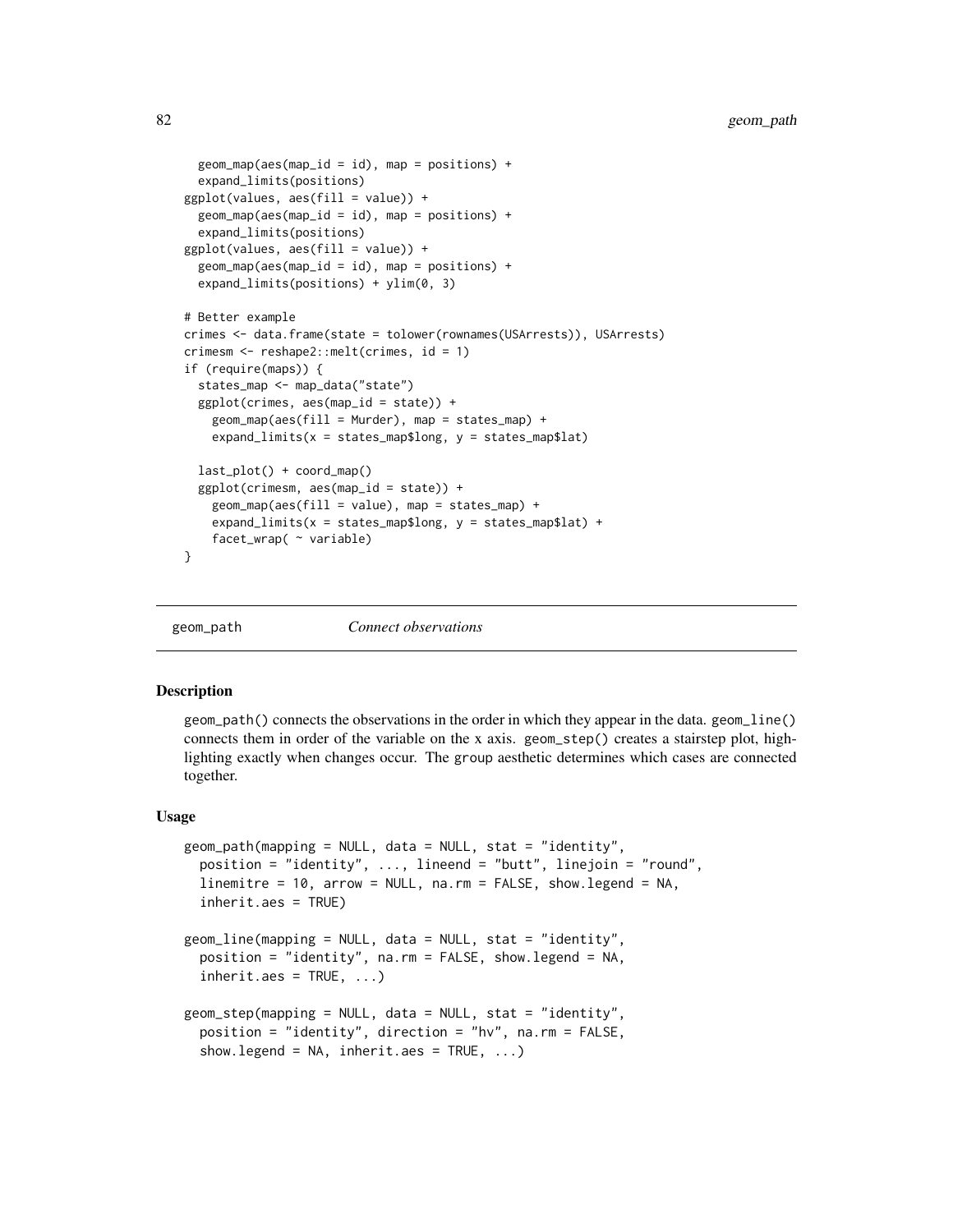# geom\_path 83

# Arguments

| mapping      | Set of aesthetic mappings created by aes() or aes_(). If specified and inherit.aes = TRUE<br>(the default), it is combined with the default mapping at the top level of the plot.<br>You must supply mapping if there is no plot mapping.              |
|--------------|--------------------------------------------------------------------------------------------------------------------------------------------------------------------------------------------------------------------------------------------------------|
| data         | The data to be displayed in this layer. There are three options:                                                                                                                                                                                       |
|              | If NULL, the default, the data is inherited from the plot data as specified in the<br>call to ggplot().                                                                                                                                                |
|              | A data. frame, or other object, will override the plot data. All objects will be<br>fortified to produce a data frame. See fortify() for which variables will be<br>created.                                                                           |
|              | A function will be called with a single argument, the plot data. The return<br>value must be a data. frame., and will be used as the layer data.                                                                                                       |
| stat         | The statistical transformation to use on the data for this layer, as a string.                                                                                                                                                                         |
| position     | Position adjustment, either as a string, or the result of a call to a position adjust-<br>ment function.                                                                                                                                               |
|              | Other arguments passed on to layer (). These are often aesthetics, used to set<br>an aesthetic to a fixed value, like color = "red" or size = 3. They may also<br>be parameters to the paired geom/stat.                                               |
| lineend      | Line end style (round, butt, square).                                                                                                                                                                                                                  |
| linejoin     | Line join style (round, mitre, bevel).                                                                                                                                                                                                                 |
| linemitre    | Line mitre limit (number greater than 1).                                                                                                                                                                                                              |
| arrow        | Arrow specification, as created by grid::arrow().                                                                                                                                                                                                      |
| na.rm        | If FALSE, the default, missing values are removed with a warning. If TRUE,<br>missing values are silently removed.                                                                                                                                     |
| show. legend | logical. Should this layer be included in the legends? NA, the default, includes if<br>any aesthetics are mapped. FALSE never includes, and TRUE always includes. It<br>can also be a named logical vector to finely select the aesthetics to display. |
| inherit.aes  | If FALSE, overrides the default aesthetics, rather than combining with them.<br>This is most useful for helper functions that define both data and aesthetics and<br>shouldn't inherit behaviour from the default plot specification, e.g. borders().  |
| direction    | direction of stairs: 'vh' for vertical then horizontal, or 'hv' for horizontal then<br>vertical.                                                                                                                                                       |

# Details

An alternative parameterisation is [geom\\_segment\(\)](#page-100-0), where each line corresponds to a single case which provides the start and end coordinates.

# Aesthetics

geom\_path understands the following aesthetics (required aesthetics are in bold):

- x
- y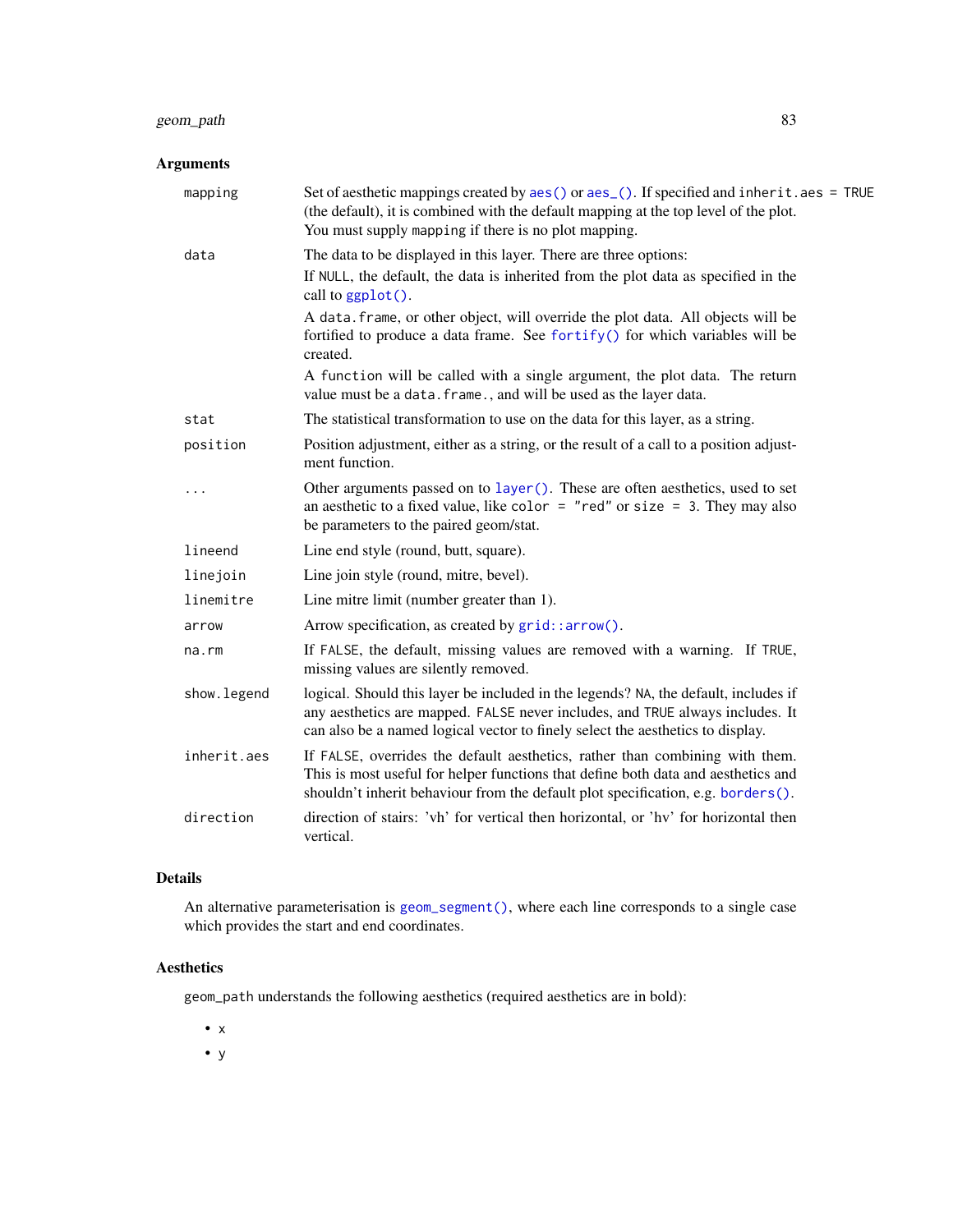- alpha
- colour
- group
- linetype
- size

Learn more about setting these aesthetics in vignette("ggplot2-specs")

#### See Also

[geom\\_polygon\(\)](#page-87-0): Filled paths (polygons); [geom\\_segment\(\)](#page-100-0): Line segments

```
# geom_line() is suitable for time series
ggplot(economics, aes(date, unemploy)) + geom_line()
ggplot(economics_long, aes(date, value01, colour = variable)) +
  geom_line()
# geom_step() is useful when you want to highlight exactly when
# the y value changes
recent <- economics[economics$date > as.Date("2013-01-01"), ]
ggplot(recent, aes(date, unemploy)) + geom_line()
ggplot(recent, aes(date, unemploy)) + geom_step()
# geom_path lets you explore how two variables are related over time,
# e.g. unemployment and personal savings rate
m <- ggplot(economics, aes(unemploy/pop, psavert))
m + geom_path()
m + geom_path(aes(colour = as.numeric(date)))
# Changing parameters ----------------------------------------------
ggplot(economics, aes(date, unemploy)) +
  geom_line(colour = "red")
# Use the arrow parameter to add an arrow to the line
# See ?arrow for more details
c \leq-ggplot(economics, aes(x = date, y = pop))c + geom\_line(arrow = arrow())c + geom_line(
  arrow = arrow(name = 15, ends = "both", type = "closed"))
# Control line join parameters
df <- data.frame(x = 1:3, y = c(4, 1, 9))
base \leq ggplot(df, aes(x, y))
base + geom\_path(size = 10)base + geom\_path(size = 10, lineend = "round")base + geom\_path(size = 10, linejoin = "mitre", lineend = "butt")# NAs break the line. Use na.rm = T to suppress the warning message
```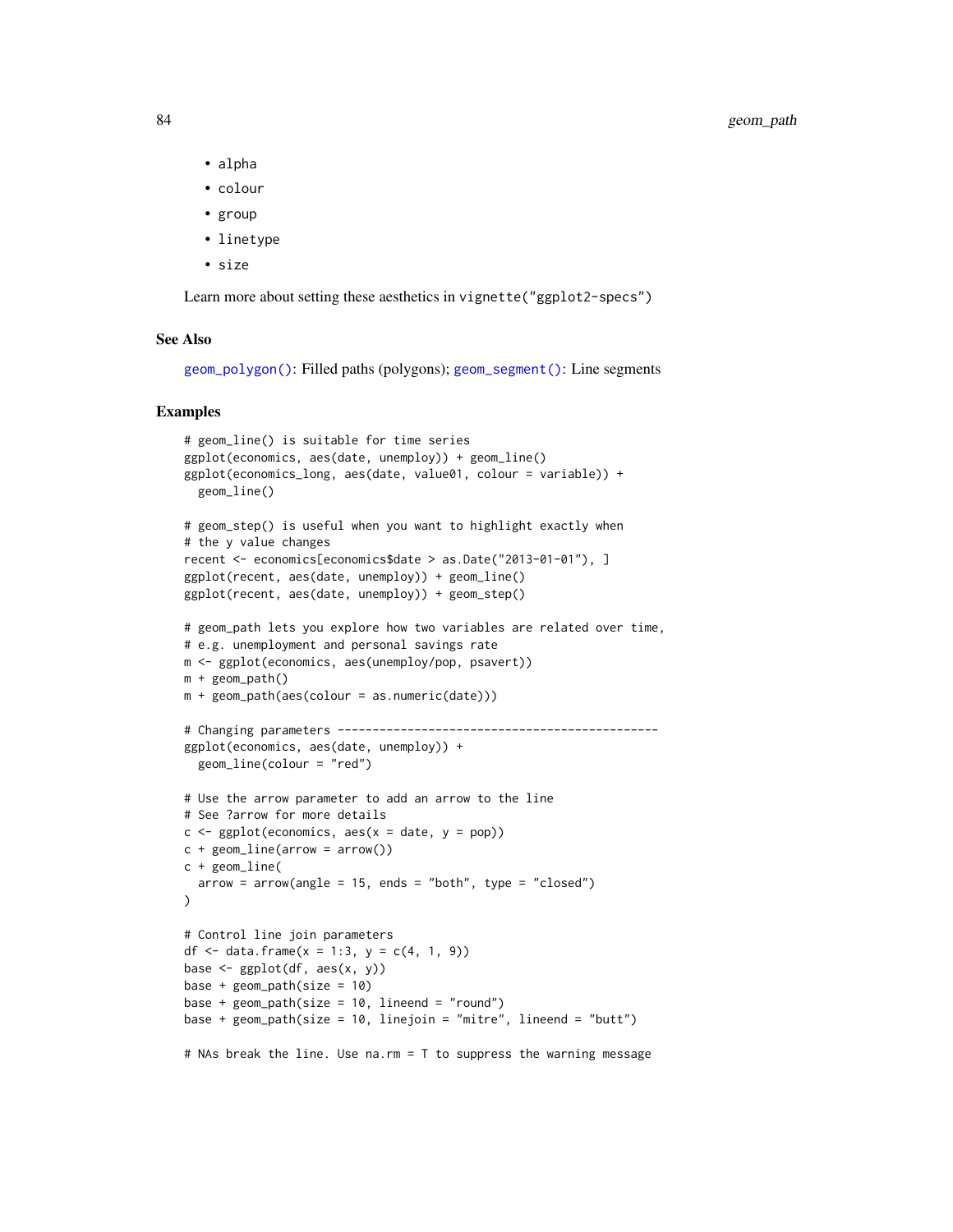geom\_point 85

```
df <- data.frame(
  x = 1:5,
  y1 = c(1, 2, 3, 4, NA),
  y2 = c(NA, 2, 3, 4, 5),
  y3 = c(1, 2, NA, 4, 5))
ggplot(df, aes(x, y1)) + geom\_point() + geom\_line()ggplot(df, aes(x, y2)) + geom\_point() + geom\_line()ggplot(df, aes(x, y3)) + geom\_point() + geom\_line()# Setting line type vs colour/size
# Line type needs to be applied to a line as a whole, so it can
# not be used with colour or size that vary across a line
x <- seq(0.01, .99, length.out = 100)
df <- data.frame(
 x = rep(x, 2),y = c(dlogis(x), 2 * dlogis(x)),group = rep(c("a", "b"),each = 100)
)
p <- ggplot(df, aes(x=x, y=y, group=group))
# These work
p + geom_line(linetype = 2)
p + geom_line(aes(colour = group), linetype = 2)
p + geom\_line(aes(colour = x))# But this doesn't
should_stop(p + geom_line(aes(colour = x), linetype=2))
```
<span id="page-84-0"></span>geom\_point *Points*

#### **Description**

The point geom is used to create scatterplots. The scatterplot is most useful for displaying the relationship between two continuous variables. It can be used to compare one continuous and one categorical variable, or two categorical variables, but a variation like [geom\\_jitter\(\)](#page-73-0), [geom\\_count\(\)](#page-53-0), or [geom\\_bin2d\(\)](#page-45-1) is usually more appropriate.

#### Usage

```
geom_point(mapping = NULL, data = NULL, stat = "identity",
 position = "identity", ..., na.rm = FALSE, show.legend = NA,
  inherit.aes = TRUE)
```
#### Arguments

mapping Set of aesthetic mappings created by [aes\(\)](#page-6-0) or [aes\\_\(\)](#page-7-0). If specified and inherit.aes = TRUE (the default), it is combined with the default mapping at the top level of the plot. You must supply mapping if there is no plot mapping.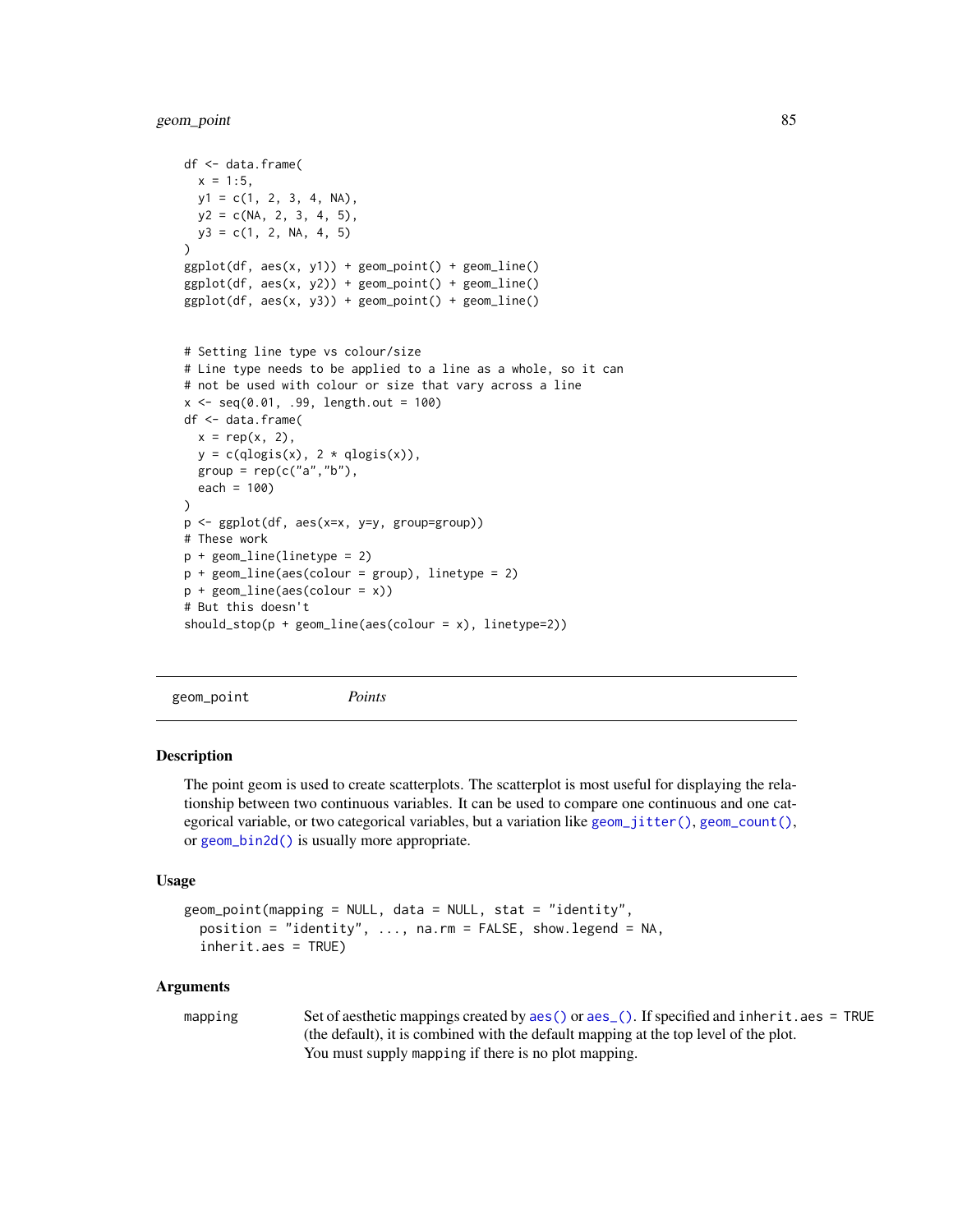| data        | The data to be displayed in this layer. There are three options:                                                                                                                                                                                       |
|-------------|--------------------------------------------------------------------------------------------------------------------------------------------------------------------------------------------------------------------------------------------------------|
|             | If NULL, the default, the data is inherited from the plot data as specified in the<br>call to $ggplot()$ .                                                                                                                                             |
|             | A data. frame, or other object, will override the plot data. All objects will be<br>fortified to produce a data frame. See fortify() for which variables will be<br>created.                                                                           |
|             | A function will be called with a single argument, the plot data. The return<br>value must be a data. frame., and will be used as the layer data.                                                                                                       |
| stat        | The statistical transformation to use on the data for this layer, as a string.                                                                                                                                                                         |
| position    | Position adjustment, either as a string, or the result of a call to a position adjust-<br>ment function.                                                                                                                                               |
|             | Other arguments passed on to layer (). These are often aesthetics, used to set<br>an aesthetic to a fixed value, like color = "red" or size = 3. They may also<br>be parameters to the paired geom/stat.                                               |
| na.rm       | If FALSE, the default, missing values are removed with a warning. If TRUE,<br>missing values are silently removed.                                                                                                                                     |
| show.legend | logical. Should this layer be included in the legends? NA, the default, includes if<br>any aesthetics are mapped. FALSE never includes, and TRUE always includes. It<br>can also be a named logical vector to finely select the aesthetics to display. |
| inherit.aes | If FALSE, overrides the default aesthetics, rather than combining with them.<br>This is most useful for helper functions that define both data and aesthetics and<br>shouldn't inherit behaviour from the default plot specification, e.g. borders().  |

#### Details

The *bubblechart* is a scatterplot with a third variable mapped to the size of points. There are no special names for scatterplots where another variable is mapped to point shape or colour, however.

### **Overplotting**

The biggest potential problem with a scatterplot is overplotting: whenever you have more than a few points, points may be plotted on top of one another. This can severely distort the visual appearance of the plot. There is no one solution to this problem, but there are some techniques that can help. You can add additional information with [geom\\_smooth\(\)](#page-102-0), [geom\\_quantile\(\)](#page-91-0) or [geom\\_density\\_2d\(\)](#page-61-0). If you have few unique x values, [geom\\_boxplot\(\)](#page-48-0) may also be useful.

Alternatively, you can summarise the number of points at each location and display that in some way, using [geom\\_count\(\)](#page-53-0), [geom\\_hex\(\)](#page-71-0), or [geom\\_density2d\(\)](#page-61-1).

Another technique is to make the points transparent (e.g. geom\_point(alpha =  $0.05$ )) or very small (e.g. geom\_point(shape =  $"$ .")).

### **Aesthetics**

geom\_point understands the following aesthetics (required aesthetics are in bold):

- x
- y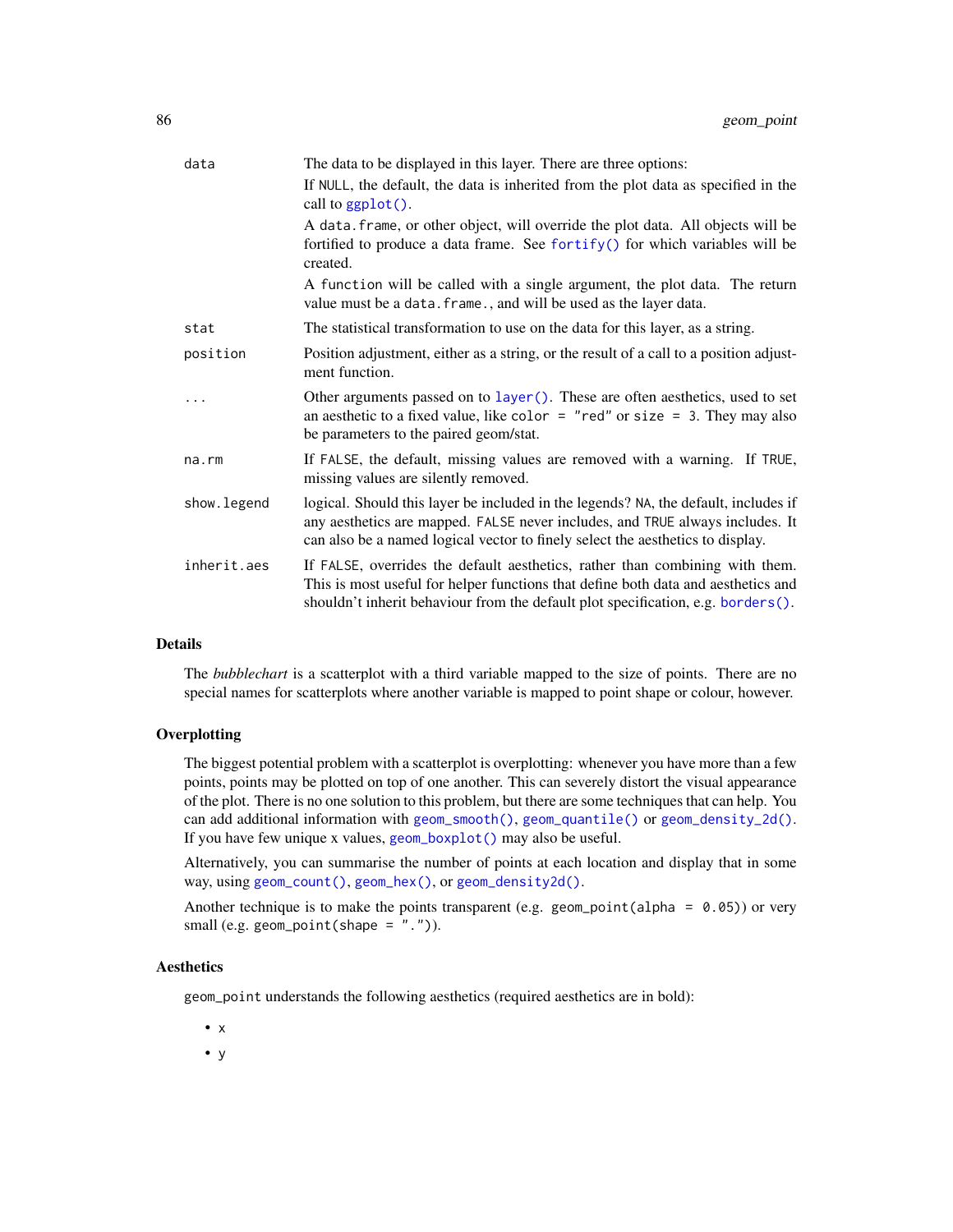## geom\_point 87

- alpha
- colour
- fill
- group
- shape
- size
- stroke

Learn more about setting these aesthetics in vignette("ggplot2-specs")

```
p <- ggplot(mtcars, aes(wt, mpg))
p + geom_point()
# Add aesthetic mappings
p + geom\_point(aes(colour = factor(cyl)))p + geom\_point(aes(shape = factor(cyl)))p + geom\_point(aes(size = qsec))# Set aesthetics to fixed value
ggplot(mtcars, aes(wt, mpg)) + geom\_point(colour = "red", size = 3)# Varying alpha is useful for large datasets
d <- ggplot(diamonds, aes(carat, price))
d + geom_point(alpha = 1/10)
d + geom_point(alpha = 1/20)
d + geom\_point(alpha = 1/100)# For shapes that have a border (like 21), you can colour the inside and
# outside separately. Use the stroke aesthetic to modify the width of the
# border
ggplot(mtcars, aes(wt, mpg)) +
  geom_point(shape = 21, colour = "black", fill = "white", size = 5, stroke = 5)
# You can create interesting shapes by layering multiple points of
# different sizes
p <- ggplot(mtcars, aes(mpg, wt, shape = factor(cyl)))
p + geom\_point(aes(colour = factor(cyl)), size = 4) +geom_point(colour = "grey90", size = 1.5)
p + geom\_point(colour = "black", size = 4.5) +geom\_point(colour = "pink", size = 4) +geom_point(aes(shape = factor(cyl)))
# These extra layers don't usually appear in the legend, but we can
# force their inclusion
p + geom\_point(colour = "black", size = 4.5, show. legend = TRUE) +geom\_point(colour = "pink", size = 4, show.length = TRUE) +
```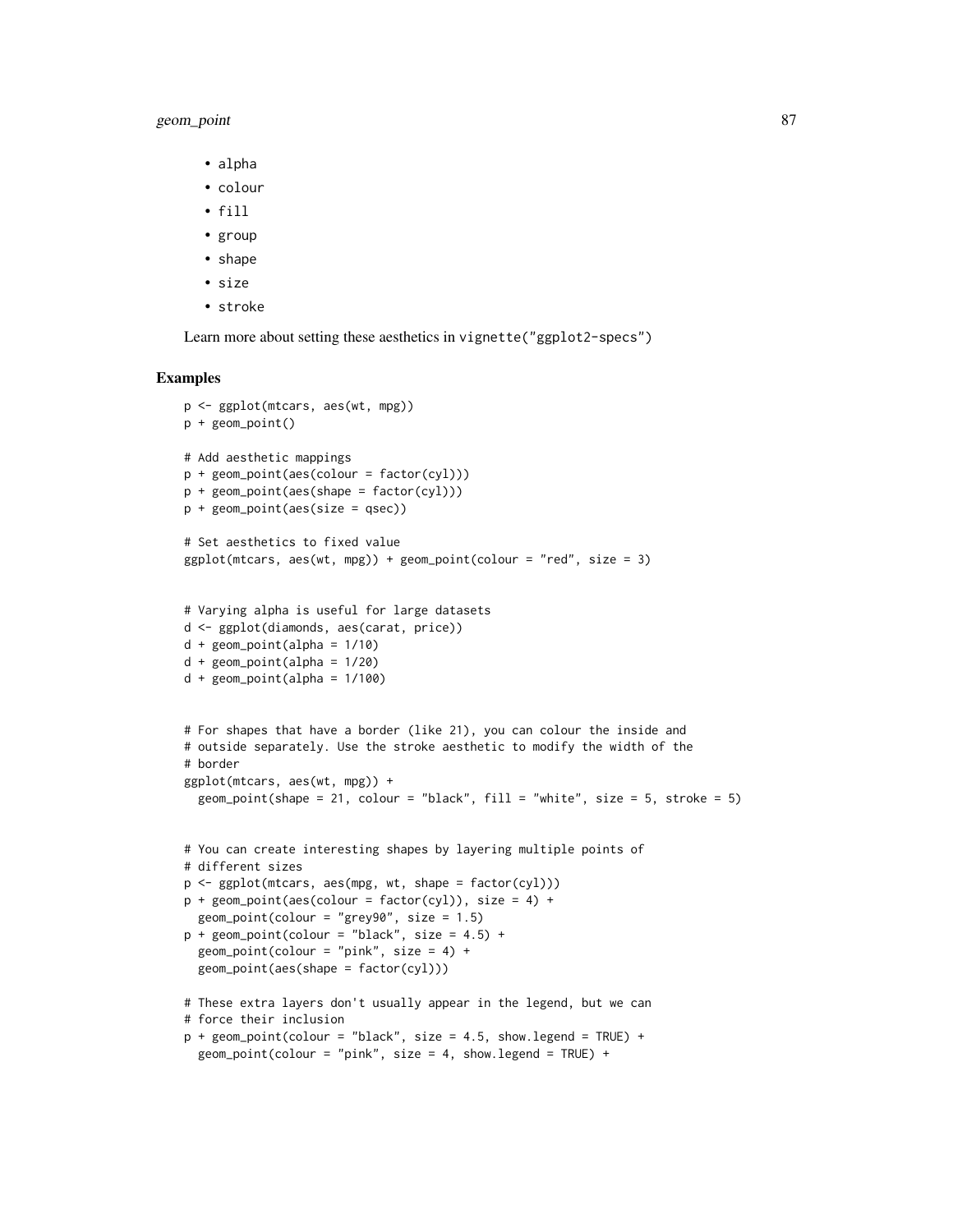```
geom_point(aes(shape = factor(cyl)))
# geom_point warns when missing values have been dropped from the data set
# and not plotted, you can turn this off by setting na.rm = TRUE
mtcars2 <- transform(mtcars, mpg = ifelse(runif(32) < 0.2, NA, mpg))
ggplot(mtcars2, aes(wt, mpg)) + geom_point()
ggplot(mtcars2, aes(wt, mpg)) + geom_point(na.rm = TRUE)
```
<span id="page-87-0"></span>geom\_polygon *Polygons*

# Description

Polygons are very similar to paths (as drawn by [geom\\_path\(\)](#page-81-0)) except that the start and end points are connected and the inside is coloured by fill. The group aesthetic determines which cases are connected together into a polygon.

## Usage

```
geom_polygon(mapping = NULL, data = NULL, stat = "identity",
 position = "identity", ..., na.rm = FALSE, show.legend = NA,
  inherit.aes = TRUE)
```

| mapping  | Set of aesthetic mappings created by aes () or aes (). If specified and inherit . aes = TRUE<br>(the default), it is combined with the default mapping at the top level of the plot.<br>You must supply mapping if there is no plot mapping. |
|----------|----------------------------------------------------------------------------------------------------------------------------------------------------------------------------------------------------------------------------------------------|
| data     | The data to be displayed in this layer. There are three options:                                                                                                                                                                             |
|          | If NULL, the default, the data is inherited from the plot data as specified in the<br>call to $ggplot()$ .                                                                                                                                   |
|          | A data. frame, or other object, will override the plot data. All objects will be<br>fortified to produce a data frame. See fortify() for which variables will be<br>created.                                                                 |
|          | A function will be called with a single argument, the plot data. The return<br>value must be a data. frame., and will be used as the layer data.                                                                                             |
| stat     | The statistical transformation to use on the data for this layer, as a string.                                                                                                                                                               |
| position | Position adjustment, either as a string, or the result of a call to a position adjust-<br>ment function.                                                                                                                                     |
|          | Other arguments passed on to layer (). These are often aesthetics, used to set<br>an aesthetic to a fixed value, like color = "red" or size = 3. They may also<br>be parameters to the paired geom/stat.                                     |
| na.rm    | If FALSE, the default, missing values are removed with a warning. If TRUE,<br>missing values are silently removed.                                                                                                                           |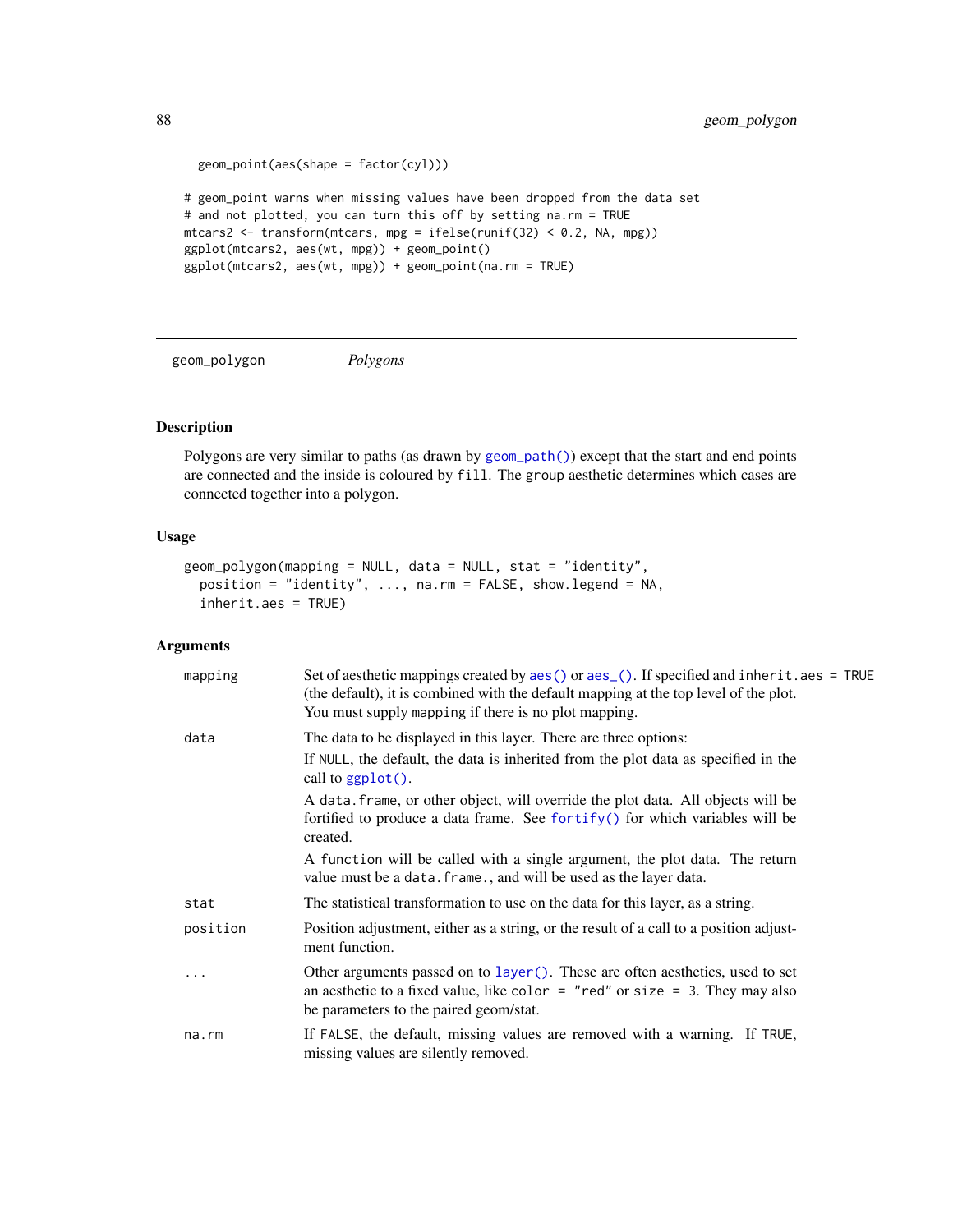| show.legend | logical. Should this layer be included in the legends? NA, the default, includes if                                                                               |
|-------------|-------------------------------------------------------------------------------------------------------------------------------------------------------------------|
|             | any aesthetics are mapped. FALSE never includes, and TRUE always includes. It                                                                                     |
|             | can also be a named logical vector to finely select the aesthetics to display.                                                                                    |
| inherit.aes | If FALSE, overrides the default aesthetics, rather than combining with them.<br>This is most useful for helper functions that define both data and aesthetics and |
|             | shouldn't inherit behaviour from the default plot specification, e.g. borders().                                                                                  |

geom\_polygon understands the following aesthetics (required aesthetics are in bold):

• x

- y
- alpha
- colour
- fill
- group
- linetype
- size

Learn more about setting these aesthetics in vignette("ggplot2-specs")

#### See Also

[geom\\_path\(\)](#page-81-0) for an unfilled polygon, [geom\\_ribbon\(\)](#page-96-0) for a polygon anchored on the x-axis

### Examples

```
# When using geom_polygon, you will typically need two data frames:
# one contains the coordinates of each polygon (positions), and the
# other the values associated with each polygon (values). An id
# variable links the two together
ids <- factor(c("1.1", "2.1", "1.2", "2.2", "1.3", "2.3"))
values <- data.frame(
  id = ids,
  value = c(3, 3.1, 3.1, 3.2, 3.15, 3.5)
\lambdapositions <- data.frame(
  id = rep(ids, each = 4),x = c(2, 1, 1.1, 2.2, 1, 0, 0.3, 1.1, 2.2, 1.1, 1.2, 2.5, 1.1, 0.3,0.5, 1.2, 2.5, 1.2, 1.3, 2.7, 1.2, 0.5, 0.6, 1.3),
  y = c(-0.5, 0, 1, 0.5, 0, 0.5, 1.5, 1, 0.5, 1, 2.1, 1.7, 1, 1.5,
  2.2, 2.1, 1.7, 2.1, 3.2, 2.8, 2.1, 2.2, 3.3, 3.2)
)
```
# Currently we need to manually merge the two together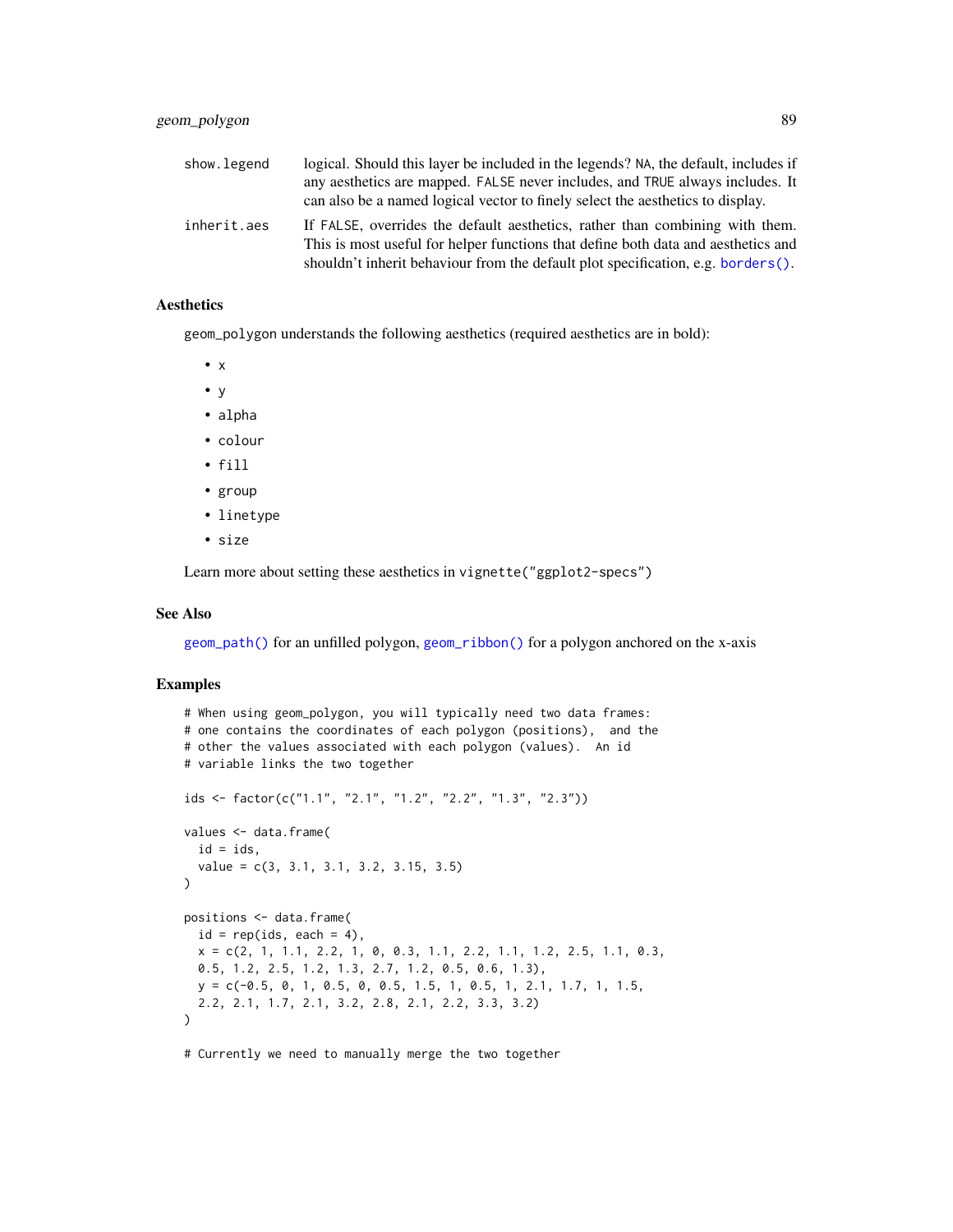```
datapoly \leq merge(values, positions, by = c("id"))
p \leftarrow \text{ggplot}(datapoly, aes(x = x, y = y)) +geom_polygon(aes(fill = value, group = id))
\mathsf{D}# Which seems like a lot of work, but then it's easy to add on
# other features in this coordinate system, e.g.:
stream <- data.frame(
  x = \text{cumsum}(\text{runif}(50, \text{max} = 0.1)),y = \text{cumsum}(\text{runif}(50, \text{max} = 0.1)))
p + geom_line(data = stream, colour = "grey30", size = 5)
# And if the positions are in longitude and latitude, you can use
# coord_map to produce different map projections.
```
#### geom\_qq\_line *A quantile-quantile plot*

#### **Description**

geom\_qq and stat\_qq produce quantile-quantile plots. geom\_qq\_line and stat\_qq\_line compute the slope and intercept of the line connecting the points at specified quartiles of the theoretical and sample distributions.

#### Usage

```
geom_qq_line(mapping = NULL, data = NULL, geom = "path",
 position = "identity", ..., distribution = stats::qnorm,
  dparams = list(), line.p = c(0.25, 0.75), fullrange = FALSE,
  na.rm = FALSE, show.legend = NA, inherit.aes = TRUE)
stat_qq_line(mapping = NULL, data = NULL, geom = "path",
  position = "identity", ..., distribution = stats::qnorm,
  dparams = list(), line.p = c(0.25, 0.75), fullrange = FALSE,
  na.rm = FALSE, show.legend = NA, inherit.aes = TRUE)
geom_qq(mapping = NULL, data = NULL, geom = "point",
 position = "identity", ..., distribution = stats::qnorm,
  dparams = list(), na.rm = FALSE, show.legend = NA, inherit.aes = TRUE)stat_qq(mapping = NULL, data = NULL, geom = "point",position = "identity", \ldots, distribution = stats:: qnorm,
  dparams = list(), na.rm = FALSE, show.legend = NA, inherit.aes = TRUE)
```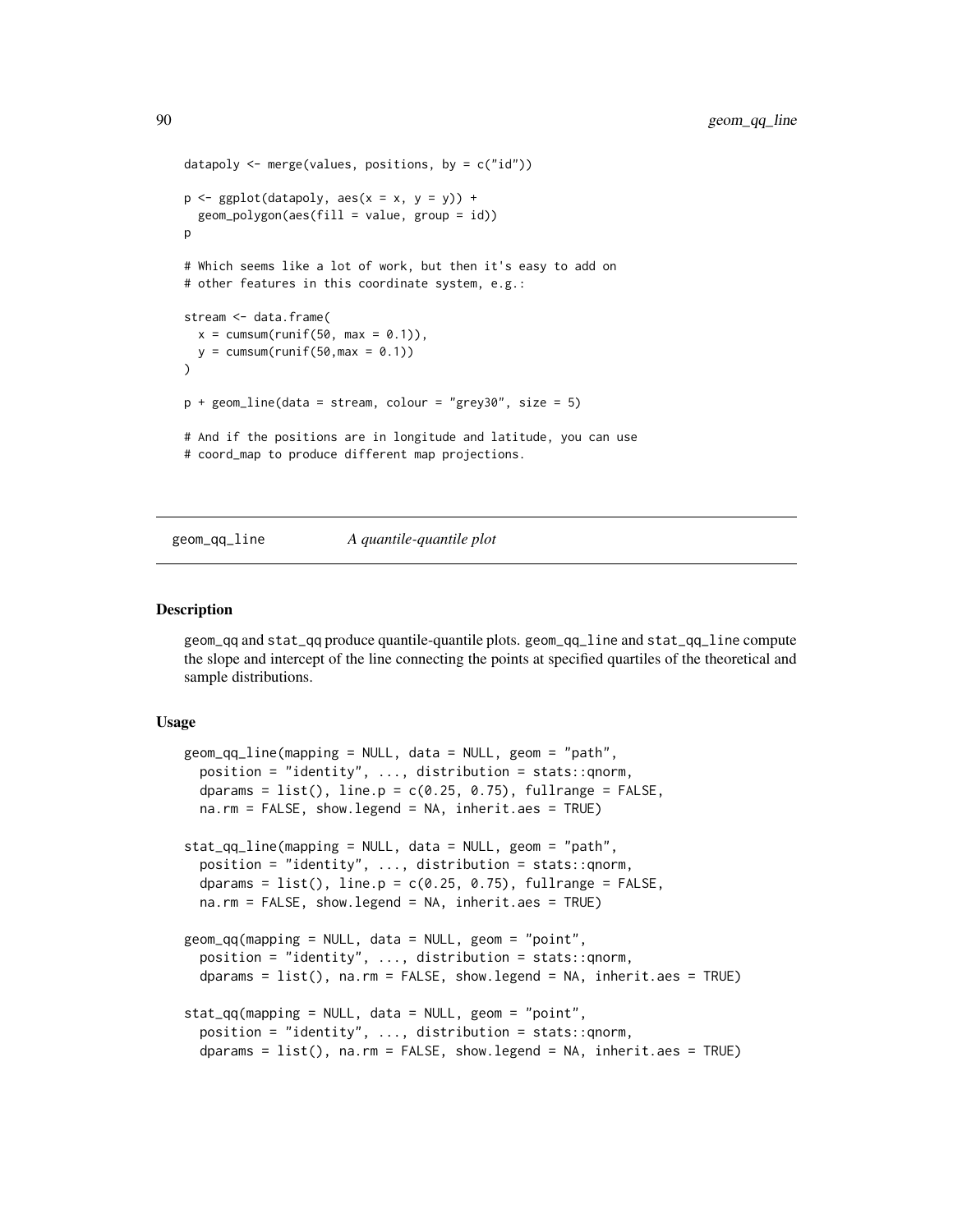# Arguments

| mapping      | Set of aesthetic mappings created by $aes()$ or $aes_()$ . If specified and inherit. $aes = TRUE$<br>(the default), it is combined with the default mapping at the top level of the plot.<br>You must supply mapping if there is no plot mapping.      |
|--------------|--------------------------------------------------------------------------------------------------------------------------------------------------------------------------------------------------------------------------------------------------------|
| data         | The data to be displayed in this layer. There are three options:                                                                                                                                                                                       |
|              | If NULL, the default, the data is inherited from the plot data as specified in the<br>call to ggplot().                                                                                                                                                |
|              | A data. frame, or other object, will override the plot data. All objects will be<br>fortified to produce a data frame. See fortify() for which variables will be<br>created.                                                                           |
|              | A function will be called with a single argument, the plot data. The return<br>value must be a data. frame., and will be used as the layer data.                                                                                                       |
| geom         | The geometric object to use display the data                                                                                                                                                                                                           |
| position     | Position adjustment, either as a string, or the result of a call to a position adjust-<br>ment function.                                                                                                                                               |
| $\cdots$     | Other arguments passed on to layer (). These are often aesthetics, used to set<br>an aesthetic to a fixed value, like color = "red" or size = 3. They may also<br>be parameters to the paired geom/stat.                                               |
| distribution | Distribution function to use, if x not specified                                                                                                                                                                                                       |
| dparams      | Additional parameters passed on to distribution function.                                                                                                                                                                                              |
| line.p       | Vector of quantiles to use when fitting the Q-Q line, defaults defaults to $c(.25, .75)$ .                                                                                                                                                             |
| fullrange    | Should the q-q line span the full range of the plot, or just the data                                                                                                                                                                                  |
| na.rm        | If FALSE, the default, missing values are removed with a warning. If TRUE,<br>missing values are silently removed.                                                                                                                                     |
| show. legend | logical. Should this layer be included in the legends? NA, the default, includes if<br>any aesthetics are mapped. FALSE never includes, and TRUE always includes. It<br>can also be a named logical vector to finely select the aesthetics to display. |
| inherit.aes  | If FALSE, overrides the default aesthetics, rather than combining with them.<br>This is most useful for helper functions that define both data and aesthetics and<br>shouldn't inherit behaviour from the default plot specification, e.g. borders().  |

# Aesthetics

stat\_qq understands the following aesthetics (required aesthetics are in bold):

- sample
- group
- x
- y

Learn more about setting these aesthetics in vignette("ggplot2-specs")

stat\_qq\_line understands the following aesthetics (required aesthetics are in bold):

• sample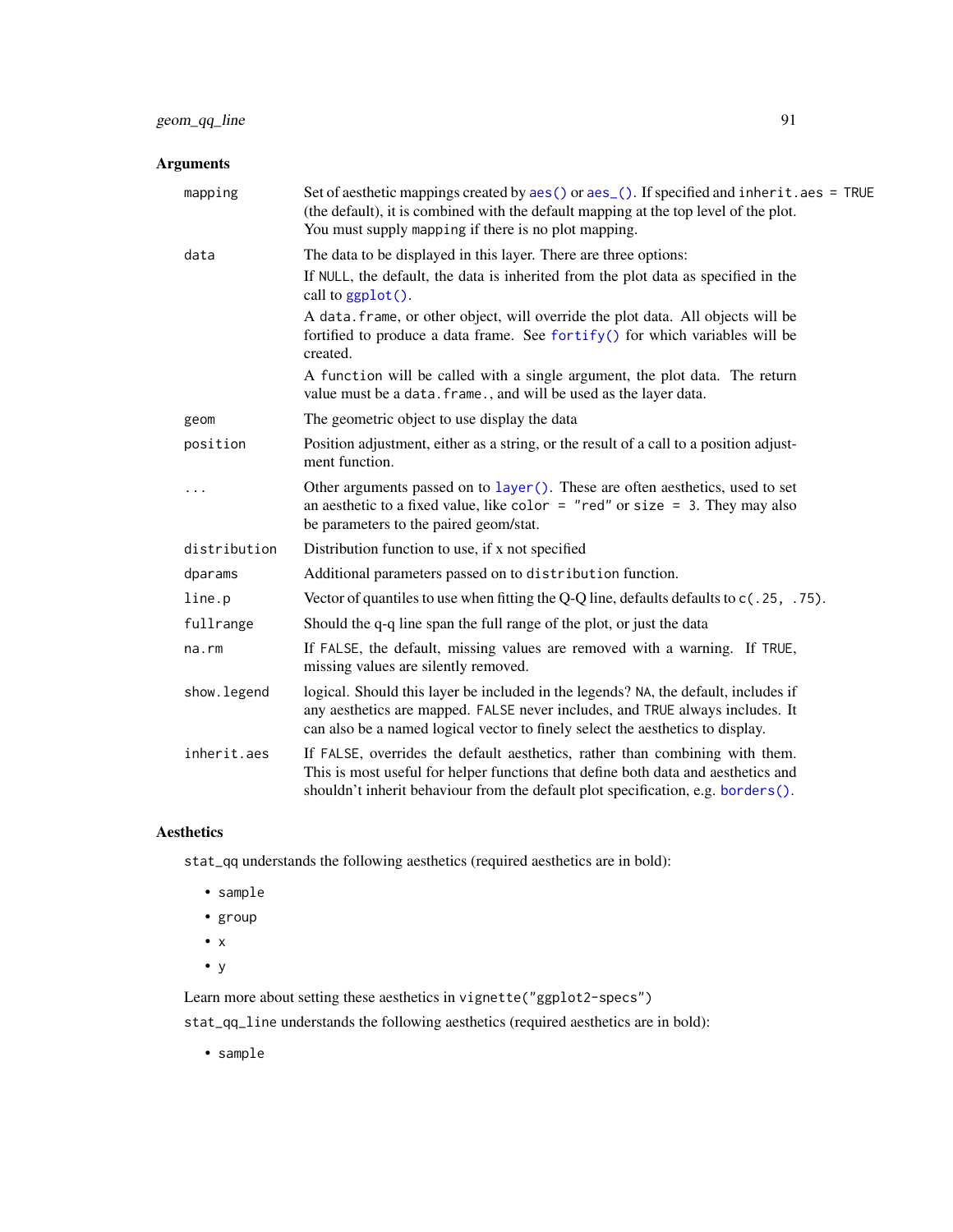## 92 geom\_quantile

- group
- x
- y

Learn more about setting these aesthetics in vignette("ggplot2-specs")

#### Computed variables

Variables computed by stat\_qq:

sample sample quantiles

theoretical theoretical quantiles

Variables computed by stat\_qq\_line:

- x x-coordinates of the endpoints of the line segment connecting the points at the chosen quantiles of the theoretical and the sample distributions
- y y-coordinates of the endpoints

# Examples

```
df \le data.frame(y = rt(200, df = 5))
p <- ggplot(df, aes(sample = y))
p + stat_qq() + stat_qq_# Use fitdistr from MASS to estimate distribution params
params <- as.list(MASS::fitdistr(df$y, "t")$estimate)
ggplot(df, aes(sample = y)) +
 stat_qq(distribution = qt, dparams = params["df"]) +
 stat_qq line(distribution = qt, dparams = params["df"])
# Using to explore the distribution of a variable
ggplot(mtcars, aes(sample = mpg)) +
 stat_qq() +stat_qq_line()
ggplot(mtcars, aes(sample = mpg, colour = factor(cyl))) +stat_qq() +stat_qq_line()
```
<span id="page-91-0"></span>geom\_quantile *Quantile regression*

### **Description**

This fits a quantile regression to the data and draws the fitted quantiles with lines. This is as a continuous analogue to [geom\\_boxplot\(\)](#page-48-0).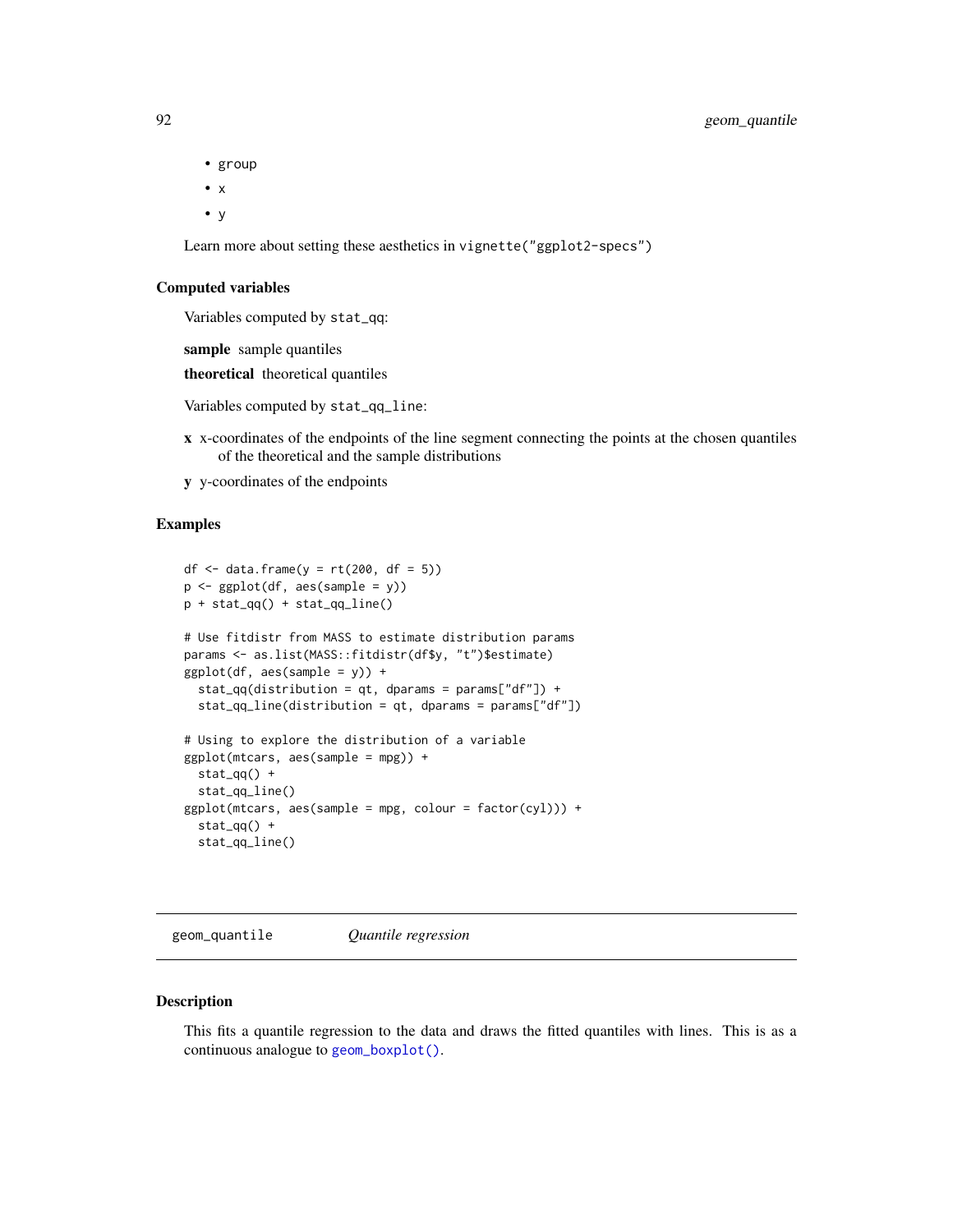# geom\_quantile 93

### Usage

```
geom_quantile(mapping = NULL, data = NULL, stat = "quantile",
 position = "identity", ..., lineend = "butt", linejoin = "round",
 linemitre = 10, na.rm = FALSE, show.legend = NA, inherit.aes = TRUE)
stat_quantile(mapping = NULL, data = NULL, geom = "quantile",
 position = "identity", ..., quantiles = c(0.25, 0.5, 0.75),formula = NULL, method = "rq", method.args = list(), na.rm = FALSE,
  show.legend = NA, inherit.aes = TRUE)
```

| mapping      | Set of aesthetic mappings created by aes() or aes_(). If specified and inherit.aes = TRUE<br>(the default), it is combined with the default mapping at the top level of the plot.<br>You must supply mapping if there is no plot mapping.              |
|--------------|--------------------------------------------------------------------------------------------------------------------------------------------------------------------------------------------------------------------------------------------------------|
| data         | The data to be displayed in this layer. There are three options:                                                                                                                                                                                       |
|              | If NULL, the default, the data is inherited from the plot data as specified in the<br>call to ggplot().                                                                                                                                                |
|              | A data. frame, or other object, will override the plot data. All objects will be<br>fortified to produce a data frame. See fortify() for which variables will be<br>created.                                                                           |
|              | A function will be called with a single argument, the plot data. The return<br>value must be a data. frame., and will be used as the layer data.                                                                                                       |
| position     | Position adjustment, either as a string, or the result of a call to a position adjust-<br>ment function.                                                                                                                                               |
|              | Other arguments passed on to layer (). These are often aesthetics, used to set<br>an aesthetic to a fixed value, like color = "red" or size = 3. They may also<br>be parameters to the paired geom/stat.                                               |
| lineend      | Line end style (round, butt, square).                                                                                                                                                                                                                  |
| linejoin     | Line join style (round, mitre, bevel).                                                                                                                                                                                                                 |
| linemitre    | Line mitre limit (number greater than 1).                                                                                                                                                                                                              |
| $na$ . $rm$  | If FALSE, the default, missing values are removed with a warning. If TRUE,<br>missing values are silently removed.                                                                                                                                     |
| show. legend | logical. Should this layer be included in the legends? NA, the default, includes if<br>any aesthetics are mapped. FALSE never includes, and TRUE always includes. It<br>can also be a named logical vector to finely select the aesthetics to display. |
| inherit.aes  | If FALSE, overrides the default aesthetics, rather than combining with them.<br>This is most useful for helper functions that define both data and aesthetics and<br>shouldn't inherit behaviour from the default plot specification, e.g. borders().  |
| geom, stat   | Use to override the default connection between geom_quantile and stat_quantile.                                                                                                                                                                        |
| quantiles    | conditional quantiles of y to calculate and display                                                                                                                                                                                                    |
| formula      | formula relating y variables to x variables                                                                                                                                                                                                            |
| method       | Quantile regression method to use. Currently only supports $quantreg::rq()$ .                                                                                                                                                                          |
| method.args  | List of additional arguments passed on to the modelling function defined by<br>method.                                                                                                                                                                 |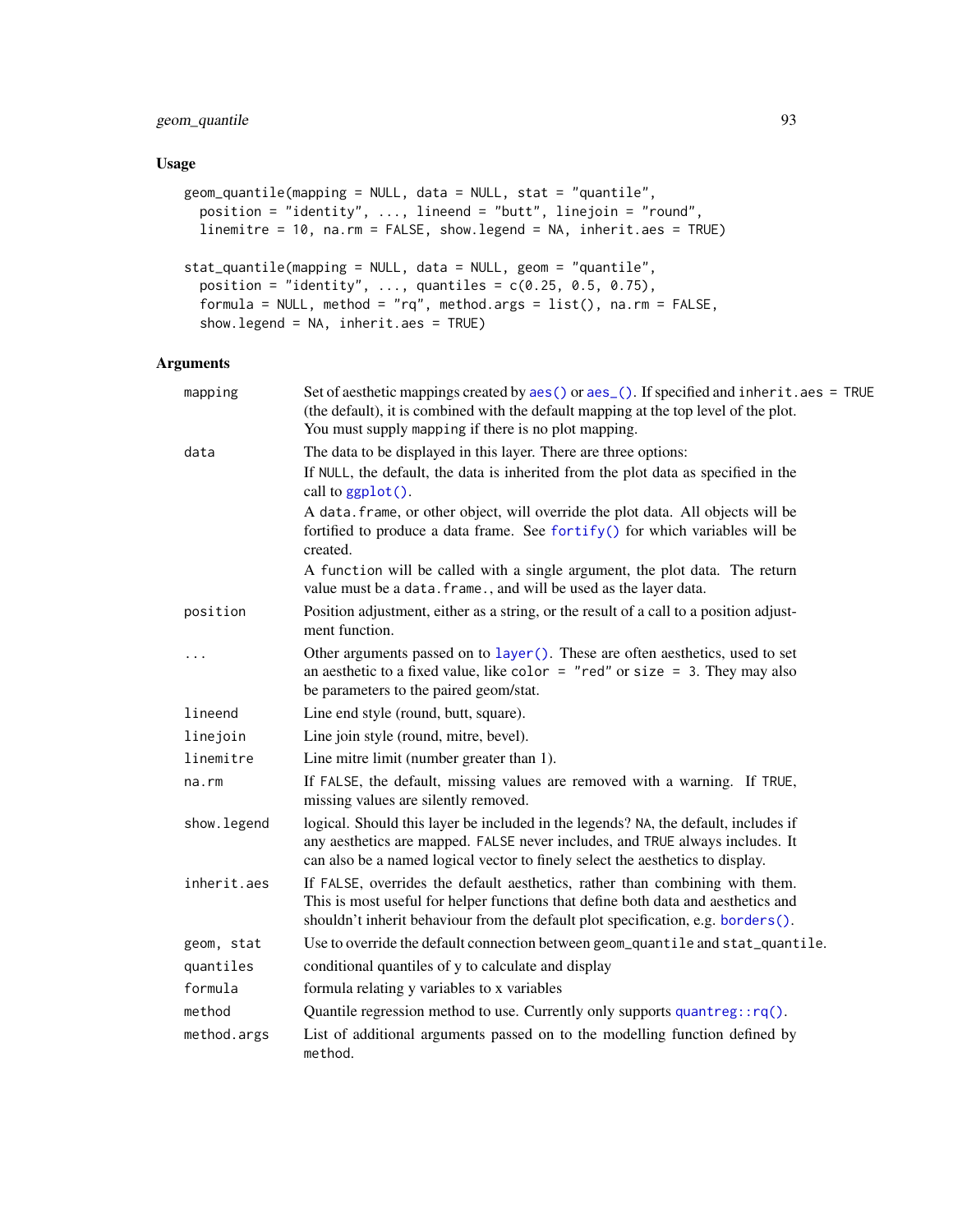geom\_quantile understands the following aesthetics (required aesthetics are in bold):

- $\bullet$  x
- y
- alpha
- colour
- group
- linetype
- size
- weight

Learn more about setting these aesthetics in vignette("ggplot2-specs")

### Computed variables

quantile quantile of distribution

### Examples

```
m \leq - ggplot(mpg, aes(displ, 1 / hwy)) + geom_point()
m + geom_quantile()
m + geom_quantile (quantiles = 0.5)
q10 \leq -\text{seq}(0.05, 0.95, \text{ by } = 0.05)m + geom_quantile(quantiles = q10)
# You can also use rqss to fit smooth quantiles
m + geom_quantile(method = "rqss")# Note that rqss doesn't pick a smoothing constant automatically, so
# you'll need to tweak lambda yourself
m + geom\_quantile(method = "rgss", lambda = 0.1)# Set aesthetics to fixed value
m + geom\_quantile (colour = "red", size = 2, alpha = 0.5)
```
geom\_raster *Rectangles*

#### Description

geom\_rect and geom\_tile do the same thing, but are parameterised differently: geom\_rect uses the locations of the four corners (xmin, xmax, ymin and ymax), while geom\_tile uses the center of the tile and its size (x, y, width, height). geom\_raster is a high performance special case for when all the tiles are the same size.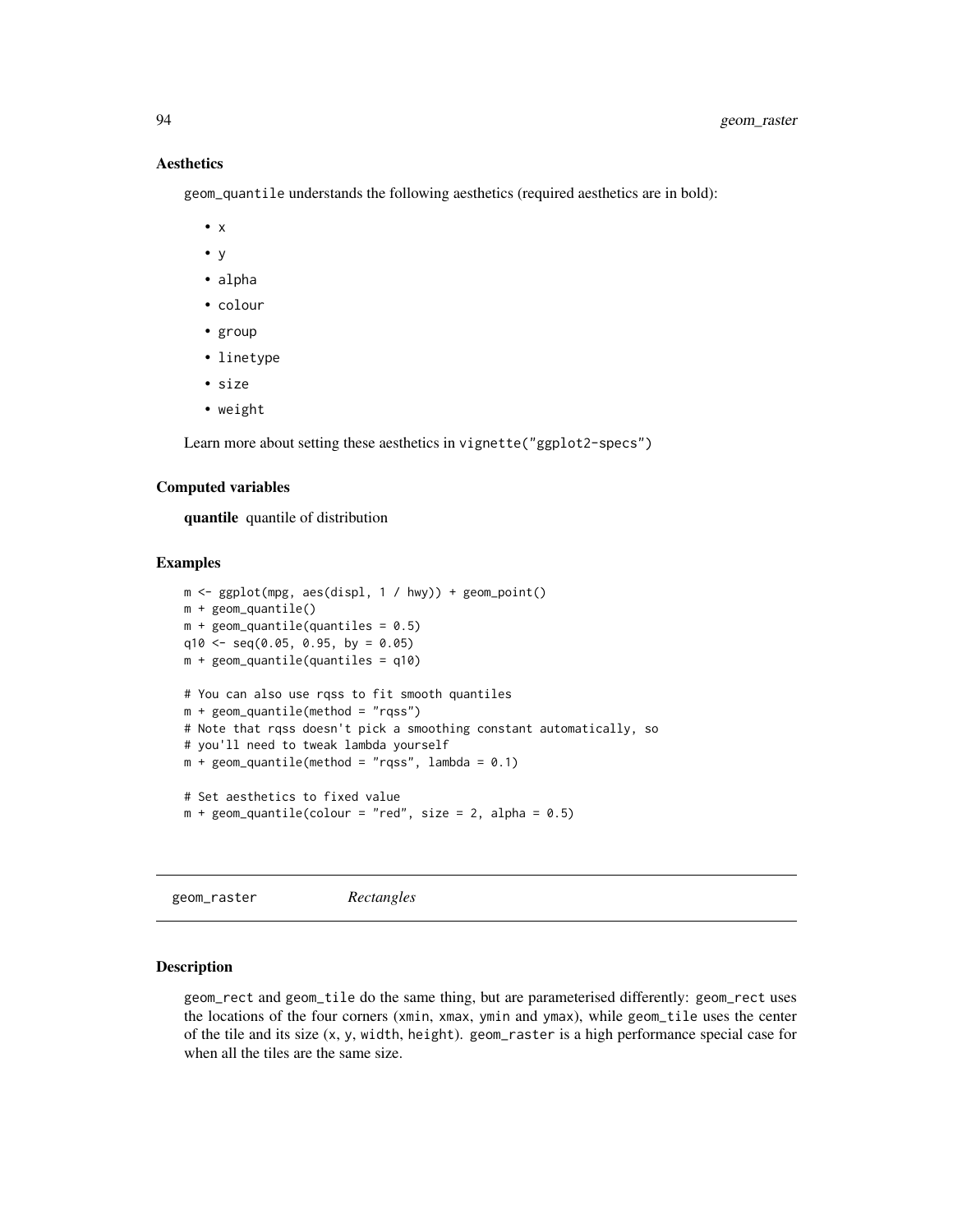# geom\_raster 95

### Usage

```
geom_raster(mapping = NULL, data = NULL, stat = "identity",
 position = "identity", ..., hjust = 0.5, vjust = 0.5,
  interpolate = FALSE, na.rm = FALSE, show.legend = NA,
  inherit.aes = TRUE)
geom_rect(mapping = NULL, data = NULL, stat = "identity",
 position = "identity", ..., na.rm = FALSE, show.legend = NA,
  inherit.aes = TRUE)
geom_tile(mapping = NULL, data = NULL, stat = "identity",
 position = "identity", ..., na.rm = FALSE, show.legend = NA,
  inherit.aes = TRUE)
```

| mapping      | Set of aesthetic mappings created by aes() or aes_(). If specified and inherit.aes = TRUE<br>(the default), it is combined with the default mapping at the top level of the plot.<br>You must supply mapping if there is no plot mapping.              |
|--------------|--------------------------------------------------------------------------------------------------------------------------------------------------------------------------------------------------------------------------------------------------------|
| data         | The data to be displayed in this layer. There are three options:                                                                                                                                                                                       |
|              | If NULL, the default, the data is inherited from the plot data as specified in the<br>call to ggplot().                                                                                                                                                |
|              | A data. frame, or other object, will override the plot data. All objects will be<br>fortified to produce a data frame. See fortify() for which variables will be<br>created.                                                                           |
|              | A function will be called with a single argument, the plot data. The return<br>value must be a data. frame., and will be used as the layer data.                                                                                                       |
| stat         | The statistical transformation to use on the data for this layer, as a string.                                                                                                                                                                         |
| position     | Position adjustment, either as a string, or the result of a call to a position adjust-<br>ment function.                                                                                                                                               |
| .            | Other arguments passed on to layer (). These are often aesthetics, used to set<br>an aesthetic to a fixed value, like color = "red" or size = 3. They may also<br>be parameters to the paired geom/stat.                                               |
| hjust, vjust | horizontal and vertical justification of the grob. Each justification value should<br>be a number between 0 and 1. Defaults to $0.5$ for both, centering each pixel over<br>its data location.                                                         |
| interpolate  | If TRUE interpolate linearly, if FALSE (the default) don't interpolate.                                                                                                                                                                                |
| na.rm        | If FALSE, the default, missing values are removed with a warning. If TRUE,<br>missing values are silently removed.                                                                                                                                     |
| show. legend | logical. Should this layer be included in the legends? NA, the default, includes if<br>any aesthetics are mapped. FALSE never includes, and TRUE always includes. It<br>can also be a named logical vector to finely select the aesthetics to display. |
| inherit.aes  | If FALSE, overrides the default aesthetics, rather than combining with them.<br>This is most useful for helper functions that define both data and aesthetics and<br>shouldn't inherit behaviour from the default plot specification, e.g. borders().  |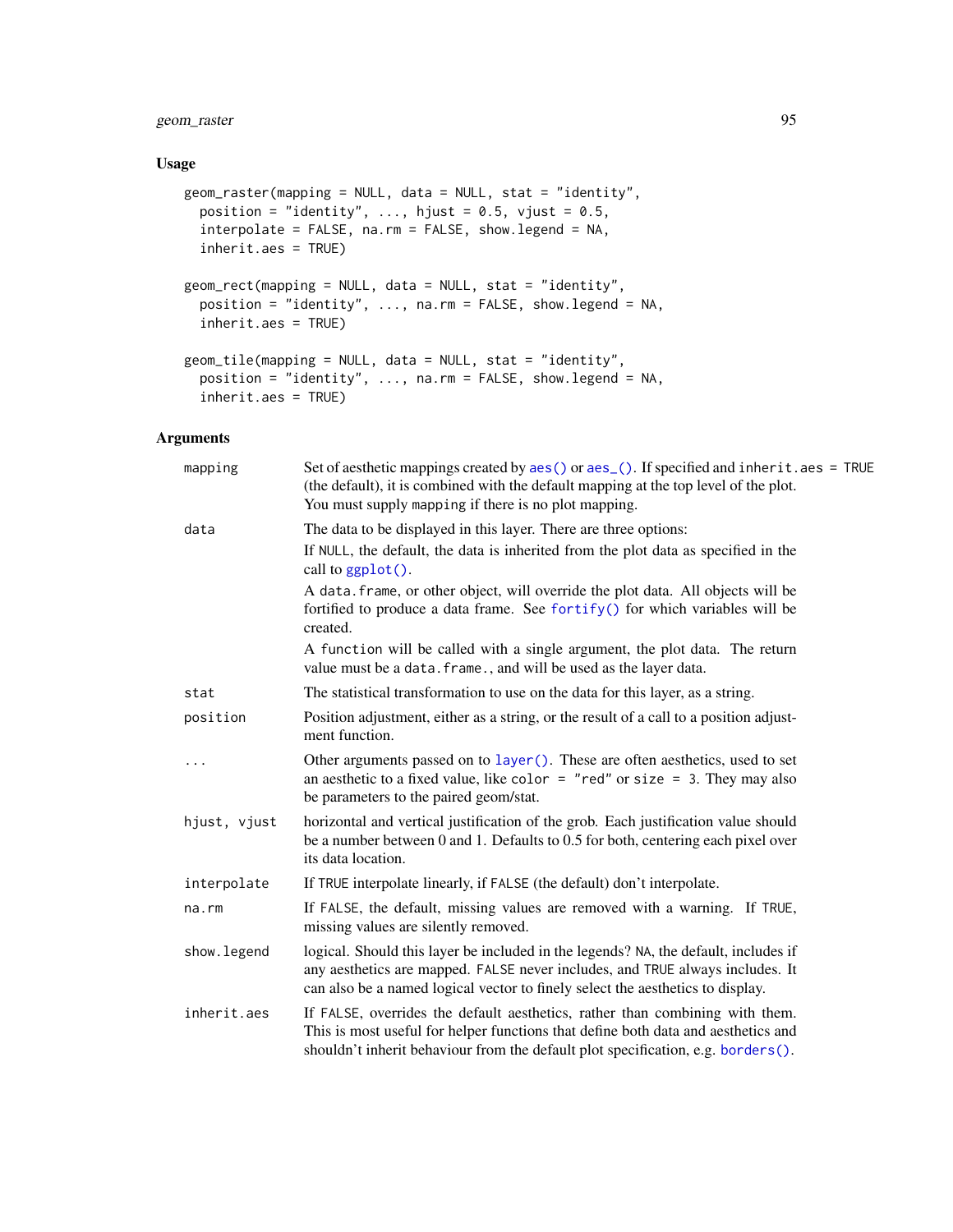geom\_tile understands the following aesthetics (required aesthetics are in bold):

- $\bullet$  x
- y
- alpha
- colour
- fill
- group
- height
- linetype
- size
- width

Learn more about setting these aesthetics in vignette("ggplot2-specs")

```
# The most common use for rectangles is to draw a surface. You always want
# to use geom_raster here because it's so much faster, and produces
# smaller output when saving to PDF
ggplot(faithfuld, aes(waiting, eruptions)) +
geom_raster(aes(fill = density))
# Interpolation smooths the surface & is most helpful when rendering images.
ggplot(faithfuld, aes(waiting, eruptions)) +
geom_raster(aes(fill = density), interpolate = TRUE)
# If you want to draw arbitrary rectangles, use geom_tile() or geom_rect()
df <- data.frame(
 x = \text{rep}(c(2, 5, 7, 9, 12), 2),y = rep(c(1, 2), each = 5),z = factor(rep(1:5, each = 2)),w = rep(diff(c(0, 4, 6, 8, 10, 14)), 2))
ggplot(df, aes(x, y)) +geom\_tile(aes(fill = z), colour = "grey50")ggplot(df, aes(x, y, width = w)) +geom_tile(aes(fill = z), colour = "grey50")
ggplot(df, aes(xmin = x - w / 2, xmax = x + w / 2, ymin = y, ymax = y + 1)) +
 geom_rect(aes(fill = z), colour = "grey50")
# Justification controls where the cells are anchored
df \leq expand.grid(x = 0:5, y = 0:5)
df$z <- runif(nrow(df))
# default is compatible with geom_tile()
ggplot(df, aes(x, y, fill = z)) + geom_raster()# zero padding
```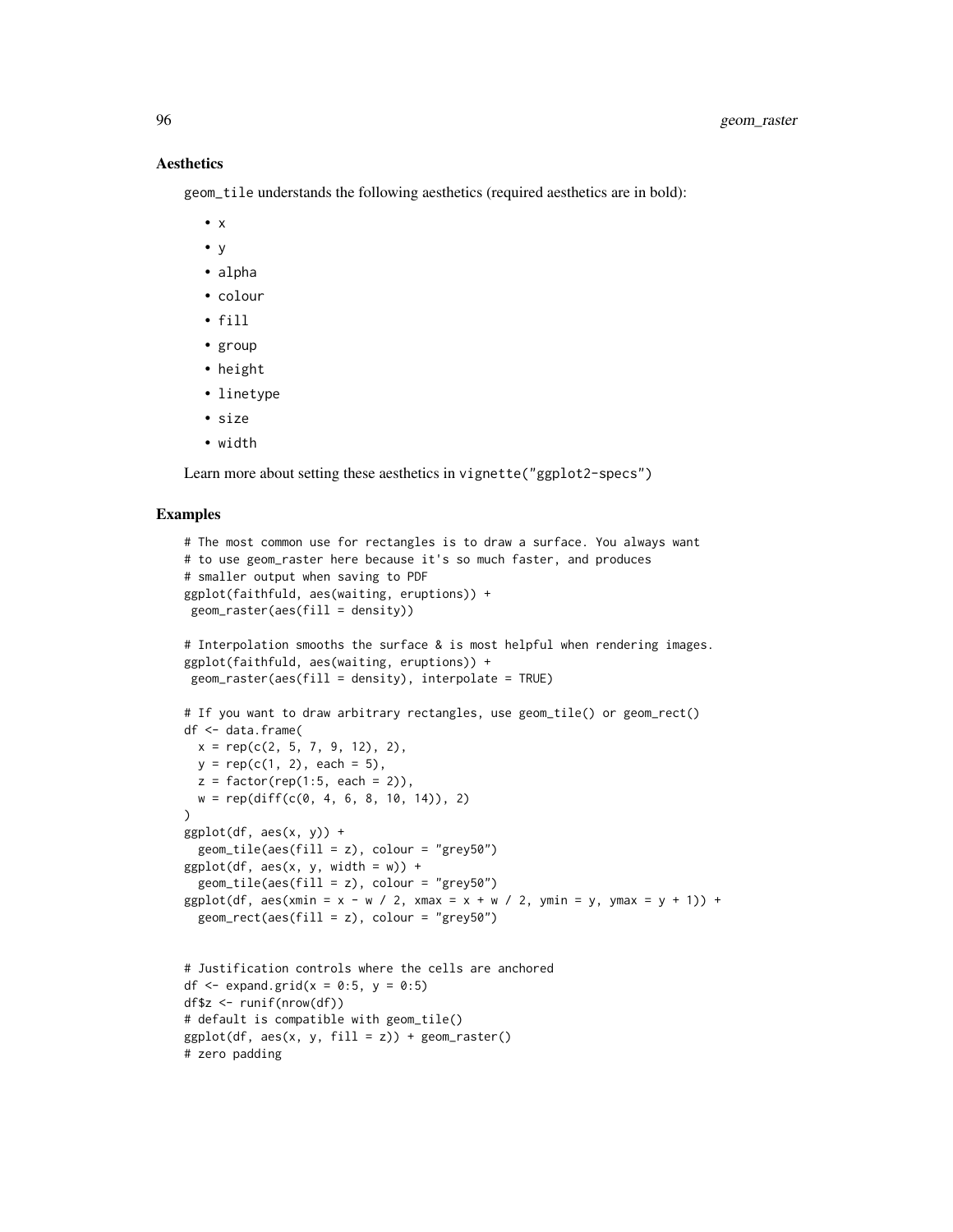## geom\_ribbon 97

```
ggplot(df, aes(x, y, fill = z)) + geom_raster(hjust = 0, vjust = 0)# Inspired by the image-density plots of Ken Knoblauch
cars <- ggplot(mtcars, aes(mpg, factor(cyl)))
cars + geom_point()
cars + stat\_bin2d(aes(fill = stat(count)), binwidth = c(3,1))cars + stat_bin2d(aes(fill = stat(density)), binwidth = c(3,1))
cars + stat_density(aes(fill = stat(density)), geom = "raster", position = "identity")
cars + stat_density(aes(fill = stat(count)), geom = "raster", position = "identity")
```
<span id="page-96-0"></span>geom\_ribbon *Ribbons and area plots*

### Description

For each x value, geom\_ribbon displays a y interval defined by ymin and ymax. geom\_area is a special case of geom\_ribbon, where the ymin is fixed to 0.

#### Usage

```
geom_ribbon(mapping = NULL, data = NULL, stat = "identity",
 position = "identity", \ldots, na.rm = FALSE, show.legend = NA,
  inherit.aes = TRUE)
geom_area(mapping = NULL, data = NULL, stat = "identity",
 position = "stack", na.rm = FALSE, show.legend = NA,
  inherit.aes = TRUE, ...
```

| mapping  | Set of aesthetic mappings created by $\text{aes}()$ or $\text{aes}()$ . If specified and inherit . aes = TRUE<br>(the default), it is combined with the default mapping at the top level of the plot.<br>You must supply mapping if there is no plot mapping. |
|----------|---------------------------------------------------------------------------------------------------------------------------------------------------------------------------------------------------------------------------------------------------------------|
| data     | The data to be displayed in this layer. There are three options:                                                                                                                                                                                              |
|          | If NULL, the default, the data is inherited from the plot data as specified in the<br>call to $ggplot()$ .                                                                                                                                                    |
|          | A data frame, or other object, will override the plot data. All objects will be<br>fortified to produce a data frame. See fortify() for which variables will be<br>created.                                                                                   |
|          | A function will be called with a single argument, the plot data. The return<br>value must be a data. frame., and will be used as the layer data.                                                                                                              |
| stat     | The statistical transformation to use on the data for this layer, as a string.                                                                                                                                                                                |
| position | Position adjustment, either as a string, or the result of a call to a position adjust-<br>ment function.                                                                                                                                                      |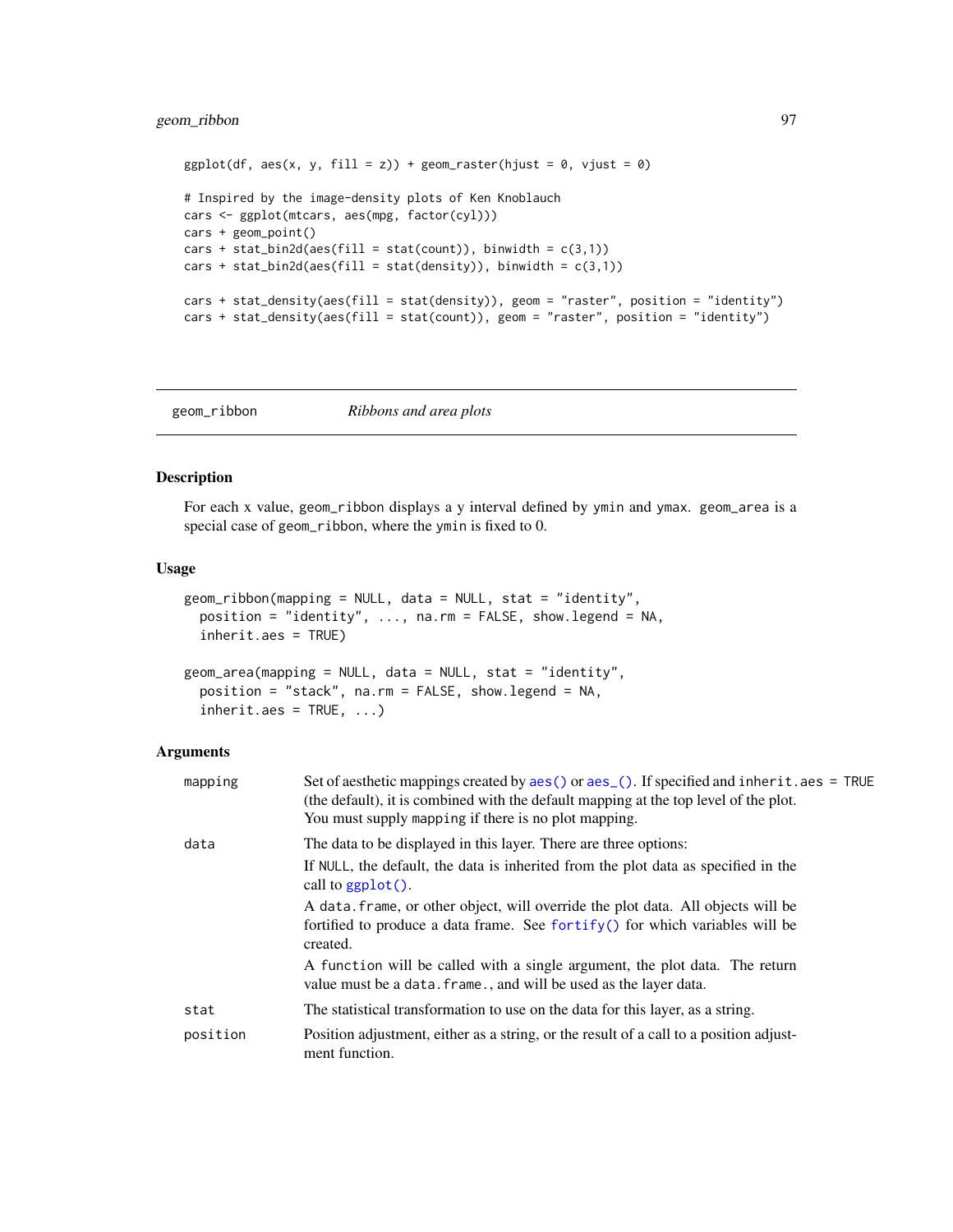| .           | Other arguments passed on to layer (). These are often aesthetics, used to set<br>an aesthetic to a fixed value, like color $=$ "red" or size $=$ 3. They may also<br>be parameters to the paired geom/stat.                                              |
|-------------|-----------------------------------------------------------------------------------------------------------------------------------------------------------------------------------------------------------------------------------------------------------|
| na.rm       | If FALSE, the default, missing values are removed with a warning. If TRUE,<br>missing values are silently removed.                                                                                                                                        |
| show.legend | logical. Should this layer be included in the legends? NA, the default, includes if<br>any aesthetics are mapped. FALSE never includes, and TRUE always includes. It<br>can also be a named logical vector to finely select the aesthetics to display.    |
| inherit.aes | If FALSE, overrides the default aesthetics, rather than combining with them.<br>This is most useful for helper functions that define both data and aesthetics and<br>shouldn't inherit behaviour from the default plot specification, e.g. borders $()$ . |

### Details

An area plot is the continuous analog of a stacked bar chart (see [geom\\_bar\(\)](#page-42-0)), and can be used to show how composition of the whole varies over the range of x. Choosing the order in which different components is stacked is very important, as it becomes increasing hard to see the individual pattern as you move up the stack. See [position\\_stack\(\)](#page-146-0) for the details of stacking algorithm.

### **Aesthetics**

geom\_ribbon understands the following aesthetics (required aesthetics are in bold):

- x
- ymin
- ymax
- alpha
- colour
- fill
- group
- linetype
- size

Learn more about setting these aesthetics in vignette("ggplot2-specs")

### See Also

[geom\\_bar\(\)](#page-42-0) for discrete intervals (bars), [geom\\_linerange\(\)](#page-56-0) for discrete intervals (lines), [geom\\_polygon\(\)](#page-87-0) for general polygons

```
# Generate data
huron <- data.frame(year = 1875:1972, level = as.vector(LakeHuron))
h <- ggplot(huron, aes(year))
h + geom_ribbon(aes(ymin=0, ymax=level))
```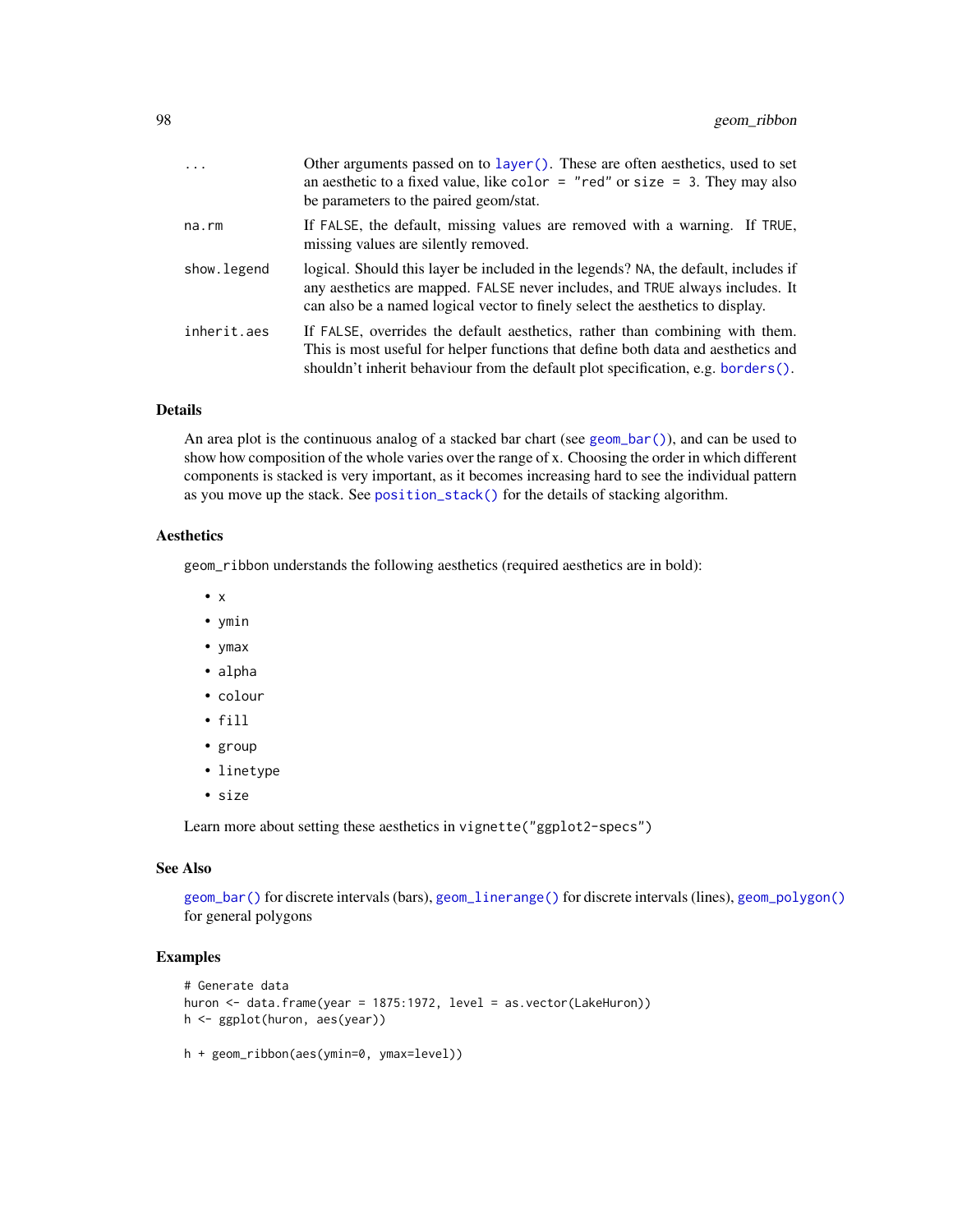#### geom\_rug 99

```
h + geom_area(aes(y = level))# Add aesthetic mappings
h +
  geom_ribbon(aes(ymin = level - 1, ymax = level + 1), fill = "grey70") +
  geom_line(aes(y = level))
```
#### geom\_rug *Rug plots in the margins*

## Description

A rug plot is a compact visualisation designed to supplement a 2d display with the two 1d marginal distributions. Rug plots display individual cases so are best used with smaller datasets.

## Usage

```
geom_rug(mapping = NULL, data = NULL, stat = "identity",
 position = "identity", ..., sides = "bl", na.rm = FALSE,
  show.legend = NA, inherit.aes = TRUE)
```

| mapping  | Set of aesthetic mappings created by aes() or aes_(). If specified and inherit.aes = TRUE<br>(the default), it is combined with the default mapping at the top level of the plot.<br>You must supply mapping if there is no plot mapping. |
|----------|-------------------------------------------------------------------------------------------------------------------------------------------------------------------------------------------------------------------------------------------|
| data     | The data to be displayed in this layer. There are three options:                                                                                                                                                                          |
|          | If NULL, the default, the data is inherited from the plot data as specified in the<br>call to $ggplot()$ .                                                                                                                                |
|          | A data. frame, or other object, will override the plot data. All objects will be<br>fortified to produce a data frame. See fortify() for which variables will be<br>created.                                                              |
|          | A function will be called with a single argument, the plot data. The return<br>value must be a data. frame., and will be used as the layer data.                                                                                          |
| stat     | The statistical transformation to use on the data for this layer, as a string.                                                                                                                                                            |
| position | Position adjustment, either as a string, or the result of a call to a position adjust-<br>ment function.                                                                                                                                  |
|          | Other arguments passed on to layer (). These are often aesthetics, used to set<br>an aesthetic to a fixed value, like color = "red" or size = 3. They may also<br>be parameters to the paired geom/stat.                                  |
| sides    | A string that controls which sides of the plot the rugs appear on. It can be set to<br>a string containing any of "trbl", for top, right, bottom, and left.                                                                               |
| na.rm    | If FALSE, the default, missing values are removed with a warning. If TRUE,<br>missing values are silently removed.                                                                                                                        |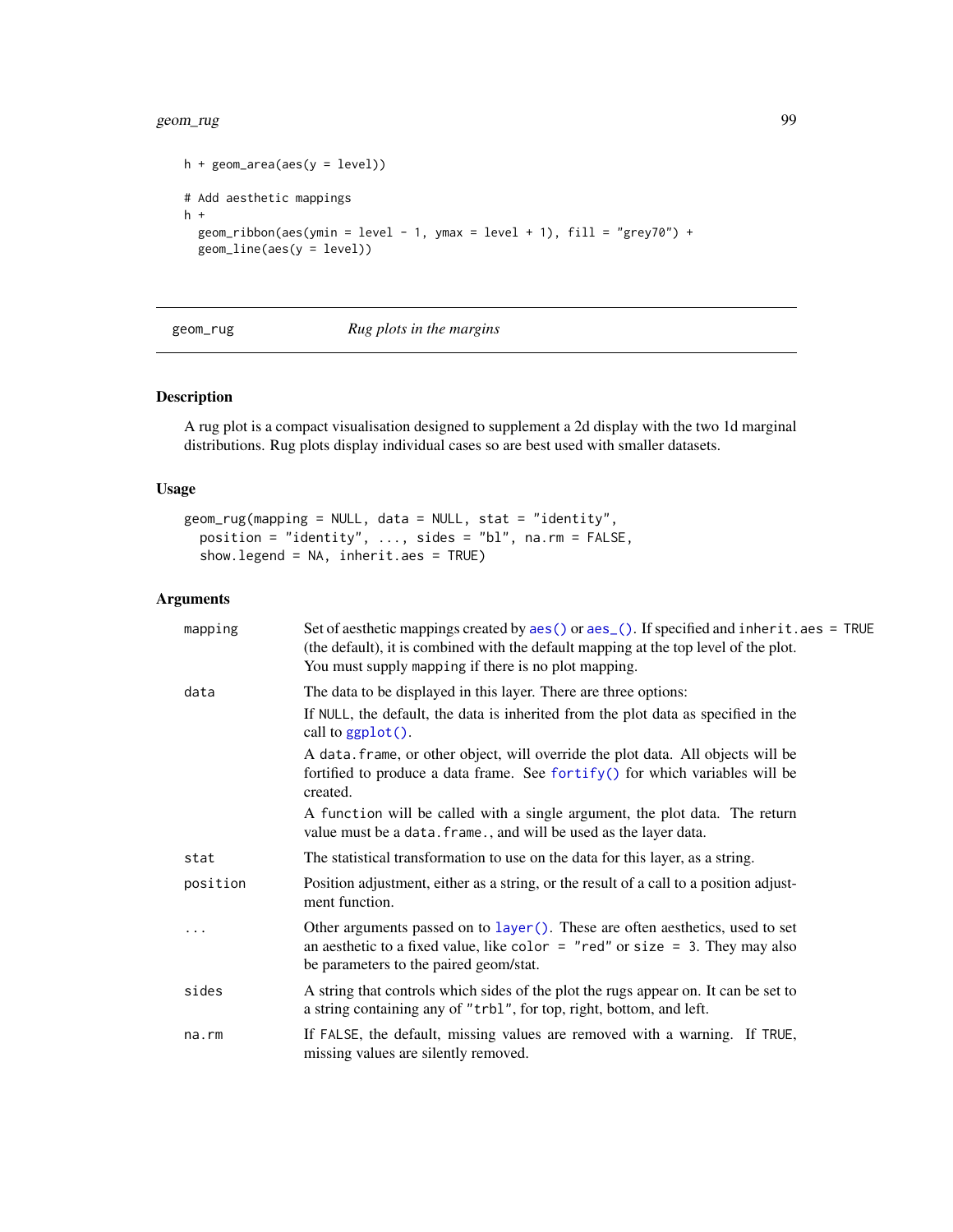| show.legend | logical. Should this layer be included in the legends? NA, the default, includes if<br>any aesthetics are mapped. FALSE never includes, and TRUE always includes. It<br>can also be a named logical vector to finely select the aesthetics to display. |
|-------------|--------------------------------------------------------------------------------------------------------------------------------------------------------------------------------------------------------------------------------------------------------|
| inherit.aes | If FALSE, overrides the default aesthetics, rather than combining with them.<br>This is most useful for helper functions that define both data and aesthetics and<br>shouldn't inherit behaviour from the default plot specification, e.g. borders().  |

# Details

The rug lines are drawn with a fixed size (3 are dependent on the overall scale expansion in order not to overplot existing data.

### Aesthetics

geom\_rug understands the following aesthetics (required aesthetics are in bold):

- alpha
- colour
- group
- linetype
- size
- x
- y

Learn more about setting these aesthetics in vignette("ggplot2-specs")

```
p <- ggplot(mtcars, aes(wt, mpg)) +
  geom_point()
p
p + geom_rug()
p + geom_rug(sides="b") # Rug on bottom only
p + geom_rug(sides="trbl") # All four sides
# Use jittering to avoid overplotting for smaller datasets
ggplot(mpg, aes(displ, cty)) +
  geom_point() +
  geom_rug()
ggplot(mpg, aes(displ, cty)) +
  geom_jitter() +
  geom_rug(alpha = 1/2, position = "jitter")
```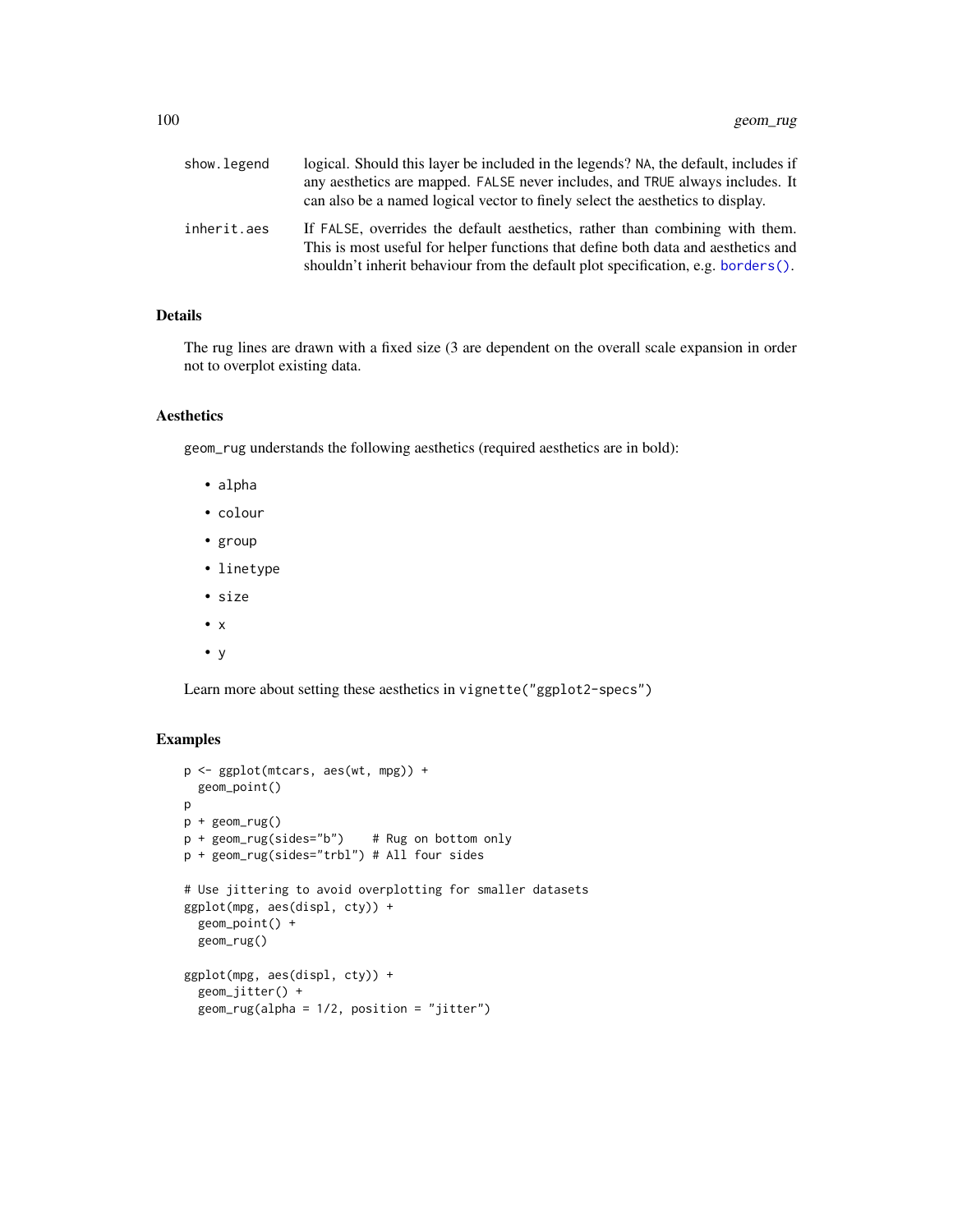<span id="page-100-0"></span>

#### Description

geom\_segment draws a straight line between points (x, y) and (xend, yend). geom\_curve draws a curved line. See the underlying drawing function [grid::curveGrob\(\)](#page-0-0) for the parameters that control the curve.

### Usage

```
geom_segment(mapping = NULL, data = NULL, stat = "identity",
 position = "identity", ..., arrow = NULL, arrowfill = NULL,lineend = "butt", linejoin = "round", na.rm = FALSE, show.legend = NA,
  inherit.aes = TRUE)
geom_curve(mapping = NULL, data = NULL, stat = "identity",
 position = "identity", ..., curvature = 0.5, angle = 90, ncp = 5,
  arrow = NULL, arrow.fill = NULL, lineend = "butt", na.rm = FALSE,
```
show.legend = NA, inherit.aes = TRUE)

| mapping    | Set of aesthetic mappings created by $aes()$ or $aes()$ . If specified and inherit. $aes = TRUE$<br>(the default), it is combined with the default mapping at the top level of the plot.<br>You must supply mapping if there is no plot mapping. |
|------------|--------------------------------------------------------------------------------------------------------------------------------------------------------------------------------------------------------------------------------------------------|
| data       | The data to be displayed in this layer. There are three options:                                                                                                                                                                                 |
|            | If NULL, the default, the data is inherited from the plot data as specified in the<br>call to $ggplot()$ .                                                                                                                                       |
|            | A data. frame, or other object, will override the plot data. All objects will be<br>fortified to produce a data frame. See for $\text{trify}()$ for which variables will be<br>created.                                                          |
|            | A function will be called with a single argument, the plot data. The return<br>value must be a data. frame., and will be used as the layer data.                                                                                                 |
| stat       | The statistical transformation to use on the data for this layer, as a string.                                                                                                                                                                   |
| position   | Position adjustment, either as a string, or the result of a call to a position adjust-<br>ment function.                                                                                                                                         |
|            | Other arguments passed on to layer (). These are often aesthetics, used to set<br>an aesthetic to a fixed value, like color = "red" or size = $3$ . They may also<br>be parameters to the paired geom/stat.                                      |
| arrow      | specification for arrow heads, as created by arrow().                                                                                                                                                                                            |
| arrow.fill | fill color to use for the arrow head (if closed). NULL means use colour aesthetic.                                                                                                                                                               |
| lineend    | Line end style (round, butt, square).                                                                                                                                                                                                            |
| linejoin   | Line join style (round, mitre, bevel).                                                                                                                                                                                                           |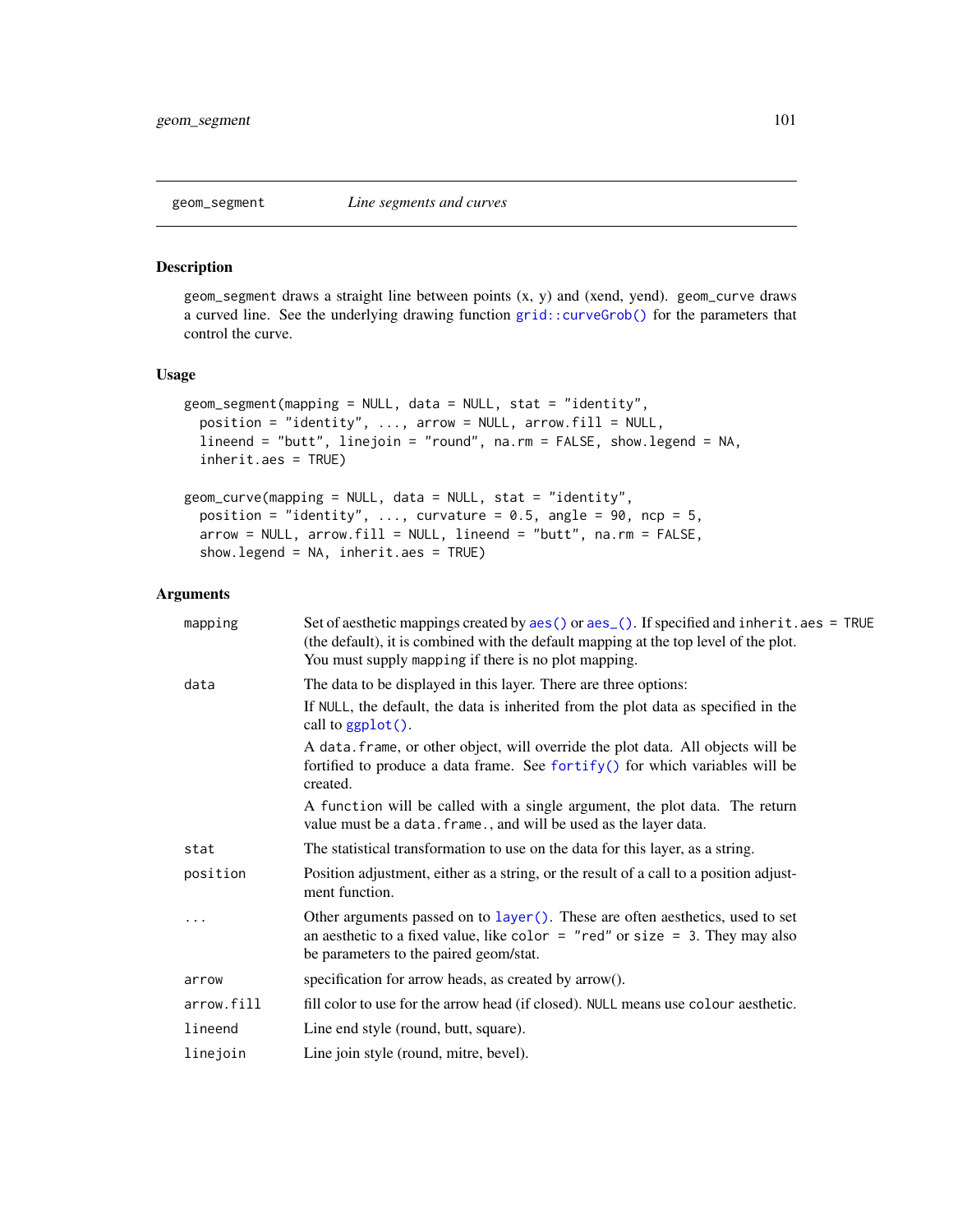| na.rm       | If FALSE, the default, missing values are removed with a warning. If TRUE,<br>missing values are silently removed.                                                                                                                                     |
|-------------|--------------------------------------------------------------------------------------------------------------------------------------------------------------------------------------------------------------------------------------------------------|
| show.legend | logical. Should this layer be included in the legends? NA, the default, includes if<br>any aesthetics are mapped. FALSE never includes, and TRUE always includes. It<br>can also be a named logical vector to finely select the aesthetics to display. |
| inherit.aes | If FALSE, overrides the default aesthetics, rather than combining with them.<br>This is most useful for helper functions that define both data and aesthetics and<br>shouldn't inherit behaviour from the default plot specification, e.g. borders().  |
| curvature   | A numeric value giving the amount of curvature. Negative values produce left-<br>hand curves, positive values produce right-hand curves, and zero produces a<br>straight line.                                                                         |
| angle       | A numeric value between 0 and 180, giving an amount to skew the control points<br>of the curve. Values less than 90 skew the curve towards the start point and<br>values greater than 90 skew the curve towards the end point.                         |
| ncp         | The number of control points used to draw the curve. More control points creates<br>a smoother curve.                                                                                                                                                  |

# Details

Both geoms draw a single segment/curve per case. See geom\_path if you need to connect points across multiple cases.

## Aesthetics

geom\_segment understands the following aesthetics (required aesthetics are in bold):

- x
- y
- xend
- yend
- alpha
- colour
- group
- linetype
- size

Learn more about setting these aesthetics in vignette("ggplot2-specs")

# See Also

[geom\\_path\(\)](#page-81-0) and [geom\\_line\(\)](#page-81-1) for multi- segment lines and paths.

[geom\\_spoke\(\)](#page-106-0) for a segment parameterised by a location (x, y), and an angle and radius.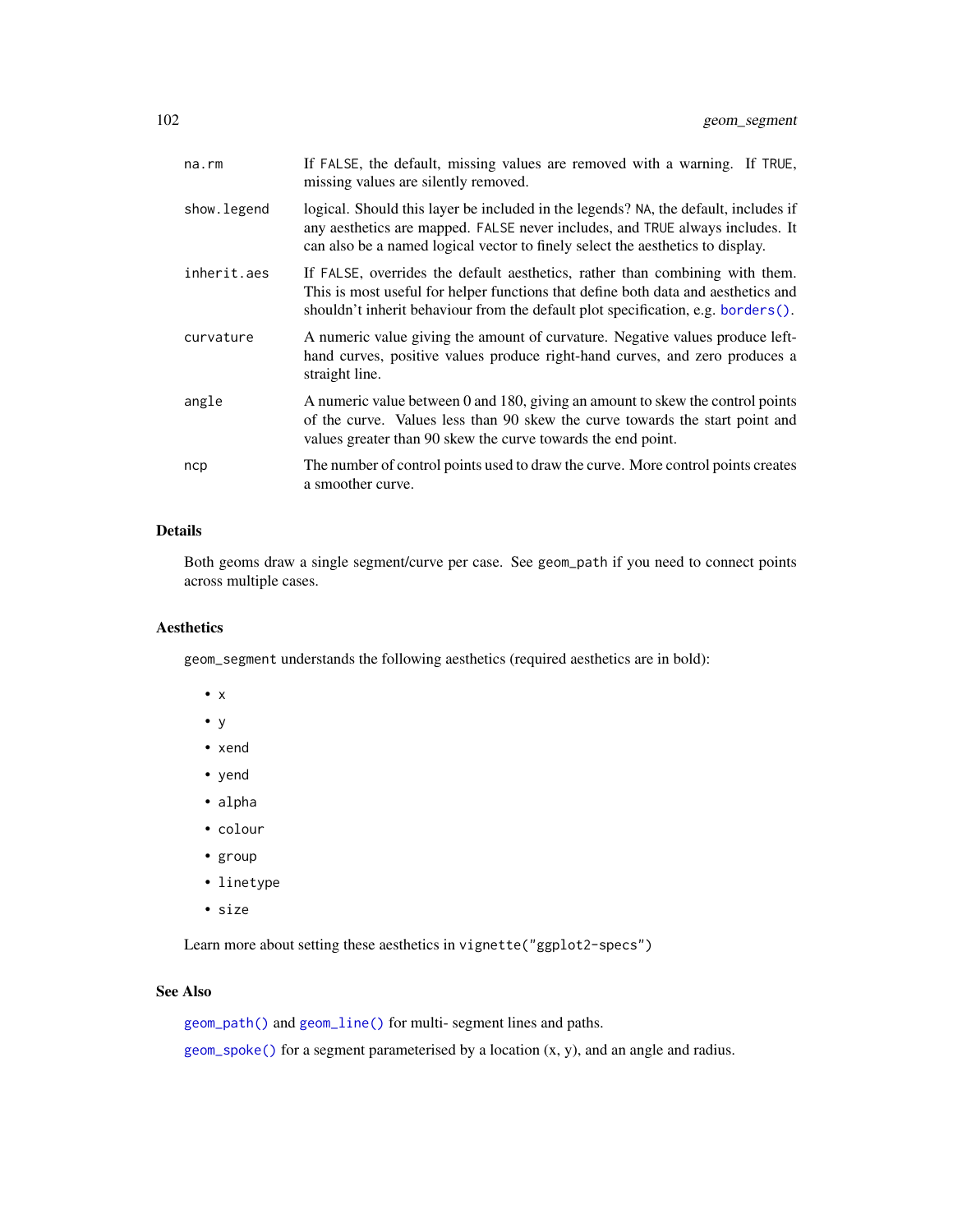## geom\_smooth 103

```
b <- ggplot(mtcars, aes(wt, mpg)) +
  geom_point()
df <- data.frame(x1 = 2.62, x2 = 3.57, y1 = 21.0, y2 = 15.0)
b +geom_curve(aes(x = x1, y = y1, xend = x2, yend = y2, colour = "curve"), data = df) +
geom_segment(aes(x = x1, y = y1, xend = x2, yend = y2, colour = "segment"), data = df)
b + geom_curve(aes(x = x1, y = y1, xend = x2, yend = y2), data = df, curvature = -0.2)
b + geom_curve(aes(x = x1, y = y1, xend = x2, yend = y2), data = df, curvature = 1)
b + geom_curve(
  aes(x = x1, y = y1, xend = x2, yend = y2),
 data = df,
  arrow = arrow(length = unit(0.03, 'npc")))
ggplot(seals, aes(long, lat)) +
  geom_segment(aes(xend = long + delta_long, yend = lat + delta_lat),
   arrow = arrow(length = unit(0.1, "cm")) +borders("state")
# Use lineend and linejoin to change the style of the segments
df2 <- expand.grid(
  lineend = c('round', 'butt', 'square'),
  linejoin = c('round', 'mitre', 'bevel'),
  stringsAsFactors = FALSE
\lambdadf2 \leftarrow data.frame(df2, y = 1:9)
ggplot(df2, aes(x = 1, y = y, xend = 2, yend = y, label = paste(lineend, linejoin))) +geom_segment(
    lineend = df2$lineend, linejoin = df2$linejoin,
     size = 3, arrow = arrow(length = unit(0.3, 'inches"))) +
  geom_text(hjust = 'outside', nudge_x = -0.2) +
  xlim(0.5, 2)
# You can also use geom_segment to recreate plot(type = "h") :
counts \leq as.data.frame(table(x = rpois(100,5)))
counts$x <- as.numeric(as.character(counts$x))
with(counts, plot(x, Freq, type = "h", lwd = 10))
ggplot(counts, aes(x, Freq)) +
  geom_segment(aes(xend = x, yend = 0), size = 10, lineend = "butt")
```
<span id="page-102-0"></span>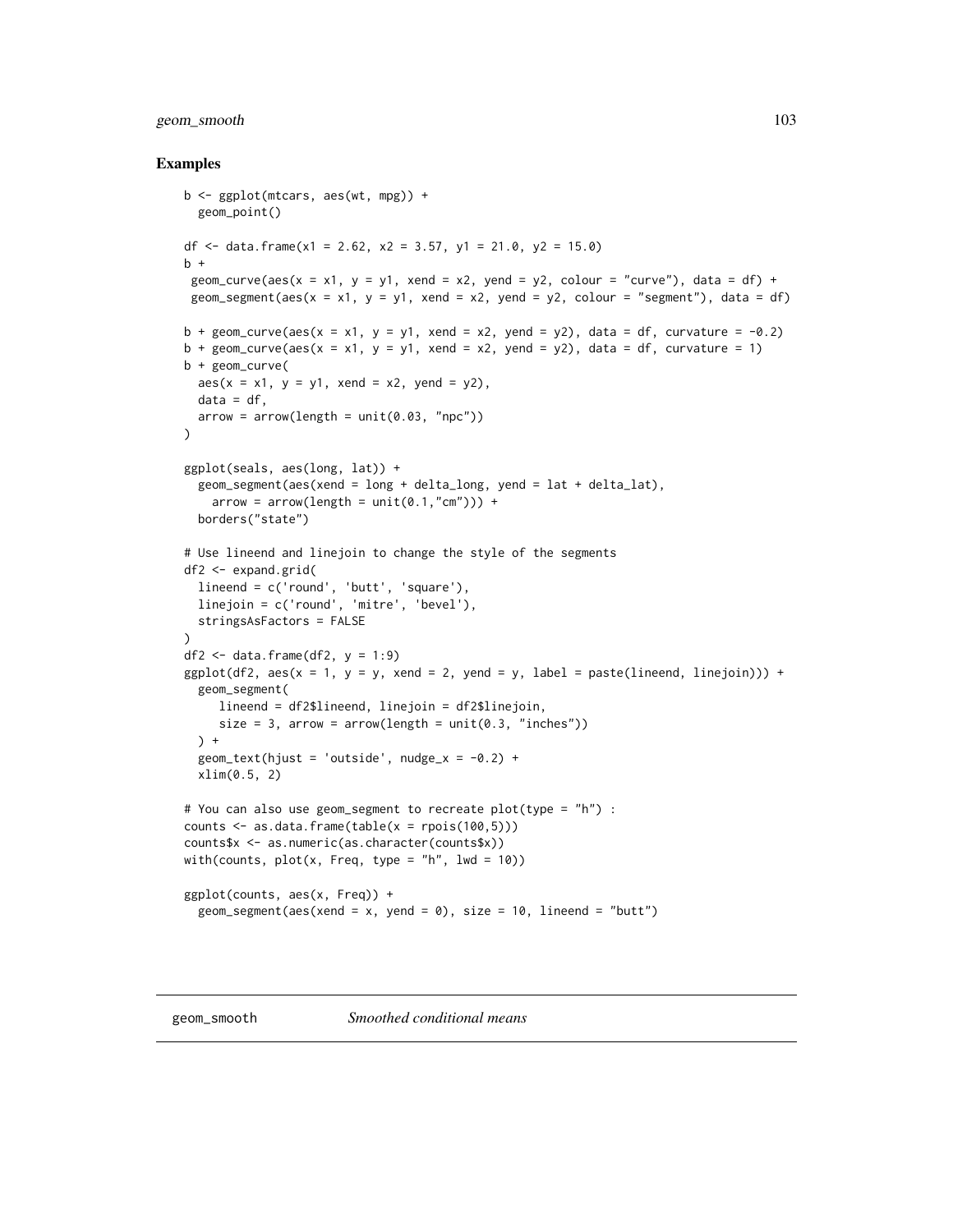### Description

Aids the eye in seeing patterns in the presence of overplotting. geom\_smooth and stat\_smooth are effectively aliases: they both use the same arguments. Use geom\_smooth unless you want to display the results with a non-standard geom.

#### Usage

```
geom_smooth(mapping = NULL, data = NULL, stat = "smooth",
 position = "identity", ..., method = "auto", formula = y \sim x,
  se = TRUE, na.rm = FALSE, show.legend = NA, inherit.aes = TRUE)
stat_smooth(mapping = NULL, data = NULL, geom = "smooth",
  position = "identity", ..., method = "auto", formula = y \sim x,
  se = TRUE, n = 80, span = 0.75, fullrange = FALSE, level = 0.95,
  method.args = list(), na.rm = FALSE, show.legend = NA,
  inherit.aes = TRUE)
```

| mapping  | Set of aesthetic mappings created by aes () or aes (). If specified and inherit . aes = TRUE<br>(the default), it is combined with the default mapping at the top level of the plot.<br>You must supply mapping if there is no plot mapping.                                                                                                                                        |
|----------|-------------------------------------------------------------------------------------------------------------------------------------------------------------------------------------------------------------------------------------------------------------------------------------------------------------------------------------------------------------------------------------|
| data     | The data to be displayed in this layer. There are three options:                                                                                                                                                                                                                                                                                                                    |
|          | If NULL, the default, the data is inherited from the plot data as specified in the<br>call to ggplot().                                                                                                                                                                                                                                                                             |
|          | A data. frame, or other object, will override the plot data. All objects will be<br>fortified to produce a data frame. See fortify() for which variables will be<br>created.                                                                                                                                                                                                        |
|          | A function will be called with a single argument, the plot data. The return<br>value must be a data. frame., and will be used as the layer data.                                                                                                                                                                                                                                    |
| position | Position adjustment, either as a string, or the result of a call to a position adjust-<br>ment function.                                                                                                                                                                                                                                                                            |
| $\cdot$  | Other arguments passed on to layer (). These are often aesthetics, used to set<br>an aesthetic to a fixed value, like color = "red" or size = 3. They may also<br>be parameters to the paired geom/stat.                                                                                                                                                                            |
| method   | Smoothing method (function) to use, eg. 1m, g1m, gam, loess, MASS:: r1m.                                                                                                                                                                                                                                                                                                            |
|          | For method $=$ "auto" the smoothing method is chosen based on the size of the<br>largest group (across all panels). loess () is used for less than 1,000 observa-<br>tions; otherwise mgcv:: gam() is used with formula = $y \sim s(x, bs = "cs").$<br>Somewhat anecdotally, loess gives a better appearance, but is $O(n^2)$ in mem-<br>ory, so does not work for larger datasets. |
|          | If you have fewer than 1,000 observations but want to use the same gam model<br>that method = "auto" would use then set method = "gam", formula = $y \sim s(x, bs = "cs")$ .                                                                                                                                                                                                        |
| formula  | Formula to use in smoothing function, eg. $y \sim x$ , $y \sim poly(x, 2)$ , $y \sim log(x)$                                                                                                                                                                                                                                                                                        |
| se       | Display confidence interval around smooth? (TRUE by default, see level to<br>control.)                                                                                                                                                                                                                                                                                              |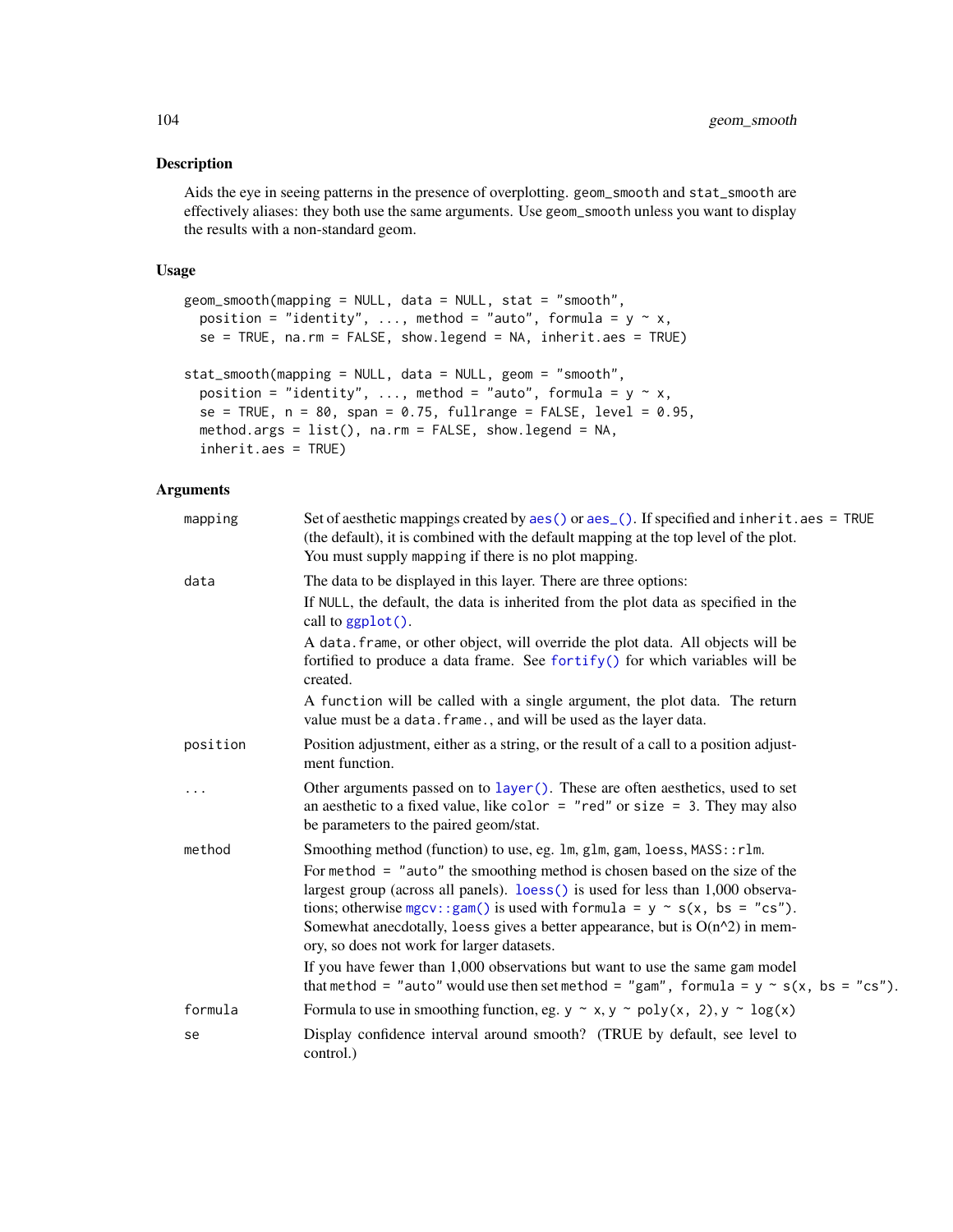geom\_smooth 105

| na.rm       | If FALSE, the default, missing values are removed with a warning. If TRUE,<br>missing values are silently removed.                                                                                                                                     |
|-------------|--------------------------------------------------------------------------------------------------------------------------------------------------------------------------------------------------------------------------------------------------------|
| show.legend | logical. Should this layer be included in the legends? NA, the default, includes if<br>any aesthetics are mapped. FALSE never includes, and TRUE always includes. It<br>can also be a named logical vector to finely select the aesthetics to display. |
| inherit.aes | If FALSE, overrides the default aesthetics, rather than combining with them.<br>This is most useful for helper functions that define both data and aesthetics and<br>shouldn't inherit behaviour from the default plot specification, e.g. borders().  |
| geom, stat  | Use to override the default connection between geom_smooth and stat_smooth.                                                                                                                                                                            |
| n           | Number of points at which to evaluate smoother.                                                                                                                                                                                                        |
| span        | Controls the amount of smoothing for the default loess smoother. Smaller num-<br>bers produce wigglier lines, larger numbers produce smoother lines.                                                                                                   |
| fullrange   | Should the fit span the full range of the plot, or just the data?                                                                                                                                                                                      |
| level       | Level of confidence interval to use $(0.95$ by default).                                                                                                                                                                                               |
| method.args | List of additional arguments passed on to the modelling function defined by<br>method.                                                                                                                                                                 |

### Details

Calculation is performed by the (currently undocumented) predictdf generic and its methods. For most methods the standard error bounds are computed using the [predict\(\)](#page-0-0) method - the exceptions are loess which uses a t-based approximation, and glm where the normal confidence interval is constructed on the link scale, and then back-transformed to the response scale.

# Aesthetics

geom\_smooth understands the following aesthetics (required aesthetics are in bold):

- x
- y
- alpha
- colour
- fill
- group
- linetype
- size
- weight
- ymax
- ymin

Learn more about setting these aesthetics in vignette("ggplot2-specs")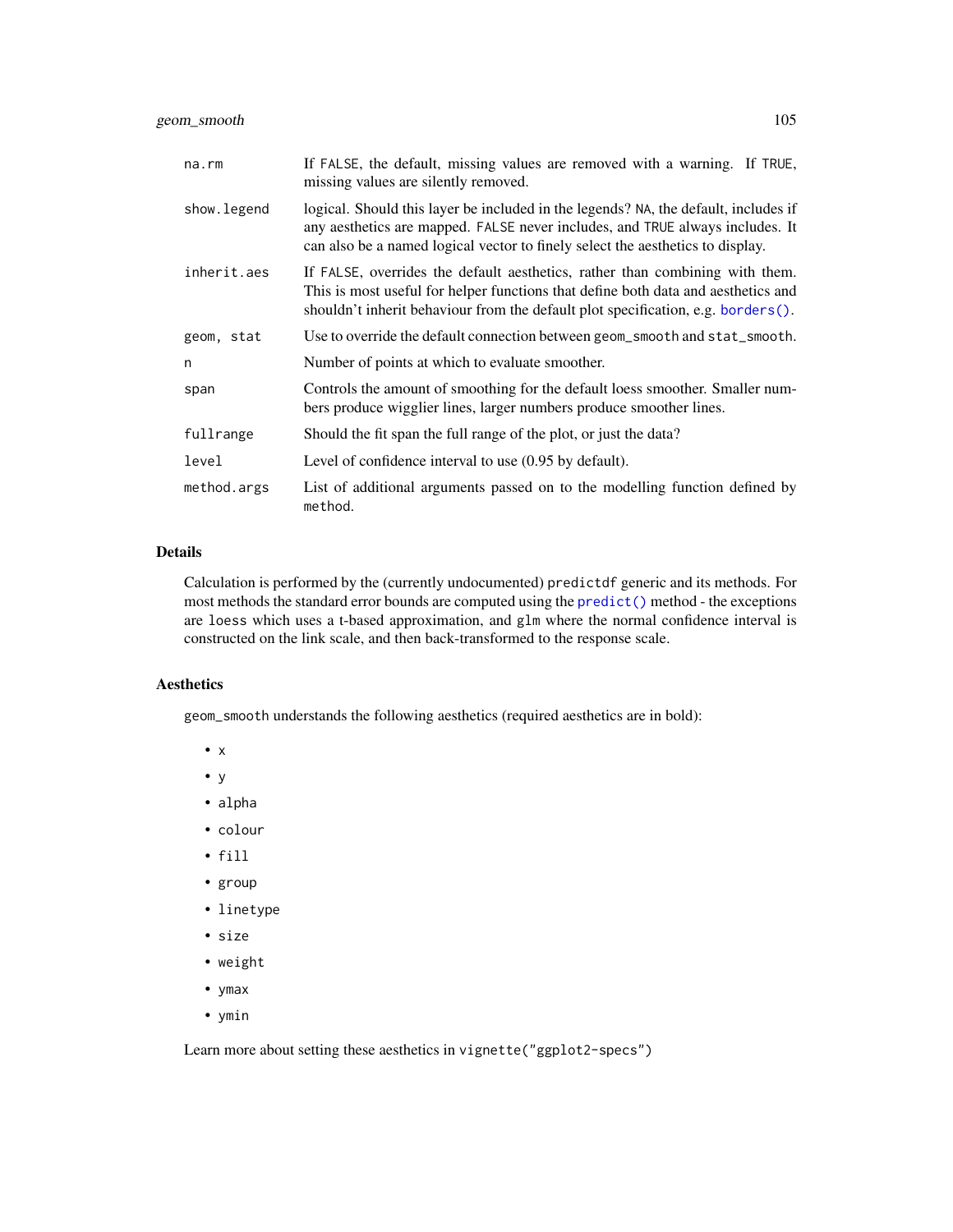#### Computed variables

y predicted value

ymin lower pointwise confidence interval around the mean

ymax upper pointwise confidence interval around the mean

se standard error

## See Also

See individual modelling functions for more details:  $\text{lm}()$  for linear smooths,  $\text{glm}()$  for generalised linear smooths, [loess\(\)](#page-0-0) for local smooths

```
ggplot(mpg, aes(displ, hwy)) +
 geom_point() +
 geom_smooth()
# Use span to control the "wiggliness" of the default loess smoother
# The span is the fraction of points used to fit each local regression:
# small numbers make a wigglier curve, larger numbers make a smoother curve.
ggplot(mpg, aes(displ, hwy)) +
 geom_point() +
 geom\_smooth(span = 0.3)# Instead of a loess smooth, you can use any other modelling function:
ggplot(mpg, aes(displ, hwy)) +
 geom_point() +
 geom_smooth(method = lm, se = FALSE)
ggplot(mpg, aes(displ, hwy)) +
 geom_point() +
 geom_smooth(method = lm, formula = y \sim splines::bs(x, 3), se = FALSE)
# Smoothes are automatically fit to each group (defined by categorical
# aesthetics or the group aesthetic) and for each facet
ggplot(mpg, aes(displ, hwy, colour = class)) +
 geom_point() +
 geom\_smooth (se = FALSE, method = lm)
ggplot(mpg, aes(displ, hwy)) +
 geom_point() +
 geom\_smooth(span = 0.8) +facet_wrap(~drv)
binomial_smooth <- function(...) {
 geom_smooth(method = "glm", method.args = list(family = "binomial"), ...)
}
# To fit a logistic regression, you need to coerce the values to
# a numeric vector lying between 0 and 1.
ggplot(rpart::kyphosis, aes(Age, Kyphosis)) +
```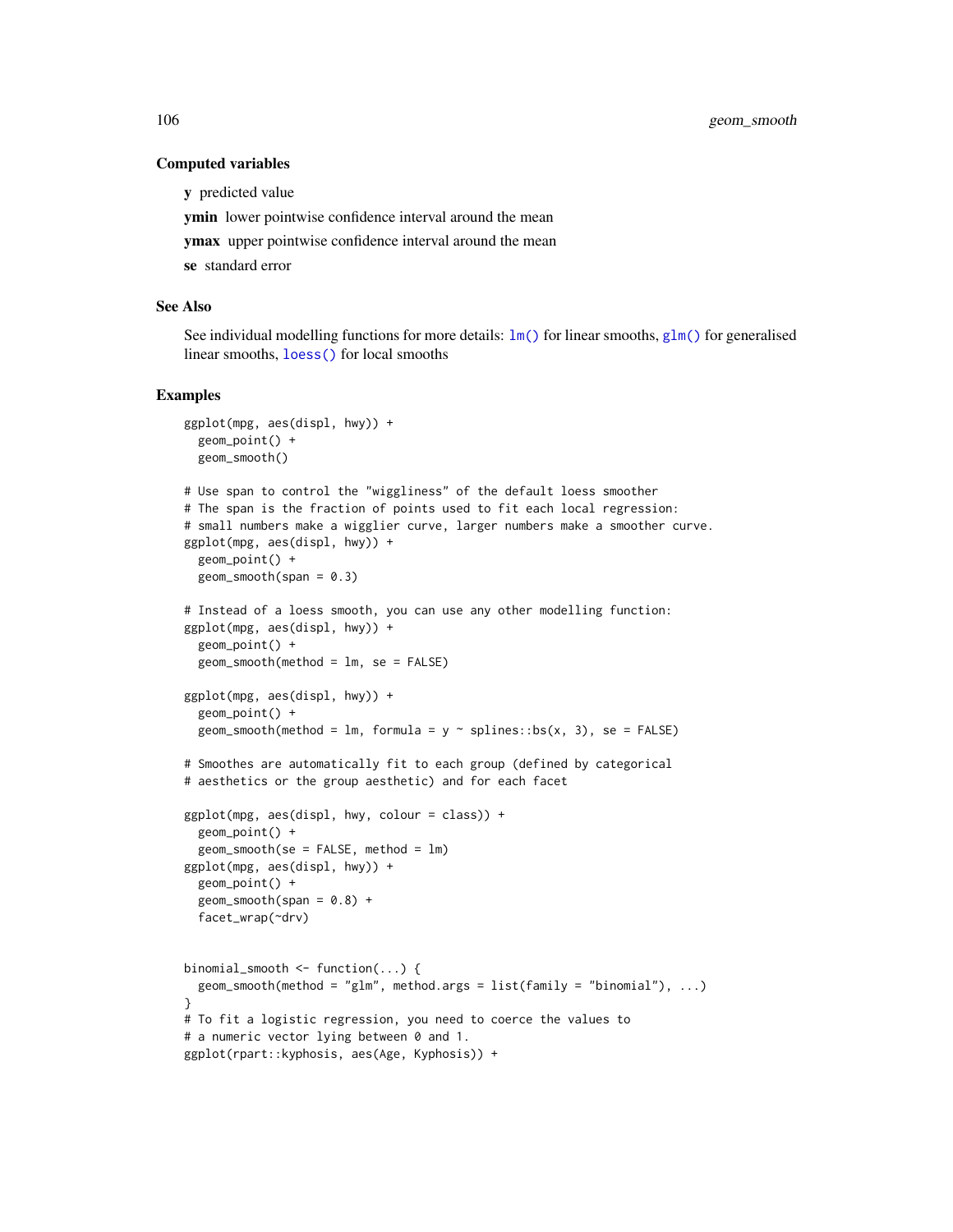## geom\_spoke 107

```
geom_Jitter(height = 0.05) +binomial_smooth()
ggplot(rpart::kyphosis, aes(Age, as.numeric(Kyphosis) - 1)) +
 geom\_jitter(height = 0.05) +binomial_smooth()
ggplot(rpart::kyphosis, aes(Age, as.numeric(Kyphosis) - 1)) +
 geom_jitter(height = 0.05) +binomial_smooth(formula = y \sim splines::ns(x, 2))
# But in this case, it's probably better to fit the model yourself
# so you can exercise more control and see whether or not it's a good model
```
<span id="page-106-0"></span>geom\_spoke *Line segments parameterised by location, direction and distance*

### Description

This is a polar parameterisation of [geom\\_segment\(\)](#page-100-0). It is useful when you have variables that describe direction and distance.

### Usage

```
geom_spoke(mapping = NULL, data = NULL, stat = "identity",
 position = "identity", ..., na.rm = FALSE, show.legend = NA,
  inherit.aes = TRUE)
```

| mapping  | Set of aesthetic mappings created by $aes()$ or $aes_()$ . If specified and inherit. $aes = TRUE$<br>(the default), it is combined with the default mapping at the top level of the plot.<br>You must supply mapping if there is no plot mapping. |
|----------|---------------------------------------------------------------------------------------------------------------------------------------------------------------------------------------------------------------------------------------------------|
| data     | The data to be displayed in this layer. There are three options:<br>If NULL, the default, the data is inherited from the plot data as specified in the<br>call to $graph()$ .                                                                     |
|          | A data frame, or other object, will override the plot data. All objects will be<br>fortified to produce a data frame. See fortify() for which variables will be<br>created.                                                                       |
|          | A function will be called with a single argument, the plot data. The return<br>value must be a data. frame., and will be used as the layer data.                                                                                                  |
| stat     | The statistical transformation to use on the data for this layer, as a string.                                                                                                                                                                    |
| position | Position adjustment, either as a string, or the result of a call to a position adjust-<br>ment function.                                                                                                                                          |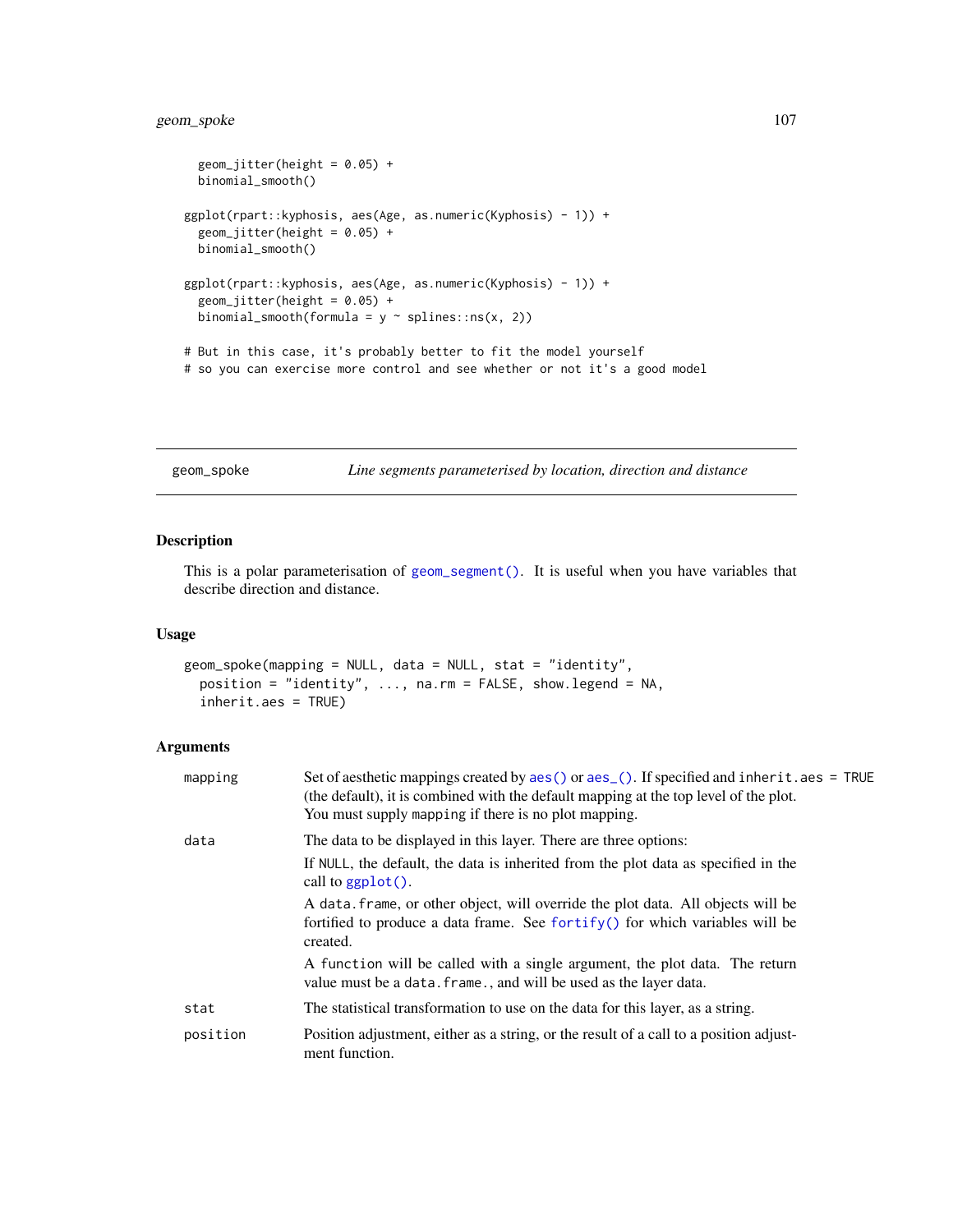| $\cdots$    | Other arguments passed on to layer (). These are often aesthetics, used to set<br>an aesthetic to a fixed value, like color $=$ "red" or size $=$ 3. They may also<br>be parameters to the paired geom/stat.                                              |
|-------------|-----------------------------------------------------------------------------------------------------------------------------------------------------------------------------------------------------------------------------------------------------------|
|             |                                                                                                                                                                                                                                                           |
| na.rm       | If FALSE, the default, missing values are removed with a warning. If TRUE,<br>missing values are silently removed.                                                                                                                                        |
| show.legend | logical. Should this layer be included in the legends? NA, the default, includes if<br>any aesthetics are mapped. FALSE never includes, and TRUE always includes. It<br>can also be a named logical vector to finely select the aesthetics to display.    |
| inherit.aes | If FALSE, overrides the default aesthetics, rather than combining with them.<br>This is most useful for helper functions that define both data and aesthetics and<br>shouldn't inherit behaviour from the default plot specification, e.g. borders $()$ . |

geom\_spoke understands the following aesthetics (required aesthetics are in bold):

- x
- y
- angle
- radius
- alpha
- colour
- group
- linetype
- size

Learn more about setting these aesthetics in vignette("ggplot2-specs")

```
df <- expand.grid(x = 1:10, y=1:10)
df$angle <- runif(100, 0, 2*pi)
df$speed <- runif(100, 0, sqrt(0.1 * df$x))
ggplot(df, aes(x, y)) +
  geom_point() +
  geom\_spoke(aes(angle = angle), radius = 0.5)ggplot(df, aes(x, y)) +
  geom_point() +
  geom_spoke(aes(angle = angle, radius = speed))
```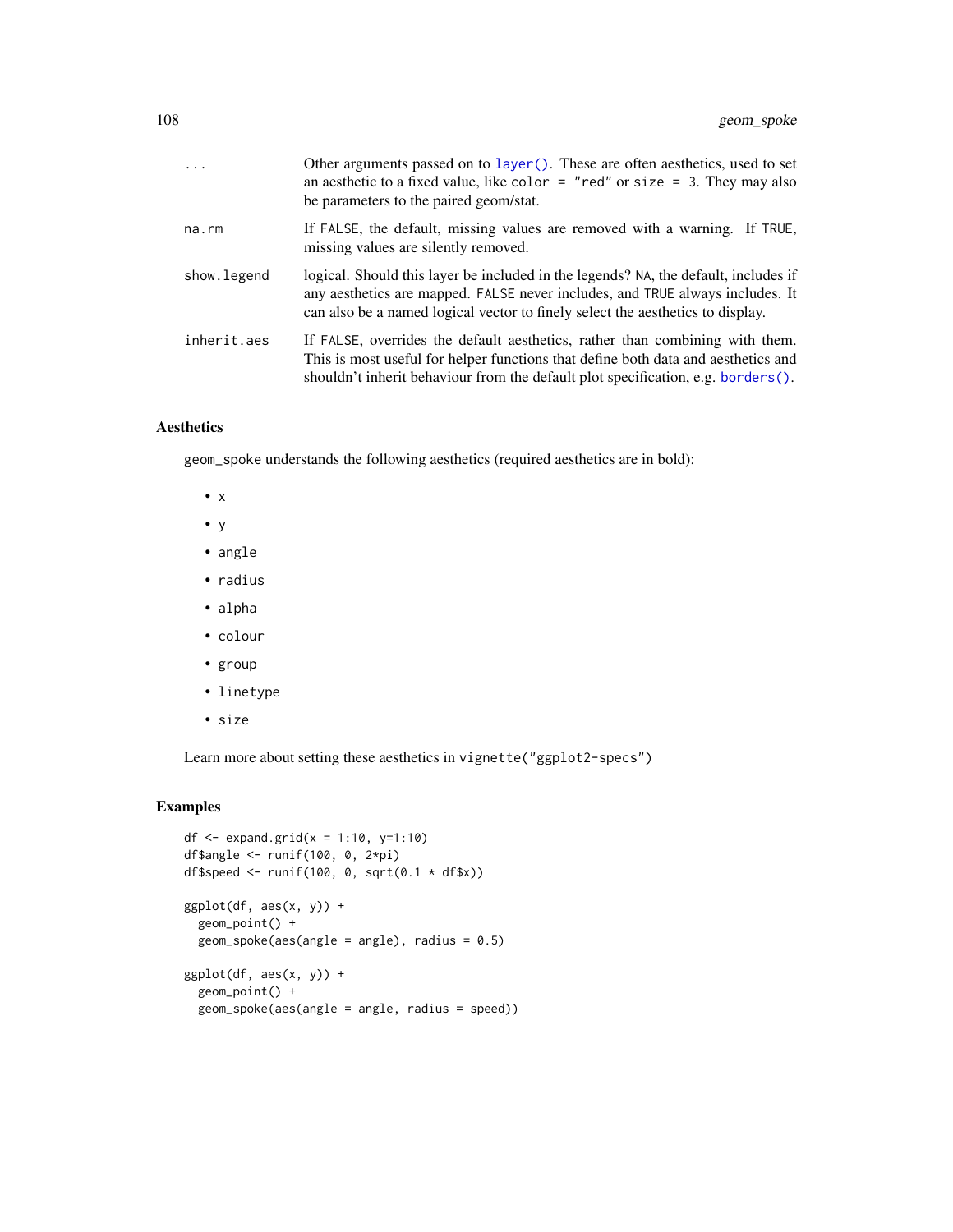<span id="page-108-0"></span>geom\_violin *Violin plot*

#### Description

A violin plot is a compact display of a continuous distribution. It is a blend of [geom\\_boxplot\(\)](#page-48-0) and [geom\\_density\(\)](#page-58-0): a violin plot is a mirrored density plot displayed in the same way as a boxplot.

## Usage

```
geom_violin(mapping = NULL, data = NULL, stat = "ydensity",
 position = "dodge", ..., draw_quantiles = NULL, trim = TRUE,
  scale = "area", na.rm = FALSE, show.legend = NA, inherit.aes = TRUE)
stat_ydensity(mapping = NULL, data = NULL, geom = "violin",
 position = "dodge", ..., bw = "nrd0", adjust = 1, kernel = "gaussian",
  trim = TRUE, scale = "area", na.rm = FALSE, show.legend = NA,
  inherit.aes = TRUE)
```

| mapping  | Set of aesthetic mappings created by aes () or aes (). If specified and inherit . aes = TRUE<br>(the default), it is combined with the default mapping at the top level of the plot.<br>You must supply mapping if there is no plot mapping. |
|----------|----------------------------------------------------------------------------------------------------------------------------------------------------------------------------------------------------------------------------------------------|
| data     | The data to be displayed in this layer. There are three options:                                                                                                                                                                             |
|          | If NULL, the default, the data is inherited from the plot data as specified in the<br>call to ggplot().                                                                                                                                      |
|          | A data. frame, or other object, will override the plot data. All objects will be<br>fortified to produce a data frame. See fortify() for which variables will be<br>created.                                                                 |
|          | A function will be called with a single argument, the plot data. The return<br>value must be a data. frame., and will be used as the layer data.                                                                                             |
| position | Position adjustment, either as a string, or the result of a call to a position adjust-<br>ment function.                                                                                                                                     |
| .        | Other arguments passed on to layer (). These are often aesthetics, used to set<br>an aesthetic to a fixed value, like color = "red" or size = 3. They may also<br>be parameters to the paired geom/stat.                                     |
|          | draw_quantiles If not (NULL) (default), draw horizontal lines at the given quantiles of the density<br>estimate.                                                                                                                             |
| trim     | If TRUE (default), trim the tails of the violins to the range of the data. If FALSE,<br>don't trim the tails.                                                                                                                                |
| scale    | if "area" (default), all violins have the same area (before trimming the tails).<br>If "count", areas are scaled proportionally to the number of observations. If<br>"width", all violins have the same maximum width.                       |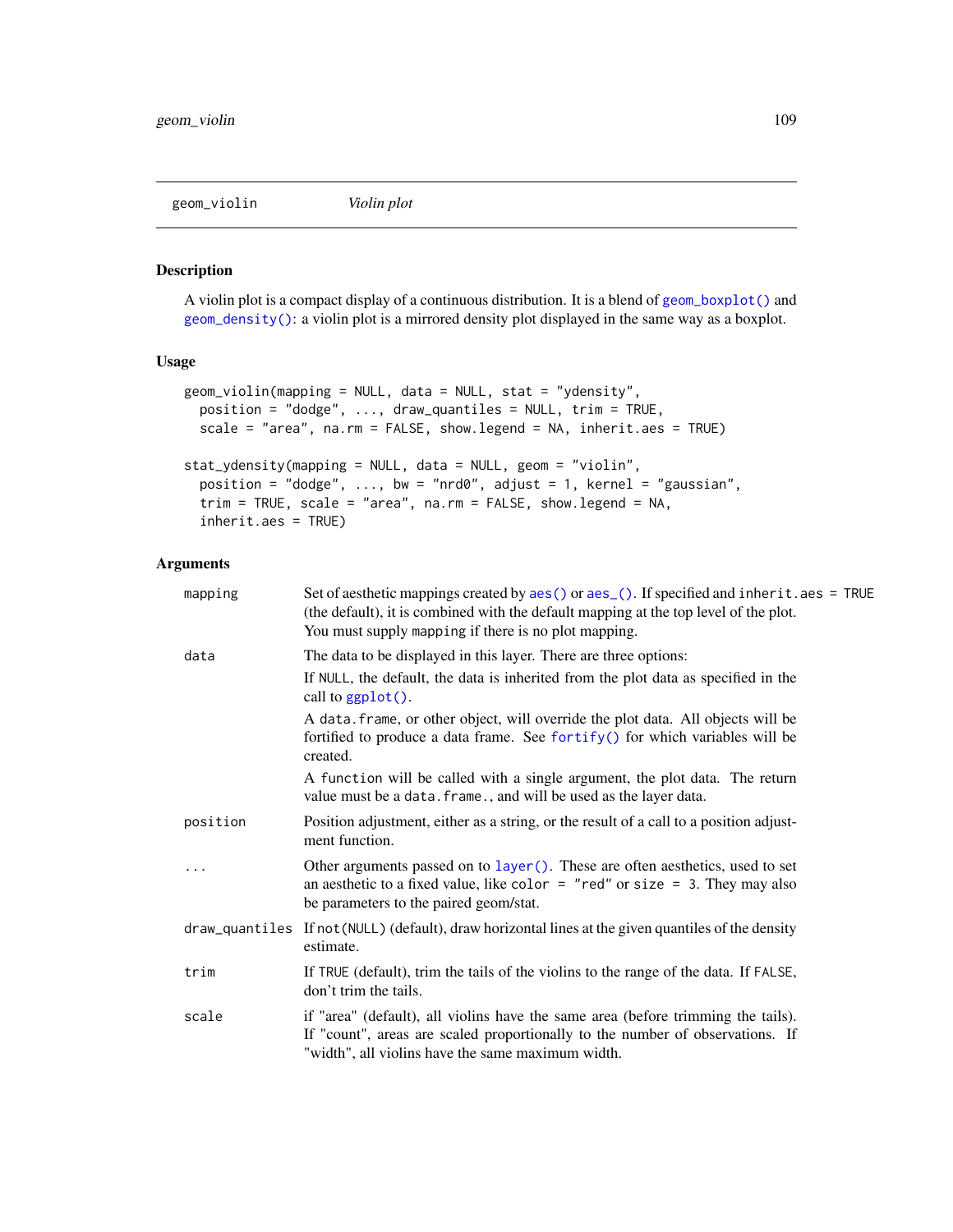| na.rm       | If FALSE, the default, missing values are removed with a warning. If TRUE,<br>missing values are silently removed.                                                                                                                                     |
|-------------|--------------------------------------------------------------------------------------------------------------------------------------------------------------------------------------------------------------------------------------------------------|
| show.legend | logical. Should this layer be included in the legends? NA, the default, includes if<br>any aesthetics are mapped. FALSE never includes, and TRUE always includes. It<br>can also be a named logical vector to finely select the aesthetics to display. |
| inherit.aes | If FALSE, overrides the default aesthetics, rather than combining with them.<br>This is most useful for helper functions that define both data and aesthetics and<br>shouldn't inherit behaviour from the default plot specification, e.g. borders().  |
| geom, stat  | Use to override the default connection between geom_violin and stat_ydensity.                                                                                                                                                                          |
| bw          | The smoothing bandwidth to be used. If numeric, the standard deviation of<br>the smoothing kernel. If character, a rule to choose the bandwidth, as listed in<br>$stats::bw.nrd()$ .                                                                   |
| adjust      | A multiplicate bandwidth adjustment. This makes it possible to adjust the band-<br>width while still using the a bandwidth estimator. For example, adjust $= 1/2$<br>means use half of the default bandwidth.                                          |
| kernel      | Kernel. See list of available kernels in density().                                                                                                                                                                                                    |
|             |                                                                                                                                                                                                                                                        |

## Aesthetics

geom\_violin understands the following aesthetics (required aesthetics are in bold):

- x
- y
- alpha
- colour
- fill
- group
- linetype
- size
- weight

Learn more about setting these aesthetics in vignette("ggplot2-specs")

# Computed variables

density density estimate

scaled density estimate, scaled to maximum of 1

- count density \* number of points probably useless for violin plots
- violinwidth density scaled for the violin plot, according to area, counts or to a constant maximum width
- n number of points

width width of violin bounding box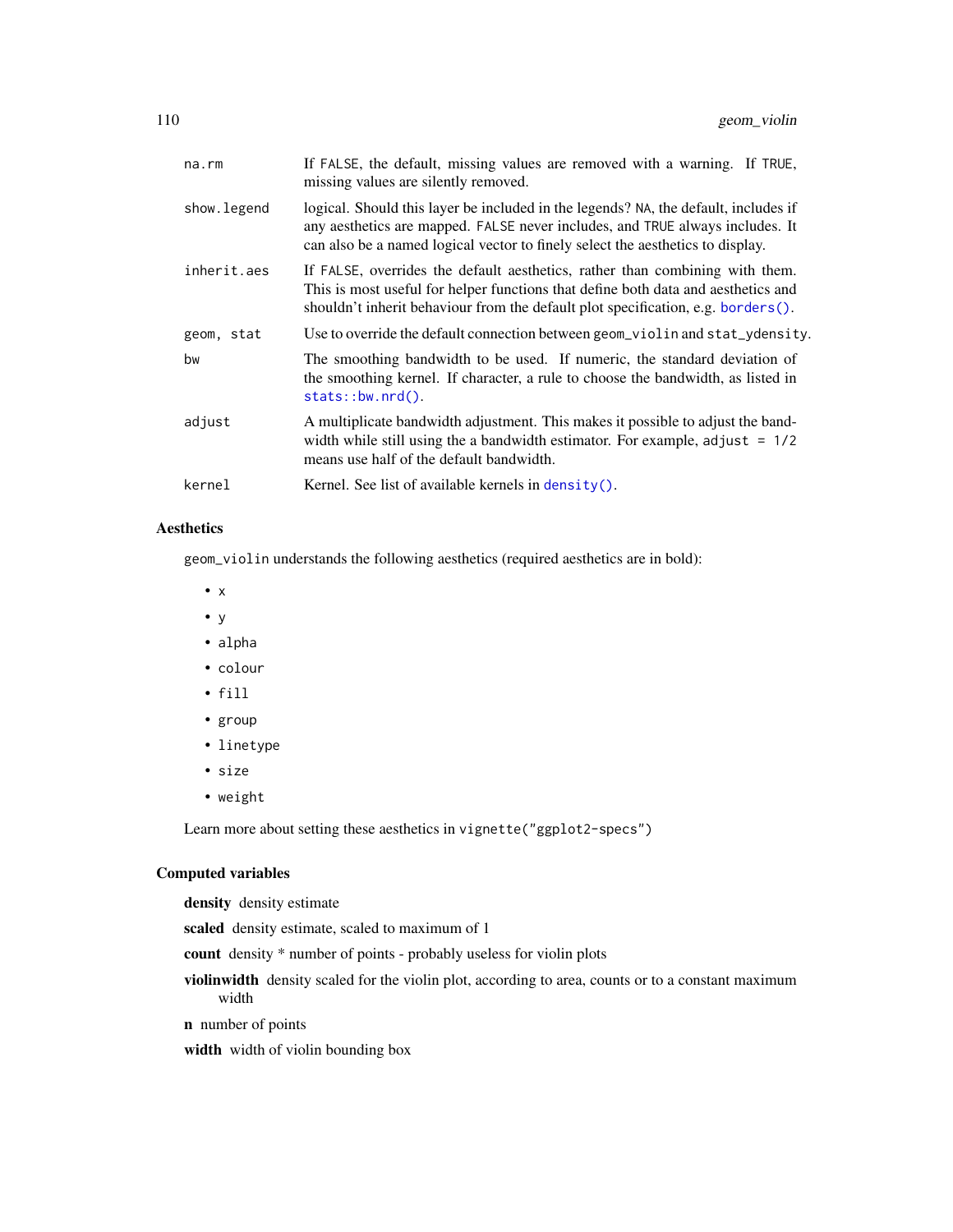## geom\_violin 111

#### References

Hintze, J. L., Nelson, R. D. (1998) Violin Plots: A Box Plot-Density Trace Synergism. The American Statistician 52, 181-184.

#### See Also

[geom\\_violin\(\)](#page-108-0) for examples, and [stat\\_density\(\)](#page-58-1) for examples with data along the x axis.

```
p <- ggplot(mtcars, aes(factor(cyl), mpg))
p + geom_violin()
p + geom_violin() + geom_jitter(height = 0, width = 0.1)
# Scale maximum width proportional to sample size:
p + geom_violin(scale = "count")
# Scale maximum width to 1 for all violins:
p + geom\_violin(scale = "width")# Default is to trim violins to the range of the data. To disable:
p + geom_violin(trim = FALSE)
# Use a smaller bandwidth for closer density fit (default is 1).
p + geom\_violin(adjust = .5)# Add aesthetic mappings
# Note that violins are automatically dodged when any aesthetic is
# a factor
p + geom\_violin(aes(fill = cyl))p + geom\_violin(aes(fill = factor(cyl)))p + geom\_violin(aes(fill = factor(vs)))p + geom\_violin(aes(fill = factor(am)))# Set aesthetics to fixed value
p + geom\_violin(fill = "grey80", colour = "#3366FF")# Show quartiles
p + geom\_violin(draw\_quantiles = c(0.25, 0.5, 0.75))# Scales vs. coordinate transforms -------
if (require("ggplot2movies")) {
# Scale transformations occur before the density statistics are computed.
# Coordinate transformations occur afterwards. Observe the effect on the
# number of outliers.
m \le - ggplot(movies, aes(y = votes, x = rating, group = cut_width(rating, 0.5)))
m + geom_violin()
m + geom_violin() + scale_y_log10()
m + geom\_violin() + coord\_trans(y = "log10")m + geom\_violin() + scale_y_log10() + coord\_trans(y = "log10")
```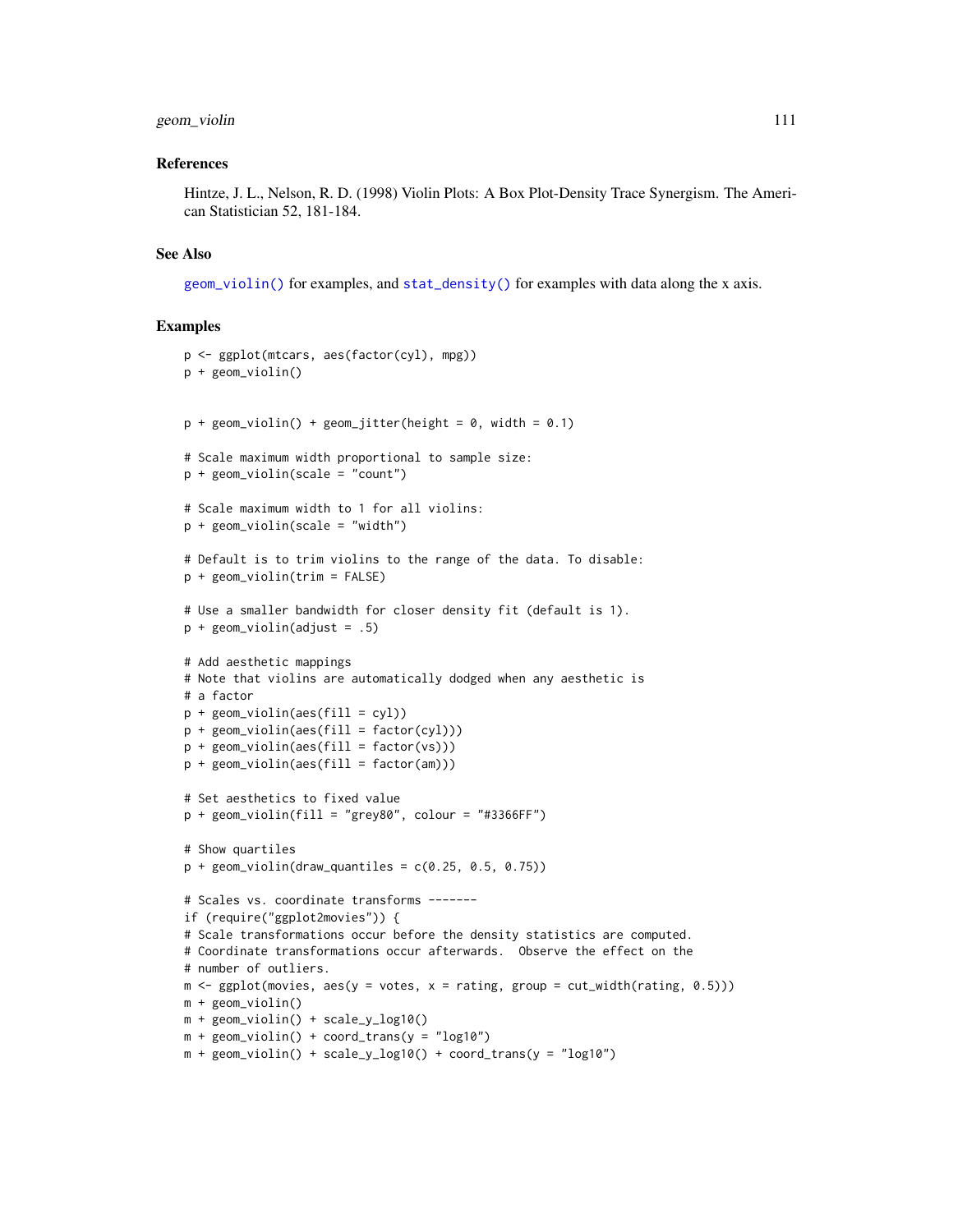```
# Violin plots with continuous x:
# Use the group aesthetic to group observations in violins
ggplot(movies, aes(year, budget)) + geom_violin()
ggplot(movies, aes(year, budget)) +
 geom_violin(aes(group = cut_width(year, 10)), scale = "width")
}
```
<span id="page-111-0"></span>

#### ggplot *Create a new ggplot*

## Description

ggplot() initializes a ggplot object. It can be used to declare the input data frame for a graphic and to specify the set of plot aesthetics intended to be common throughout all subsequent layers unless specifically overridden.

#### Usage

```
ggplot(data = NULL, mapping = aes(), ..., environment = parent-frame())
```
## Arguments

| data                    | Default dataset to use for plot. If not already a data, frame, will be converted to<br>one by fortify(). If not specified, must be supplied in each layer added to the<br>plot. |
|-------------------------|---------------------------------------------------------------------------------------------------------------------------------------------------------------------------------|
| mapping                 | Default list of aesthetic mappings to use for plot. If not specified, must be sup-<br>plied in each layer added to the plot.                                                    |
| $\cdot$ $\cdot$ $\cdot$ | Other arguments passed on to methods. Not currently used.                                                                                                                       |
| environment             | DEPRECATED. Used prior to tidy evaluation.                                                                                                                                      |

#### Details

ggplot() is used to construct the initial plot object, and is almost always followed by + to add component to the plot. There are three common ways to invoke ggplot:

- ggplot(df, aes(x, y, other aesthetics))
- ggplot(df)
- ggplot()

The first method is recommended if all layers use the same data and the same set of aesthetics, although this method can also be used to add a layer using data from another data frame. See the first example below. The second method specifies the default data frame to use for the plot, but no aesthetics are defined up front. This is useful when one data frame is used predominantly as layers are added, but the aesthetics may vary from one layer to another. The third method initializes a skeleton ggplot object which is fleshed out as layers are added. This method is useful when multiple data frames are used to produce different layers, as is often the case in complex graphics.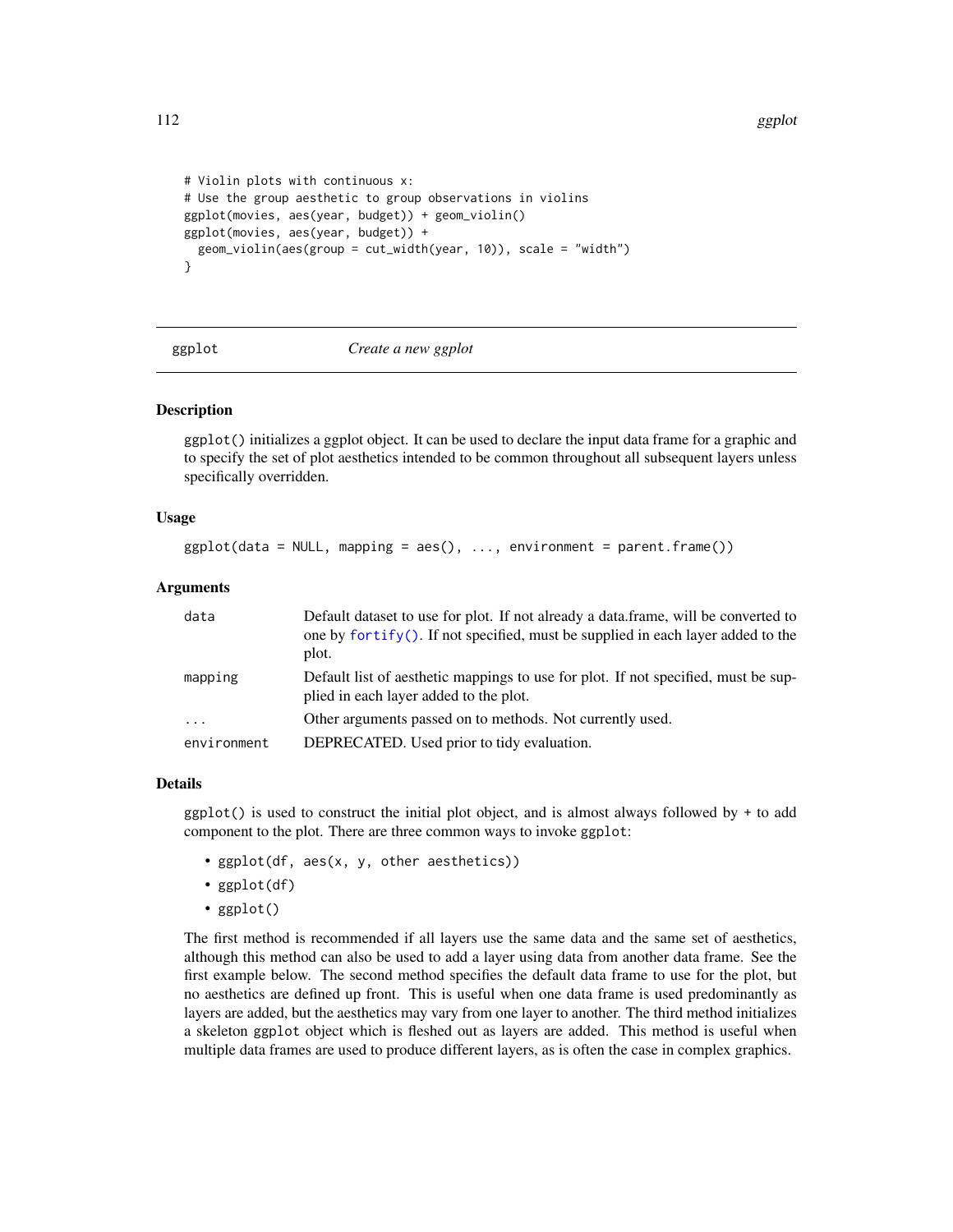#### ggproto that the set of the set of the set of the set of the set of the set of the set of the set of the set of the set of the set of the set of the set of the set of the set of the set of the set of the set of the set of

#### Examples

```
# Generate some sample data, then compute mean and standard deviation
# in each group
df <- data.frame(
  gp = factor(rep(leftters[1:3], each = 10)),y = rnorm(30)\lambdads \le plyr::ddply(df, "gp", plyr::summarise, mean = mean(y), sd = sd(y))
# The summary data frame ds is used to plot larger red points on top
# of the raw data. Note that we don't need to supply 'data' or 'mapping'
# in each layer because the defaults from ggplot() are used.
ggplot(df, aes(gp, y)) +
  geom_point() +
  geom\_point(data = ds, aes(y = mean), colour = 'red', size = 3)# Same plot as above, declaring only the data frame in ggplot().
# Note how the x and y aesthetics must now be declared in
# each geom_point() layer.
ggplot(df) +
  geom_point(aes(gp, y)) +
  geom\_point(data = ds, aes(gp, mean), colour = 'red', size = 3)# Alternatively we can fully specify the plot in each layer. This
# is not useful here, but can be more clear when working with complex
# mult-dataset graphics
ggplot() +
  geom\_point(data = df, aes(gp, y)) +geom_point(data = ds, aes(gp, mean), colour = 'red', size = 3) +
  geom_errorbar(
   data = ds,
   aes(gp, mean, ymin = mean - sd, ymax = mean + sd),colour = 'red',
   width = 0.4)
```
ggproto *Create a new ggproto object*

## **Description**

Construct a new object with ggproto, test with is.proto, and access parent methods/fields with ggproto\_parent.

#### Usage

 $ggproto('class' = NULL, 'inherit' = NULL, ...)$ 

ggproto\_parent(parent, self)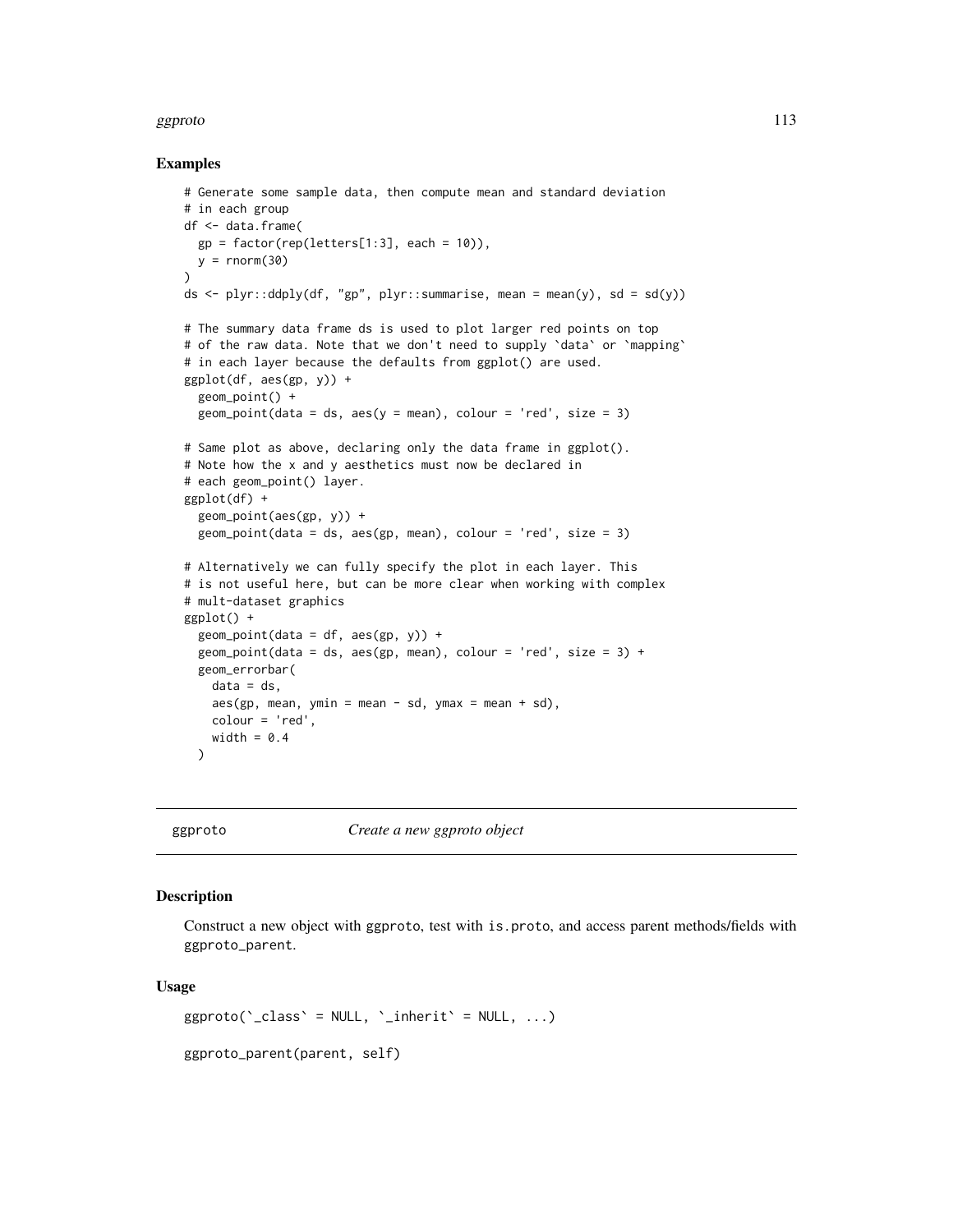is.ggproto(x)

#### Arguments

| _class       | Class name to assign to the object. This is stored as the class attribute of the<br>object. This is optional: if NULL (the default), no class name will be added to the<br>object. |
|--------------|------------------------------------------------------------------------------------------------------------------------------------------------------------------------------------|
| $\_inherit$  | geproto object to inherit from. If NULL, don't inherit from any object.                                                                                                            |
| $\ddots$ .   | A list of members in the ggproto object.                                                                                                                                           |
| parent, self | Access parent class parent of object self.                                                                                                                                         |
| X            | An object to test.                                                                                                                                                                 |

## Details

ggproto implements a protype based OO system which blurs the lines between classes and instances. It is inspired by the proto package, but it has some important differences. Notably, it cleanly supports cross-package inheritance, and has faster performance.

In most cases, creating a new OO system to be used by a single package is not a good idea. However, it was the least-bad solution for ggplot2 because it required the fewest changes to an already complex code base.

## Calling methods

ggproto methods can take an optional self argument: if it is present, it is a regular method; if it's absent, it's a "static" method (i.e. it doesn't use any fields).

Imagine you have a ggproto object Adder, which has a method addx = function(self, n)  $n +$  self\$x. Then, to call this function, you would use Adder\$addx(10) – the self is passed in automatically by the wrapper function. self be located anywhere in the function signature, although customarily it comes first.

## Calling methods in a parent

To explicitly call a methods in a parent, use ggproto\_parent(Parent, self).

```
Adder <- ggproto("Adder",
  x = 0,
  add = function(self, n) {
   self$x <- self$x + n
    self$x
  }
 )
is.ggproto(Adder)
Adder$add(10)
Adder$add(10)
```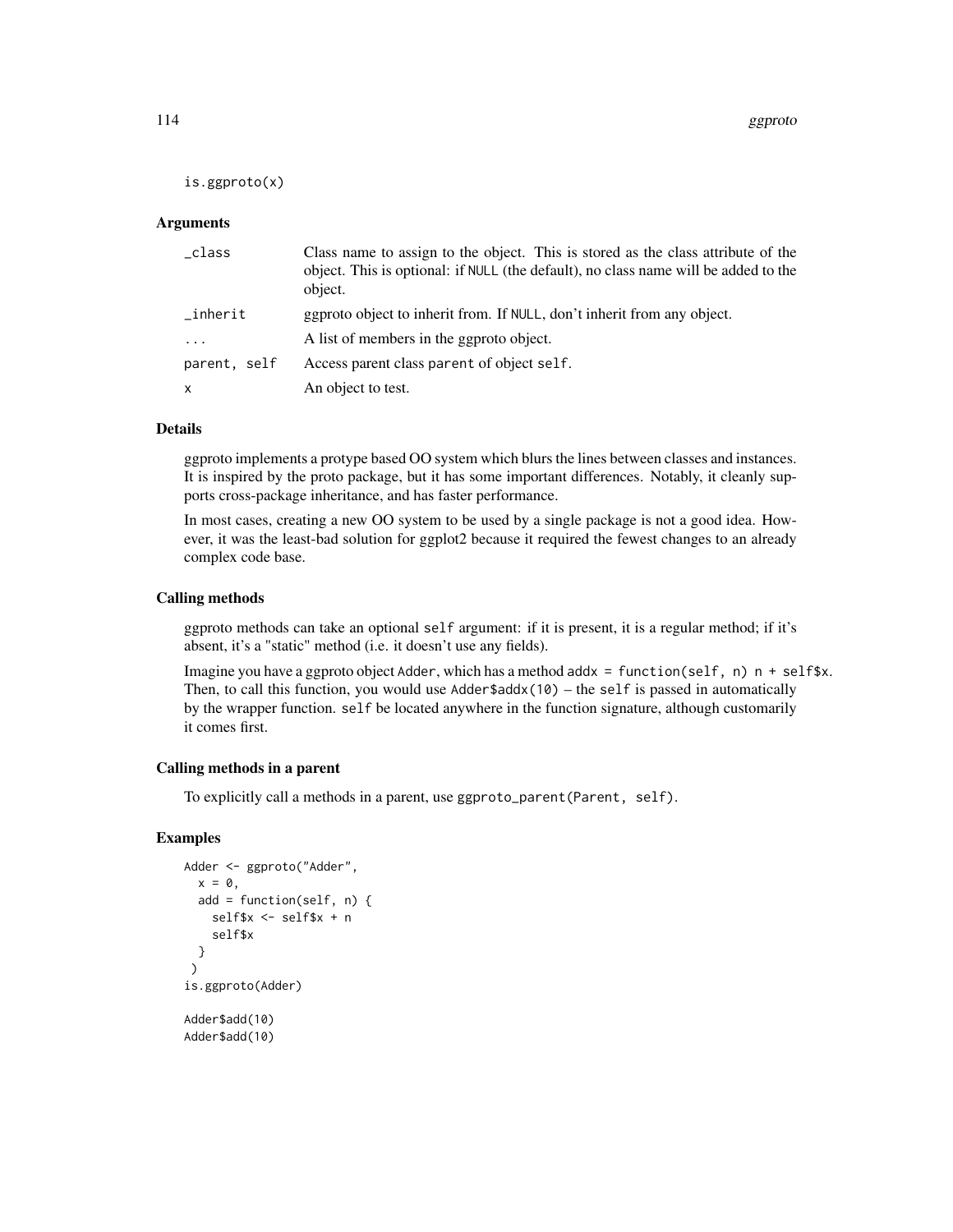#### ggsave the contract of the contract of the contract of the contract of the contract of the contract of the contract of the contract of the contract of the contract of the contract of the contract of the contract of the con

```
Doubler <- ggproto("Doubler", Adder,
  add = function(self, n) {
   ggproto_parent(Adder, self)$add(n * 2)
  }
)
Doubler$x
Doubler$add(10)
```
ggsave *Save a ggplot (or other grid object) with sensible defaults*

# Description

ggsave() is a convenient function for saving a plot. It defaults to saving the last plot that you displayed, using the size of the current graphics device. It also guesses the type of graphics device from the extension.

# Usage

```
ggsave(filename, plot = last_plot(), device = NULL, path = NULL,
  scale = 1, width = NA, height = NA, units = c("in", "cm", "mm"),dpi = 300, limitsize = TRUE, ...)
```

| filename             | File name to create on disk.                                                                                                                                                          |  |
|----------------------|---------------------------------------------------------------------------------------------------------------------------------------------------------------------------------------|--|
| plot                 | Plot to save, defaults to last plot displayed.                                                                                                                                        |  |
| device               | Device to use. Can be either be a device function (e.g. $png()$ ), or one of "eps",<br>"ps", "tex" (pictex), "pdf", "jpeg", "tiff", "png", "bmp", "svg" or "wmf" (win-<br>dows only). |  |
| path                 | Path to save plot to (combined with filename).                                                                                                                                        |  |
| scale                | Multiplicative scaling factor.                                                                                                                                                        |  |
| width, height, units |                                                                                                                                                                                       |  |
|                      | Plot size in units ("in", "cm", or "mm"). If not supplied, uses the size of current<br>graphics device.                                                                               |  |
| dpi                  | Plot resolution. Also accepts a string input: "retina" (320), "print" (300), or<br>"screen" (72). Applies only to raster output types.                                                |  |
| limitsize            | When TRUE (the default), ggsave will not save images larger than 50x50 inches,<br>to prevent the common error of specifying dimensions in pixels.                                     |  |
| $\ddotsc$            | Other arguments passed on to graphics device.                                                                                                                                         |  |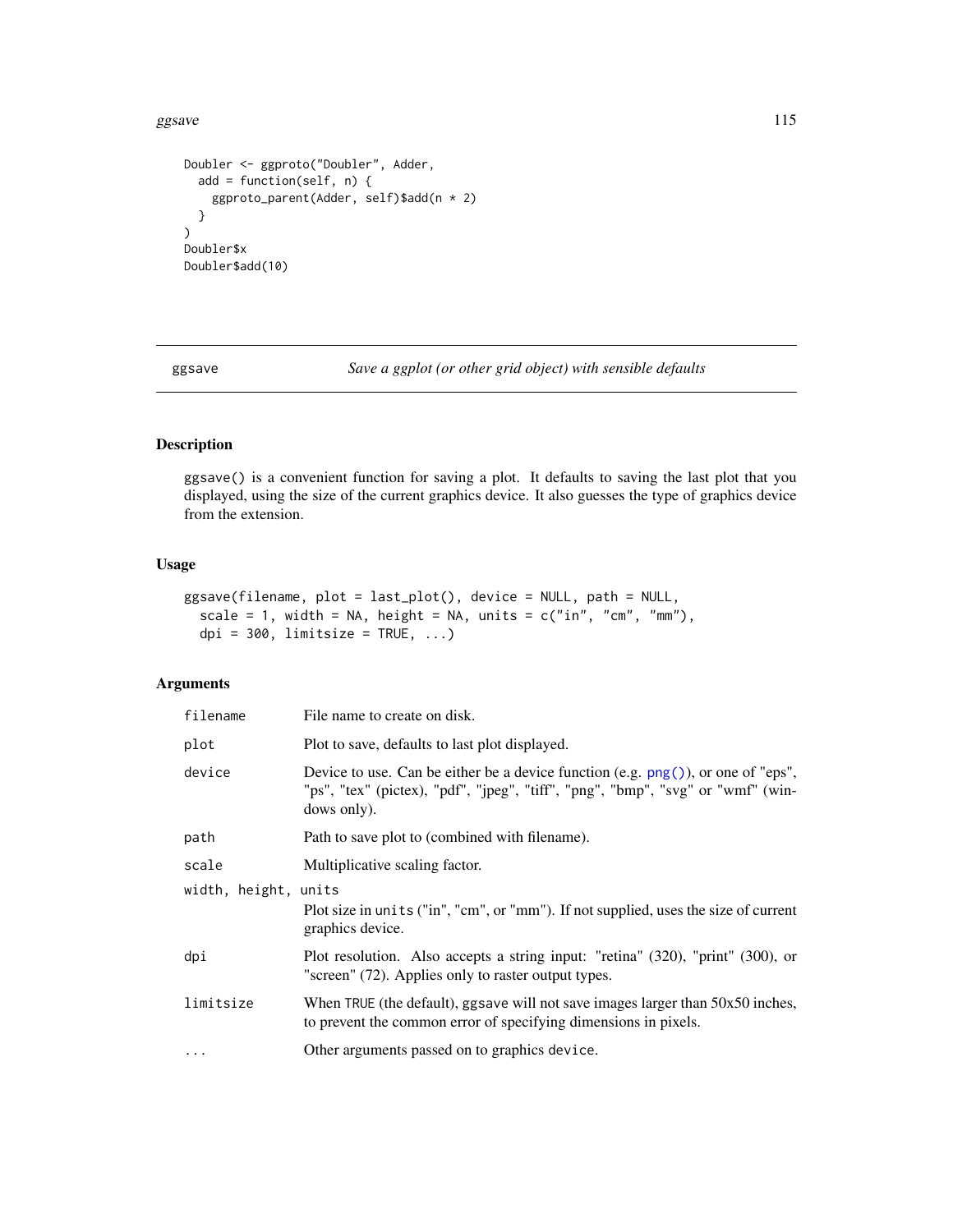### Examples

```
## Not run:
ggplot(mtcars, aes(mpg, wt)) + geom_point()
ggsave("mtcars.pdf")
ggsave("mtcars.png")
ggsave("mtcars.pdf", width = 4, height = 4)
ggsave("mtcars.pdf", width = 20, height = 20, units = "cm")unlink("mtcars.pdf")
unlink("mtcars.png")
# specify device when saving to a file with unknown extension
# (for example a server supplied temporary file)
file <- tempfile()
ggsave(file, device = "pdf")
unlink(file)
## End(Not run)
```
ggsf *Visualise sf objects*

#### Description

This set of geom, stat, and coord are used to visualise simple feature (sf) objects. For simple plots, you will only need geom\_sf as it uses stat\_sf and adds coord\_sf for you. geom\_sf is an unusual geom because it will draw different geometric objects depending on what simple features are present in the data: you can get points, lines, or polygons.

#### Usage

```
stat_sf(mapping = NULL, data = NULL, geom = "rect",
 position = "identity", na.rm = FALSE, show.legend = NA,
  inherit.aes = TRUE, ...geom_sf(mapping = aes(), data = NULL, stat = "sf",
  position = "identity", na.rm = FALSE, show.legend = NA,
  inherit.aes = TRUE, ...)coord_s f(xlim = NULL, ylim = NULL, expand = TRUE, crs = NULL,datum = sf::st\_crs(4326), ndiscr = 100, default = FALSE)
```
#### Arguments

mapping Set of aesthetic mappings created by [aes\(\)](#page-6-0) or [aes\\_\(\)](#page-7-0). If specified and inherit.aes = TRUE (the default), it is combined with the default mapping at the top level of the plot. You must supply mapping if there is no plot mapping.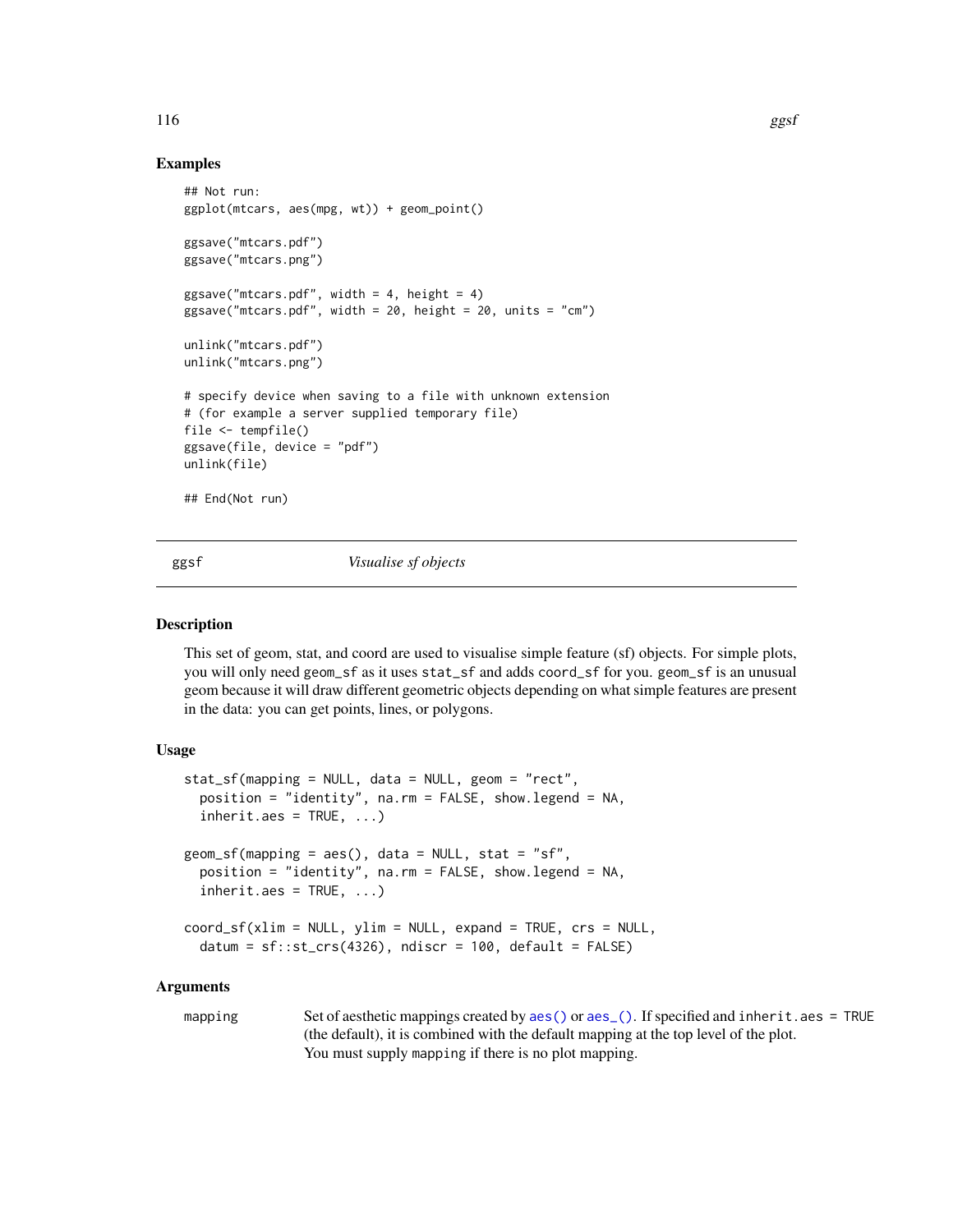| data        | The data to be displayed in this layer. There are three options:                                                                                                                                                                                                       |
|-------------|------------------------------------------------------------------------------------------------------------------------------------------------------------------------------------------------------------------------------------------------------------------------|
|             | If NULL, the default, the data is inherited from the plot data as specified in the<br>call to ggplot().                                                                                                                                                                |
|             | A data. frame, or other object, will override the plot data. All objects will be<br>fortified to produce a data frame. See fortify() for which variables will be<br>created.                                                                                           |
|             | A function will be called with a single argument, the plot data. The return<br>value must be a data. frame., and will be used as the layer data.                                                                                                                       |
| geom        | The geometric object to use display the data                                                                                                                                                                                                                           |
| position    | Position adjustment, either as a string, or the result of a call to a position adjust-<br>ment function.                                                                                                                                                               |
| na.rm       | If FALSE, the default, missing values are removed with a warning. If TRUE,<br>missing values are silently removed.                                                                                                                                                     |
| show.legend | logical. Should this layer be included in the legends? NA, the default, includes if<br>any aesthetics are mapped. FALSE never includes, and TRUE always includes.<br>You can also set this to one of "polygon", "line", and "point" to override the<br>default legend. |
| inherit.aes | If FALSE, overrides the default aesthetics, rather than combining with them.<br>This is most useful for helper functions that define both data and aesthetics and<br>shouldn't inherit behaviour from the default plot specification, e.g. borders().                  |
| .           | Other arguments passed on to layer (). These are often aesthetics, used to set<br>an aesthetic to a fixed value, like color = "red" or size = 3. They may also<br>be parameters to the paired geom/stat.                                                               |
| stat        | The statistical transformation to use on the data for this layer, as a string.                                                                                                                                                                                         |
| xlim        | Limits for the x and y axes.                                                                                                                                                                                                                                           |
| ylim        | Limits for the x and y axes.                                                                                                                                                                                                                                           |
| expand      | If TRUE, the default, adds a small expansion factor to the limits to ensure that<br>data and axes don't overlap. If FALSE, limits are taken exactly from the data or<br>xlim/ylim.                                                                                     |
| crs         | Use this to select a specific CRS. If not specified, will use the CRS defined in<br>the first layer.                                                                                                                                                                   |
| datum       | CRS that provides datum to use when generating graticules                                                                                                                                                                                                              |
| ndiscr      | number of segments to use for discretizing graticule lines; try increasing this<br>when graticules look unexpected                                                                                                                                                     |
| default     | Is this the default coordinate system? If FALSE (the default), then replacing this<br>coordinate system with another one creates a message alerting the user that the<br>coordinate system is being replaced. If TRUE, that warning is suppressed.                     |

# Geometry aesthetic

geom\_sf uses a unique aesthetic: geometry, giving an column of class sfc containg simple features data. There are three ways to supply the geometry aesthetic:

• Do nothing: by default geom\_sf assumes it is stored in the geometry column.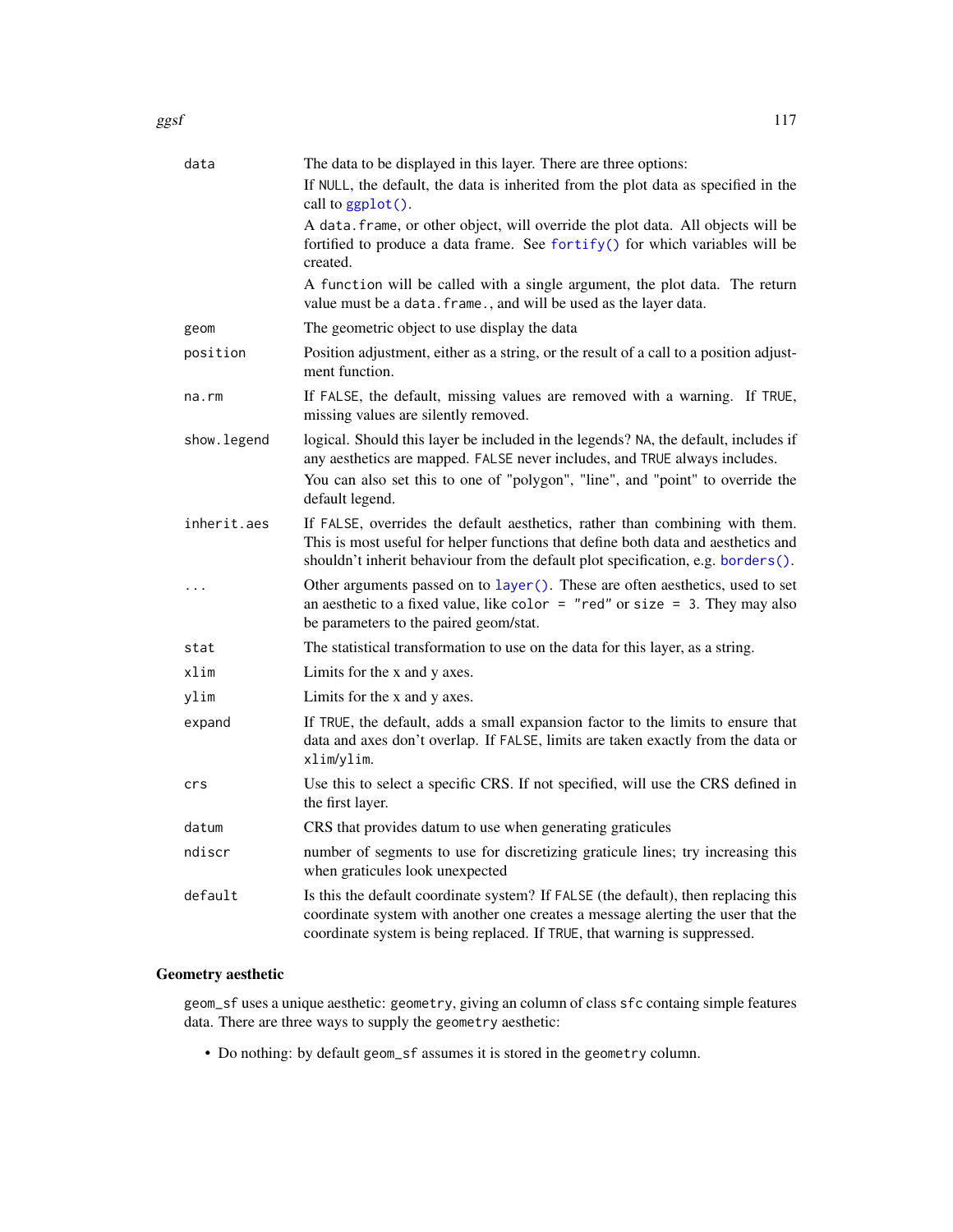- Explicitly pass an sf object to the data argument. This will use the primary geometry column, no matter what it's called.
- Supply your own using aes (geometry = my\_column)

Unlike other aesthetics, geometry will never be inherited from the plot.

#### **CRS**

coord\_sf() ensures that all layers use a common CRS. You can either specify it using the CRS param, or coord\_sf will take it from the first layer that defines a CRS.

```
if (requireNamespace("sf", quietly = TRUE)) {
nc <- sf::st_read(system.file("shape/nc.shp", package = "sf"), quiet = TRUE)
ggplot(nc) +
 geom_sf(aes(fill = AREA))
# If not supplied, coord_sf() will take the CRS from the first layer
# and automatically transform all other layers to use that CRS. This
# ensures that all data will correctly line up
nc_3857 <- sf::st_transform(nc, "+init=epsg:3857")
ggplot() +
 geom_sf(data = nc) +geom_s f(data = nc_3857, colour = "red", fill = NA)# Unfortunately if you plot other types of feature you'll need to use
# show.legend to tell ggplot2 what type of legend to use
nc_3857$mid <- sf::st_centroid(nc_3857$geometry)
ggplot(nc_3857) +
 geom_sf(colour = "white") +
 geom_sf(aes(geometry = mid, size = AREA), show.legend = "point")
# You can also use layers with x and y aesthetics: these are
# assumed to already be in the common CRS.
ggplot(nc) +
 geom_sf() +
 annotate("point", x = -80, y = 35, colour = "red", size = 4)
# Thanks to the power of sf, a geom_sf nicely handles varying projections
# setting the aspect ratio correctly.
library(maps)
world1 <- sf::st_as_sf(map('world', plot = FALSE, fill = TRUE))
ggplot() + geom_sf(data = world1)world2 <- sf::st_transform(
 world1,
  "+proj=laea +y_0=0 +lon_0=155 +lat_0=-90 +ellps=WGS84 +no_defs"
)
ggplot() + geom_sf(data = world2)
}
```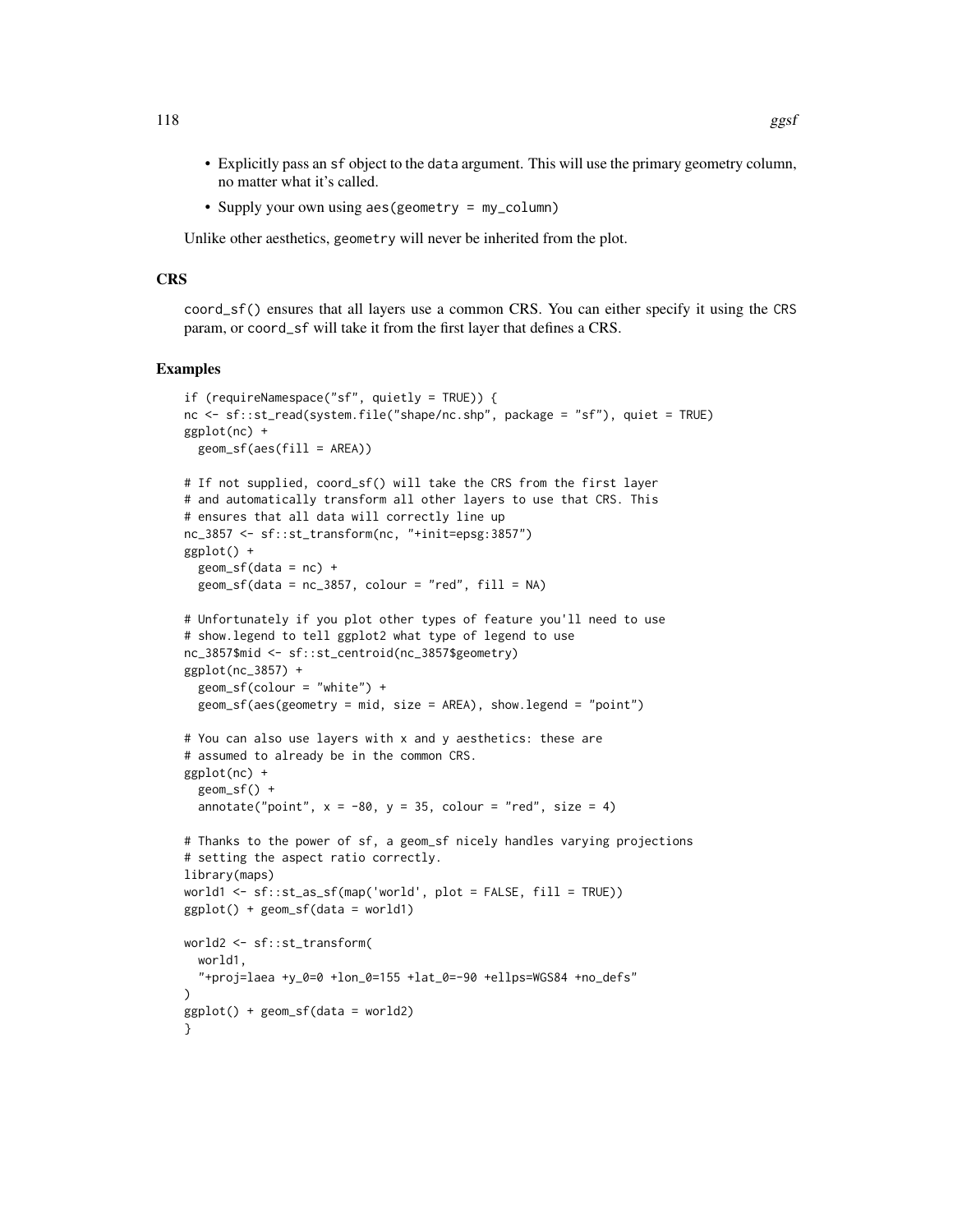These are complete themes which control all non-data display. Use [theme\(\)](#page-199-0) if you just need to tweak the display of an existing theme.

## Usage

```
theme_grey(base_size = 11, base_family = "",
 base_line_size = base_size/22, base_rect_size = base_size/22)
theme_gray(base_size = 11, base_family = "",
 base_line_size = base_size/22, base_rect_size = base_size/22)
theme_bw(base_size = 11, base_family = "", base_line_size = base_size/22,
  base_rect_size = base_size/22)
themelinedraw(base_size = 11, base-family = " " ,base_line_size = base_size/22, base_rect_size = base_size/22)
theme_light(base_size = 11, base_family = "",
 base_line_size = base_size/22, base_rect_size = base_size/22)
theme_dark(base_size = 11, base_family = "",
 base_line_size = base_size/22, base_rect_size = base_size/22)
theme_minimal(base_size = 11, base_family = "",
  base_line_size = base_size/22, base_rect_size = base_size/22)
theme_classic(base_size = 11, base_family = "",
 base_line_size = base_size/22, base_rect_size = base_size/22)
theme_void(base_size = 11, base_family = "",
 base_line_size = base_size/22, base_rect_size = base_size/22)
theme_test(base_size = 11, base_family = ",
 base_line_size = base_size/22, base_rect_size = base_size/22)
```
#### Arguments

base\_size base font size base\_family base font family base\_line\_size base size for line elements base\_rect\_size base size for rect elements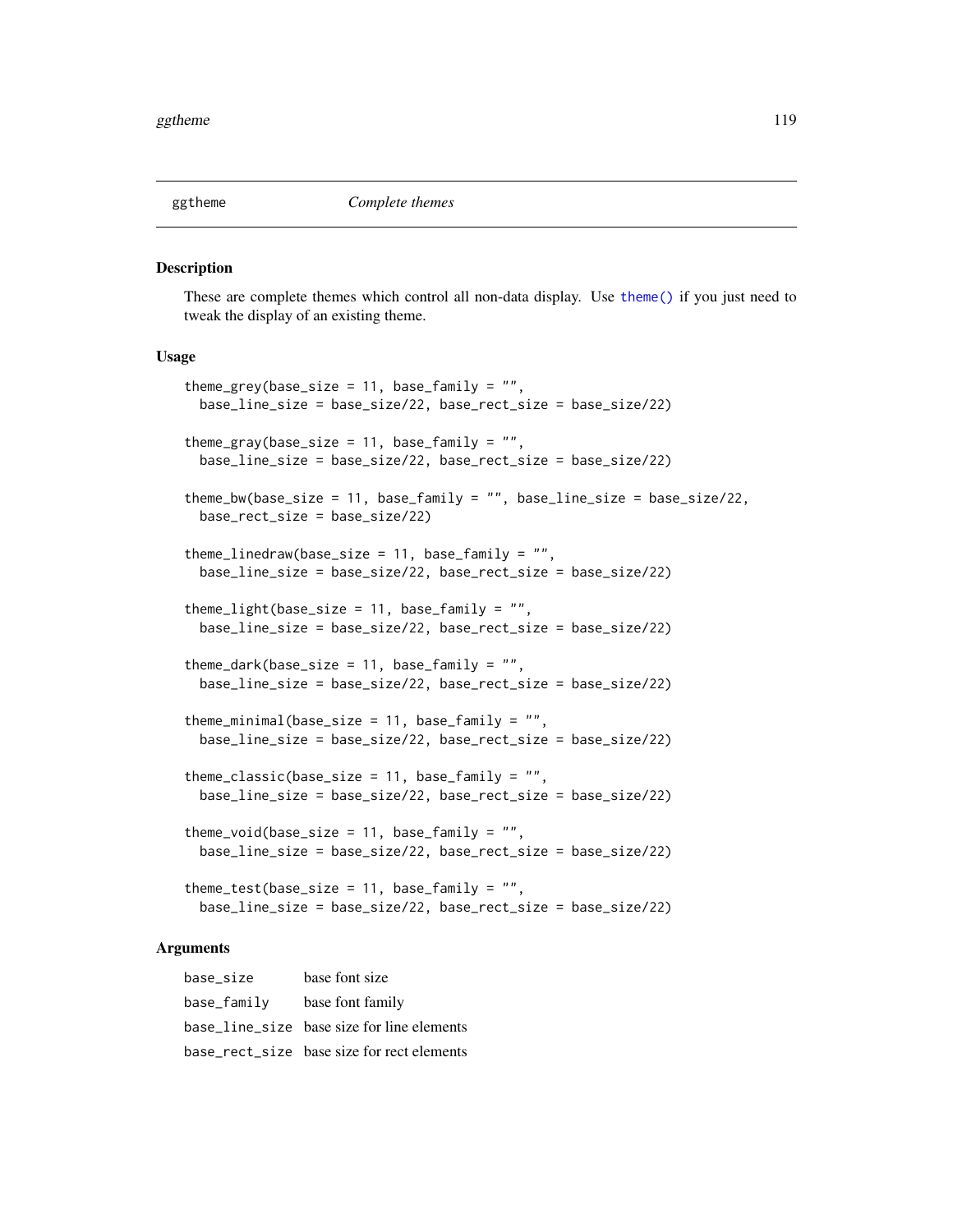## Details

- theme\_gray The signature ggplot2 theme with a grey background and white gridlines, designed to put the data forward yet make comparisons easy.
- theme\_bw The classic dark-on-light ggplot2 theme. May work better for presentations displayed with a projector.
- theme\_linedraw A theme with only black lines of various widths on white backgrounds, reminiscent of a line drawings. Serves a purpose similar to theme\_bw. Note that this theme has some very thin lines (« 1 pt) which some journals may refuse.
- theme\_light A theme similar to theme\_linedraw but with light grey lines and axes, to direct more attention towards the data.
- theme\_dark The dark cousin of theme\_light, with similar line sizes but a dark background. Useful to make thin coloured lines pop out.
- theme\_minimal A minimalistic theme with no background annotations.
- theme\_classic A classic-looking theme, with x and y axis lines and no gridlines.
- theme\_void A completely empty theme.

theme\_test A theme for visual unit tests. It should ideally never change except for new features.

## Examples

```
p \leq - ggplot(mtcars) + geom_point(aes(x = wt, y = mpg,
     color = factor(gear)) + facet_wrap(\text{ram})p + theme_gray() # the default
p + theme_bw()
p + theme_linedraw()
p + theme_light()
p + theme_dark()
p + theme_minimal()
p + theme_classic()
p + theme_void()
```
<span id="page-119-0"></span>

guides *Set guides for each scale*

#### Description

Guides for each scale can be set scale-by-scale with the guide argument, or en masse with guides().

#### Usage

```
guides(...)
```
#### Arguments

... List of scale name-guide pairs. The guide can either be a string (i.e. "colorbar" or "legend"), or a call to a guide function (i.e. [guide\\_colourbar\(\)](#page-121-0) or [guide\\_legend\(\)](#page-124-0)) specifying additional arguments.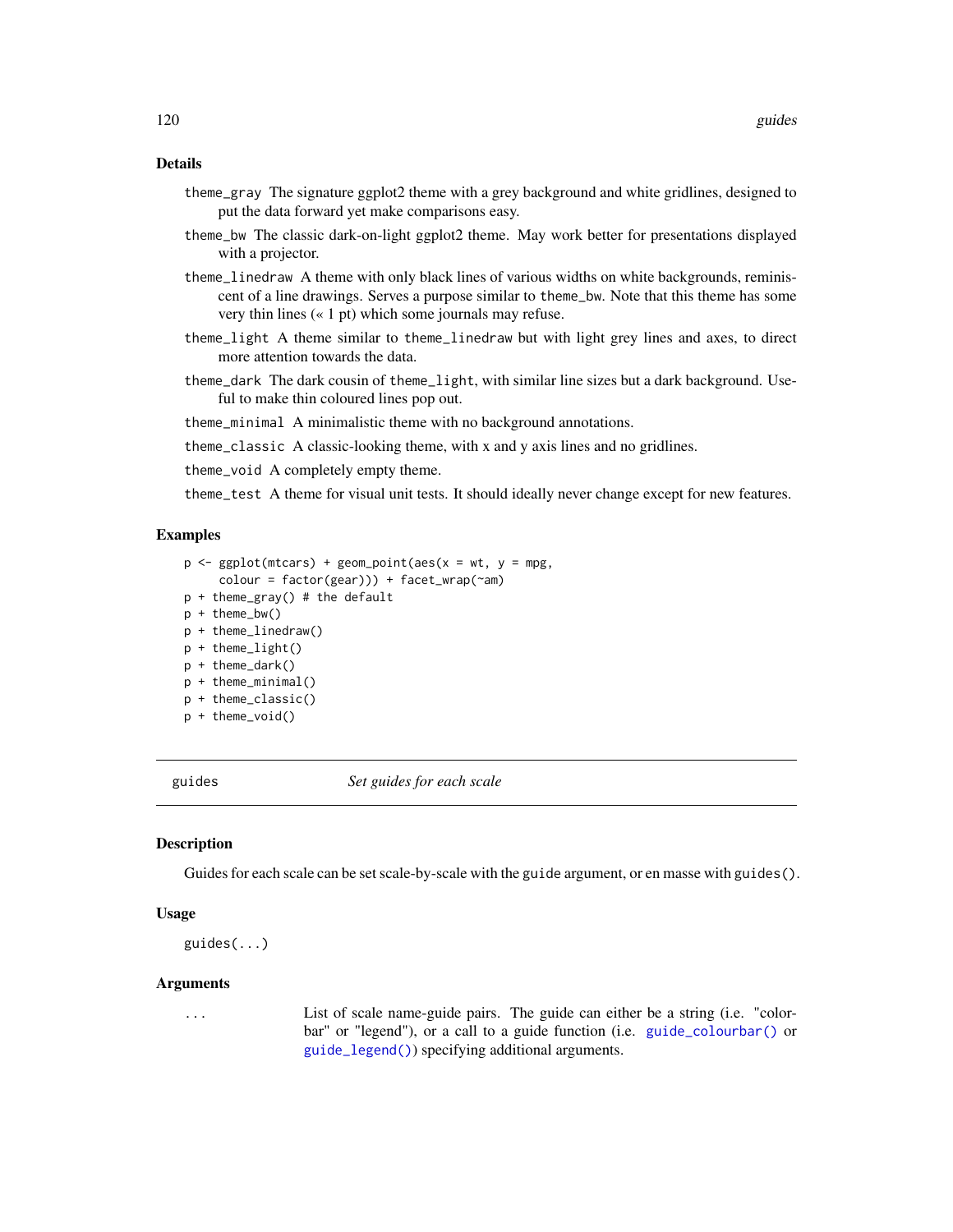#### guides **121**

## Value

A list containing the mapping between scale and guide.

## See Also

Other guides: [guide\\_colourbar](#page-121-0), [guide\\_legend](#page-124-0)

```
# ggplot object
dat <- data.frame(x = 1:5, y = 1:5, p = 1:5, q = factor(1:5),
r = factor(1:5)p \leftarrow ggplot(data, aes(x, y, colour = p, size = q, shape = r)) + geom\_point()# without guide specification
p
# Show colorbar guide for colour.
# All these examples below have a same effect.
p + guides(colour = "colorbar", size = "legend", shape = "legend")
p + guides(colour = guide_colorbar(), size = guide_eled(),shape = guide\_legend()p +scale_colour_continuous(guide = "colorbar") +
 scale_size_discrete(guide = "legend") +
 scale_shape(guide = "legend")
# Remove some guides
 p + guides(colour = "none")
 p + guides(colour = "colorbar",size = "none")
# Guides are integrated where possible
p + guides(colour = guide_legend("title"), size = guide_legend("title"),
  shape = guide_legend("title"))
# same as
g <- guide_legend("title")
p + guides(colour = g, size = g, shape = g)p + theme(legend.position = "bottom")
# position of guides
# Set order for multiple guides
ggplot(mpg, aes(displ, cty)) +
  geom\_point(aes(size = hwy, colour = cyl, shape = dry) +guides(
  color = guide\_colourbar(order = 1),
   shape = guide\_legend(order = 2),
```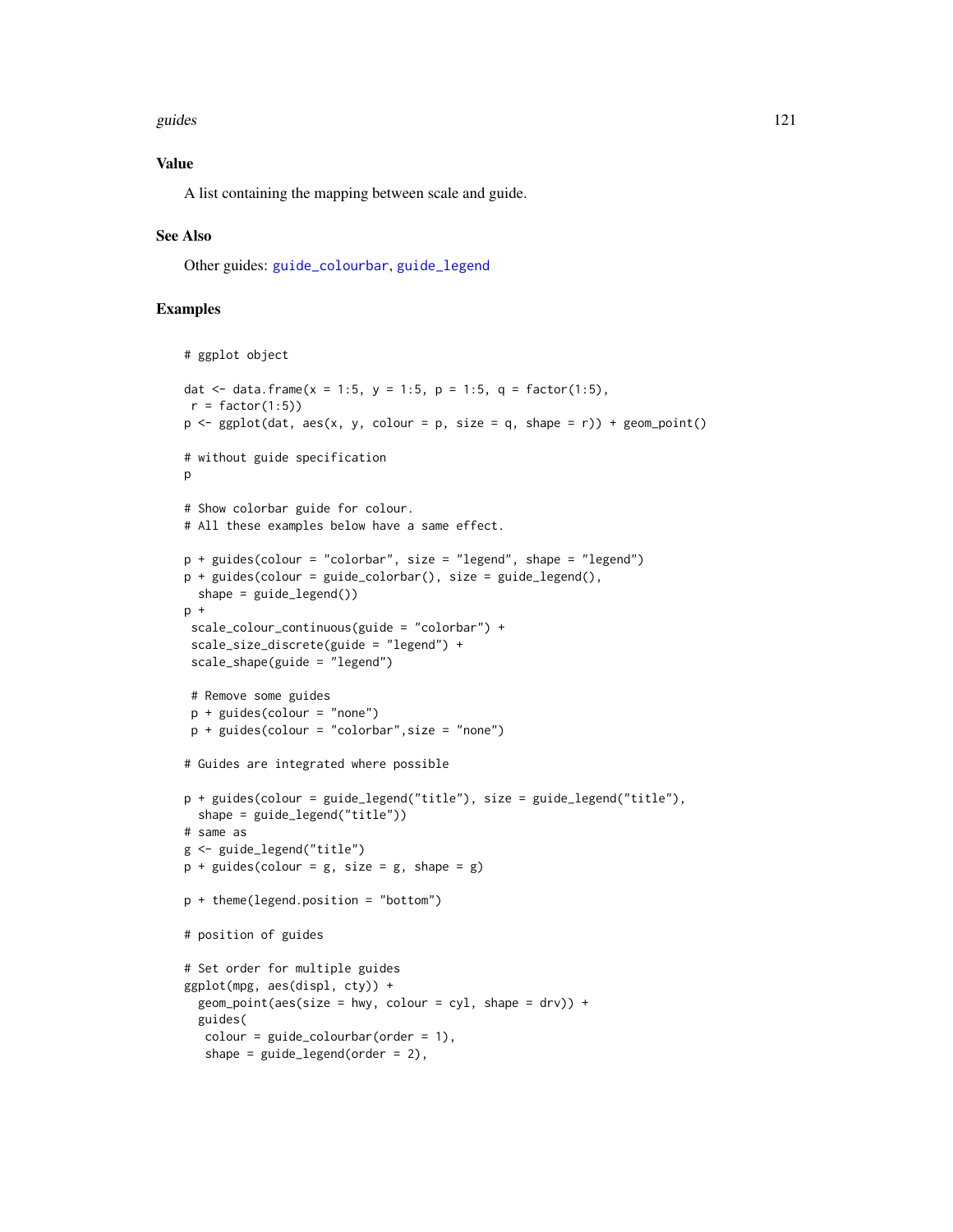```
size = guide_legend(order = 3)
)
```
<span id="page-121-0"></span>guide\_colourbar *Continuous colour bar guide*

#### Description

Colour bar guide shows continuous color scales mapped onto values. Colour bar is available with scale\_fill and scale\_colour. For more information, see the inspiration for this function: [Mat](http://www.mathworks.com/help/techdoc/ref/colorbar.html)[lab's colorbar function.](http://www.mathworks.com/help/techdoc/ref/colorbar.html)

## Usage

```
guide_colourbar(title = waiver(), title.position = NULL,
  title.theme = NULL, title.hjust = NULL, title.vjust = NULL,
  label = TRUE, label.position = NULL, label.theme = NULL,
  label.hjust = NULL, label.vjust = NULL,barheight = NULL, nbin = 20, raster = TRUE, frame.colour = NULL,
  frame.linewidth = 0.5, frame.linetype = 1, ticks = TRUE,
  ticks.colour = "white", ticks.linewidth = 0.5, draw.ulim = TRUE,
  draw.llim = TRUE, direction = NULL, default.unit = "line",
  reverse = FALSE, order = 0, available_aes = c("colour", "color",
  "fill"), \ldots)
```

```
guide_colorbar(title = waiver(), title.position = NULL,
 title.theme = NULL, title.hjust = NULL, title.vjust = NULL,
 label = TRUE, label.position = NULL, label.theme = NULL,
 label.hjust = NULL, label.vjust = NULL, barwidth = NULL,
 barheight = NULL, nbin = 20, raster = TRUE, frame.colour = NULL,
 frame.linewidth = 0.5, frame.linetype = 1, ticks = TRUE,
 ticks.colour = "white", ticks.linewidth = 0.5, draw.ulim = TRUE,
 draw.llim = TRUE, direction = NULL, default.unit = "line",
 reverse = FALSE, order = 0, available_aes = c("colour", "color",
 "fill"), ...)
```

| title       | A character string or expression indicating a title of guide. If NULL, the title is<br>not shown. By default (waiver $()$ ), the name of the scale object or the name<br>specified in labs () is used for the title. |
|-------------|----------------------------------------------------------------------------------------------------------------------------------------------------------------------------------------------------------------------|
|             | title position A character string indicating the position of a title. One of "top" (default for a<br>vertical guide), "bottom", "left" (default for a horizontal guide), or "right."                                 |
| title.theme | A theme object for rendering the title text. Usually the object of element_text()<br>is expected. By default, the theme is specified by legend. title in theme() or<br>theme.                                        |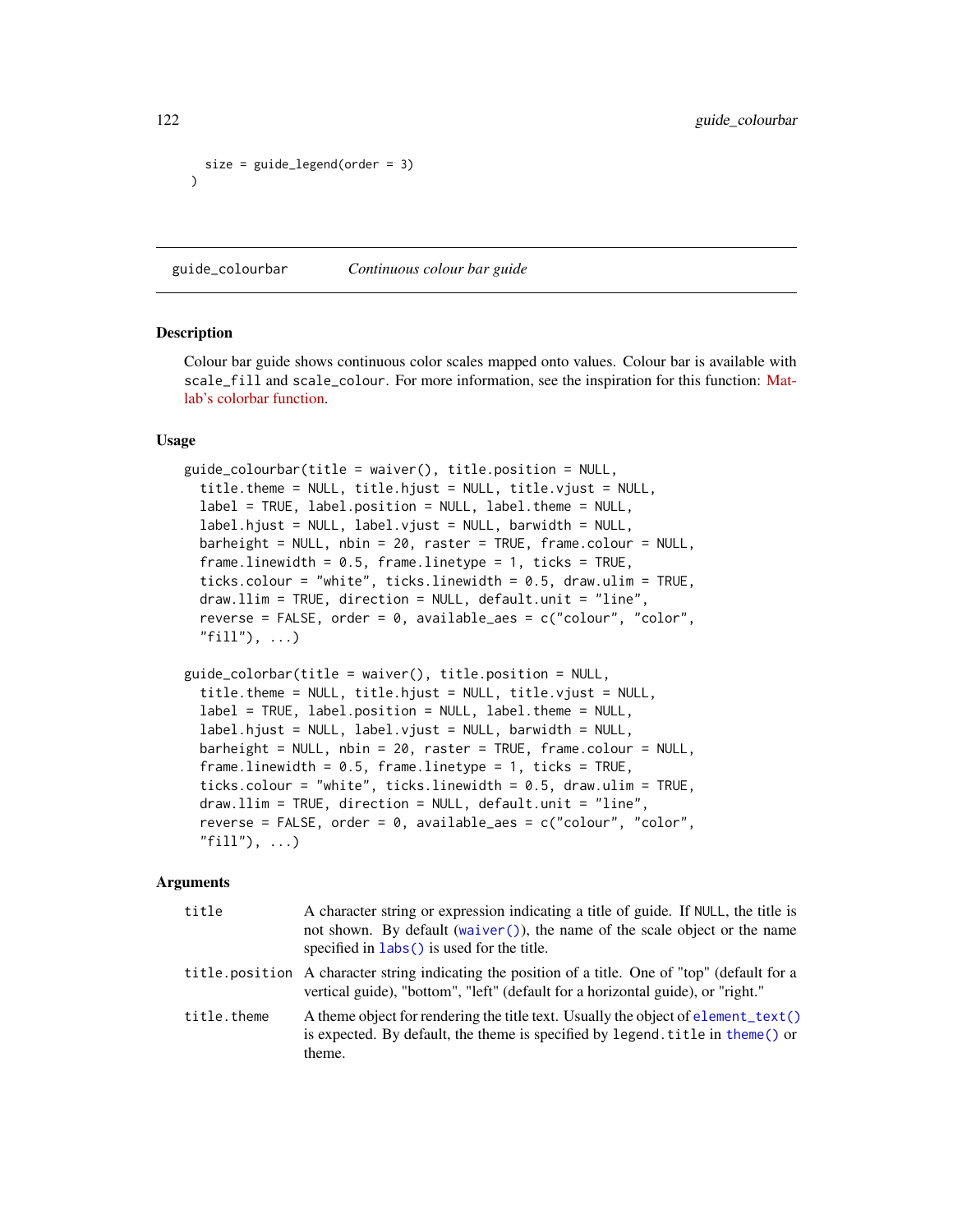| title.hjust     | A number specifying horizontal justification of the title text.                                                                                                                                                                                                           |
|-----------------|---------------------------------------------------------------------------------------------------------------------------------------------------------------------------------------------------------------------------------------------------------------------------|
| title.vjust     | A number specifying vertical justification of the title text.                                                                                                                                                                                                             |
| label           | logical. If TRUE then the labels are drawn. If FALSE then the labels are invisible.                                                                                                                                                                                       |
| label.position  | A character string indicating the position of a label. One of "top", "bottom"<br>(default for horizontal guide), "left", or "right" (default for vertical guide).                                                                                                         |
| label.theme     | A theme object for rendering the label text. Usually the object of element_text()<br>is expected. By default, the theme is specified by legend. text in theme() or<br>theme.                                                                                              |
| label.hjust     | A numeric specifying horizontal justification of the label text.                                                                                                                                                                                                          |
| label.vjust     | A numeric specifying vertical justification of the label text.                                                                                                                                                                                                            |
| barwidth        | A numeric or a grid::unit() object specifying the width of the colorbar. De-<br>fault value is legend. key. width or legend. key. size in theme() or theme.                                                                                                               |
| barheight       | A numeric or a grid::unit() object specifying the height of the colorbar. De-<br>fault value is legend. key. height or legend. key. size in theme() or theme.                                                                                                             |
| nbin            | A numeric specifying the number of bins for drawing colorbar. A smoother<br>colorbar for a larger value.                                                                                                                                                                  |
| raster          | A logical. If TRUE then the colorbar is rendered as a raster object. If FALSE then<br>the colorbar is rendered as a set of rectangles. Note that not all graphics devices<br>are capable of rendering raster image.                                                       |
| frame.colour    | A string specifying the colour of the frame drawn around the bar. If NULL (the<br>default), no frame is drawn.                                                                                                                                                            |
| frame.linewidth |                                                                                                                                                                                                                                                                           |
|                 | A numeric specifying the width of the frame drawn around the bar.                                                                                                                                                                                                         |
| frame.linetype  | A numeric specifying the linetype of the frame drawn around the bar.                                                                                                                                                                                                      |
| ticks           | A logical specifying if tick marks on colorbar should be visible.                                                                                                                                                                                                         |
| ticks.colour    | A string specifying the color of the tick marks.                                                                                                                                                                                                                          |
| ticks.linewidth | A numeric specifying the width of the tick marks.                                                                                                                                                                                                                         |
| draw.ulim       | A logical specifying if the upper limit tick marks should be visible.                                                                                                                                                                                                     |
| draw. 11im      | A logical specifying if the lower limit tick marks should be visible.                                                                                                                                                                                                     |
| direction       | A character string indicating the direction of the guide. One of "horizontal" or                                                                                                                                                                                          |
|                 | "vertical."                                                                                                                                                                                                                                                               |
| default.unit    | A character string indicating grid::unit() for barwidth and barheight.                                                                                                                                                                                                    |
| reverse         | logical. If TRUE the colorbar is reversed. By default, the highest value is on the<br>top and the lowest value is on the bottom                                                                                                                                           |
| order           | positive integer less that 99 that specifies the order of this guide among multiple<br>guides. This controls the order in which multiple guides are displayed, not the<br>contents of the guide itself. If 0 (default), the order is determined by a secret<br>algorithm. |
| available_aes   | A vector of charater strings listing the aesthetics for which a colorbar can be<br>drawn.                                                                                                                                                                                 |
|                 | ignored.                                                                                                                                                                                                                                                                  |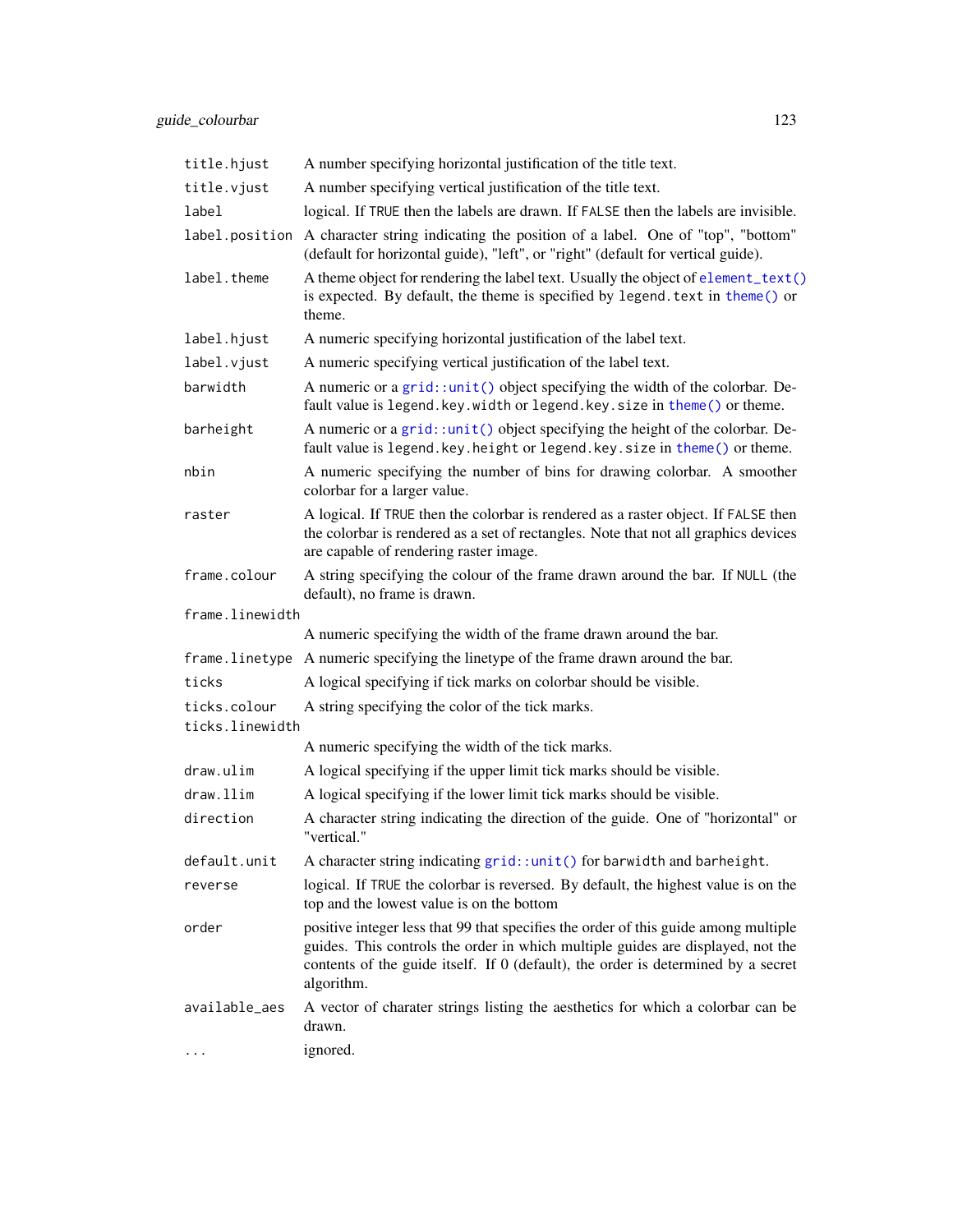#### Details

Guides can be specified in each scale\_ $\star$  or in [guides\(\)](#page-119-0). guide="legend" in scale\_ $\star$  is syntactic sugar for guide=guide\_legend() (e.g. scale\_color\_manual(guide =  $"legend")$ ). As for how to specify the guide for each scale in more detail, see [guides\(\)](#page-119-0).

## Value

A guide object

# See Also

Other guides: [guide\\_legend](#page-124-0), [guides](#page-119-0)

```
df \le reshape2::melt(outer(1:4, 1:4), varnames = c("X1", "X2"))
p1 \leftarrow ggplot(df, aes(X1, X2)) + geom\_tile(aes(fill = value))p2 \leq -p1 + geom\_point(aes(size = value))# Basic form
p1 + scale_fill_continuous(guide = "colorbar")
p1 + scale_fill_continuous(guide = guide_colorbar())
p1 + guides(fill = guide\_colorbar())# Control styles
# bar size
p1 + guides(fill = guide-colorbar(barwidth = 0.5, barheight = 10))# no label
p1 + guides(fill = guide_colorbar(label = FALSE))
# no tick marks
p1 + guides(fill = guide_colorbar(ticks = FALSE))
# label position
p1 + guides(fill = guide_colorbar(label.position = "left"))
# label theme
p1 + guides(fill = guide_colorbar(label.theme = element_text(colour = "blue", angle = 0)))
# small number of bins
p1 + guides(fill = guide\_colorbar(hin = 3))# large number of bins
p1 + guides(fill = guide\_colorbar(hlin = 100))# make top- and bottom-most ticks invisible
p1 + scale_fill_continuous(limits = c(0, 20), breaks = c(0, 5, 10, 15, 20),
 guide = guide_colorbar(nbin=100, draw.ulim = FALSE, draw.llim = FALSE))
```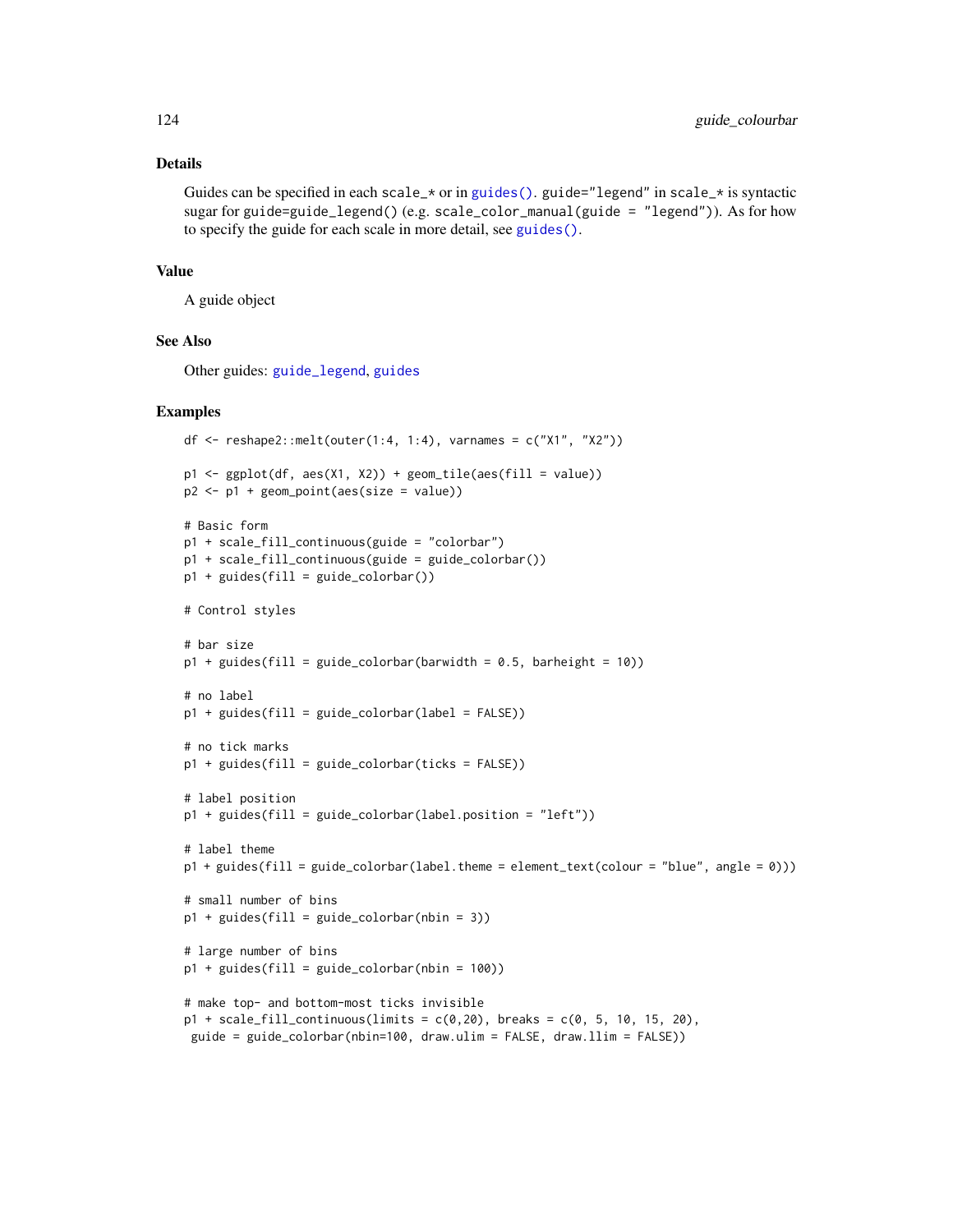## guide\_legend 125

```
# guides can be controlled independently
p2 +
 scale_fill_continuous(guide = "colorbar") +
  scale_size(guide = "legend")
p2 + guides(fill = "colorbar", size = "legend")p2 +
  scale_fill_continuous(guide = guide_colorbar(direction = "horizontal")) +
  scale_size(guide = guide_legend(direction = "vertical"))
```
<span id="page-124-0"></span>guide\_legend *Legend guide*

## Description

Legend type guide shows key (i.e., geoms) mapped onto values. Legend guides for various scales are integrated if possible.

## Usage

```
guide_legend(title = waiver(), title.position = NULL, title.theme = NULL,
  title.hjust = NULL, title.vjust = NULL, label = TRUE,
  label.position = NULL, label.theme = NULL, label.hjust = NULL,
  label.vjust = NULL, keywidth = NULL, keyheight = NULL,
  direction = NULL, default.out = "line", override.aes = list(),nrow = NULL, ncol = NULL, byrow = FALSE, reverse = FALSE, order = 0,
  ...)
```

| title          | A character string or expression indicating a title of guide. If NULL, the title is<br>not shown. By default (waiver()), the name of the scale object or the name<br>specified in labs () is used for the title. |
|----------------|------------------------------------------------------------------------------------------------------------------------------------------------------------------------------------------------------------------|
| title.position | A character string indicating the position of a title. One of "top" (default for a<br>vertical guide), "bottom", "left" (default for a horizontal guide), or "right."                                            |
| title.theme    | A theme object for rendering the title text. Usually the object of element_text()<br>is expected. By default, the theme is specified by legend. title in theme() or<br>theme.                                    |
| title.hjust    | A number specifying horizontal justification of the title text.                                                                                                                                                  |
| title.vjust    | A number specifying vertical justification of the title text.                                                                                                                                                    |
| label          | logical. If TRUE then the labels are drawn. If FALSE then the labels are invisible.                                                                                                                              |
| label.position | A character string indicating the position of a label. One of "top", "bottom"<br>(default for horizontal guide), "left", or "right" (default for vertical guide).                                                |
| label.theme    | A theme object for rendering the label text. Usually the object of element_text()<br>is expected. By default, the theme is specified by legend. text in theme() or<br>theme.                                     |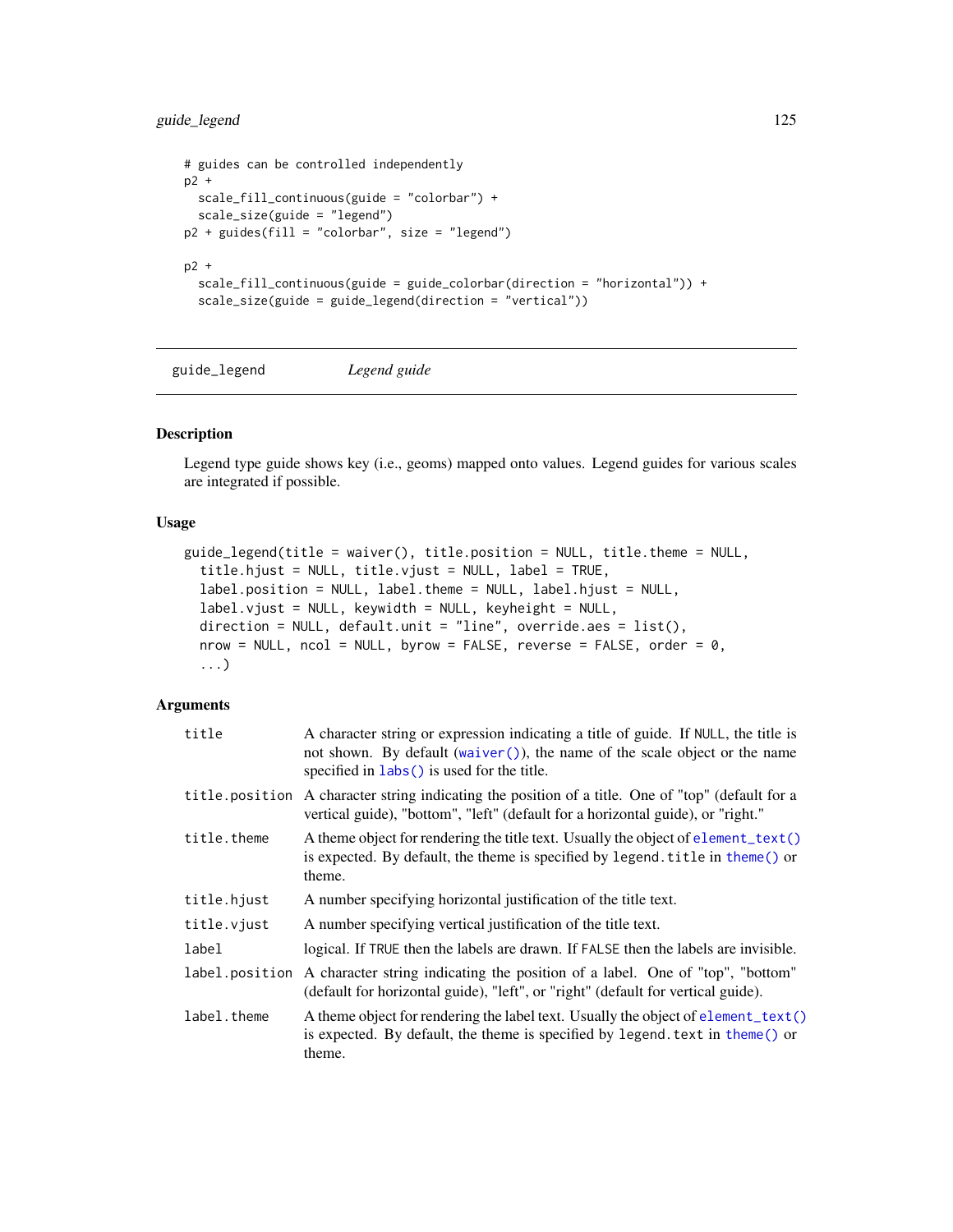| label.hjust  | A numeric specifying horizontal justification of the label text.                                                                                                                                                                                                          |
|--------------|---------------------------------------------------------------------------------------------------------------------------------------------------------------------------------------------------------------------------------------------------------------------------|
| label.vjust  | A numeric specifying vertical justification of the label text.                                                                                                                                                                                                            |
| keywidth     | A numeric or a $grid::unit()$ object specifying the width of the legend key.<br>Default value is legend. key. width or legend. key. size in theme() or theme.                                                                                                             |
| keyheight    | A numeric or a $grid::unit()$ object specifying the height of the legend key.<br>Default value is legend. key. height or legend. key. size in theme() or theme.                                                                                                           |
| direction    | A character string indicating the direction of the guide. One of "horizontal" or<br>"vertical."                                                                                                                                                                           |
| default.unit | A character string indicating grid::unit() for keywidth and keyheight.                                                                                                                                                                                                    |
| override.aes | A list specifying aesthetic parameters of legend key. See details and examples.                                                                                                                                                                                           |
| nrow         | The desired number of rows of legends.                                                                                                                                                                                                                                    |
| ncol         | The desired number of column of legends.                                                                                                                                                                                                                                  |
| byrow        | logical. If FALSE (the default) the legend-matrix is filled by columns, otherwise<br>the legend-matrix is filled by rows.                                                                                                                                                 |
| reverse      | logical. If TRUE the order of legends is reversed.                                                                                                                                                                                                                        |
| order        | positive integer less that 99 that specifies the order of this guide among multiple<br>guides. This controls the order in which multiple guides are displayed, not the<br>contents of the guide itself. If 0 (default), the order is determined by a secret<br>algorithm. |
| $\ddots$     | ignored.                                                                                                                                                                                                                                                                  |

## Details

Guides can be specified in each scale\_\* or in [guides\(\)](#page-119-0). guide="legend" in scale\_\* is syntactic sugar for guide=guide\_legend() (e.g. scale\_color\_manual(guide = "legend")). As for how to specify the guide for each scale in more detail, see [guides\(\)](#page-119-0).

## Value

A guide object

## See Also

Other guides: [guide\\_colourbar](#page-121-0), [guides](#page-119-0)

```
df \leq reshape2::melt(outer(1:4, 1:4), varnames = c("X1", "X2"))
p1 \leftarrow ggplot(df, aes(X1, X2)) + geom\_tile(aes(fill = value))p2 <- p1 + geom_point(aes(size = value))
# Basic form
p1 + scale_fill_continuous(guide = guide_legend())
```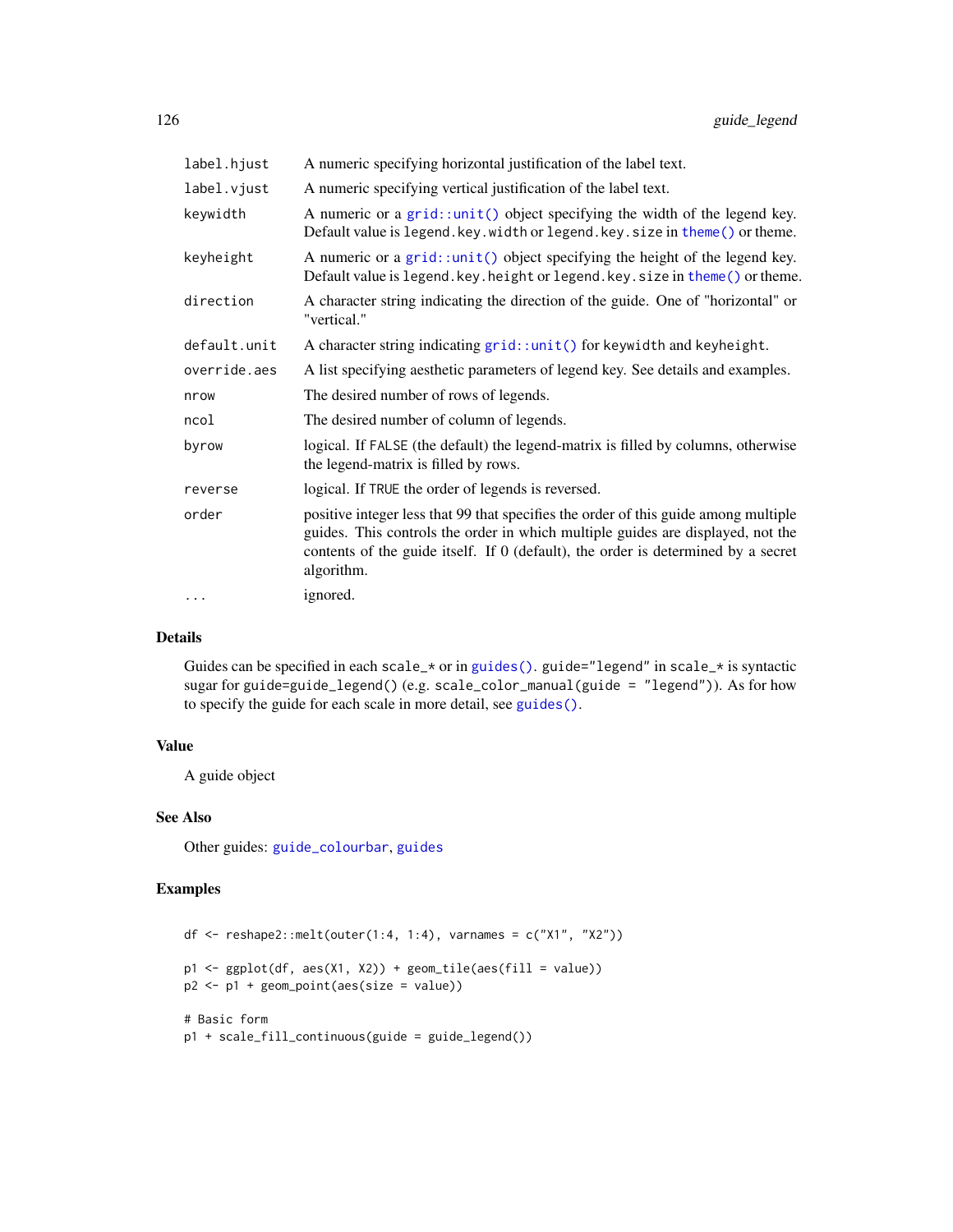```
# Control styles
# title position
p1 + guides(fill = guide_legend(title = "LEFT", title.position = "left"))
# title text styles via element_text
p1 + guides(fill =guide_legend(
    title.theme = element_text(
      size = 15,
      face = "italic",
      colour = "red",
      angle = \theta)
 )
\mathcal{L}# label position
p1 + guides(fill = guide_legend(label.position = "left", label.hjust = 1))
# label styles
p1 + scale_fill_continuous(breaks = c(5, 10, 15),labels = paste("long", c(5, 10, 15)),
  guide = guide_legend(
   direction = "horizontal",
    title.position = "top",
    label.position = "bottom",
    label.hjust = 0.5,
   label.vjust = 1,label.theme = element_text(angle = 90)
 )
\mathcal{L}# Set aesthetic of legend key
# very low alpha value make it difficult to see legend key
p3 <- ggplot(mtcars, aes(vs, am, colour = factor(cyl))) +
  geom_Jitter(alpha = 1/5, width = 0.01, height = 0.01)
p3
# override.aes overwrites the alpha
p3 + guides(colour = guide_legend(override.aes = list(alpha = 1)))
# multiple row/col legends
df <- data.frame(x = 1:20, y = 1:20, color = letters[1:20])
p \leftarrow ggplot(df, aes(x, y)) +
 geom_point(aes(colour = color))
p + guides(col = guide\_legend(nrow = 8))p + guides(col = guide\_legend(ncol = 8))p + guides(col = guide\_legend(nrow = 8, byrow = TRUE))# reversed order legend
p + guides(col = guide_legend(reverse = TRUE))
```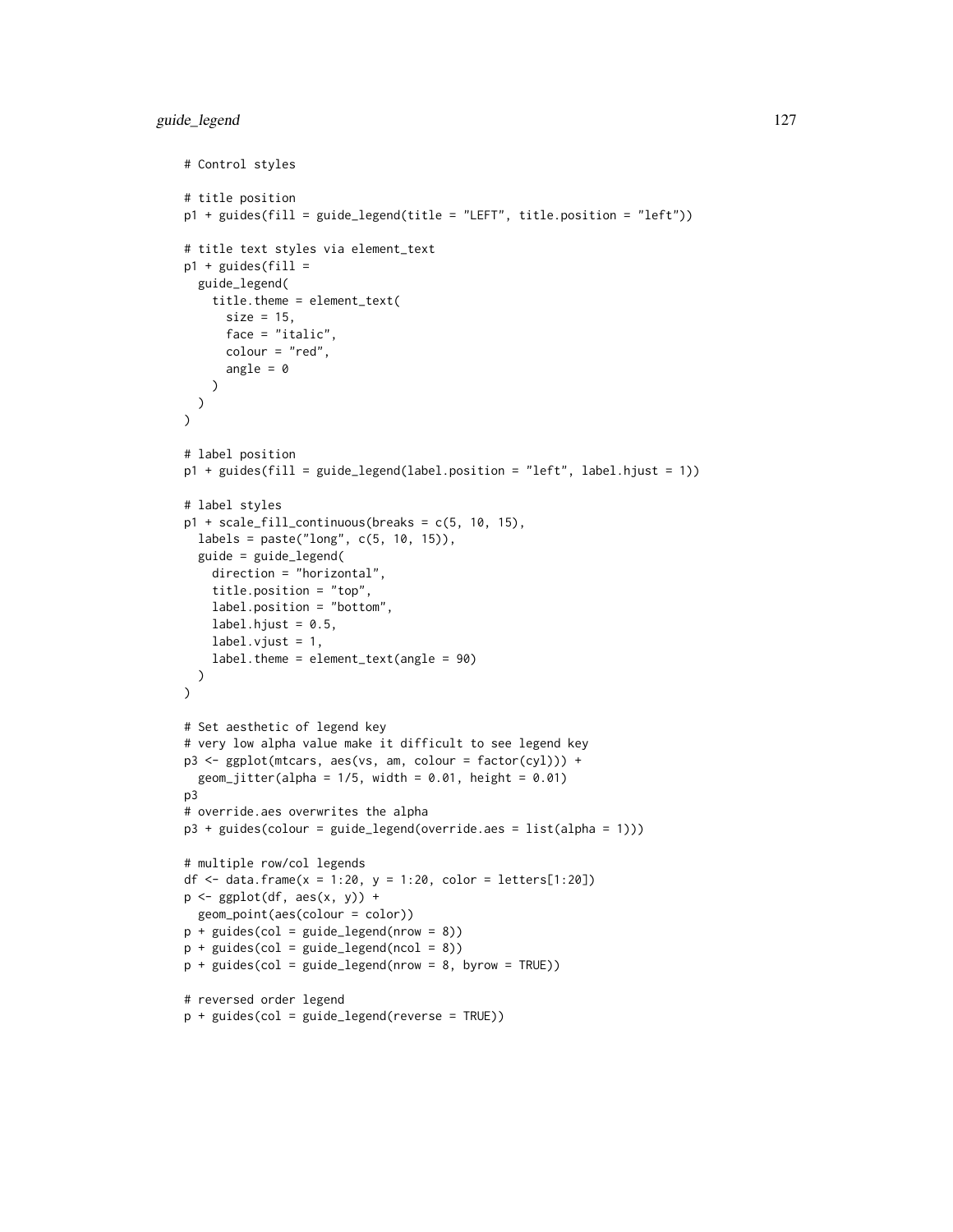These are wrappers around functions from **Hmisc** designed to make them easier to use with [stat\\_summary\(\)](#page-194-0). See the Hmisc documentation for more details:

- [Hmisc::smean.cl.boot\(\)](#page-0-0)
- [Hmisc::smean.cl.normal\(\)](#page-0-0)
- [Hmisc::smean.sdl\(\)](#page-0-0)
- [Hmisc::smedian.hilow\(\)](#page-0-0)

## Usage

```
mean_cl_boot(x, ...)
mean_cl\_normal(x, ...)mean_sdl(x, \ldots)median_hilow(x, ...)
```
## Arguments

|          | a numeric vector                                            |
|----------|-------------------------------------------------------------|
| $\cdots$ | other arguments passed on to the respective Hmisc function. |

## Value

A data frame with columns y, ymin, and ymax.

```
x < - rnorm(100)
mean_cl_boot(x)
mean_cl_normal(x)
mean_sdl(x)
median_hilow(x)
```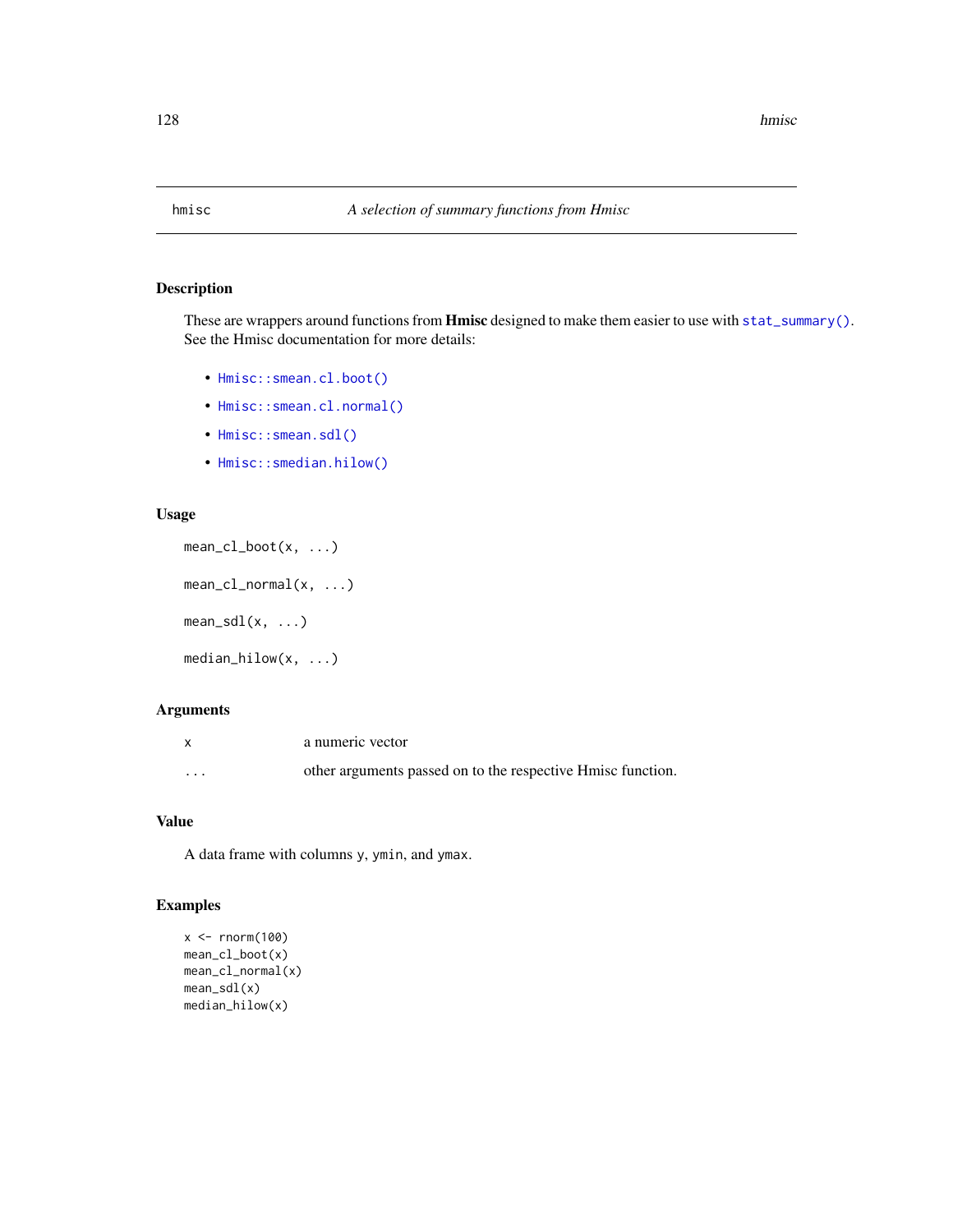<span id="page-128-0"></span>This function makes it easy to assign different labellers to different factors. The labeller can be a function or it can be a named character vectors that will serve as a lookup table.

## Usage

```
labeller(..., .rows = NULL, .cols = NULL, keep.as.numeric = NULL,
  .multi_line = TRUE, .default = label_value)
```
## Arguments

| $\cdots$        | Named arguments of the form variable = labeller. Each labeller is passed<br>to as_labeller() and can be a lookup table, a function taking and returning<br>character vectors, or simply a labeller function.          |  |
|-----------------|-----------------------------------------------------------------------------------------------------------------------------------------------------------------------------------------------------------------------|--|
| .rows, .cols    | Labeller for a whole margin (either the rows or the columns). It is passed to<br>as labeller(). When a margin-wide labeller is set, make sure you don't men-<br>tion in $\dots$ any variable belonging to the margin. |  |
| keep.as.numeric |                                                                                                                                                                                                                       |  |
|                 | Deprecated. All supplied labellers and on-labeller functions should be able to<br>work with character labels.                                                                                                         |  |
| .multi_line     | Whether to display the labels of multiple factors on separate lines. This is passed<br>to the labeller function.                                                                                                      |  |
| .default        | Default labeller for variables not specified. Also used with lookup tables or<br>non-labeller functions.                                                                                                              |  |

## Details

In case of functions, if the labeller has class labeller, it is directly applied on the data frame of labels. Otherwise, it is applied to the columns of the data frame of labels. The data frame is then processed with the function specified in the .default argument. This is intended to be used with functions taking a character vector such as  $Hmisc::capitalize()$ .

## Value

A labeller function to supply to [facet\\_grid\(\)](#page-35-0) for the argument labeller.

## See Also

[as\\_labeller\(\)](#page-0-0), [labellers](#page-130-0)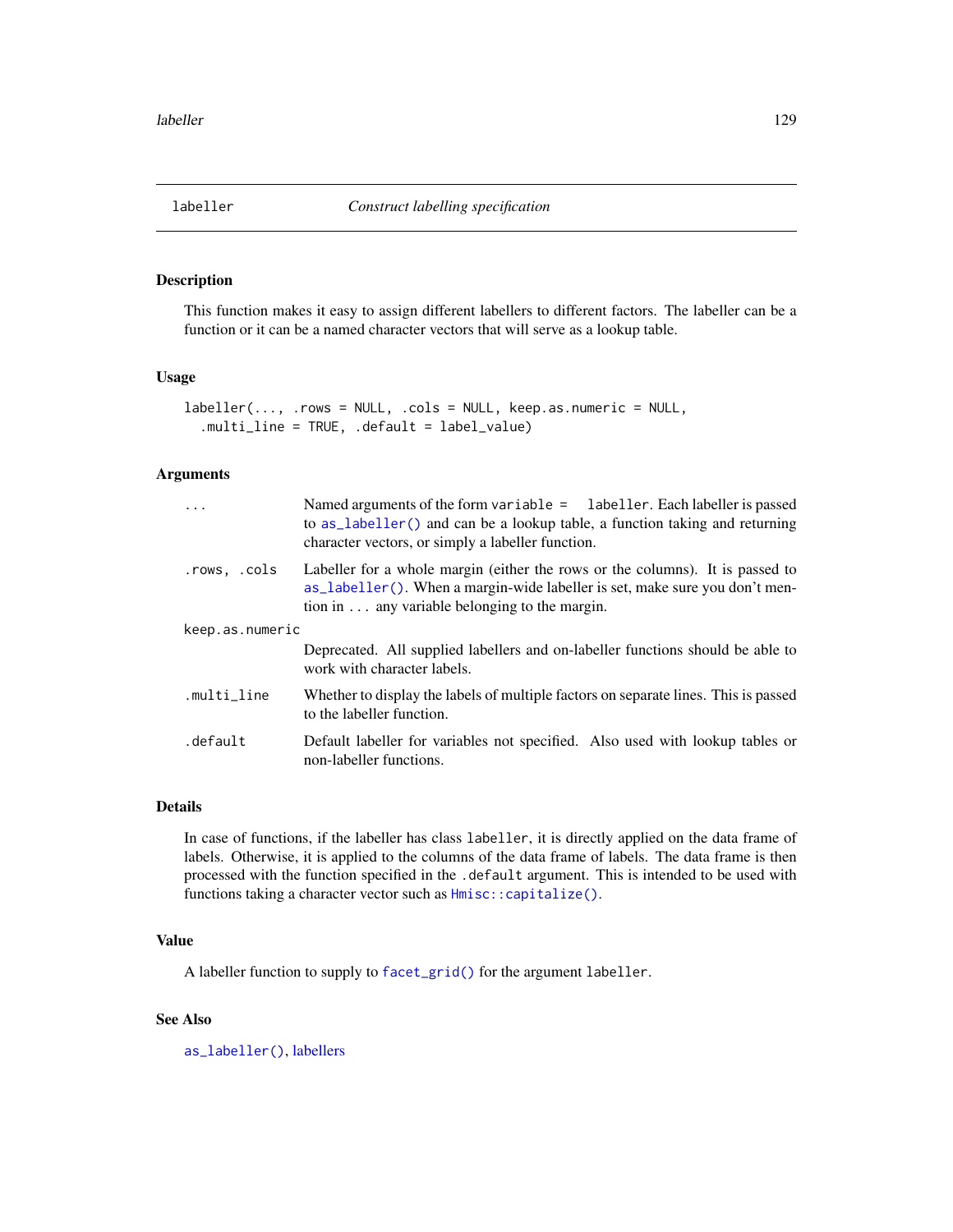```
p1 \leq - ggplot(mtcars, aes(x = mpg, y = wt)) + geom_point()
# You can assign different labellers to variables:
p1 + facet_grid(
  vs + am ~ <math>gear</math>,labeller = labeller(vs = label_both, am = label_value)
\lambda# Or whole margins:
p1 + facet_grid(
  vs + am ~ " gear,labeller = labeller(.rows = label_both, .cols = label_value)
\lambda# You can supply functions operating on strings:
capitalize <- function(string) {
  substr(string, 1, 1) <- toupper(substr(string, 1, 1))
  string
}
p2 \leq - ggplot(msleep, aes(x = sleep\_total, y = awake)) + geom_point()
p2 + \text{facet\_grid}(vore \sim \text{conservation}, \text{ labeller} = \text{labeller}(vore = \text{capitalize})# Or use character vectors as lookup tables:
conservation_status <- c(
 cd = "Conservation Dependent",
  en = "Endangered",
 lc = "Least concern",
  nt = "Near Threatened",
  vu = "Vulnerable",
  domesticated = "Domesticated"
\lambda## Source: http://en.wikipedia.org/wiki/Wikipedia:Conservation_status
p2 + \text{facet\_grid}(vore \sim \text{conservation}, \text{labeller} = \text{labeller}(.default = capitalize,
  conservation = conservation_status
))
# In the following example, we rename the levels to the long form,
# then apply a wrap labeller to the columns to prevent cropped text
msleep$conservation2 <- plyr::revalue(msleep$conservation,
  conservation_status)
p3 \leq - ggplot(msleep, aes(x = sleep_total, y = awake)) + geom_point()
p3 +
  facet_grid(vore ~ conservation2,
    labeller = labeller(conservation2 = label_wrap_gen(10))
  \lambda# labeller() is especially useful to act as a global labeller. You
# can set it up once and use it on a range of different plots with
```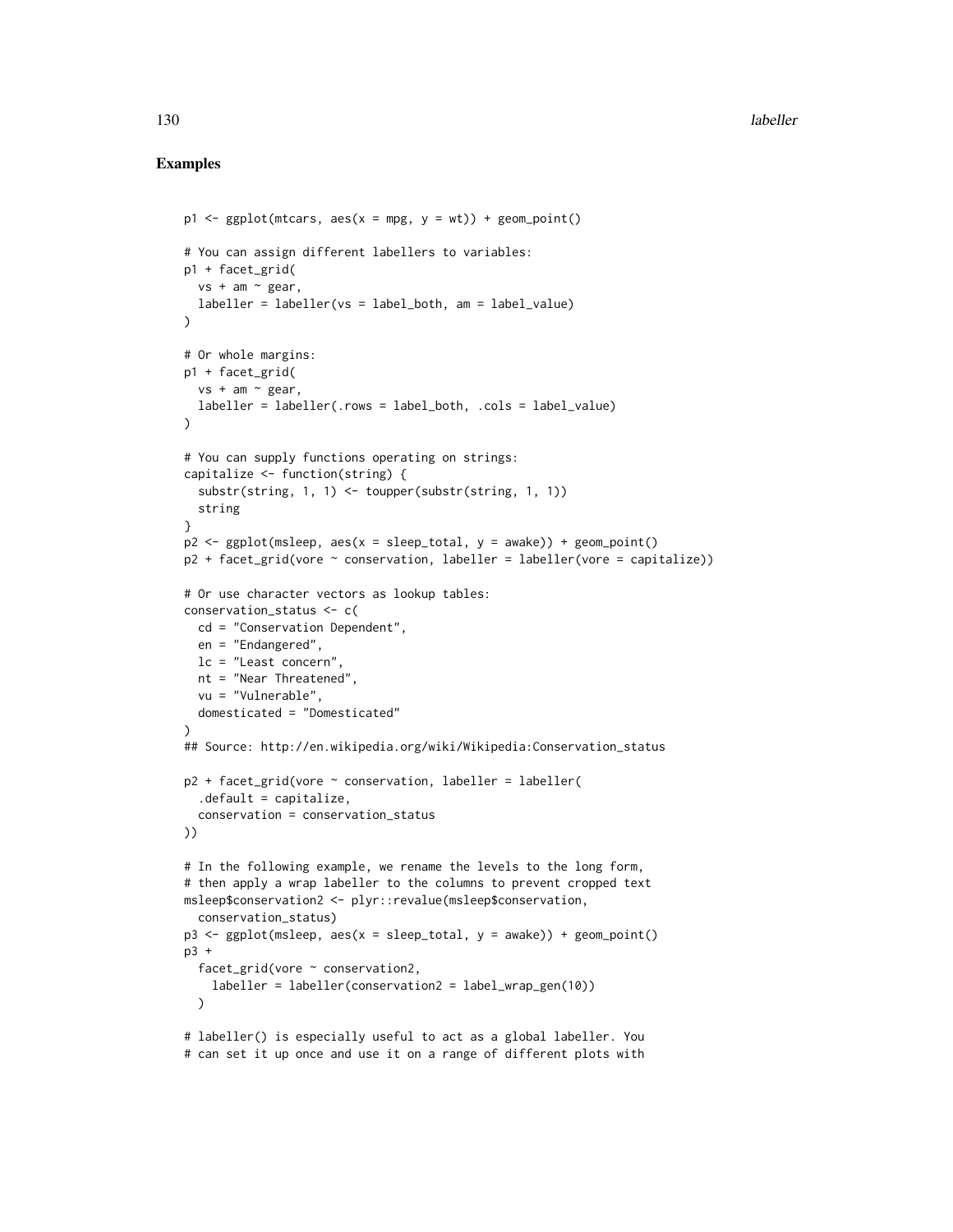#### labellers and the state of the state of the state of the state of the state of the state of the state of the state of the state of the state of the state of the state of the state of the state of the state of the state of

```
# different facet specifications.
global_labeller <- labeller(
  vore = capitalize,
  conservation = conservation_status,
  conservation2 = label_wrap_gen(10),
  .default = label_both
\mathcal{L}p2 + facet_grid(vore ~ conservation, labeller = global_labeller)
p3 + facet_wrap(~conservation2, labeller = global_labeller)
```
## <span id="page-130-0"></span>labellers *Useful labeller functions*

## Description

Labeller functions are in charge of formatting the strip labels of facet grids and wraps. Most of them accept a multi\_line argument to control whether multiple factors (defined in formulae such as ~first + second) should be displayed on a single line separated with commas, or each on their own line.

## Usage

```
label_value(labels, multi_line = TRUE)
label_both(labels, multi_line = TRUE, sep = ": ")
label_context(labels, multi_line = TRUE, sep = ": ")
label_parsed(labels, multi_line = TRUE)
label_wrap_gen(width = 25, multi_line = TRUE)
```

| labels     | Data frame of labels. Usually contains only one element, but faceting over mul-<br>tiple factors entails multiple label variables. |
|------------|------------------------------------------------------------------------------------------------------------------------------------|
| multi_line | Whether to display the labels of multiple factors on separate lines.                                                               |
| sep        | String separating variables and values.                                                                                            |
| width      | Maximum number of characters before wrapping the strip.                                                                            |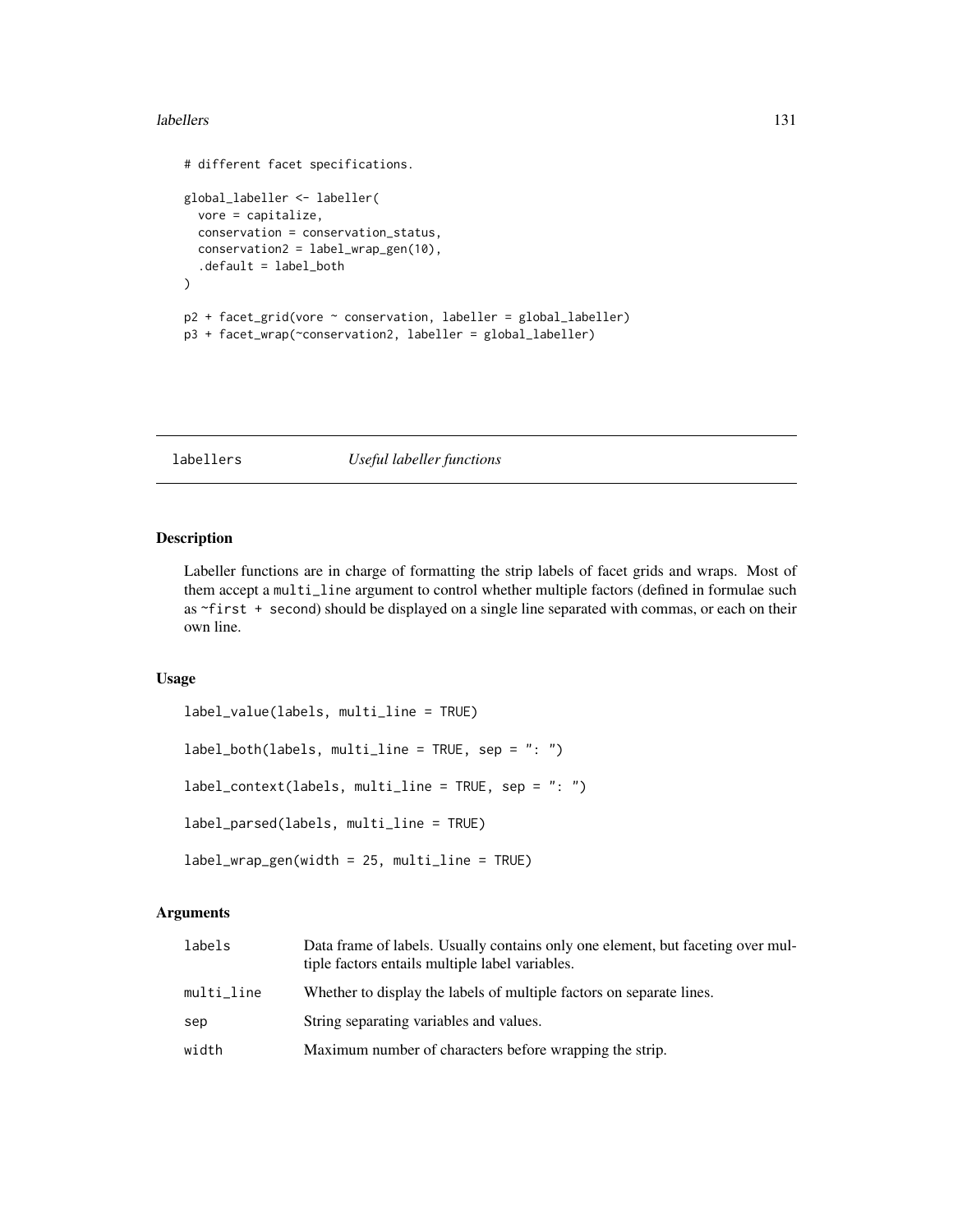## Details

label\_value() only displays the value of a factor while label\_both() displays both the variable name and the factor value. label\_context() is context-dependent and uses label\_value() for single factor faceting and label\_both() when multiple factors are involved. label\_wrap\_gen() uses base:: strwrap() for line wrapping.

label\_parsed() interprets the labels as plotmath expressions. [label\\_bquote\(\)](#page-132-0) offers a more flexible way of constructing plotmath expressions. See examples and [bquote\(\)](#page-0-0) for details on the syntax of the argument.

#### Writing New Labeller Functions

Note that an easy way to write a labeller function is to transform a function operating on character vectors with [as\\_labeller\(\)](#page-0-0).

A labeller function accepts a data frame of labels (character vectors) containing one column for each factor. Multiple factors occur with formula of the type ~first + second.

The return value must be a rectangular list where each 'row' characterises a single facet. The list elements can be either character vectors or lists of plotmath expressions. When multiple elements are returned, they get displayed on their own new lines (i.e., each facet gets a multi-line strip of labels).

To illustrate, let's say your labeller returns a list of two character vectors of length 3. This is a rectangular list because all elements have the same length. The first facet will get the first elements of each vector and display each of them on their own line. Then the second facet gets the second elements of each vector, and so on.

If it's useful to your labeller, you can retrieve the type attribute of the incoming data frame of labels. The value of this attribute reflects the kind of strips your labeller is dealing with: "cols" for columns and "rows" for rows. Note that [facet\\_wrap\(\)](#page-37-0) has columns by default and rows when the strips are switched with the switch option. The facet attribute also provides metadata on the labels. It takes the values "grid" or "wrap".

For compatibility with [labeller\(\)](#page-128-0), each labeller function must have the labeller S3 class.

## See Also

[labeller\(\)](#page-128-0), [as\\_labeller\(\)](#page-0-0), [label\\_bquote\(\)](#page-132-0)

## Examples

```
mtcars$cyl2 <- factor(mtcars$cyl, labels = c("alpha", "beta", "gamma"))
p <- ggplot(mtcars, aes(wt, mpg)) + geom_point()
# The default is label_value
p + facet_grid(. ~ cyl, labeller = label_value)
# Displaying both the values and the variables
p + facet_grid(. \sim cyl, labeller = label_both)
# Displaying only the values or both the values and variables
```
# depending on whether multiple factors are facetted over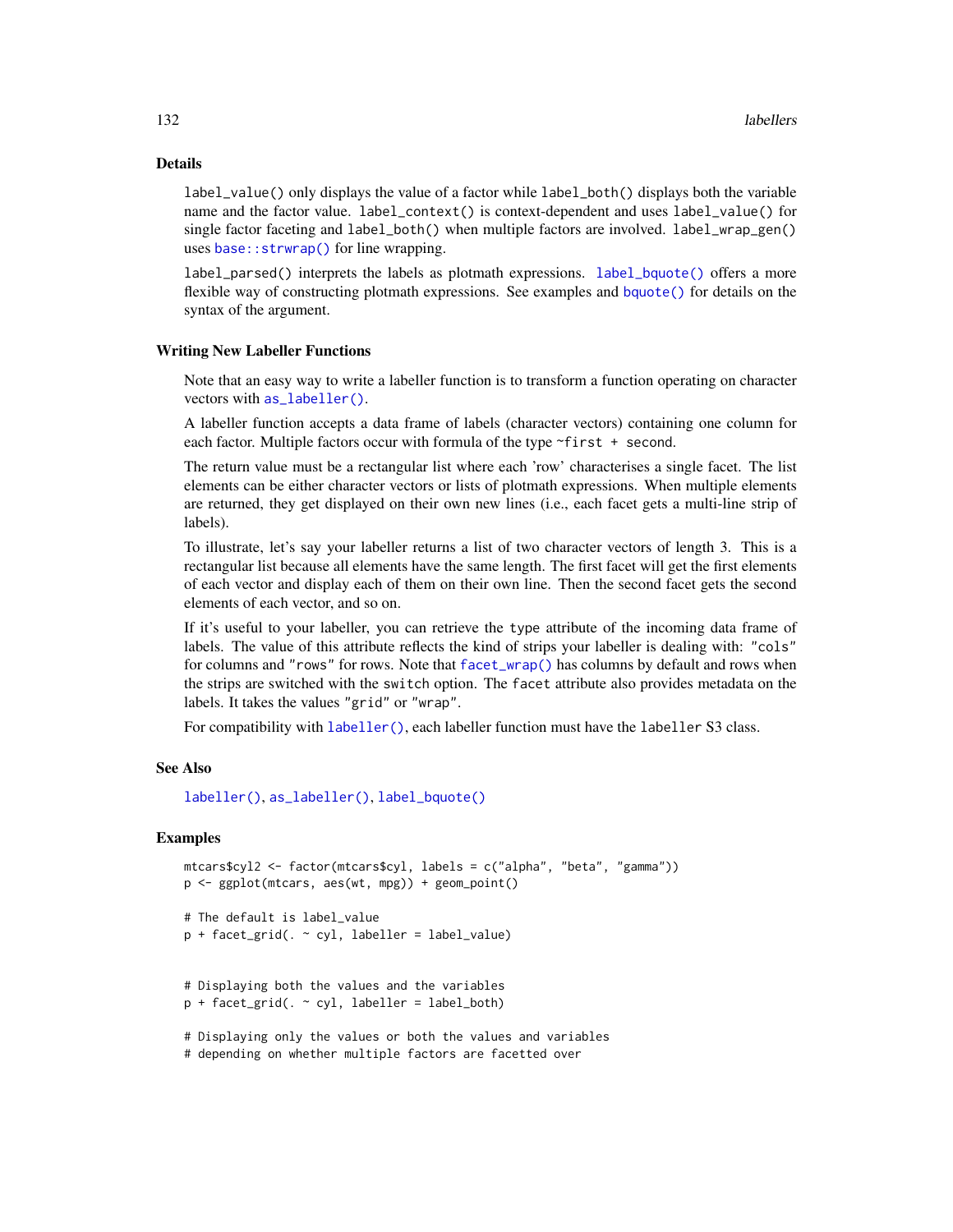## label\_bquote 133

```
p + facet_grid(am ~ vs+cyl, labeller = label_context)
# Interpreting the labels as plotmath expressions
p + facet\_grid( . ~ ~ cyl2)p + facet_grid(. ~ cyl2, labeller = label_parsed)
```
<span id="page-132-0"></span>

#### label\_bquote *Label with mathematical expressions*

## Description

label\_bquote() offers a flexible way of labelling facet rows or columns with plotmath expressions. Backquoted variables will be replaced with their value in the facet.

## Usage

label\_bquote(rows = NULL, cols = NULL, default = label\_value)

## Arguments

| rows    | Backquoted labelling expression for rows.                                                           |
|---------|-----------------------------------------------------------------------------------------------------|
| cols    | Backquoted labelling expression for columns.                                                        |
| default | Default labeller function for the rows or the columns when no plotmath expres-<br>sion is provided. |

## See Also

[labellers,](#page-130-0) [labeller\(\)](#page-128-0),

```
# The variables mentioned in the plotmath expression must be
# backquoted and referred to by their names.
p <- ggplot(mtcars, aes(wt, mpg)) + geom_point()
p + \text{facet\_grid}(vs ~ . , \text{ labeller = label\_bquote(alpha ^ \text{'})})p + facet\_grid( . ~ vs, labeller = label_bquote(cols = .(vs) ^ (vs))))p + facet\_grid( . ~ vs + am, labeller = label_bquote(cols = .(am) ^ (vs)))
```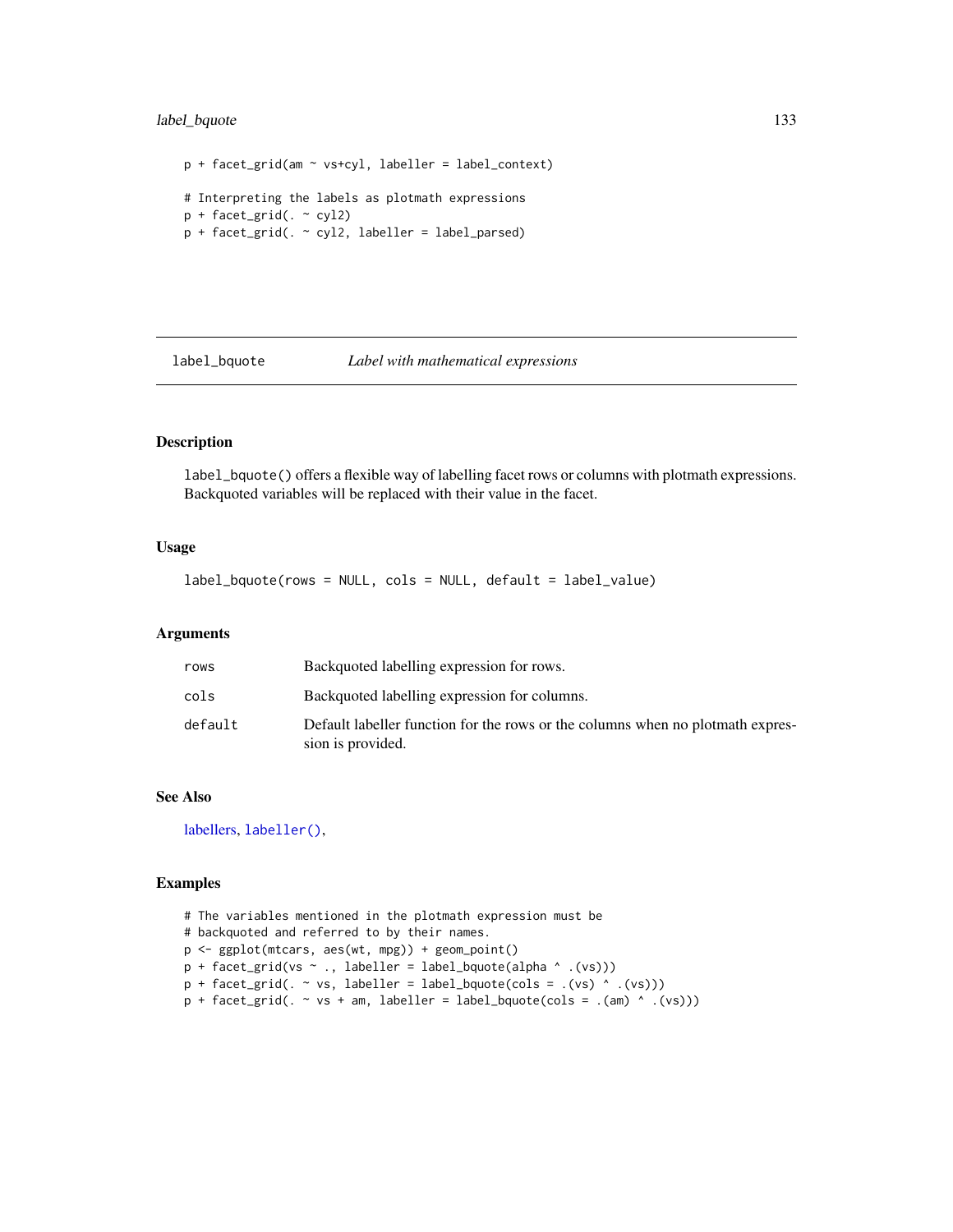<span id="page-133-0"></span>Good labels are critical for making your plots accessible to a wider audience. Ensure the axis and legend labels display the full variable name. Use the plot title and subtitle to explain the main findings. It's common to use the caption to provide information about the data source. tag can be used for adding identification tags.

#### Usage

```
\text{labs}(\ldots)xlab(label)
ylab(label)
ggtitle(label, subtitle = NULL)
```
## **Arguments**

| .        | A list of new name-value pairs. The name should either be an aesthetic, or one<br>of "title", "subtitle", "caption", or "tag". |
|----------|--------------------------------------------------------------------------------------------------------------------------------|
| label    | The text for the axis, plot title or caption below the plot.                                                                   |
| subtitle | the text for the subtitle for the plot which will be displayed below the title. Leave<br>NULL for no subtitle.                 |

## Details

You can also set axis and legend labels in the individual scales (using the first argument, the name). I recommend doing that if you're changing other scale options.

```
p <- ggplot(mtcars, aes(mpg, wt, colour = cyl)) + geom_point()
p + labs(colour = "Cylinders")
p + \text{ labs}(x = "New x label")# The plot title appears at the top-left, with the subtitle
# display in smaller text underneath it
p + labs(title = "New plot title")
p + labs(title = "New plot title", subtitle = "A subtitle")
# The caption appears in the bottom-right, and is often used for
# sources, notes or copyright
p + labs(caption = "(based on data from ...)")
```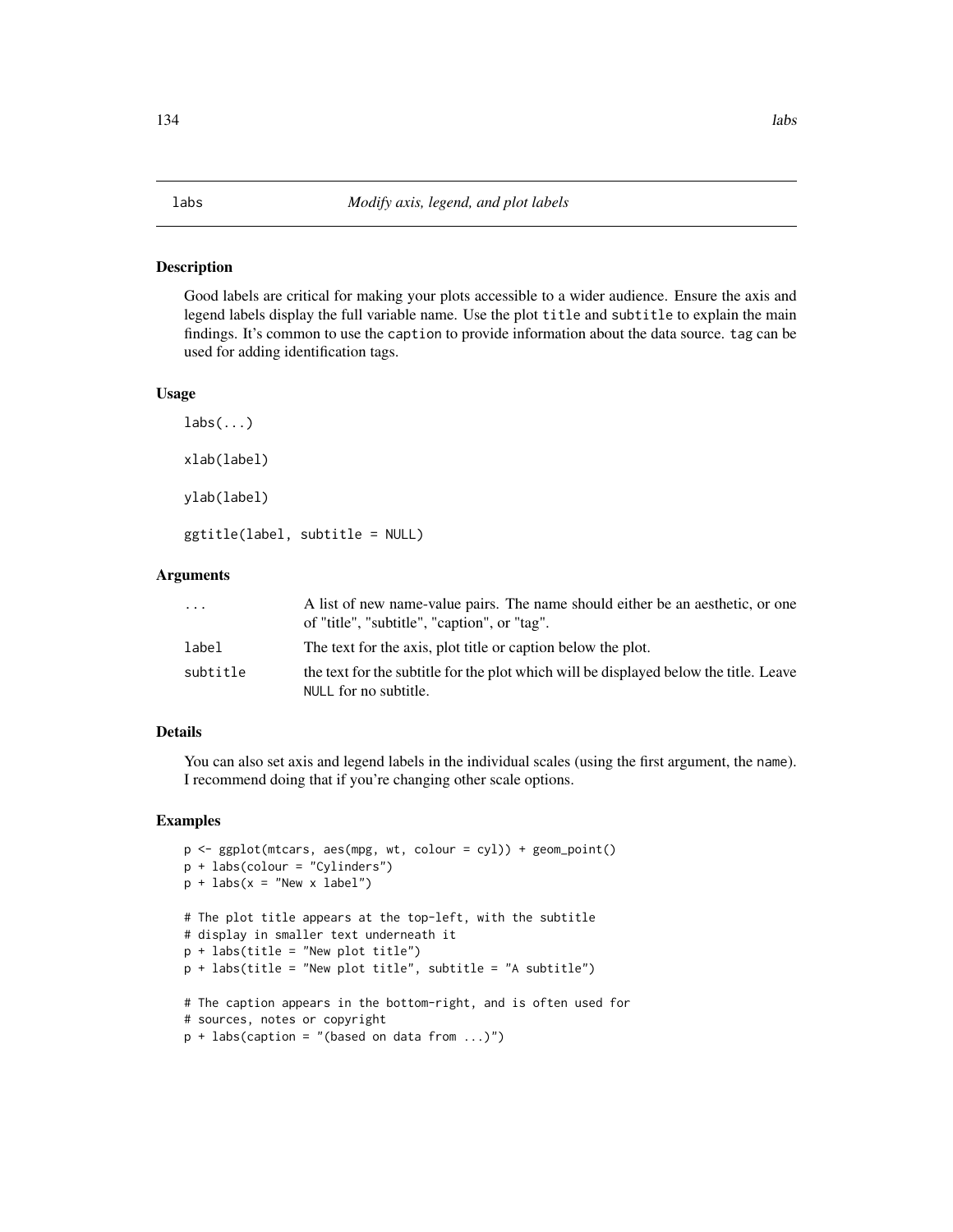```
# The plot tag appears at the top-left, and is typically used
# for labelling a subplot with a letter.
p + labs(title = "title", tag = "A")
```
lims *Set scale limits*

## Description

This is a shortcut for supplying the limits argument to the individual scales. Note that, by default, any values outside the limits will be replaced with NA.

## Usage

 $\lim_{\delta}$  (...)  $xlim(...)$ ylim(...)

# Arguments

| $\cdots$ | A name-value pair. The name must be an aesthetic, and the value must be either<br>a length-2 numeric, a character, a factor, or a date/time.                                            |
|----------|-----------------------------------------------------------------------------------------------------------------------------------------------------------------------------------------|
|          | A numeric value will create a continuous scale. If the larger value comes first,<br>the scale will be reversed. You can leave one value as NA to compute from the<br>range of the data. |
|          | A character or factor value will create a discrete scale.                                                                                                                               |
|          | A date-time value will create a continuous date/time scale.                                                                                                                             |
|          |                                                                                                                                                                                         |

## See Also

For changing x or y axis limits without dropping data observations, see [coord\\_cartesian\(\)](#page-22-0). To expand the range of a plot to always include certain values, see [expand\\_limits\(\)](#page-33-0).

```
# Zoom into a specified area
ggplot(mtcars, aes(mpg, wt)) +
 geom_point() +
 xlim(15, 20)
# reverse scale
ggplot(mtcars, aes(mpg, wt)) +
 geom_point() +
 xlim(20, 15)
# with automatic lower limit
```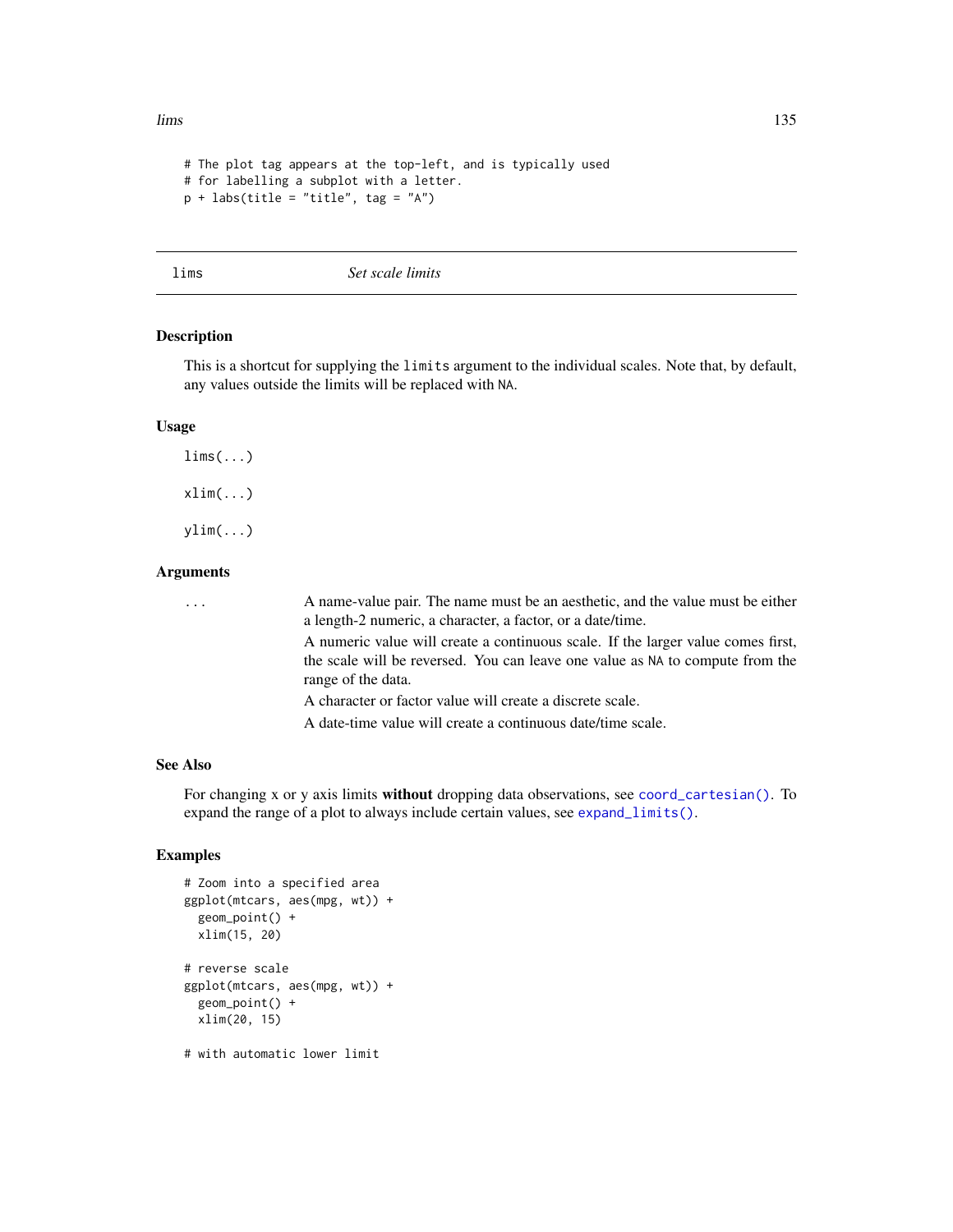#### 136 margin and the contract of the contract of the contract of the contract of the contract of the contract of the contract of the contract of the contract of the contract of the contract of the contract of the contract of

```
ggplot(mtcars, aes(mpg, wt)) +
 geom_point() +
 xlim(NA, 20)
# You can also supply limits that are larger than the data.
# This is useful if you want to match scales across different plots
small <- subset(mtcars, cyl == 4)
big <- subset(mtcars, cyl > 4)
ggplot(small, aes(mpg, wt, colour = factor(cyl))) +
 geom_point() +
 lims(colour = c("4", "6", "8"))
ggplot(big, aes(mpg, wt, colour = factor(cyl))) +geom_point() +
 lims(colour = c("4", "6", "8"))
```
luv\_colours colors() *in Luv space*

#### Description

All built-in [colors\(\)](#page-0-0) translated into Luv colour space.

#### Usage

luv\_colours

## Format

A data frame with 657 observations and 4 variables:

L,u,v Position in Luv colour space col Colour name

<span id="page-135-1"></span>margin *Theme elements*

## <span id="page-135-0"></span>Description

In conjunction with the [theme](#page-199-0) system, the element\_ functions specify the display of how non-data components of the plot are a drawn.

- element\_blank: draws nothing, and assigns no space.
- element\_rect: borders and backgrounds.
- element\_line: lines.
- element\_text: text.

rel() is used to specify sizes relative to the parent, margins() is used to specify the margins of elements.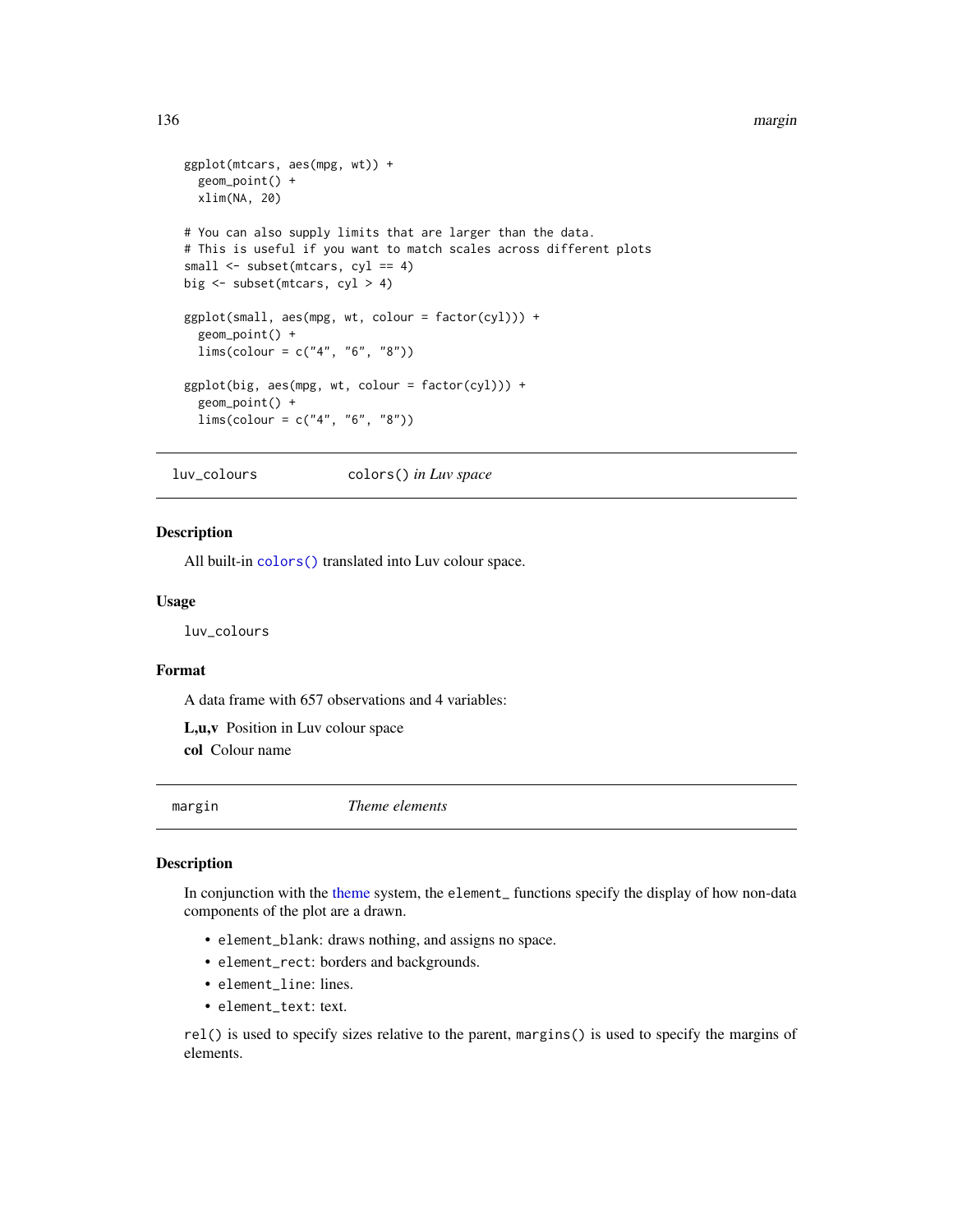#### margin the contract of the contract of the contract of the contract of the contract of the contract of the contract of the contract of the contract of the contract of the contract of the contract of the contract of the con

## Usage

```
margin(t = 0, r = 0, b = 0, 1 = 0, unit = "pt")element_blank()
element_rect(fill = NULL, colour = NULL, size = NULL, linetype = NULL,
 color = NULL, inherit.blank = FALSE)
element_line(colour = NULL, size = NULL, linetype = NULL,
  lineend = NULL, color = NULL, arrow = NULL, inherit.blank = FALSE)
element_text(family = NULL, face = NULL, colour = NULL, size = NULL,
 hjust = NULL, vjust = NULL, angle = NULL, lineheight = NULL,
 color = NULL, margin = NULL, debug = NULL, inherit.blank = FALSE)
```
rel(x)

| t, r, b, 1    | Dimensions of each margin. (To remember order, think trouble).                                                                                                                                                                                                                              |
|---------------|---------------------------------------------------------------------------------------------------------------------------------------------------------------------------------------------------------------------------------------------------------------------------------------------|
| unit          | Default units of dimensions. Defaults to "pt" so it can be most easily scaled with<br>the text.                                                                                                                                                                                             |
| fill          | Fill colour.                                                                                                                                                                                                                                                                                |
| colour, color | Line/border colour. Color is an alias for colour.                                                                                                                                                                                                                                           |
| size          | Line/border size in mm; text size in pts.                                                                                                                                                                                                                                                   |
| linetype      | Line type. An integer (0:8), a name (blank, solid, dashed, dotted, dotdash, long-<br>dash, twodash), or a string with an even number (up to eight) of hexadecimal<br>digits which give the lengths in consecutive positions in the string.                                                  |
| inherit.blank | Should this element inherit the existence of an element_blank among its par-<br>ents? If TRUE the existence of a blank element among its parents will cause this<br>element to be blank as well. If FALSE any blank parent element will be ignored<br>when calculating final element state. |
| lineend       | Line end Line end style (round, butt, square)                                                                                                                                                                                                                                               |
| arrow         | Arrow specification, as created by grid::arrow()                                                                                                                                                                                                                                            |
| family        | Font family                                                                                                                                                                                                                                                                                 |
| face          | Font face ("plain", "italic", "bold", "bold.italic")                                                                                                                                                                                                                                        |
| hjust         | Horizontal justification (in $[0, 1]$ )                                                                                                                                                                                                                                                     |
| vjust         | Vertical justification (in $[0,1]$ )                                                                                                                                                                                                                                                        |
| angle         | Angle (in $[0, 360]$ )                                                                                                                                                                                                                                                                      |
| lineheight    | Line height                                                                                                                                                                                                                                                                                 |
| margin        | Margins around the text. See margin() for more details. When creating a<br>theme, the margins should be placed on the side of the text facing towards the<br>center of the plot.                                                                                                            |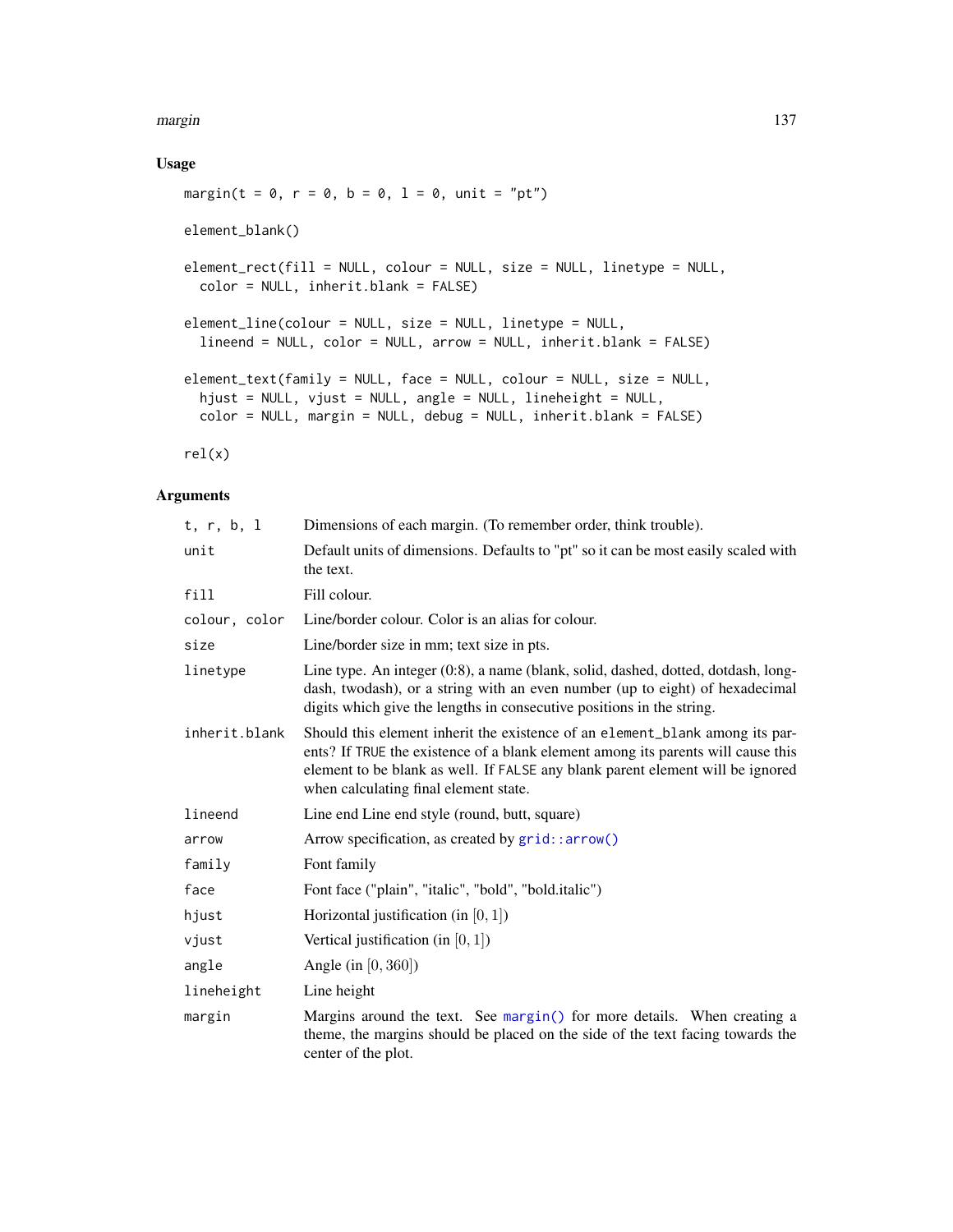| debug | If TRUE, aids visual debugging by drawing a solid rectangle behind the complete<br>text area, and a point where each label is anchored. |
|-------|-----------------------------------------------------------------------------------------------------------------------------------------|
|       | A single number specifying size relative to parent element.                                                                             |

#### Value

An S3 object of class element, rel, or margin.

## Examples

```
plot <- ggplot(mpg, aes(displ, hwy)) + geom_point()
plot + theme(
  panel.background = element_blank(),
  axis.text = element_blank()
\mathcal{L}plot + theme(
  axis. text = element\_text(colour = "red", size = rel(1.5))\lambdaplot + theme(
  axis.line = element_line(arrow = arrow())
\overline{)}plot + theme(
  panel.background = element_rect(fill = "white"),
  plot.margin = margin(2, 2, 2, 2, "cm"),
 plot.background = element_rect(
   fill = "grey90",
    colour = "black",
    size = 1)
)
```
mean\_se *Calculate mean and standard error*

#### Description

For use with [stat\\_summary\(\)](#page-194-0)

#### Usage

 $mean\_se(x, mult = 1)$ 

|      | numeric vector                        |
|------|---------------------------------------|
| mult | number of multiples of standard error |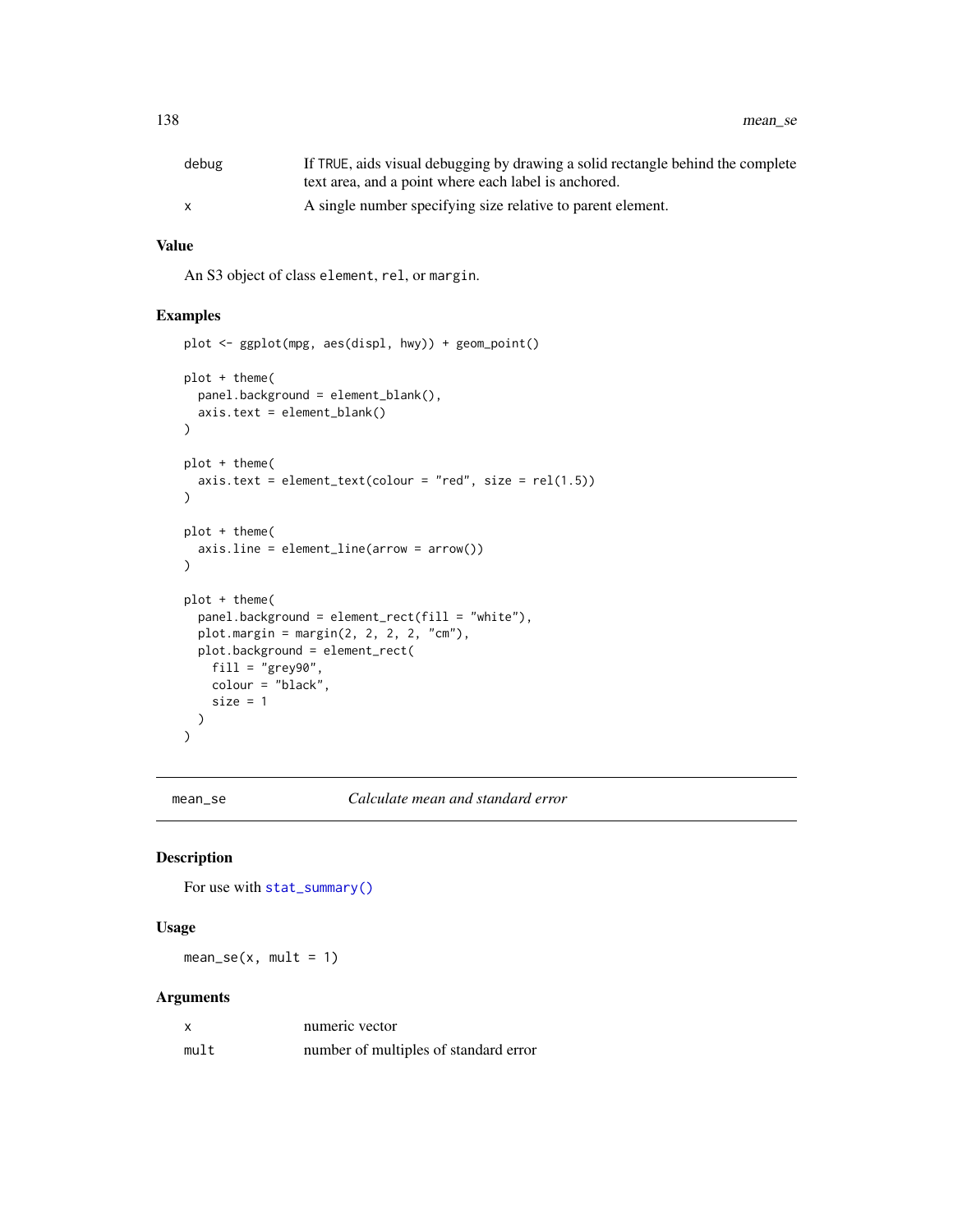#### midwest 239

# Value

A data frame with columns y, ymin, and ymax.

#### Examples

 $x < -$  rnorm(100) mean\_se(x)

## midwest *Midwest demographics*

## Description

Demographic information of midwest counties

#### Usage

midwest

## Format

A data frame with 437 rows and 28 variables

## PID

county

state

area

poptotal Total population

popdensity Population density

popwhite Number of whites.

popblack Number of blacks.

popamerindian Number of American Indians.

popasian Number of Asians.

popother Number of other races.

percwhite Percent white.

percblack Percent black.

percamerindan Percent American Indian.

percasian Percent Asian.

percother Percent other races.

popadults Number of adults.

# perchsd

percollege Percent college educated.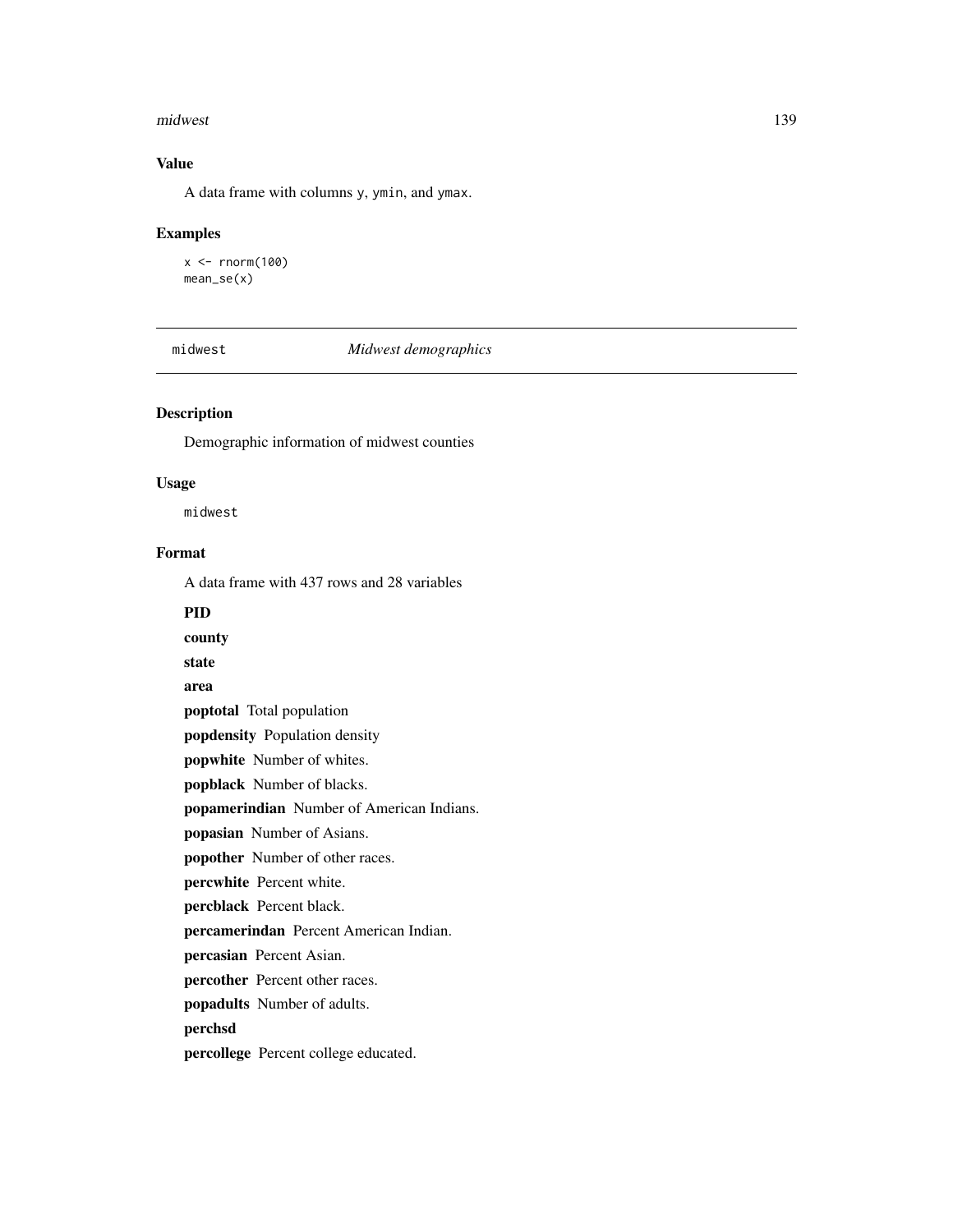percprof Percent profession. poppovertyknown percpovertyknown percbelowpoverty percchildbelowpovert percadultpoverty percelderlypoverty inmetro In a metro area. category

mpg *Fuel economy data from 1999 and 2008 for 38 popular models of car*

## Description

This dataset contains a subset of the fuel economy data that the EPA makes available on [http:](http://fueleconomy.gov) [//fueleconomy.gov](http://fueleconomy.gov). It contains only models which had a new release every year between 1999 and 2008 - this was used as a proxy for the popularity of the car.

#### Usage

mpg

# Format

A data frame with 234 rows and 11 variables

manufacturer model model name displ engine displacement, in litres year year of manufacture cyl number of cylinders trans type of transmission drv  $f =$  front-wheel drive,  $r =$  rear wheel drive,  $4 = 4wd$ cty city miles per gallon hwy highway miles per gallon fl fuel type class "type" of car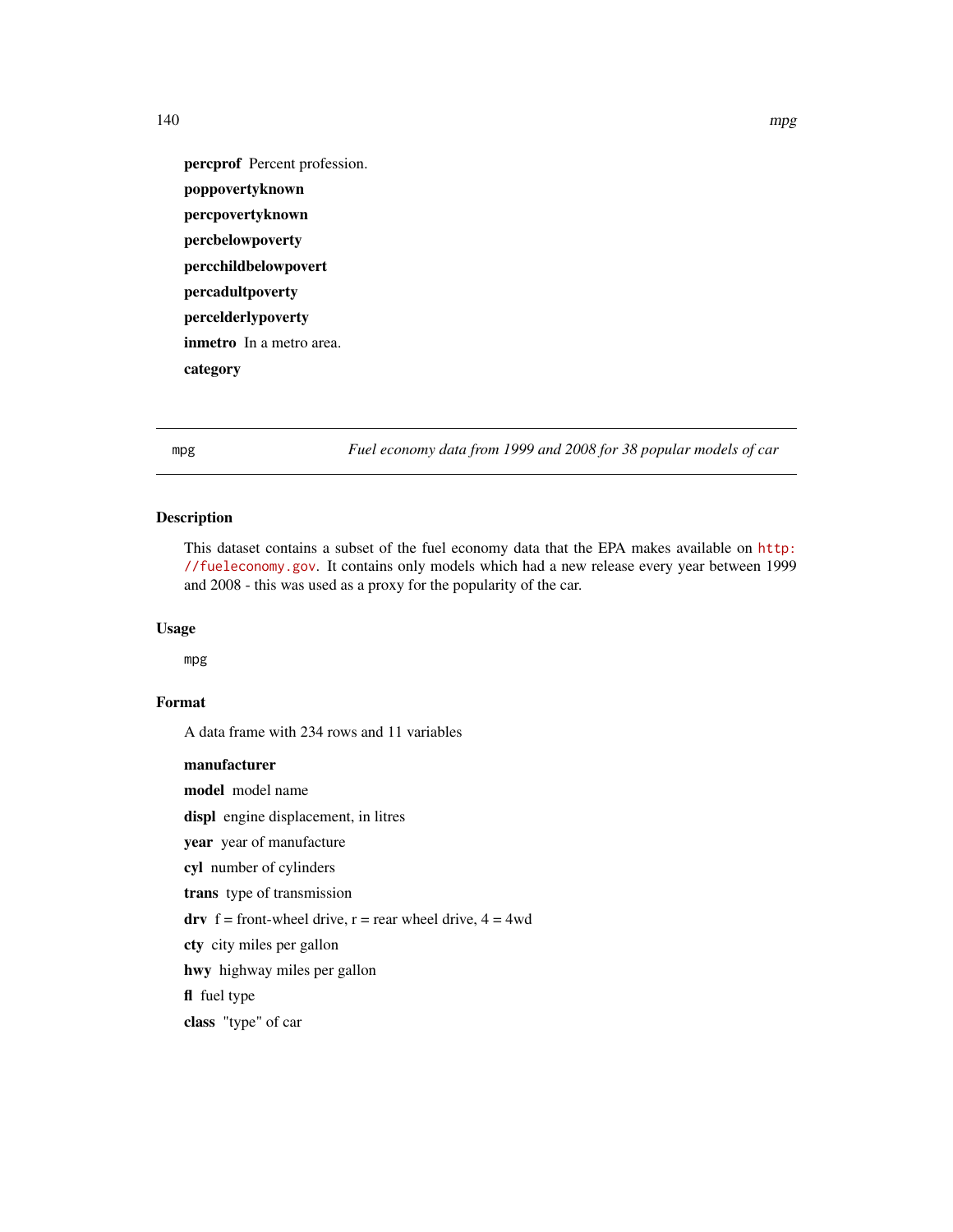This is an updated and expanded version of the mammals sleep dataset. Updated sleep times and weights were taken from V. M. Savage and G. B. West. A quantitative, theoretical framework for understanding mammalian sleep. Proceedings of the National Academy of Sciences, 104 (3):1051- 1056, 2007.

#### Usage

msleep

## Format

A data frame with 83 rows and 11 variables

name common name

#### genus

vore carnivore, omnivore or herbivore?

#### order

conservation the conservation status of the animal

sleep\_total total amount of sleep, in hours

sleep\_rem rem sleep, in hours

sleep\_cycle length of sleep cycle, in hours

awake amount of time spent awake, in hours

brainwt brain weight in kilograms

bodywt body weight in kilograms

## Details

Additional variables order, conservation status and vore were added from wikipedia.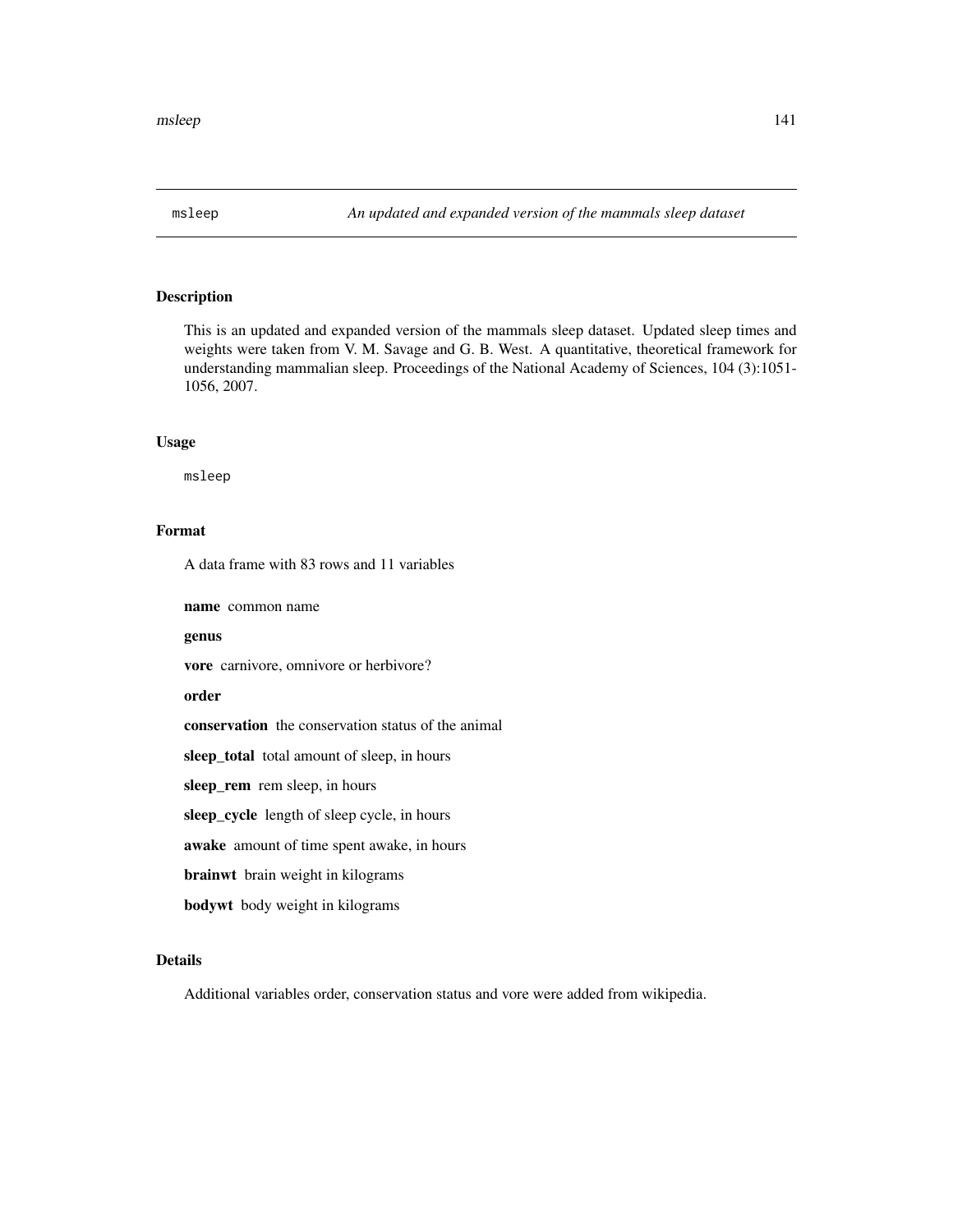Dodging preserves the vertical position of an geom while adjusting the horizontal position. position\_dodge2 is a special case of position\_dodge for arranging box plots, which can have variable widths. position\_dodge2 also works with bars and rectangles.

## Usage

```
position_dodge(width = NULL, preserve = c("total", "single"))
position_dodge2(width = NULL, preserve = c("total", "single"),
 padding = 0.1, reverse = FALSE)
```
### Arguments

| width    | Dodging width, when different to the width of the individual elements. This<br>is useful when you want to align narrow geoms with wider geoms. See the<br>examples. |
|----------|---------------------------------------------------------------------------------------------------------------------------------------------------------------------|
| preserve | Should dodging preserve the total width of all elements at a position, or the<br>width of a single element?                                                         |
| padding  | Padding between elements at the same position. Elements are shrunk by this<br>proportion to allow space between them. Defaults to 0.1.                              |
| reverse  | If TRUE, will reverse the default stacking order. This is useful if you're rotating<br>both the plot and legend.                                                    |

#### See Also

Other position adjustments: [position\\_identity](#page-142-0), [position\\_jitterdodge](#page-144-0), [position\\_jitter](#page-143-0), [position\\_nudge](#page-145-0), [position\\_stack](#page-146-0)

```
ggplot(mtcars, aes(factor(cyl), fill = factor(vs))) +geom_bar(position = "dodge2")
# By default, dodging with `position_dodge2()` preserves the width of each
# element. You can choose to preserve the total width with:
ggplot(mtcars, aes(factor(cyl), fill = factor(vs))) +geom_bar(position = position_dodge(preserve = "total"))
ggplot(diamonds, aes(price, fill = cut)) +geom_histogram(position="dodge2")
```

```
# see ?geom_bar for more examples
```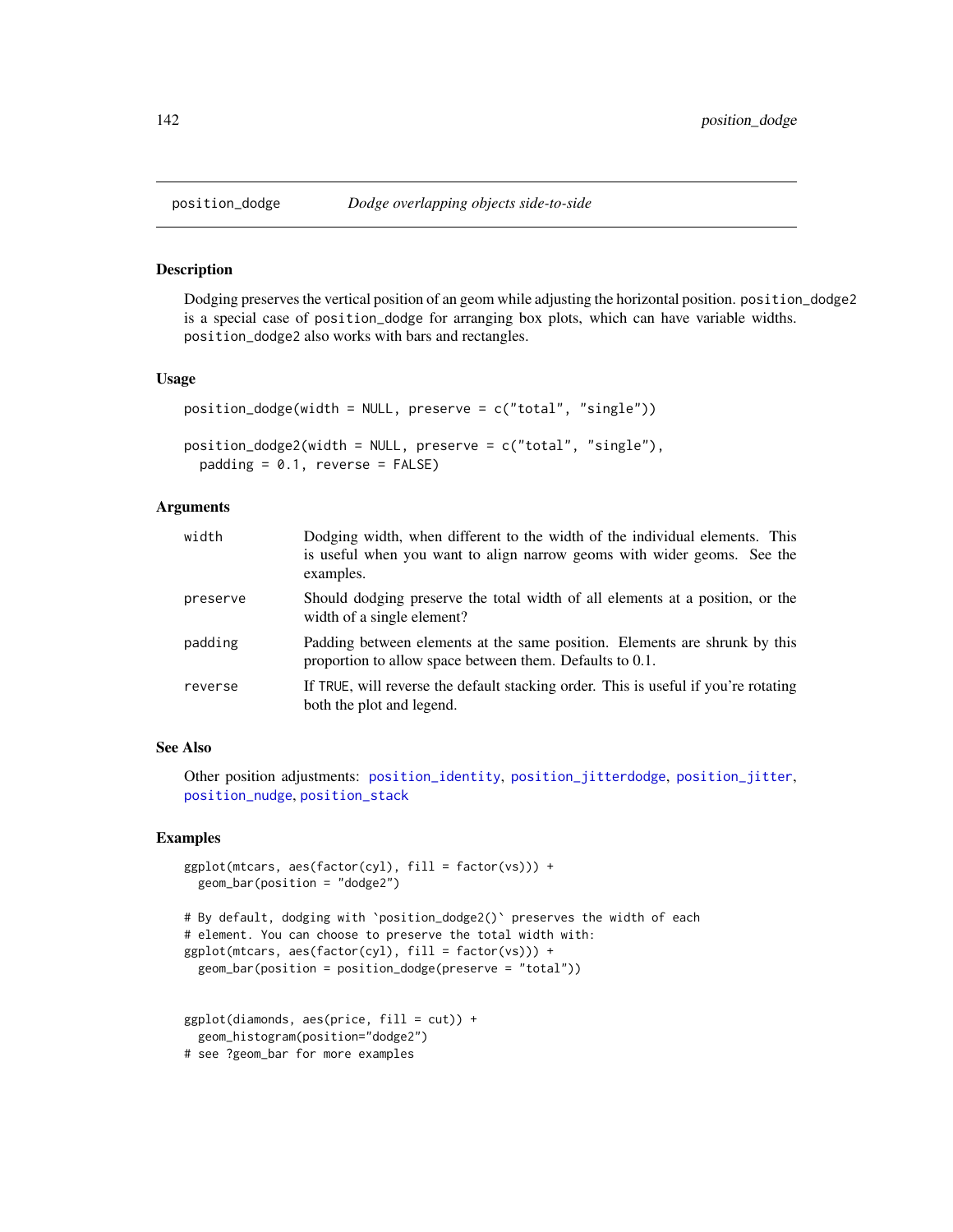```
# In this case a frequency polygon is probably a better choice
ggplot(diamonds, aes(price, colour = cut)) +
 geom_freqpoly()
# Dodging with various widths -------------------------------------
# To dodge items with different widths, you need to be explicit
df <- data.frame(x = c("a","a","b","b"), y = 2:5, g = rep(1:2, 2))
p \leftarrow \text{ggplot}(df, \text{aes}(x, y, \text{group} = g)) +geom_col(position = "dodge", fill = "grey50", colour = "black")
p
# A line range has no width:
p + geom\_linearange(aes(ymin = y - 1, ymax = y + 1), position = "dodge")# So you must explicitly specify the width
p + geom_linerange(
 aes(ymin = y - 1, ymax = y + 1),position = position\_dodge(width = 0.9)\mathcal{L}# The same principle applies to error bars, which are usually
# narrower than the bars
p + geom_errorbar(
 aes(ymin = y - 1, ymax = y + 1),width = 0.2,
 position = "dodge"
)
p + geom_errorbar(
 aes(ymin = y - 1, ymax = y + 1),width = 0.2,
 position = position\_dodge(width = 0.9))
# Box plots use position_dodge2 by default, and bars can use it too
ggplot(data = iris, aes(Species, Sepal.Length)) +
 geom_boxplot(aes(colour = Sepal.Width < 3.2))
ggplot(data = iris, aes(Species, Sepal.Length)) +
 geom_boxplot(aes(colour = Sepal.Width < 3.2), varwidth = TRUE)
ggplot(mtcars, aes(factor(cyl), fill = factor(vs))) +
 geom_bar(position = position_dodge2(preserve = "single"))
ggplot(mtcars, aes(factor(cyl), fill = factor(vs))) +geom_bar(position = position_dodge2(preserve = "total"))
```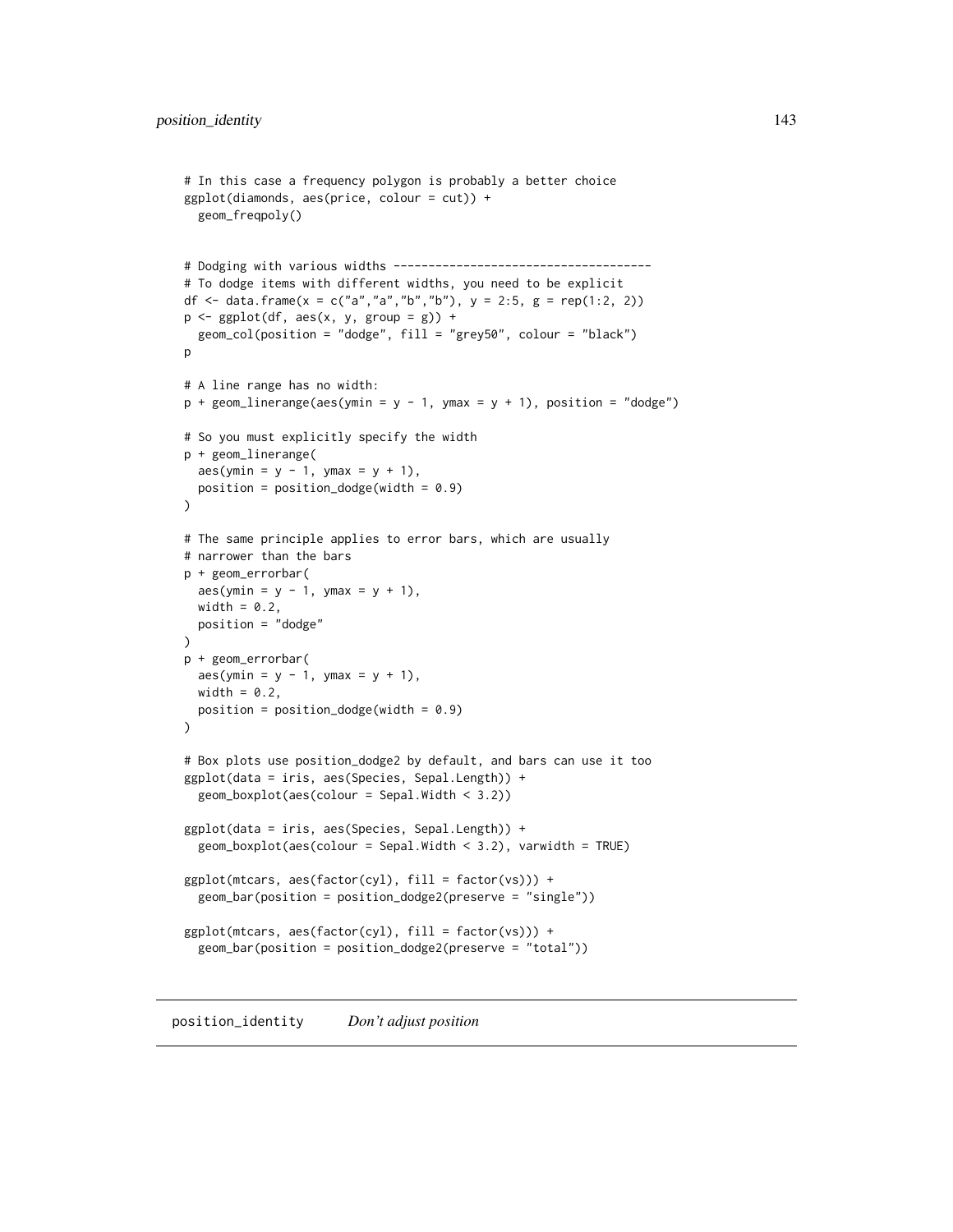Don't adjust position

## Usage

```
position_identity()
```
## See Also

Other position adjustments: [position\\_dodge](#page-141-0), [position\\_jitterdodge](#page-144-0), [position\\_jitter](#page-143-0), [position\\_nudge](#page-145-0), [position\\_stack](#page-146-0)

<span id="page-143-0"></span>position\_jitter *Jitter points to avoid overplotting*

## Description

Counterintuitively adding random noise to a plot can sometimes make it easier to read. Jittering is particularly useful for small datasets with at least one discrete position.

#### Usage

```
position_jitter(width = NULL, height = NULL, seed = NA)
```
## Arguments

| width, height | Amount of vertical and horizontal jitter. The jitter is added in both positive and<br>negative directions, so the total spread is twice the value specified here.                                                                                                                                                                                                                                                                                                          |
|---------------|----------------------------------------------------------------------------------------------------------------------------------------------------------------------------------------------------------------------------------------------------------------------------------------------------------------------------------------------------------------------------------------------------------------------------------------------------------------------------|
|               | If omitted, defaults to 40% of the resolution of the data: this means the jitter<br>values will occupy 80% of the implied bins. Categorical data is aligned on the<br>integers, so a width or height of 0.5 will spread the data so it's not possible to<br>see the distinction between the categories.                                                                                                                                                                    |
| seed          | A random seed to make the jitter reproducible. Useful if you need to apply the<br>same jitter twice, e.g., for a point and a corresponding label. The random seed is<br>reset after jittering. If NA (the default value), the seed is initialised with a random<br>value; this makes sure that two subsequent calls start with a different seed. Use<br>NULL to use the current random seed and also avoid resetting (the behavior of<br><b>ggplot</b> 2.2.1 and earlier). |

# See Also

Other position adjustments: [position\\_dodge](#page-141-0), [position\\_identity](#page-142-0), [position\\_jitterdodge](#page-144-0), [position\\_nudge](#page-145-0), [position\\_stack](#page-146-0)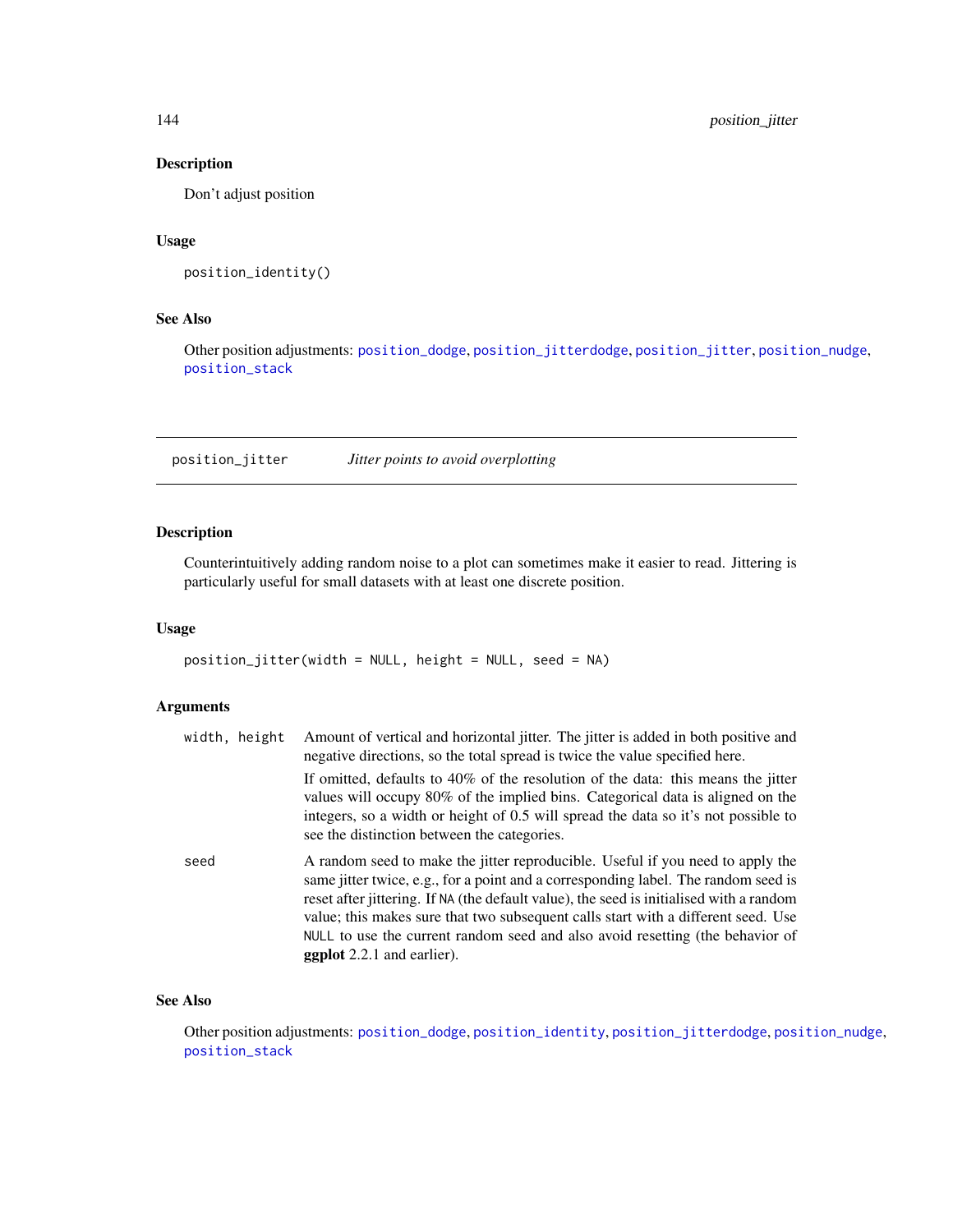# position\_jitterdodge 145

# Examples

```
# Jittering is useful when you have a discrete position, and a relatively
# small number of points
# take up as much space as a boxplot or a bar
ggplot(mpg, aes(class, hwy)) +
  geom_boxplot(colour = "grey50") +
  geom_jitter()
# If the default jittering is too much, as in this plot:
ggplot(mtcars, aes(am, vs)) +
  geom_jitter()
# You can adjust it in two ways
ggplot(mtcars, aes(am, vs)) +
  geom_jitter(width = 0.1, height = 0.1)
ggplot(mtcars, aes(am, vs)) +
  geom_jitter(position = position_jitter(width = 0.1, height = 0.1))
# Create a jitter object for reproducible jitter:
jitter \leq position_jitter(width = 0.1, height = 0.1)
ggplot(mtcars, aes(am, vs)) +
  geom_point(position = jitter) +
  geom_point(position = jitter, color = "red", aes(am + 0.2, vs + 0.2))
```
<span id="page-144-0"></span>position\_jitterdodge *Simultaneously dodge and jitter*

# Description

This is primarily used for aligning points generated through geom\_point() with dodged boxplots (e.g., a geom\_boxplot() with a fill aesthetic supplied).

# Usage

```
position\_jitterdodge(jitter<u>.width = NULL, jitter.height = 0,</u>
  dodge.width = 0.75, seed = NA)
```
# Arguments

| jitter.width  | degree of jitter in x direction. Defaults to 40% of the resolution of the data.                                                                                                                                                                                                                                                                                                                                                                                            |
|---------------|----------------------------------------------------------------------------------------------------------------------------------------------------------------------------------------------------------------------------------------------------------------------------------------------------------------------------------------------------------------------------------------------------------------------------------------------------------------------------|
| jitter.height | degree of jitter in y direction. Defaults to 0.                                                                                                                                                                                                                                                                                                                                                                                                                            |
| dodge.width   | the amount to dodge in the x direction. Defaults to 0.75, the default position_dodge()<br>width.                                                                                                                                                                                                                                                                                                                                                                           |
| seed          | A random seed to make the jitter reproducible. Useful if you need to apply the<br>same jitter twice, e.g., for a point and a corresponding label. The random seed is<br>reset after jittering. If NA (the default value), the seed is initialised with a random<br>value; this makes sure that two subsequent calls start with a different seed. Use<br>NULL to use the current random seed and also avoid resetting (the behavior of<br><b>ggplot</b> 2.2.1 and earlier). |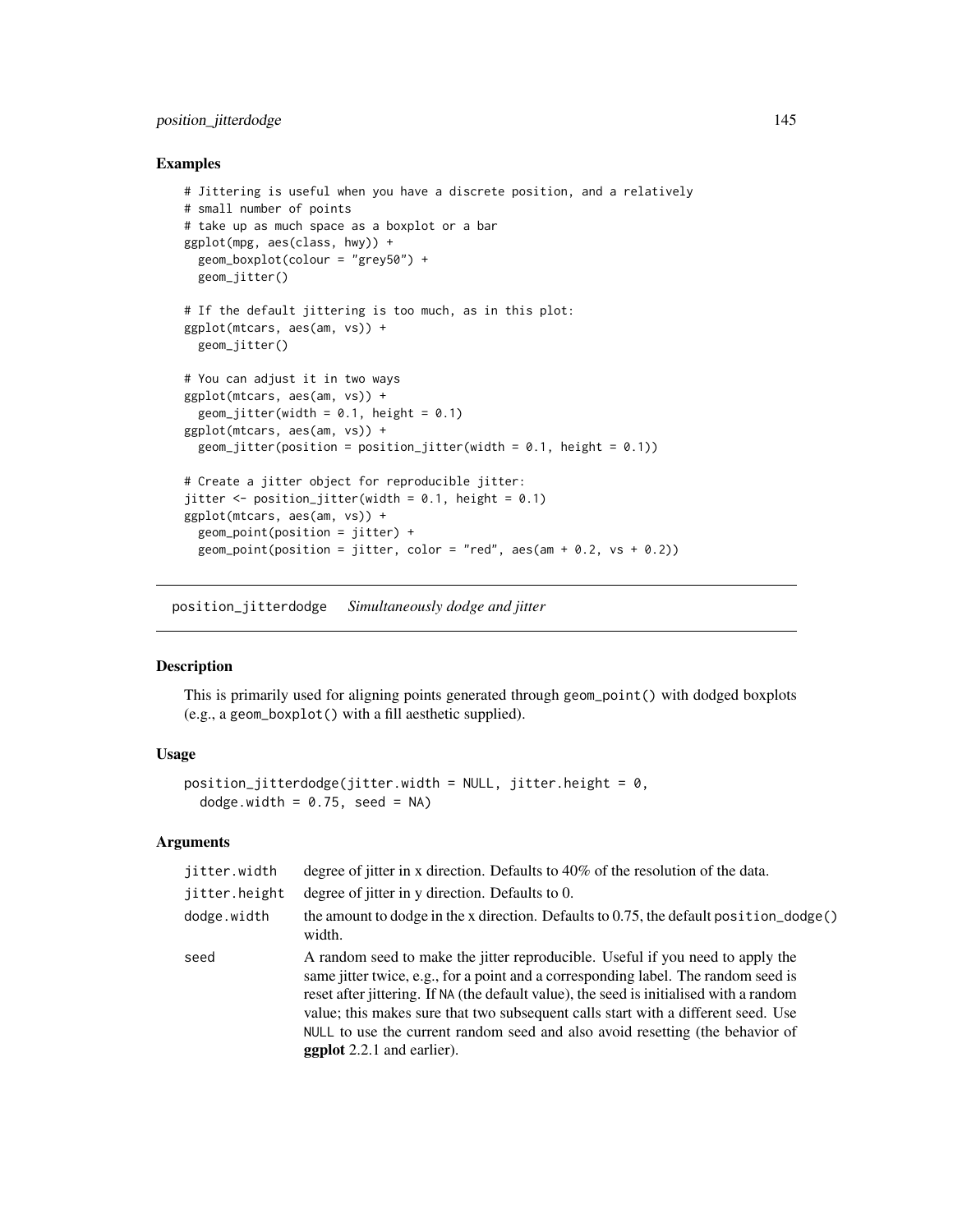# See Also

Other position adjustments: [position\\_dodge](#page-141-0), [position\\_identity](#page-142-0), [position\\_jitter](#page-143-0), [position\\_nudge](#page-145-0), [position\\_stack](#page-146-0)

# Examples

```
dsub <- diamonds[ sample(nrow(diamonds), 1000), ]
ggplot(dsub, aes(x = cut, y = carat, fill = clarity)) +geom_boxplot(outlier.size = 0) +
 geom_point(pch = 21, position = position_jitterdodge())
```
<span id="page-145-0"></span>position\_nudge *Nudge points a fixed distance*

## Description

position\_nudge is generally useful for adjusting the position of items on discrete scales by a small amount. Nudging is built in to [geom\\_text\(\)](#page-75-0) because it's so useful for moving labels a small distance from what they're labelling.

# Usage

position\_nudge( $x = 0$ ,  $y = 0$ )

#### Arguments

x, y Amount of vertical and horizontal distance to move.

# See Also

Other position adjustments: [position\\_dodge](#page-141-0), [position\\_identity](#page-142-0), [position\\_jitterdodge](#page-144-0), [position\\_jitter](#page-143-0), [position\\_stack](#page-146-0)

```
df <- data.frame(
 x = c(1, 3, 2, 5),
  y = c("a", "c", "d", "c")\mathcal{L}ggplot(df, aes(x, y)) +geom_point() +
  geom_text(aes(label = y))
ggplot(df, aes(x, y)) +geom_point() +
  geom_text(aes(label = y), position = position_nudge(y = -0.1))
# Or, in brief
```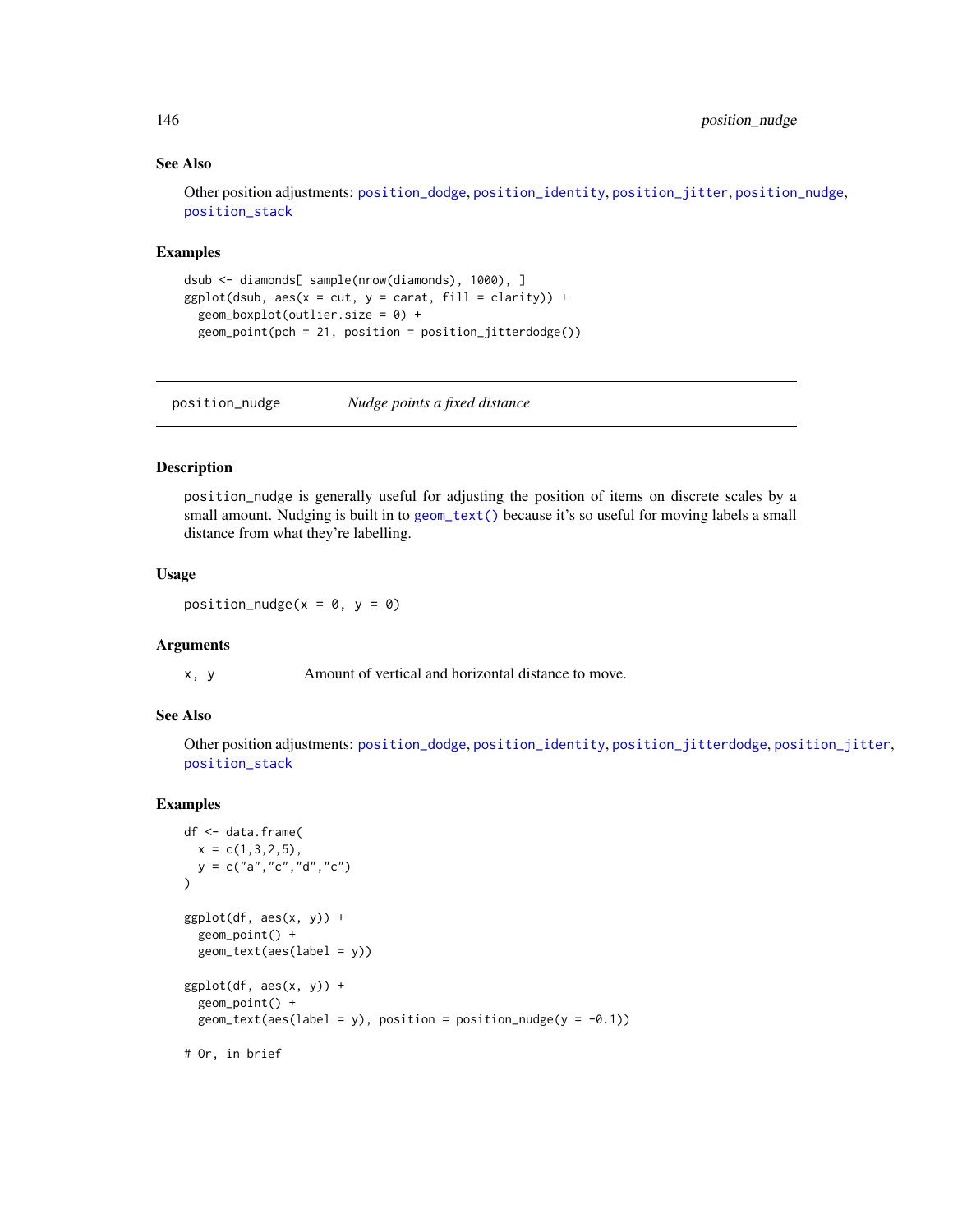# position\_stack 147

```
ggplot(df, aes(x, y)) +
 geom_point() +
 geom\_text(aes(label = y), nudge_y = -0.1)
```
<span id="page-146-0"></span>position\_stack *Stack overlapping objects on top of each another*

#### Description

position\_stack() stacks bars on top of each other; position\_fill() stacks bars and standardises each stack to have constant height.

# Usage

position\_stack(vjust = 1, reverse = FALSE)

 $position_fill(vjust = 1, reverse = FALSE)$ 

# Arguments

| viust   | Vertical adjustment for geoms that have a position (like points or lines), not a<br>dimension (like bars or areas). Set to $\theta$ to align with the bottom, 0.5 for the<br>middle, and 1 (the default) for the top. |
|---------|-----------------------------------------------------------------------------------------------------------------------------------------------------------------------------------------------------------------------|
| reverse | If TRUE, will reverse the default stacking order. This is useful if you're rotating<br>both the plot and legend.                                                                                                      |

# Details

position\_fill() and position\_stack() automatically stack values in reverse order of the group aesthetic, which for bar charts is usually defined by the fill aesthetic (the default group aesthetic is formed by the combination of all discrete aesthetics except for x and y). This default ensures that bar colours align with the default legend.

There are three ways to override the defaults depending on what you want:

- 1. Change the order of the levels in the underyling factor. This will change the stacking order, and the order of keys in the legend.
- 2. Set the legend breaks to change the order of the keys without affecting the stacking.
- 3. Manually set the group aesthetic to change the stacking order without affecting the legend.

Stacking of positive and negative values are performed separately so that positive values stack upwards from the x-axis and negative values stack downward.

#### See Also

See [geom\\_bar\(\)](#page-42-0) and [geom\\_area\(\)](#page-96-0) for more examples.

Other position adjustments: [position\\_dodge](#page-141-0), [position\\_identity](#page-142-0), [position\\_jitterdodge](#page-144-0), [position\\_jitter](#page-143-0), [position\\_nudge](#page-145-0)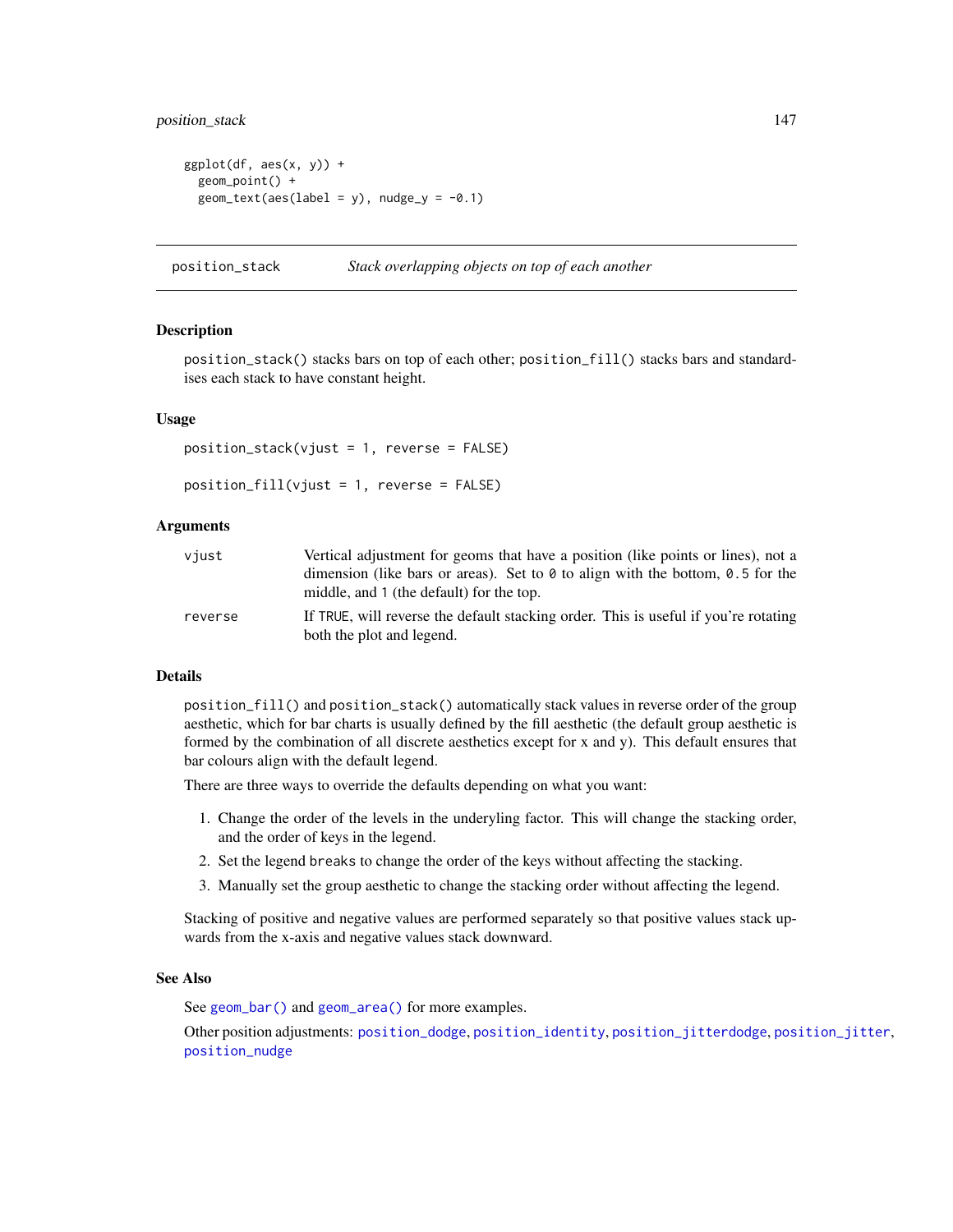```
# Stacking and filling ------------------------------------------------------
# Stacking is the default behaviour for most area plots.
# Fill makes it easier to compare proportions
ggplot(mtcars, aes(factor(cyl), fill = factor(vs))) +geom_bar()
ggplot(mtcars, aes(factor(cyl), fill = factor(vs))) +geom_bar(position = "fill")
ggplot(diamonds, aes(price, fill = cut)) +geom_histogram(binwidth = 500)
ggplot(diamonds, aes(price, fill = cut)) +geom_histogram(binwidth = 500, position = "fill")
# Stacking is also useful for time series
series <- data.frame(
 time = c(rep(1, 4), rep(2, 4), rep(3, 4), rep(4, 4)),type = rep(c('a', 'b', 'c', 'd')), 4),value = rpois(16, 10))
ggplot(series, aes(time, value)) +
 geom_area(aes(fill = type))
# Stacking order ------------------------------------------------------------
# The stacking order is carefully designed so that the plot matches
# the legend.
# You control the stacking order by setting the levels of the underlying
# factor. See the forcats package for convenient helpers.
series$type2 <- factor(series$type, levels = c('c', 'b', 'd', 'a'))
ggplot(series, aes(time, value)) +
 geom_area(aes(fill = type2))
# You can change the order of the levels in the legend using the scale
ggplot(series, aes(time, value)) +
 geom_area(aes(fill = type)) +
 scale_fill_discrete(breaks = c('a', 'b', 'c', 'd'))
# If you've flipped the plot, use reverse = TRUE so the levels
# continue to match
ggplot(series, aes(time, value)) +
 geom_area(aes(fill = type2), position = position_stack(reverse = TRUE)) +
 coord_flip() +
 theme(legend.position = "top")
# Non-area plots ------------------------------------------------------------
# When stacking across multiple layers it's a good idea to always set
# the `group` aesthetic in the ggplot() call. This ensures that all layers
# are stacked in the same way.
ggplot(series, aes(time, value, group = type)) +
```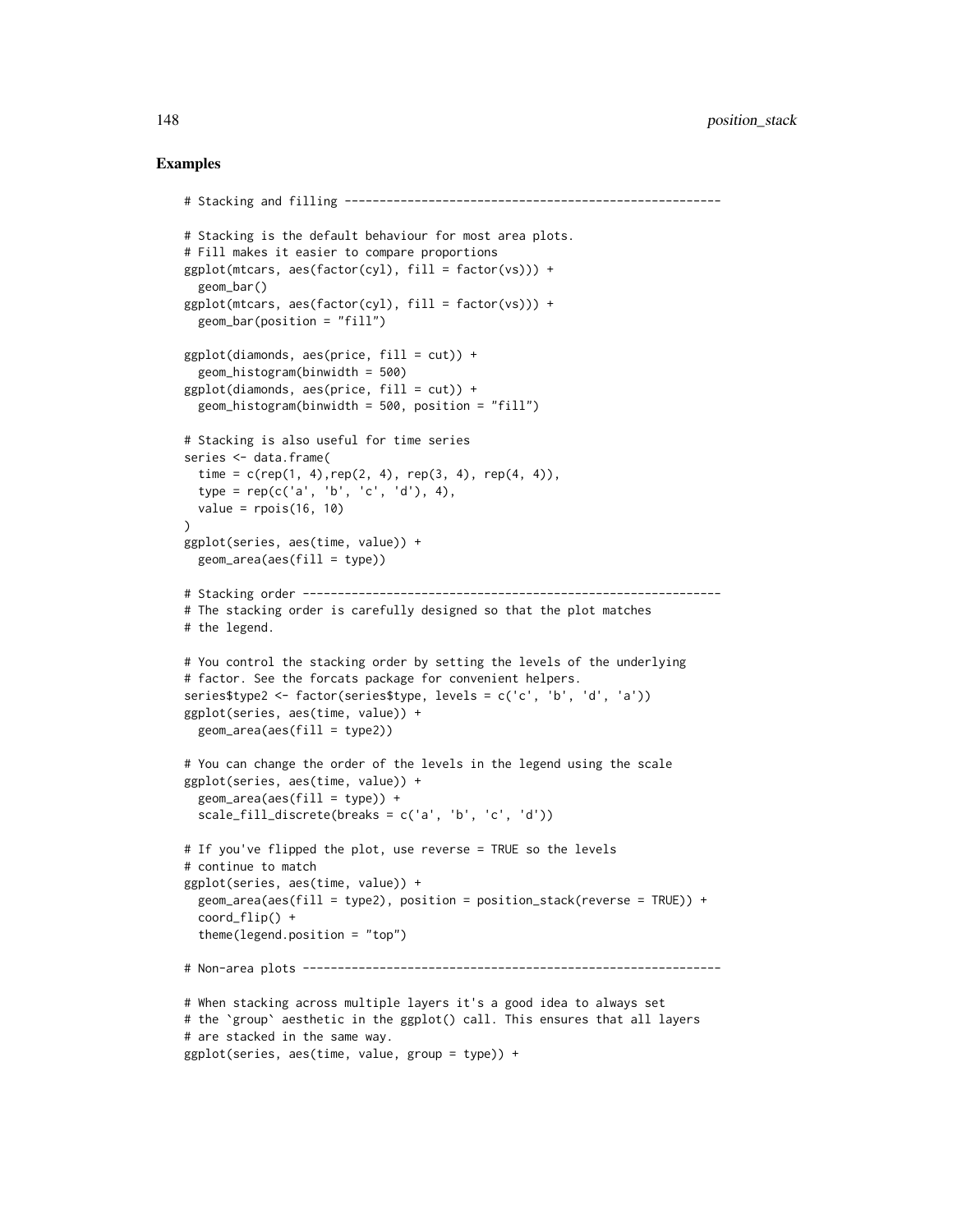```
geom_line(aes(colour = type), position = "stack") +
 geom_point(aes(colour = type), position = "stack")
ggplot(series, aes(time, value, group = type)) +
 geom_area(aes(fill = type)) +
 geom_line(aes(group = type), position = "stack")
# You can also stack labels, but the default position is suboptimal.
ggplot(series, aes(time, value, group = type)) +
 geom_area(aes(fill = type)) +
 geom_text(aes(label = type), position = "stack")
# You can override this with the vjust parameter. A vjust of 0.5
# will center the labels inside the corresponding area
ggplot(series, aes(time, value, group = type)) +
 geom_area(aes(fill = type)) +
 geom_text(aes(label = type), position = position_stack(vjust = 0.5))
# Negative values -----------------------------------------------------------
df <- tibble::tribble(
  \simx, \simy, \simgrp,
 "a", 1, "x",
 "a", 2, "y",
 "b", 1, "x","b", 3, "y"
  "b", -1, "y"
)
ggplot(data = df, aes(x, y, group = grp)) +geom_col(aes(fill = grp), position = position_stack(reverse = TRUE)) +
 geom_hline(yintercept = 0)
ggplot(data = df, aes(x, y, group = grp)) +geom\_col(aes(fill = grp)) +geom\_hline(yintercept = 0) +geom\_text(aes(label = grp), position = position_stack(vjust = 0.5))
```
presidential *Terms of 11 presidents from Eisenhower to Obama*

# Description

The names of each president, the start and end date of their term, and their party of 11 US presidents from Eisenhower to Obama.

# Usage

presidential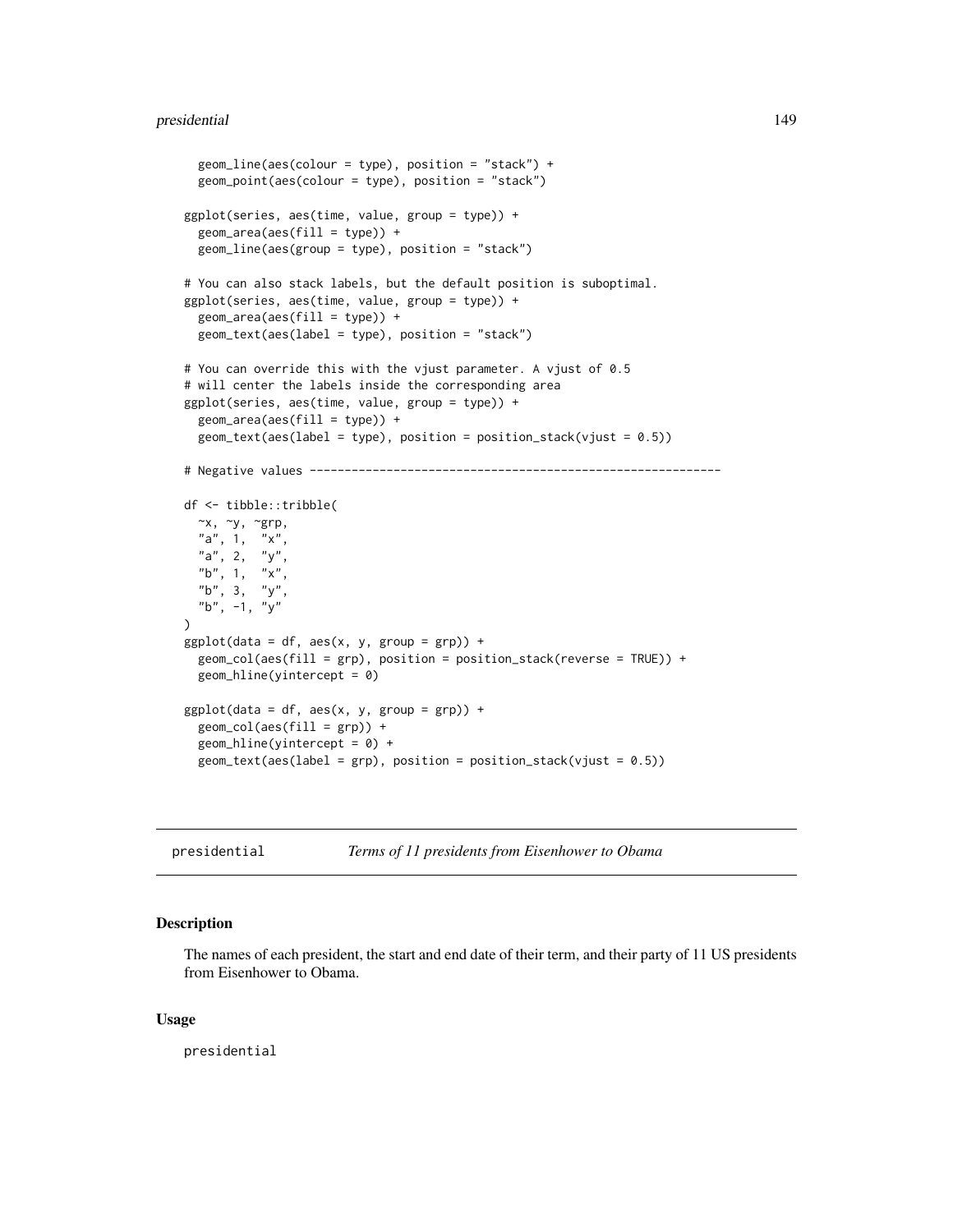# Format

A data frame with 11 rows and 4 variables

print.ggplot *Explicitly draw plot*

# Description

Generally, you do not need to print or plot a ggplot2 plot explicitly: the default top-level print method will do it for you. You will, however, need to call print() explicitly if you want to draw a plot inside a function or for loop.

# Usage

## S3 method for class 'ggplot'  $print(x, newpage = is.null(vp), vp = NULL, ...)$ 

## S3 method for class 'ggplot'  $plot(x, newpage = is.null(vp), vp = NULL, ...)$ 

#### Arguments

| $\mathsf{X}$ | plot to display                         |
|--------------|-----------------------------------------|
| newpage      | draw new (empty) page first?            |
| vp           | viewport to draw plot in                |
|              | other arguments not used by this method |

# Value

Invisibly returns the result of [ggplot\\_build\(\)](#page-0-0), which is a list with components that contain the plot itself, the data, information about the scales, panels etc.

```
colours <- list(~class, ~drv, ~fl)
# Doesn't seem to do anything!
for (colour in colours) {
 ggplot(mpg, aes_(~displ, ~hwy, colour = colour)) +geom_point()
}
# Works when we explicitly print the plots
for (colour in colours) {
 print(ggplot(mpg, aes_(\sim displ, \sim hwy, colour = colour)) +
   geom_point())
}
```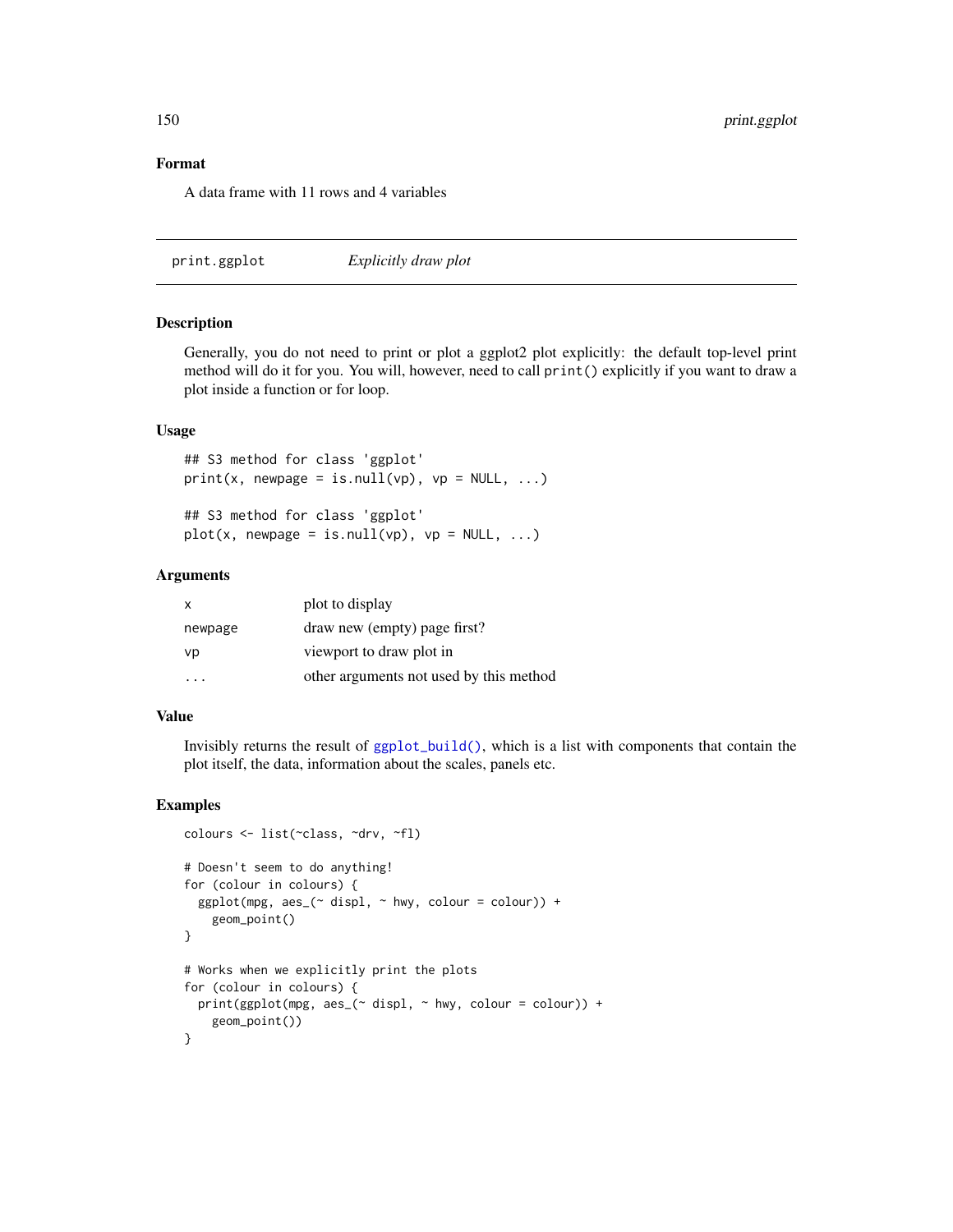# **Description**

If a ggproto object has a \$print method, this will call that method. Otherwise, it will print out the members of the object, and optionally, the members of the inherited objects.

# Usage

```
## S3 method for class 'ggproto'
print(x, ..., flat = TRUE)## S3 method for class 'ggproto'
format(x, ..., flat = TRUE)
```
#### Arguments

|      | A ggproto object to print.                                                                                                    |
|------|-------------------------------------------------------------------------------------------------------------------------------|
| .    | If the gap to object has a print method, further arguments will be passed to it.<br>Otherwise, these arguments are unused.    |
| flat | If TRUE (the default), show a flattened list of all local and inherited members. If<br>FALSE, show the inheritance hierarchy. |

# Examples

```
Dog <- ggproto(
 print = function(self, n) {
   cat("Woof!\n")
 }
)
Dog
cat(format(Dog), "\n")
```
qplot *Quick plot*

#### Description

qplot is a shortcut designed to be familiar if you're used to base [plot\(\)](#page-0-0). It's a convenient wrapper for creating a number of different types of plots using a consistent calling scheme. It's great for allowing you to produce plots quickly, but I highly recommend learning [ggplot\(\)](#page-111-0) as it makes it easier to create complex graphics.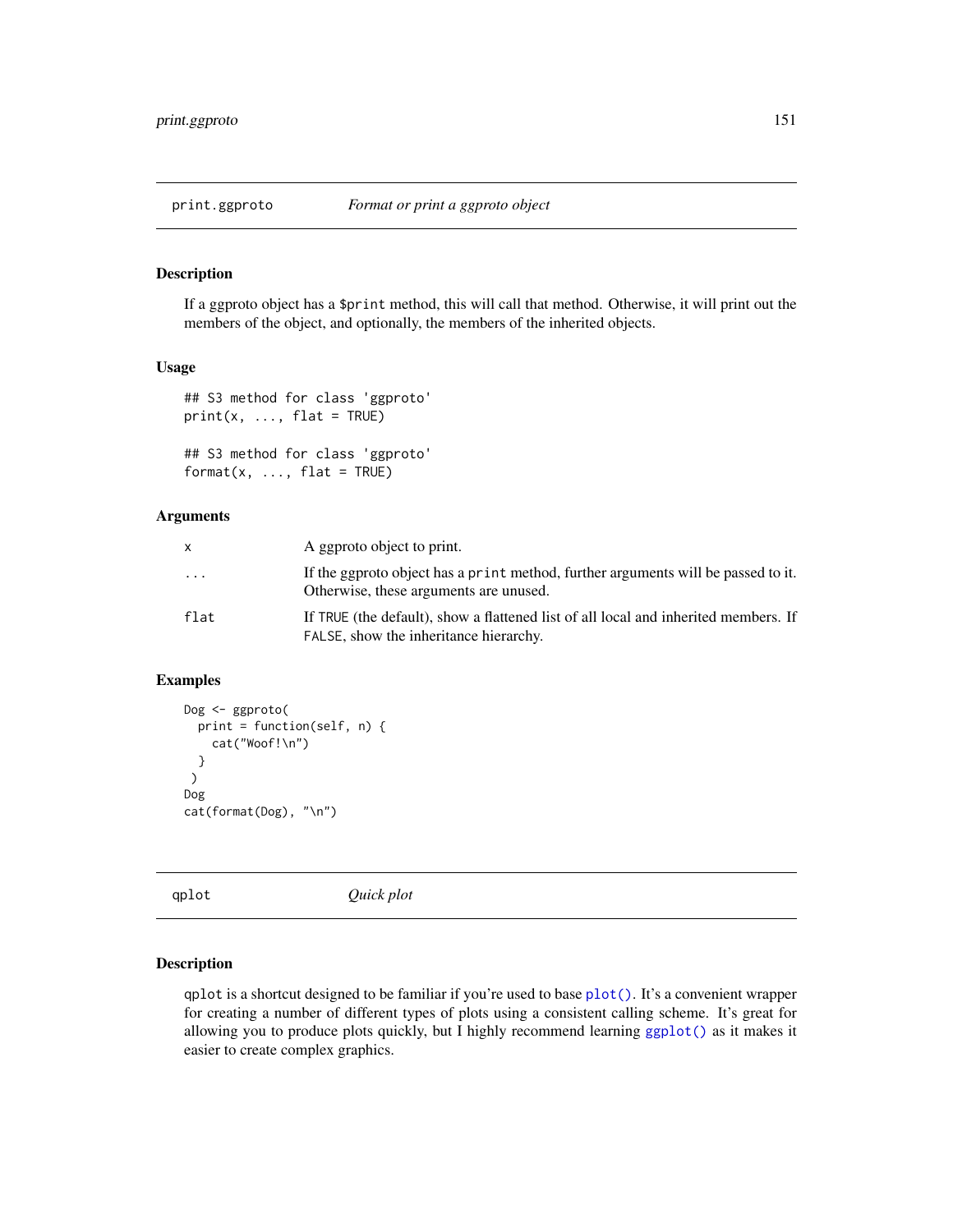# Usage

```
qplot(x, y, ..., data, facets = NULL, margins = FALSE, geom = "auto",xlim = c(NA, NA), ylim = c(NA, NA), log = ''', main = NULL,xlab = NULL, ylab = NULL, asp = NA, stat = NULL, position = NULL)
quickplot(x, y, ..., data, facets = NULL, margins = FALSE, geom = "auto",
  xlim = c(NA, NA), ylim = c(NA, NA), log = "", main = NULL,xlab = NULL, ylab = NULL, asp = NA, stat = NULL, position = NULL)
```
# Arguments

| $X, Y, \ldots$             | Aesthetics passed into each layer                                                                                                     |
|----------------------------|---------------------------------------------------------------------------------------------------------------------------------------|
| data                       | Data frame to use (optional). If not specified, will create one, extracting vectors<br>from the current environment.                  |
| facets                     | faceting formula to use. Picks facet_wrap() or facet_grid() depending on<br>whether the formula is one- or two-sided                  |
| margins                    | See facet_grid: display marginal facets?                                                                                              |
| geom                       | Character vector specifying geom(s) to draw. Defaults to "point" if x and y are<br>specified, and "histogram" if only x is specified. |
| xlim, ylim                 | X and y axis limits                                                                                                                   |
| log                        | Which variables to log transform $("x", "y", or "xy")$                                                                                |
| main, xlab, ylab           |                                                                                                                                       |
|                            | Character vector (or expression) giving plot title, x axis label, and y axis label<br>respectively.                                   |
| asp                        | The y/x aspect ratio                                                                                                                  |
| stat, position DEPRECATED. |                                                                                                                                       |

```
# Use data from data.frame
qplot(mpg, wt, data = mtcars)
qplot(mpg, wt, data = mtcars, colour = cyl)
qplot(mpg, wt, data = mtcars, size = cyl)
qplot(mpg, wt, data = mtcars, facets = vs ~qplot(1:10, rnorm(10), color = runif(10))qplot(1:10, letters[1:10])
mod < -1m(mpg \sim wt, data = mtcars)
qplot(resid(mod), fitted(mod))
f \leftarrow function() {
  a \le -1:10b \leq a \land 2qplot(a, b)
}
f()
```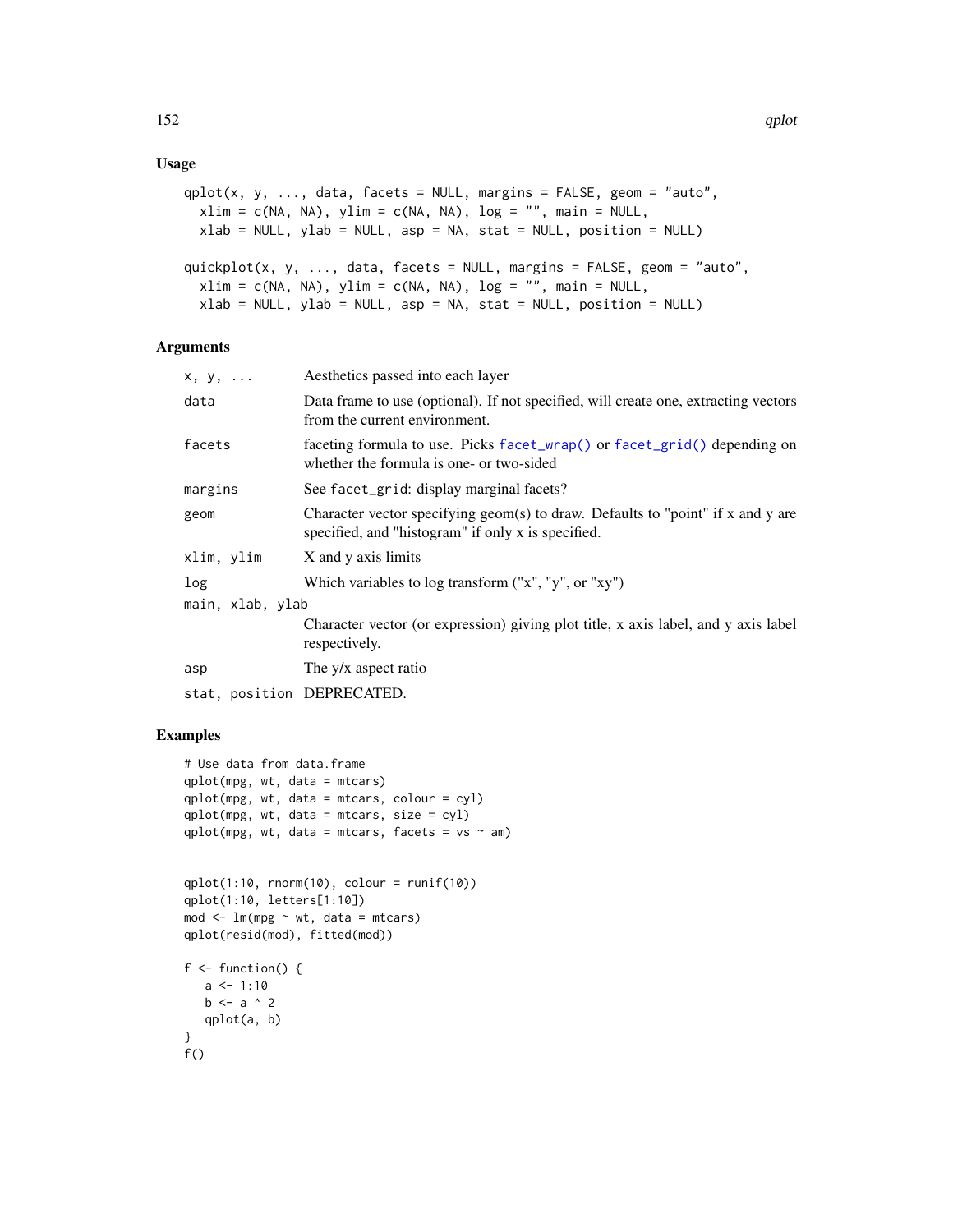#### resolution to the set of the set of the set of the set of the set of the set of the set of the set of the set of the set of the set of the set of the set of the set of the set of the set of the set of the set of the set of

```
# To set aesthetics, wrap in I()
qplot(mpg, wt, data = mtcars, colour = I("red"))# qplot will attempt to guess what geom you want depending on the input
# both x and y supplied = scatterplot
qplot(mpg, wt, data = mtcars)
# just x supplied = histogram
qplot(mpg, data = mtcars)
# just y supplied = scatterplot, with x = \text{seq\_along}(y)qplot(y = mp, data = mtcars)# Use different geoms
qplot(mpg, wt, data = mtcars, geom = "path")
qplot(factor(cyl), wt, data = mtcars, geom = c("boxplot", "jitter"))
qplot(mpg, data = mtcars, geom = "dotplot")
```
resolution *Compute the "resolution" of a numeric vector*

# Description

The resolution is the smallest non-zero distance between adjacent values. If there is only one unique value, then the resolution is defined to be one. If x is an integer vector, then it is assumed to represent a discrete variable, and the resolution is 1.

## Usage

resolution(x, zero = TRUE)

# Arguments

|      | numeric vector                                                                 |
|------|--------------------------------------------------------------------------------|
| zero | should a zero value be automatically included in the computation of resolution |

```
resolution(1:10)
resolution((1:10) - 0.5)resolution((1:10) - 0.5, FALSE)# Note the difference between numeric and integer vectors
resolution(c(2, 10, 20, 50))
```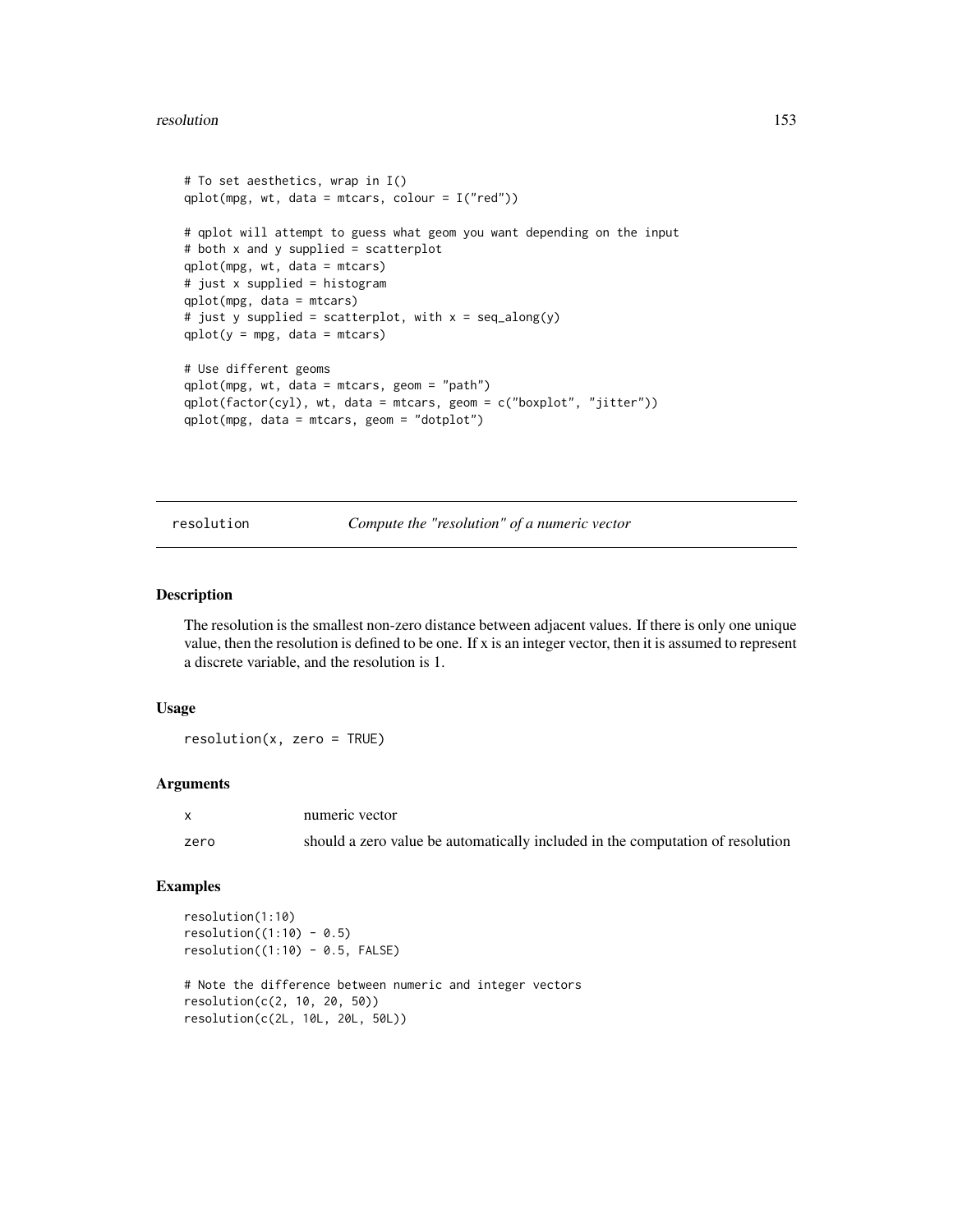<span id="page-153-0"></span>

# Description

Alpha-transparency scales are not tremendously useful, but can be a convenient way to visually down-weight less important observations. scale\_alpha is an alias for scale\_alpha\_continuous since that is the most common use of alpha, and it saves a bit of typing.

# Usage

```
scale\_alpha(..., range = c(0.1, 1))scale_alpha_continuous(..., range = c(0.1, 1))scale_alpha_discrete(...)
scale_alpha_ordinate_1)
```
#### Arguments

| $\cdot$ $\cdot$ $\cdot$ | Other arguments passed on to continuous_scale() or discrete_scale() as<br>appropriate, to control name, limits, breaks, labels and so forth. |
|-------------------------|----------------------------------------------------------------------------------------------------------------------------------------------|
| range                   | Output range of alpha values. Must lie between 0 and 1.                                                                                      |

# See Also

Other colour scales: [scale\\_colour\\_brewer](#page-154-0), [scale\\_colour\\_gradient](#page-157-0), [scale\\_colour\\_grey](#page-160-0), [scale\\_colour\\_hue](#page-162-0), [scale\\_colour\\_viridis\\_d](#page-164-0)

```
p <- ggplot(mpg, aes(displ, hwy)) +
  geom_point(aes(alpha = year))
p
p + scale_alpha("cylinders")
p + scale_alpha(range = c(0.4, 0.8))
```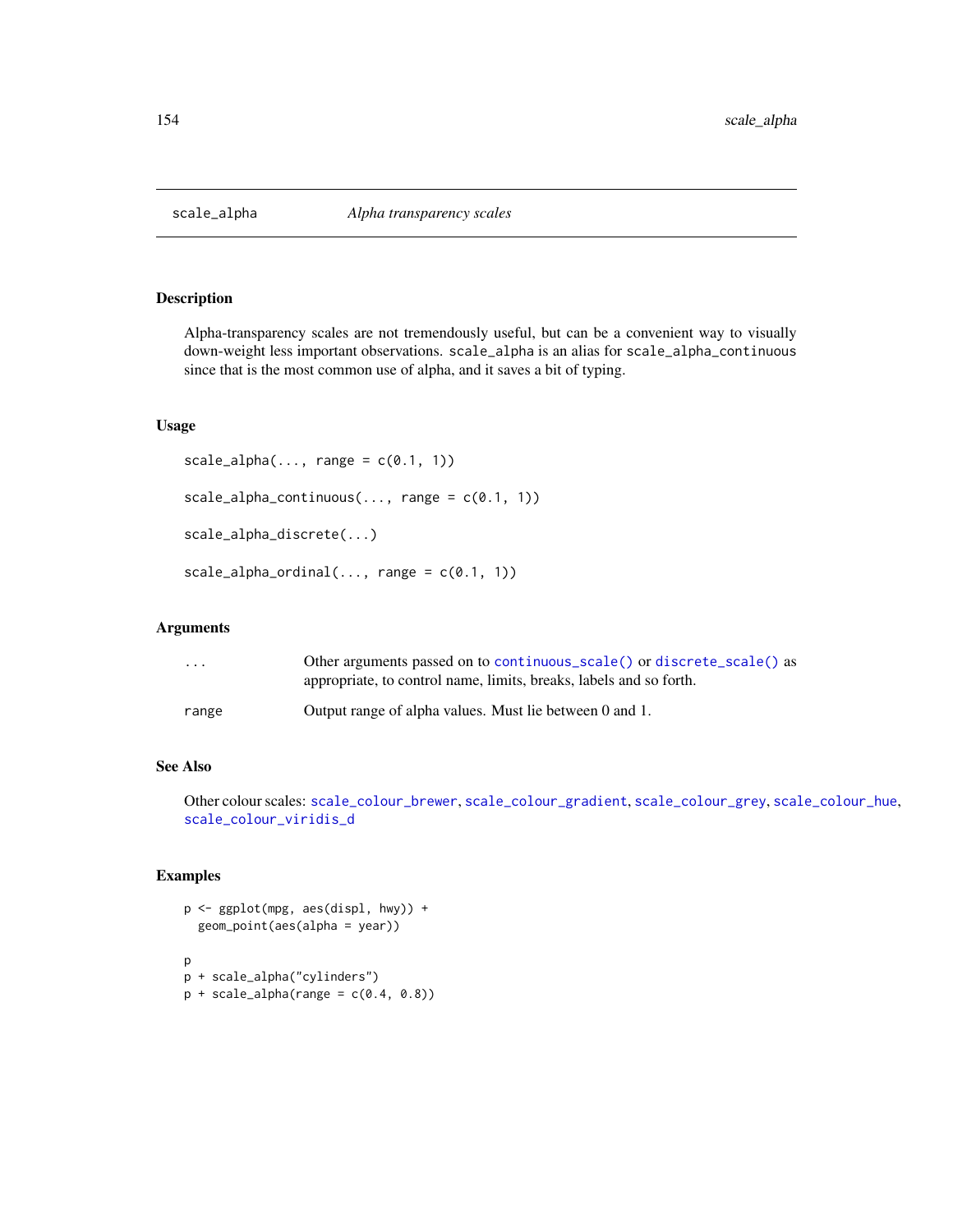<span id="page-154-0"></span>scale\_colour\_brewer *Sequential, diverging and qualitative colour scales from colorbrewer.org*

# Description

The brewer scales provides sequential, diverging and qualitative colour schemes from ColorBrewer. These are particularly well suited to display discrete values on a map. See [http://colorbrewer2.](http://colorbrewer2.org) [org](http://colorbrewer2.org) for more information.

# Usage

```
scale_colour_brewer(..., type = "seq", palette = 1, direction = 1,
 aesthetics = "colour")
scale_fill\_brewer(..., type = "seq", platete = 1, direction = 1,aesthetics = "fill")
scale_colour_distiller(..., type = "seq", palette = 1, direction = -1,
  values = NULL, space = "Lab", na.value = "grey50",
 guide = "colourbar", aesthetics = "colour")
scale_fill_distiller(..., type = "seq", palette = 1, direction = -1,
 values = NULL, space = "Lab", na.value = "grey50",
 guide = "colourbar", aesthetics = "fill")
```
#### Arguments

| $\cdots$   | Other arguments passed on to discrete_scale() or, for distiller scales,<br>continuous_scale() to control name, limits, breaks, labels and so forth.                                                                                                                                     |
|------------|-----------------------------------------------------------------------------------------------------------------------------------------------------------------------------------------------------------------------------------------------------------------------------------------|
| type       | One of seq (sequential), div (diverging) or qual (qualitative)                                                                                                                                                                                                                          |
| palette    | If a string, will use that named palette. If a number, will index into the list of<br>palettes of appropriate type                                                                                                                                                                      |
| direction  | Sets the order of colors in the scale. If 1, the default, colors are as output by<br>RColorBrewer:: brewer.pal(). If -1, the order of colors is reversed.                                                                                                                               |
| aesthetics | Character string or vector of character strings listing the name(s) of the aes-<br>thetic(s) that this scale works with. This can be useful, for example, to ap-<br>ply colour settings to the colour and fill aesthetics at the same time, via<br>$a$ esthetics = c("colour", "fill"). |
| values     | if colours should not be evenly positioned along the gradient this vector gives<br>the position (between $0$ and $1$ ) for each colour in the colours vector. See<br>rescale() for a convience function to map an arbitrary range to between 0<br>and $1$ .                             |
| space      | colour space in which to calculate gradient. Must be "Lab" - other values are<br>deprecated.                                                                                                                                                                                            |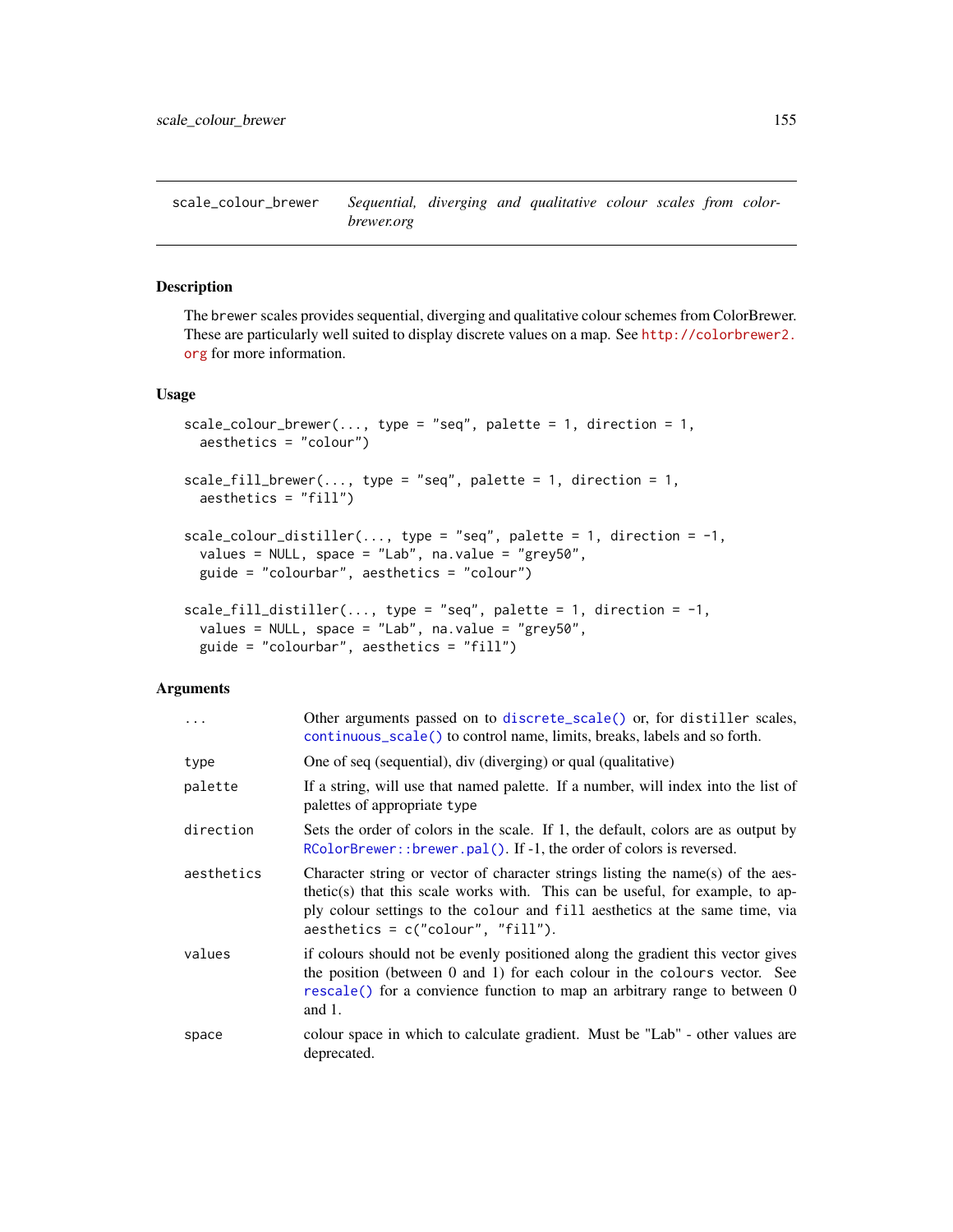| na.value | Colour to use for missing values                                                                      |
|----------|-------------------------------------------------------------------------------------------------------|
| guide    | Type of legend. Use "colourbar" for continuous colour bar, or "legend" for<br>discrete colour legend. |

# Details

The brewer scales were carefully designed and tested on discrete data. They were not designed to be extended to continuous data, but results often look good. Your mileage may vary.

# **Palettes**

The following palettes are available for use with these scales:

Diverging BrBG, PiYG, PRGn, PuOr, RdBu, RdGy, RdYlBu, RdYlGn, Spectral

Qualitative Accent, Dark2, Paired, Pastel1, Pastel2, Set1, Set2, Set3

Sequential Blues, BuGn, BuPu, GnBu, Greens, Greys, Oranges, OrRd, PuBu, PuBuGn, PuRd, Purples, RdPu, Reds, YlGn, YlGnBu, YlOrBr, YlOrRd

# Note

The distiller scales extends brewer to continuous scales by smoothly interpolate 6 colours from any palette to a continuous scale.

#### See Also

Other colour scales: [scale\\_alpha](#page-153-0), [scale\\_colour\\_gradient](#page-157-0), [scale\\_colour\\_grey](#page-160-0), [scale\\_colour\\_hue](#page-162-0), [scale\\_colour\\_viridis\\_d](#page-164-0)

```
dsamp <- diamonds[sample(nrow(diamonds), 1000), ]
(d <- ggplot(dsamp, aes(carat, price)) +
 geom_point(aes(colour = clarity)))
d + scale_colour_brewer()
# Change scale label
d + scale_colour_brewer("Diamond\nclarity")
# Select brewer palette to use, see ?scales::brewer_pal for more details
d + scale_colour_brewer(palette = "Greens")
d + scale_colour_brewer(palette = "Set1")
# scale_fill_brewer works just the same as
# scale_colour_brewer but for fill colours
p \leftarrow \text{ggplot}(diamonds, aes(x = price, fill = cut)) +geom_histogram(position = "dodge", binwidth = 1000)
p + scale_fill_brewer()
# the order of colour can be reversed
p + scale_fill_brewer(direction = -1)
# the brewer scales look better on a darker background
```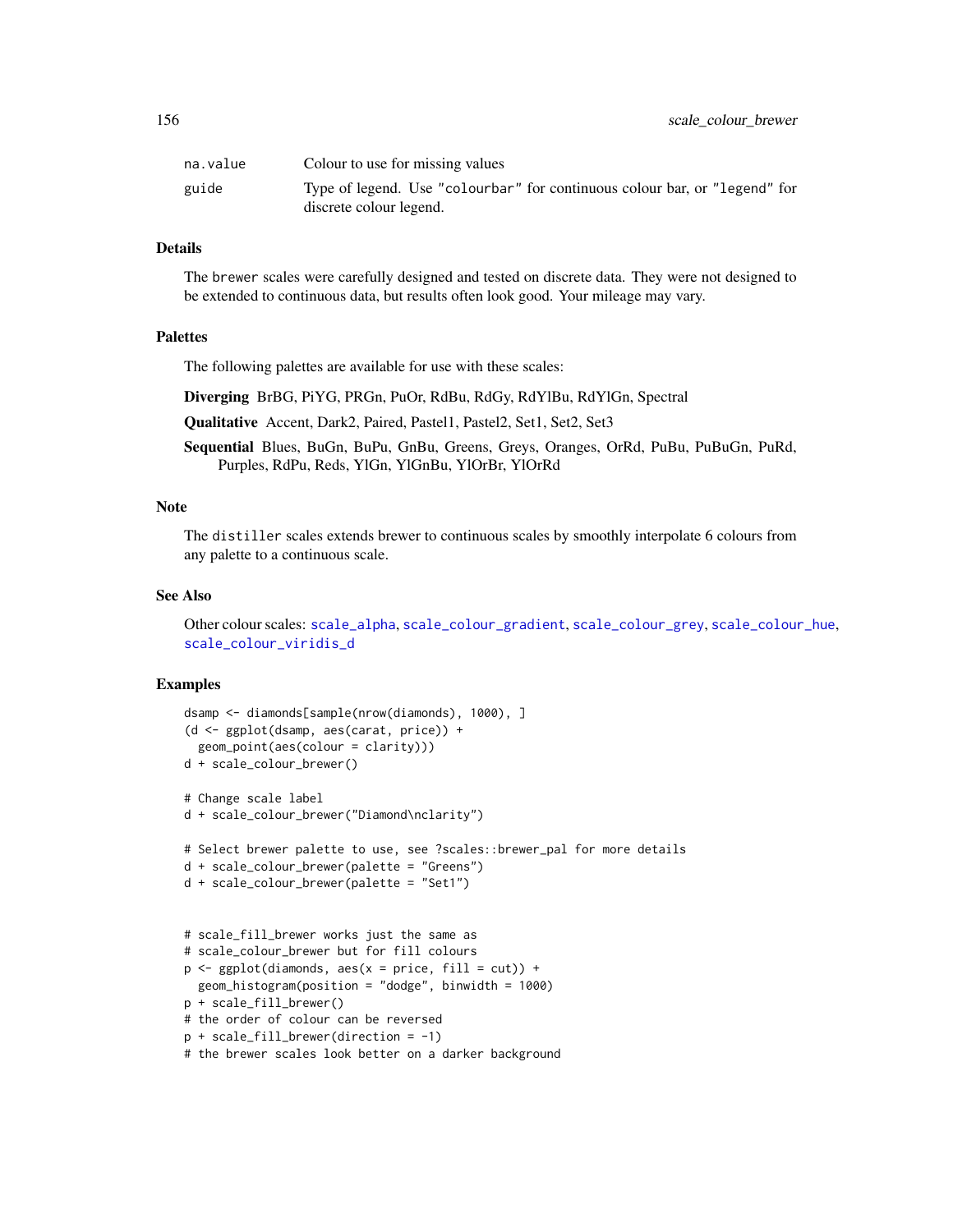```
p + scale_fill_brewer(direction = -1) + theme_dark()
# Use distiller variant with continous data
v <- ggplot(faithfuld) +
  geom_tile(aes(waiting, eruptions, fill = density))
v
v + scale_fill_distiller()
v + scale_fill_distiller(palette = "Spectral")
```
scale\_colour\_continuous

*Continuous colour scales*

# Description

Colour scales for continuous data default to the values of the ggplot2.continuous.colour and ggplot2.continuous.fill options. If these options are not present, "gradient" will be used. See options () for more information.

# Usage

```
scale_colour_continuous(..., type = getOption("ggplot2.continuous.colour",
 default = "gradient"))
scale_fill_continuous(..., type = getOption("ggplot2.continuous.fill", default
```

```
= "gradient"))
```
# Arguments

| $\cdots$ | Additional parameters passed on to the scale type                               |
|----------|---------------------------------------------------------------------------------|
| type     | One of "gradient" (the default) or "viridis" indicating the colour scale to use |

# See Also

[scale\\_colour\\_gradient\(\)](#page-157-0), [scale\\_colour\\_viridis\\_c\(\)](#page-164-1), [scale\\_fill\\_gradient\(\)](#page-157-1), and [scale\\_fill\\_viridis\\_c\(\)](#page-164-1)

```
v \leq ggplot(faithfuld, aes(waiting, eruptions, fill = density)) +
geom_tile()
v
v + scale_fill_continuous(type = "gradient")
v + scale_fill_continuous(type = "viridis")
# The above are equivalent to
v + scale_fill_gradient()
v + scale_fill_viridis_c()
```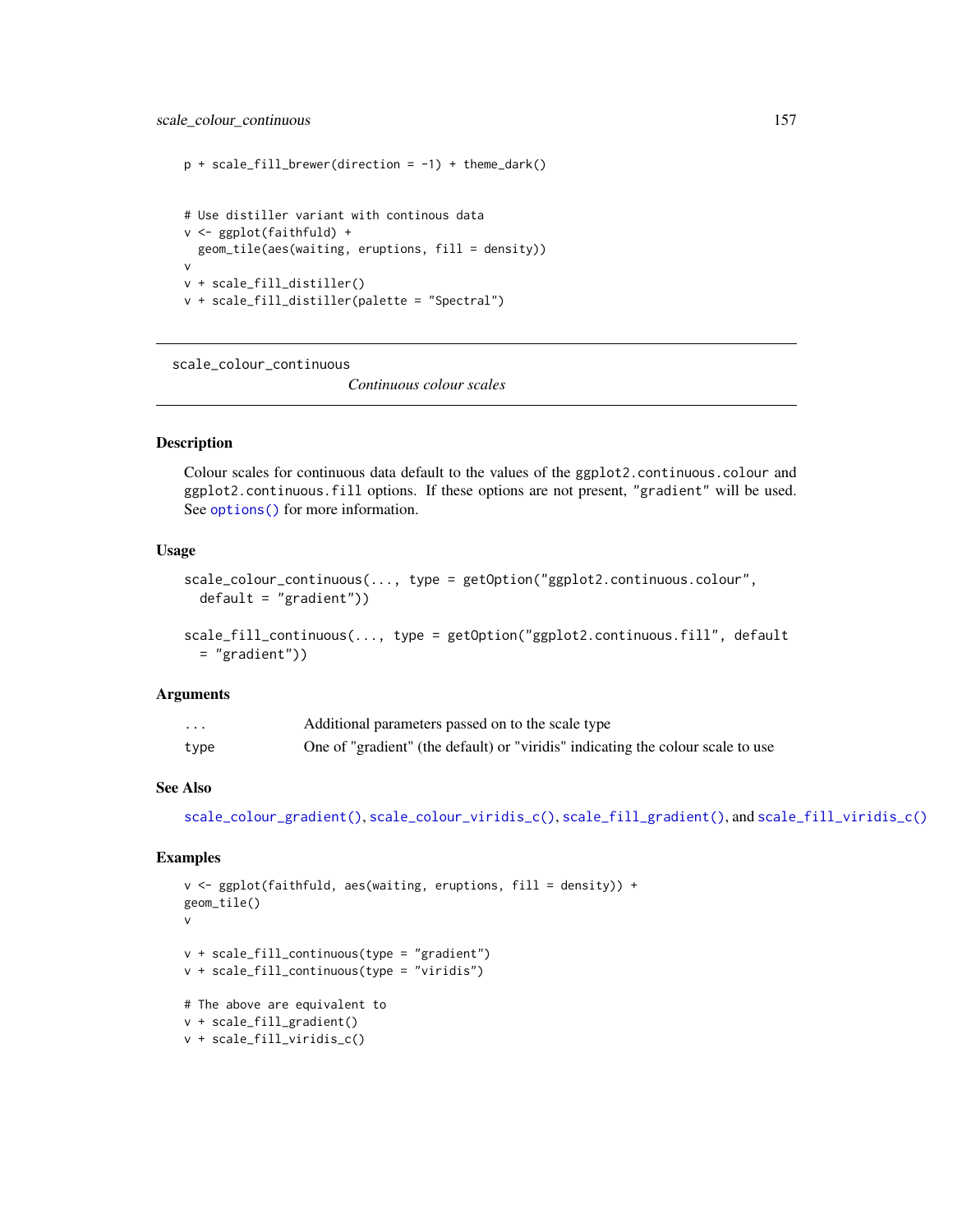<span id="page-157-0"></span>scale\_colour\_gradient *Gradient colour scales*

#### <span id="page-157-1"></span>Description

scale\_\*\_gradient creates a two colour gradient (low-high), scale\_\*\_gradient2 creates a diverging colour gradient (low-mid-high), scale\_\*\_gradientn creats a n-colour gradient.

## Usage

```
scale\_colour\_gradient(..., low = "#132B43", high = "#56B1F7",space = "Lab", na.value = "grey50", guide = "colourbar",
  aesthetics = "colour")
scale_fill_gradient(..., low = "#132B43", high = "#56B1F7", space = "Lab",na.value = "grey50", guide = "colourbar", aesthetics = "fill")
scale\_colour\_gradient2(..., low = mutated("red"), mid = "white",high = muted("blue"), midpoint = 0, space = "Lab",
 na.value = "grey50", guide = "colourbar", aesthetics = "colour")
scale_fill\_gradient2(..., low = muted("red"), mid = "white",high = muted("blue"), midpoint = 0, space = "Lab",
  na.value = "grey50", guide = "colourbar", aesthetics = "fill")
scale_colour_gradientn(..., colours, values = NULL, space = "Lab",
  na.value = "grey50", guide = "colourbar", aesthetics = "colour", colors)
scale_fill_gradientn(..., colours, values = NULL, space = "Lab",
  na.value = "grey50", guide = "colourbar", aesthetics = "fill", colors)
```
# Arguments

... Arguments passed on to continuous\_scale aesthetics The names of the aesthetics that this scale works with scale name The name of the scale palette A palette function that when called with a single integer argument (the number of levels in the scale) returns the values that they should take name The name of the scale. Used as axis or legend title. If waiver(), the default, the name of the scale is taken from the first mapping used for that aesthetic. If NULL, the legend title will be omitted. breaks One of: • NULL for no breaks • waiver() for the default breaks computed by the transformation object

• A numeric vector of positions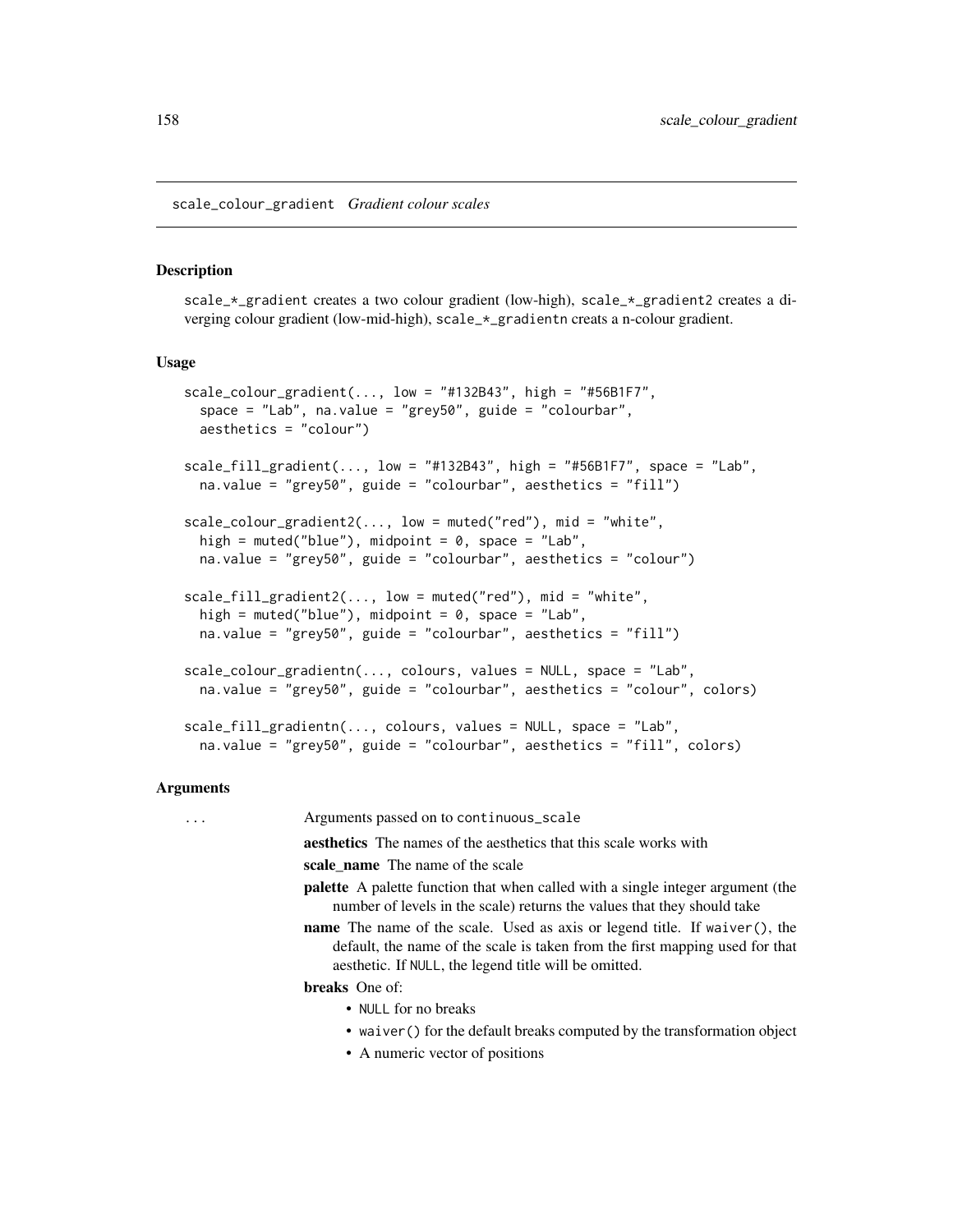|  | • A function that takes the limits as input and returns breaks as output |  |  |  |
|--|--------------------------------------------------------------------------|--|--|--|
|  | minor breaks One of:                                                     |  |  |  |

- NULL for no minor breaks
- waiver() for the default breaks (one minor break between each major break)
- A numeric vector of positions
- A function that given the limits returns a vector of minor breaks.
- labels One of:
	- NULL for no labels
	- waiver() for the default labels computed by the transformation object
	- A character vector giving labels (must be same length as breaks)
	- A function that takes the breaks as input and returns labels as output
- limits A numeric vector of length two providing limits of the scale. Use NA to refer to the existing minimum or maximum.
- rescaler Used by diverging and n colour gradients (i.e. [scale\\_colour\\_gradient2\(\)](#page-157-1), [scale\\_colour\\_gradientn\(\)](#page-157-1)). A function used to scale the input values to the range  $[0, 1]$ .
- oob Function that handles limits outside of the scale limits (out of bounds). The default replaces out of bounds values with NA.
- trans Either the name of a transformation object, or the object itself. Built-in transformations include "asn", "atanh", "boxcox", "exp", "identity", "log", "log10", "log1p", "log2", "logit", "probability", "probit", "reciprocal", "reverse" and "sqrt".

A transformation object bundles together a transform, it's inverse, and methods for generating breaks and labels. Transformation objects are defined in the scales package, and are called name\_trans, e.g. [scales::boxcox\\_trans\(\)](#page-0-0). You can create your own transformation with [scales::trans\\_new\(\)](#page-0-0).

- position The position of the axis. "left" or "right" for vertical scales, "top" or "bottom" for horizontal scales
- super The super class to use for the constructed scale
- expand Vector of range expansion constants used to add some padding around the data, to ensure that they are placed some distance away from the axes. Use the convenience function [expand\\_scale\(\)](#page-34-0) to generate the values for the expand argument. The defaults are to expand the scale by 5% on each side for continuous variables, and by 0.6 units on each side for discrete variables.
- low, high Colours for low and high ends of the gradient.
- space colour space in which to calculate gradient. Must be "Lab" other values are deprecated.
- na.value Colour to use for missing values
- guide Type of legend. Use "colourbar" for continuous colour bar, or "legend" for discrete colour legend.
- aesthetics Character string or vector of character strings listing the name(s) of the aesthetic(s) that this scale works with. This can be useful, for example, to apply colour settings to the colour and fill aesthetics at the same time, via aesthetics = c("colour", "fill").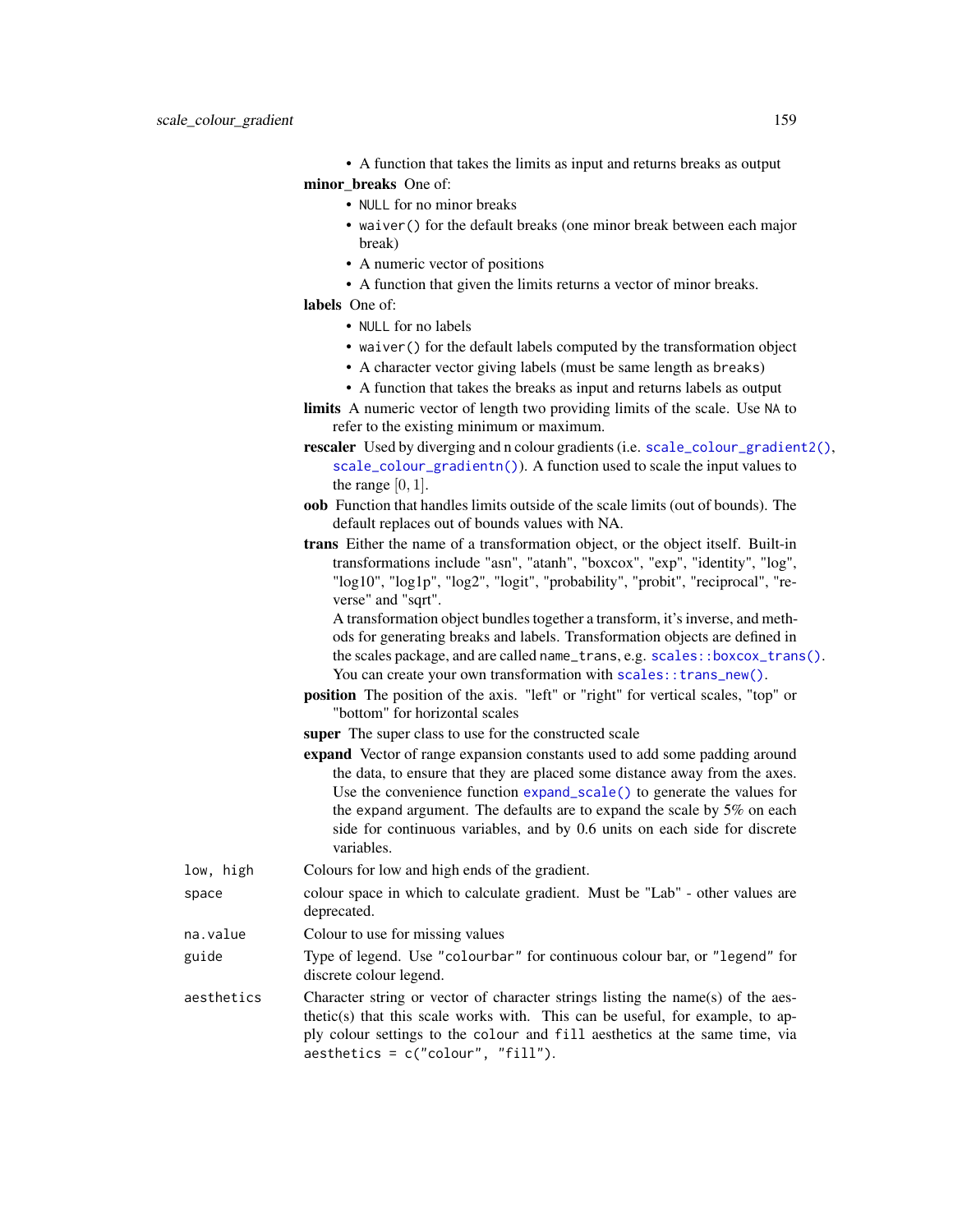| mid             | colour for mid point                                                                                                                                                                                                                                   |  |  |  |  |
|-----------------|--------------------------------------------------------------------------------------------------------------------------------------------------------------------------------------------------------------------------------------------------------|--|--|--|--|
| midpoint        | The midpoint (in data value) of the diverging scale. Defaults to 0.                                                                                                                                                                                    |  |  |  |  |
| colours, colors |                                                                                                                                                                                                                                                        |  |  |  |  |
|                 | Vector of colours to use for n-colour gradient.                                                                                                                                                                                                        |  |  |  |  |
| values          | if colours should not be evenly positioned along the gradient this vector gives<br>the position (between 0 and 1) for each colour in the colours vector. See<br>rescale() for a convience function to map an arbitrary range to between 0<br>and $1$ . |  |  |  |  |

# Details

Default colours are generated with munsell and mnsl(c("2.5PB 2/4", "2.5PB 7/10")). Generally, for continuous colour scales you want to keep hue constant, but vary chroma and luminance. The munsell package makes this easy to do using the Munsell colour system.

#### See Also

[scales::seq\\_gradient\\_pal\(\)](#page-0-0) for details on underlying palette

Other colour scales: [scale\\_alpha](#page-153-0), [scale\\_colour\\_brewer](#page-154-0), [scale\\_colour\\_grey](#page-160-0), [scale\\_colour\\_hue](#page-162-0), [scale\\_colour\\_viridis\\_d](#page-164-0)

### Examples

```
df <- data.frame(
 x = runif(100),
  y = runif(100),
 z1 = rnorm(100),
  z2 = abs(rnorm(100))\mathcal{L}# Default colour scale colours from light blue to dark blue
ggplot(df, aes(x, y)) +geom_point(aes(colour = z2))
# For diverging colour scales use gradient2
ggplot(df, aes(x, y)) +geom_point(aes(colour = z1)) +
  scale_colour_gradient2()
# Use your own colour scale with gradientn
ggplot(df, aes(x, y)) +geom_point(aes(colour = z1)) +
  scale_colour_gradientn(colours = terrain.colors(10))
# Equivalent fill scales do the same job for the fill aesthetic
ggplot(faithfuld, aes(waiting, eruptions)) +
  geom\_raster(aes(fill = density)) +scale_fill_gradientn(colours = terrain.colors(10))
```
# Adjust colour choices with low and high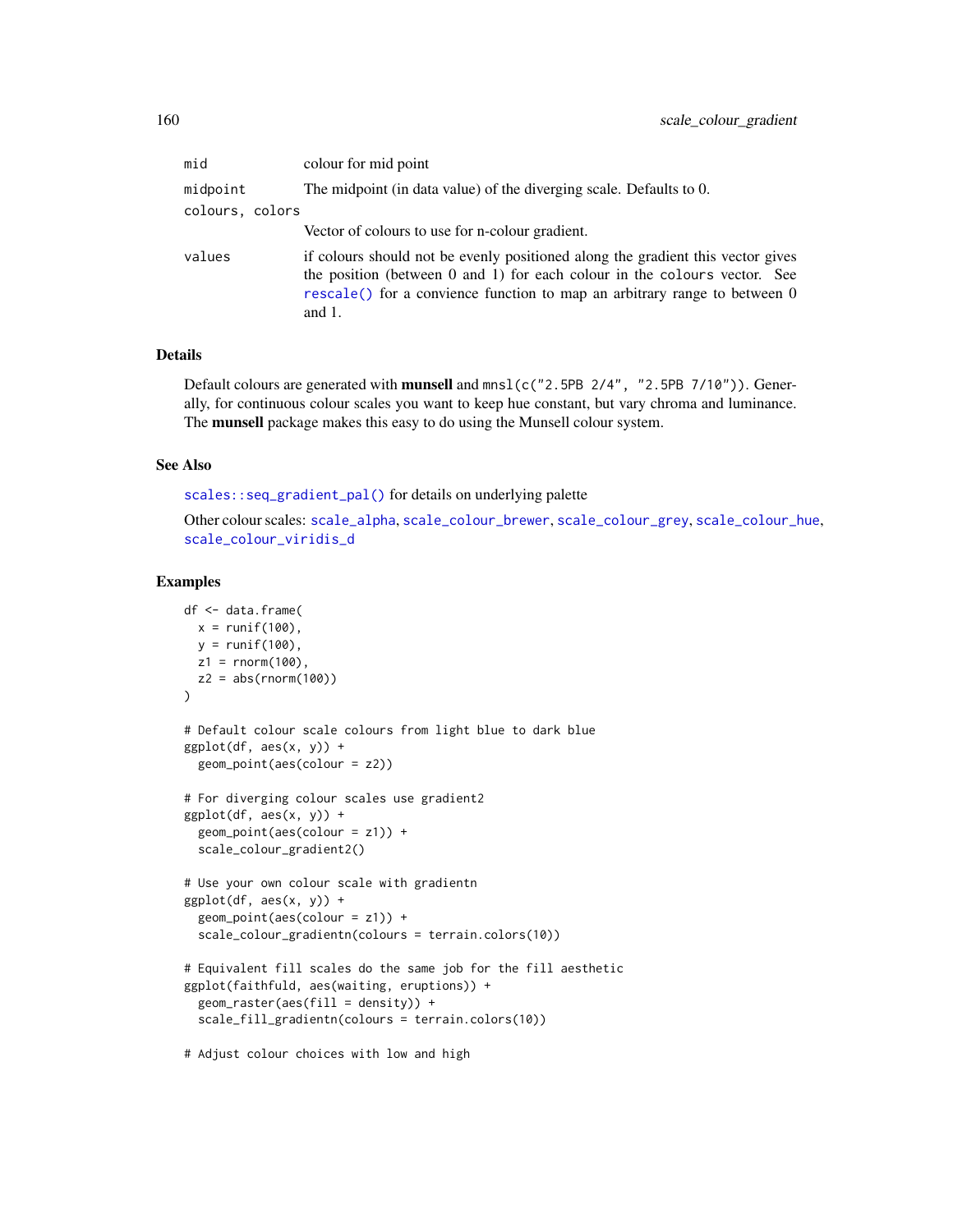```
ggplot(df, aes(x, y)) +geom_point(aes(colour = z2)) +
 scale_colour_gradient(low = "white", high = "black")
# Avoid red-green colour contrasts because ~10% of men have difficulty
# seeing them
```
<span id="page-160-0"></span>scale\_colour\_grey *Sequential grey colour scales*

#### **Description**

Based on [gray.colors\(\)](#page-0-0). This is black and white equivalent of [scale\\_colour\\_gradient\(\)](#page-157-0).

# Usage

```
scale\_colour\_grey(..., start = 0.2, end = 0.8, na.value = "red",aesthetics = "colour")
```

```
scale_fill\_grey(..., start = 0.2, end = 0.8, na.value = "red",aesthetics = "fill")
```
#### Arguments

... Arguments passed on to discrete\_scale

### breaks One of:

- NULL for no breaks
- waiver() for the default breaks computed by the transformation object
- A character vector of breaks
- A function that takes the limits as input and returns breaks as output
- limits A character vector that defines possible values of the scale and their order.
- drop Should unused factor levels be omitted from the scale? The default, TRUE, uses the levels that appear in the data; FALSE uses all the levels in the factor.
- na.translate Unlike continuous scales, discrete scales can easily show missing values, and do so by default. If you want to remove missing values from a discrete scale, specify na.translate = FALSE.
- **na.value** If na. translate = TRUE, what value aesthetic value should missing be displayed as? Does not apply to position scales where NA is always placed at the far right.
- aesthetics The names of the aesthetics that this scale works with

scale\_name The name of the scale

- palette A palette function that when called with a single integer argument (the number of levels in the scale) returns the values that they should take
- name The name of the scale. Used as axis or legend title. If waiver(), the default, the name of the scale is taken from the first mapping used for that aesthetic. If NULL, the legend title will be omitted.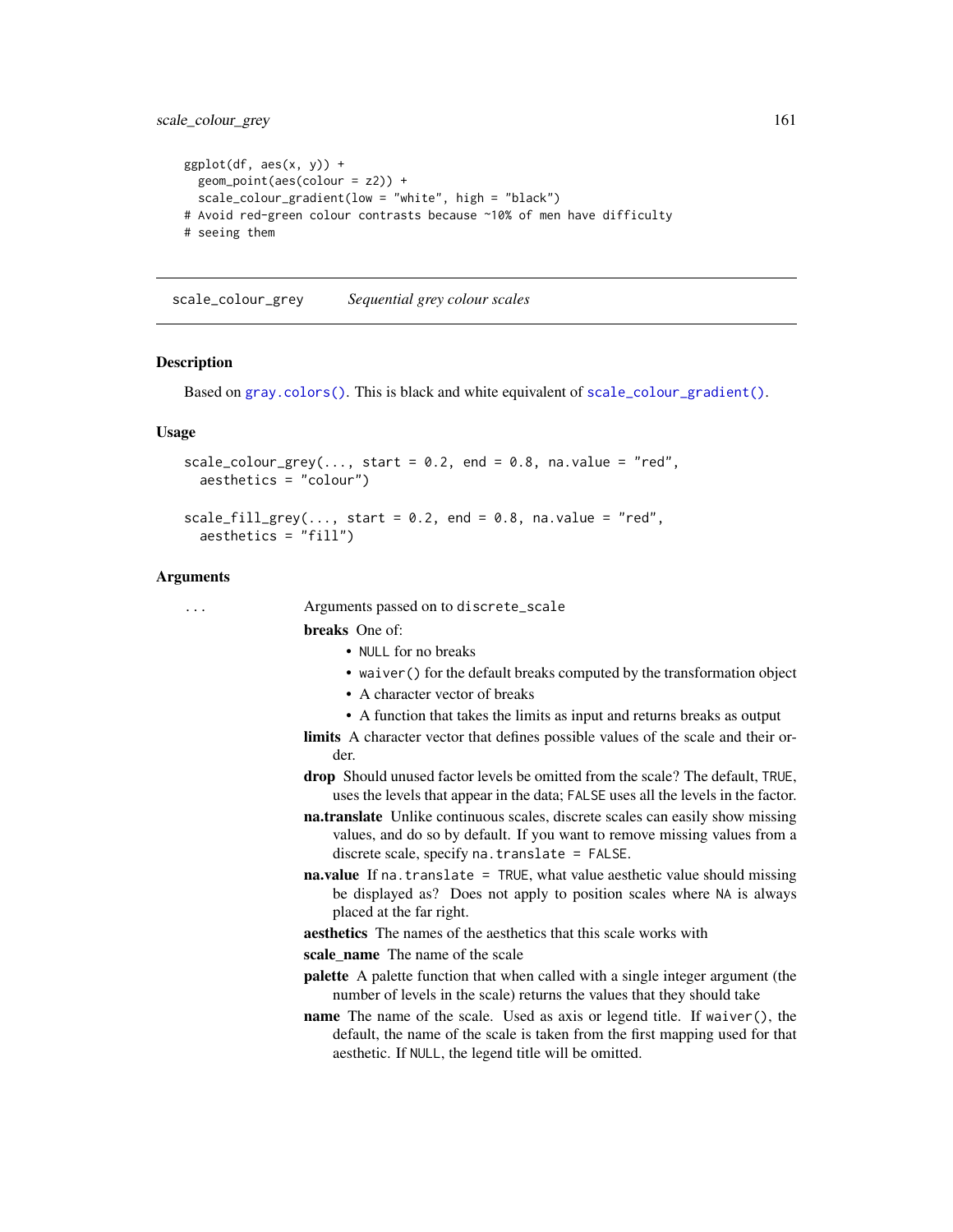|            | labels One of:                                                                                                                                                                                                                                                                                                                                                                                                     |
|------------|--------------------------------------------------------------------------------------------------------------------------------------------------------------------------------------------------------------------------------------------------------------------------------------------------------------------------------------------------------------------------------------------------------------------|
|            | • NULL for no labels                                                                                                                                                                                                                                                                                                                                                                                               |
|            | • waiver () for the default labels computed by the transformation object                                                                                                                                                                                                                                                                                                                                           |
|            | • A character vector giving labels (must be same length as breaks)                                                                                                                                                                                                                                                                                                                                                 |
|            | • A function that takes the breaks as input and returns labels as output                                                                                                                                                                                                                                                                                                                                           |
|            | <b>expand</b> Vector of range expansion constants used to add some padding around<br>the data, to ensure that they are placed some distance away from the axes.<br>Use the convenience function expand_scale() to generate the values for<br>the expand argument. The defaults are to expand the scale by $5\%$ on each<br>side for continuous variables, and by 0.6 units on each side for discrete<br>variables. |
|            | <b>guide</b> A function used to create a guide or its name. See guides () for more<br>info.                                                                                                                                                                                                                                                                                                                        |
|            | <b>position</b> The position of the axis. "left" or "right" for vertical scales, "top" or<br>"bottom" for horizontal scales                                                                                                                                                                                                                                                                                        |
|            | super The super class to use for the constructed scale                                                                                                                                                                                                                                                                                                                                                             |
| start      | gray value at low end of palette                                                                                                                                                                                                                                                                                                                                                                                   |
| end        | gray value at high end of palette                                                                                                                                                                                                                                                                                                                                                                                  |
| na.value   | Colour to use for missing values                                                                                                                                                                                                                                                                                                                                                                                   |
| aesthetics | Character string or vector of character strings listing the name(s) of the aes-<br>thetic(s) that this scale works with. This can be useful, for example, to ap-                                                                                                                                                                                                                                                   |

# See Also

Other colour scales: [scale\\_alpha](#page-153-0), [scale\\_colour\\_brewer](#page-154-0), [scale\\_colour\\_gradient](#page-157-0), [scale\\_colour\\_hue](#page-162-0), [scale\\_colour\\_viridis\\_d](#page-164-0)

ply colour settings to the colour and fill aesthetics at the same time, via

#### Examples

```
p <- ggplot(mtcars, aes(mpg, wt)) + geom_point(aes(colour = factor(cyl)))
p + scale_colour_grey()
p + scale_colour_grey(end = 0)
# You may want to turn off the pale grey background with this scale
p + scale_colour_grey() + theme_bw()
# Colour of missing values is controlled with na.value:
miss <- factor(sample(c(NA, 1:5), nrow(mtcars), replace = TRUE))
ggplot(mtcars, aes(mpg, wt)) +
  geom_point(aes(colour = miss)) +
  scale_colour_grey()
ggplot(mtcars, aes(mpg, wt)) +
  geom_point(aes(colour = miss)) +
  scale_colour_grey(na.value = "green")
```
aesthetics = c("colour", "fill").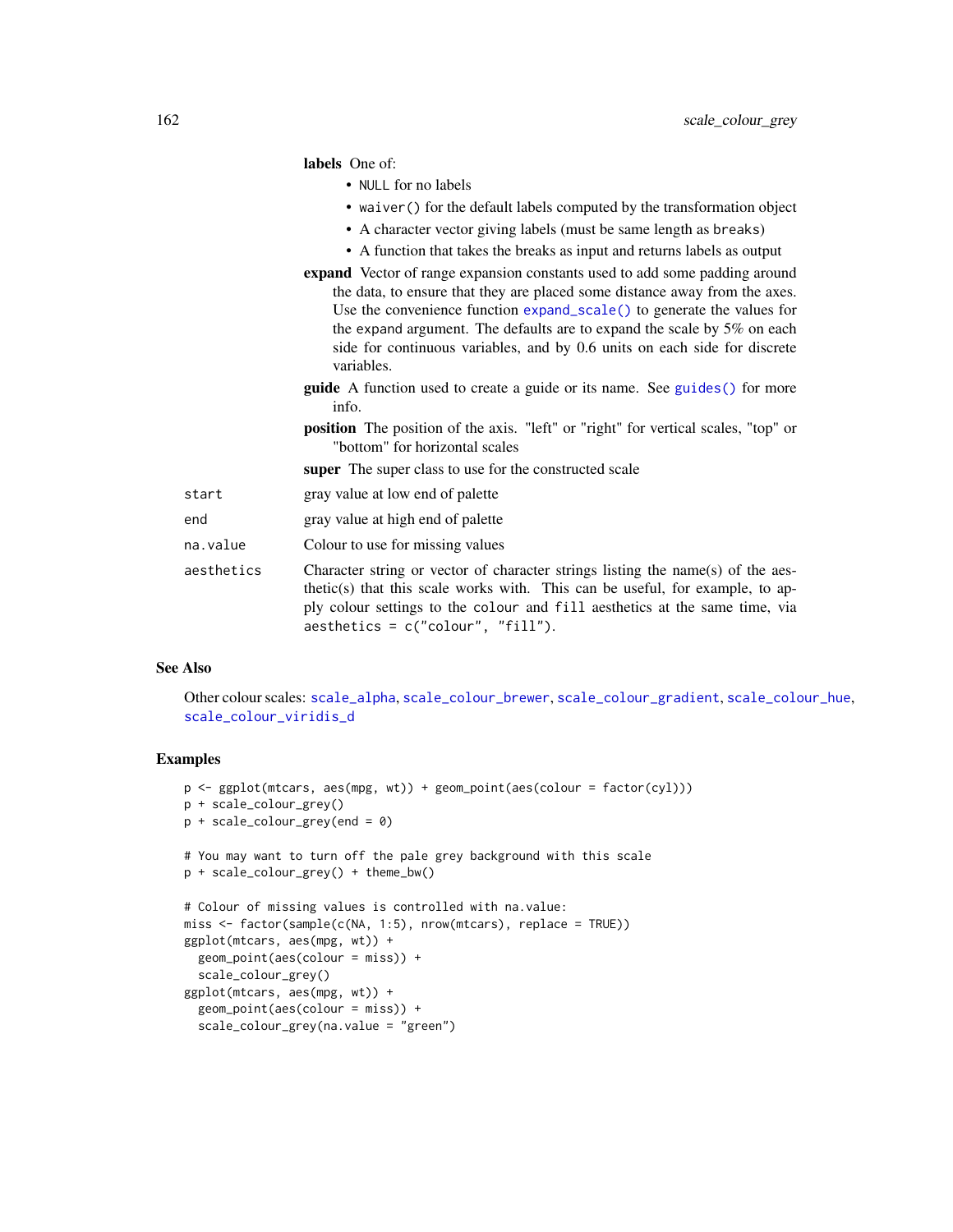<span id="page-162-0"></span>scale\_colour\_hue *Evenly spaced colours for discrete data*

#### Description

This is the default colour scale for categorical variables. It maps each level to an evenly spaced hue on the colour wheel. It does not generate colour-blind safe palettes.

# Usage

```
scale_colour_hue(..., h = c(\emptyset, 360) + 15, c = 100, l = 65, h.start = 0,
  direction = 1, na.value = "grey50", aesthetics = "colour")
```

```
scale_fill\_hue(..., h = c(0, 360) + 15, c = 100, l = 65, h.start = 0,direction = 1, na.value = "grey50", aesthetics = "fill")
```
# Arguments

... Arguments passed on to discrete\_scale

breaks One of:

- NULL for no breaks
- waiver() for the default breaks computed by the transformation object
- A character vector of breaks
- A function that takes the limits as input and returns breaks as output
- limits A character vector that defines possible values of the scale and their order.
- drop Should unused factor levels be omitted from the scale? The default, TRUE, uses the levels that appear in the data; FALSE uses all the levels in the factor.
- na.translate Unlike continuous scales, discrete scales can easily show missing values, and do so by default. If you want to remove missing values from a discrete scale, specify na.translate = FALSE.
- **na.value** If na. translate = TRUE, what value aesthetic value should missing be displayed as? Does not apply to position scales where NA is always placed at the far right.
- scale name The name of the scale
- palette A palette function that when called with a single integer argument (the number of levels in the scale) returns the values that they should take
- name The name of the scale. Used as axis or legend title. If waiver(), the default, the name of the scale is taken from the first mapping used for that aesthetic. If NULL, the legend title will be omitted.

# labels One of:

- NULL for no labels
- waiver() for the default labels computed by the transformation object
- A character vector giving labels (must be same length as breaks)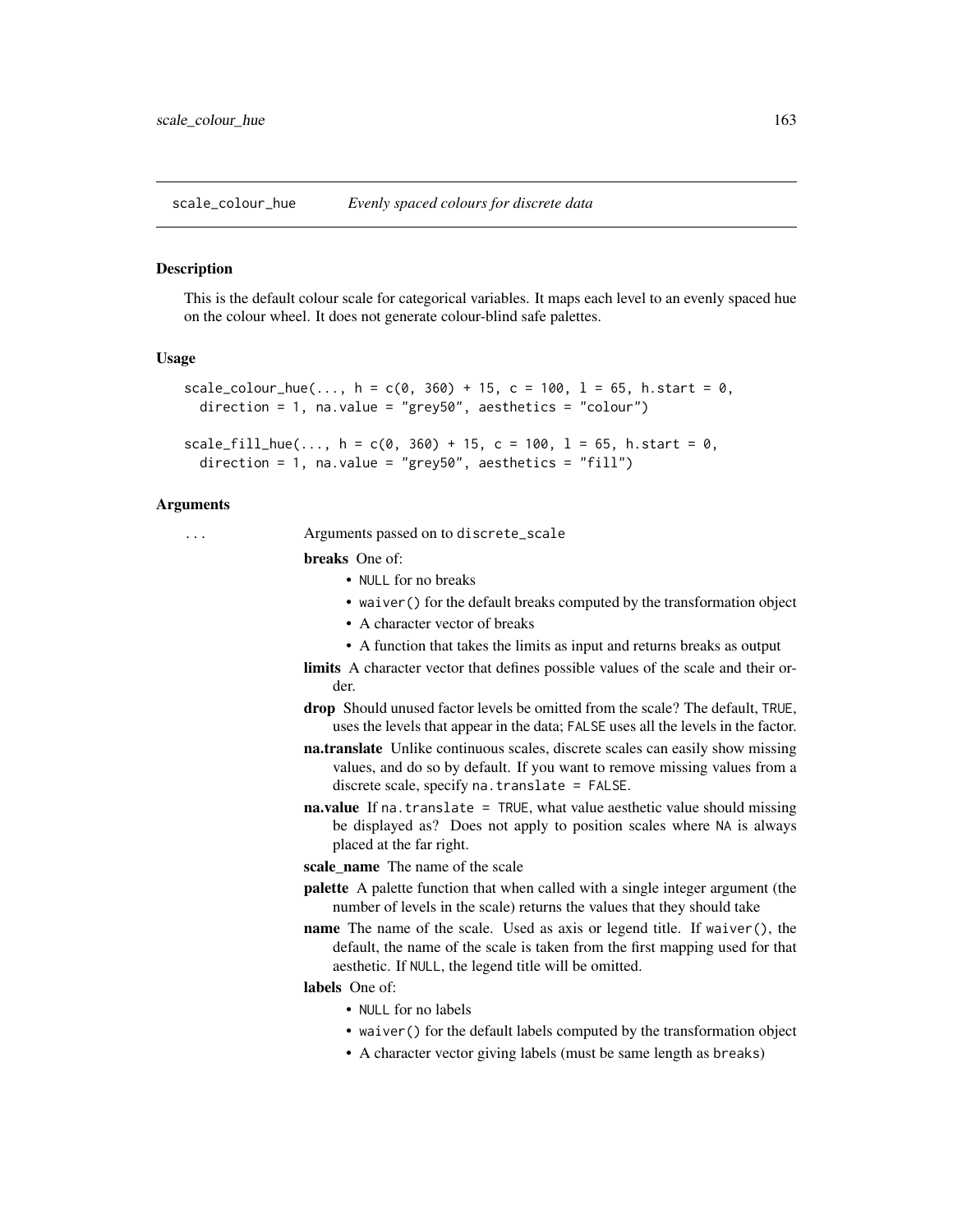|            | • A function that takes the breaks as input and returns labels as output                                                                                                                                                                                                                                                                                                                                 |
|------------|----------------------------------------------------------------------------------------------------------------------------------------------------------------------------------------------------------------------------------------------------------------------------------------------------------------------------------------------------------------------------------------------------------|
|            | expand Vector of range expansion constants used to add some padding around<br>the data, to ensure that they are placed some distance away from the axes.<br>Use the convenience function expand_scale() to generate the values for<br>the expand argument. The defaults are to expand the scale by 5% on each<br>side for continuous variables, and by 0.6 units on each side for discrete<br>variables. |
|            | <b>guide</b> A function used to create a guide or its name. See guides () for more<br>info.                                                                                                                                                                                                                                                                                                              |
|            | <b>position</b> The position of the axis. "left" or "right" for vertical scales, "top" or<br>"bottom" for horizontal scales                                                                                                                                                                                                                                                                              |
|            | <b>super</b> The super class to use for the constructed scale                                                                                                                                                                                                                                                                                                                                            |
| h.         | range of hues to use, in $[0, 360]$                                                                                                                                                                                                                                                                                                                                                                      |
| c          | chroma (intensity of colour), maximum value varies depending on combination<br>of hue and luminance.                                                                                                                                                                                                                                                                                                     |
| 1          | luminance (lightness), in [0, 100]                                                                                                                                                                                                                                                                                                                                                                       |
| h.start    | hue to start at                                                                                                                                                                                                                                                                                                                                                                                          |
| direction  | direction to travel around the colour wheel, $1 = \text{clockwise}, -1 = \text{counter-clockwise}$                                                                                                                                                                                                                                                                                                       |
| na.value   | Colour to use for missing values                                                                                                                                                                                                                                                                                                                                                                         |
| aesthetics | Character string or vector of character strings listing the name(s) of the aes-<br>thetic(s) that this scale works with. This can be useful, for example, to ap-<br>ply colour settings to the colour and fill aesthetics at the same time, via<br>$a$ esthetics = c("colour", "fill").                                                                                                                  |

#### See Also

Other colour scales: [scale\\_alpha](#page-153-0), [scale\\_colour\\_brewer](#page-154-0), [scale\\_colour\\_gradient](#page-157-0), [scale\\_colour\\_grey](#page-160-0), [scale\\_colour\\_viridis\\_d](#page-164-0)

```
dsamp <- diamonds[sample(nrow(diamonds), 1000), ]
(d <- ggplot(dsamp, aes(carat, price)) + geom_point(aes(colour = clarity)))
# Change scale label
d + scale_colour_hue()
d + scale_colour_hue("clarity")
d + scale_colour_hue(expression(clarity[beta]))
# Adjust luminosity and chroma
d + scale_{colour_{hue}(l = 40, c = 30)}d + scale_{colour_{hue}(l = 70, c = 30)}d + scale\_colour\_hue(1 = 70, c = 150)d + scale\_colour\_hue(1 = 80, c = 150)# Change range of hues used
d + scale\_colour\_hue(h = c(0, 90))
```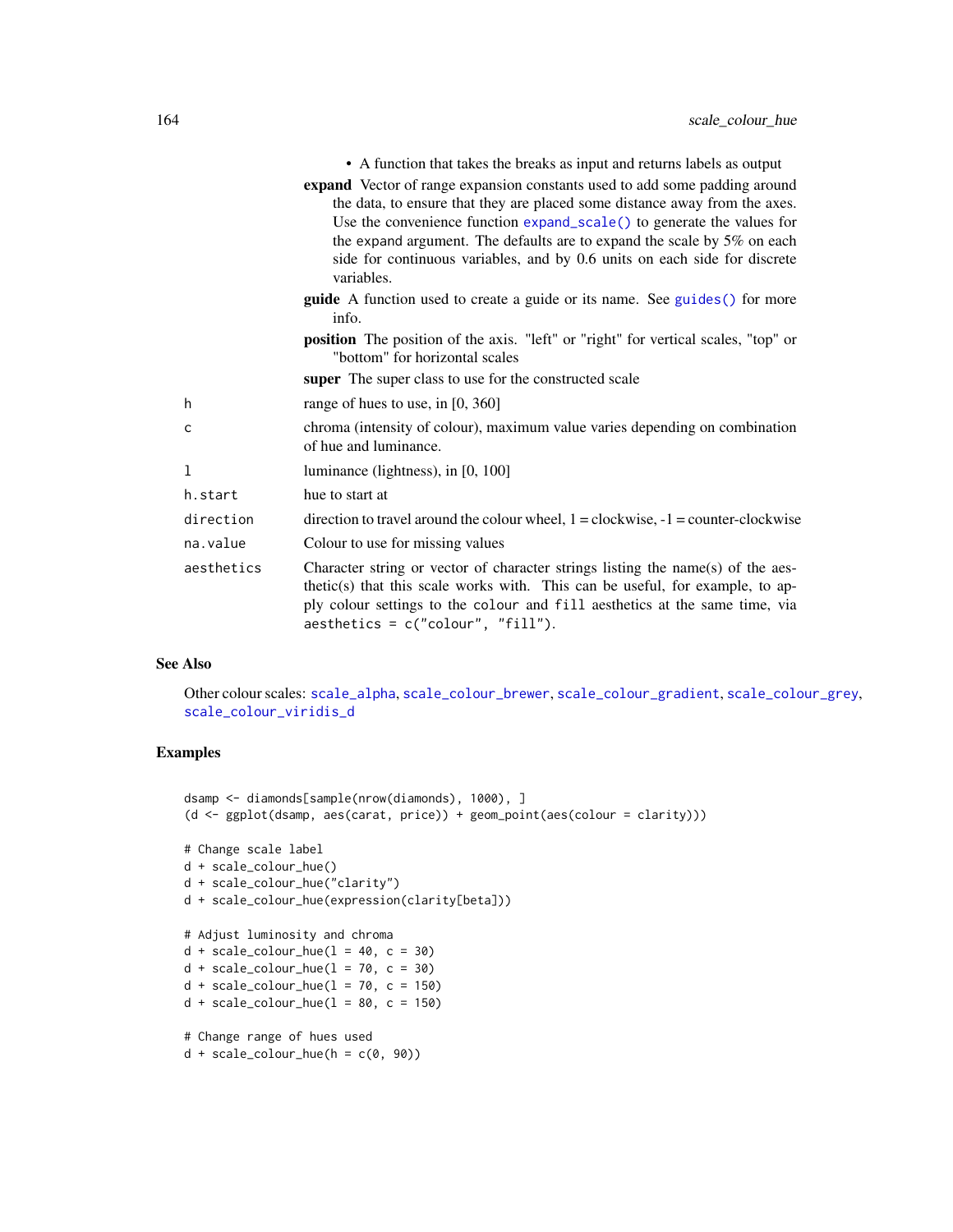```
d + scale_{colour_{blue}(h = c(90, 180))}d + scale\_colour\_hue(h = c(180, 270))d + scale\_colour\_hue(h = c(270, 360))# Vary opacity
# (only works with pdf, quartz and cairo devices)
d <- ggplot(dsamp, aes(carat, price, colour = clarity))
d + geom\_point(alpha = 0.9)d + geom\_point(alpha = 0.5)d + geom\_point(alpha = 0.2)# Colour of missing values is controlled with na.value:
miss <- factor(sample(c(NA, 1:5), nrow(mtcars), replace = TRUE))
ggplot(mtcars, aes(mpg, wt)) + geom_point(aes(colour = miss))
ggplot(mtcars, aes(mpg, wt)) +
  geom_point(aes(colour = miss)) +
  scale_colour_hue(na.value = "black")
```
<span id="page-164-0"></span>scale\_colour\_viridis\_d

*Viridis colour scales from viridisLite*

# <span id="page-164-1"></span>**Description**

The viridis scales provide color maps that are perceptually uniform in both color and black-andwhite. They are also designed to be perceived by viewers with common forms of color blindness. See also <https://bids.github.io/colormap/>.

#### Usage

```
scale_colour_viridis_d(..., alpha = 1, begin = 0, end = 1,
 direction = 1, option = "D", aesthetics = "colour")
scale_fill_viridis_d(..., alpha = 1, begin = 0, end = 1, direction = 1,
  option = "D", aesthetics = "fill")
scale\_colour\_viridis\_c(..., alpha = 1, begin = 0, end = 1,direction = 1, option = "D", values = NULL, space = "Lab",
 na.value = "grey50", guide = "colourbar", aesthetics = "colour")
scale_fill\_viridis\_c(..., alpha = 1, begin = 0, end = 1, direction = 1,option = "D", values = NULL, space = "Lab", na.value = "grey50",
  guide = "colourbar", aesthetics = "fill")
```
#### Arguments

... Other arguments passed on to [discrete\\_scale\(\)](#page-0-0) or [continuous\\_scale\(\)](#page-0-0) to control name, limits, breaks, labels and so forth.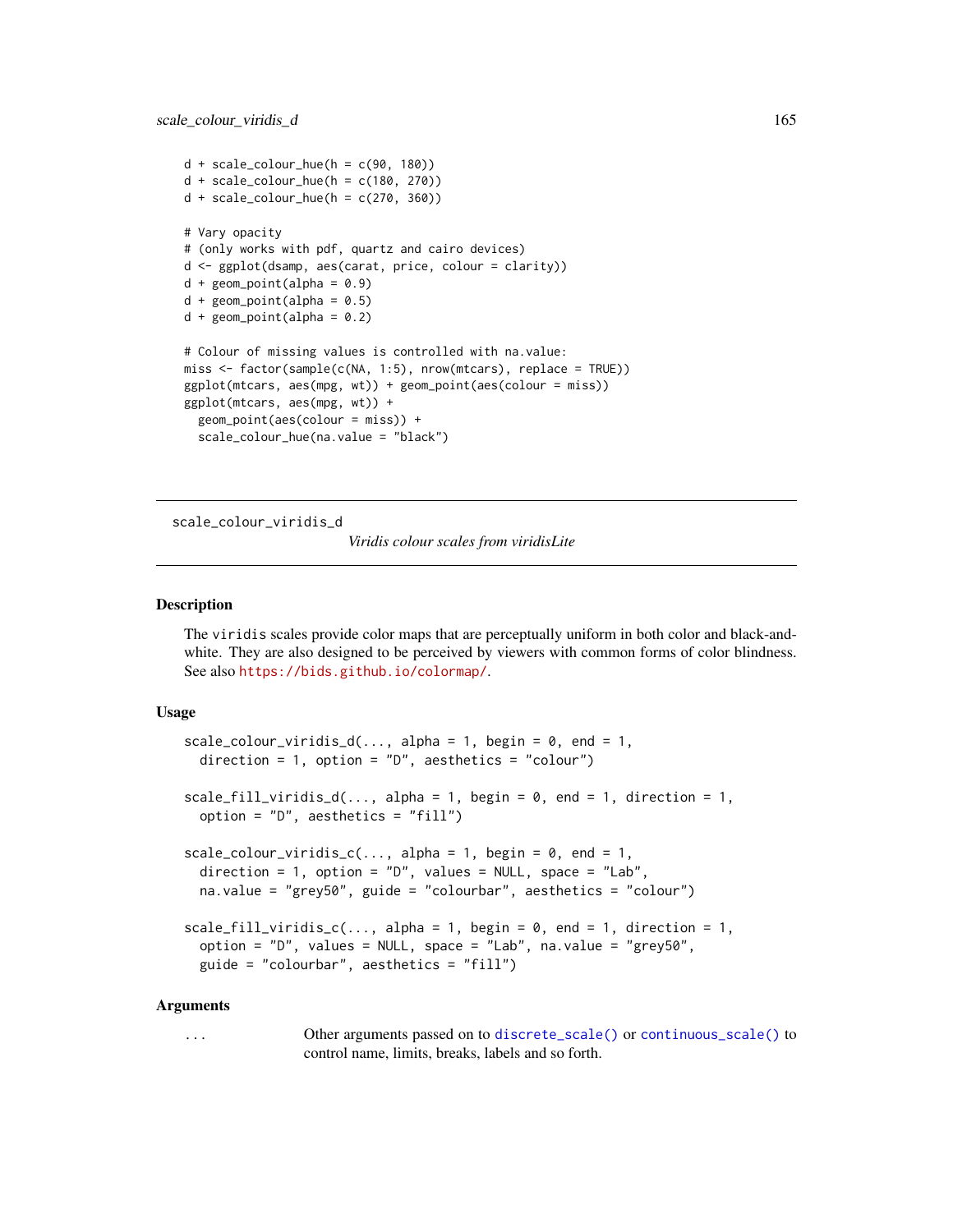| alpha      | The alpha transparency, a number in $[0,1]$ , see argument alpha in hsv.                                                                                                                                                                                                                |
|------------|-----------------------------------------------------------------------------------------------------------------------------------------------------------------------------------------------------------------------------------------------------------------------------------------|
| begin      | The (corrected) hue in $[0,1]$ at which the viridis colormap begins.                                                                                                                                                                                                                    |
| end        | The (corrected) hue in $[0,1]$ at which the viridis colormap ends.                                                                                                                                                                                                                      |
| direction  | Sets the order of colors in the scale. If 1, the default, colors are ordered from<br>darkest to lightest. If -1, the order of colors is reversed.                                                                                                                                       |
| option     | A character string indicating the colormap option to use. Four options are avail-<br>able: "magma" (or "A"), "inferno" (or "B"), "plasma" (or "C"), "viridis" (or "D",<br>the default option) and "cividis" (or "E").                                                                   |
| aesthetics | Character string or vector of character strings listing the name(s) of the aes-<br>thetic(s) that this scale works with. This can be useful, for example, to ap-<br>ply colour settings to the colour and fill aesthetics at the same time, via<br>$a$ esthetics = c("colour", "fill"). |
| values     | if colours should not be evenly positioned along the gradient this vector gives<br>the position (between 0 and 1) for each colour in the colours vector. See<br>rescale() for a convience function to map an arbitrary range to between 0<br>and $1$ .                                  |
| space      | colour space in which to calculate gradient. Must be "Lab" - other values are<br>deprecated.                                                                                                                                                                                            |
| na.value   | Missing values will be replaced with this value.                                                                                                                                                                                                                                        |
| guide      | A function used to create a guide or its name. See guides () for more info.                                                                                                                                                                                                             |

# See Also

Other colour scales: [scale\\_alpha](#page-153-0), [scale\\_colour\\_brewer](#page-154-0), [scale\\_colour\\_gradient](#page-157-0), [scale\\_colour\\_grey](#page-160-0), [scale\\_colour\\_hue](#page-162-0)

```
# viridis is the default colour/fill scale for ordered factors
dsamp <- diamonds[sample(nrow(diamonds), 1000), ]
ggplot(dsamp, aes(carat, price)) +
  geom_point(aes(colour = clarity))
# Use viridis_d with discrete data
txsamp <- subset(txhousing, city %in%
  c("Houston", "Fort Worth", "San Antonio", "Dallas", "Austin"))
(d <- ggplot(data = txsamp, aes(x = sales, y = median)) +geom_point(aes(colour = city)))
d + scale_colour_viridis_d()
# Change scale label
d + scale_colour_viridis_d("City\nCenter")
# Select palette to use, see ?scales::viridis_pal for more details
d + scale_colour_viridis_d(option = "plasma")
d + scale_colour_viridis_d(option = "inferno")
# scale_fill_viridis_d works just the same as
```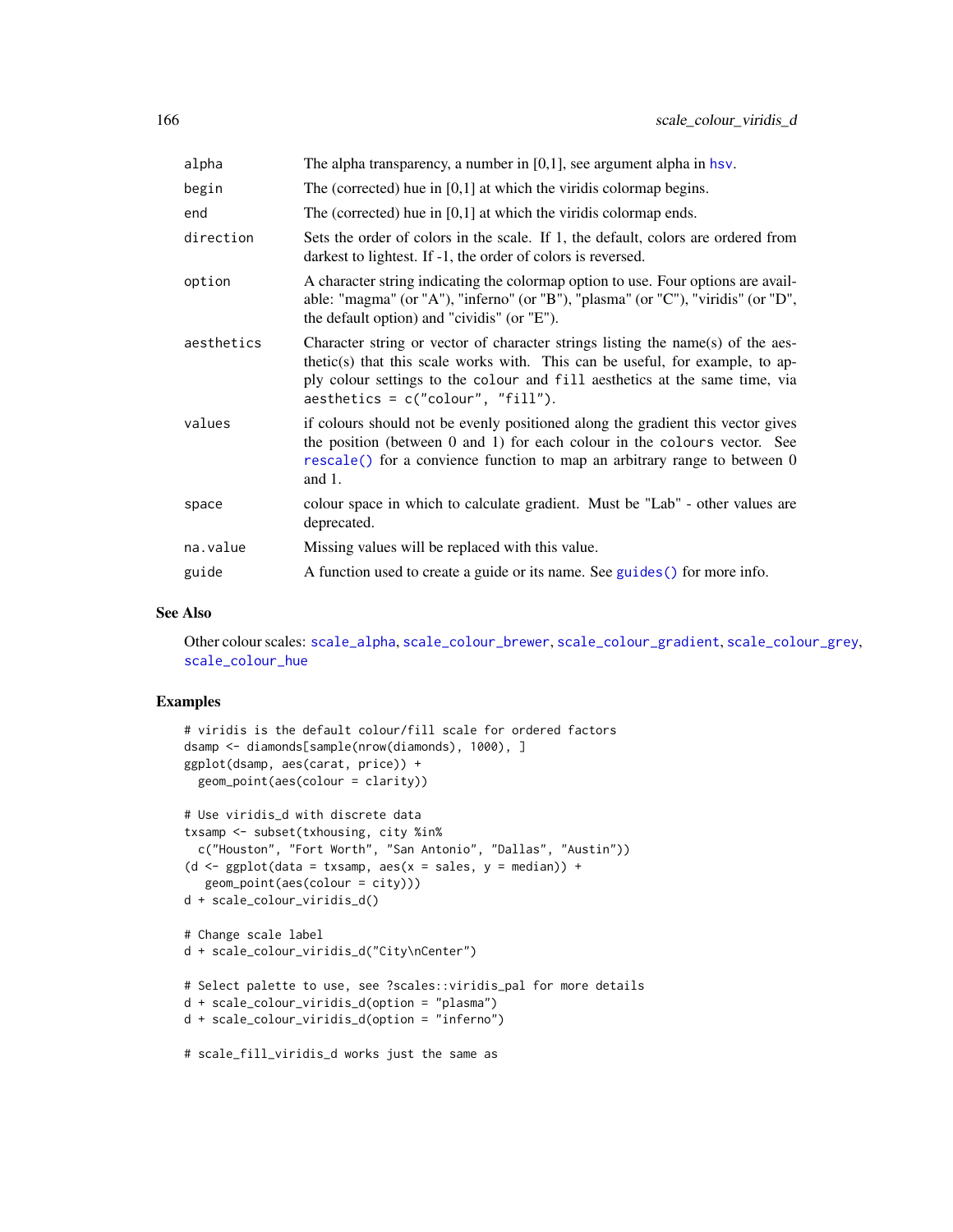# scale\_continuous 167

```
# scale_colour_viridis_d but for fill colours
p \leftarrow \text{ggplot}(txsamp, aes(x = median, fill = city)) +geom_histogram(position = "dodge", binwidth = 15000)
p + scale_fill_viridis_d()
# the order of colour can be reversed
p + scale_fill_viridis_d(direction = -1)
# Use viridis_c with continous data
(v <- ggplot(faithfuld) +
  geom_tile(aes(waiting, eruptions, fill = density)))
v + scale_fill_viridis_c()
v + scale_fill_viridis_c(option = "plasma")
```
scale\_continuous *Position scales for continuous data (x & y)*

# <span id="page-166-0"></span>Description

scale\_x\_continuous and scale\_y\_continuous are the default scales for continuous x and y aesthetics. There are three variants that set the trans argument for commonly used transformations: scale\_\*\_log10, scale\_\*\_sqrt and scale\_\*\_reverse.

#### Usage

```
scale_x_{continuous(name = waire(), breaks = waire(),minor_breaks = waiver(), labels = waiver(), limits = NULL,
  expand = waiver(), oob = censor, na.value = NA_real_,trans = "identity", position = "bottom", sec.axis = waiver())
scale_y_{continuous(name = waire(), breaks = waire(),minor_breaks = waiver(), labels = waiver(), limits = NULL,
 expand = waiver(), oob = censor, na.value = NA\_real,
  trans = "identity", position = "left", sec.axis = waiver())
scale_x_log10(...)
scale_y_log10(...)
scale_x_reverse(...)
scale_y_reverse(...)
scale_x_sqrt(...)scale_y_sqrt(...)
```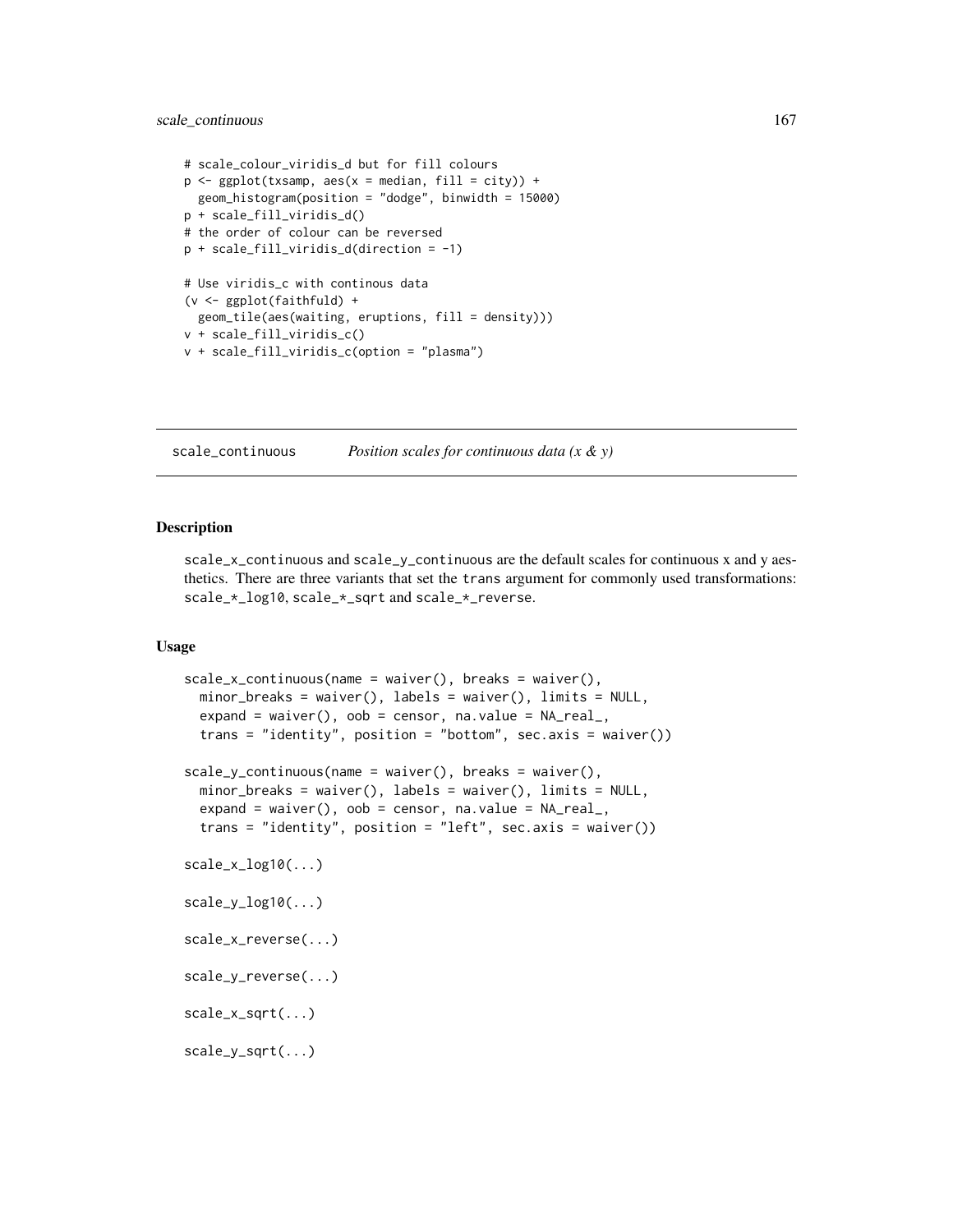# Arguments

| name         | The name of the scale. Used as axis or legend title. If waiver(), the default,<br>the name of the scale is taken from the first mapping used for that aesthetic. If<br>NULL, the legend title will be omitted.                                                                                                                                                                                     |
|--------------|----------------------------------------------------------------------------------------------------------------------------------------------------------------------------------------------------------------------------------------------------------------------------------------------------------------------------------------------------------------------------------------------------|
| breaks       | One of:                                                                                                                                                                                                                                                                                                                                                                                            |
|              | • NULL for no breaks                                                                                                                                                                                                                                                                                                                                                                               |
|              | • waiver () for the default breaks computed by the transformation object                                                                                                                                                                                                                                                                                                                           |
|              | • A numeric vector of positions                                                                                                                                                                                                                                                                                                                                                                    |
|              | • A function that takes the limits as input and returns breaks as output                                                                                                                                                                                                                                                                                                                           |
| minor_breaks | One of:                                                                                                                                                                                                                                                                                                                                                                                            |
|              | • NULL for no minor breaks                                                                                                                                                                                                                                                                                                                                                                         |
|              | • waiver () for the default breaks (one minor break between each major<br>break)                                                                                                                                                                                                                                                                                                                   |
|              | • A numeric vector of positions                                                                                                                                                                                                                                                                                                                                                                    |
|              | • A function that given the limits returns a vector of minor breaks.                                                                                                                                                                                                                                                                                                                               |
| labels       | One of:                                                                                                                                                                                                                                                                                                                                                                                            |
|              | • NULL for no labels                                                                                                                                                                                                                                                                                                                                                                               |
|              | • waiver () for the default labels computed by the transformation object                                                                                                                                                                                                                                                                                                                           |
|              | • A character vector giving labels (must be same length as breaks)                                                                                                                                                                                                                                                                                                                                 |
|              | • A function that takes the breaks as input and returns labels as output                                                                                                                                                                                                                                                                                                                           |
| limits       | A numeric vector of length two providing limits of the scale. Use NA to refer to<br>the existing minimum or maximum.                                                                                                                                                                                                                                                                               |
| expand       | Vector of range expansion constants used to add some padding around the data,<br>to ensure that they are placed some distance away from the axes. Use the con-<br>venience function expand_scale() to generate the values for the expand argu-<br>ment. The defaults are to expand the scale by 5% on each side for continuous<br>variables, and by 0.6 units on each side for discrete variables. |
| oob          | Function that handles limits outside of the scale limits (out of bounds). The<br>default replaces out of bounds values with NA.                                                                                                                                                                                                                                                                    |
| na.value     | Missing values will be replaced with this value.                                                                                                                                                                                                                                                                                                                                                   |
| trans        | Either the name of a transformation object, or the object itself. Built-in trans-<br>formations include "asn", "atanh", "boxcox", "exp", "identity", "log", "log10",<br>"log1p", "log2", "logit", "probability", "probit", "reciprocal", "reverse" and "sqrt".                                                                                                                                     |
|              | A transformation object bundles together a transform, it's inverse, and methods<br>for generating breaks and labels. Transformation objects are defined in the scales<br>package, and are called name_trans, e.g. scales::boxcox_trans(). You can<br>create your own transformation with scales: : trans_new().                                                                                    |
| position     | The position of the axis. "left" or "right" for vertical scales, "top" or "bottom"<br>for horizontal scales                                                                                                                                                                                                                                                                                        |
| sec.axis     | specify a secondary axis                                                                                                                                                                                                                                                                                                                                                                           |
|              | Other arguments passed on to $scale_{(x y)}_{continuous}$                                                                                                                                                                                                                                                                                                                                          |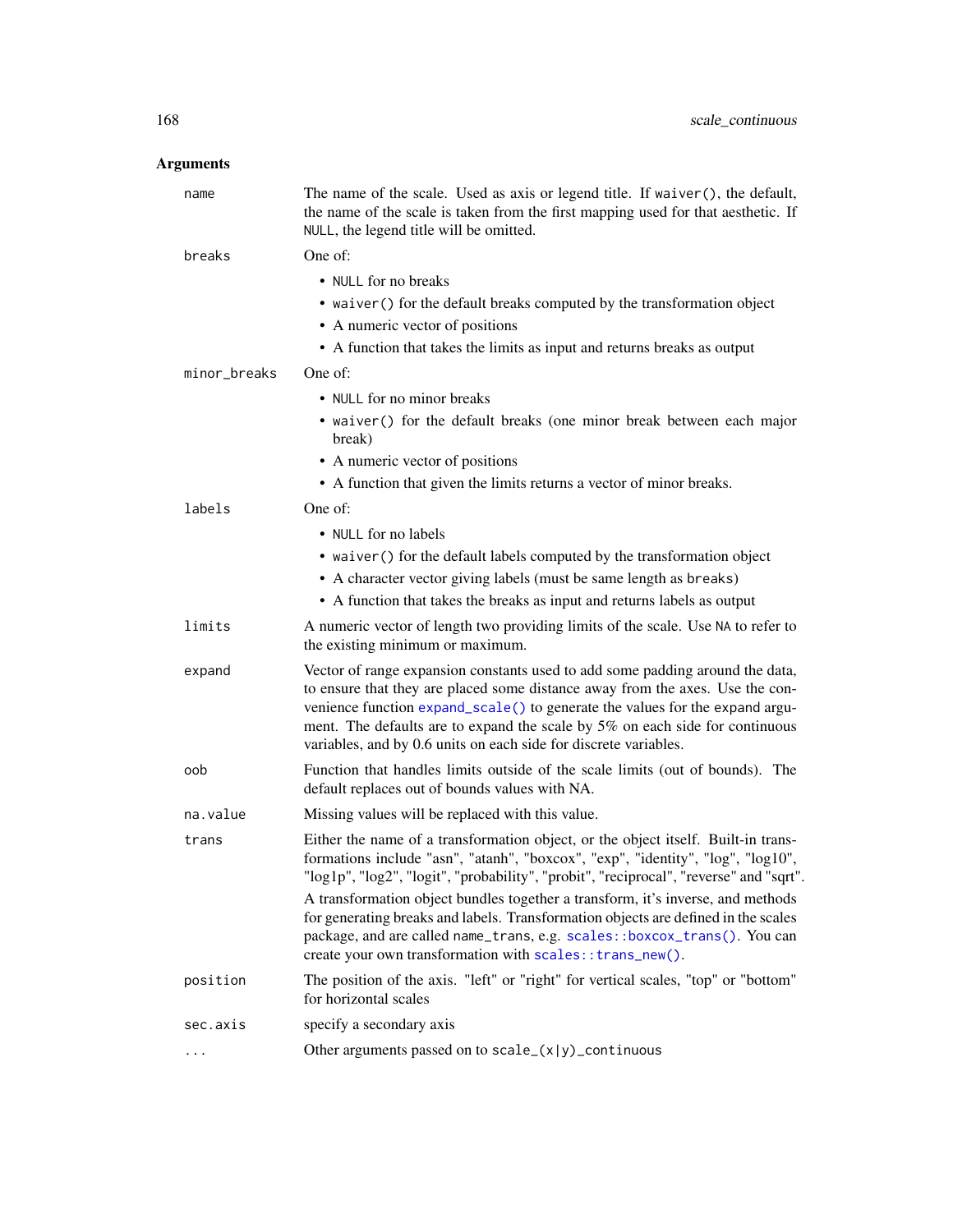scale\_continuous 169

# Details

For simple manipulation of labels and limits, you may wish to use [labs\(\)](#page-133-0) and [lims\(\)](#page-134-0) instead.

### See Also

[sec\\_axis\(\)](#page-183-0) for how to specify secondary axes

Other position scales: [scale\\_x\\_date](#page-169-0), [scale\\_x\\_discrete](#page-181-0)

# Examples

```
p1 <- ggplot(mpg, aes(displ, hwy)) +
  geom_point()
p1
# Manipulating the default position scales lets you:
# * change the axis labels
p1 +
  scale_x_continuous("Engine displacement (L)") +
  scale_y_continuous("Highway MPG")
# You can also use the short-cut labs().
# Use NULL to suppress axis labels
p1 + \text{ labs}(x = \text{NULL}, y = \text{NULL})# * modify the axis limits
p1 + scale_x_{continuous(limits = c(2, 6))p1 + scale_x_{continuous(limits = c(0, 10))# you can also use the short hand functions `xlim()` and `ylim()`
p1 + xlim(2, 6)# * choose where the ticks appear
p1 + scale_x_{continuous(breaks = c(2, 4, 6))# * add what labels they have
p1 + scale_x_continuous(
  breaks = c(2, 4, 6),label = c("two", "four", "six"))
# Typically you'll pass a function to the `labels` argument.
# Some common formats are built into the scales package:
df <- data.frame(
  x = rnorm(10) * 100000,y = seq(0, 1, length.out = 10))
p2 \leq-ggplot(df, aes(x, y)) + geom\_point()p2 + scale_y_continuous(labels = scales::percent)
p2 + scale_y_continuous(labels = scales::dollar)
p2 + scale_x_continuous(labels = scales::comma)
```
# You can also override the default linear mapping by using a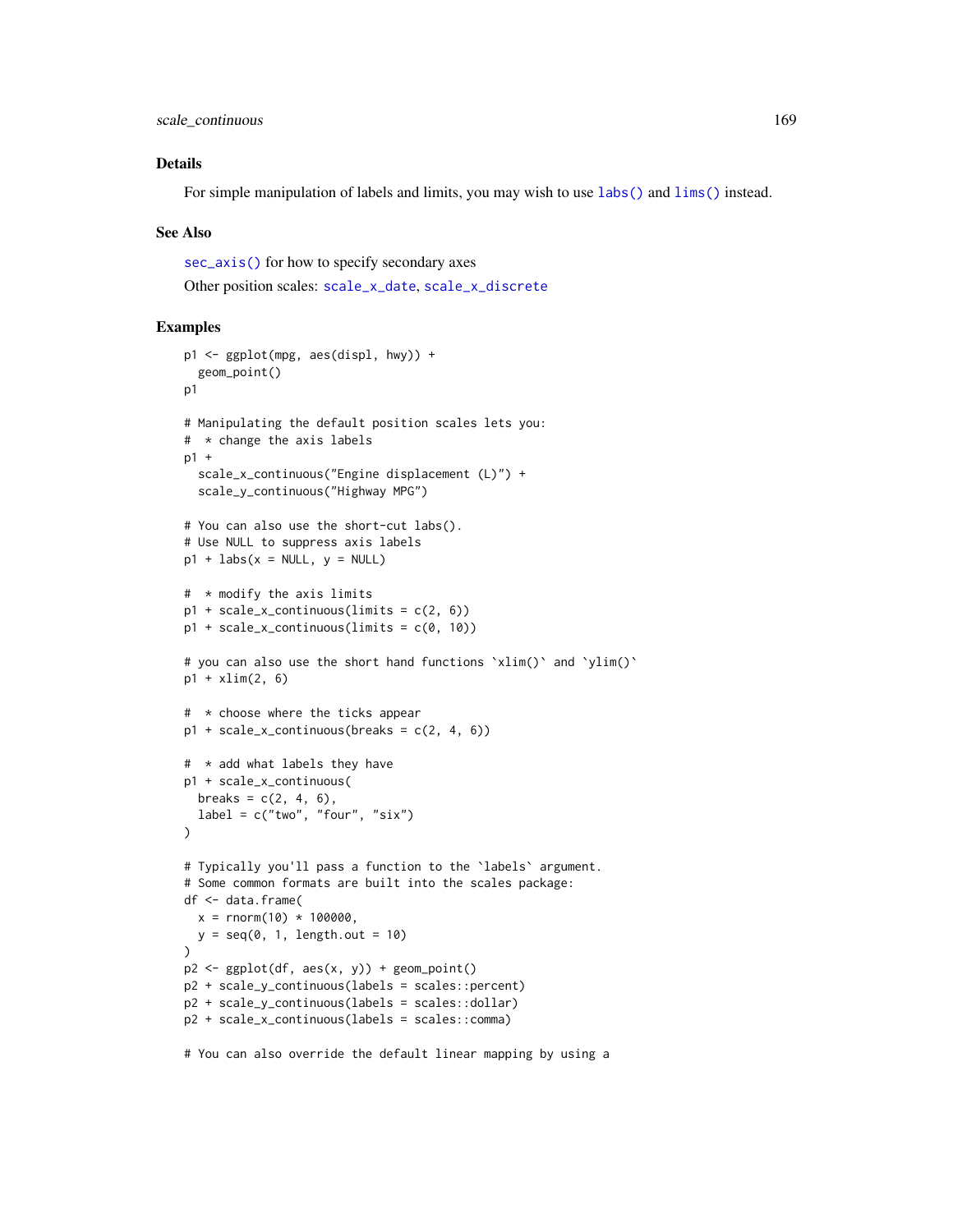```
# transformation. There are three shortcuts:
p1 + scale_y_log10()
p1 + scale_y_sqrt()
p1 + scale_y_reverse()
# Or you can supply a transformation in the `trans` argument:
p1 + scale_y_continuous(trans = scales::reciprocal_trans())
# You can also create your own. See ?scales::trans_new
```
scale\_date *Position scales for date/time data*

#### <span id="page-169-0"></span>Description

These are the default scales for the three date/time class. These will usually be added automatically. To override manually, use scale\_ $\star$ \_date for dates (class Date), scale\_ $\star$ \_datetime for datetimes (class POSIXct), and scale\_\*\_time for times (class hms).

#### Usage

```
scale_x_data(name = waiver(), breaks = waiver(), date_breaks = waiver(),labels = wave(, date_labels = waiver(), minor_breaks = waiver(),
  date_minor_breaks = waiver(), limits = NULL, expand = waiver(),
 position = "bottom")
scale_y_data(name = waire(), \text{breaks} = waire(), \text{breaks} = waire(),labels = wavier(), date_labels = waire(), minor_breaks = waire(),date_minor_breaks = waiver(), limits = NULL, expand = waiver(),
 position = "left")
scale_x_datetime(name = waiver(), breaks = waiver(),
  date_breaks = waiver(), labels = waiver(), date_labels = waiver(),
  minor_breaks = waiver(), date_minor_breaks = waiver(), timezone = NULL,
  limits = NULL, expand = waiver(), position = "bottom")
scale_y_datatime(name = waire(), breaks = waire(),date_breaks = waiver(), labels = waiver(), date_labels = waiver(),
 minor_breaks = waiver(), date_minor_breaks = waiver(), timezone = NULL,
  limits = NULL, expand = waiver(), position = "left")
scale_x_time(name = waiver(), breaks = waiver(), minor_breaks = waiver(),
  labels = wavier(), limits = NULL, expand = waire(), oob = censor,na.value = NA_real_, position = "bottom")
scale_y_time(name = wavier(), breaks = wavier(), minor_breaks = wiver(),labels = waiverg(, limits = NULL, expand = waiver(), oob = censor,
  na.value = NA_real_, position = "left")
```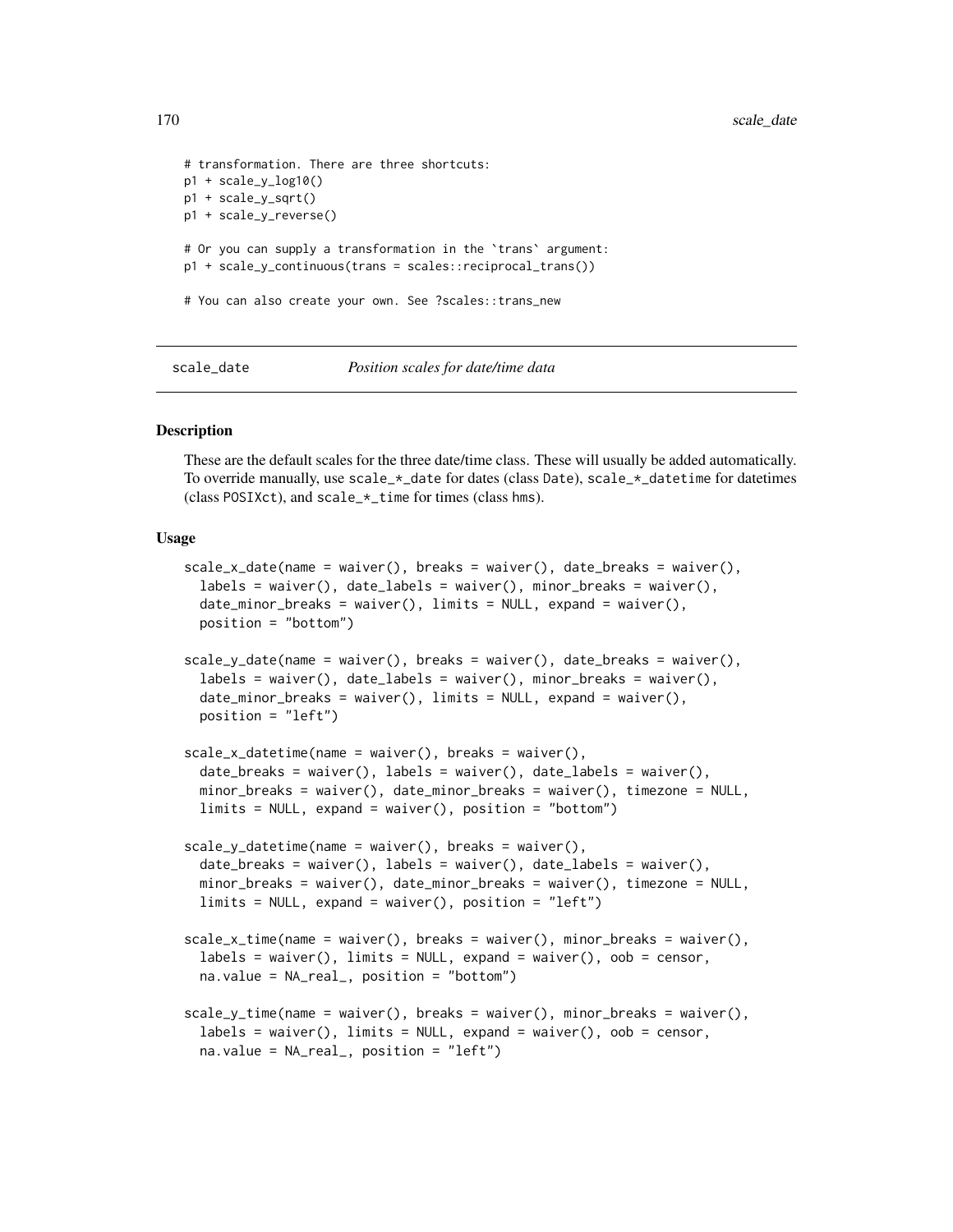# scale\_date 171

# Arguments

| name              | The name of the scale. Used as axis or legend title. If waiver(), the default,<br>the name of the scale is taken from the first mapping used for that aesthetic. If<br>NULL, the legend title will be omitted.                                                                                                                                                                                     |
|-------------------|----------------------------------------------------------------------------------------------------------------------------------------------------------------------------------------------------------------------------------------------------------------------------------------------------------------------------------------------------------------------------------------------------|
| breaks            | One of:                                                                                                                                                                                                                                                                                                                                                                                            |
|                   | • NULL for no breaks                                                                                                                                                                                                                                                                                                                                                                               |
|                   | • waiver() for the breaks specified by date_breaks                                                                                                                                                                                                                                                                                                                                                 |
|                   | • A Date/POSIXct vector giving positions of breaks                                                                                                                                                                                                                                                                                                                                                 |
|                   | • A function that takes the limits as input and returns breaks as output                                                                                                                                                                                                                                                                                                                           |
| date_breaks       | A string giving the distance between breaks like "2 weeks", or "10 years". If<br>both breaks and date_breaks are specified, date_breaks wins.                                                                                                                                                                                                                                                      |
| labels            | One of:                                                                                                                                                                                                                                                                                                                                                                                            |
|                   | • NULL for no labels                                                                                                                                                                                                                                                                                                                                                                               |
|                   | • waiver () for the default labels computed by the transformation object                                                                                                                                                                                                                                                                                                                           |
|                   | • A character vector giving labels (must be same length as breaks)                                                                                                                                                                                                                                                                                                                                 |
|                   | • A function that takes the breaks as input and returns labels as output                                                                                                                                                                                                                                                                                                                           |
| date_labels       | A string giving the formatting specification for the labels. Codes are defined<br>in strftime(). If both labels and date_labels are specified, date_labels<br>wins.                                                                                                                                                                                                                                |
| minor_breaks      | One of:                                                                                                                                                                                                                                                                                                                                                                                            |
|                   | • NULL for no breaks                                                                                                                                                                                                                                                                                                                                                                               |
|                   | • waiver() for the breaks specified by date_minor_breaks                                                                                                                                                                                                                                                                                                                                           |
|                   | • A Date/POSIXct vector giving positions of minor breaks                                                                                                                                                                                                                                                                                                                                           |
|                   | • A function that takes the limits as input and returns minor breaks as output                                                                                                                                                                                                                                                                                                                     |
| date_minor_breaks |                                                                                                                                                                                                                                                                                                                                                                                                    |
|                   | A string giving the distance between minor breaks like "2 weeks", or "10 years".<br>If both minor_breaks and date_minor_breaks are specified, date_minor_breaks<br>wins.                                                                                                                                                                                                                           |
| limits            | A numeric vector of length two providing limits of the scale. Use NA to refer to<br>the existing minimum or maximum.                                                                                                                                                                                                                                                                               |
| expand            | Vector of range expansion constants used to add some padding around the data,<br>to ensure that they are placed some distance away from the axes. Use the con-<br>venience function expand_scale() to generate the values for the expand argu-<br>ment. The defaults are to expand the scale by 5% on each side for continuous<br>variables, and by 0.6 units on each side for discrete variables. |
| position          | The position of the axis. "left" or "right" for vertical scales, "top" or "bottom"<br>for horizontal scales                                                                                                                                                                                                                                                                                        |
| timezone          | The timezone to use for display on the axes. The default (NULL) uses the time-<br>zone encoded in the data.                                                                                                                                                                                                                                                                                        |
| oob               | Function that handles limits outside of the scale limits (out of bounds). The<br>default replaces out of bounds values with NA.                                                                                                                                                                                                                                                                    |
| na.value          | Missing values will be replaced with this value.                                                                                                                                                                                                                                                                                                                                                   |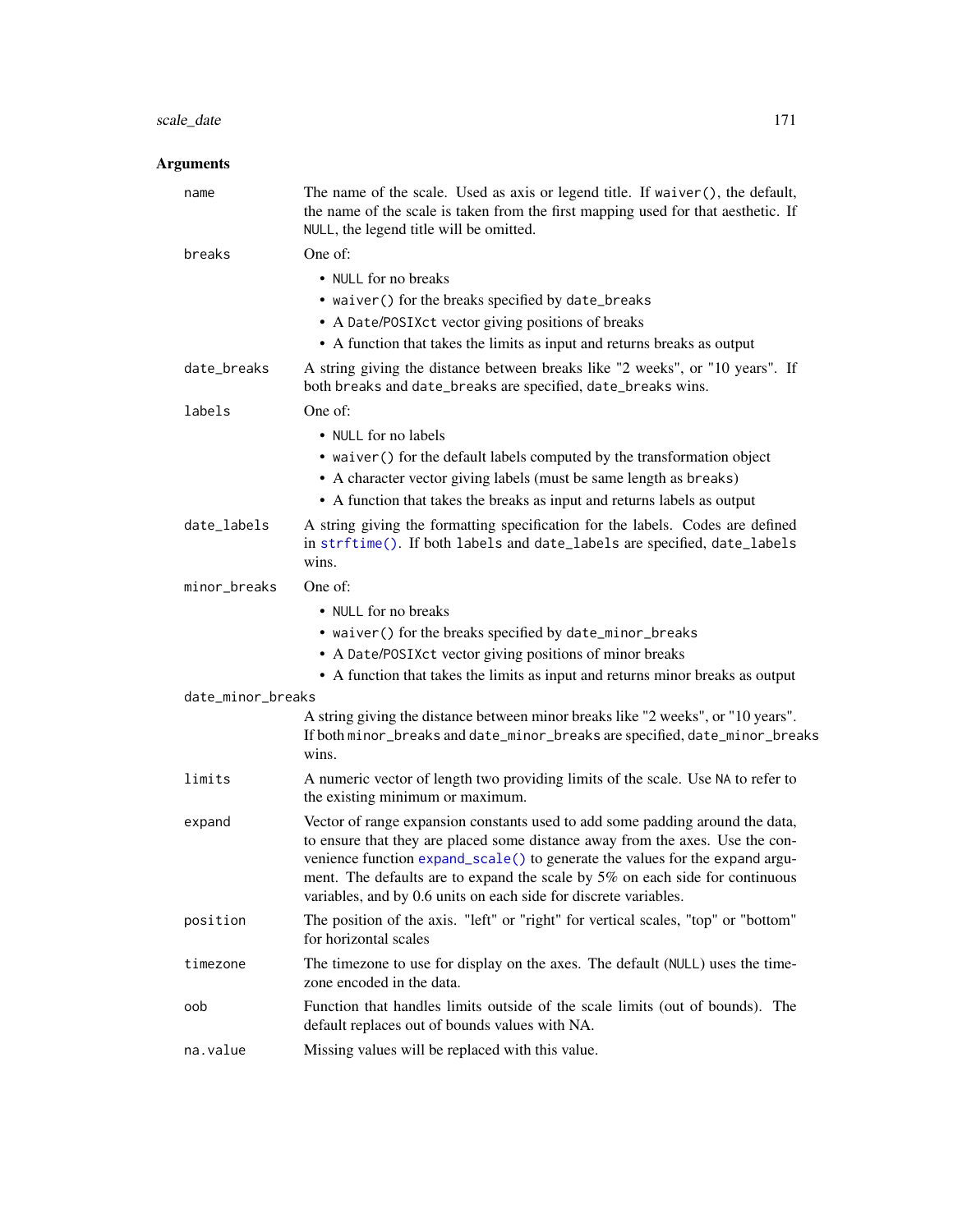# See Also

Other position scales: [scale\\_x\\_continuous](#page-166-0), [scale\\_x\\_discrete](#page-181-0)

# Examples

```
last\_month \leq System Sys.Date() - 0:29
df <- data.frame(
  date = last_month,
 price = runif(30))
base <- ggplot(df, aes(date, price)) +
  geom_line()
# The date scale will attempt to pick sensible defaults for
# major and minor tick marks. Override with date_breaks, date_labels
# date_minor_breaks arguments.
base + scale_x_date(date_labels = "%b %d")
base + scale_x_date(date_breaks = "1 week", date_labels = "%W")
base + scale_x_date(date_minor_breaks = "1 day")
# Set limits
base + scale_x_date(limits = c(Sys.DataFrame() - 7, NA))
```
scale\_identity *Use values without scaling*

# Description

Use this set of scales when your data has already been scaled, i.e. it already represents aesthetic values that ggplot2 can handle directly. These scales will not produce a legend unless you also supply the breaks, labels, and type of guide you want.

# Usage

```
scale\_colour\_identity(..., guide = "none", aesthetics = "colour")scale_fill_identity(..., guide = "none", aesthetics = "fill")scale_shape_identity(..., guide = "none")
scale_linetype_identity(..., guide = "none")
scale_alpha_identity(..., guide = "none")scale_size_identity(..., guide = "none")
scale_discrete_identity(aesthetics, ..., guide = "none")
scale_continuous_identity(aesthetics, ..., guide = "none")
```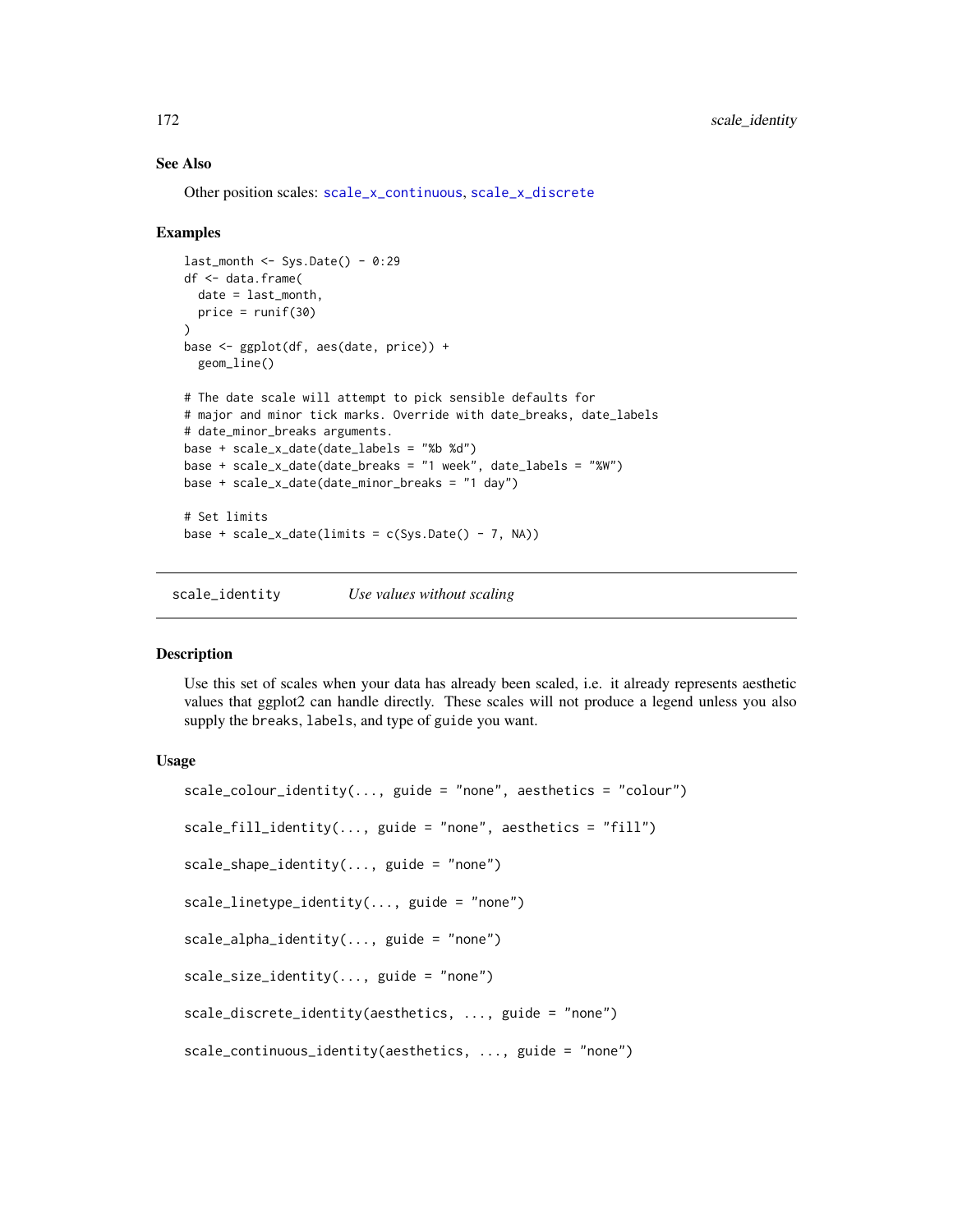# scale\_identity 173

#### Arguments

| $\cdots$   | Other arguments passed on to discrete_scale() or continuous_scale()                                                                                                                                                                                                                     |
|------------|-----------------------------------------------------------------------------------------------------------------------------------------------------------------------------------------------------------------------------------------------------------------------------------------|
| guide      | Guide to use for this scale. Defaults to "none".                                                                                                                                                                                                                                        |
| aesthetics | Character string or vector of character strings listing the name(s) of the aes-<br>thetic(s) that this scale works with. This can be useful, for example, to ap-<br>ply colour settings to the colour and fill aesthetics at the same time, via<br>$a$ esthetics = c("colour", "fill"). |

# Details

The functions scale\_colour\_identity(), scale\_fill\_identity(), scale\_size\_identity(), etc. work on the aesthetics specified in the scale name: colour, fill, size, etc. However, the functions scale\_colour\_identity() and scale\_fill\_identity() also have an optional aesthetics argument that can be used to define both colour and fill aesthetic mappings via a single function call. The functions scale\_discrete\_identity() and scale\_continuous\_identity() are generic scales that can work with any aesthetic or set of aesthetics provided via the aesthetics argument.

```
ggplot(luv_colours, aes(u, v)) +
 geom\_point(aes(colour = col), size = 3) +scale_color_identity() +
 coord_equal()
df <- data.frame(
 x = 1:4,
 y = 1:4,
 colour = c("red", "green", "blue", "yellow")
\lambdaggplot(df, aes(x, y)) + geom\_tile(aes(fill = colour))ggplot(df, aes(x, y)) +geom_tile(aes(fill = colour)) +
 scale_fill_identity()
# To get a legend guide, specify guide = "legend"
ggplot(df, aes(x, y)) +geom_tile(aes(fill = colour)) +
 scale_fill_identity(guide = "legend")
# But you'll typically also need to supply breaks and labels:
ggplot(df, aes(x, y)) +geom_tile(aes(fill = colour)) +
 scale_fill_identity("trt", labels = letters[1:4], breaks = df$colour,
 guide = "legend")
# cyl scaled to appropriate size
ggplot(mtcars, aes(mpg, wt)) +
 geom_point(aes(size = cyl))
# cyl used as point size
```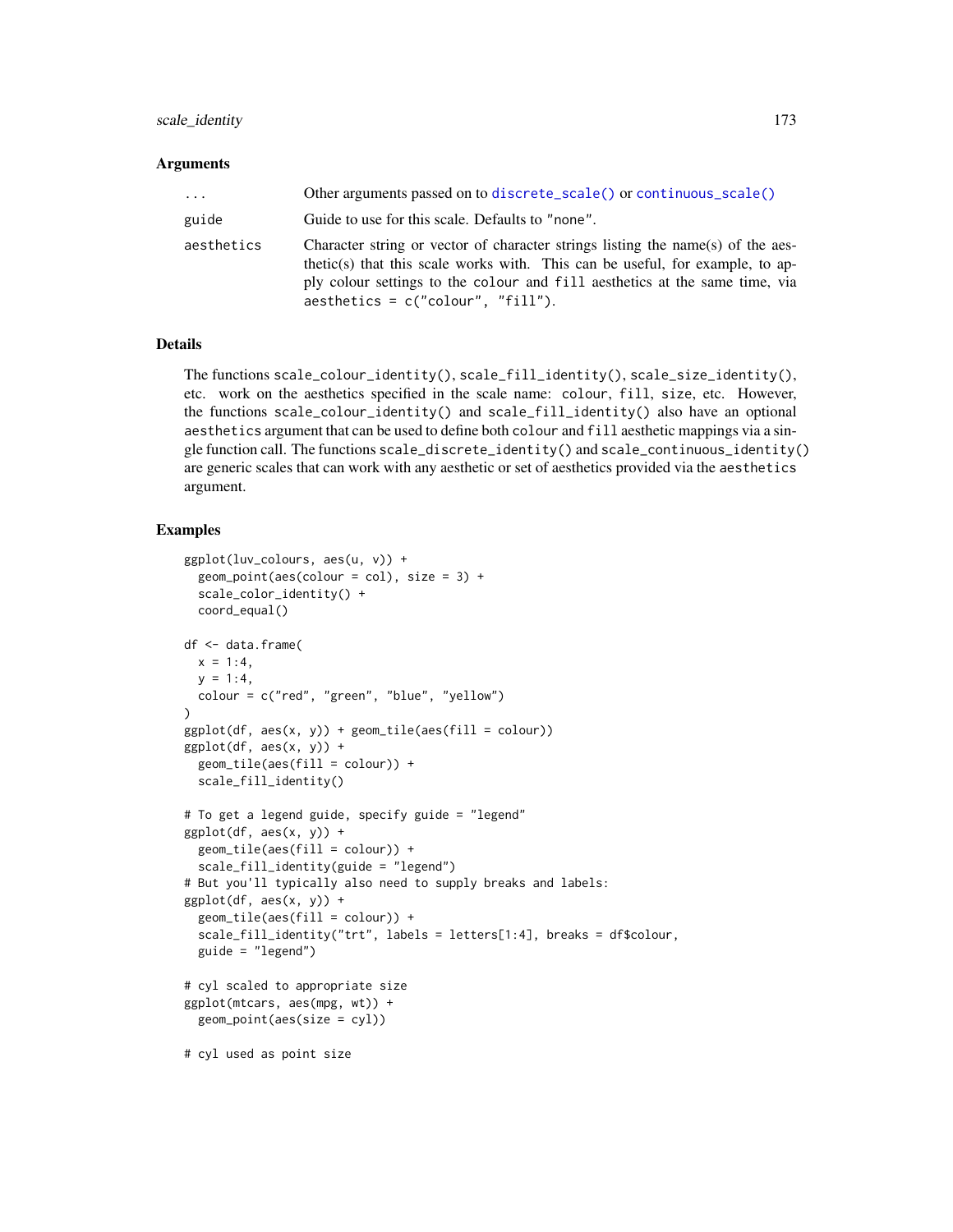```
ggplot(mtcars, aes(mpg, wt)) +
 geom_point(aes(size = cyl)) +
 scale_size_identity()
```
scale\_linetype *Scale for line patterns*

#### Description

Default line types based on a set supplied by Richard Pearson, University of Manchester. Continuous values can not be mapped to line types.

#### Usage

```
scale_linetype(..., na.value = "blank")
```

```
scale_linetype_continuous(...)
```

```
scale_linetype_discrete(..., na.value = "blank")
```
# Arguments

... Arguments passed on to discrete\_scale

breaks One of:

- NULL for no breaks
- waiver() for the default breaks computed by the transformation object
- A character vector of breaks
- A function that takes the limits as input and returns breaks as output
- limits A character vector that defines possible values of the scale and their order.
- drop Should unused factor levels be omitted from the scale? The default, TRUE, uses the levels that appear in the data; FALSE uses all the levels in the factor.
- na.translate Unlike continuous scales, discrete scales can easily show missing values, and do so by default. If you want to remove missing values from a discrete scale, specify na.translate = FALSE.
- aesthetics The names of the aesthetics that this scale works with

scale\_name The name of the scale

- palette A palette function that when called with a single integer argument (the number of levels in the scale) returns the values that they should take
- name The name of the scale. Used as axis or legend title. If waiver(), the default, the name of the scale is taken from the first mapping used for that aesthetic. If NULL, the legend title will be omitted.

labels One of:

- NULL for no labels
- waiver() for the default labels computed by the transformation object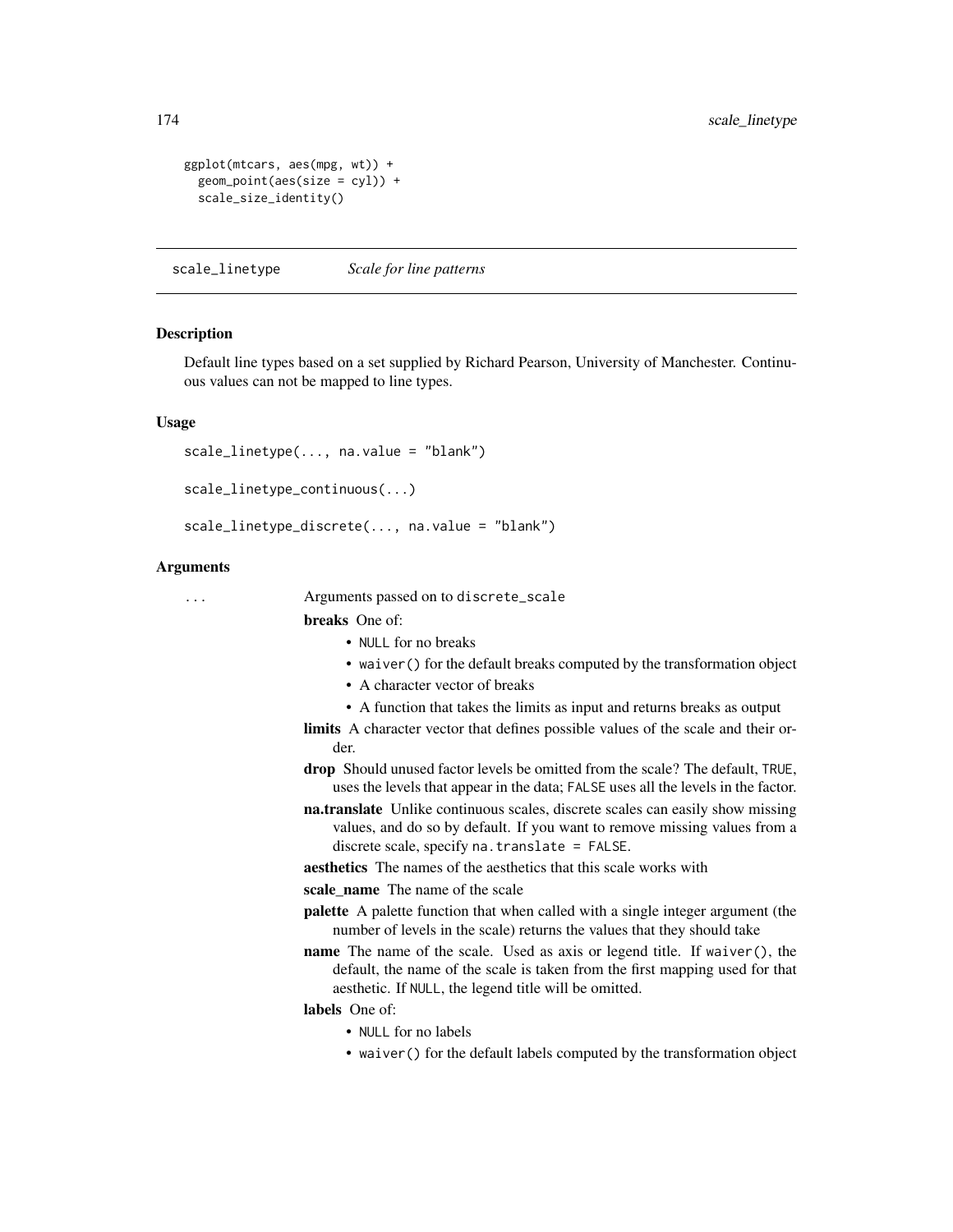• A character vector giving labels (must be same length as breaks) • A function that takes the breaks as input and returns labels as output guide A function used to create a guide or its name. See [guides\(\)](#page-119-0) for more info. super The super class to use for the constructed scale na.value The linetype to use for NA values.

# Examples

```
base <- ggplot(economics_long, aes(date, value01))
base + geom_line(aes(group = variable))
base + geom_line(aes(linetype = variable))
# See scale_manual for more flexibility
# Common line types ----------------------------
df_lines <- data.frame(
 linetype = factor(
   1:4,
   labels = c("solid", "longdash", "dashed", "dotted")
 )
)
ggplot(df_lines) +
 geom_hline(aes(linetype = linetype, yintercept = 0), size = 2) +
 scale_linetype_identity() +
 facet_grid(linetype ~ .) +
 theme_void(20)
```
scale\_manual *Create your own discrete scale*

# <span id="page-174-0"></span>Description

These functions allow you to specify your own set of mappings from levels in the data to aesthetic values.

# Usage

```
scale_colour_manual(..., values, aesthetics = "colour")
scale_fill_manual(..., values, aesthetics = "fill")
scale_size_manual(..., values)
scale_shape_manual(..., values)
scale_linetype_manual(..., values)
```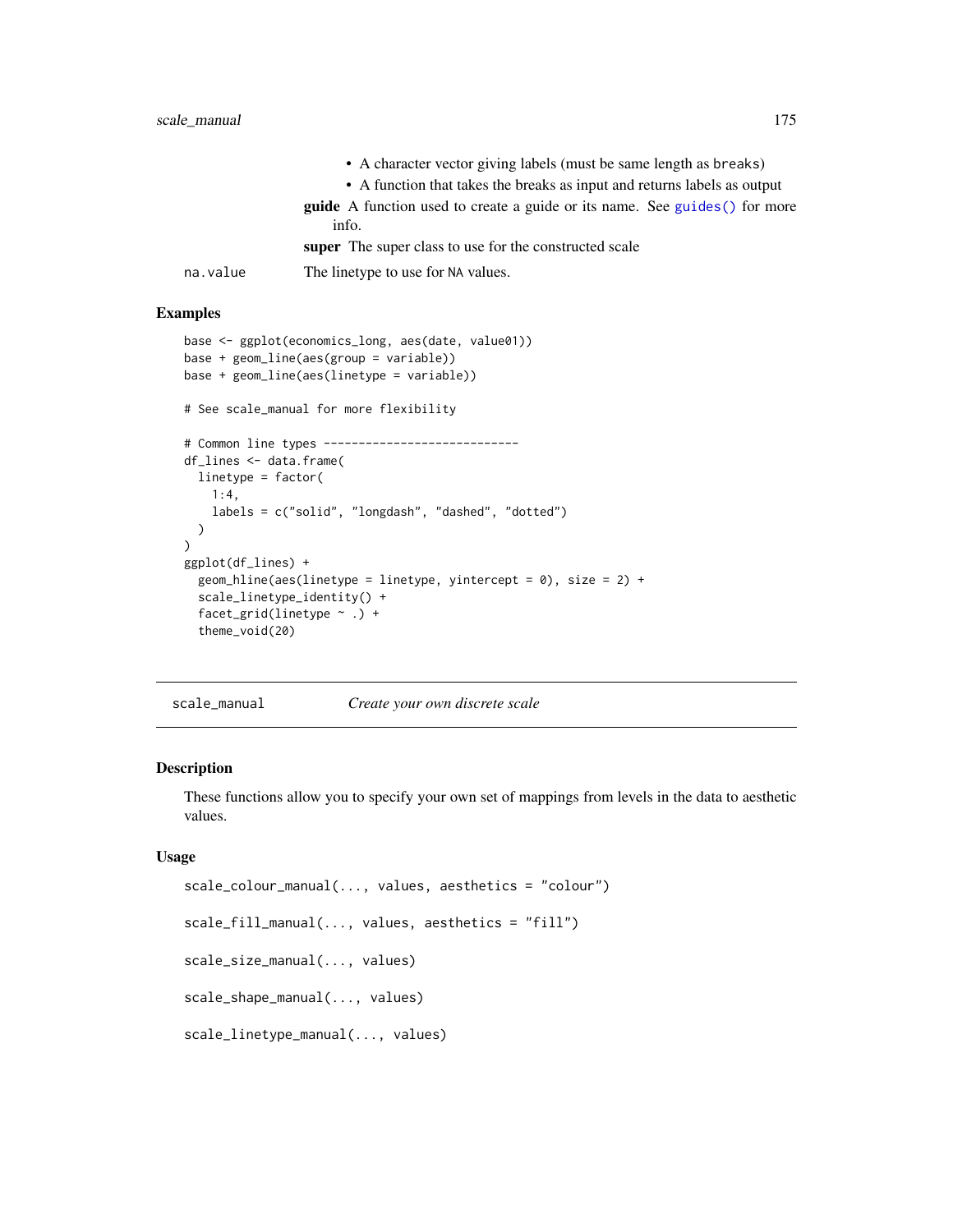176 scale\_manual scale\_manual scale\_manual scale\_manual scale\_manual scale\_manual

```
scale_alpha_manual(..., values)
```
scale\_discrete\_manual(aesthetics, ..., values)

#### Arguments

... Arguments passed on to discrete\_scale

breaks One of:

- NULL for no breaks
- waiver() for the default breaks computed by the transformation object
- A character vector of breaks
- A function that takes the limits as input and returns breaks as output
- limits A character vector that defines possible values of the scale and their order.
- drop Should unused factor levels be omitted from the scale? The default, TRUE, uses the levels that appear in the data; FALSE uses all the levels in the factor.
- na.translate Unlike continuous scales, discrete scales can easily show missing values, and do so by default. If you want to remove missing values from a discrete scale, specify na.translate = FALSE.
- na.value If na.translate = TRUE, what value aesthetic value should missing be displayed as? Does not apply to position scales where NA is always placed at the far right.
- scale name The name of the scale
- palette A palette function that when called with a single integer argument (the number of levels in the scale) returns the values that they should take
- name The name of the scale. Used as axis or legend title. If waiver(), the default, the name of the scale is taken from the first mapping used for that aesthetic. If NULL, the legend title will be omitted.

# labels One of:

- NULL for no labels
- waiver() for the default labels computed by the transformation object
- A character vector giving labels (must be same length as breaks)
- A function that takes the breaks as input and returns labels as output
- guide A function used to create a guide or its name. See [guides\(\)](#page-119-0) for more info.

super The super class to use for the constructed scale

- values a set of aesthetic values to map data values to. If this is a named vector, then the values will be matched based on the names. If unnamed, values will be matched in order (usually alphabetical) with the limits of the scale. Any data values that don't match will be given na.value.
- aesthetics Character string or vector of character strings listing the name(s) of the aesthetic(s) that this scale works with. This can be useful, for example, to apply colour settings to the colour and fill aesthetics at the same time, via aesthetics = c("colour", "fill").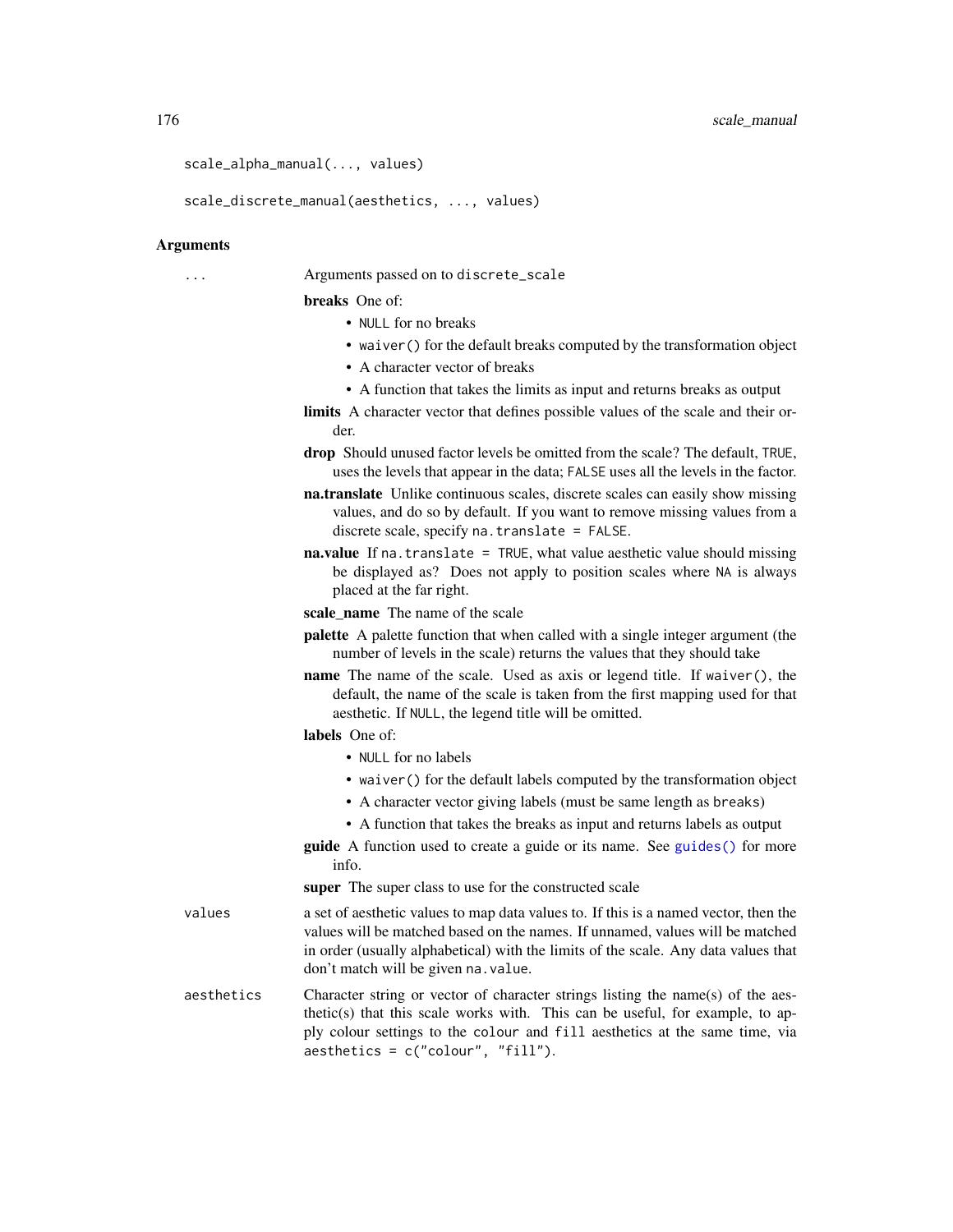# scale\_shape 177

# Details

The functions scale\_colour\_manual(), scale\_fill\_manual(), scale\_size\_manual(), etc. work on the aesthetics specified in the scale name: colour, fill, size, etc. However, the functions scale\_colour\_manual() and scale\_fill\_manual() also have an optional aesthetics argument that can be used to define both colour and fill aesthetic mappings via a single function call (see examples). The function scale\_discrete\_manual() is a generic scale that can work with any aesthetic or set of aesthetics provided via the aesthetics argument.

#### Examples

```
p <- ggplot(mtcars, aes(mpg, wt)) +
  geom_point(aes(colour = factor(cyl)))
p + scale_colour_manual(values = c("red", "blue", "green"))
# It's recommended to use a named vector
cols \langle -c|^2 8^n = "red", "4" = "blue", "6" = "darkgreen", "10" = "orange")p + scale_colour_manual(values = cols)
# You can set color and fill aesthetics at the same time
ggplot(
  mtcars,
  \text{aes(mpg, wt, colour} = \text{factor(cyl)}, \text{ fill} = \text{factor(cyl)})) +
  geom_point(shape = 21, alpha = 0.5, size = 2) +
  scale_colour_manual(
    values = cols,
    aesthetics = c("colour", "fill")
  \lambda# As with other scales you can use breaks to control the appearance
# of the legend.
p + scale_colour_manual(values = cols)
p + scale_colour_manual(
  values = cols,
  breaks = c("4", "6", "8"),
  labels = c("four", "six", "eight")
)
# And limits to control the possible values of the scale
p + scale_{colour_{manual}(values = \text{cols}, \text{limits} = c("4", "8"))p + scale_{colour\_manual(values = cols, limits = c("4", "6", "8", "10"))
```
scale\_shape *Scales for shapes, aka glyphs*

#### **Description**

scale\_shape maps discrete variables to six easily discernible shapes. If you have more than six levels, you will get a warning message, and the seventh and subsequence levels will not appear on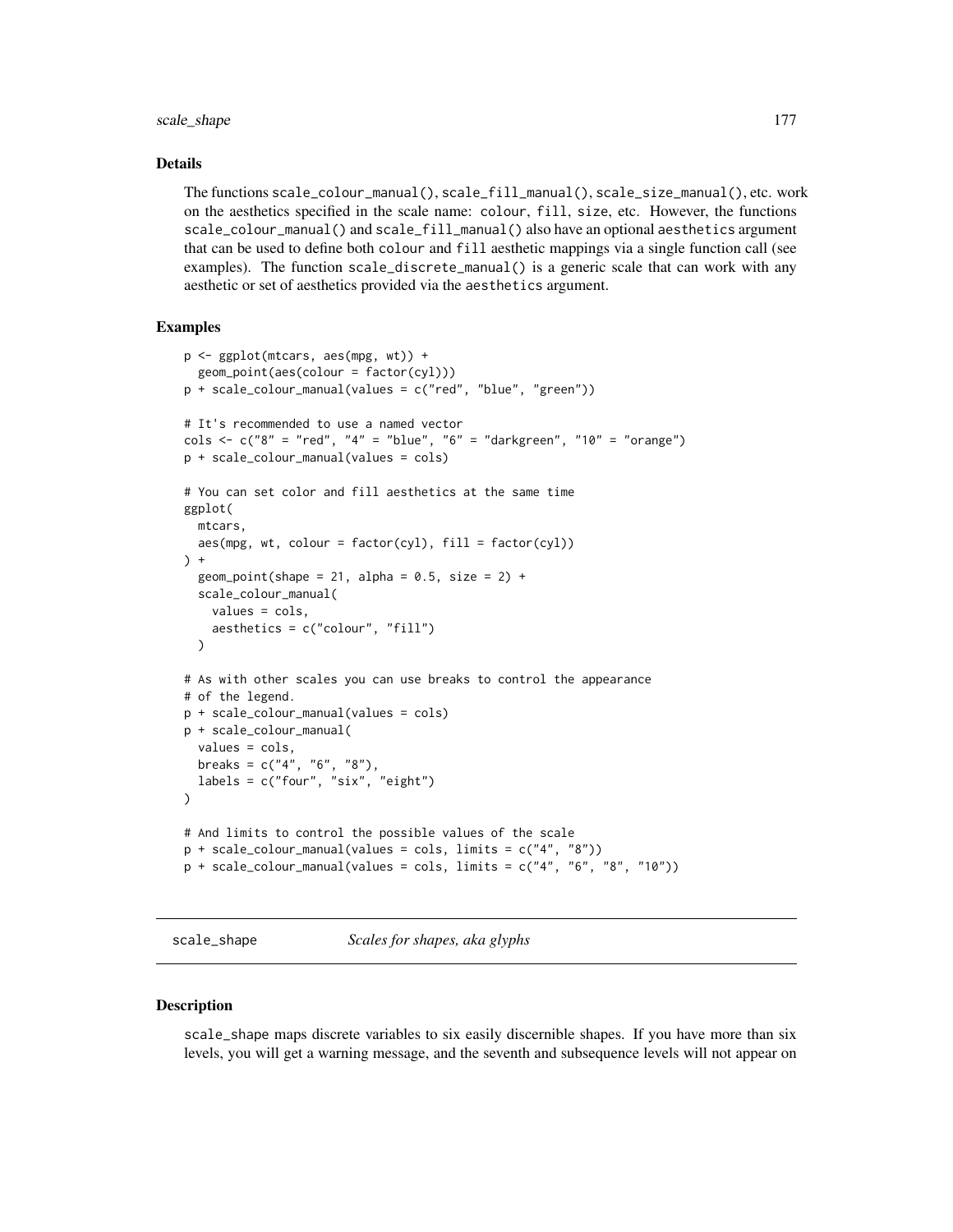the plot. Use [scale\\_shape\\_manual\(\)](#page-174-0) to supply your own values. You can not map a continuous variable to shape.

# Usage

```
scale\_shape(..., solid = TRUE)
```
#### Arguments

... Arguments passed on to discrete\_scale

breaks One of:

- NULL for no breaks
- waiver() for the default breaks computed by the transformation object
- A character vector of breaks
- A function that takes the limits as input and returns breaks as output
- limits A character vector that defines possible values of the scale and their order.
- drop Should unused factor levels be omitted from the scale? The default, TRUE, uses the levels that appear in the data; FALSE uses all the levels in the factor.
- na.translate Unlike continuous scales, discrete scales can easily show missing values, and do so by default. If you want to remove missing values from a discrete scale, specify na.translate = FALSE.
- na.value If na.translate = TRUE, what value aesthetic value should missing be displayed as? Does not apply to position scales where NA is always placed at the far right.
- aesthetics The names of the aesthetics that this scale works with
- scale name The name of the scale
- palette A palette function that when called with a single integer argument (the number of levels in the scale) returns the values that they should take
- name The name of the scale. Used as axis or legend title. If waiver(), the default, the name of the scale is taken from the first mapping used for that aesthetic. If NULL, the legend title will be omitted.

### labels One of:

- NULL for no labels
- waiver() for the default labels computed by the transformation object
- A character vector giving labels (must be same length as breaks)
- A function that takes the breaks as input and returns labels as output

guide A function used to create a guide or its name. See [guides\(\)](#page-119-0) for more info.

super The super class to use for the constructed scale

solid Should the shapes be solid, TRUE, or hollow, FALSE?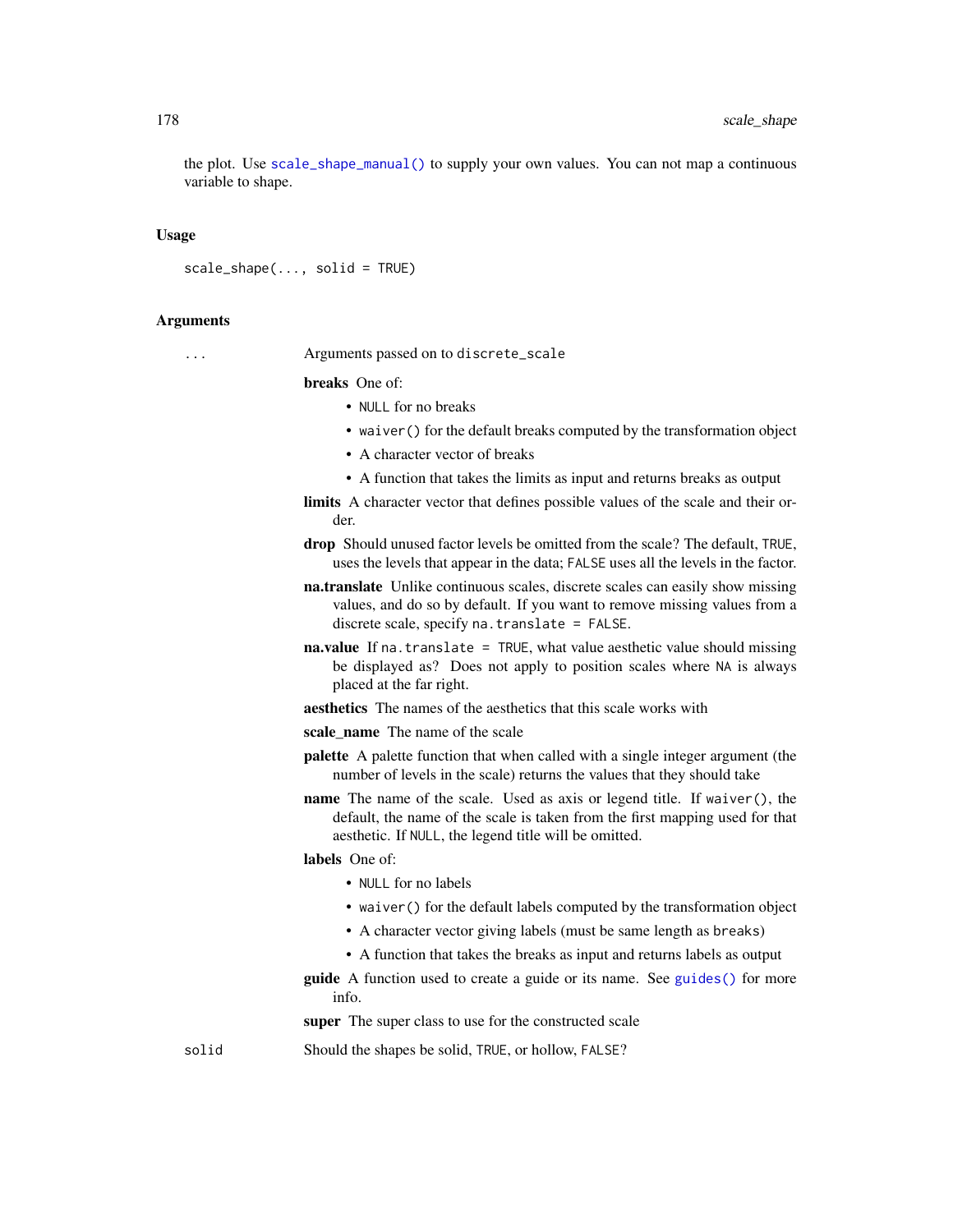#### scale\_size 179

# Examples

```
dsmall <- diamonds[sample(nrow(diamonds), 100), ]
(d \leq gplot(dsmall, aes(carat, price)) + geom-point(aes(shape = cut)))d + scale\_shape(solid = TRUE) # the default
d + scale_shape(solid = FALSE)
d + scale_shape(name = "Cut of diamond")
# To change order of levels, change order of
# underlying factor
levels(dsmall$cut) <- c("Fair", "Good", "Very Good", "Premium", "Ideal")
# Need to recreate plot to pick up new data
ggplot(dsmall, aes(price, carat)) + geom_point(aes(shape = cut))
# Show a list of available shapes
df_shapes \leq data.frame(shape = 0:24)
ggplot(df_shapes, aes(0, 0, shape = shape)) +geom_point(aes(shape = shape), size = 5, fill = 'red') +
 scale_shape_identity() +
 facet_wrap(~shape) +
 theme_void()
```
scale\_size *Scales for area or radius*

# **Description**

scale\_size scales area, scale\_radius scales radius. The size aesthetic is most commonly used for points and text, and humans perceive the area of points (not their radius), so this provides for optimal perception. scale\_size\_area ensures that a value of 0 is mapped to a size of 0.

# Usage

```
scale_radius(name = waiver(), breaks = waiver(), labels = waiver(),
  limits = NULL, range = c(1, 6), trans = "identity", guide = "legend")
scale_size(name = waiver(), breaks = waiver(), labels = waiver(),
  limits = NULL, range = c(1, 6), trans = "identity", guide = "legend")
scale_size_area(..., max_size = 6)
```
#### Arguments

name The name of the scale. Used as axis or legend title. If waiver(), the default, the name of the scale is taken from the first mapping used for that aesthetic. If NULL, the legend title will be omitted.

breaks One of: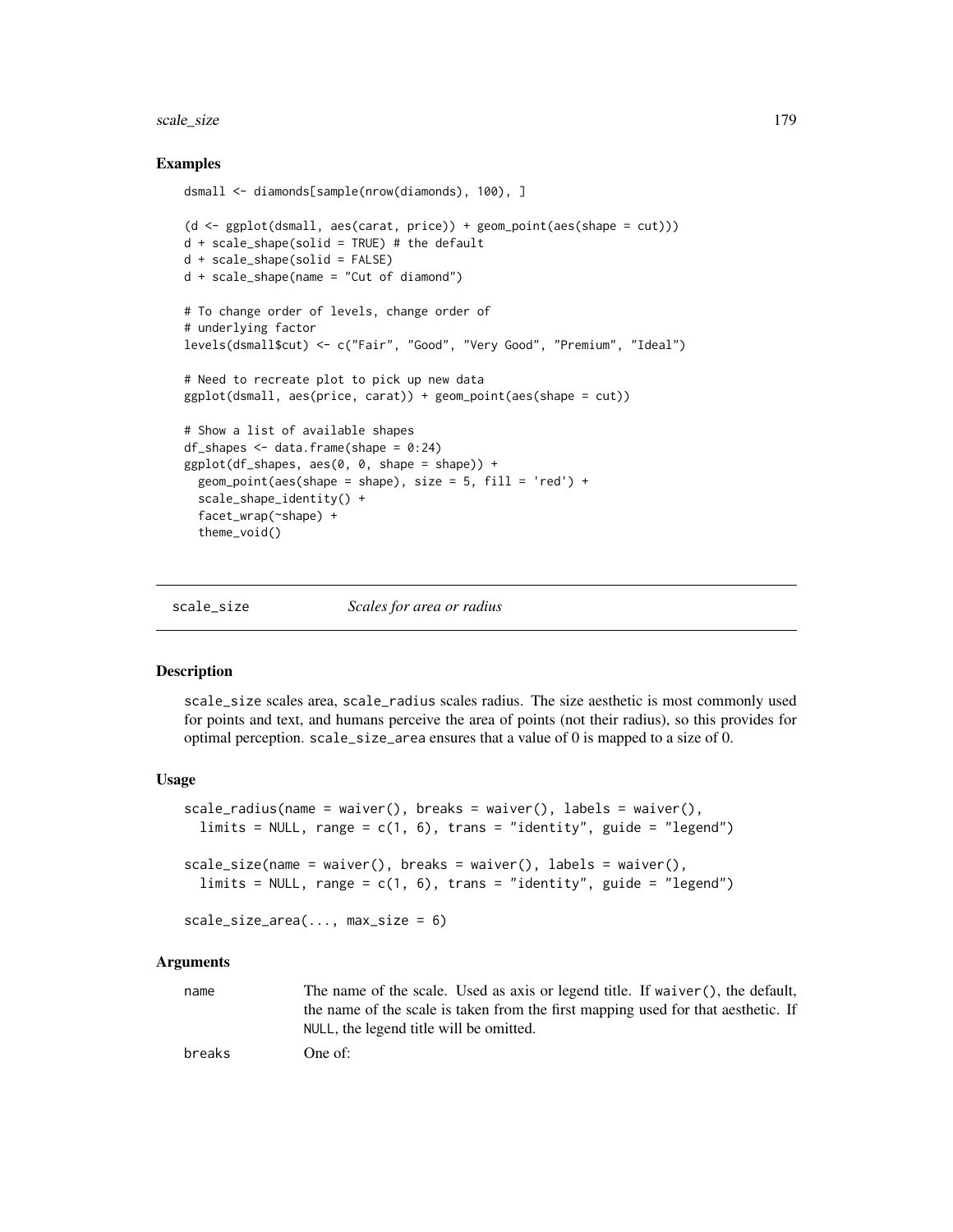|        | • NULL for no breaks                                                                                                                                                                                                                                                                                                                              |
|--------|---------------------------------------------------------------------------------------------------------------------------------------------------------------------------------------------------------------------------------------------------------------------------------------------------------------------------------------------------|
|        | • waiver () for the default breaks computed by the transformation object                                                                                                                                                                                                                                                                          |
|        | • A numeric vector of positions                                                                                                                                                                                                                                                                                                                   |
|        | • A function that takes the limits as input and returns breaks as output                                                                                                                                                                                                                                                                          |
| labels | One of:                                                                                                                                                                                                                                                                                                                                           |
|        | • NULL for no labels                                                                                                                                                                                                                                                                                                                              |
|        | • waiver () for the default labels computed by the transformation object                                                                                                                                                                                                                                                                          |
|        | • A character vector giving labels (must be same length as breaks)                                                                                                                                                                                                                                                                                |
|        | • A function that takes the breaks as input and returns labels as output                                                                                                                                                                                                                                                                          |
| limits | A numeric vector of length two providing limits of the scale. Use NA to refer to<br>the existing minimum or maximum.                                                                                                                                                                                                                              |
| range  | a numeric vector of length 2 that specifies the minimum and maximum size of<br>the plotting symbol after transformation.                                                                                                                                                                                                                          |
| trans  | Either the name of a transformation object, or the object itself. Built-in trans-<br>formations include "asn", "atanh", "boxcox", "exp", "identity", "log", "log10",<br>"log1p", "log2", "logit", "probability", "probit", "reciprocal", "reverse" and "sqrt".<br>A transformation object bundles together a transform, it's inverse, and methods |
|        | for generating breaks and labels. Transformation objects are defined in the scales<br>package, and are called name_trans, e.g. scales::boxcox_trans(). You can<br>create your own transformation with scales:: trans_new().                                                                                                                       |
| guide  | A function used to create a guide or its name. See guides () for more info.                                                                                                                                                                                                                                                                       |
| .      | Arguments passed on to continuous_scale                                                                                                                                                                                                                                                                                                           |
|        | name The name of the scale. Used as axis or legend title. If waiver(), the<br>default, the name of the scale is taken from the first mapping used for that<br>aesthetic. If NULL, the legend title will be omitted.                                                                                                                               |
|        | breaks One of:                                                                                                                                                                                                                                                                                                                                    |
|        | • NULL for no breaks                                                                                                                                                                                                                                                                                                                              |
|        | • waiver () for the default breaks computed by the transformation object<br>• A numeric vector of positions                                                                                                                                                                                                                                       |
|        | • A function that takes the limits as input and returns breaks as output                                                                                                                                                                                                                                                                          |
|        | minor breaks One of:                                                                                                                                                                                                                                                                                                                              |
|        | • NULL for no minor breaks                                                                                                                                                                                                                                                                                                                        |
|        | • waiver () for the default breaks (one minor break between each major<br>break)                                                                                                                                                                                                                                                                  |
|        | • A numeric vector of positions                                                                                                                                                                                                                                                                                                                   |
|        | • A function that given the limits returns a vector of minor breaks.                                                                                                                                                                                                                                                                              |
|        | labels One of:                                                                                                                                                                                                                                                                                                                                    |
|        | • NULL for no labels                                                                                                                                                                                                                                                                                                                              |
|        | • waiver () for the default labels computed by the transformation object<br>• A character vector giving labels (must be same length as breaks)                                                                                                                                                                                                    |
|        | • A function that takes the breaks as input and returns labels as output<br>limits A numeric vector of length two providing limits of the scale. Use NA to<br>refer to the existing minimum or maximum.                                                                                                                                           |
|        |                                                                                                                                                                                                                                                                                                                                                   |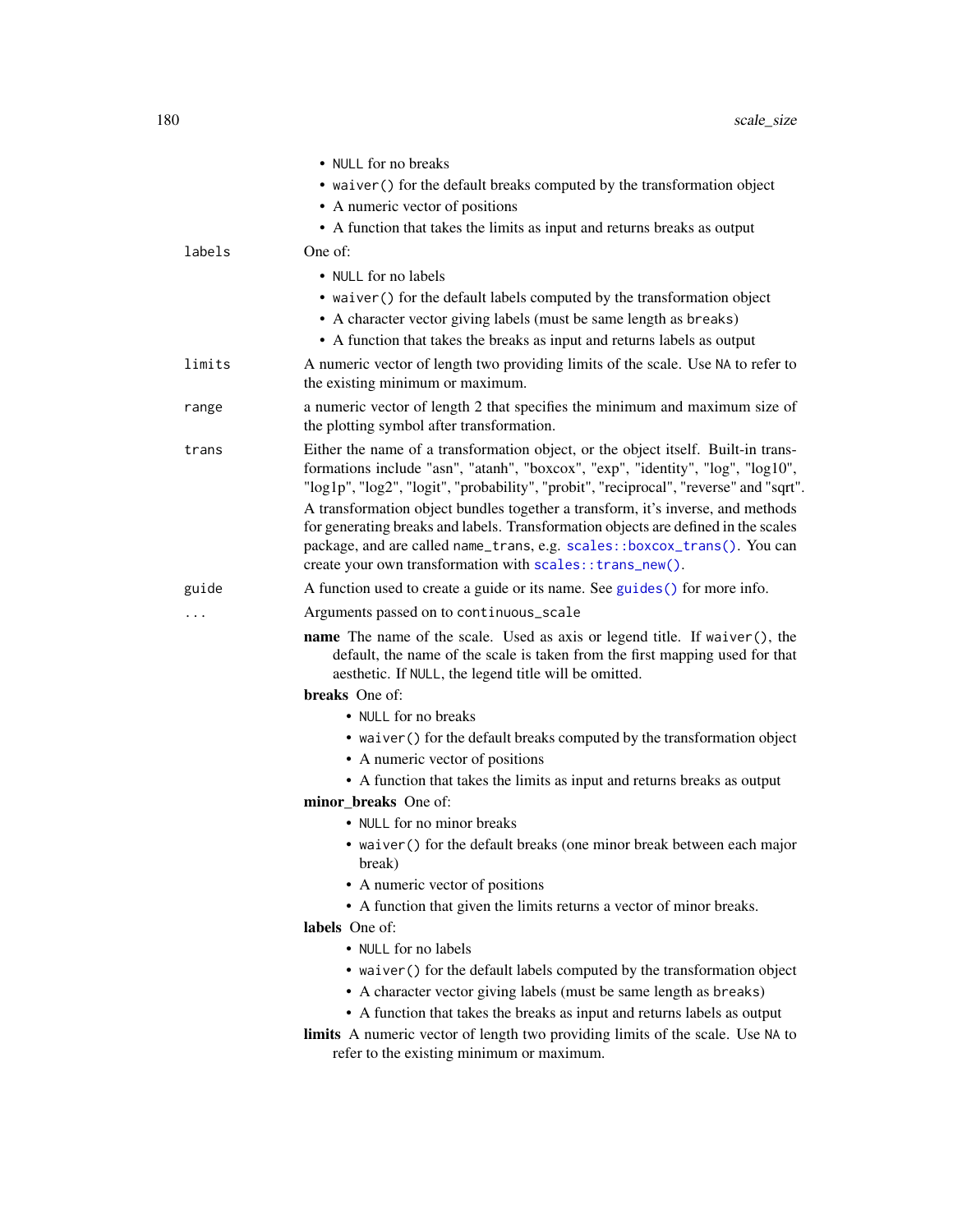<span id="page-180-0"></span>

|          | <b>oob</b> Function that handles limits outside of the scale limits (out of bounds). The<br>default replaces out of bounds values with NA.                                                                                                                                                                                                                                                                                                                                                                                                                                                         |
|----------|----------------------------------------------------------------------------------------------------------------------------------------------------------------------------------------------------------------------------------------------------------------------------------------------------------------------------------------------------------------------------------------------------------------------------------------------------------------------------------------------------------------------------------------------------------------------------------------------------|
|          | na.value Missing values will be replaced with this value.                                                                                                                                                                                                                                                                                                                                                                                                                                                                                                                                          |
|          | <b>trans</b> Either the name of a transformation object, or the object itself. Built-in<br>transformations include "asn", "atanh", "boxcox", "exp", "identity", "log",<br>"log10", "log1p", "log2", "logit", "probability", "probit", "reciprocal", "re-<br>verse" and "sqrt".<br>A transformation object bundles together a transform, it's inverse, and meth-<br>ods for generating breaks and labels. Transformation objects are defined in<br>the scales package, and are called name_trans, e.g. scales::boxcox_trans().<br>You can create your own transformation with scales:: trans_new(). |
|          | <b>guide</b> A function used to create a guide or its name. See guides () for more<br>info.                                                                                                                                                                                                                                                                                                                                                                                                                                                                                                        |
|          | <b>position</b> The position of the axis. "left" or "right" for vertical scales, "top" or<br>"bottom" for horizontal scales                                                                                                                                                                                                                                                                                                                                                                                                                                                                        |
|          | <b>super</b> The super class to use for the constructed scale                                                                                                                                                                                                                                                                                                                                                                                                                                                                                                                                      |
|          | expand Vector of range expansion constants used to add some padding around<br>the data, to ensure that they are placed some distance away from the axes.<br>Use the convenience function $expand\_scale()$ to generate the values for<br>the expand argument. The defaults are to expand the scale by $5\%$ on each<br>side for continuous variables, and by 0.6 units on each side for discrete<br>variables.                                                                                                                                                                                     |
| max_size | Size of largest points.                                                                                                                                                                                                                                                                                                                                                                                                                                                                                                                                                                            |

# See Also

[scale\\_size\\_area\(\)](#page-178-0) if you want 0 values to be mapped to points with size 0.

```
p <- ggplot(mpg, aes(displ, hwy, size = hwy)) +
  geom_point()
p
p + scale_size("Highway mpg")
p + scale\_size(range = c(0, 10))# If you want zero value to have zero size, use scale_size_area:
p + scale_size_area()
# This is most useful when size is a count
ggplot(mpg, aes(class, cyl)) +
  geom_count() +
  scale_size_area()
# If you want to map size to radius (usually bad idea), use scale_radius
p + scale_radius()
```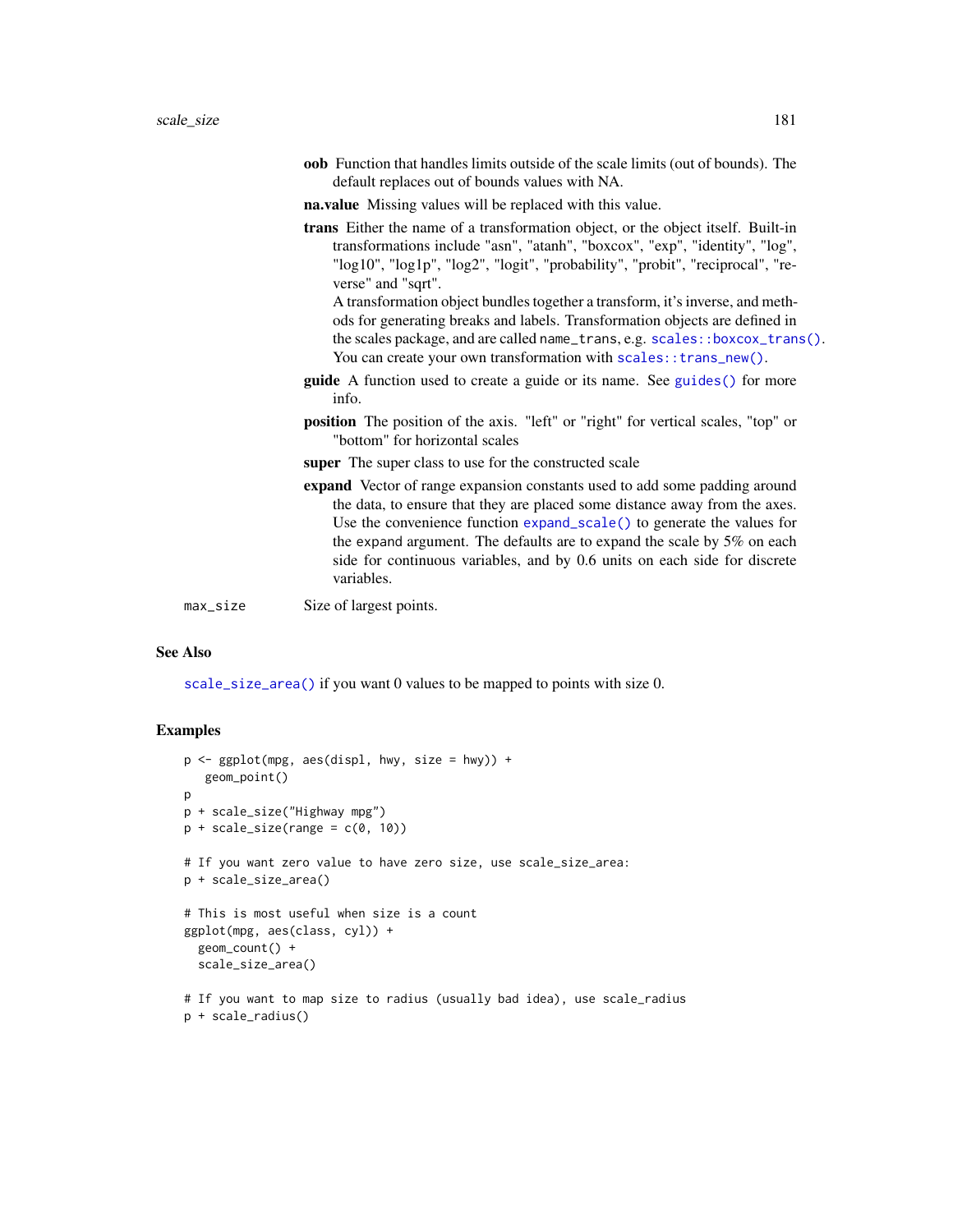#### <span id="page-181-0"></span>Description

You can use continuous positions even with a discrete position scale - this allows you (e.g.) to place labels between bars in a bar chart. Continuous positions are numeric values starting at one for the first level, and increasing by one for each level (i.e. the labels are placed at integer positions). This is what allows jittering to work.

#### Usage

```
scale_x_discrete(..., expand = waiver(), position = "bottom")
scale_y_discrete(..., expand = waiver(), position = "left")
```
# Arguments

... Arguments passed on to discrete\_scale

breaks One of:

- NULL for no breaks
- waiver() for the default breaks computed by the transformation object
- A character vector of breaks
- A function that takes the limits as input and returns breaks as output
- limits A character vector that defines possible values of the scale and their order.
- drop Should unused factor levels be omitted from the scale? The default, TRUE, uses the levels that appear in the data; FALSE uses all the levels in the factor.
- na.translate Unlike continuous scales, discrete scales can easily show missing values, and do so by default. If you want to remove missing values from a discrete scale, specify na.translate = FALSE.
- **na.value** If na. translate = TRUE, what value aesthetic value should missing be displayed as? Does not apply to position scales where NA is always placed at the far right.

aesthetics The names of the aesthetics that this scale works with

scale\_name The name of the scale

- palette A palette function that when called with a single integer argument (the number of levels in the scale) returns the values that they should take
- name The name of the scale. Used as axis or legend title. If waiver(), the default, the name of the scale is taken from the first mapping used for that aesthetic. If NULL, the legend title will be omitted.

labels One of:

- NULL for no labels
- waiver() for the default labels computed by the transformation object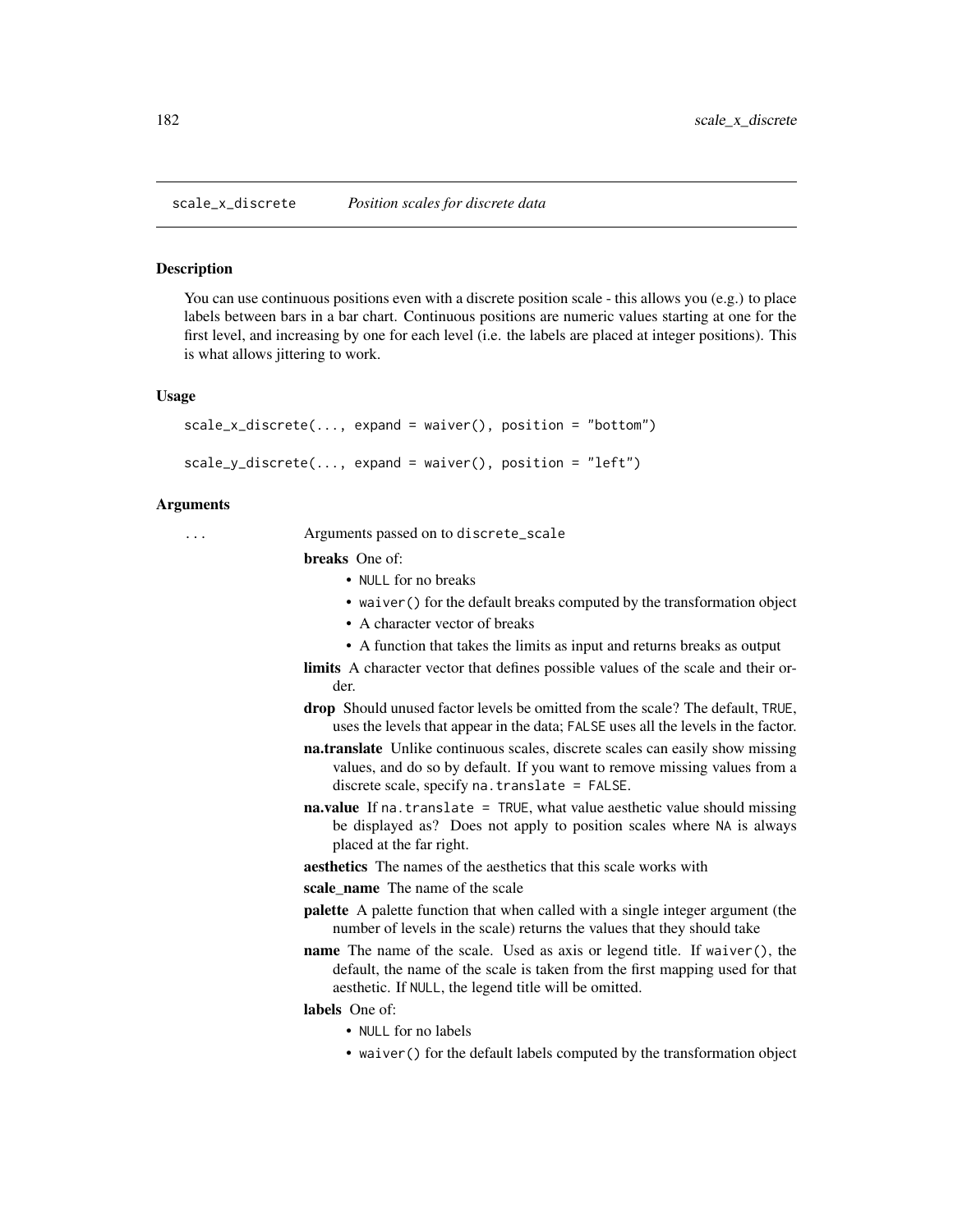<span id="page-182-0"></span>

|          | • A character vector giving labels (must be same length as breaks)                                                                                                                                                                                                                                                                                                                                 |
|----------|----------------------------------------------------------------------------------------------------------------------------------------------------------------------------------------------------------------------------------------------------------------------------------------------------------------------------------------------------------------------------------------------------|
|          | • A function that takes the breaks as input and returns labels as output                                                                                                                                                                                                                                                                                                                           |
|          | <b>guide</b> A function used to create a guide or its name. See guides () for more<br>info.                                                                                                                                                                                                                                                                                                        |
|          | <b>super</b> The super class to use for the constructed scale                                                                                                                                                                                                                                                                                                                                      |
| expand   | Vector of range expansion constants used to add some padding around the data,<br>to ensure that they are placed some distance away from the axes. Use the con-<br>venience function expand_scale() to generate the values for the expand argu-<br>ment. The defaults are to expand the scale by 5% on each side for continuous<br>variables, and by 0.6 units on each side for discrete variables. |
| position | The position of the axis. Left or right for y axes, top or bottom for x axes                                                                                                                                                                                                                                                                                                                       |

#### See Also

Other position scales: [scale\\_x\\_continuous](#page-166-0), [scale\\_x\\_date](#page-169-0)

```
ggplot(diamonds, aes(cut)) + geom_bar()
```

```
# The discrete position scale is added automatically whenever you
# have a discrete position.
(d <- ggplot(subset(diamonds, carat > 1), aes(cut, clarity)) +
     geom_jitter())
```

```
d + scale_x_discrete("Cut")
d + scale_x_discrete("Cut", labels = c("Fair" = "F","Good" = "G",
  "Very Good" = "VG", "Perfect" = "P", "Ideal" = "I"))
```

```
# Use limits to adjust the which levels (and in what order)
# are displayed
d + scale_x_discrete(limits = c("Fair","Ideal"))
```

```
# you can also use the short hand functions xlim and ylim
d + xlim("Fair","Ideal", "Good")
```

```
d + ylim("I1", "IF")
```

```
# See ?reorder to reorder based on the values of another variable
ggplot(mpg, aes(manufacturer, cty)) + geom_point()
ggplot(mpg, aes(reorder(manufacturer, cty), cty)) + geom_point()
ggplot(mpg, aes(reorder(manufacturer, displ), cty)) + geom_point()
# Use abbreviate as a formatter to reduce long names
```

```
ggplot(mpg, aes(reorder(manufacturer, displ), cty)) +
 geom_point() +
 scale_x_discrete(labels = abbreviate)
```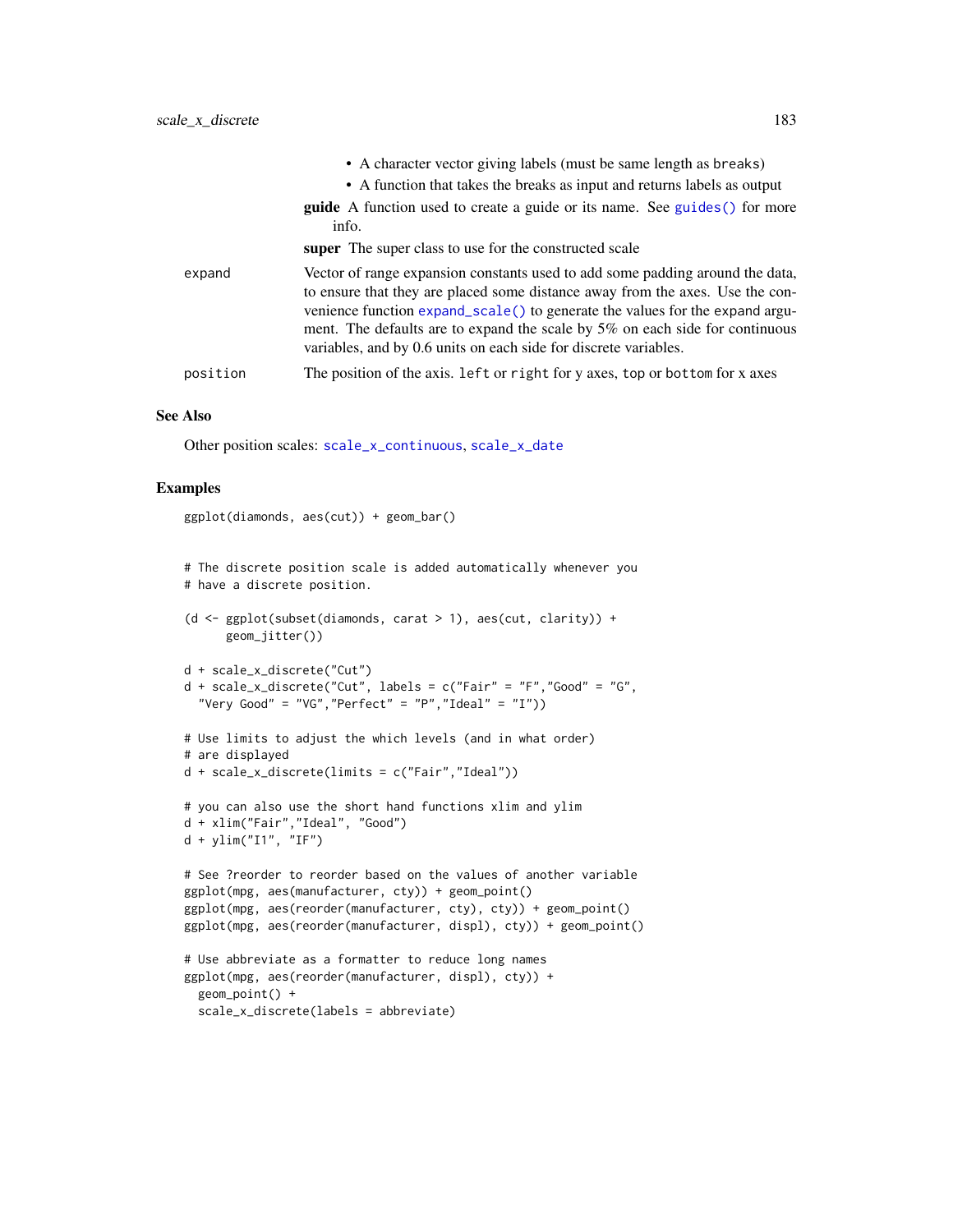<span id="page-183-0"></span>

# Description

This vector field was produced from the data described in Brillinger, D.R., Preisler, H.K., Ager, A.A. and Kie, J.G. "An exploratory data analysis (EDA) of the paths of moving animals". J. Statistical Planning and Inference 122 (2004), 43-63, using the methods of Brillinger, D.R., "Learning a potential function from a trajectory", Signal Processing Letters. December (2007).

#### Usage

seals

# Format

A data frame with 1155 rows and 4 variables

## References

<http://www.stat.berkeley.edu/~brill/Papers/jspifinal.pdf>

sec\_axis *Specify a secondary axis*

# Description

This function is used in conjunction with a position scale to create a secondary axis, positioned opposite of the primary axis. All secondary axes must be based on a one-to-one transformation of the primary axes.

#### Usage

```
sec_axis(trains = NULL, name = waire(), breaks = waire(),labels = waire()dup_axis(trans = \sim., name = derive(), breaks = derive(),
  labels = derive()derive()
```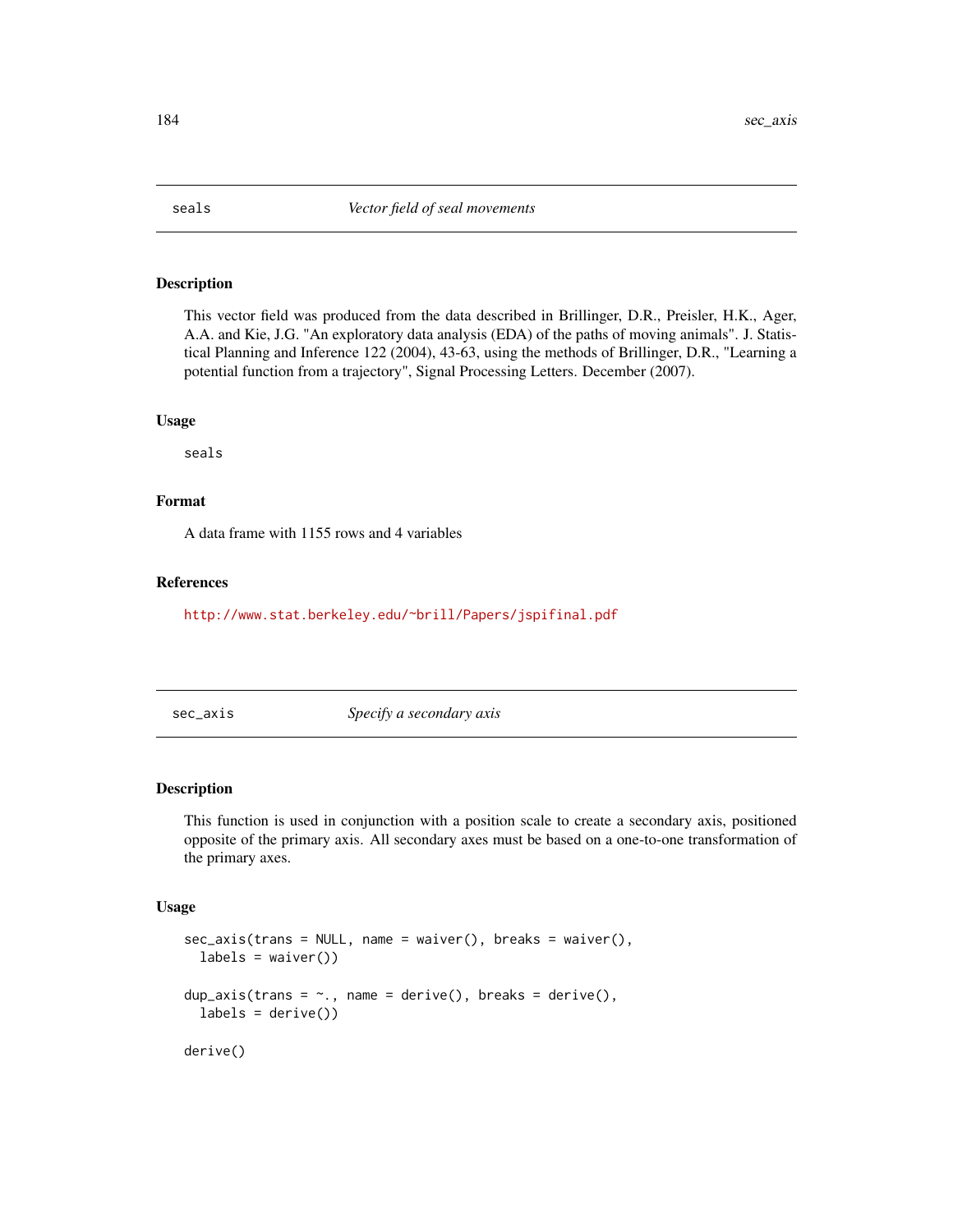#### sec\_axis 185

#### **Arguments**

| trans  | A transformation formula                                                                                                                                                                                                                                      |
|--------|---------------------------------------------------------------------------------------------------------------------------------------------------------------------------------------------------------------------------------------------------------------|
| name   | The name of the secondary axis                                                                                                                                                                                                                                |
| breaks | One of:                                                                                                                                                                                                                                                       |
|        | • NULL for no breaks<br>• waiver () for the default breaks computed by the transformation object<br>• A numeric vector of positions<br>• A function that takes the limits as input and returns breaks as output                                               |
| labels | One of:<br>• NULL for no labels<br>• waiver () for the default labels computed by the transformation object<br>• A character vector giving labels (must be same length as breaks)<br>• A function that takes the breaks as input and returns labels as output |

# Details

sec\_axis is used to create the specifications for a secondary axis. Except for the trans argument any of the arguments can be set to derive() which would result in the secondary axis inheriting the settings from the primary axis.

dup\_axis is provide as a shorthand for creating a secondary axis that is a duplication of the primary axis, effectively mirroring the primary axis.

```
p <- ggplot(mtcars, aes(cyl, mpg)) +
 geom_point()
# Create a simple secondary axis
p + scale_y_{continuous(sec. axis = sec_axis(*. +10))# Inherit the name from the primary axis
p + scale_y_continuous("Miles/gallon", sec.axis = sec_axis(~.+10, name = derive()))
# Duplicate the primary axis
p + scale_y_continuous(sec.axis = dup_axis())
# You can pass in a formula as a shorthand
p + scale_y_{continuous(sec. axis = ~. ^2)
```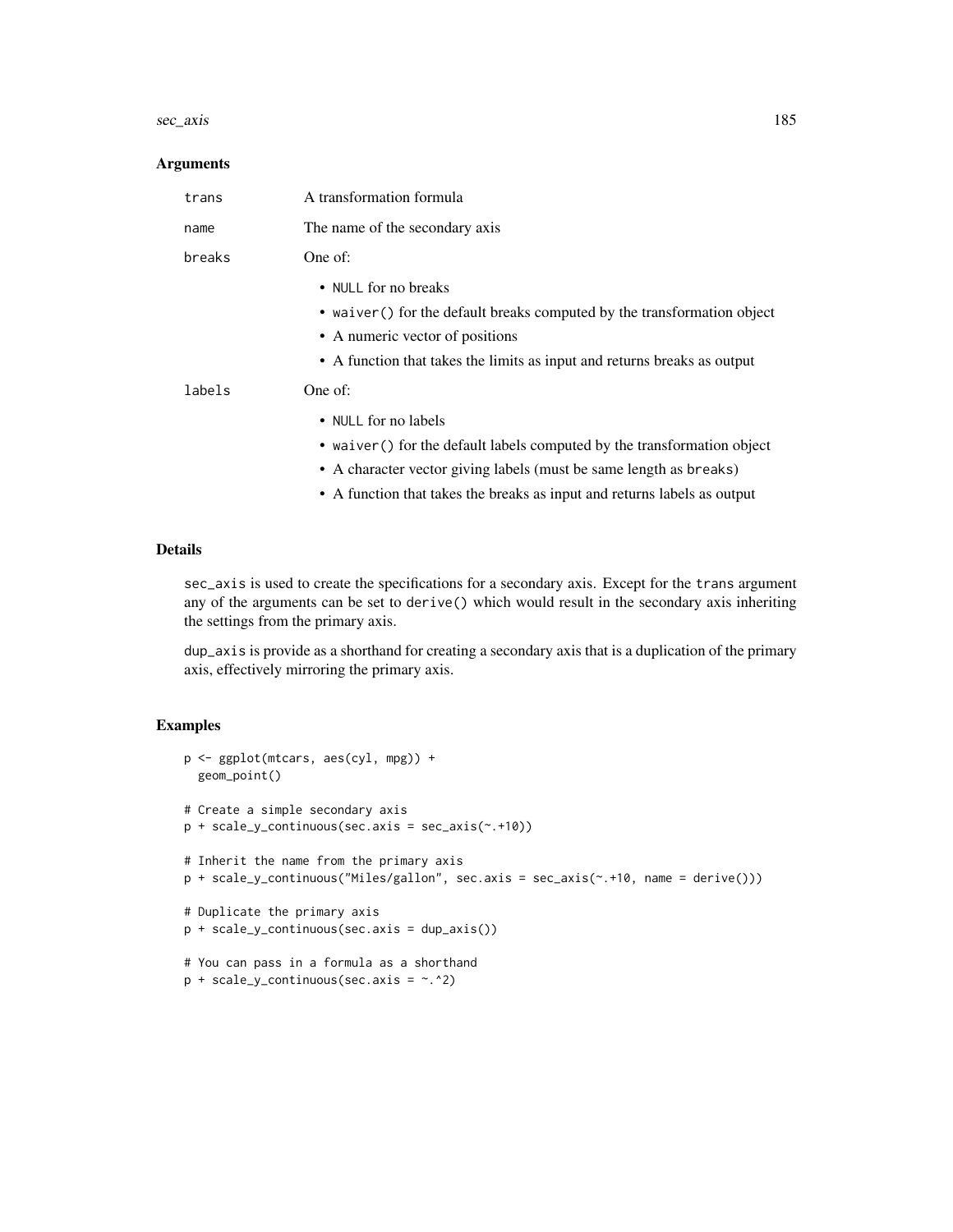# <span id="page-185-0"></span>Description

Most aesthetics are mapped from variables found in the data. Sometimes, however, you want to map from variables computed by the aesthetic. The most common example of this is the height of bars in [geom\\_histogram\(\)](#page-68-0): the height does not come from a variable in the underlying data, but is instead mapped to the count computed by  $stat\phi$ . The stat() function is a flag to ggplot2 to it that you want to use calculated aesthetics produced by the statistic.

#### Usage

stat(x)

# Arguments

x An aesthetic expression using variables calculated by the stat.

#### Details

This replaces the older approach of surrounding the variable name with ...

# Examples

```
# Default histogram display
ggplot(mpg, aes(displ)) +
 geom_histogram(aes(y = stat(count)))
# Scale tallest bin to 1
ggplot(mpg, aes(displ)) +
 geom_histogram(aes(y = stat(count / max(count))))
```
stat\_ecdf *Compute empirical cumulative distribution*

#### Description

The empirical cumulative distribution function (ECDF) provides an alternative visualisation of distribution. Compared to other visualisations that rely on density (like  $geom_h$ -histogram()), the ECDF doesn't require any tuning parameters and handles both continuous and categorical variables. The downside is that it requires more training to accurately interpret, and the underlying visual tasks are somewhat more challenging.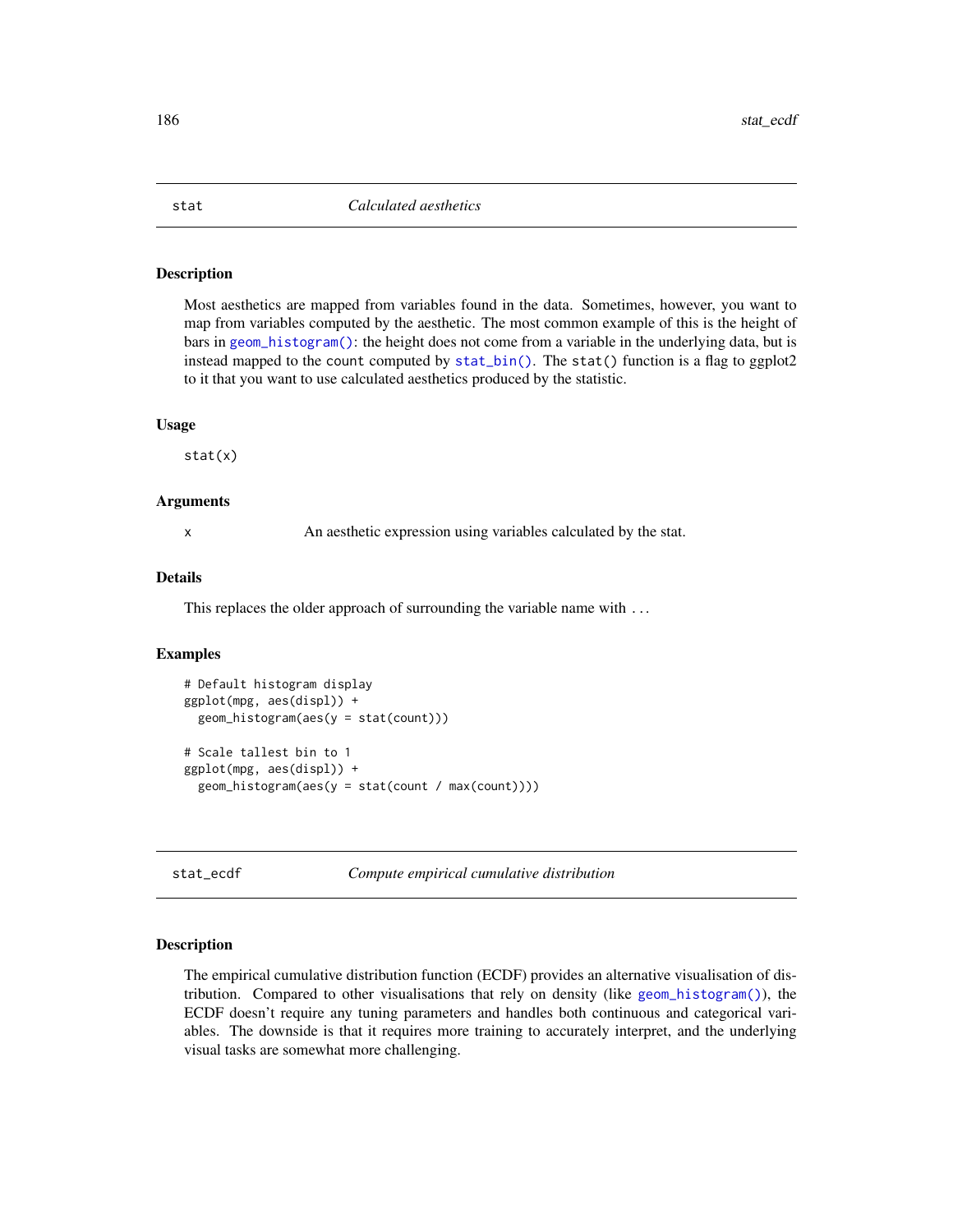#### <span id="page-186-0"></span>stat\_ecdf 187

# Usage

```
stat_ecdf(mapping = NULL, data = NULL, geom = "step",
 position = "identity", ..., n = NULL, pad = TRUE, na.rm = FALSE,
 show.legend = NA, inherit.aes = TRUE)
```
# Arguments

| mapping     | Set of aesthetic mappings created by aes() or aes_(). If specified and inherit.aes = TRUE<br>(the default), it is combined with the default mapping at the top level of the plot.<br>You must supply mapping if there is no plot mapping.              |
|-------------|--------------------------------------------------------------------------------------------------------------------------------------------------------------------------------------------------------------------------------------------------------|
| data        | The data to be displayed in this layer. There are three options:                                                                                                                                                                                       |
|             | If NULL, the default, the data is inherited from the plot data as specified in the<br>call to ggplot().                                                                                                                                                |
|             | A data. frame, or other object, will override the plot data. All objects will be<br>fortified to produce a data frame. See fortify() for which variables will be<br>created.                                                                           |
|             | A function will be called with a single argument, the plot data. The return<br>value must be a data. frame., and will be used as the layer data.                                                                                                       |
| geom        | The geometric object to use display the data                                                                                                                                                                                                           |
| position    | Position adjustment, either as a string, or the result of a call to a position adjust-<br>ment function.                                                                                                                                               |
| $\cdots$    | Other arguments passed on to layer (). These are often aesthetics, used to set<br>an aesthetic to a fixed value, like color = "red" or size = 3. They may also<br>be parameters to the paired geom/stat.                                               |
| n           | if NULL, do not interpolate. If not NULL, this is the number of points to inter-<br>polate with.                                                                                                                                                       |
| pad         | If TRUE, pad the ecdf with additional points $(-Inf, 0)$ and $(Inf, 1)$                                                                                                                                                                                |
| na.rm       | If FALSE (the default), removes missing values with a warning. If TRUE silently<br>removes missing values.                                                                                                                                             |
| show.legend | logical. Should this layer be included in the legends? NA, the default, includes if<br>any aesthetics are mapped. FALSE never includes, and TRUE always includes. It<br>can also be a named logical vector to finely select the aesthetics to display. |
| inherit.aes | If FALSE, overrides the default aesthetics, rather than combining with them.<br>This is most useful for helper functions that define both data and aesthetics and<br>shouldn't inherit behaviour from the default plot specification, e.g. borders().  |
|             |                                                                                                                                                                                                                                                        |

# Computed variables

- x x in data
- y cumulative density corresponding x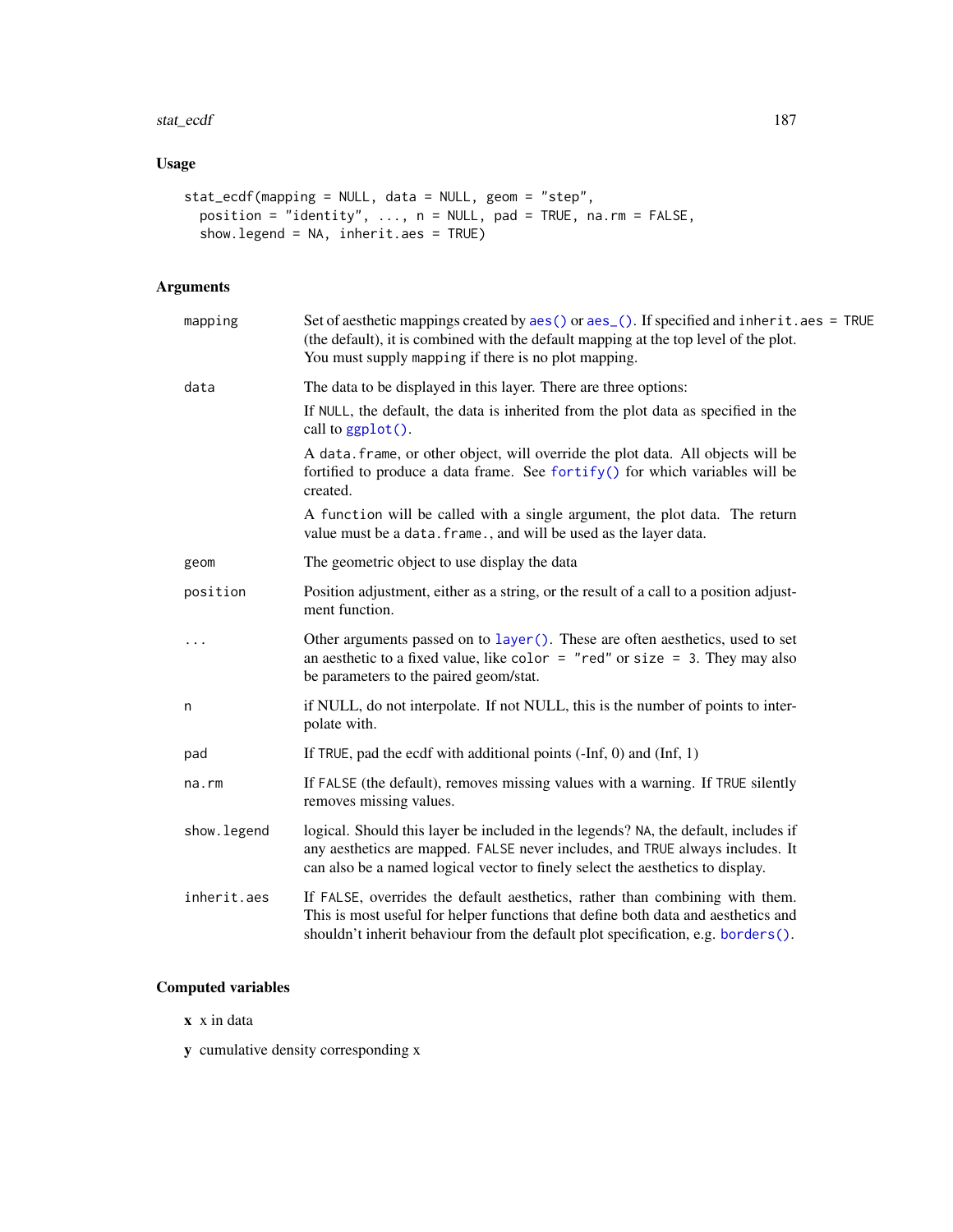# Examples

```
df <- data.frame(
 x = c(rnorm(100, 0, 3), rnorm(100, 0, 10)),g = gl(2, 100)\lambdaggplot(df, aes(x)) + stat_ccdf(geom = "step")# Don't go to positive/negative infinity
ggplot(df, aes(x)) + stat_ecdf(geom = "step", pad = FALSE)# Multiple ECDFs
ggplot(df, aes(x, colour = g)) + stat_ecdf()
```
stat\_ellipse *Compute normal confidence ellipses*

# Description

The method for calculating the ellipses has been modified from car::ellipse (Fox and Weisberg, 2011)

# Usage

```
stat_ellipse(mapping = NULL, data = NULL, geom = "path",
 position = "identity", ..., type = "t", level = 0.95, segments = 51,
 na.rm = FALSE, show.legend = NA, inherit.aes = TRUE)
```
# Arguments

| mapping   | Set of aesthetic mappings created by $aes()$ or $aes()$ . If specified and inherit. $aes = TRUE$<br>(the default), it is combined with the default mapping at the top level of the plot.<br>You must supply mapping if there is no plot mapping. |
|-----------|--------------------------------------------------------------------------------------------------------------------------------------------------------------------------------------------------------------------------------------------------|
| data      | The data to be displayed in this layer. There are three options:                                                                                                                                                                                 |
|           | If NULL, the default, the data is inherited from the plot data as specified in the<br>call to $ggplot()$ .                                                                                                                                       |
|           | A data. frame, or other object, will override the plot data. All objects will be<br>fortified to produce a data frame. See fortify() for which variables will be<br>created.                                                                     |
|           | A function will be called with a single argument, the plot data. The return<br>value must be a data. frame., and will be used as the layer data.                                                                                                 |
| geom      | The geometric object to use display the data                                                                                                                                                                                                     |
| position  | Position adjustment, either as a string, or the result of a call to a position adjust-<br>ment function.                                                                                                                                         |
| $\ddotsc$ | Other arguments passed on to layer (). These are often aesthetics, used to set<br>an aesthetic to a fixed value, like color = "red" or size = 3. They may also<br>be parameters to the paired geom/stat.                                         |

<span id="page-187-0"></span>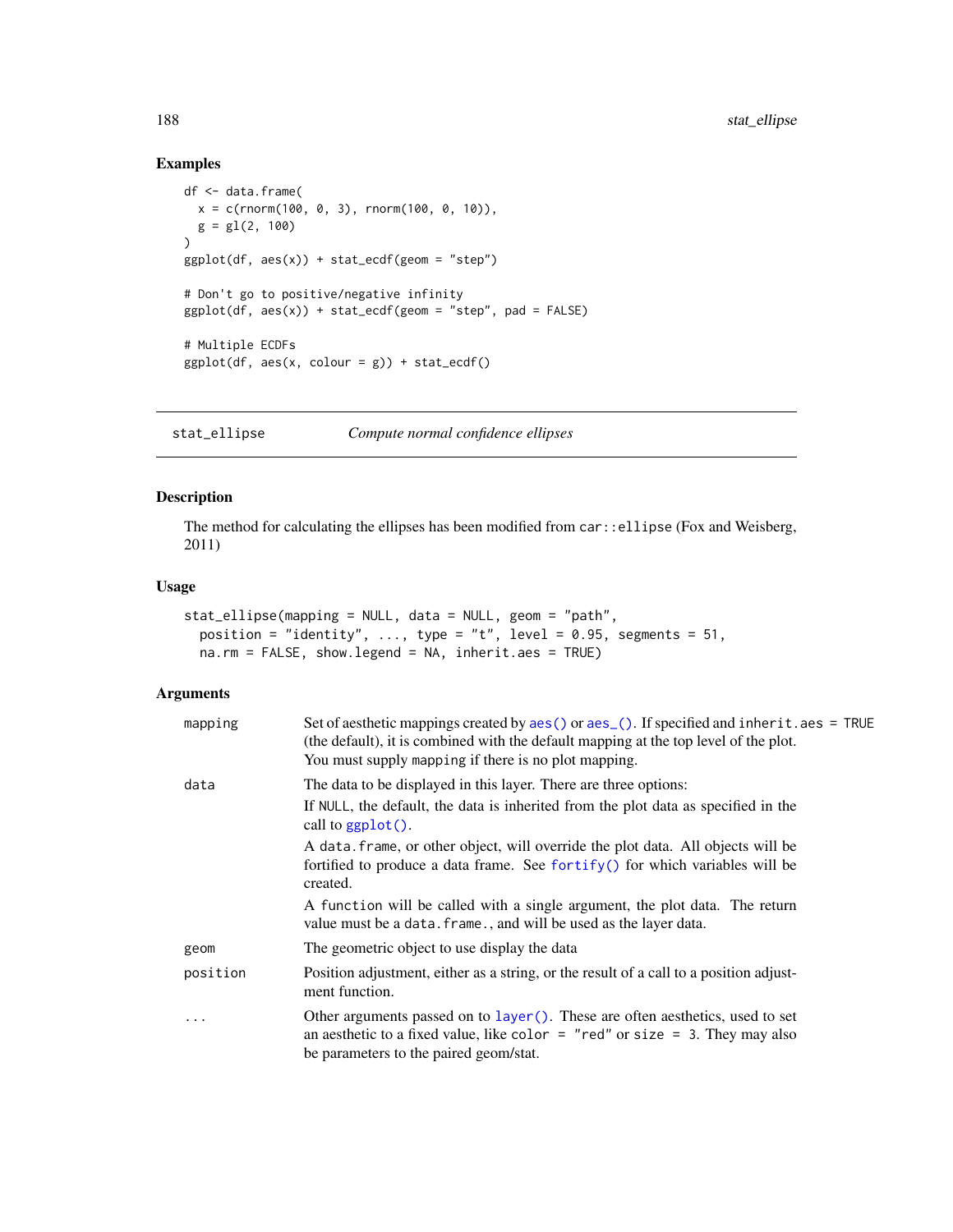<span id="page-188-0"></span>

| type        | The type of ellipse. The default "t" assumes a multivariate t-distribution, and<br>"norm" assumes a multivariate normal distribution. "euclid" draws a circle<br>with the radius equal to level, representing the euclidean distance from the<br>center. This ellipse probably won't appear circular unless coord_fixed() is<br>applied. |
|-------------|------------------------------------------------------------------------------------------------------------------------------------------------------------------------------------------------------------------------------------------------------------------------------------------------------------------------------------------|
| level       | The confidence level at which to draw an ellipse (default is 0.95), or, if type="euclid",<br>the radius of the circle to be drawn.                                                                                                                                                                                                       |
| segments    | The number of segments to be used in drawing the ellipse.                                                                                                                                                                                                                                                                                |
| na.rm       | If FALSE, the default, missing values are removed with a warning. If TRUE,<br>missing values are silently removed.                                                                                                                                                                                                                       |
| show.legend | logical. Should this layer be included in the legends? NA, the default, includes if<br>any aesthetics are mapped. FALSE never includes, and TRUE always includes. It<br>can also be a named logical vector to finely select the aesthetics to display.                                                                                   |
| inherit.aes | If FALSE, overrides the default aesthetics, rather than combining with them.<br>This is most useful for helper functions that define both data and aesthetics and<br>shouldn't inherit behaviour from the default plot specification, e.g. borders().                                                                                    |

# References

John Fox and Sanford Weisberg (2011). An R Companion to Applied Regression, Second Edition. Thousand Oaks CA: Sage. URL: [http://socserv.socsci.mcmaster.ca/jfox/Books/](http://socserv.socsci.mcmaster.ca/jfox/Books/Companion) [Companion](http://socserv.socsci.mcmaster.ca/jfox/Books/Companion)

```
ggplot(faithful, aes(waiting, eruptions)) +
  geom_point() +
  stat_ellipse()
ggplot(faithful, aes(waiting, eruptions, color = eruptions > 3)) +
  geom_point() +
  stat_ellipse()
ggplot(faithful, aes(waiting, eruptions, color = eruptions > 3)) +
  geom_point() +
  stat_ellipse(type = "norm", linetype = 2) +
  stat_ellipse(type = "t")
ggplot(faithful, aes(waiting, eruptions, color = eruptions > 3)) +
  geom_point() +
  stat_ellipse(type = "norm", linetype = 2) +
  stat_ellipse(type = "euclid", level = 3) +
  coord_fixed()
ggplot(faithful, aes(waiting, eruptions, fill = eruptions > 3)) +
  stat_ellipse(geom = "polygon")
```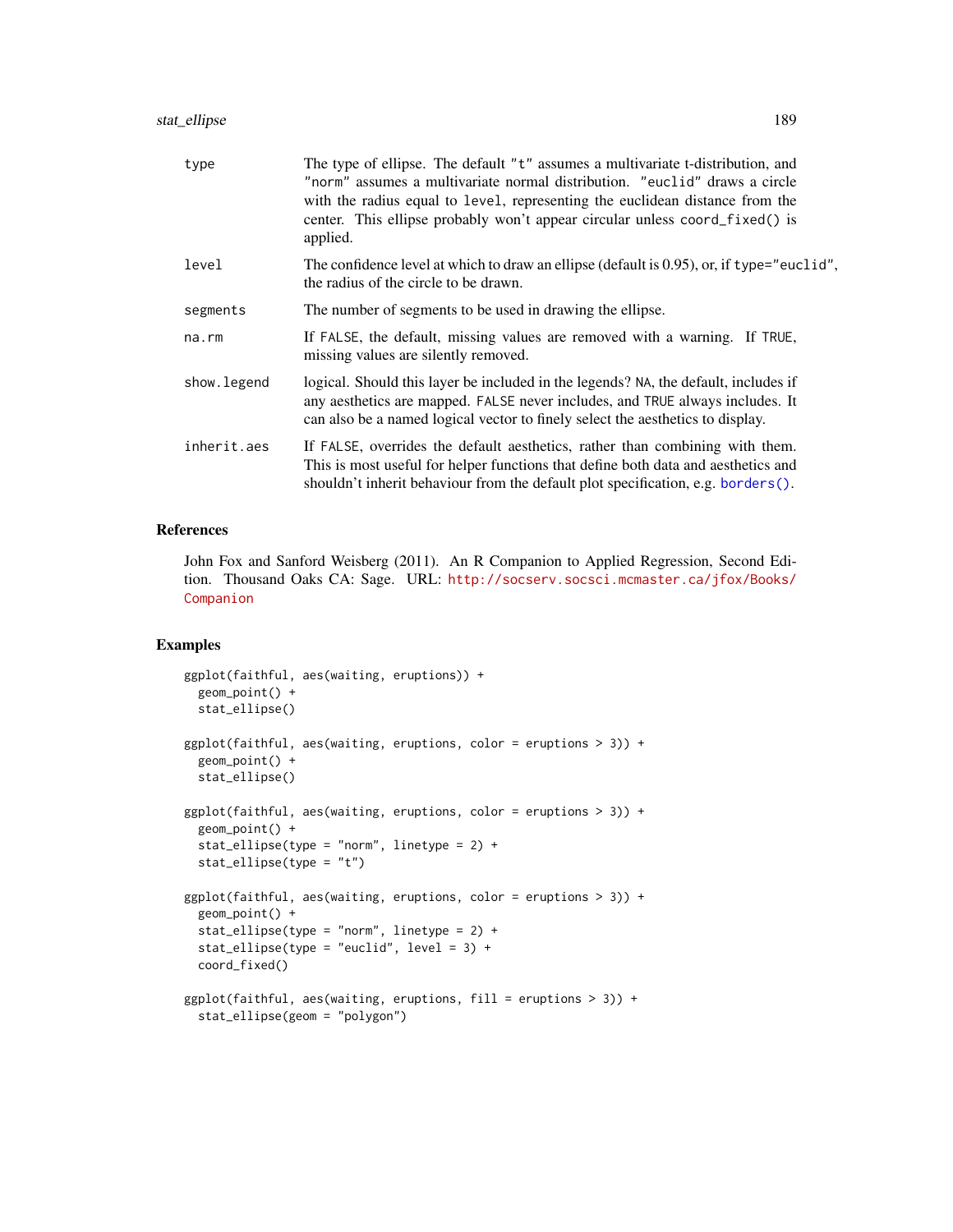# Description

This stat makes it easy to superimpose a function on top of an existing plot. The function is called with a grid of evenly spaced values along the x axis, and the results are drawn (by default) with a line.

# Usage

```
stat_function(mapping = NULL, data = NULL, geom = "path",
 position = "identity", ..., fun, xlim = NULL, n = 101, args = list(),
 na.rm = FALSE, show.legend = NA, inherit.aes = TRUE)
```
# Arguments

| mapping      | Set of aesthetic mappings created by aes () or aes (). If specified and inherit.aes = TRUE<br>(the default), it is combined with the default mapping at the top level of the plot.<br>You must supply mapping if there is no plot mapping.             |
|--------------|--------------------------------------------------------------------------------------------------------------------------------------------------------------------------------------------------------------------------------------------------------|
| data         | The data to be displayed in this layer. There are three options:                                                                                                                                                                                       |
|              | If NULL, the default, the data is inherited from the plot data as specified in the<br>call to ggplot().                                                                                                                                                |
|              | A data. frame, or other object, will override the plot data. All objects will be<br>fortified to produce a data frame. See fortify() for which variables will be<br>created.                                                                           |
|              | A function will be called with a single argument, the plot data. The return<br>value must be a data. frame., and will be used as the layer data.                                                                                                       |
| geom         | The geometric object to use display the data                                                                                                                                                                                                           |
| position     | Position adjustment, either as a string, or the result of a call to a position adjust-<br>ment function.                                                                                                                                               |
|              | Other arguments passed on to layer (). These are often aesthetics, used to set<br>an aesthetic to a fixed value, like color = "red" or size = 3. They may also<br>be parameters to the paired geom/stat.                                               |
| fun          | function to use. Must be vectorised.                                                                                                                                                                                                                   |
| xlim         | Optionally, restrict the range of the function to this range.                                                                                                                                                                                          |
| n            | number of points to interpolate along                                                                                                                                                                                                                  |
| args         | list of additional arguments to pass to fun                                                                                                                                                                                                            |
| na.rm        | If FALSE, the default, missing values are removed with a warning. If TRUE,<br>missing values are silently removed.                                                                                                                                     |
| show. legend | logical. Should this layer be included in the legends? NA, the default, includes if<br>any aesthetics are mapped. FALSE never includes, and TRUE always includes. It<br>can also be a named logical vector to finely select the aesthetics to display. |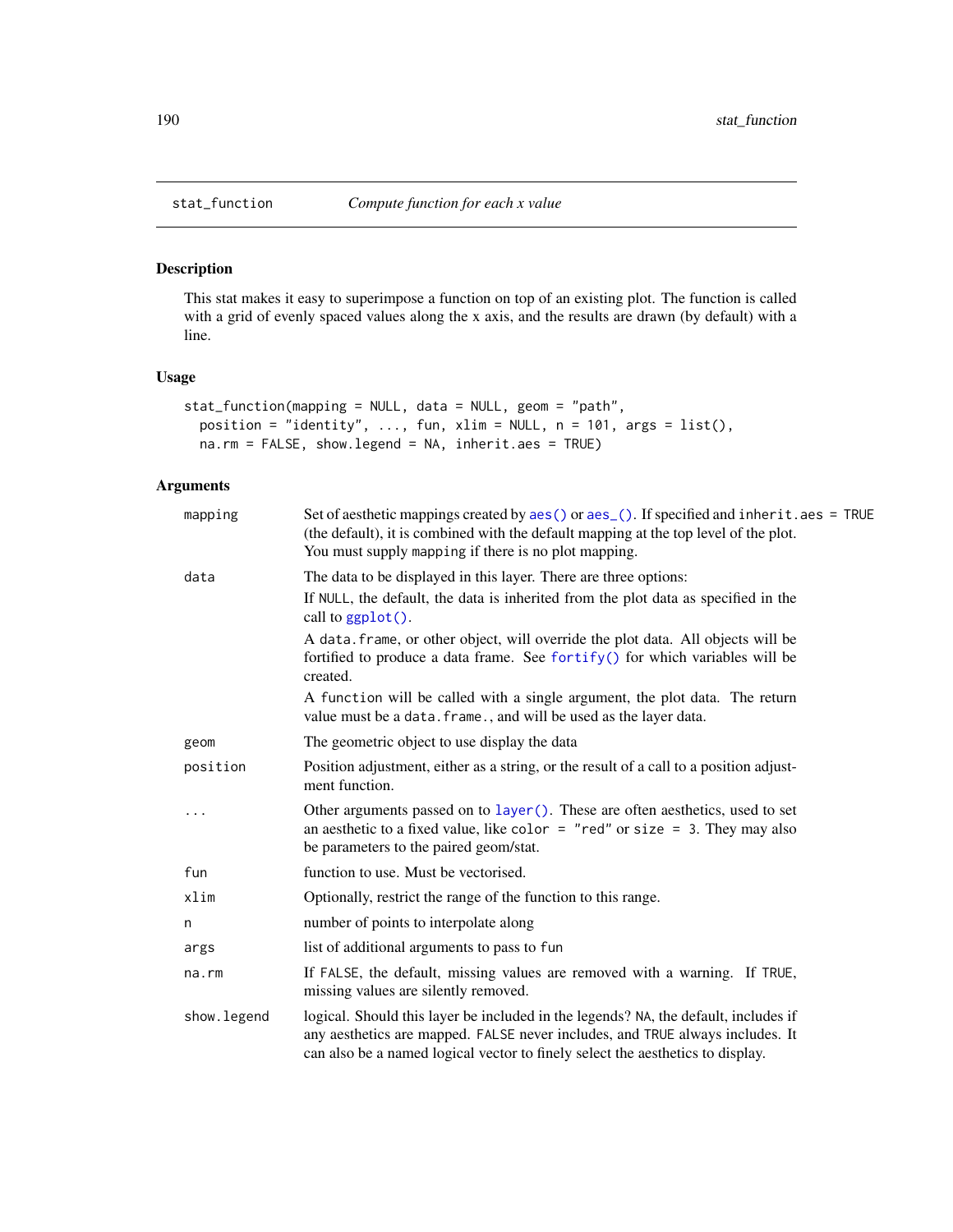# <span id="page-190-0"></span>stat\_function 191

| inherit.aes | If FALSE, overrides the default aesthetics, rather than combining with them.      |
|-------------|-----------------------------------------------------------------------------------|
|             | This is most useful for helper functions that define both data and aesthetics and |
|             | shouldn't inherit behaviour from the default plot specification, e.g. borders().  |

# **Aesthetics**

stat\_function understands the following aesthetics (required aesthetics are in bold):

• group

• y

Learn more about setting these aesthetics in vignette("ggplot2-specs")

#### Computed variables

- x x's along a grid
- y value of function evaluated at corresponding x

```
set.seed(1492)
df <- data.frame(
  x = rnorm(100))
x < -df$x
base <- ggplot(df, aes(x)) + geom_density()
base + stat_function(fun = dnorm, colour = "red")
base + stat_function(fun = dnorm, colour = "red", args = list(mean = 3))
# Plot functions without data
# Examples adapted from Kohske Takahashi
# Specify range of x-axis
ggplot(data, frame(x = c(0, 2)), aes(x)) +stat_function(fun = exp, geom = "line")
# Plot a normal curve
ggplot(data-frame(x = c(-5, 5)), aes(x)) + stat_function(fun = donorm)# To specify a different mean or sd, use the args parameter to supply new values
ggplot(data.frame(x = c(-5, 5)), aes(x)) +stat_function(fun = dnorm, args = list(mean = 2, sd = .5))# Two functions on the same plot
f <- gplot(data, frame(x = c(0, 10)), aes(x))f + stat_function(fun = sin, colour = "red") +stat_function(fun = cos, colour = "blue")
# Using a custom function
test \le function(x) {x ^ 2 + x + 20}
f + stat_function(fun = test)
```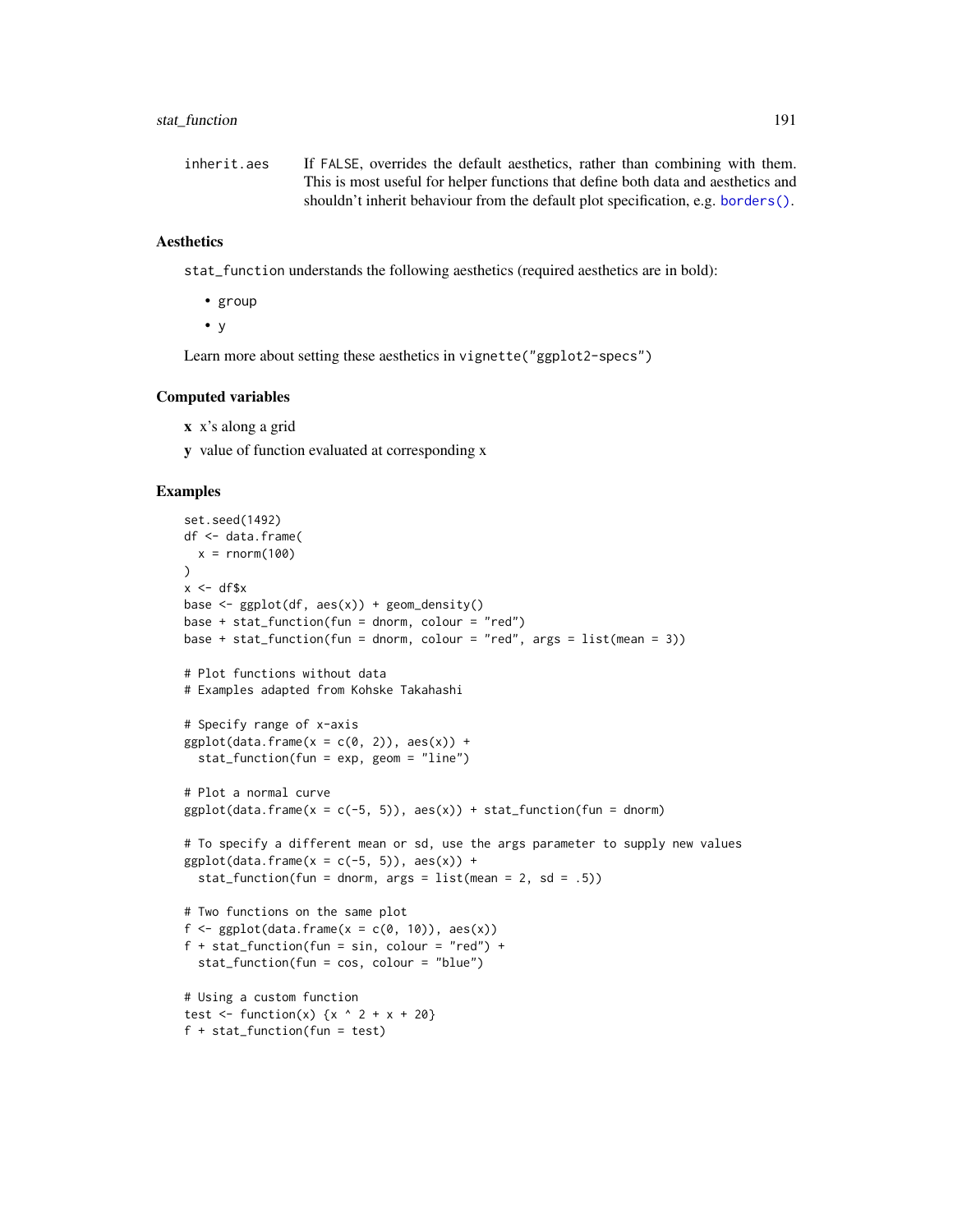<span id="page-191-0"></span>stat\_identity *Leave data as is*

# Description

The identity statistic leaves the data unchanged.

# Usage

```
stat_identity(mapping = NULL, data = NULL, geom = "point",
  position = "identity", ..., show.legend = NA, inherit.aes = TRUE)
```
# Arguments

| mapping     | Set of aesthetic mappings created by $aes()$ or $aes_()$ . If specified and inherit. $aes = TRUE$<br>(the default), it is combined with the default mapping at the top level of the plot.<br>You must supply mapping if there is no plot mapping.      |
|-------------|--------------------------------------------------------------------------------------------------------------------------------------------------------------------------------------------------------------------------------------------------------|
| data        | The data to be displayed in this layer. There are three options:                                                                                                                                                                                       |
|             | If NULL, the default, the data is inherited from the plot data as specified in the<br>call to $ggplot()$ .                                                                                                                                             |
|             | A data. frame, or other object, will override the plot data. All objects will be<br>fortified to produce a data frame. See fortify() for which variables will be<br>created.                                                                           |
|             | A function will be called with a single argument, the plot data. The return<br>value must be a data. frame., and will be used as the layer data.                                                                                                       |
| geom        | The geometric object to use display the data                                                                                                                                                                                                           |
| position    | Position adjustment, either as a string, or the result of a call to a position adjust-<br>ment function.                                                                                                                                               |
|             | Other arguments passed on to layer (). These are often aesthetics, used to set<br>an aesthetic to a fixed value, like color = "red" or size = 3. They may also<br>be parameters to the paired geom/stat.                                               |
| show.legend | logical. Should this layer be included in the legends? NA, the default, includes if<br>any aesthetics are mapped. FALSE never includes, and TRUE always includes. It<br>can also be a named logical vector to finely select the aesthetics to display. |
| inherit.aes | If FALSE, overrides the default aesthetics, rather than combining with them.<br>This is most useful for helper functions that define both data and aesthetics and<br>shouldn't inherit behaviour from the default plot specification, e.g. borders().  |
|             |                                                                                                                                                                                                                                                        |

```
p <- ggplot(mtcars, aes(wt, mpg))
p + stat_identity()
```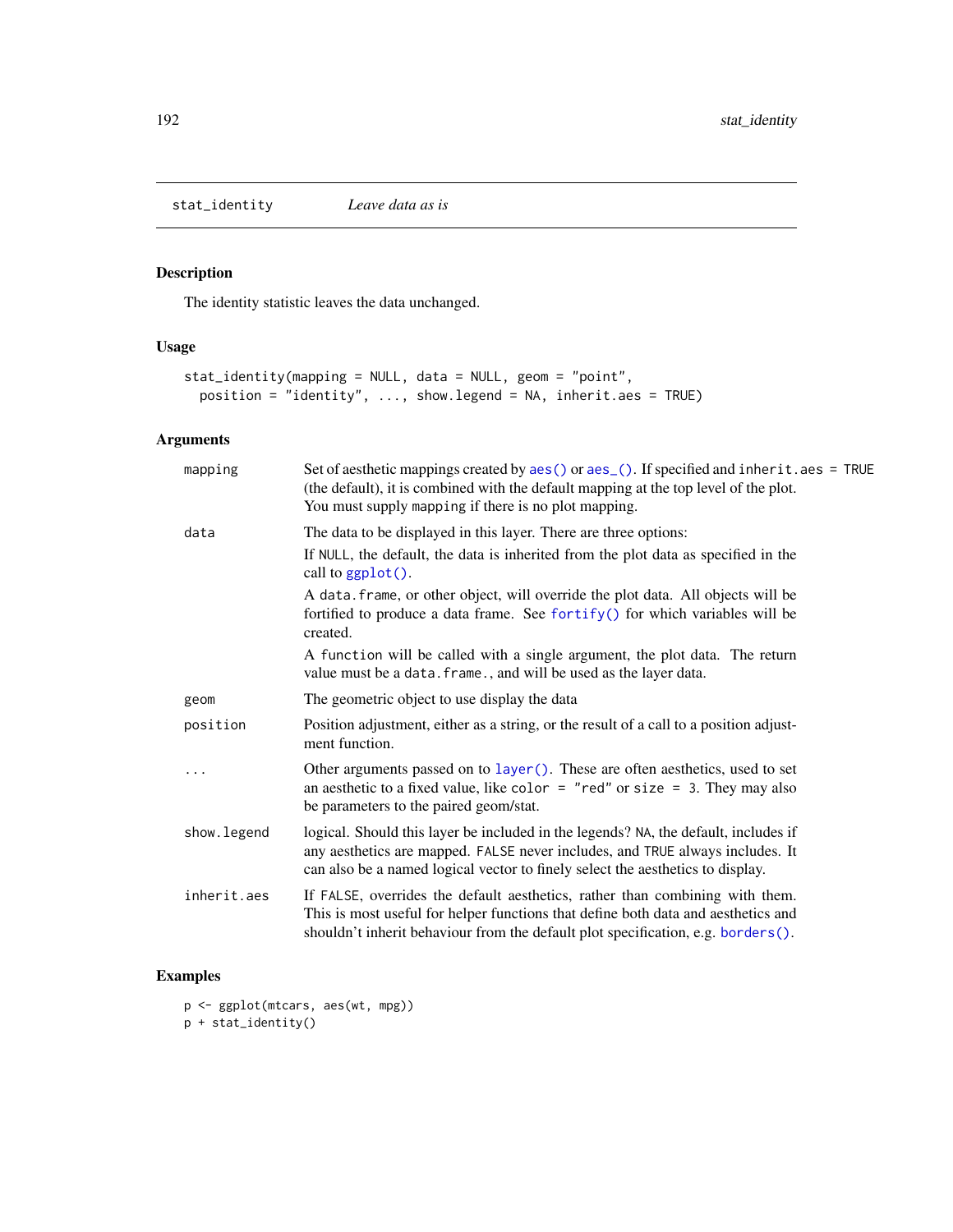<span id="page-192-2"></span><span id="page-192-0"></span>stat\_summary\_2d *Bin and summarise in 2d (rectangle & hexagons)*

# <span id="page-192-1"></span>Description

stat\_summary\_2d is a 2d variation of [stat\\_summary\(\)](#page-194-0). stat\_summary\_hex is a hexagonal variation of [stat\\_summary\\_2d\(\)](#page-192-0). The data are divided into bins defined by x and y, and then the values of z in each cell is are summarised with fun.

# Usage

```
stat_summary_2d(mapping = NULL, data = NULL, geom = "tile",
  position = "identity", \ldots, bins = 30, binwidth = NULL, drop = TRUE,
  fun = "mean", fun.args = list(), na.rm = FALSE, show.legend = NA,
  inherit.aes = TRUE)
stat_summary_hex(mapping = NULL, data = NULL, geom = "hex",
  position = "identity", \ldots, bins = 30, binwidth = NULL, drop = TRUE,
  fun = "mean", fun.args = list(), na.rm = FALSE, show.legend = NA,
```

```
Arguments
```
inherit.aes = TRUE)

| mapping  | Set of aesthetic mappings created by $aes()$ or $aes_()$ . If specified and inherit. $aes = TRUE$<br>(the default), it is combined with the default mapping at the top level of the plot.<br>You must supply mapping if there is no plot mapping. |
|----------|---------------------------------------------------------------------------------------------------------------------------------------------------------------------------------------------------------------------------------------------------|
| data     | The data to be displayed in this layer. There are three options:                                                                                                                                                                                  |
|          | If NULL, the default, the data is inherited from the plot data as specified in the<br>call to $ggplot()$ .                                                                                                                                        |
|          | A data frame, or other object, will override the plot data. All objects will be<br>fortified to produce a data frame. See fortify() for which variables will be<br>created.                                                                       |
|          | A function will be called with a single argument, the plot data. The return<br>value must be a data. frame., and will be used as the layer data.                                                                                                  |
| geom     | The geometric object to use display the data                                                                                                                                                                                                      |
| position | Position adjustment, either as a string, or the result of a call to a position adjust-<br>ment function.                                                                                                                                          |
| .        | Other arguments passed on to layer (). These are often aesthetics, used to set<br>an aesthetic to a fixed value, like color = "red" or size = 3. They may also<br>be parameters to the paired geom/stat.                                          |
| bins     | numeric vector giving number of bins in both vertical and horizontal directions.<br>Set to 30 by default.                                                                                                                                         |
| binwidth | Numeric vector giving bin width in both vertical and horizontal directions. Over-<br>rides bins if both set.                                                                                                                                      |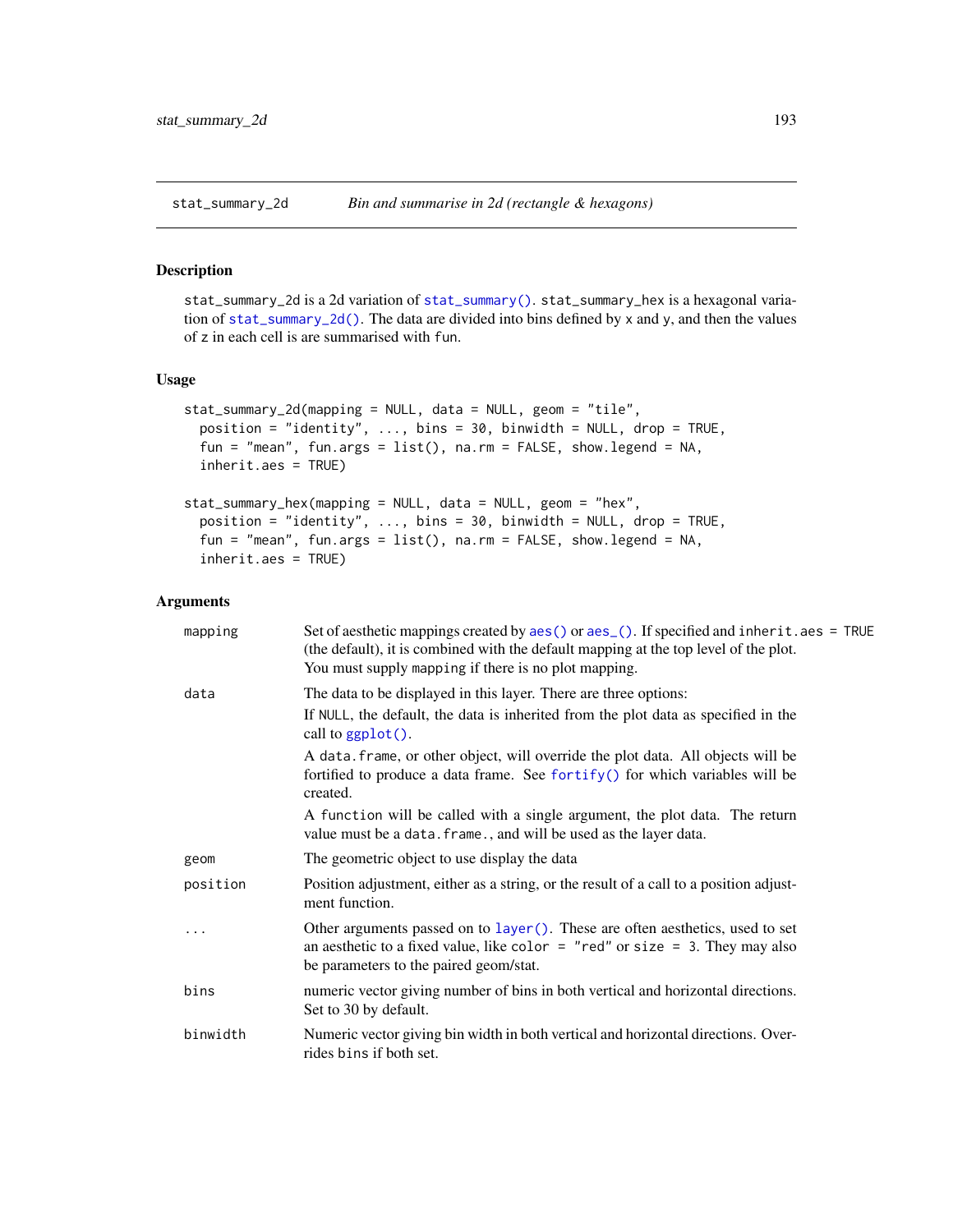<span id="page-193-0"></span>

| drop        | drop if the output of fun is NA.                                                                                                                                                                                                                          |
|-------------|-----------------------------------------------------------------------------------------------------------------------------------------------------------------------------------------------------------------------------------------------------------|
| fun         | function for summary.                                                                                                                                                                                                                                     |
| fun.args    | A list of extra arguments to pass to fun                                                                                                                                                                                                                  |
| na.rm       | If FALSE, the default, missing values are removed with a warning. If TRUE,<br>missing values are silently removed.                                                                                                                                        |
| show.legend | logical. Should this layer be included in the legends? NA, the default, includes if<br>any aesthetics are mapped. FALSE never includes, and TRUE always includes. It<br>can also be a named logical vector to finely select the aesthetics to display.    |
| inherit.aes | If FALSE, overrides the default aesthetics, rather than combining with them.<br>This is most useful for helper functions that define both data and aesthetics and<br>shouldn't inherit behaviour from the default plot specification, e.g. borders $()$ . |

# Aesthetics

- x: horizontal position
- y: vertical position
- z: value passed to the summary function

# Computed variables

x,y Location

value Value of summary statistic.

# See Also

[stat\\_summary\\_hex\(\)](#page-192-1) for hexagonal summarization. [stat\\_bin2d\(\)](#page-45-0) for the binning options.

```
d <- ggplot(diamonds, aes(carat, depth, z = price))
d + stat_summary_2d()
# Specifying function
d + stat_summary_2d(fun = function(x) sum(x^2))d + stat\_summary_2d(fun = var)d + stat_summary_2d(fun = "quantile", fun.args = list(probs = 0.1))if (requireNamespace("hexbin")) {
d + stat_summary_hex()
}
```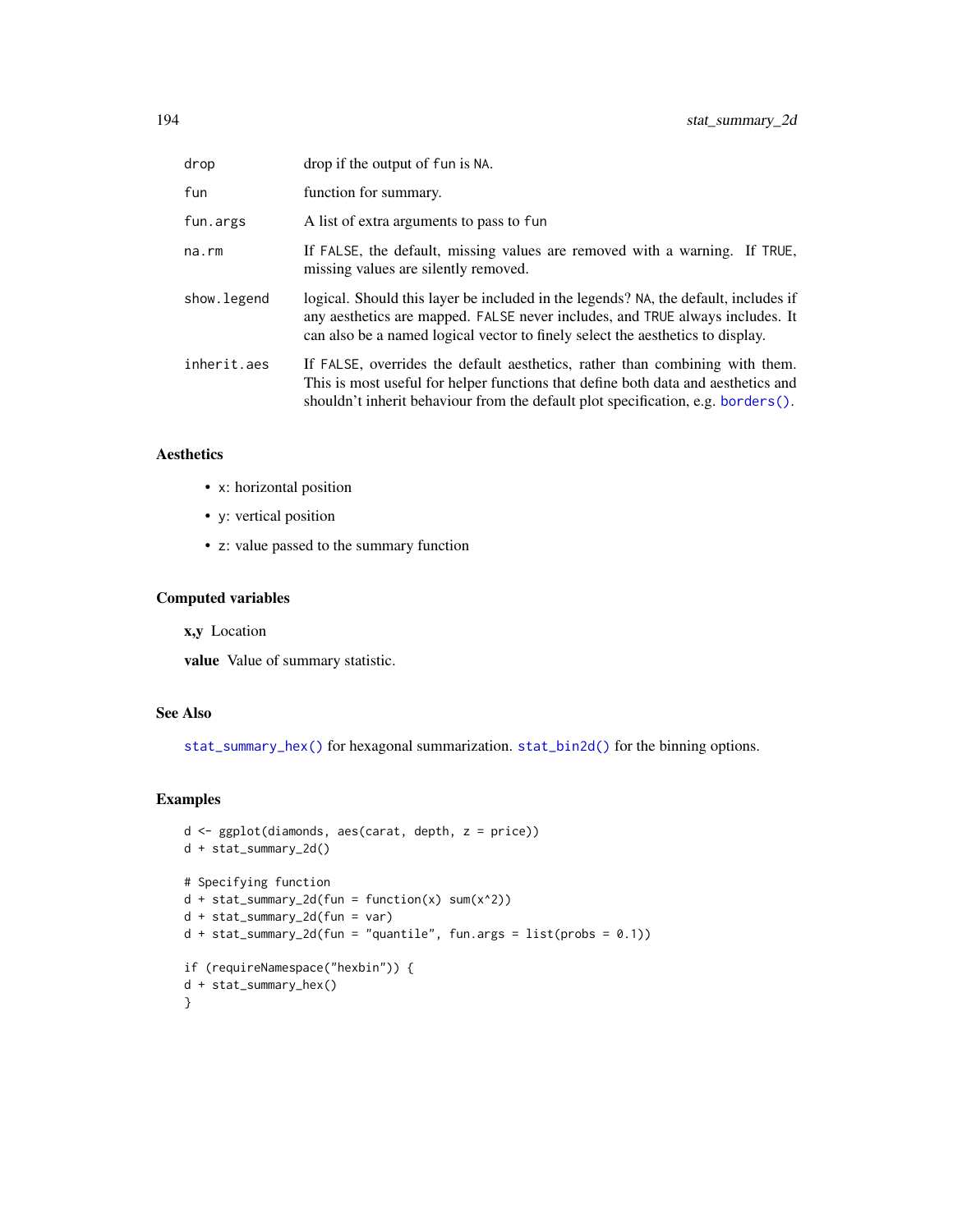<span id="page-194-1"></span>stat\_summary\_bin *Summarise y values at unique/binned x*

# <span id="page-194-0"></span>Description

stat\_summary operates on unique x; stat\_summary\_bin operates on binned x. They are more flexible versions of [stat\\_bin\(\)](#page-68-0): instead of just counting, they can compute any aggregate.

#### Usage

```
stat_summary_bin(mapping = NULL, data = NULL, geom = "pointrange",
 position = "identity", ..., fun.data = NULL, fun.y = NULL,
  fun.ymax = NULL, fun.ymin = NULL, fun.args = list(), bins = 30,
 binwidth = NULL, breaks = NULL, na.rm = FALSE, show.legend = NA,
  inherit.aes = TRUE)
```

```
stat_summary(mapping = NULL, data = NULL, geom = "pointrange",
 position = "identity", ..., fun.data = NULL, fun.y = NULL,
  fun.ymax = NULL, fun.ymin = NULL, fun.args = list(), na.rm = FALSE,
  show.legend = NA, inherit.aes = TRUE)
```
# Arguments

| mapping  | Set of aesthetic mappings created by aes() or aes_(). If specified and inherit.aes = TRUE<br>(the default), it is combined with the default mapping at the top level of the plot.<br>You must supply mapping if there is no plot mapping. |
|----------|-------------------------------------------------------------------------------------------------------------------------------------------------------------------------------------------------------------------------------------------|
| data     | The data to be displayed in this layer. There are three options:                                                                                                                                                                          |
|          | If NULL, the default, the data is inherited from the plot data as specified in the<br>call to $ggplot()$ .                                                                                                                                |
|          | A data. frame, or other object, will override the plot data. All objects will be<br>fortified to produce a data frame. See fortify() for which variables will be<br>created.                                                              |
|          | A function will be called with a single argument, the plot data. The return<br>value must be a data. frame., and will be used as the layer data.                                                                                          |
| geom     | Use to override the default connection between geom_histogram/geom_freqpoly<br>and stat_bin.                                                                                                                                              |
| position | Position adjustment, either as a string, or the result of a call to a position adjust-<br>ment function.                                                                                                                                  |
|          | Other arguments passed on to layer (). These are often aesthetics, used to set<br>an aesthetic to a fixed value, like color = "red" or size = 3. They may also<br>be parameters to the paired geom/stat.                                  |
| fun.data | A function that is given the complete data and should return a data frame with<br>variables ymin, y, and ymax.                                                                                                                            |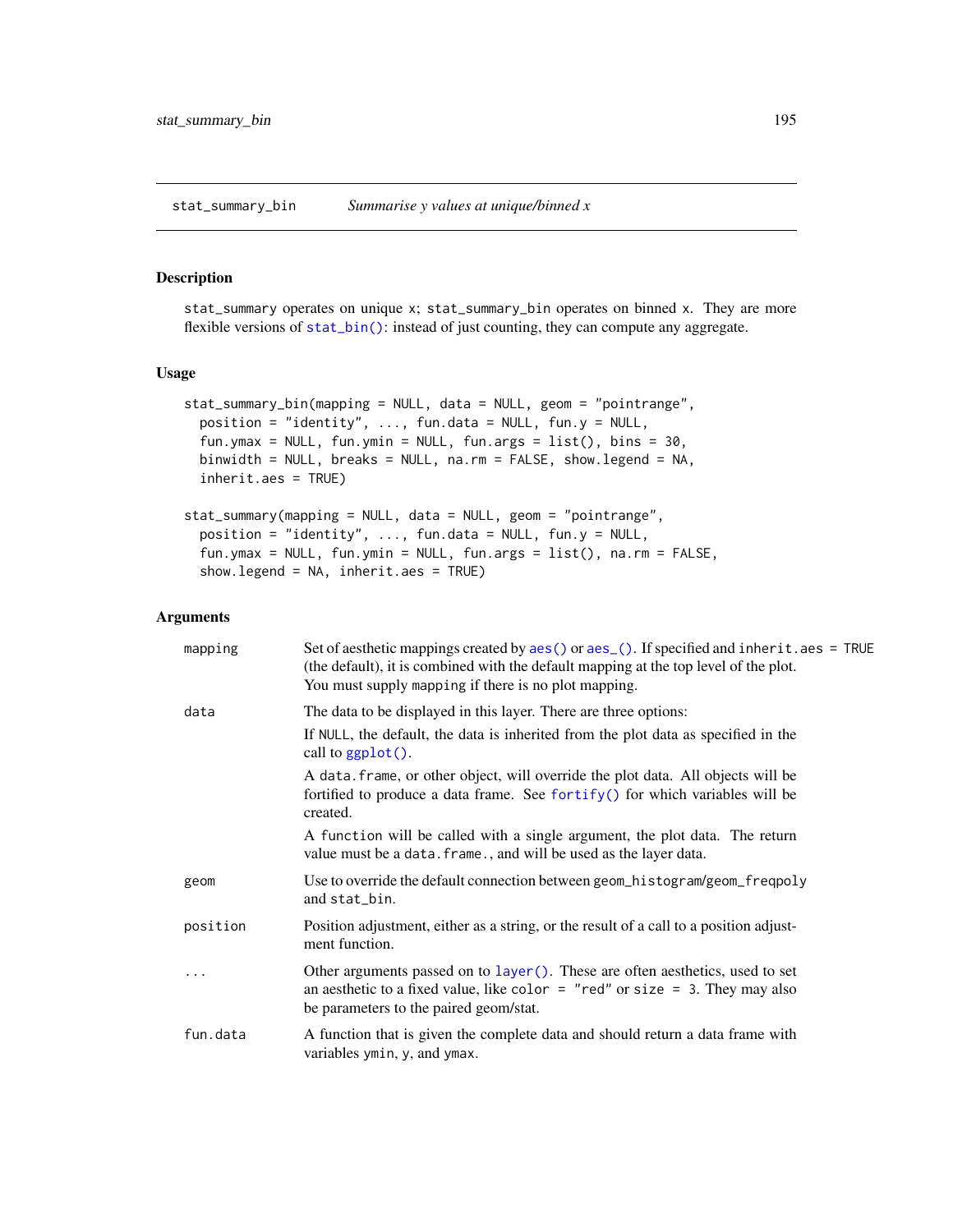<span id="page-195-0"></span>

| fun.ymin, fun.y, fun.ymax |                                                                                                                                                                                                                                                                                                                                                                                                                                                    |
|---------------------------|----------------------------------------------------------------------------------------------------------------------------------------------------------------------------------------------------------------------------------------------------------------------------------------------------------------------------------------------------------------------------------------------------------------------------------------------------|
|                           | Alternatively, supply three individual functions that are each passed a vector of<br>x's and should return a single number.                                                                                                                                                                                                                                                                                                                        |
| fun.args                  | Optional additional arguments passed on to the functions.                                                                                                                                                                                                                                                                                                                                                                                          |
| bins                      | Number of bins. Overridden by binwidth. Defaults to 30.                                                                                                                                                                                                                                                                                                                                                                                            |
| binwidth                  | The width of the bins. Can be specified as a numeric value, or a function that<br>calculates width from x. The default is to use bins bins that cover the range of<br>the data. You should always override this value, exploring multiple widths to<br>find the best to illustrate the stories in your data.<br>The bin width of a date variable is the number of days in each time; the bin<br>width of a time variable is the number of seconds. |
| breaks                    | Alternatively, you can supply a numeric vector giving the bin boundaries. Over-<br>rides binwidth, bins, center, and boundary.                                                                                                                                                                                                                                                                                                                     |
| na.rm                     | If FALSE, the default, missing values are removed with a warning. If TRUE,<br>missing values are silently removed.                                                                                                                                                                                                                                                                                                                                 |
| show.legend               | logical. Should this layer be included in the legends? NA, the default, includes if<br>any aesthetics are mapped. FALSE never includes, and TRUE always includes. It<br>can also be a named logical vector to finely select the aesthetics to display.                                                                                                                                                                                             |
| inherit.aes               | If FALSE, overrides the default aesthetics, rather than combining with them.<br>This is most useful for helper functions that define both data and aesthetics and<br>shouldn't inherit behaviour from the default plot specification, e.g. borders().                                                                                                                                                                                              |

#### Aesthetics

stat\_summary understands the following aesthetics (required aesthetics are in bold):

- x
- y
- group

Learn more about setting these aesthetics in vignette("ggplot2-specs")

# Summary functions

You can either supply summary functions individually (fun.y, fun.ymax, fun.ymin), or as a single function (fun.data):

- fun.data Complete summary function. Should take numeric vector as input and return data frame as output
- fun.ymin ymin summary function (should take numeric vector and return single number)

fun.y y summary function (should take numeric vector and return single number)

fun.ymax ymax summary function (should take numeric vector and return single number)

A simple vector function is easiest to work with as you can return a single number, but is somewhat less flexible. If your summary function computes multiple values at once (e.g. ymin and ymax), use fun.data.

If no aggregation functions are suppled, will default to [mean\\_se\(\)](#page-137-0).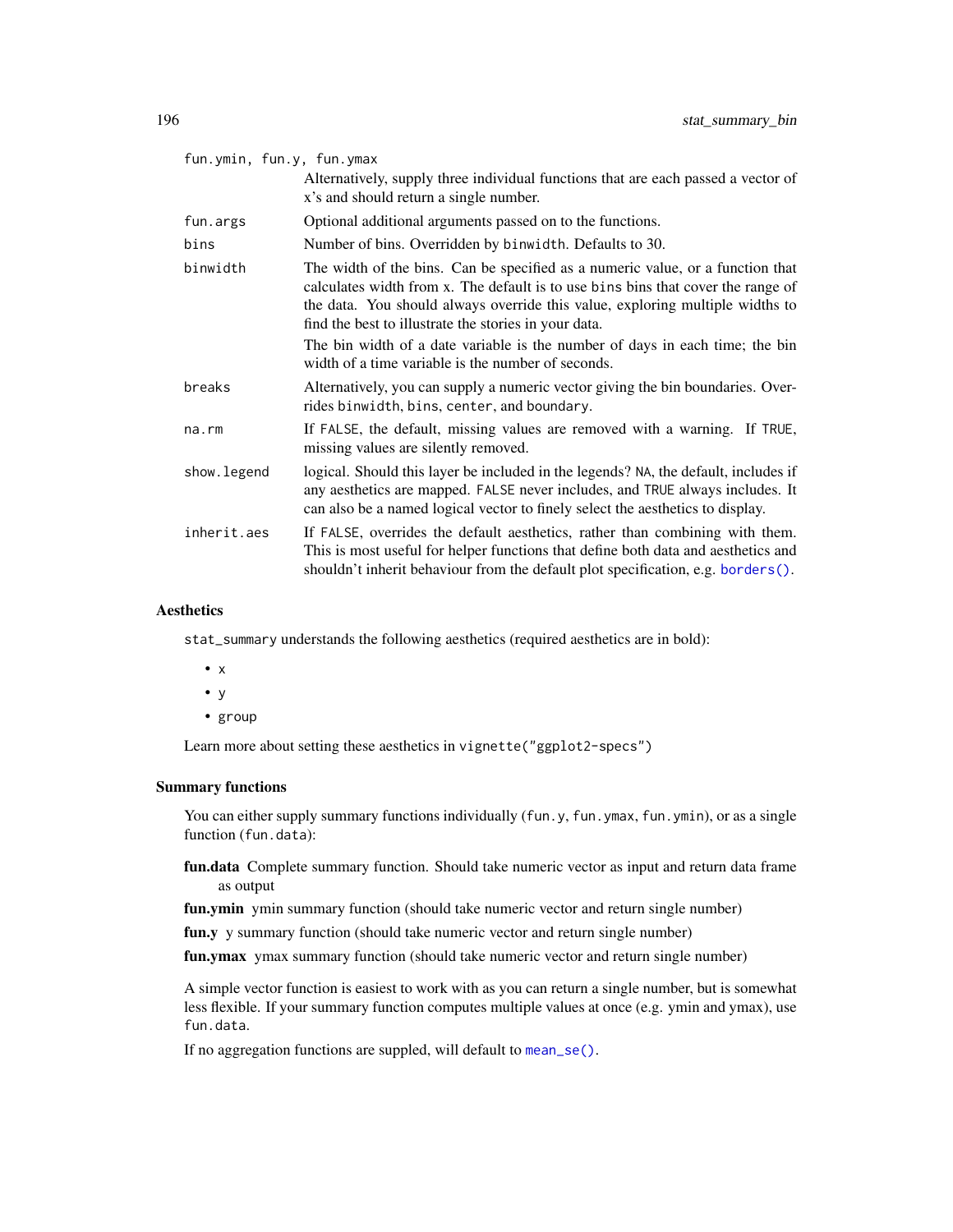# <span id="page-196-0"></span>stat\_summary\_bin 197

# See Also

[geom\\_errorbar\(\)](#page-56-0), [geom\\_pointrange\(\)](#page-56-0), [geom\\_linerange\(\)](#page-56-0), [geom\\_crossbar\(\)](#page-56-1) for geoms to display summarised data

```
d <- ggplot(mtcars, aes(cyl, mpg)) + geom_point()
d + stat_summary(fun.data = "mean_cl-book", colour = "red", size = 2)# You can supply individual functions to summarise the value at
# each x:
d + stat_summary(fun.y = "median", colour = "red", size = 2, geom = "point")
d + stat_summary(fun.y = "mean", colour = "red", size = 2, geom = "point")d + aes(colour = factor(vs)) + stat_summary(fun.y = mean, geom="line")d + stat_summary(fun.y = mean, fun.ymin = min, fun.ymax = max,
  color = "red")d <- ggplot(diamonds, aes(cut))
d + geom_bar()
d + stat\_summary\_bin(aes(y = price), fun.y = "mean", geom = "bar")# Don't use ylim to zoom into a summary plot - this throws the
# data away
p <- ggplot(mtcars, aes(cyl, mpg)) +
  stat_summary(fun.y = "mean", geom = "point")p
p + ylim(15, 30)
# Instead use coord_cartesian
p + coord_{cartesian(ylim = c(15, 30))}# A set of useful summary functions is provided from the Hmisc package:
stat_sum_df <- function(fun, geom="crossbar", ...) {
  stat_summary(fun.data = fun, colour = "red", geom = geom, width = 0.2, ...)
}
d <- ggplot(mtcars, aes(cyl, mpg)) + geom_point()
# The crossbar geom needs grouping to be specified when used with
# a continuous x axis.
d + stat_sum_df("mean_cl\_boot", mapping = aes(group = cyl))d + stat_sum_df("mean_sdl", mapping = aes(group = cyl))d + stat_sum_df("mean_sdl", fun.args = list(mult = 1), mapping = aes(group = cyl))d + stat_sum_df("median_hilow", mapping = aes(group = cyl))
# An example with highly skewed distributions:
if (require("ggplot2movies")) {
set.seed(596)
mov <- movies[sample(nrow(movies), 1000), ]
m2 \leq ggplot(mov, \text{aes}(x = factor(round(rating)), y = votes)) + geom\_point()m2 <- m2 + stat_summary(fun.data = "mean_cl_boot", geom = "crossbar",
                         colour = "red", width = 0.3) + xlab("rating")
m2
```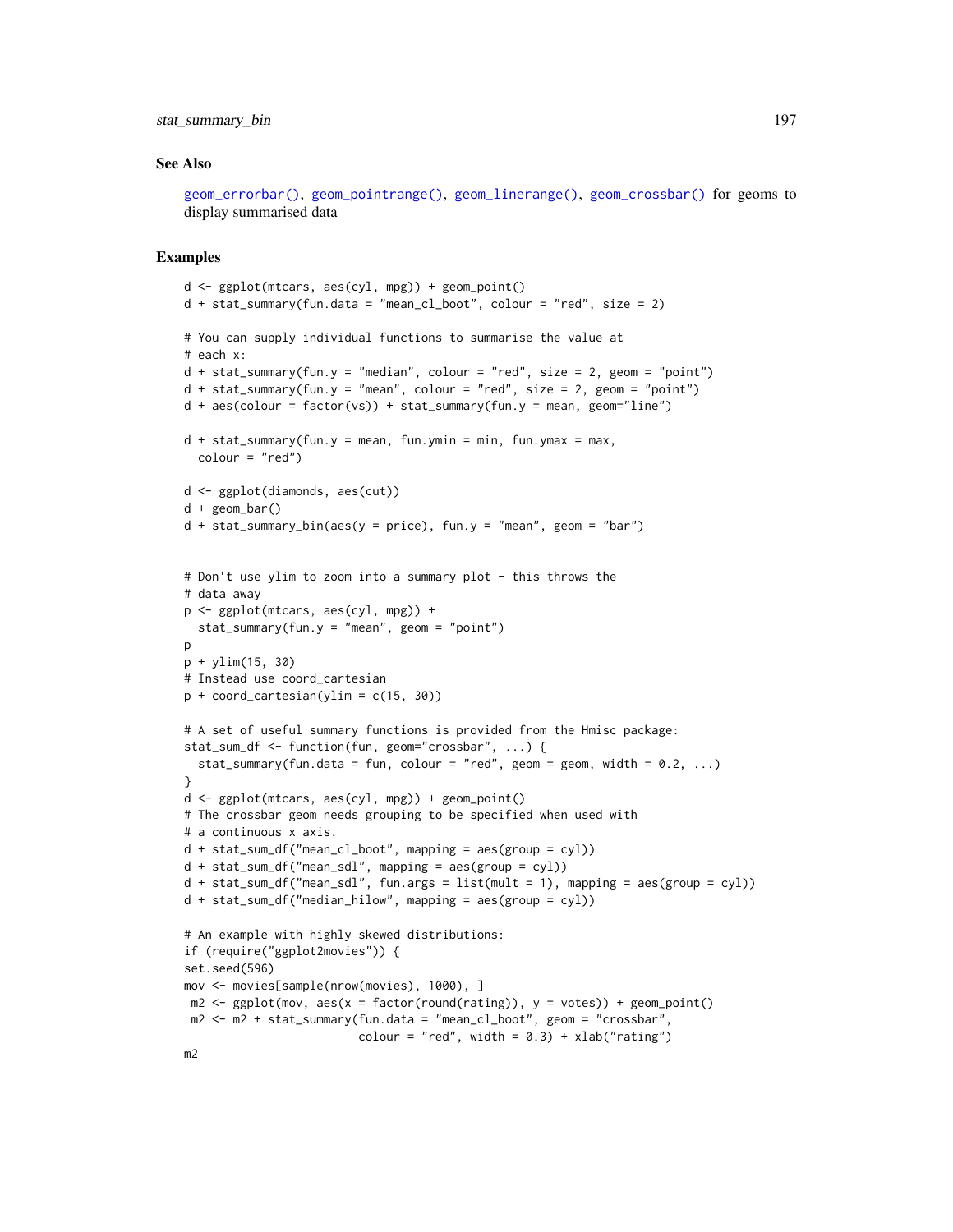```
# Notice how the overplotting skews off visual perception of the mean
# supplementing the raw data with summary statistics is _very_ important
# Next, we'll look at votes on a log scale.
# Transforming the scale means the data are transformed
# first, after which statistics are computed:
m2 + scale_y_log10()
# Transforming the coordinate system occurs after the
# statistic has been computed. This means we're calculating the summary on the raw data
# and stretching the geoms onto the log scale. Compare the widths of the
# standard errors.
m2 + coord_trans(y="log10")
}
```
stat\_unique *Remove duplicates*

# Description

Remove duplicates

# Usage

```
stat_unique(mapping = NULL, data = NULL, geom = "point",
 position = "identity", ..., na.rm = FALSE, show.legend = NA,
  inherit.aes = TRUE)
```
# Arguments

| mapping  | Set of aesthetic mappings created by $\text{aes}()$ or $\text{aes}()$ . If specified and inherit. aes = TRUE<br>(the default), it is combined with the default mapping at the top level of the plot.<br>You must supply mapping if there is no plot mapping. |
|----------|--------------------------------------------------------------------------------------------------------------------------------------------------------------------------------------------------------------------------------------------------------------|
| data     | The data to be displayed in this layer. There are three options:<br>If NULL, the default, the data is inherited from the plot data as specified in the                                                                                                       |
|          | call to $ggplot()$ .<br>A data frame, or other object, will override the plot data. All objects will be<br>fortified to produce a data frame. See fortify() for which variables will be<br>created.                                                          |
|          | A function will be called with a single argument, the plot data. The return<br>value must be a data. frame., and will be used as the layer data.                                                                                                             |
| geom     | The geometric object to use display the data                                                                                                                                                                                                                 |
| position | Position adjustment, either as a string, or the result of a call to a position adjust-<br>ment function.                                                                                                                                                     |

<span id="page-197-0"></span>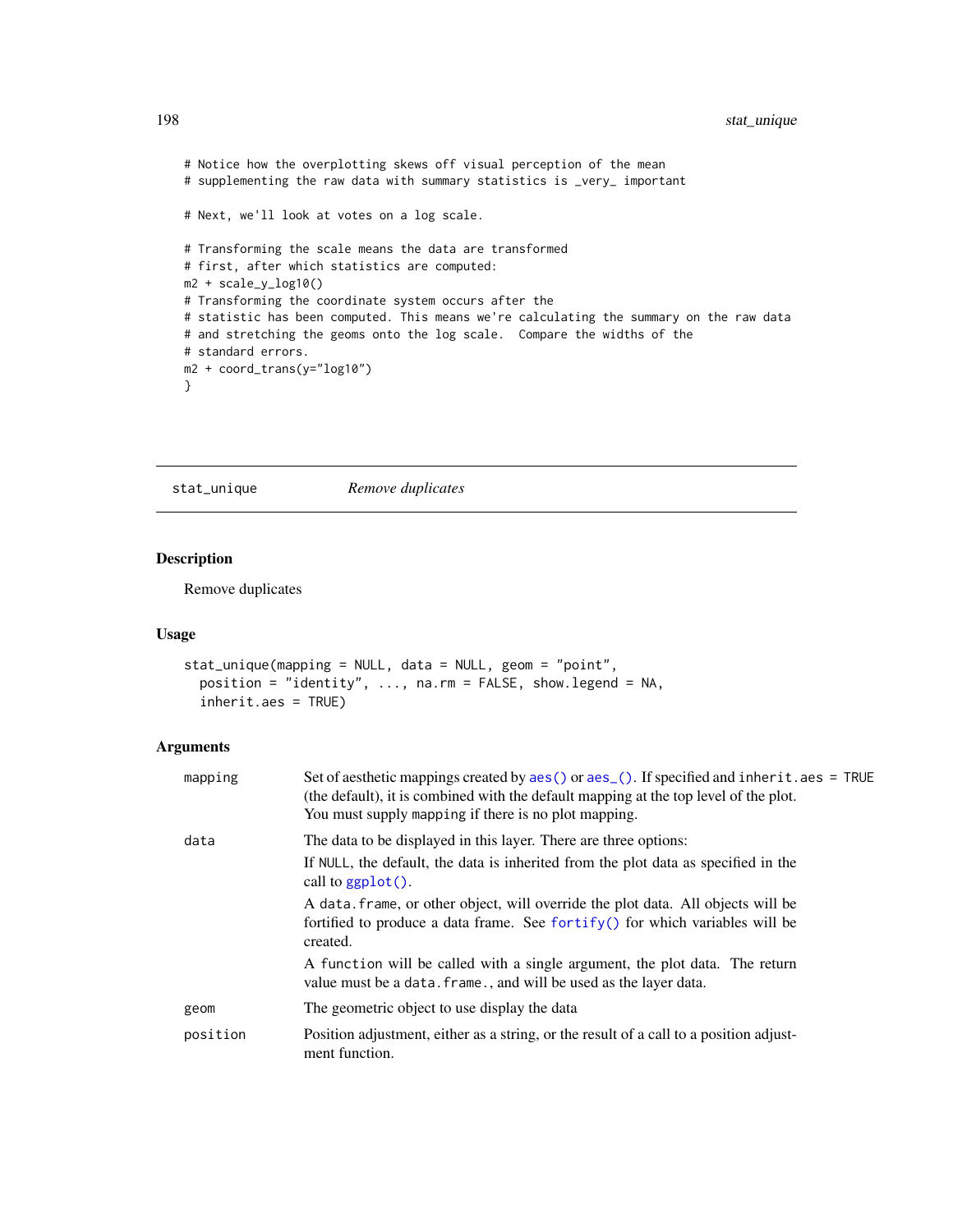<span id="page-198-0"></span>

| $\ddots$ .  | Other arguments passed on to layer (). These are often aesthetics, used to set<br>an aesthetic to a fixed value, like color $=$ "red" or size $=$ 3. They may also<br>be parameters to the paired geom/stat.                                              |
|-------------|-----------------------------------------------------------------------------------------------------------------------------------------------------------------------------------------------------------------------------------------------------------|
| na.rm       | If FALSE, the default, missing values are removed with a warning. If TRUE,<br>missing values are silently removed.                                                                                                                                        |
| show.legend | logical. Should this layer be included in the legends? NA, the default, includes if<br>any aesthetics are mapped. FALSE never includes, and TRUE always includes. It<br>can also be a named logical vector to finely select the aesthetics to display.    |
| inherit.aes | If FALSE, overrides the default aesthetics, rather than combining with them.<br>This is most useful for helper functions that define both data and aesthetics and<br>shouldn't inherit behaviour from the default plot specification, e.g. borders $()$ . |

# Aesthetics

stat\_unique understands the following aesthetics (required aesthetics are in bold):

• group

Learn more about setting these aesthetics in vignette("ggplot2-specs")

# Examples

```
ggplot(mtcars, aes(vs, am)) +
 geom_point(alpha = 0.1)
ggplot(mtcars, aes(vs, am)) +
  geom\_point(alpha = 0.1, stat = "unique")
```
summarise\_plot *Summarise built plot objects*

# Description

These functions provide summarised information about built ggplot objects.

#### Usage

summarise\_layout(p)

summarise\_coord(p)

summarise\_layers(p)

# Arguments

p A ggplot\_built object.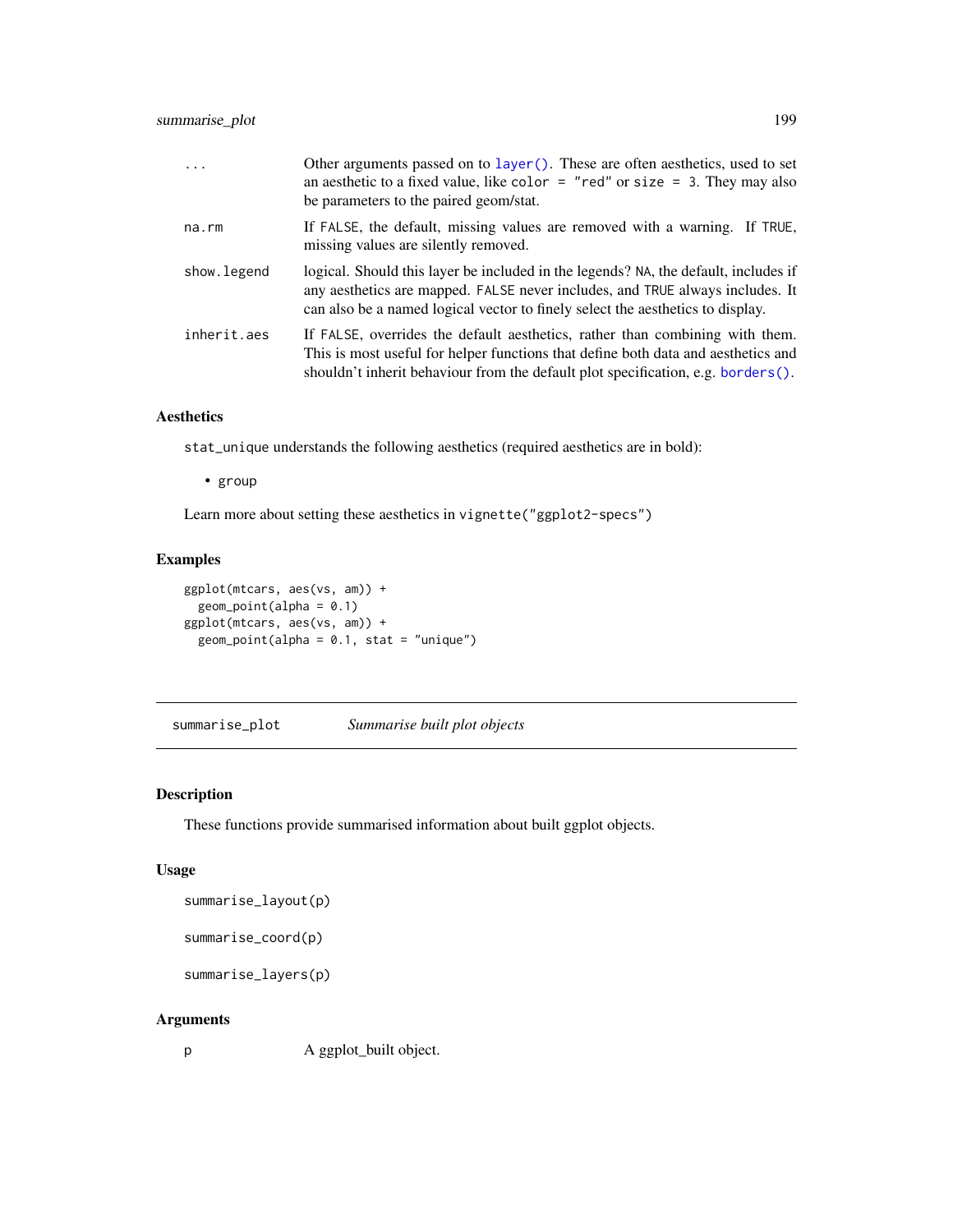<span id="page-199-0"></span>200 theme and the method of the state of the state of the state of the state of the state of the state of the state of the state of the state of the state of the state of the state of the state of the state of the state of

# Examples

```
p <- ggplot(mpg, aes(displ, hwy)) + geom_point() + facet_wrap(~class)
b \leq-ggplot_butild(p)summarise_layout(b)
summarise_coord(b)
summarise_layers(b)
```
theme *Modify components of a theme*

# **Description**

Use theme() to modify individual components of a theme, allowing you to control the appearance of all non-data components of the plot. theme() only affects a single plot: see [theme\\_update\(\)](#page-205-0) if you want modify the active theme, to affect all subsequent plots.

### Usage

```
theme(line, rect, text, title, aspect.ratio, axis.title, axis.title.x,
 axis.title.x.top, axis.title.x.bottom, axis.title.y, axis.title.y.left,
 axis.title.y.right, axis.text, axis.text.x, axis.text.x.top,
 axis.text.x.bottom, axis.text.y, axis.text.y.left, axis.text.y.right,
 axis.ticks, axis.ticks.x, axis.ticks.x.top, axis.ticks.x.bottom, axis.ticks.y,
 axis.ticks.y.left, axis.ticks.y.right, axis.ticks.length, axis.line,
 axis.line.x, axis.line.x.top, axis.line.x.bottom, axis.line.y,
 axis.line.y.left, axis.line.y.right, legend.background, legend.margin,
 legend.spacing, legend.spacing.x, legend.spacing.y, legend.key,
 legend.key.size, legend.key.height, legend.key.width, legend.text,
 legend.text.align, legend.title, legend.title.align, legend.position,
 legend.direction, legend.justification, legend.box, legend.box.just,
 legend.box.margin, legend.box.background, legend.box.spacing,
 panel.background, panel.border, panel.spacing, panel.spacing.x,
 panel.spacing.y, panel.grid, panel.grid.major, panel.grid.minor,
 panel.grid.major.x, panel.grid.major.y, panel.grid.minor.x,
 panel.grid.minor.y, panel.ontop, plot.background, plot.title, plot.subtitle,
 plot.caption, plot.tag, plot.tag.position, plot.margin, strip.background,
 strip.background.x, strip.background.y, strip.placement, strip.text,
 strip.text.x, strip.text.y, strip.switch.pad.grid, strip.switch.pad.wrap, ...,
 complete = FALSE, validate = TRUE)
```
### Arguments

| line | all line elements (element_line)        |
|------|-----------------------------------------|
| rect | all rectangular elements (element_rect) |
| text | all text elements (element_text)        |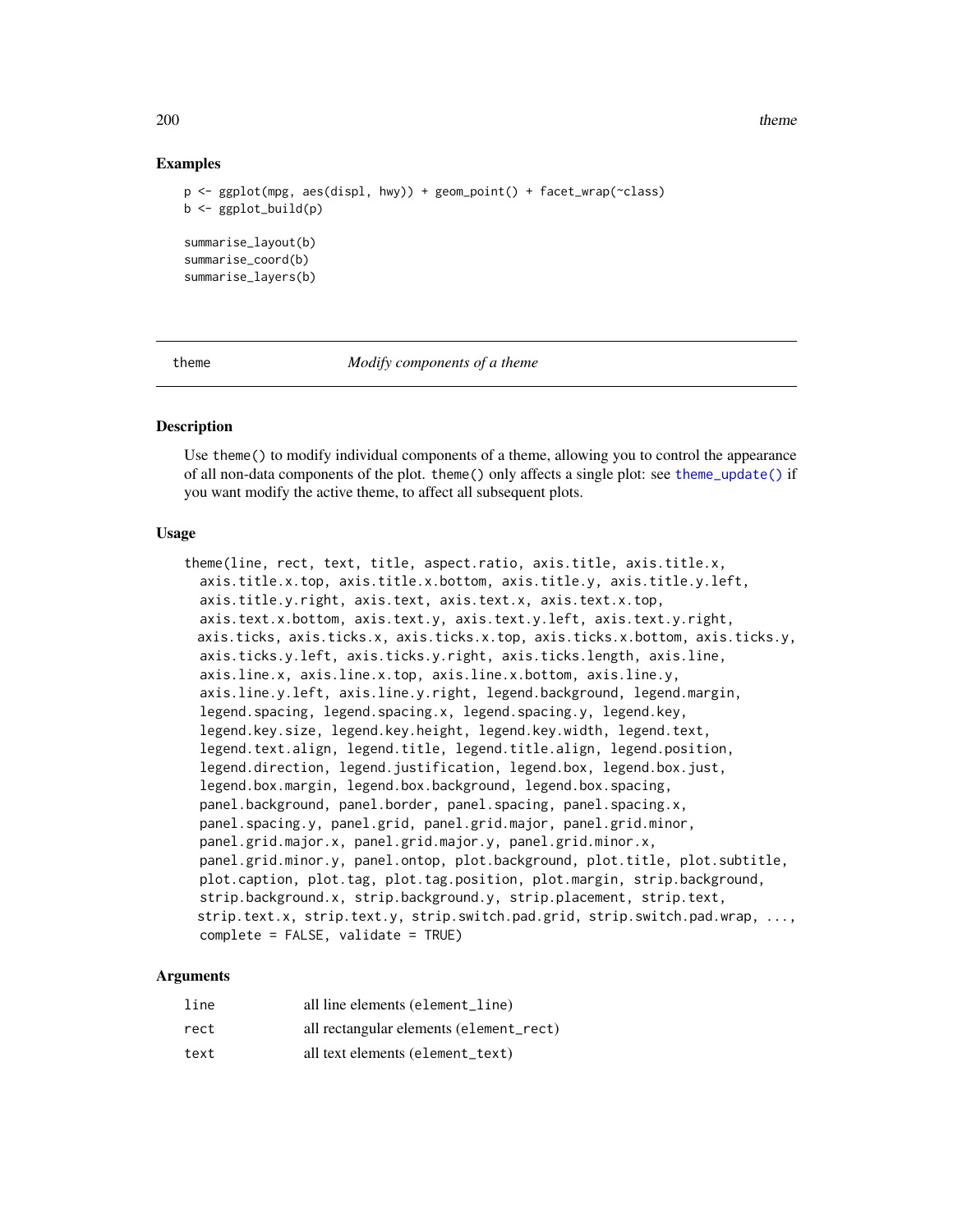#### theme 201

```
title all title elements: plot, axes, legends (element_text; inherits from text)
aspect.ratio aspect ratio of the panel
axis.title label of axes (element_text; inherits from text)
axis.title.x x axis label (element_text; inherits from axis.title)
axis.title.x.top
                 x axis label on top axis (element_text; inherits from axis.title.x)
axis.title.x.bottom
                 x axis label on bottom axis (element_text; inherits from axis.title.x)
axis.title.y y axis label (element_text; inherits from axis.title)
axis.title.y.left
                 y axis label on left axis (element_text; inherits from axis.title.y)
axis.title.y.right
                 y axis label on right axis (element_text; inherits from axis.title.y)
axis.text tick labels along axes (element_text; inherits from text)
axis.text.x x axis tick labels (element_text; inherits from axis.text)
axis.text.x.top
                 x axis tick labels on top axis (element_text; inherits from axis.text.x)
axis.text.x.bottom
                 x axis tick labels on bottom axis (element_text; inherits from axis.text.x)
axis.text.y y axis tick labels (element_text; inherits from axis.text)
axis.text.y.left
                 y axis tick labels on left axis (element_text; inherits from axis.text.y)
axis.text.y.right
                 y axis tick labels on right axis (element_text; inherits from axis.text.y)
axis.ticks tick marks along axes (element_line; inherits from line)
axis.ticks.x x axis tick marks (element_line; inherits from axis.ticks)
axis.ticks.x.top
                 x axis tick marks on top axis (element_line; inherits from axis.ticks.x)
axis.ticks.x.bottom
                 x axis tick marks on bottom axis (element_line; inherits from axis.ticks.x)
axis.ticks.y y axistick marks (element_line; inherits from axis.ticks)
axis.ticks.y.left
                 y axis tick marks on left axis (element_line; inherits from axis.ticks.y)
axis.ticks.y.right
                 y axis tick marks on right axis (element_line; inherits from axis.ticks.y)
axis.ticks.length
                 length of tick marks (unit)
axis.line lines along axes (element_line; inherits from line)
axis.line.x line along x axis (element_line; inherits from axis.line)
axis.line.x.top
                 line along x axis on top axis (element_line; inherits from axis.line.x)
```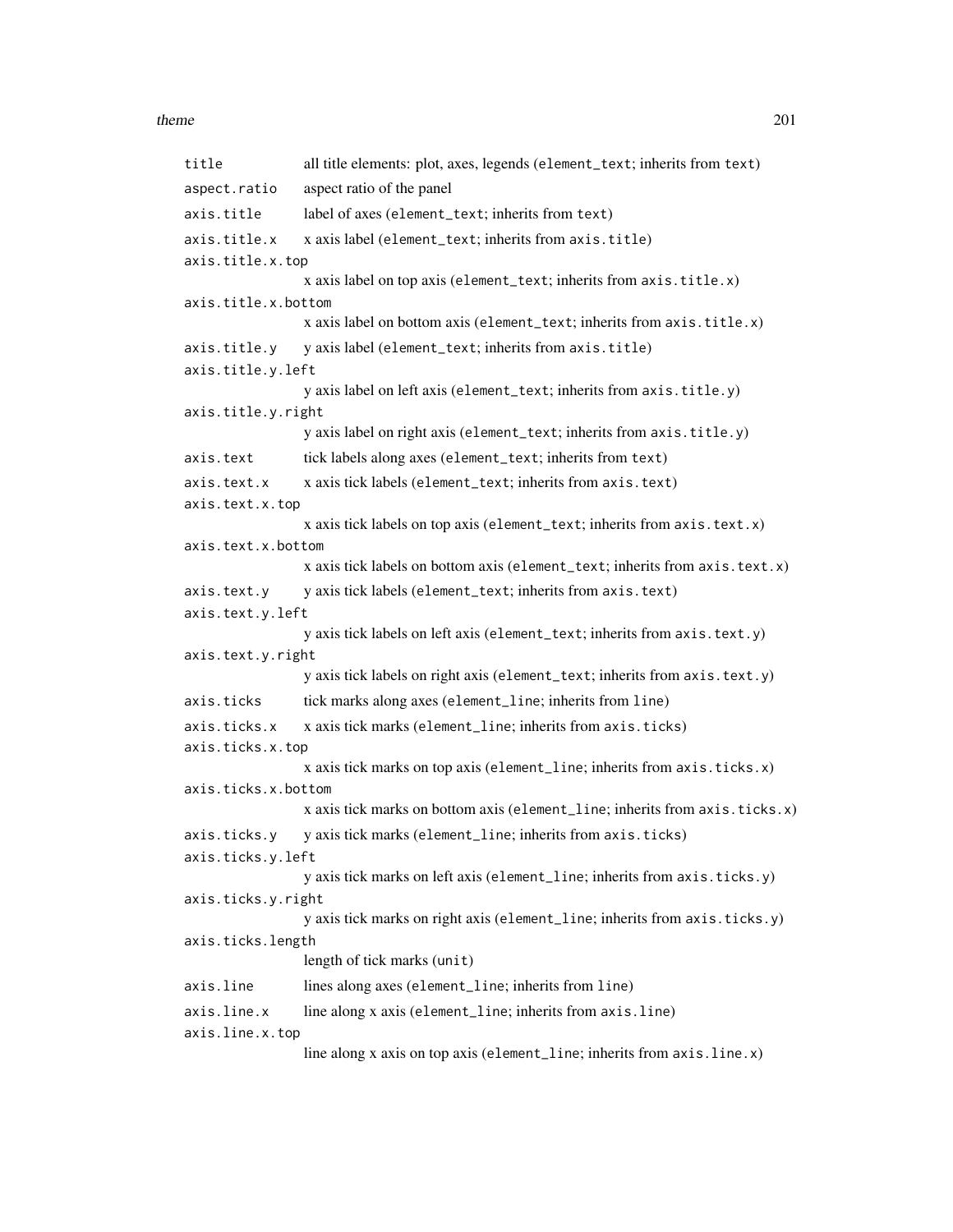```
axis.line.x.bottom
                 line along x axis on bottom axis (element_line; inherits from axis.line.x)
axis.line.y line along y axis (element_line; inherits from axis.line)
axis.line.y.left
                  line along y axis on left axis (element_line; inherits from axis.line.y)
axis.line.y.right
                  line along y axis on right axis (element_line; inherits from axis.line.y)
legend.background
                 background of legend (element_rect; inherits from rect)
legend.margin the margin around each legend (margin)
legend.spacing the spacing between legends (unit)
legend.spacing.x
                  the horizontal spacing between legends (unit); inherits from legend. spacing
legend.spacing.y
                 the horizontal spacing between legends (unit); inherits from legend. spacing
legend.key background underneath legend keys (element_rect; inherits from rect)
legend.key.size
                  size of legend keys (unit)
legend.key.height
                  key background height (unit; inherits from legend.key.size)
legend.key.width
                  key background width (unit; inherits from legend.key.size)
legend.text legend item labels (element_text; inherits from text)
legend.text.align
                  alignment of legend labels (number from 0 (left) to 1 (right))
legend.title title of legend (element_text; inherits from title)
legend.title.align
                  alignment of legend title (number from 0 (left) to 1 (right))
legend.position
                 the position of legends ("none", "left", "right", "bottom", "top", or two-element
                  numeric vector)
legend.direction
                 layout of items in legends ("horizontal" or "vertical")
legend.justification
                  anchor point for positioning legend inside plot ("center" or two-element numeric
                  vector) or the justification according to the plot area when positioned outside the
                  plot
legend.box arrangement of multiple legends ("horizontal" or "vertical")
legend.box.just
                 justification of each legend within the overall bounding box, when there are
                 multiple legends ("top", "bottom", "left", or "right")
legend.box.margin
```
margins around the full legend area, as specified using [margin\(\)](#page-135-0)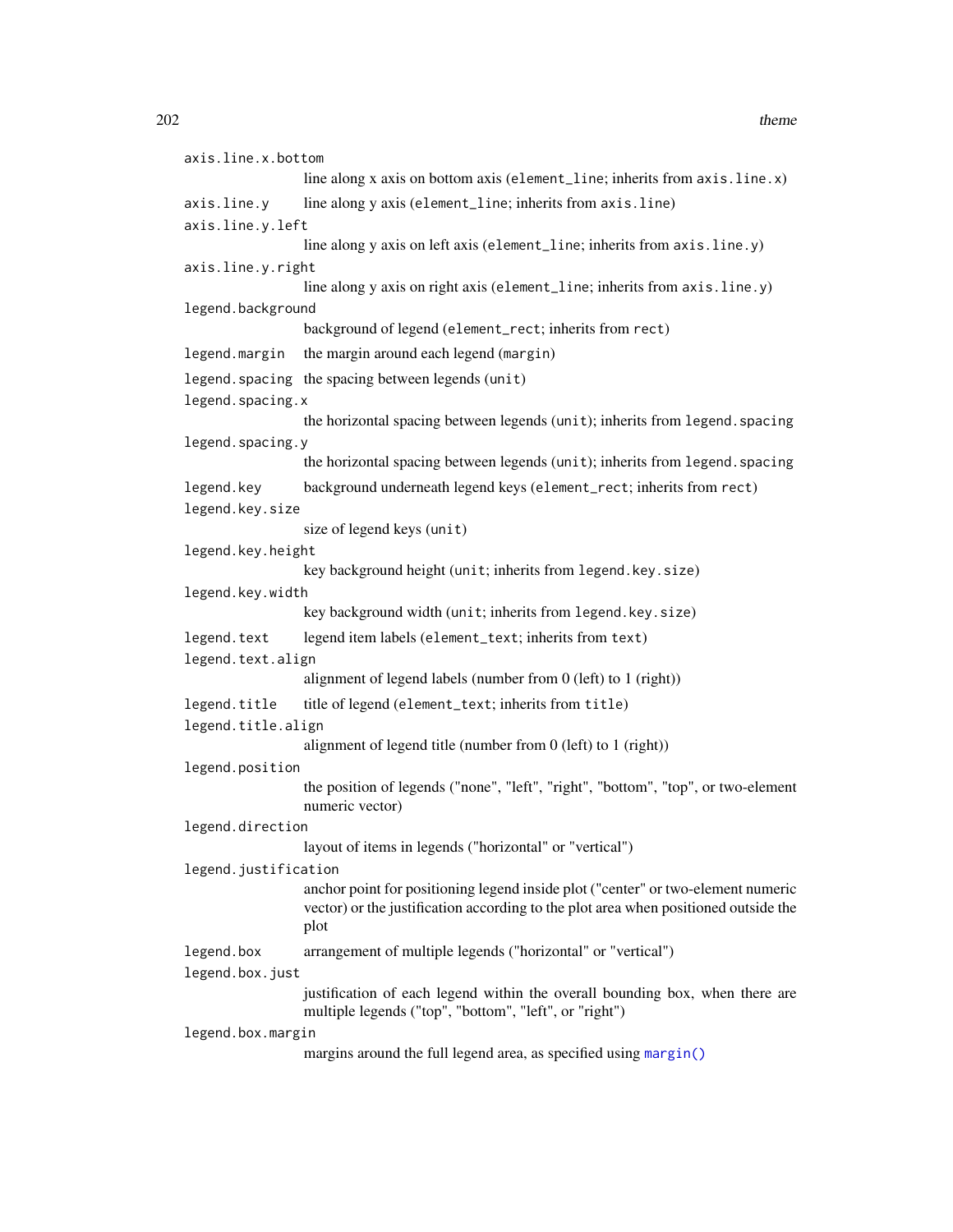#### theme 203

| legend.box.background |                                                                                                                                                                                                                |
|-----------------------|----------------------------------------------------------------------------------------------------------------------------------------------------------------------------------------------------------------|
|                       | background of legend area (element_rect; inherits from rect)                                                                                                                                                   |
| legend.box.spacing    |                                                                                                                                                                                                                |
|                       | The spacing between the plotting area and the legend box (unit)                                                                                                                                                |
| panel.background      |                                                                                                                                                                                                                |
|                       | background of plotting area, drawn underneath plot (element_rect; inherits<br>from rect)                                                                                                                       |
| panel.border          | border around plotting area, drawn on top of plot so that it covers tick marks<br>and grid lines. This should be used with fill=NA (element_rect; inherits from<br>rect)                                       |
| panel.spacing         | spacing between facet panels (unit)                                                                                                                                                                            |
| panel.spacing.x       |                                                                                                                                                                                                                |
|                       | horizontal spacing between facet panels (unit; inherits from panel. spacing)                                                                                                                                   |
| panel.spacing.y       |                                                                                                                                                                                                                |
|                       | vertical spacing between facet panels (unit; inherits from panel. spacing)                                                                                                                                     |
| panel.grid            | grid lines (element_line; inherits from line)                                                                                                                                                                  |
| panel.grid.major      |                                                                                                                                                                                                                |
|                       | major grid lines (element_line; inherits from panel.grid)                                                                                                                                                      |
| panel.grid.minor      |                                                                                                                                                                                                                |
|                       | minor grid lines (element_line; inherits from panel.grid)                                                                                                                                                      |
| panel.grid.major.x    |                                                                                                                                                                                                                |
|                       | vertical major grid lines (element_line; inherits from panel.grid.major)                                                                                                                                       |
| panel.grid.major.y    |                                                                                                                                                                                                                |
|                       | horizontal major grid lines (element_line; inherits from panel.grid.major)                                                                                                                                     |
| panel.grid.minor.x    | vertical minor grid lines (element_line; inherits from panel.grid.minor)                                                                                                                                       |
| panel.grid.minor.y    |                                                                                                                                                                                                                |
|                       | horizontal minor grid lines (element_line; inherits from panel.grid.minor)                                                                                                                                     |
| panel.ontop           | option to place the panel (background, gridlines) over the data layers. Usually<br>used with a transparent or blank panel.background. (logical)                                                                |
| plot.background       |                                                                                                                                                                                                                |
|                       | background of the entire plot (element_rect; inherits from rect)                                                                                                                                               |
| plot.title            | plot title (text appearance) (element_text; inherits from title) left-aligned by<br>default                                                                                                                    |
| plot.subtitle         | plot subtitle (text appearance) (element_text; inherits from title) left-aligned<br>by default                                                                                                                 |
| plot.caption          | caption below the plot (text appearance) (element_text; inherits from title)<br>right-aligned by default                                                                                                       |
| plot.tag              | upper-left label to identify a plot (text appearance) (element_text; inherits<br>from title) left-aligned by default                                                                                           |
| plot.tag.position     |                                                                                                                                                                                                                |
|                       | The position of the tag as a string ("topleft", "top", "topright", "left", "right",<br>"bottomleft", "bottom", "bottomright) or a coordinate. If a string, extra space<br>will be added to accomodate the tag. |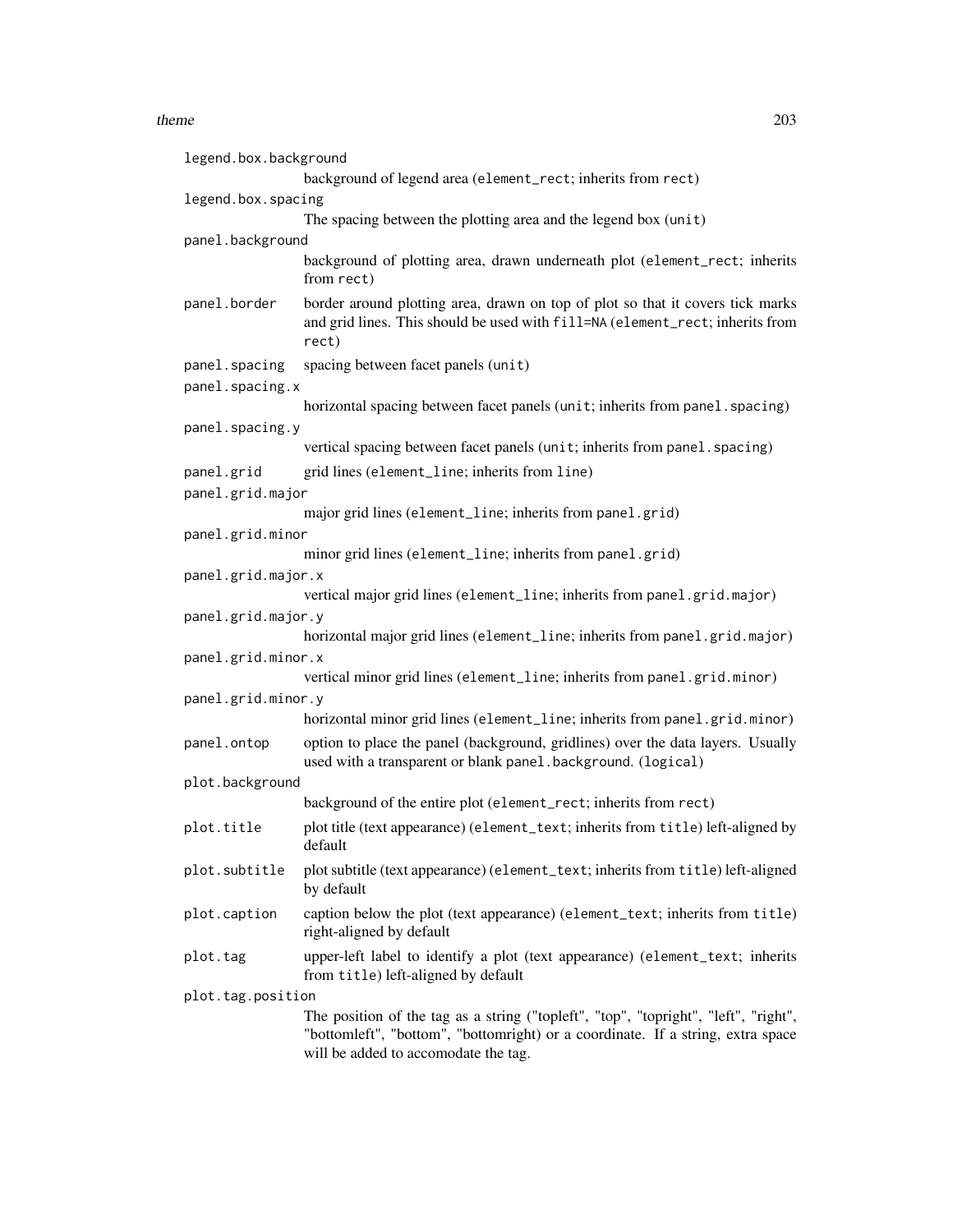<span id="page-203-0"></span>

| 204 |  | theme<br>------- |
|-----|--|------------------|
|     |  |                  |

| plot.margin           | margin around entire plot (unit with the sizes of the top, right, bottom, and left<br>margins)                                                                                                                                                              |
|-----------------------|-------------------------------------------------------------------------------------------------------------------------------------------------------------------------------------------------------------------------------------------------------------|
| strip.background      |                                                                                                                                                                                                                                                             |
|                       | background of facet labels (element_rect; inherits from rect)                                                                                                                                                                                               |
| strip.background.x    |                                                                                                                                                                                                                                                             |
|                       | backgronud of horizontal facet labels (element_rect; inherits from strip.background)                                                                                                                                                                        |
| strip.background.y    |                                                                                                                                                                                                                                                             |
|                       | backgronud of vertical facet labels (element_rect; inherits from strip.background)                                                                                                                                                                          |
| strip.placement       |                                                                                                                                                                                                                                                             |
|                       | placement of strip with respect to axes, either "inside" or "outside". Only im-<br>portant when axes and strips are on the same side of the plot.                                                                                                           |
| strip.text            | facet labels (element_text; inherits from text)                                                                                                                                                                                                             |
| strip.text.x          | facet labels along horizontal direction (element_text; inherits from strip. text)                                                                                                                                                                           |
| strip.text.y          | facet labels along vertical direction (element_text; inherits from strip.text)                                                                                                                                                                              |
| strip.switch.pad.grid |                                                                                                                                                                                                                                                             |
|                       | space between strips and axes when strips are switched (unit)                                                                                                                                                                                               |
| strip.switch.pad.wrap |                                                                                                                                                                                                                                                             |
|                       | space between strips and axes when strips are switched (unit)                                                                                                                                                                                               |
| $\cdots$              | additional element specifications not part of base ggplot2. If supplied validate<br>needs to be set to FALSE.                                                                                                                                               |
| complete              | set this to TRUE if this is a complete theme, such as the one returned by theme_grey().<br>Complete themes behave differently when added to a ggplot object. Also, when<br>setting complete = TRUE all elements will be set to inherit from blank elements. |
| validate              | TRUE to run validate_element, FALSE to bypass checks.                                                                                                                                                                                                       |

# Theme inheritance

Theme elements inherit properties from other theme elements. For example, axis.title.x inherits from axis.title, which in turn inherits from text. All text elements inherit directly or indirectly from text; all lines inherit from line, and all rectangular objects inherit from rect. This means that you can modify the appearance of multiple elements by setting a single high-level component.

# See Also

[+.gg\(\)](#page-4-0) and [%+replace%](#page-205-0), [element\\_blank\(\)](#page-135-1), [element\\_line\(\)](#page-135-1), [element\\_rect\(\)](#page-135-1), and [element\\_text\(\)](#page-135-1) for details of the specific theme elements.

```
p1 <- ggplot(mtcars, aes(wt, mpg)) +
  geom_point() +
  labs(title = "Fuel economy declines as weight increases")
p1
# Plot ---------------------------------------------------------------------
p1 + \text{ theme}(\text{plot.title} = \text{element}\text{text(size} = \text{rel}(2)))p1 + theme(plot.background = element_rect(fill = "green"))
```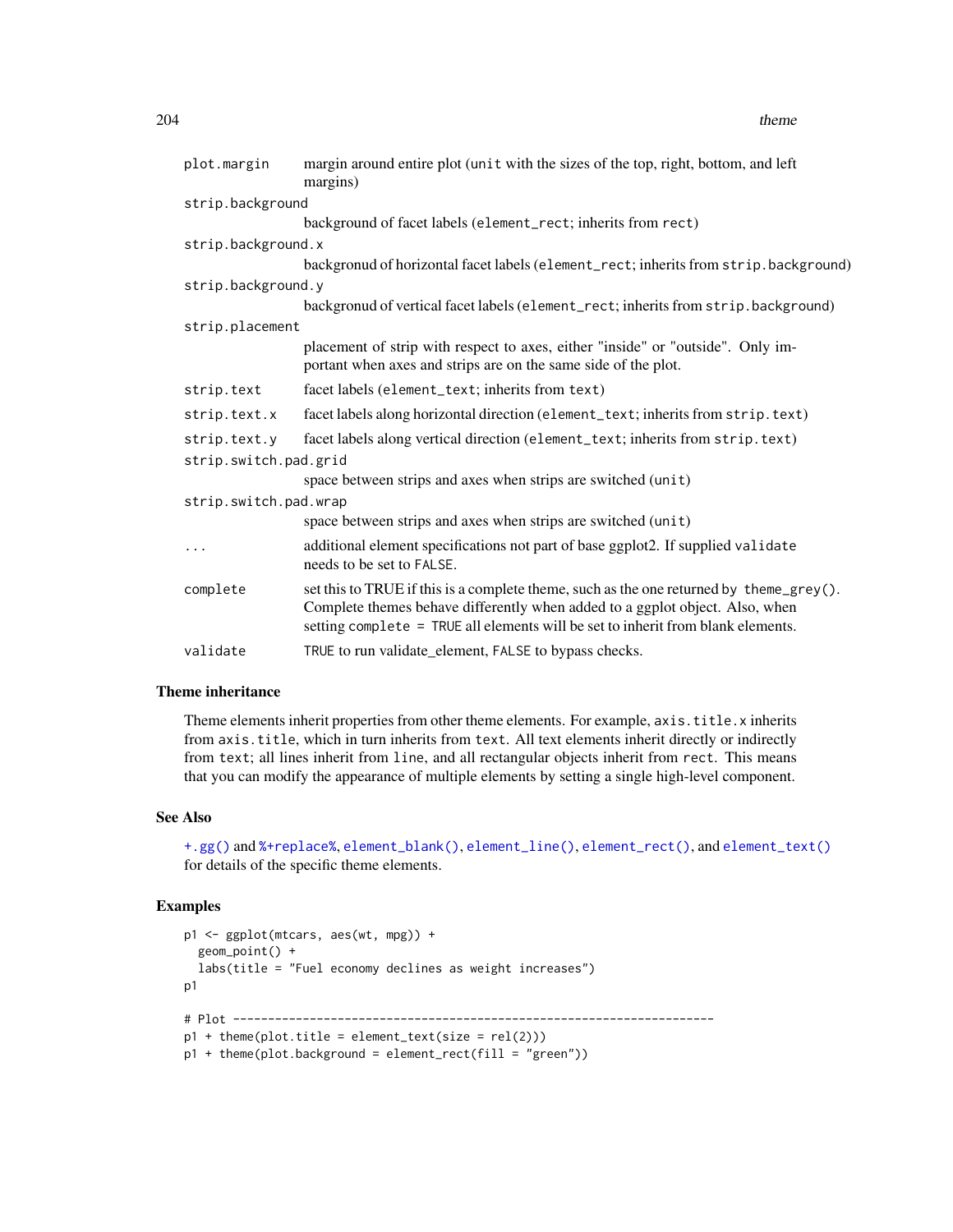#### theme 205

```
# Panels --------------------------------------------------------------------
p1 + theme(panel.background = element_rect(fill = "white", colour = "grey50"))
p1 + theme(panel.border = element_rect(linetype = "dashed", fill = NA))
p1 + theme(panel.grid.major = element_line(colour = "black"))
p1 + theme(
  panel.grid.major.y = element_blank(),
  panel.grid.minor.y = element_blank()
\lambda# Put gridlines on top of data
p1 + theme(
  panel.background = element_rect(fill = NA),
  panel.grid.major = element_line(colour = "grey50"),
  panel.ontop = TRUE
)
# Axes ----------------------------------------------------------------------
p1 + theme(axis.line = element_line(size = 3, colour = "grey80"))
p1 + theme(axis.text = element_text(colour = "blue"))
p1 + theme(axis.ticks = element_line(size = 2))
p1 + theme(axis.ticks.length = unit(.25, "cm"))
p1 + theme(axis.title.y = element_text(size = rel(1.5), angle = 90))
# Legend --------------------------------------------------------------------
p2 <- ggplot(mtcars, aes(wt, mpg)) +
  geom_point(aes(colour = factor(cyl), shape = factor(vs))) +
  labs(
   x = "Weight (1000 lbs)",
   y = "Fuel economy (mpg)",
   colour = "Cylinders",
    shape = "Transmission"
   )
p2
# Position
p2 + theme(legend.position = "none")
p2 + theme(legend.justification = "top")
p2 + theme(legend.position = "bottom")
# Or place inside the plot using relative coordinates between 0 and 1
# legend.justification sets the corner that the position refers to
p2 + theme(
  legend.position = c(.95, .95),
  legend.justification = c("right", "top"),
  legend.box.just = "right",
  legend.margin = margin(6, 6, 6, 6)
\mathcal{L}# The legend.box properties work similarly for the space around
# all the legends
```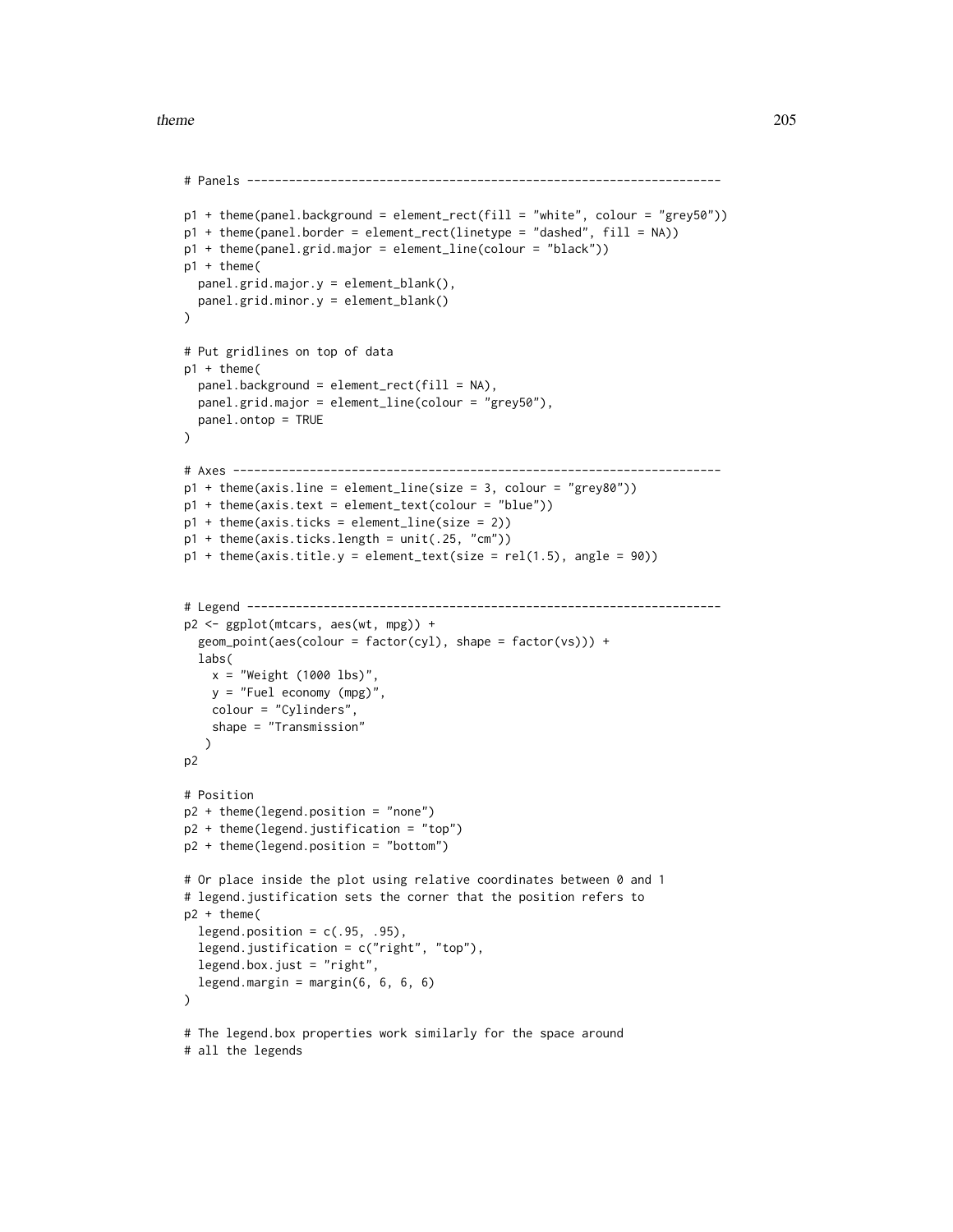```
p2 + theme(
  legend.box.background = element_rect(),
  legend.box.margin = margin(6, 6, 6, 6)
)
# You can also control the display of the keys
# and the justifaction related to the plot area can be set
p2 + theme(legend.key = element_rect(fill = "white", colour = "black"))
p2 + theme(legend.text = element_text(size = 8, colour = "red"))
p2 + theme(legend.title = element_text(face = "bold"))
# Strips --------------------------------------------------------------------
p3 <- ggplot(mtcars, aes(wt, mpg)) +
  geom_point() +
  facet_wrap(~ cyl)
p3
p3 + theme(strip.background = element_rect(colour = "black", fill = "white"))
p3 + them (strip.text.x = element_test(colour = "white", face = "bold"))p3 + theme(panel.spacing = unit(1, "lines"))
```
theme\_get *Get, set, and modify the active theme*

#### <span id="page-205-0"></span>Description

The current/active theme is automatically applied to every plot you draw. Use theme\_get to get the current theme, and theme\_set to completely override it. theme\_update and theme\_replace are shorthands for changing individual elements.

#### Usage

```
theme_get()
```
theme\_set(new)

theme\_update(...)

theme\_replace(...)

e1 %+replace% e2

# Arguments

| new                     | new theme (a list of theme elements) |
|-------------------------|--------------------------------------|
| $\cdot$ $\cdot$ $\cdot$ | named list of theme settings         |
| e1. e2                  | Theme and element to combine.        |

<span id="page-205-1"></span>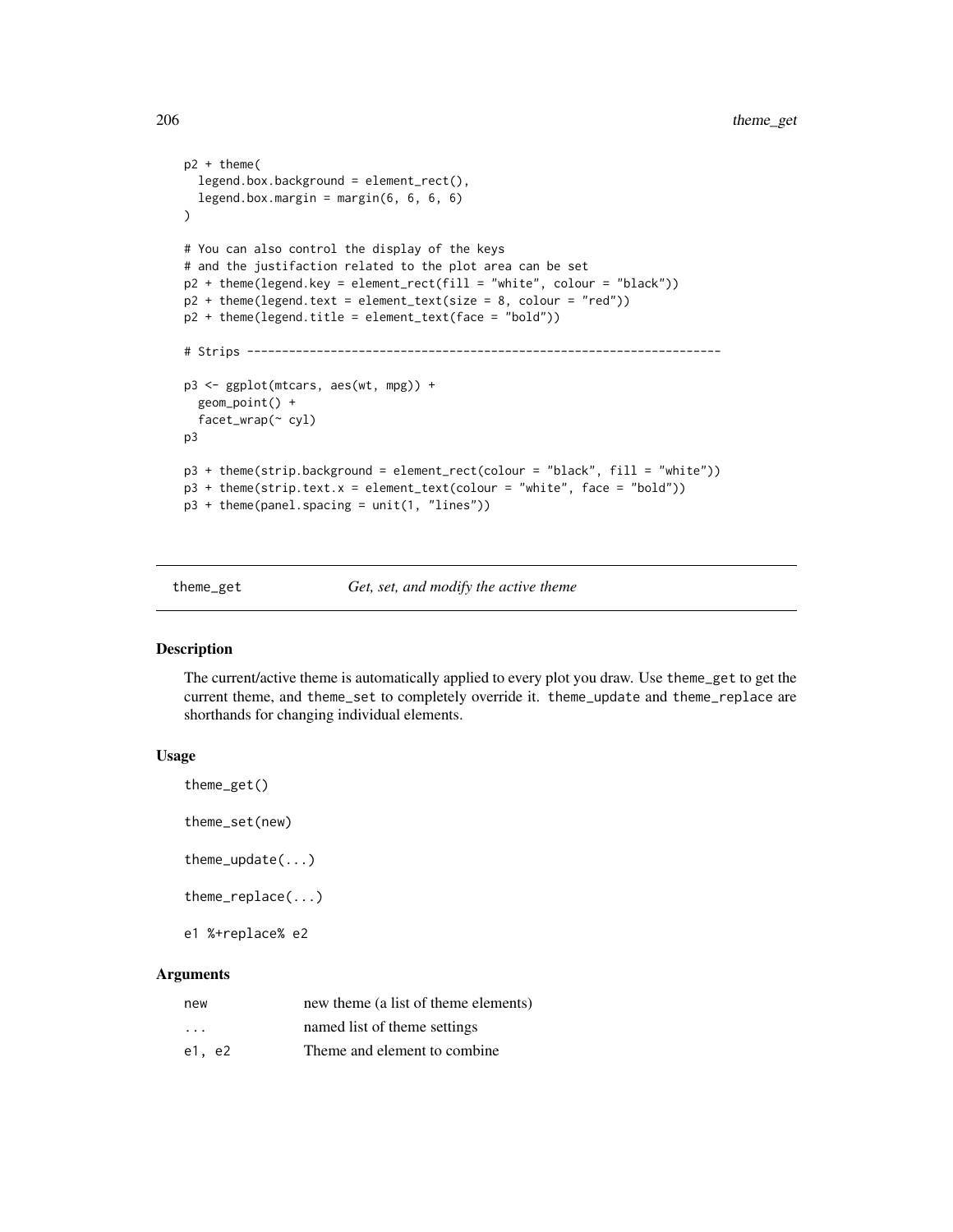#### <span id="page-206-0"></span>theme\_get 207

#### Value

theme\_set, theme\_update, and theme\_replace invisibly return the previous theme so you can easily save it, then later restore it.

# Adding on to a theme

+ and %+replace% can be used to modify elements in themes.

+ updates the elements of e1 that differ from elements specified (not NULL) in e2. Thus this operator can be used to incrementally add or modify attributes of a ggplot theme.

In contrast, %+replace% replaces the entire element; any element of a theme not specified in e2 will not be present in the resulting theme (i.e. NULL). Thus this operator can be used to overwrite an entire theme.

theme\_update uses the + operator, so that any unspecified values in the theme element will default to the values they are set in the theme. theme\_replace uses %+replace% tocompletely replace the element, so any unspecified values will overwrite the current value in the theme with NULLs.

# See Also

[+.gg\(\)](#page-4-0)

```
p <- ggplot(mtcars, aes(mpg, wt)) +
 geom_point()
p
# Use theme_set() to completely override the current theme.
# Here we have the old theme so we can later restore it.
# Note that the theme is applied when the plot is drawn, not
# when it is created.
old <- theme_set(theme_bw())
p
theme_set(old)
\mathbf{D}# Modifying theme objects -----------------------------------------
# You can use + and %+replace% to modify a theme object.
# They differ in how they deal with missing arguments in
# the theme elements.
add_el <- theme_grey() +
 theme(text = element_text(family = "Times"))
add_el$text
rep_el <- theme_grey() %+replace%
 theme(text = element_text(family = "Times"))
rep_el$text
# theme_update() and theme_replace() are similar except they
```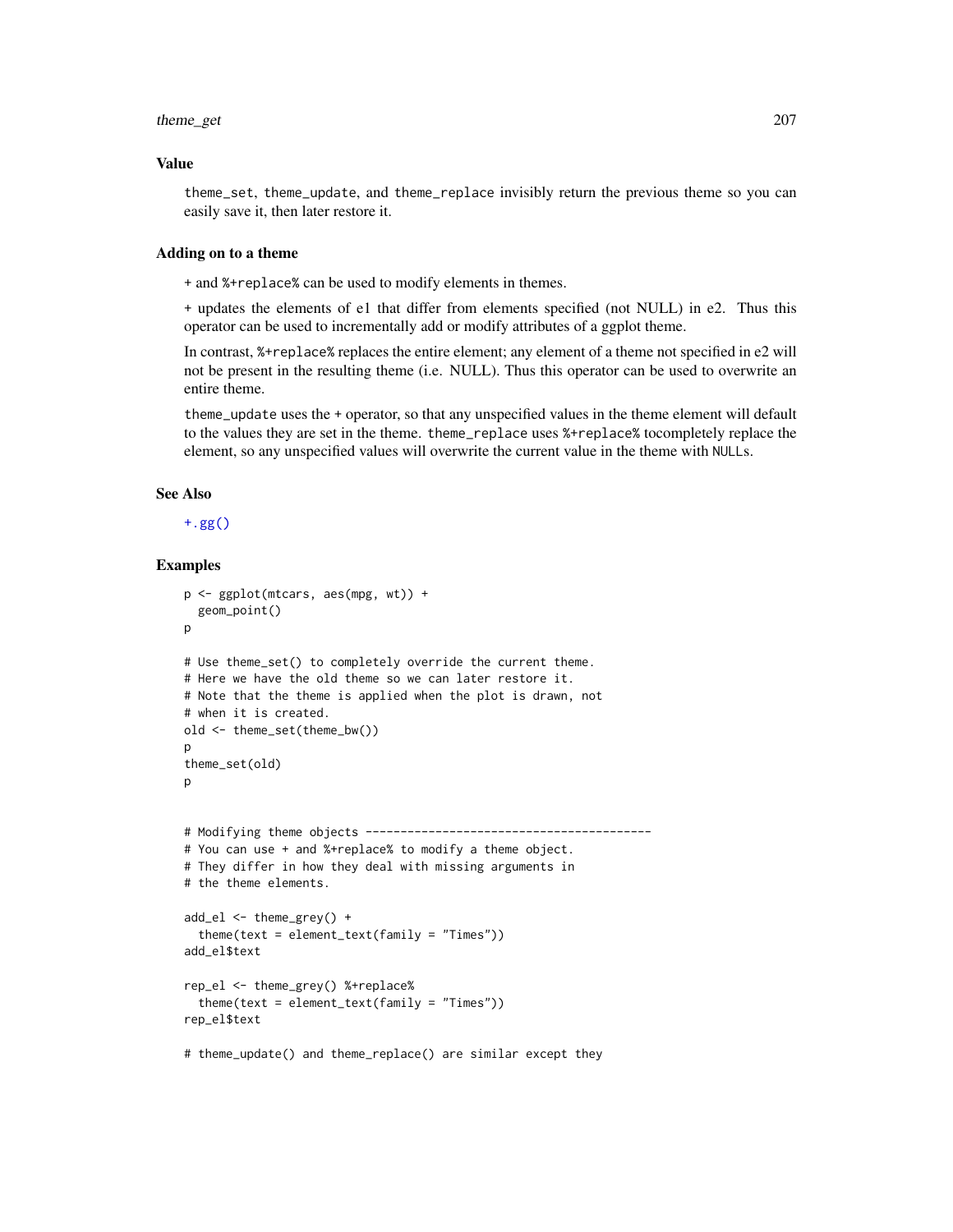<span id="page-207-0"></span># apply directly to the current/active theme.

| Housing sales in TX |
|---------------------|
|---------------------|

#### Description

Information about the housing market in Texas provided by the TAMU real estate center, [http:](http://recenter.tamu.edu/) [//recenter.tamu.edu/](http://recenter.tamu.edu/).

# Usage

txhousing

# Format

A data frame with 8602 observations and 9 variables:

city Name of MLS area

year,month,date Date

sales Number of sales

volume Total value of sales

median Median sale price

listings Total active listings

inventory "Months inventory": amount of time it would take to sell all current listings at current pace of sales.

vars *Quote faceting variables*

# Description

Just like [aes\(\)](#page-6-0), vars() is a [quoting function](#page-0-0) that takes inputs to be evaluated in the context of a dataset. These inputs can be:

- variable names
- complex expressions

In both cases, the results (the vectors that the variable represents or the results of the expressions) are used to form faceting groups.

#### Usage

vars(...)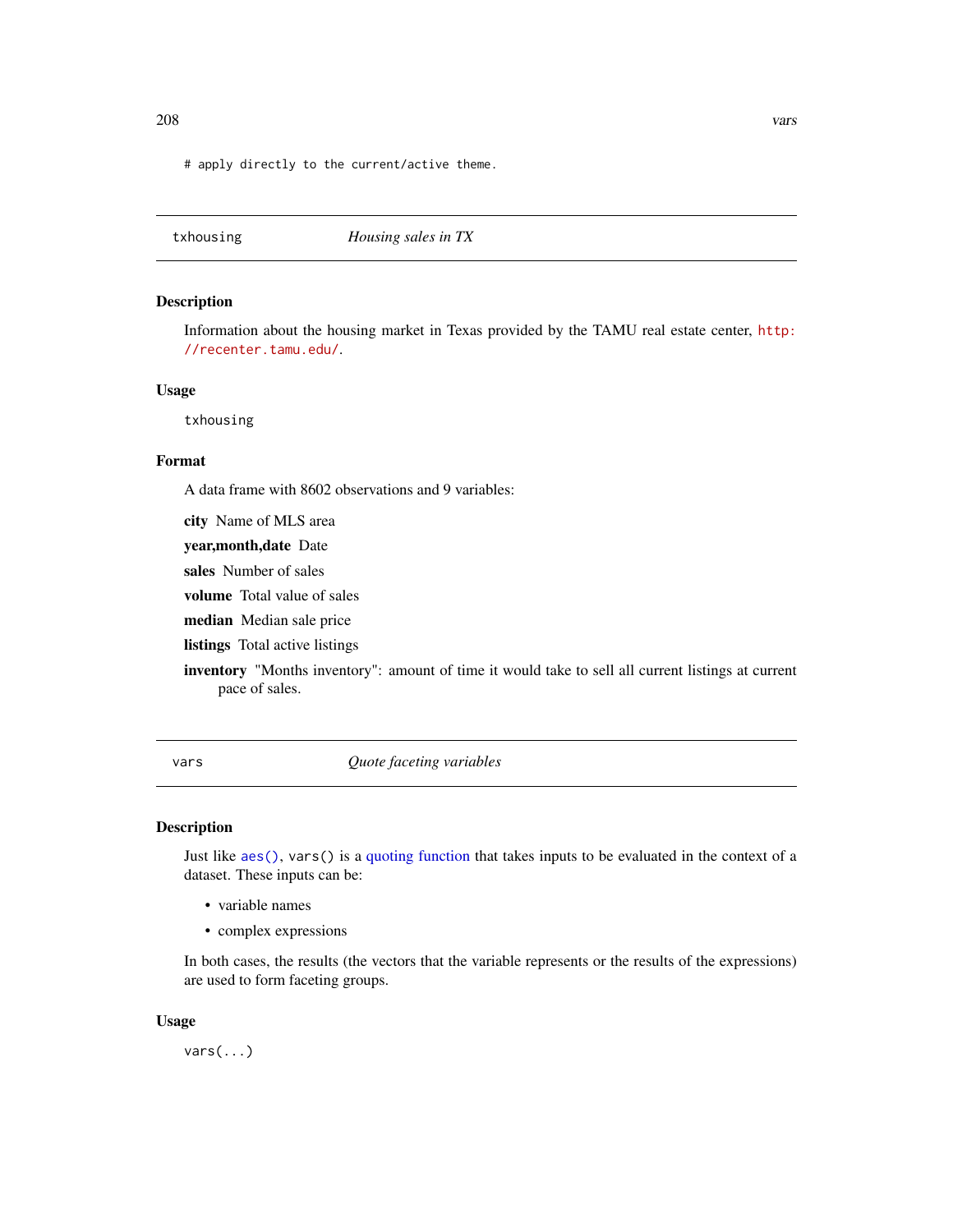<span id="page-208-0"></span>vars 209

#### Arguments

... Variables or expressions automatically quoted. These are evaluated in the context of the data to form faceting groups. Can be named (the names are passed to a [labeller\)](#page-130-0).

#### See Also

[aes\(\)](#page-6-0), [facet\\_wrap\(\)](#page-37-0), [facet\\_grid\(\)](#page-35-0)

# Examples

p + wrap\_cut(drat)

```
p <- ggplot(mtcars, aes(wt, disp)) + geom_point()
p + facet_wrap(vars(vs, am))
# vars() makes it easy to pass variables from wrapper functions:
wrap_by \leftarrow function(...) {
  facet_wrap(vars(...), labeller = label_both)
}
p + wrap_by(vs)
p + wrap_by(vs, am)
# You can also supply expressions to vars(). In this case it's often a
# good idea to supply a name as well:
p + wrap_by(drat = cut_number(drat, 3))# Let's create another function for cutting and wrapping a
# variable. This time it will take a named argument instead of dots,
# so we'll have to use the "enquote and unquote" pattern:
wrap_cut \leq function(var, n = 3) {
  # Let's enquote the named argument `var` to make it auto-quoting:
  var <- enquo(var)
  # `quo_name()` will create a nice default name:
  nm <- quo_name(var)
  # Now let's unquote everything at the right place. Note that we also
  # unquote `n` just in case the data frame has a column named
  # `n`. The latter would have precedence over our local variable
  # because the data is always masking the environment.
  wrap_by(!!nm := cut_number(!!var, !!n))
}
# Thanks to tidy eval idioms we now have another useful wrapper:
```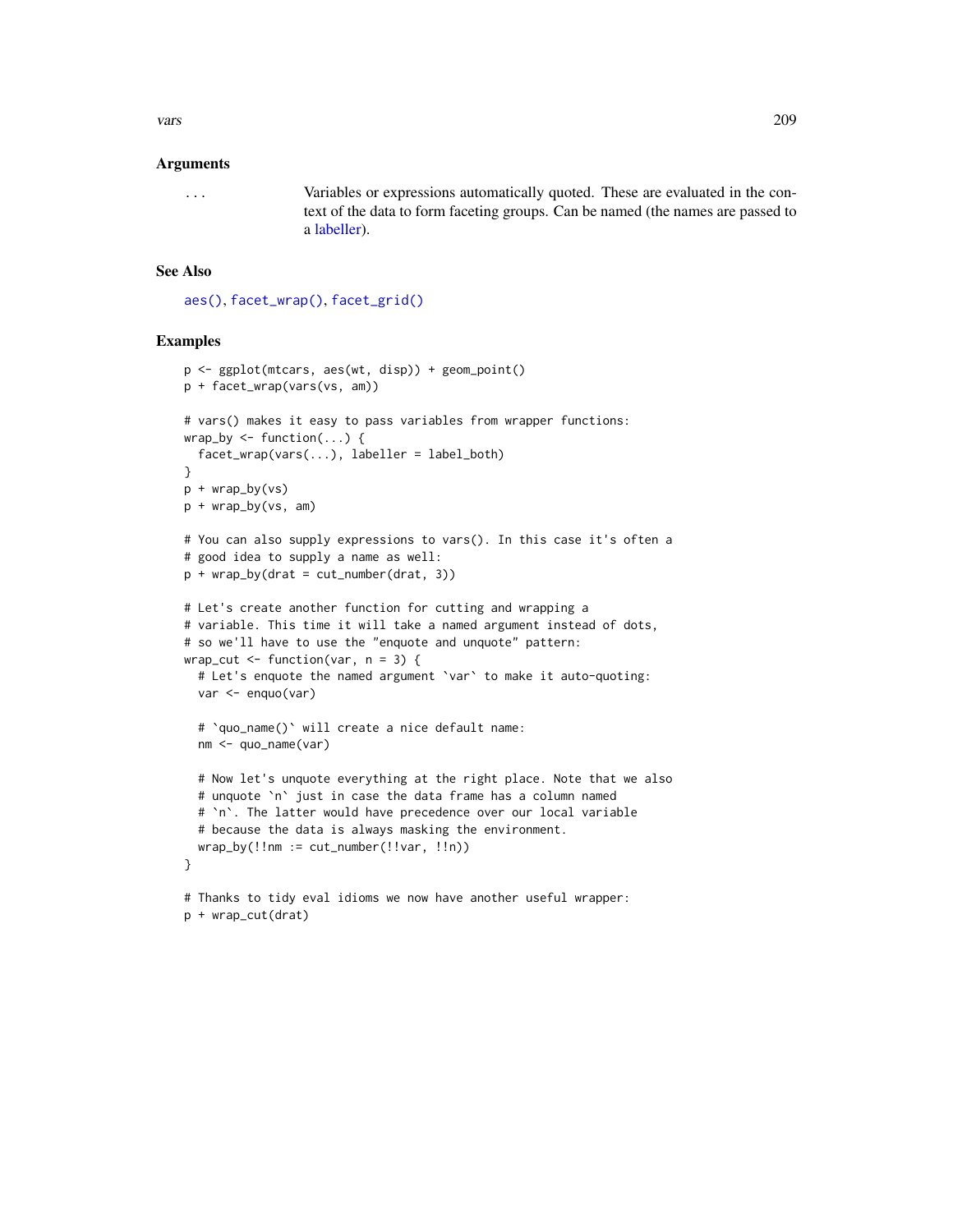# **Index**

```
∗Topic datasets
    diamonds, 33
    economics, 34
    faithfuld, 40
    ggsf, 116
    luv_colours, 136
    midwest, 139
    mpg, 140
    msleep, 141
    presidential, 149
    seals, 184
    txhousing, 208
∗Topic hplot
    print.ggplot, 150
+.gg, 5
+.gg(), 204, 207
%+% (+.gg), 5
%+replace% (theme_get), 206
%+replace%, 204
```
aes, [7](#page-6-1)

aes\_, [8](#page-7-1)

aes(), *[6](#page-5-0)*, *[8,](#page-7-1) [9](#page-8-0)*, *[22](#page-21-0)*, *[41](#page-40-0)*, *[43](#page-42-0)*, *[46](#page-45-1)*, *[48,](#page-47-0) [49](#page-48-0)*, *[53](#page-52-0)*, *[55](#page-54-0)*, *[57](#page-56-2)*, *[60](#page-59-0)*, *[62](#page-61-0)*, *[64](#page-63-0)*, *[67](#page-66-0)*, *[69](#page-68-1)*, *[73,](#page-72-0) [74](#page-73-0)*, *[76](#page-75-0)*, *[80](#page-79-0)*, *[83](#page-82-0)*, *[85](#page-84-0)*, *[88](#page-87-0)*, *[91](#page-90-0)*, *[93](#page-92-0)*, *[95](#page-94-0)*, *[97](#page-96-0)*, *[99](#page-98-0)*, *[101](#page-100-0)*, *[104](#page-103-0)*, *[107](#page-106-0)*, *[109](#page-108-0)*, *[116](#page-115-0)*, *[187,](#page-186-0) [188](#page-187-0)*, *[190](#page-189-0)*, *[192,](#page-191-0) [193](#page-192-2)*, *[195](#page-194-1)*, *[198](#page-197-0)*, *[208,](#page-207-0) [209](#page-208-0)*

aes\_(), *[22](#page-21-0)*, *[41](#page-40-0)*, *[43](#page-42-0)*, *[46](#page-45-1)*, *[48,](#page-47-0) [49](#page-48-0)*, *[53](#page-52-0)*, *[55](#page-54-0)*, *[57](#page-56-2)*, *[60](#page-59-0)*, *[62](#page-61-0)*, *[64](#page-63-0)*, *[67](#page-66-0)*, *[69](#page-68-1)*, *[73,](#page-72-0) [74](#page-73-0)*, *[76](#page-75-0)*, *[80](#page-79-0)*, *[83](#page-82-0)*, *[85](#page-84-0)*, *[88](#page-87-0)*, *[91](#page-90-0)*, *[93](#page-92-0)*, *[95](#page-94-0)*, *[97](#page-96-0)*, *[99](#page-98-0)*, *[101](#page-100-0)*, *[104](#page-103-0)*, *[107](#page-106-0)*, *[109](#page-108-0)*, *[116](#page-115-0)*, *[187,](#page-186-0) [188](#page-187-0)*, *[190](#page-189-0)*, *[192,](#page-191-0) [193](#page-192-2)*, *[195](#page-194-1)*, *[198](#page-197-0)* aes\_colour\_fill\_alpha, [10](#page-9-0) aes\_group\_order, [11](#page-10-0) aes\_linetype\_size\_shape, [12](#page-11-0) aes\_position, [14](#page-13-0) aes\_q *(*aes\_*)*, [8](#page-7-1) aes\_string *(*aes\_*)*, [8](#page-7-1) annotate, [15](#page-14-0) annotate(), *[77](#page-76-0)*

annotation\_custom, [16](#page-15-0) annotation\_logticks, [17](#page-16-0) annotation\_map, [19](#page-18-0) annotation\_raster, [19](#page-18-0) as\_labeller(), *[129](#page-128-0)*, *[132](#page-131-0)* autolayer, [20](#page-19-0) autolayer(), *[21](#page-20-1)* autoplot, [21](#page-20-1) autoplot(), *[21](#page-20-1)* base::strwrap(), *[132](#page-131-0)* borders, [21](#page-20-1) borders(), *[22](#page-21-0)*, *[44](#page-43-0)*, *[47,](#page-46-0) [48](#page-47-0)*, *[50](#page-49-0)*, *[53](#page-52-0)*, *[55](#page-54-0)*, *[58](#page-57-0)*, *[60](#page-59-0)*, *[63](#page-62-0)*, *[65](#page-64-0)*, *[68](#page-67-0)*, *[70](#page-69-0)*, *[73](#page-72-0)*, *[75](#page-74-0)*, *[77](#page-76-0)*, *[81](#page-80-0)*, *[83](#page-82-0)*, *[86](#page-85-0)*, *[89](#page-88-0)*, *[91](#page-90-0)*, *[93](#page-92-0)*, *[95](#page-94-0)*, *[98](#page-97-0)*, *[100](#page-99-0)*, *[102](#page-101-0)*, *[105](#page-104-0)*, *[108](#page-107-0)*, *[110](#page-109-0)*, *[117](#page-116-0)*, *[187](#page-186-0)*, *[189](#page-188-0)*, *[191,](#page-190-0) [192](#page-191-0)*, *[194](#page-193-0)*, *[196](#page-195-0)*, *[199](#page-198-0)* boxplot.stats(), *[50](#page-49-0)* bquote(), *[132](#page-131-0)* color *(*aes\_colour\_fill\_alpha*)*, [10](#page-9-0) colors(), *[136](#page-135-2)* colour *(*aes\_colour\_fill\_alpha*)*, [10](#page-9-0)

continuous\_scale(), *[154,](#page-153-0) [155](#page-154-0)*, *[165](#page-164-0)*, *[173](#page-172-0)* coord\_cartesian, [23](#page-22-0) coord\_cartesian(), *[27](#page-26-0)*, *[29,](#page-28-0) [30](#page-29-0)*, *[135](#page-134-0)* coord\_equal *(*coord\_fixed*)*, [24](#page-23-0) coord\_fixed, [24](#page-23-0) coord\_flip, [25](#page-24-0) coord\_map, [26](#page-25-0) coord\_polar, [28](#page-27-0) coord\_quickmap *(*coord\_map*)*, [26](#page-25-0) coord\_sf *(*ggsf*)*, [116](#page-115-0) coord\_trans, [30](#page-29-0) coord\_trans(), *[18](#page-17-0)* CoordSf *(*ggsf*)*, [116](#page-115-0) cut\_interval, [32](#page-31-0) cut\_number *(*cut\_interval*)*, [32](#page-31-0) cut\_width *(*cut\_interval*)*, [32](#page-31-0)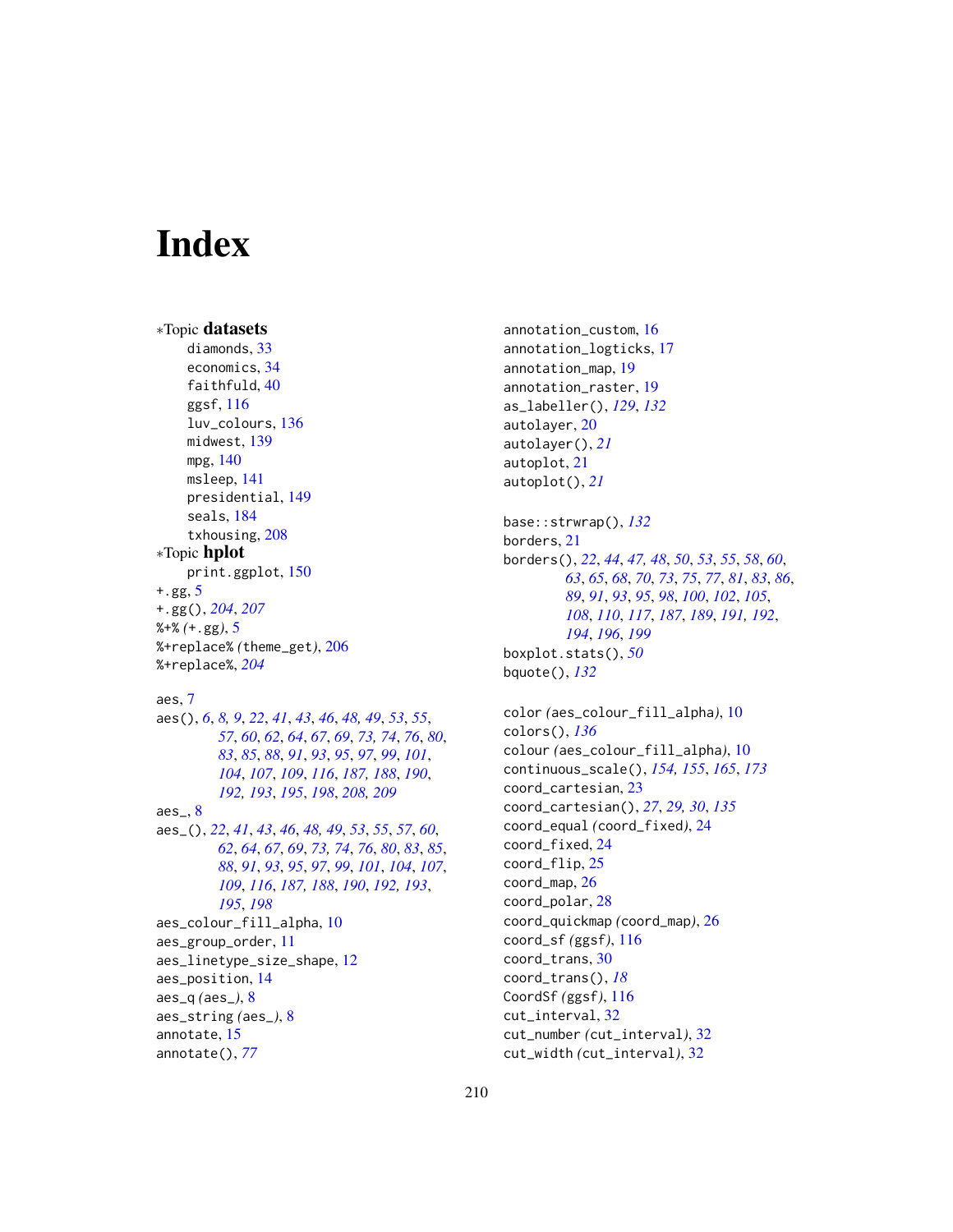## INDEX 211

```
density(), 60, 110
derive (sec_axis), 184
diamonds, 33
discrete_scale(), 154, 155, 165, 173
dup_axis (sec_axis), 184
economics, 34
economics_long (economics), 34
element_blank (margin), 136
element_blank(), 204
element_line (margin), 136
element_line(), 204
element_rect (margin), 136
element_rect(), 204
element_text (margin), 136
element_text(), 122, 123, 125, 204
expand_limits, 34
expand_limits(), 48, 135
expand_scale, 35
expand_scale(), 159, 162, 164, 168, 171,
         181, 183
facet_grid, 36
facet_grid(), 38, 129, 152, 209
facet_wrap, 38
facet_wrap(), 132, 152, 209
faithful, 40
faithfuld, 40
fill (aes_colour_fill_alpha), 10
format.ggproto (print.ggproto), 151
fortify, 40
fortify(), 19, 21, 22, 41, 44, 46, 48, 49, 53,
         55, 57, 60, 62, 64, 68, 69, 73, 74, 77,
        80, 81, 83, 86, 88, 91, 93, 95, 97, 99,
         101, 104, 107, 109, 112, 117, 187,
         188, 190, 192, 193, 195, 198
fortify.lm(), 41
geom_abline, 41
geom_area (geom_ribbon), 97
geom_area(), 147
geom_bar, 43
geom_bar(), 71, 98, 147
geom_bin2d, 46
geom_bin2d(), 56, 63, 72, 85
geom_blank, 48
geom_blank(), 34
geom_boxplot, 49
geom_boxplot(), 76, 86, 92, 109
```
geom\_col, *[43](#page-42-0)* geom\_col *(*geom\_bar*)*, [43](#page-42-0) geom\_contour, [52](#page-51-0) geom\_contour(), *[63](#page-62-0)* geom\_count, [54](#page-53-0) geom\_count(), *[85,](#page-84-0) [86](#page-85-0)* geom\_crossbar, [57](#page-56-2) geom\_crossbar(), *[197](#page-196-0)* geom\_curve *(*geom\_segment*)*, [101](#page-100-0) geom\_density, [59](#page-58-0) geom\_density(), *[62](#page-61-0)*, *[109](#page-108-0)* geom\_density2d *(*geom\_density\_2d*)*, [62](#page-61-0) geom\_density2d(), *[86](#page-85-0)* geom\_density\_2d, [62](#page-61-0) geom\_density\_2d(), *[54](#page-53-0)*, *[86](#page-85-0)* geom\_dotplot, [64](#page-63-0) geom\_errorbar *(*geom\_crossbar*)*, [57](#page-56-2) geom\_errorbar(), *[67](#page-66-0)*, *[197](#page-196-0)* geom\_errorbarh, [67](#page-66-0) geom\_errorbarh(), *[58](#page-57-0)* geom\_freqpoly, [69](#page-68-1) geom\_freqpoly(), *[61](#page-60-0)* geom\_hex, [72](#page-71-0) geom\_hex(), *[86](#page-85-0)* geom\_histogram *(*geom\_freqpoly*)*, [69](#page-68-1) geom\_histogram(), *[44,](#page-43-0) [45](#page-44-0)*, *[61](#page-60-0)*, *[186](#page-185-0)* geom\_hline *(*geom\_abline*)*, [41](#page-40-0) geom\_jitter, [74](#page-73-0) geom\_jitter(), *[51](#page-50-0)*, *[85](#page-84-0)* geom\_label, [76](#page-75-0) geom\_line *(*geom\_path*)*, [82](#page-81-0) geom\_line(), *[42](#page-41-0)*, *[71](#page-70-0)*, *[102](#page-101-0)* geom\_linerange *(*geom\_crossbar*)*, [57](#page-56-2) geom\_linerange(), *[98](#page-97-0)*, *[197](#page-196-0)* geom\_map, [80](#page-79-0) geom\_path, [82](#page-81-0) geom\_path(), *[88,](#page-87-0) [89](#page-88-0)*, *[102](#page-101-0)* geom\_point, [85](#page-84-0) geom\_point(), *[46](#page-45-1)*, *[54](#page-53-0)*, *[76](#page-75-0)* geom\_pointrange *(*geom\_crossbar*)*, [57](#page-56-2) geom\_pointrange(), *[197](#page-196-0)* geom\_polygon, [88](#page-87-0) geom\_polygon(), *[84](#page-83-0)*, *[98](#page-97-0)* geom\_qq *(*geom\_qq\_line*)*, [90](#page-89-0) geom\_qq\_line, [90](#page-89-0) geom\_quantile, [92](#page-91-0) geom\_quantile(), *[51](#page-50-0)*, *[86](#page-85-0)* geom\_raster, [94](#page-93-0)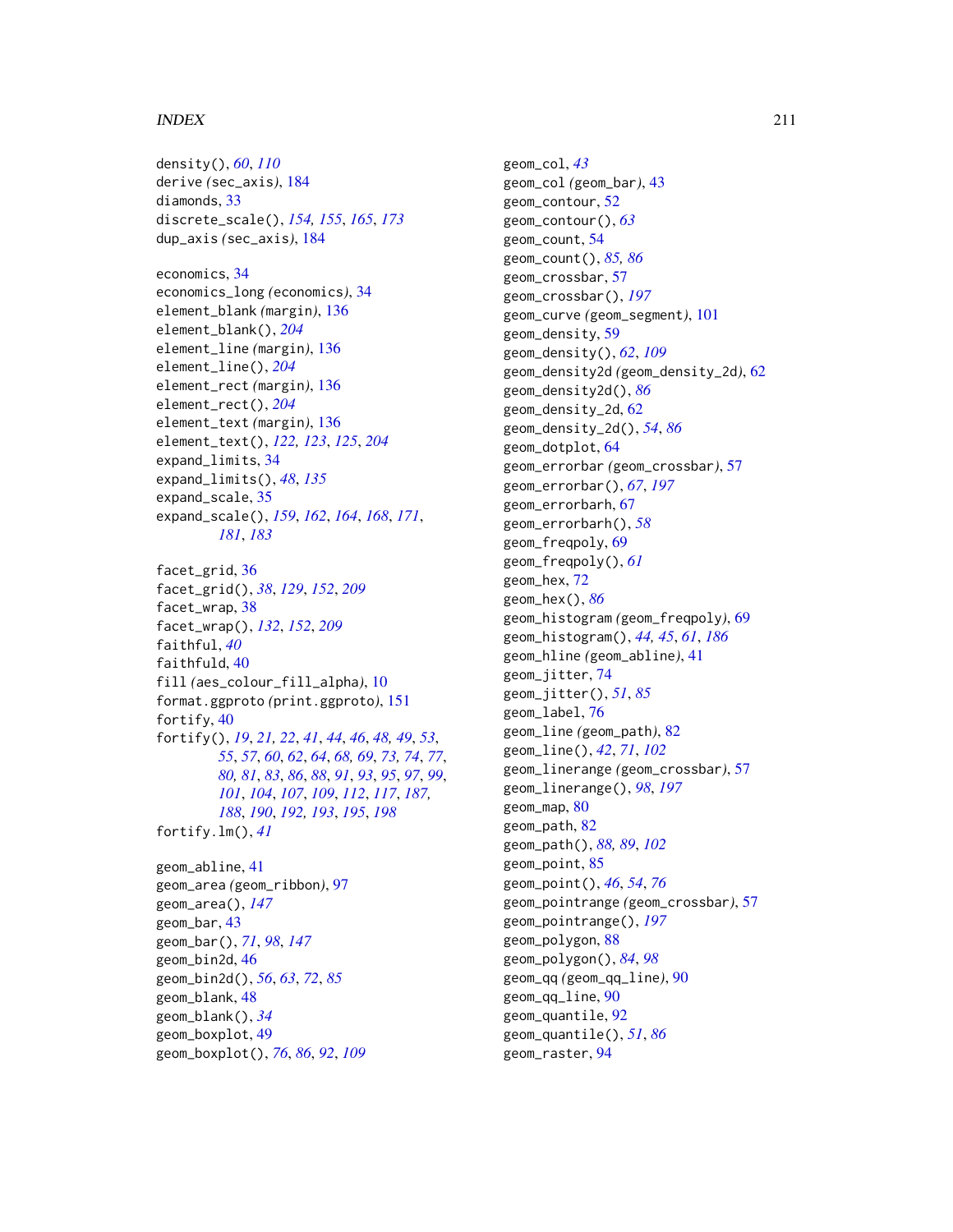geom\_raster(), *[19](#page-18-0)* geom\_rect *(*geom\_raster*)*, [94](#page-93-0) geom\_ribbon, [97](#page-96-0) geom\_ribbon(), *[89](#page-88-0)* geom\_rug, [99](#page-98-0) geom\_segment, [101](#page-100-0) geom\_segment(), *[42](#page-41-0)*, *[83,](#page-82-0) [84](#page-83-0)*, *[107](#page-106-0)* geom\_sf *(*ggsf*)*, [116](#page-115-0) geom\_smooth, [103](#page-102-0) geom\_smooth(), *[58](#page-57-0)*, *[86](#page-85-0)* geom\_spoke, [107](#page-106-0) geom\_spoke(), *[102](#page-101-0)* geom\_step *(*geom\_path*)*, [82](#page-81-0) geom\_text *(*geom\_label*)*, [76](#page-75-0) geom\_text(), *[146](#page-145-0)* geom\_tile *(*geom\_raster*)*, [94](#page-93-0) geom\_tile(), *[27](#page-26-0)*, *[52](#page-51-0)* geom\_violin, [109](#page-108-0) geom\_violin(), *[51](#page-50-0)*, *[61](#page-60-0)*, *[111](#page-110-0)* geom\_vline *(*geom\_abline*)*, [41](#page-40-0) GeomSf *(*ggsf*)*, [116](#page-115-0) ggplot, [112](#page-111-1) ggplot(), *[6](#page-5-0)*, *[21,](#page-20-1) [22](#page-21-0)*, *[41](#page-40-0)*, *[44](#page-43-0)*, *[46](#page-45-1)*, *[48,](#page-47-0) [49](#page-48-0)*, *[53](#page-52-0)*, *[55](#page-54-0)*, *[57](#page-56-2)*, *[60](#page-59-0)*, *[62](#page-61-0)*, *[64](#page-63-0)*, *[68,](#page-67-0) [69](#page-68-1)*, *[73,](#page-72-0) [74](#page-73-0)*, *[77](#page-76-0)*, *[80](#page-79-0)*, *[83](#page-82-0)*, *[86](#page-85-0)*, *[88](#page-87-0)*, *[91](#page-90-0)*, *[93](#page-92-0)*, *[95](#page-94-0)*, *[97](#page-96-0)*, *[99](#page-98-0)*, *[101](#page-100-0)*, *[104](#page-103-0)*, *[107](#page-106-0)*, *[109](#page-108-0)*, *[117](#page-116-0)*, *[151](#page-150-0)*, *[187,](#page-186-0) [188](#page-187-0)*, *[190](#page-189-0)*, *[192,](#page-191-0) [193](#page-192-2)*, *[195](#page-194-1)*, *[198](#page-197-0)* ggplot2(), *[7](#page-6-1)* ggplot\_build(), *[150](#page-149-0)* ggproto, [113](#page-112-0) ggproto\_parent *(*ggproto*)*, [113](#page-112-0) ggsave, [115](#page-114-0) ggsf, [116](#page-115-0) ggtheme, [119](#page-118-0) ggtitle *(*labs*)*, [134](#page-133-0) glm(), *[106](#page-105-0)* gray.colors(), *[161](#page-160-0)* grid::arrow(), *[83](#page-82-0)*, *[137](#page-136-0)* grid::curveGrob(), *[101](#page-100-0)* grid::unit(), *[17](#page-16-0)*, *[123](#page-122-0)*, *[126](#page-125-0)* group *(*aes\_group\_order*)*, [11](#page-10-0) guide\_colorbar *(*guide\_colourbar*)*, [122](#page-121-0) guide\_colourbar, *[121](#page-120-0)*, [122,](#page-121-0) *[126](#page-125-0)* guide\_colourbar(), *[120](#page-119-1)* guide\_legend, *[121](#page-120-0)*, *[124](#page-123-0)*, [125](#page-124-0) guide\_legend(), *[120](#page-119-1)* guides, [120,](#page-119-1) *[124](#page-123-0)*, *[126](#page-125-0)* guides(), *[124](#page-123-0)*, *[126](#page-125-0)*, *[162](#page-161-0)*, *[164](#page-163-0)*, *[166](#page-165-0)*, *[175,](#page-174-0) [176](#page-175-0)*,

```
178, 180, 181, 183
hmisc, 128
Hmisc::capitalize(), 129
Hmisc::smean.cl.boot(), 128
Hmisc::smean.cl.normal(), 128
Hmisc::smean.sdl(), 128
Hmisc::smedian.hilow(), 128
hsv, 166
is.ggproto (ggproto), 113
label_both (labellers), 131
label_bquote, 133
label_bquote(), 132
label_context (labellers), 131
label_parsed (labellers), 131
label_value (labellers), 131
label_value(), 36, 39
label_wrap_gen (labellers), 131
labeller, 129, 209
labeller(), 36, 39, 132, 133
labellers, 129, 131, 133
labs, 134
labs(), 122, 125, 169
layer(), 15, 42, 44, 46, 48, 49, 53, 55, 57, 60,
         62, 65, 68, 70, 73, 75, 77, 80, 83, 86,
         88, 91, 93, 95, 98, 99, 101, 104, 108,
         109, 117, 187, 188, 190, 192, 193,
         195, 199
lims, 135
lims(), 169
linetype (aes_linetype_size_shape), 12
lm(), 106
loess(), 104, 106
luv_colours, 136
mapproj::mapproject(), 27
maps::map(), 22
margin, 136
margin(), 137, 202
MASS::bandwidth.nrd(), 63
MASS::eqscplot(), 24
MASS::kde2d(), 62
mean_cl_boot (hmisc), 128
mean_cl_normal (hmisc), 128
mean_sdl (hmisc), 128
mean_se, 138
mean_se(), 196
```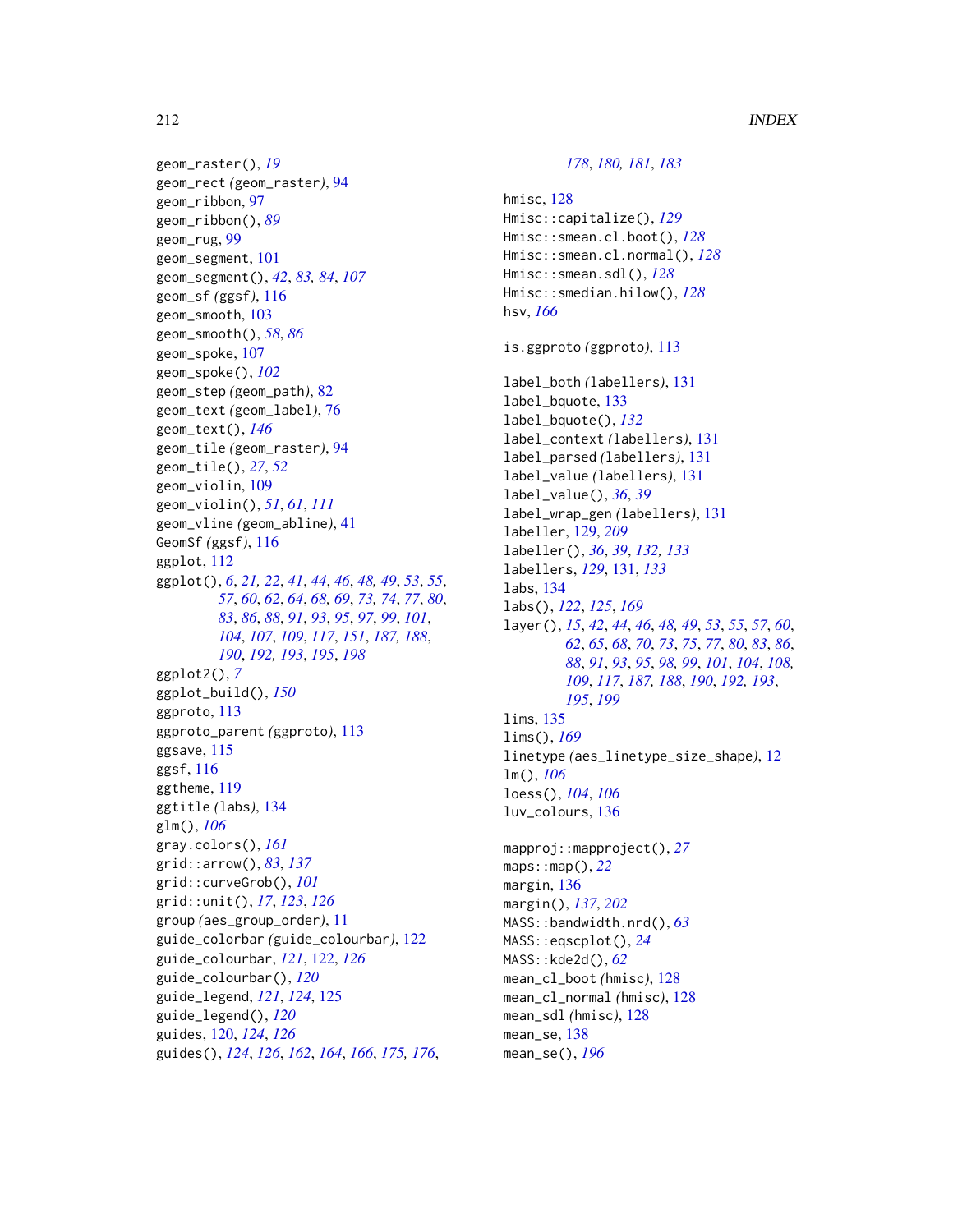# INDEX 213

```
median_hilow (hmisc), 128
mgcv::gam(), 104
midwest, 139
mpg, 140
msleep, 141
options(), 157
plot(), 151
plot.ggplot (print.ggplot), 150
png(), 115
position_dodge, 142, 144, 146, 147
position_dodge(), 44, 45
position_dodge2 (position_dodge), 142
position_dodge2(), 44, 45
position_fill (position_stack), 147
position_fill(), 44
position_identity, 142, 143, 144, 146, 147
position_jitter, 142, 144, 144, 146, 147
position_jitterdodge, 142, 144, 145, 146,
        147
position_nudge, 142, 144, 146, 146, 147
position_stack, 142, 144, 146, 147
position_stack(), 44, 98
predict(), 105
presidential, 149
print.ggplot, 150
print.ggproto, 151
qplot, 151
quantreg::rq(), 93
quasiquotation, 7
quickplot (qplot), 151
quoting function, 7, 208
RColorBrewer::brewer.pal(), 155
rel (margin), 136
rescale(), 155, 160, 166
resolution, 153
scale_*_continuous, 35
scale_*_discrete, 35
scale_alpha, 154, 156, 160, 162, 164, 166
scale_alpha_continuous (scale_alpha),
        154
scale_alpha_date (scale_alpha), 154
scale_alpha_datetime (scale_alpha), 154
scale_alpha_discrete (scale_alpha), 154
scale_alpha_identity (scale_identity),
        172
```
scale\_alpha\_manual *(*scale\_manual*)*, [175](#page-174-0) scale\_alpha\_ordinal *(*scale\_alpha*)*, [154](#page-153-0) scale\_color\_brewer *(*scale\_colour\_brewer*)*, [155](#page-154-0) scale\_color\_continuous *(*scale\_colour\_gradient*)*, [158](#page-157-0) scale\_color\_discrete *(*scale\_colour\_hue*)*, [163](#page-162-0) scale\_color\_distiller *(*scale\_colour\_brewer*)*, [155](#page-154-0) scale\_color\_gradient *(*scale\_colour\_gradient*)*, [158](#page-157-0) scale\_color\_gradient2 *(*scale\_colour\_gradient*)*, [158](#page-157-0) scale\_color\_gradientn *(*scale\_colour\_gradient*)*, [158](#page-157-0) scale\_color\_grey *(*scale\_colour\_grey*)*, [161](#page-160-0) scale\_color\_hue *(*scale\_colour\_hue*)*, [163](#page-162-0) scale\_color\_identity *(*scale\_identity*)*, [172](#page-171-0) scale\_color\_manual *(*scale\_manual*)*, [175](#page-174-0) scale\_color\_viridis\_c *(*scale\_colour\_viridis\_d*)*, [165](#page-164-0) scale\_color\_viridis\_d *(*scale\_colour\_viridis\_d*)*, [165](#page-164-0) scale\_colour\_brewer, *[154](#page-153-0)*, [155,](#page-154-0) *[160](#page-159-0)*, *[162](#page-161-0)*, *[164](#page-163-0)*, *[166](#page-165-0)* scale\_colour\_continuous, [157](#page-156-0) scale\_colour\_date *(*scale\_colour\_gradient*)*, [158](#page-157-0) scale\_colour\_datetime *(*scale\_colour\_gradient*)*, [158](#page-157-0) scale\_colour\_discrete *(*scale\_colour\_hue*)*, [163](#page-162-0) scale\_colour\_distiller *(*scale\_colour\_brewer*)*, [155](#page-154-0) scale\_colour\_gradient, *[154](#page-153-0)*, *[156](#page-155-0)*, [158,](#page-157-0) *[162](#page-161-0)*, *[164](#page-163-0)*, *[166](#page-165-0)* scale\_colour\_gradient(), *[157](#page-156-0)*, *[161](#page-160-0)* scale\_colour\_gradient2 *(*scale\_colour\_gradient*)*, [158](#page-157-0) scale\_colour\_gradient2(), *[159](#page-158-0)* scale\_colour\_gradientn *(*scale\_colour\_gradient*)*, [158](#page-157-0) scale\_colour\_gradientn(), *[159](#page-158-0)* scale\_colour\_grey, *[154](#page-153-0)*, *[156](#page-155-0)*, *[160](#page-159-0)*, [161,](#page-160-0) *[164](#page-163-0)*, *[166](#page-165-0)*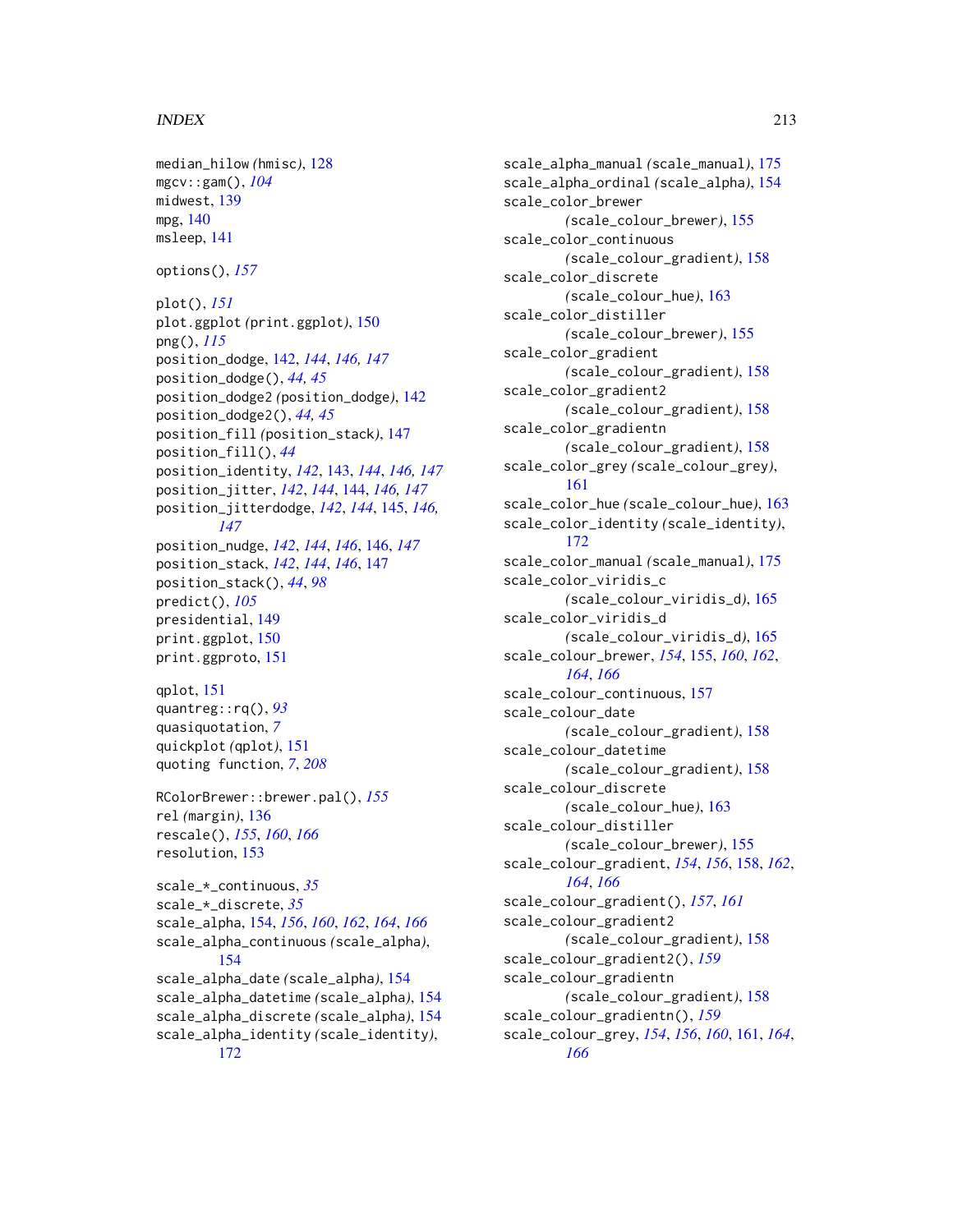scale\_colour\_hue, *[154](#page-153-0)*, *[156](#page-155-0)*, *[160](#page-159-0)*, *[162](#page-161-0)*, [163,](#page-162-0) *[166](#page-165-0)* scale\_colour\_identity *(*scale\_identity*)*, [172](#page-171-0) scale\_colour\_manual *(*scale\_manual*)*, [175](#page-174-0) scale\_colour\_ordinal *(*scale\_colour\_viridis\_d*)*, [165](#page-164-0) scale\_colour\_viridis\_c *(*scale\_colour\_viridis\_d*)*, [165](#page-164-0) scale\_colour\_viridis\_c(), *[157](#page-156-0)* scale\_colour\_viridis\_d, *[154](#page-153-0)*, *[156](#page-155-0)*, *[160](#page-159-0)*, *[162](#page-161-0)*, *[164](#page-163-0)*, [165](#page-164-0) scale\_continuous, [167](#page-166-1) scale\_continuous\_identity *(*scale\_identity*)*, [172](#page-171-0) scale\_date, [170](#page-169-1) scale\_discrete\_identity *(*scale\_identity*)*, [172](#page-171-0) scale\_discrete\_manual *(*scale\_manual*)*, [175](#page-174-0) scale\_fill\_brewer *(*scale\_colour\_brewer*)*, [155](#page-154-0) scale\_fill\_continuous *(*scale\_colour\_continuous*)*, [157](#page-156-0) scale\_fill\_date *(*scale\_colour\_gradient*)*, [158](#page-157-0) scale\_fill\_datetime *(*scale\_colour\_gradient*)*, [158](#page-157-0) scale\_fill\_discrete *(*scale\_colour\_hue*)*, [163](#page-162-0) scale\_fill\_distiller *(*scale\_colour\_brewer*)*, [155](#page-154-0) scale\_fill\_gradient *(*scale\_colour\_gradient*)*, [158](#page-157-0) scale\_fill\_gradient(), *[157](#page-156-0)* scale\_fill\_gradient2 *(*scale\_colour\_gradient*)*, [158](#page-157-0) scale\_fill\_gradientn *(*scale\_colour\_gradient*)*, [158](#page-157-0) scale\_fill\_grey *(*scale\_colour\_grey*)*, [161](#page-160-0) scale\_fill\_hue *(*scale\_colour\_hue*)*, [163](#page-162-0) scale\_fill\_identity *(*scale\_identity*)*, [172](#page-171-0) scale\_fill\_manual *(*scale\_manual*)*, [175](#page-174-0) scale\_fill\_ordinal *(*scale\_colour\_viridis\_d*)*, [165](#page-164-0) scale\_fill\_viridis\_c *(*scale\_colour\_viridis\_d*)*, [165](#page-164-0)

scale\_fill\_viridis\_c(), *[157](#page-156-0)* scale\_fill\_viridis\_d *(*scale\_colour\_viridis\_d*)*, [165](#page-164-0) scale\_identity, [172](#page-171-0) scale\_linetype, [174](#page-173-0) scale\_linetype\_continuous *(*scale\_linetype*)*, [174](#page-173-0) scale\_linetype\_discrete *(*scale\_linetype*)*, [174](#page-173-0) scale\_linetype\_identity *(*scale\_identity*)*, [172](#page-171-0) scale\_linetype\_manual *(*scale\_manual*)*, [175](#page-174-0) scale\_manual, [175](#page-174-0) scale\_radius *(*scale\_size*)*, [179](#page-178-1) scale\_shape, [177](#page-176-0) scale\_shape\_continuous *(*scale\_shape*)*, [177](#page-176-0) scale\_shape\_discrete *(*scale\_shape*)*, [177](#page-176-0) scale\_shape\_identity *(*scale\_identity*)*, [172](#page-171-0) scale\_shape\_manual *(*scale\_manual*)*, [175](#page-174-0) scale\_shape\_manual(), *[178](#page-177-0)* scale\_shape\_ordinal *(*scale\_shape*)*, [177](#page-176-0) scale\_size, [179](#page-178-1) scale\_size\_area *(*scale\_size*)*, [179](#page-178-1) scale\_size\_area(), *[181](#page-180-0)* scale\_size\_continuous *(*scale\_size*)*, [179](#page-178-1) scale\_size\_date *(*scale\_size*)*, [179](#page-178-1) scale\_size\_datetime *(*scale\_size*)*, [179](#page-178-1) scale\_size\_discrete *(*scale\_size*)*, [179](#page-178-1) scale\_size\_identity *(*scale\_identity*)*, [172](#page-171-0) scale\_size\_manual *(*scale\_manual*)*, [175](#page-174-0) scale\_size\_ordinal *(*scale\_size*)*, [179](#page-178-1) scale\_x\_continuous, *[172](#page-171-0)*, *[183](#page-182-0)* scale\_x\_continuous *(*scale\_continuous*)*, [167](#page-166-1) scale\_x\_date, *[169](#page-168-0)*, *[183](#page-182-0)* scale\_x\_date *(*scale\_date*)*, [170](#page-169-1) scale\_x\_datetime *(*scale\_date*)*, [170](#page-169-1) scale\_x\_discrete, *[169](#page-168-0)*, *[172](#page-171-0)*, [182](#page-181-0) scale\_x\_log10 *(*scale\_continuous*)*, [167](#page-166-1) scale\_x\_reverse *(*scale\_continuous*)*, [167](#page-166-1) scale\_x\_sqrt *(*scale\_continuous*)*, [167](#page-166-1) scale\_x\_time *(*scale\_date*)*, [170](#page-169-1) scale\_y\_continuous *(*scale\_continuous*)*, [167](#page-166-1)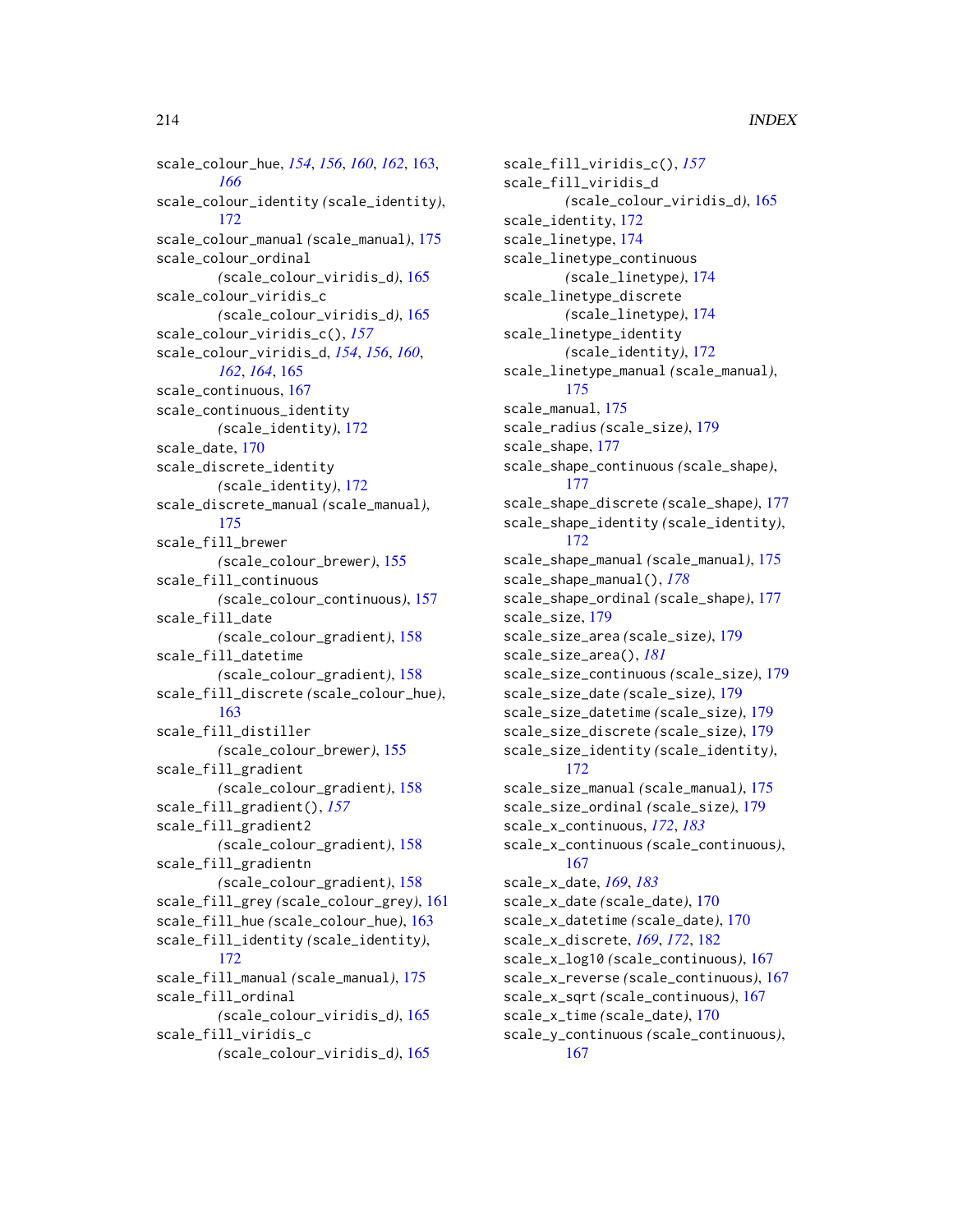# INDEX 215

```
scale_y_continuous(), 18
scale_y_date (scale_date), 170
scale_y_datetime (scale_date), 170
scale_y_discrete (scale_x_discrete), 182
scale_y_log10 (scale_continuous), 167
scale_y_log10(), 18
scale_y_reverse (scale_continuous), 167
scale_y_sqrt (scale_continuous), 167
scale_y_time (scale_date), 170
scales::boxcox_trans(), 159, 168, 180,
        181
scales::seq_gradient_pal(), 160
scales::trans_new(), 30, 159, 168, 180,
         181
seals, 184
sec_axis, 184
sec_axis(), 169
shape (aes_linetype_size_shape), 12
size (aes_linetype_size_shape), 12
stat, 186
stat_bin, 71
stat_bin (geom_freqpoly), 69
stat_bin(), 45, 186, 195
stat_bin2d (geom_bin2d), 46
stat_bin2d(), 74, 194
stat_bin_2d (geom_bin2d), 46
stat_bin_hex (geom_hex), 72
stat_binhex (geom_hex), 72
stat_binhex(), 47
stat_boxplot (geom_boxplot), 49
stat_contour (geom_contour), 52
stat_contour(), 63
stat_count (geom_bar), 43
stat_count(), 70, 71
stat_density (geom_density), 59
stat_density(), 111
stat_density2d (geom_density_2d), 62
stat_density_2d (geom_density_2d), 62
stat_ecdf, 186
stat_ellipse, 188
stat_function, 190
stat_identity, 192
stat_qq (geom_qq_line), 90
stat_qq_line (geom_qq_line), 90
stat_quantile (geom_quantile), 92
stat_sf (ggsf), 116
stat_smooth (geom_smooth), 103
stat_spoke (geom_spoke), 107
```
stat\_sum *(*geom\_count*)*, [54](#page-53-0) stat\_summary *(*stat\_summary\_bin*)*, [195](#page-194-1) stat\_summary(), *[58](#page-57-0)*, *[128](#page-127-0)*, *[138](#page-137-1)*, *[193](#page-192-2)* stat\_summary2d *(*stat\_summary\_2d*)*, [193](#page-192-2) stat\_summary\_2d, [193](#page-192-2) stat\_summary\_2d(), *[193](#page-192-2)* stat\_summary\_bin, [195](#page-194-1) stat\_summary\_hex *(*stat\_summary\_2d*)*, [193](#page-192-2) stat\_summary\_hex(), *[194](#page-193-0)* stat\_unique, [198](#page-197-0) stat\_ydensity *(*geom\_violin*)*, [109](#page-108-0) stats::bw.nrd(), *[60](#page-59-0)*, *[110](#page-109-0)* StatSf *(*ggsf*)*, [116](#page-115-0) strftime(), *[171](#page-170-0)* substitute(), *[9](#page-8-0)* summarise\_coord *(*summarise\_plot*)*, [199](#page-198-0) summarise\_layers *(*summarise\_plot*)*, [199](#page-198-0) summarise\_layout *(*summarise\_plot*)*, [199](#page-198-0) summarise\_plot, [199](#page-198-0)

theme, *[136](#page-135-2)*, [200](#page-199-0) theme(), *[6](#page-5-0)*, *[119](#page-118-0)*, *[122,](#page-121-0) [123](#page-122-0)*, *[125,](#page-124-0) [126](#page-125-0)* theme\_bw *(*ggtheme*)*, [119](#page-118-0) theme\_classic *(*ggtheme*)*, [119](#page-118-0) theme\_dark *(*ggtheme*)*, [119](#page-118-0) theme\_get, [206](#page-205-1) theme\_gray *(*ggtheme*)*, [119](#page-118-0) theme\_grey *(*ggtheme*)*, [119](#page-118-0) theme\_light *(*ggtheme*)*, [119](#page-118-0) theme\_linedraw *(*ggtheme*)*, [119](#page-118-0) theme\_minimal *(*ggtheme*)*, [119](#page-118-0) theme\_replace *(*theme\_get*)*, [206](#page-205-1) theme\_set *(*theme\_get*)*, [206](#page-205-1) theme\_test *(*ggtheme*)*, [119](#page-118-0) theme\_update *(*theme\_get*)*, [206](#page-205-1) theme\_update(), *[200](#page-199-0)* theme\_void *(*ggtheme*)*, [119](#page-118-0) txhousing, [208](#page-207-0)

vars, [208](#page-207-0) vars(), *[7](#page-6-1)*, *[36](#page-35-1)*, *[38](#page-37-1)*

waiver(), *[122](#page-121-0)*, *[125](#page-124-0)*

x *(*aes\_position*)*, [14](#page-13-0) xend *(*aes\_position*)*, [14](#page-13-0) xlab *(*labs*)*, [134](#page-133-0) xlim *(*lims*)*, [135](#page-134-0) xmax *(*aes\_position*)*, [14](#page-13-0)